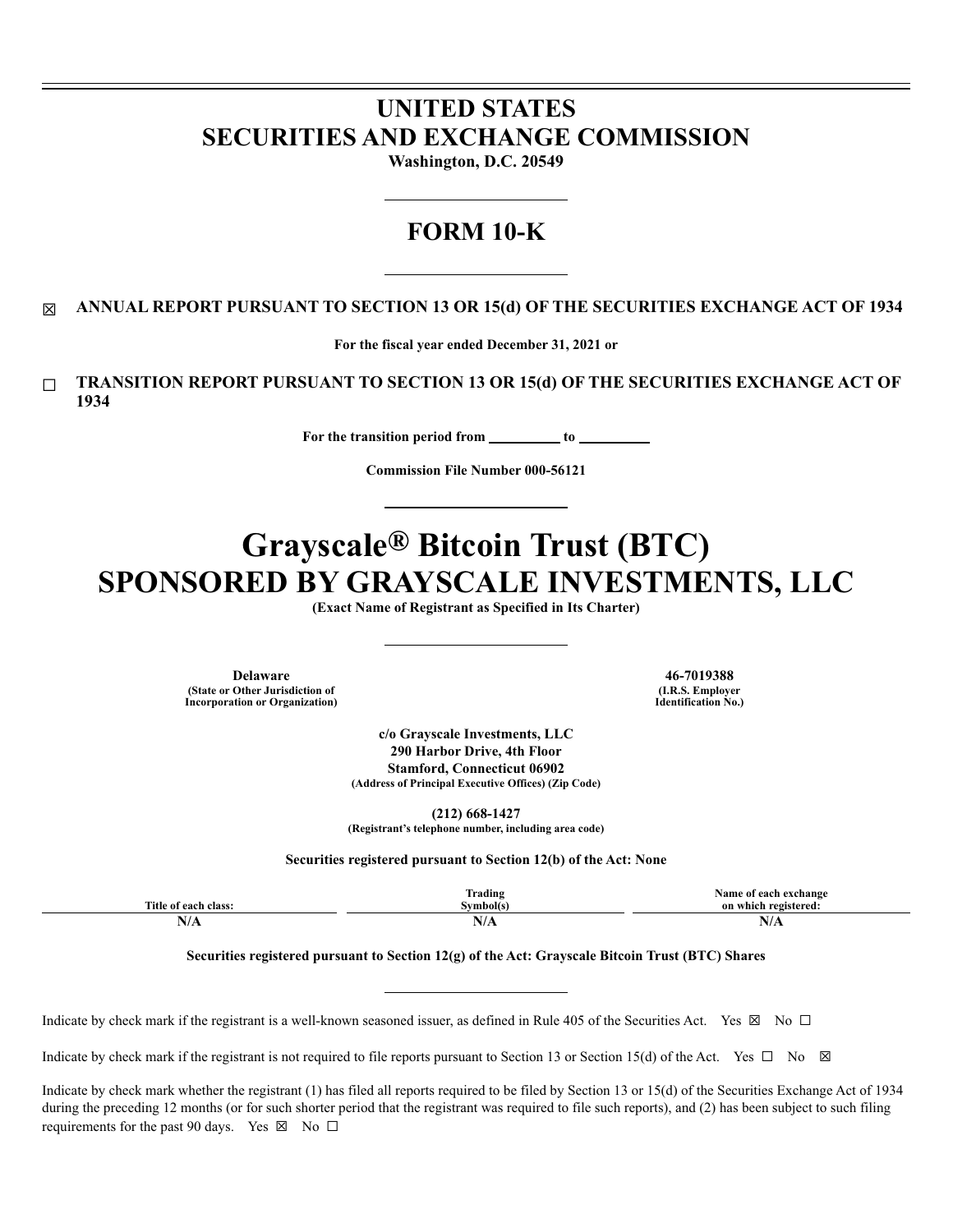Indicate by check mark whether the registrant has submitted electronically every Interactive Data File required to be submitted and posted pursuant to Rule 405 of Regulation S-T during the preceding 12 months (or for such shorter period that the registrant was required to submit such files). Yes  $\boxtimes$  No  $\square$ 

Indicate by check mark whether the registrant is a large accelerated filer, an accelerated filer, a non-accelerated filer, a smaller reporting company, or an emerging growth company. See the definitions of "large accelerated filer," "accelerated filer," "smaller reporting company," and "emerging growth company" in Rule 12b-2 of the Exchange Act. (Check one):

| Large accelerated filer | ⊠ | Accelerated filer         |        |
|-------------------------|---|---------------------------|--------|
| Non-accelerated filer   |   | Smaller reporting company | $\Box$ |
|                         |   | Emerging growth company   | $\Box$ |

If an emerging growth company, indicate by check mark if the registrant has elected not to use the extended transition period for complying with any new or revised financial accounting standards provided pursuant to Section 13(a) of the Exchange Act.  $\Box$ 

Indicate by check mark whether the registrant has filed a report on and attestation to its management's assessment of the effectiveness of its internal control over financial reporting under Section 404(b) of the Sarbanes-Oxley Act (15 U.S.C. 7262(b)) by the registered public accounting firm that prepared or issued its audit report.  $\boxtimes$ 

Indicate by check mark whether the registrant is a shell company (as defined in Rule 12b-2 of the Exchange Act). Yes  $\Box$  No  $\boxtimes$ 

Aggregate market value of registrant's Shares held by non-affiliates of the registrant, based upon the closing price of a Share on June 30, 2021, as reported by the OTC Markets, Inc. on that date: \$20,145,677,533.

Number of Shares of the registrant outstanding as of February 22, 2022: 692,370,100.

DOCUMENTS INCORPORATED BY REFERENCE: None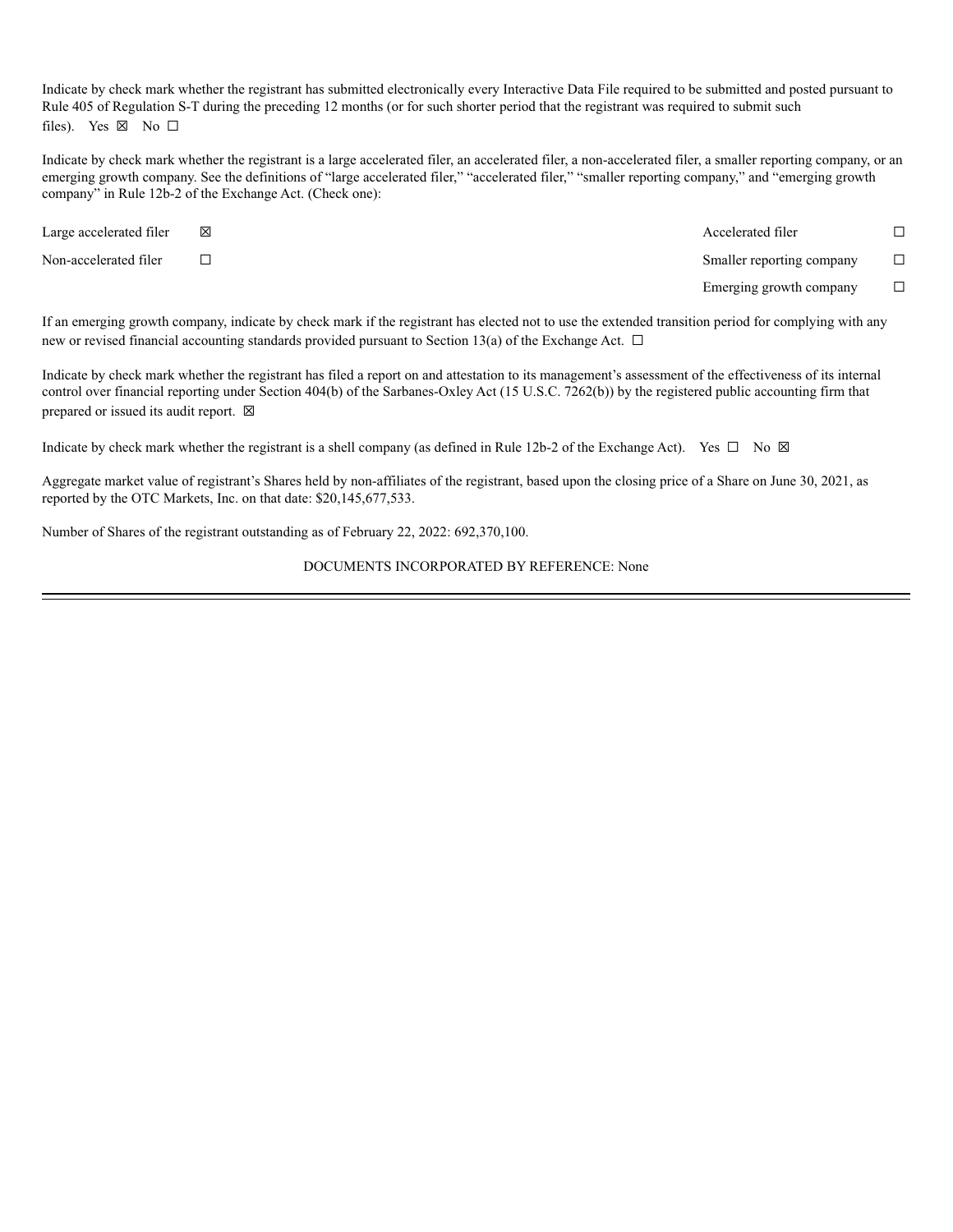# **INDUSTRY AND MARKET DATA**

Although we are responsible for all disclosure contained in this Annual Report on Form 10-K, in some cases we have relied on certain market and industry data obtained from third-party sources that we believe to be reliable. Market estimates are calculated by using independent industry publications in conjunction with our assumptions regarding the Bitcoin industry and market. While we are not aware of any misstatements regarding any market, industry or similar data presented herein, such data involves risks and uncertainties and is subject to change based on various factors, including those discussed under the headings "Forward-Looking Statements" and "Item 1A. Risk Factors" in this Annual Report.

# **FORWARD-LOOKING STATEMENTS**

This Annual Report on Form 10-K contains "forward-looking statements" with respect to the financial conditions, results of operations, plans, objectives, future performance and business of Grayscale Bitcoin Trust (BTC) (the "Trust"). Statements preceded by, followed by or that include words such as "may," "might," "will," "should," "expect," "plan," "anticipate," "believe," "estimate," "predict," "potential" or "continue," the negative of these terms and other similar expressions are intended to identify some of the forward-looking statements. All statements (other than statements of historical fact) included in this Annual Report that address activities, events or developments that will or may occur in the future, including such matters as changes in market prices and conditions, the Trust's operations, the plans of Grayscale Investments, LLC (the "Sponsor") and references to the Trust's future success and other similar matters are forward-looking statements. These statements are only predictions. Actual events or results may differ materially from such statements. These statements are based upon certain assumptions and analyses the Sponsor made based on its perception of historical trends, current conditions and expected future developments, as well as other factors appropriate in the circumstances. Whether or not actual results and developments will conform to the Sponsor's expectations and predictions, however, is subject to a number of risks and uncertainties, including, but not limited to, those described in "Item 1A. Risk Factors." Forward-looking statements are made based on the Sponsor's beliefs, estimates and opinions on the date the statements are made and neither the Trust nor the Sponsor is under a duty or undertakes an obligation to update forwardlooking statements if these beliefs, estimates and opinions or other circumstances should change, other than as required by applicable laws. Investors are therefore cautioned against relying on forward-looking statements. Factors which could have a material adverse effect on the Trust's business, financial condition or results of operations and future prospects or which could cause actual results to differ materially from the Trust's expectations include, but are not limited to:

- the extreme volatility of trading prices that many digital assets, including Bitcoin, have experienced in recent periods and may continue to experience, which could have a material adverse effect on the value of the Shares;
- the recentness of the development of digital assets and the uncertain medium-to-long term value of the Shares due to a number of factors relating to the capabilities and development of blockchain technologies and to the fundamental investment characteristics of digital assets;
- the value of the Shares depending on the acceptance of Bitcoin, a new and rapidly evolving industry;
- the value of the Shares relating directly to the value of Bitcoin then held by the Trust, the value of which may be highly volatile and subject to fluctuations due to a number of factors;
- the unregulated nature and lack of transparency surrounding the operations of Digital Asset Exchanges, which may adversely affect the value of digital assets and, consequently, the value of the Shares;
- the limited history of the Index;
- risks related to the COVID-19 outbreak, which could negatively impact the value of the Trust's holdings and significantly disrupt its operations;
- the lack of an ongoing redemption program due to the holding period under Rule 144, and the Trust's ability to halt creations from time to time, resulting in the lack of an arbitrage mechanism to keep the value of the Shares closely linked to the Index Price;
- the possibility that the Shares may trade at a price that is at, above or below the Trust's Digital Asset Holdings per Share as a result of the non-current trading hours between OTCQX and the Digital Asset Exchange Market;
- regulatory changes or actions by the U.S. Congress or any U.S. federal or state agencies that may affect the value of the Shares or restrict the use of one or more digital assets, mining activity or the operation of their networks or the Digital Asset Exchange Market in a manner that adversely affects the value of the Shares;

i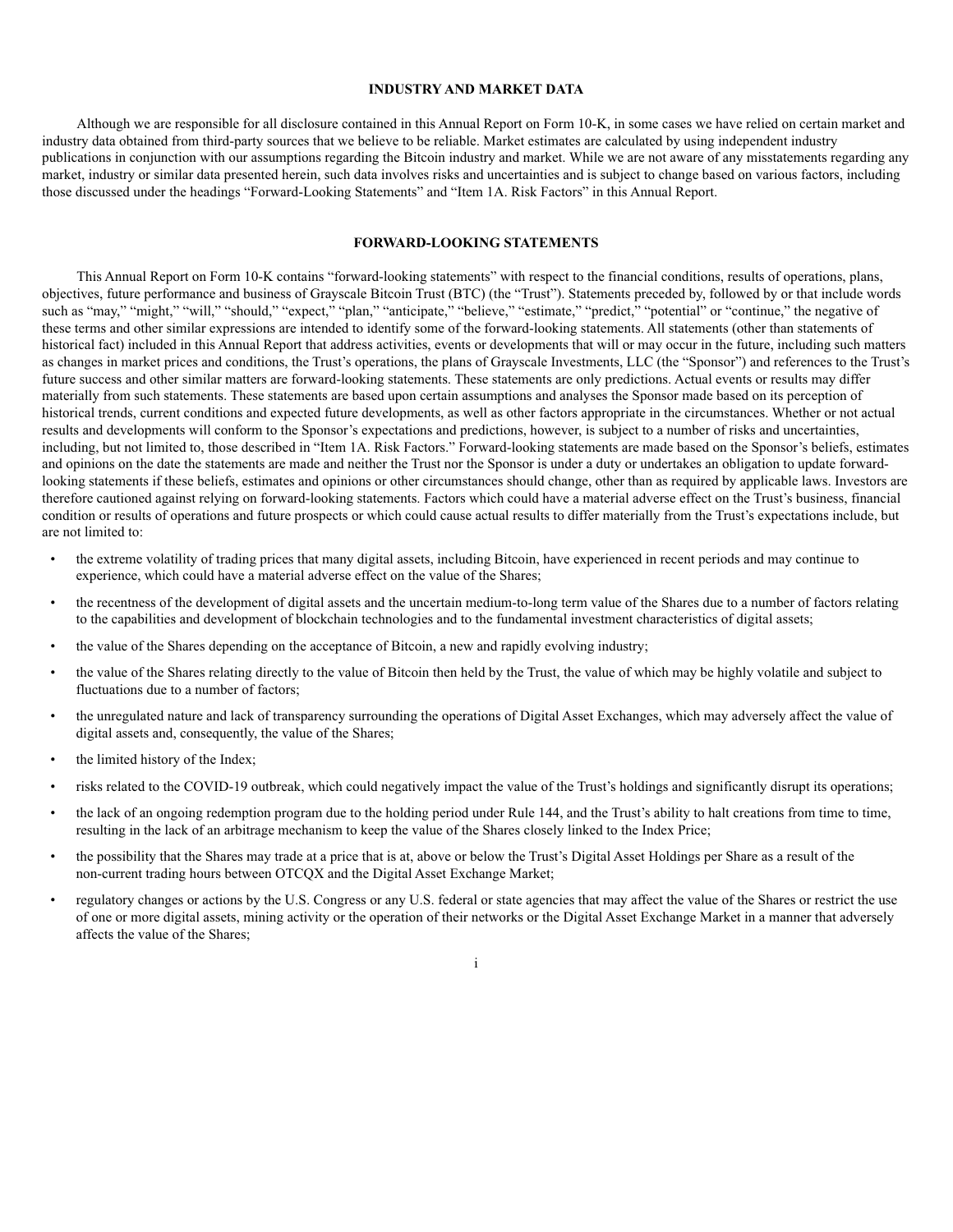- changes in the policies of the U.S. Securities and Exchange Commission (the "SEC") that could adversely impact the value of the Shares;
- regulatory changes or actions in foreign jurisdictions that may affect the value of the Shares or restrict the use of one or more digital assets, mining activity or the operation of their networks or the Digital Asset Exchange Market in a manner that adversely affects the value of the Shares;
- the possibility that an Authorized Participant, the Trust or the Sponsor could be subject to regulation as a money service business or money transmitter, which could result in extraordinary expenses to the Authorized Participant, the Trust or the Sponsor and also result in decreased liquidity for the Shares;
- regulatory changes or interpretations that could obligate the Trust or the Sponsor to register and comply with new regulations, resulting in potentially extraordinary, nonrecurring expenses to the Trust;
- potential delays in mail reaching the Sponsor when sent to the Trust at its registered office;
- possible requirements for the Trust to disclose information, including information relating to investors, to regulators;
- potential conflicts of interest that may arise among the Sponsor or its affiliates and the Trust;
- the potential discontinuance of the Sponsor's continued services, which could be detrimental to the Trust;
- the Custodian's possible resignation or removal by the Sponsor, which would trigger early termination of the Trust; and;
- additional risk factors discussed in Part I, Item 1A "Risk Factors" and Part II, Item 7 "Management's Discussion and Analysis of Financial Condition and Results of Operations" of this Annual Report on Form 10-K, as well as those described from time to time in our future reports filed with the SEC.

Unless otherwise stated or the context otherwise requires, the terms "we," "our" and "us" in this Annual Report refer to the Sponsor acting on behalf of the Trust.

A glossary of industry and other defined terms is included in this Annual Report, beginning on page 84.

This Annual Report supplements and where applicable amends the Memorandum, as defined in the Trust's Fifth Amended and Restated Declaration of Trust and Trust Agreement, for general purposes.

ii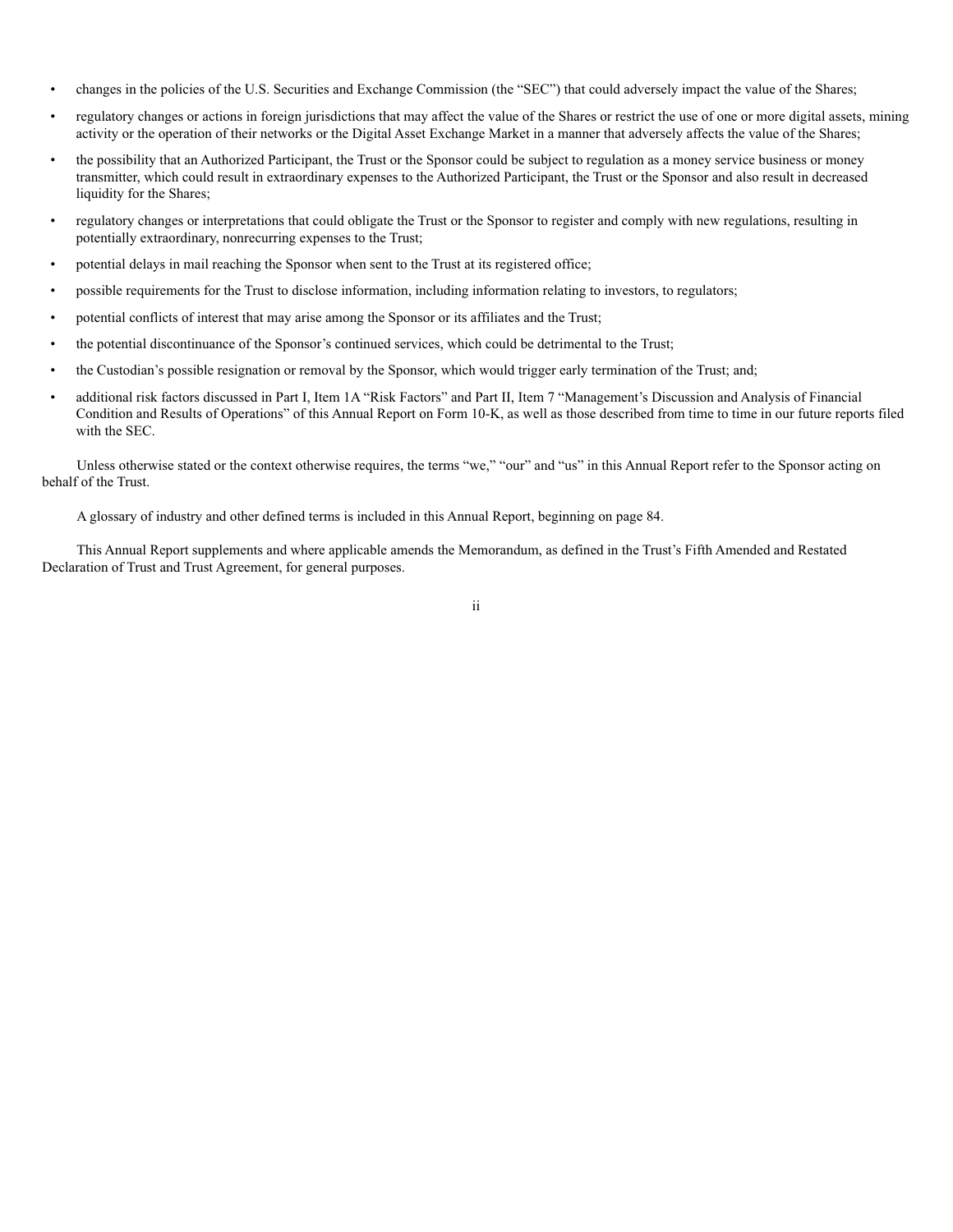# **TABLE OF CONTENTS**

| Item No.<br><b>PART I</b> | <b>Item Caption</b>                                                                                          | Page |
|---------------------------|--------------------------------------------------------------------------------------------------------------|------|
| Item 1.                   | <b>Business</b>                                                                                              |      |
| Item 1A.                  | <b>Risk Factors</b>                                                                                          | 42   |
| Item 1B.                  | <b>Unresolved Staff Comments</b>                                                                             | 68   |
| Item 2.                   | Properties                                                                                                   | 68   |
| Item 3.                   | <b>Legal Proceedings</b>                                                                                     | 68   |
| Item 4.                   | <b>Mine Safety Disclosures</b>                                                                               | 68   |
| <b>PART II</b>            |                                                                                                              |      |
| Item 5.                   | Market for Registrant's Common Equity, Related Stockholder Matters and Issuer Purchases of Equity Securities | 69   |
| Item 6.                   | [Reserved]                                                                                                   | 69   |
| Item 7.                   | Management's Discussion and Analysis of Financial Condition and Results of Operations                        | 70   |
| Item 7A.                  | Quantitative and Qualitative Disclosures about Market Risk                                                   | 76   |
| Item 8.                   | <b>Financial Statements and Supplementary Data</b>                                                           | 76   |
| Item 9.                   | Changes in and Disagreements with Accountants on Accounting and Financial Disclosure                         | 77   |
| Item 9A.                  | <b>Controls and Procedures</b>                                                                               | 77   |
| Item 9B.                  | Other Information                                                                                            | 77   |
| Item 9C.                  | Disclosure Regarding Foreign Jurisdictions that Prevent Inspections.                                         | 77   |
| <b>PART III</b>           |                                                                                                              |      |
| Item $10$ .               | Directors, Executive Officers and Corporate Governance                                                       | 78   |
| Item $11$ .               | <b>Executive Compensation</b>                                                                                | 79   |
| Item 12.                  | Security Ownership of Certain Beneficial Owners and Management and Related Stockholder Matters               | 79   |
| Item $13$ .               | Certain Relationships and Related Transactions and Director Independence                                     | 80   |
| Item 14.                  | <b>Principal Accountant Fees and Services</b>                                                                | 81   |
| <b>PART IV</b>            |                                                                                                              |      |
| Item 15.                  | <b>Exhibits and Financial Statement Schedules</b>                                                            | 82   |
| Item $16$ .               | Form 10-K Summary                                                                                            | 83   |
|                           | <b>Glossary of Defined Terms</b>                                                                             | 84   |

iii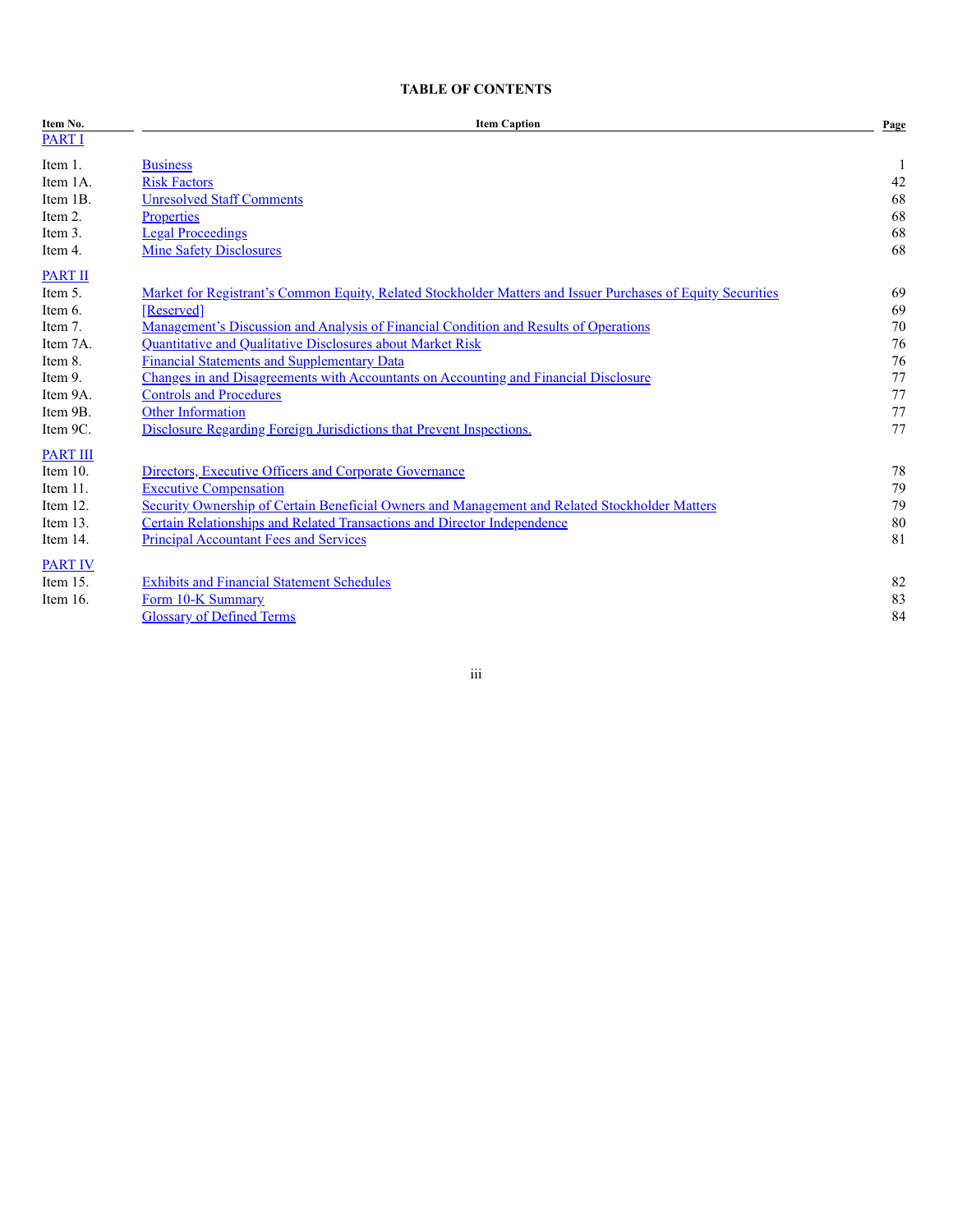#### **PART I**

#### **Item 1. Business**

#### **Overview of the Trust and the Shares**

Grayscale Bitcoin Trust (BTC) (formerly known as Bitcoin Investment Trust) (the "Trust") is a Delaware Statutory Trust that was formed on September 13, 2013 by the filing of the Certificate of Trust with the Delaware Secretary of State in accordance with the provisions of the Delaware Statutory Trust Act. The Trust's purpose is to hold Bitcoins, which are digital assets that are created and transmitted through the operations of the peer-to-peer Bitcoin Network, a decentralized network of computers that operates on cryptographic protocols. There are several key features of the Bitcoin Network, including the maximum block size used by the network. Bitcoin uses the SHA-256 algorithm, which is preferred for parallel processing, but is also easily used to build application-specific integrated circuits (ASICs) to mine the network more efficiently. Bitcoin has a current block size of 1MB and, on average blocks are generated every ten minutes. Bitcoin's halvings take place approximately every four years, occurring every 210,000 blocks. Additionally, Bitcoin has a maximum supply of 21 million. As of December 31, 2021, Bitcoin's circulating supply was 18.9 million coins. As of December 31, 2021, the 24-hour trading volume of Bitcoin was approximately \$5.2 billion. As of December 31, 2021, the aggregate market value of Bitcoin was \$875.9 billion.

On January 11, 2019, the Trust changed its name from Bitcoin Investment Trust to Grayscale Bitcoin Trust (BTC) by filing a Certificate of Amendment to the Certificate of Trust with the Delaware Secretary of State. The Trust issues common units of fractional undivided beneficial interest ("Shares"), which represent ownership in the Trust, on a periodic basis to certain "accredited investors" within the meaning of Rule 501(a) of Regulation D under the Securities Act of 1933, as amended (the "Securities Act") in exchange for deposits of Bitcoin. The Shares are quoted on OTC Markets Group Inc.'s OTCQX® Best Marketplace ("OTCQX") under the ticker symbol "GBTC."

Grayscale Investments, LLC is the sponsor of the Trust (the "Sponsor"), Delaware Trust Company is the trustee of the Trust (the "Trustee"), Continental Stock Transfer & Trust Company is the transfer agent of the Trust (in such capacity, the "Transfer Agent"), Coinbase Custody Trust Company, LLC is the custodian of the Trust (the "Custodian") and BNY Mellon Asset Servicing, a division of The Bank of New York Mellon, is the administrator of the Trust (the "Administrator").

The Trust issues Shares only in one or more blocks of 100 Shares (a block of 100 Shares is called a "Basket") to certain authorized participants ("Authorized Participants") from time to time. Baskets are offered in exchange for Bitcoins. At this time, the Sponsor is not operating a redemption program for the Shares and therefore Shares are not redeemable by the Trust. Due to the lack of an ongoing redemption program as well as price volatility, trading volume and closings of Digital Asset Exchanges due to fraud, failure, security breaches or otherwise, there can be no assurance that the value of the Shares will reflect the value of the Trust's Bitcoin, less the Trust's expenses and other liabilities, and the Shares may trade at a substantial premium over, or a substantial discount to, the value of the Trust's Bitcoin, less the Trust's expenses and other liabilities.

The U.S. dollar value of a Basket of Shares at 4:00 p.m., New York time, on the trade date of a creation order is equal to the Basket Amount, which is the number of Bitcoins required to create a Basket of Shares, multiplied by the "Index Price," which is the price of a Bitcoin in U.S. dollars calculated by applying a weighting algorithm to the price and trading volume data for the immediately preceding 24-hour period as of 4:00 p.m., New York time, derived from the selected Digital Asset Exchanges that are reflected in the CoinDesk Bitcoin Price Index (XBX) (the "Index"), on each business day. Prior to February 1, 2022, the Trust valued its Bitcoin for operational purposes by reference to a volume-weighted average index price (the "Old Index Price") of a Bitcoin in U.S dollars calculated by applying a weighting algorithm to the price and trading volume data for the immediately preceding 24-hour period as of 4:00 p.m., New York time, derived from the selected Digital Asset Exchanges reflected in the Index on such trade date. The Old Index Price was calculated using the same methodology as the Index Price with an additional averaging mechanism overlaid to the price produced resulting in the Old Index Price reflecting an average price for the 24-hour period. The Index Price is calculated using non-GAAP methodology and is not used in the Trust's financial statements. In other words, the Index Price is the price of a Bitcoin at 4:00 p.m., New York time, calculated based on the price and trading volume data of the Digital Asset Exchanges included in the Index over the preceding 24-hour period whereas the Old Index Price was the price of a Bitcoin at 4:00 p.m., New York time, calculated by taking the average of each price of Bitcoin produced by the Index over the preceding 24-hour period. See "—Overview of the Bitcoin Industry and Market—Bitcoin Value—The Index and the Index Price."

The Basket Amount is determined by dividing (x) the number of Bitcoins owned by the Trust at 4:00 p.m., New York time, on such trade date, after deducting the number of Bitcoins representing the U.S. dollar value of accrued but unpaid fees and expenses of the Trust (converted using the Index Price at such time, and carried to the eighth decimal place), by (y) the number of Shares outstanding at such time (with the quotient so obtained calculated to one one-hundred-millionth of one Bitcoin (i.e., carried to the eighth decimal place)), and multiplying such quotient by 100.

The Shares are neither interests in nor obligations of the Sponsor or the Trustee.

The Sponsor maintains an Internet website at www.grayscale.com/products/grayscale/bitcoin-trust/, through which the registrant's annual reports on Form 10-K, quarterly reports on Form 10-Q, current reports on Form 8-K, and amendments to those reports filed or furnished pursuant to Section 13(a) or 15(d) of the Securities Exchange Act of 1934, as amended (the "Exchange Act"), are made available free of charge after they have been filed or furnished to the SEC. Additional information regarding the Trust may also be found on the SEC's EDGAR database at www.sec.gov.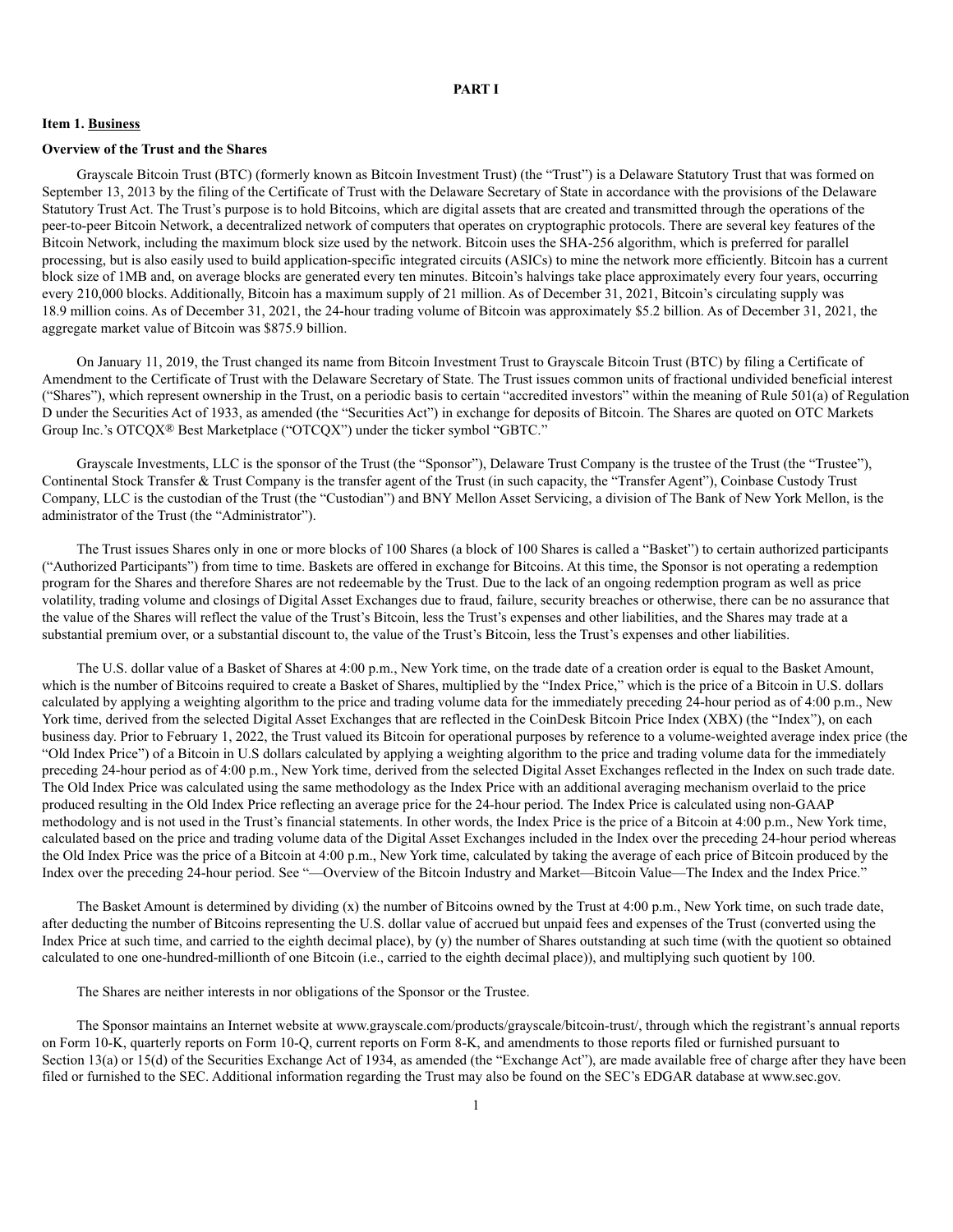# **Investment Objective**

The Trust's investment objective is for the value of the Shares (based on Bitcoin per Share) to reflect the value of Bitcoin held by the Trust, determined by reference to the Index Price, less the Trust's expenses and other liabilities. To date, the Trust has not met its investment objective and the Shares quoted on OTCQX have not reflected the value of Bitcoin held by the Trust, less the Trust's expenses and other liabilities, but instead have traded at both premiums and discounts to such value, which at times have been substantial.

In the event the Shares trade at a substantial premium, investors who purchase Shares on OTCQX will pay substantially more for their Shares than investors who purchase Shares in the private placement. The value of the Shares may not reflect the value of the Trust's Bitcoin, less the Trust's expenses and other liabilities, for a variety of reasons, including the holding period under Rule 144 for Shares purchased in the private placement, the lack of an ongoing redemption program, any halting of creations by the Trust, Bitcoin price volatility, trading volumes on, or closures of, exchanges where digital assets trade due to fraud, failure, security breaches or otherwise, and the non-current trading hours between OTCQX and the global exchange market for trading Bitcoin. As a result, the Shares may continue to trade at a substantial premium over, or a substantial discount to, the value of the Trust's Bitcoin, less the Trust's expenses and other liabilities, and the Trust may be unable to meet its investment objective for the foreseeable future.

For example, from May 5, 2015 to December 31 2021, the maximum premium of the closing price of the Shares quoted on OTCQX over the value of the Trust's Digital Asset Holdings per Share was 142% (142% based on Old Index Price) and the average premium was 37% (37% based on Old Index Price), and the maximum discount of the closing price of the Shares quoted on OTCQX below the value of the Trust's Digital Asset Holdings per Share was 21% (22% based on Old Index Price) and the average discount was 13% (13% based on Old Index Price). As of December 31, 2021, the Trust's Shares were quoted on OTCQX at a discount of 20% (22% based on Old Index Price) to the Trust's Digital Asset Holdings per Share. See "Management's Discussion and Analysis of Financial Condition and Results of Operations—Secondary Market Trading."

While an investment in the Shares is not a direct investment in Bitcoin, the Shares are designed to provide investors with a cost- effective and convenient way to gain investment exposure to Bitcoin. A substantial direct investment in Bitcoin may require expensive and sometimes complicated arrangements in connection with the acquisition, security and safekeeping of the Bitcoin and may involve the payment of substantial fees to acquire such Bitcoin from third-party facilitators through cash payments of U.S. dollars. Because the value of the Shares is correlated with the value of the Bitcoin held by the Trust, it is important to understand the investment attributes of, and the market for, Bitcoin.

Shares purchased in the private placement are restricted securities that may not be resold except in transactions exempt from registration under the Securities Act and state securities laws and any such transaction must be approved in advance by the Sponsor. In determining whether to grant approval, the Sponsor will specifically look at whether the conditions of Rule 144 under the Securities Act, including the requisite holding period thereunder, and any other applicable laws have been met. Any attempt to sell the Shares without the approval of the Sponsor in its sole discretion will be void ab initio. See "—Description of the Shares—Transfer Restrictions" for more information.

Pursuant to Rule 144, the minimum holding period for Shares purchased in the private placement is six months.

The Trust's Bitcoins are carried, for financial statement purposes, at fair value, as required by the U.S. generally accepted accounting principles ("GAAP"). The Trust determines the fair value of Bitcoins based on the price provided by the Digital Asset Market that the Trust considers its principal market as of 4:00 p.m., New York time, on the valuation date. The net asset value of the Trust determined on a GAAP basis is referred to in this Annual Report as "NAV." See "Item 7. Management's Discussion and Analysis of Financial Condition and Results of Operations—Critical Accounting Policies and Estimates—Principal Market and Fair Value Determination" for more information on the Trust's principal market selection.

As of February 1, 2022, the Trust uses the Index Price to calculate its "Digital Asset Holdings," which is the aggregate value, expressed in U.S. dollars, of the Trust's assets (other than U.S. dollars, other fiat currency, Incidental Rights or IR Virtual Currency), less the U.S. dollar value of the Trust's expenses and other liabilities calculated in the manner set forth under "—Valuation of Bitcoin and Determination of the Trust's Digital Asset Holdings." "Digital Asset Holdings per Share" is calculated by dividing Digital Asset Holdings by the number of Shares currently outstanding. Digital Asset Holdings and Digital Asset Holdings per Share are not measures calculated in accordance with GAAP. Digital Asset Holdings is not intended to be a substitute for the Trust's NAV calculated in accordance with GAAP, and Digital Asset Holdings per Share is not intended to be a substitute for the Trust's NAV per Share calculated in accordance with GAAP.

Prior to February 1, 2022, the Trust calculated its Digital Asset Holdings and Digital Asset Holdings per Share by reference to the Old Index Price. All references to the Digital Asset Holdings and Digital Asset Holdings per Share of the Trust in this report have been calculated using the Index Price unless otherwise indicated.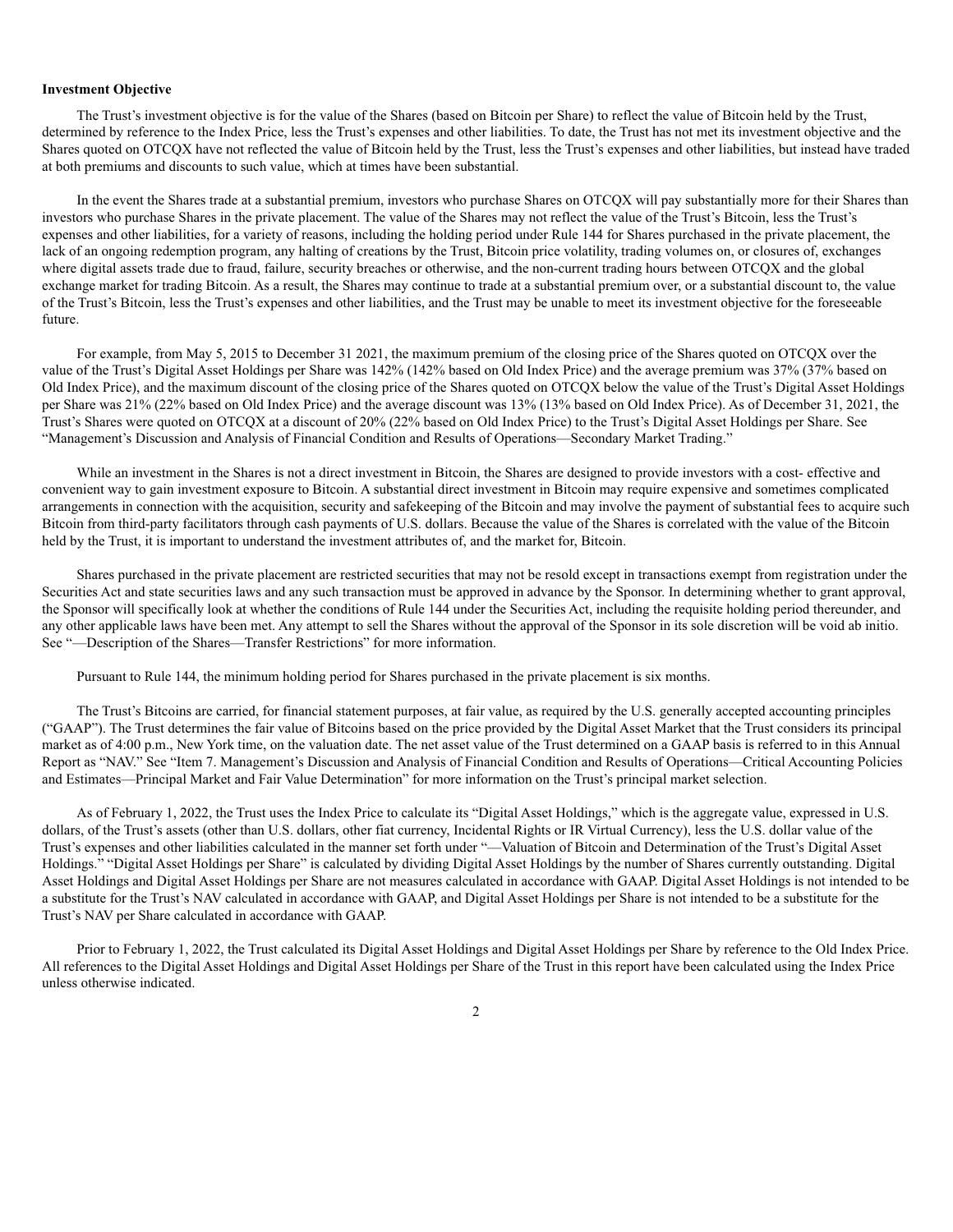*At this time, the Trust is not operating a redemption program for Shares and therefore Shares are not redeemable by the Trust. In addition, the Trust may halt creations for extended periods of time for a variety of reasons, including in connection with forks, airdrops and other similar occurrences.* As a result, Authorized Participants are not able to take advantage of arbitrage opportunities created when the market value of the Shares deviates from the value of the Trust's Digital Asset Holdings per Share, which may cause the Shares to trade at a substantial premium over, or a substantial discount to, the value of the Trust's Digital Asset Holdings per Share.

Subject to receipt of regulatory approval from the SEC and approval by the Sponsor in its sole discretion, the Trust may in the future operate a redemption program. The Trust has not sought such relief as of the date of this Annual Report. Even if such relief is sought in the future, no assurance can be given as to the timing of such relief or that such relief will be granted. If such relief is granted and the Sponsor approves a redemption program, the Shares will be redeemable in accordance with the provisions of the Trust Agreement and the relevant Participant Agreement. Although the Sponsor cannot predict with certainty what effect, if any, the operation of a redemption program would have on the trading price of the Shares, a redemption program would allow Authorized Participants to take advantage of arbitrage opportunities created when the market value of the Shares deviates from the value of the Trust's Bitcoin, less the Trust's expenses and other liabilities, which may have the effect of reducing any premium at which the Shares trade on OTCQX over such value or cause the Shares to trade at a discount to such value from time to time.

For a discussion of risks relating to the deviation in the trading price of the Shares from the Digital Asset Holdings per Share, see "Item 1A. Risk Factors—Risk Factors Related to the Trust and the Shares—Because of the holding period under Rule 144, and the lack of an ongoing redemption program and the Trust's ability to halt creations from time to time, there is no arbitrage mechanism to keep the value of the Shares closely linked to the Index Price and the Shares have historically traded at a substantial premium over, or a substantial discount to, the Digital Asset Holdings per Share, "Item 1A. Risk Factors— Risk Factors Related to the Trust and the Shares—The Shares may trade at a price that is at, above or below the Trust's Digital Asset Holdings per Share as a result of the non-current trading hours between OTCQX and the Digital Asset Exchange Market," "Item 1A. Risk Factors —Risk Factors Related to the Trust and the Shares—Shareholders who purchase Shares on OTCQX that are trading at a substantial premium over the Digital Asset Holdings per Share may suffer a loss on their investment if such premium decreases" and "Item 1A. Risk Factors—Risk Factors Related to the Trust and the Shares—The restrictions on transfer and redemption may result in losses on the value of the Shares."

# **Characteristics of the Shares**

The Shares are intended to offer investors an opportunity to participate in Digital Asset Markets through an investment in securities. As of December 31, 2021, each Share represented approximately 0.0009 of one Bitcoin. The logistics of accepting, transferring and safekeeping of Bitcoins are dealt with by the Sponsor and Custodian, and the related expenses are built into the value of the Shares. Therefore, shareholders do not have additional tasks or costs over and above those generally associated with investing in any other privately placed security.

The Shares have certain other key characteristics, including the following:

- *Easily Accessible and Relatively Cost Efficient*. Investors in the Shares can also directly access the Digital Asset Markets. The Sponsor believes that investors will be able to more effectively implement strategic and tactical asset allocation strategies that use Bitcoins by using the Shares instead of directly purchasing and holding Bitcoins, and for many investors, transaction costs related to the Shares will be lower than those associated with the direct purchase, storage and safekeeping of Bitcoins.
- *Market-Traded and Transparent*. The Shares are quoted on OTCQX. Shareholders that purchased Shares directly from the Trust and have held them for the requisite holding period under Rule 144 may sell their Shares on OTCQX upon receiving approval from the Sponsor. Investors may also choose to purchase Shares on OTCQX. Shares purchased on OTCQX are not restricted. The Sponsor believes the quotation of the Shares on OTCQX provides investors with an efficient means to implement various investment strategies. The Trust will not hold or employ any derivative securities. Furthermore, the value of the Trust's assets will be reported each day on www.grayscale.com/products/grayscale-bitcoin-trust/.
- *Minimal Credit Risk*. The Shares represent an interest in actual Bitcoins owned by the Trust. The Trust's Bitcoins are not subject to borrowing arrangements with third parties or to counterparty or credit risks. This contrasts with the other financial products such as CoinShares exchange-traded notes, TeraExchange swaps and Bitcoin futures and options traded on the Chicago Mercantile Exchange ("CME") and the Intercontinental Exchange ("ICE") through which investors gain exposure to digital assets through the use of derivatives that are subject to counterparty and credit risks.
- *Safekeeping System*. The Custodian has been appointed to control and secure the Bitcoins for the Trust using offline storage, or cold storage, mechanisms to secure the Trust's private key "shards". The hardware, software, administration and continued technological development that are used by the Custodian may not be available or cost-effective for many investors.

The Trust differentiates itself from competing digital asset financial vehicles, to the extent that such digital asset financial vehicles may develop, in the following ways:

• *Custodian*. The Custodian that holds the private key shards associated with the Trust's Bitcoins is Coinbase Custody Trust Company, LLC. Other digital asset financial vehicles that use cold storage may not use a custodian to hold their private keys.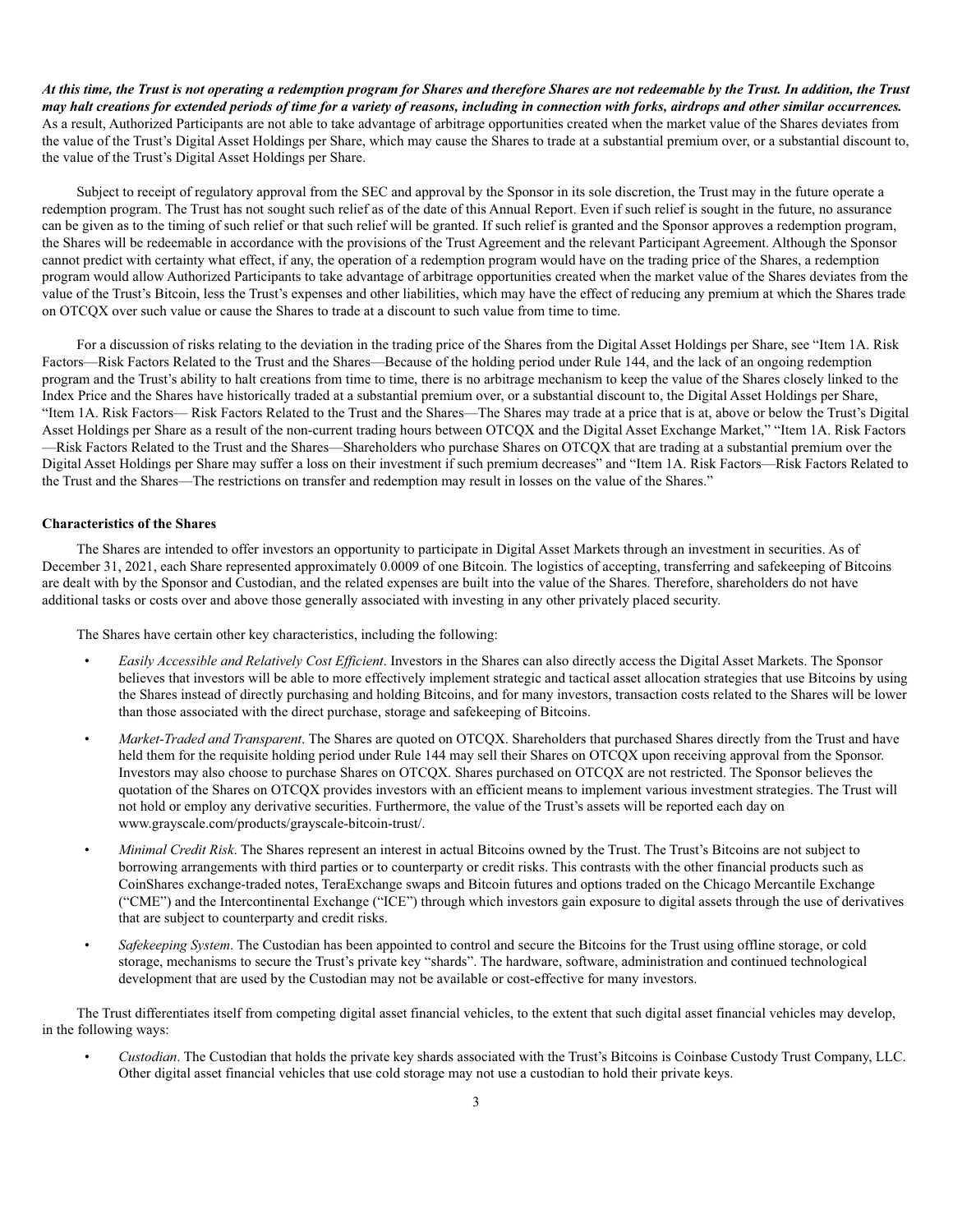- *Cold Storage of Private Keys*. The private key shards associated with the Trust's Bitcoins are kept in cold storage, which means that the Trust's Bitcoins are disconnected and/or deleted entirely from the internet. See "—Custody of the Trust's Bitcoins" for more information relating to the storage and retrieval of the Trust's private keys to and from cold storage. Other digital asset financial vehicles may not utilize cold storage or may utilize less effective cold storage-related hardware and security protocols.
- *Location of Private Vaults*. Private key shards associated with the Trust's Bitcoins are distributed geographically by the Custodian in secure vaults around the world, including in the United States. The locations of the secure vaults may change regularly and are kept confidential by the Custodian for security purposes.
- *Enhanced Security*. Transfers from the Trust's Digital Asset Account require certain security procedures, including but not limited to, multiple encrypted private key shards, usernames, passwords and 2-step verification. Multiple private key shards held by the Custodian must be combined to reconstitute the private key to sign any transaction in order to transfer the Trust's Bitcoins. Private key shards are distributed geographically in secure vaults around the world, including in the United States. As a result, if any one secure vault is ever compromised, this event will have no impact on the ability of the Trust to access its assets, other than a possible delay in operations, while one or more of the other secure vaults is used instead. These security procedures are intended to remove single points of failure in the protection of the Trust's Bitcoins.
- *Custodian Audits*. The Custodian has agreed to allow the Trust and the Sponsor to take any necessary steps to verify that satisfactory internal control system and procedures are in place, and to visit and inspect the systems on which the Custodian's coins are held.
- *Directly Held Bitcoins*. The Trust directly owns actual Bitcoins held through the Custodian. The direct ownership of Bitcoins is not subject to counterparty or credit risks. This may differ from other digital asset financial vehicles that provide Bitcoin exposure through other means, such as the use of financial or derivative instruments.
- *Sponsor's Fee*. The Sponsor's Fee is a competitive factor that may influence the value of the Shares.

# **Activities of the Trust**

The activities of the Trust are limited to (i) issuing Baskets in exchange for Bitcoins transferred to the Trust as consideration in connection with the creations, (ii) transferring or selling Bitcoins, Incidental Rights and IR Virtual Currency as necessary to cover the Sponsor's Fee and/or any Additional Trust Expenses, (iii) transferring Bitcoins in exchange for Baskets surrendered for redemption (subject to obtaining regulatory approval from the SEC and approval from the Sponsor), (iv) causing the Sponsor to sell Bitcoins, Incidental Rights and IR Virtual Currency on the termination of the Trust, (v) making distributions of Incidental Rights and/or IR Virtual Currency or cash from the sale thereof and (vi) engaging in all administrative and security procedures necessary to accomplish such activities in accordance with the provisions of the Trust Agreement, the Custodian Agreement, the Index License Agreement and the Participant Agreements.

In addition, the Trust may engage in any lawful activity necessary or desirable in order to facilitate shareholders' access to Incidental Rights or IR Virtual Currency, provided that such activities do not conflict with the terms of the Trust Agreement. The Trust will not be actively managed. It will not engage in any activities designed to obtain a profit from, or to ameliorate losses caused by changes in the market prices of Bitcoins.

# **Incidental Rights and IR Virtual Currency**

The Trust may from time to time come into possession of Incidental Rights and/or IR Virtual Currency by virtue of its ownership of Bitcoins, generally through a fork in the Bitcoin Blockchain, an airdrop offered to holders of Bitcoins or other similar event. Pursuant to the terms of the Trust Agreement, the Trust may take any lawful action necessary or desirable in connection with the Trust's ownership of Incidental Rights, including the acquisition of IR Virtual Currency unless such action would adversely affect the status of the Trust as a grantor trust for U.S. federal income tax purposes or otherwise be prohibited by the Trust Agreement. These actions include (i) selling Incidental Rights and/or IR Virtual Currency in the Digital Asset Market and distributing the cash proceeds to shareholders, (ii) distributing Incidental Rights and/or IR Virtual Currency in-kind to the shareholders or to an agent acting on behalf of the shareholders for sale by such agent if an in-kind distribution would otherwise be infeasible and (iii) irrevocably abandoning Incidental Rights or IR Virtual Currency. The Trust may also use Incidental Rights and/or IR Virtual Currency to pay the Sponsor's Fee and Additional Trust Expenses, if any, as discussed below under "—Expenses; Sales of Bitcoins." However, the Trust does not expect to take any Incidental Rights or IR Virtual Currency it may hold into account for purposes of determining the Trust's Digital Asset Holdings, the Digital Asset Holdings per Share, the NAV and the NAV per Share.

With respect to any fork, airdrop or similar event, the Sponsor may, in its discretion, decide to cause the Trust to distribute the Incidental Rights or IR Virtual Currency in-kind to an agent of the shareholders for resale by such agent, or to irrevocably abandon the Incidental Rights or IR Virtual Currency. In the case of a distribution in-kind to an agent acting on behalf of the shareholders, the shareholders' agent will attempt to sell the Incidental Rights or IR Virtual Currency, and if the agent is able to do so, will remit the cash proceeds to shareholders, net of expenses and any applicable withholding taxes. There can be no assurance as to the price or prices for any Incidental Rights or IR Virtual Currency that the agent may realize, and the value of the Incidental Rights or IR Virtual Currency may increase or decrease after any sale by the agent. In the case of abandonment of Incidental Rights or IR Virtual Currency, the Trust would not receive any direct or indirect consideration for the Incidental Rights or IR Virtual Currency and thus the value of the Shares will not reflect the value of the Incidental Rights or IR Virtual Currency.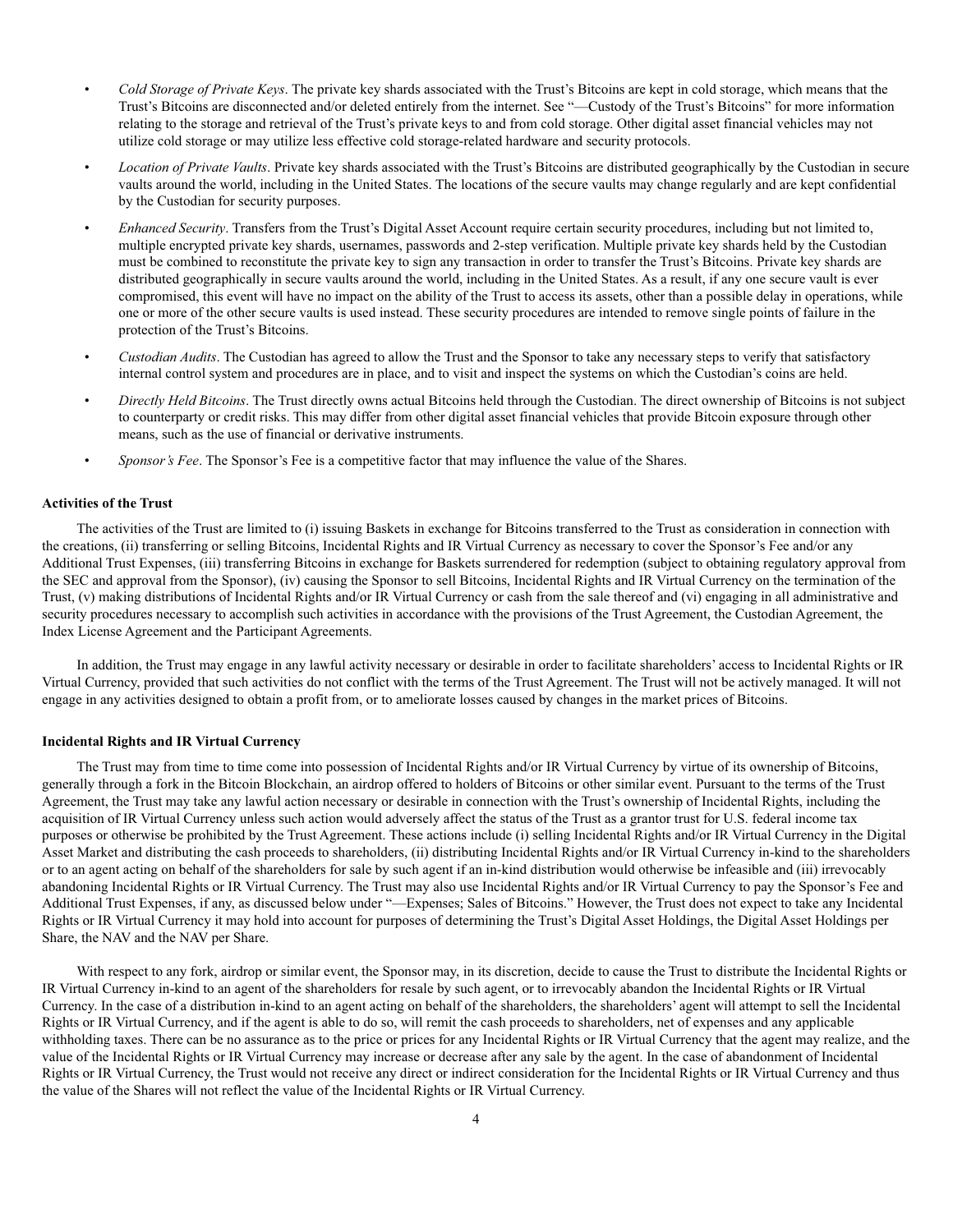On May 2, 2018 and July 29, 2019, the Sponsor delivered to the former custodian and the current Custodian, respectively, on behalf of the Trust, a notice (each a "Pre-Creation Abandonment Notice," and collectively, the "Pre-Creation Abandonment Notices") stating that the Trust is abandoning irrevocably for no direct or indirect consideration, effective immediately prior to each time at which the Trust creates Shares (any such time, a "Creation Time"), all Incidental Rights and IR Virtual Currency to which it would otherwise be entitled as of such time (any such abandonment a "Pre-Creation Abandonment"); provided that a Pre-Creation Abandonment will not apply to any Incidental Rights and IR Virtual Currency if (i) the Trust has taken, or is taking at such time, an "Affirmative Action" to acquire or abandon such Incidental Rights and IR Virtual Currency at any time prior to such Creation Time or (ii) such Incidental Rights and IR Virtual Currency has been subject to a previous Pre-Creation Abandonment. An Affirmative Action refers to a written notification from the Sponsor to the Custodian of the Trust's intention (i) to acquire and/or retain any Incidental Rights and/or IR Virtual Currency or (ii) to abandon, with effect prior to the relevant Creation Time, any Incidental Rights and/or IR Virtual Currency.

In determining whether to take an Affirmative Action to acquire and/or retain an Incidental Rights and/or IR Virtual Currency, the Trust takes into consideration a number of factors, including:

- the Custodian's agreement to provide access to the IR Virtual Currency;
- the availability of a safe and practical way to custody the IR Virtual Currency;
- the costs of taking possession and/or maintaining ownership of the IR Virtual Currency and whether such costs exceed the benefits of owning such IR Virtual Currency;
- whether there are any legal restrictions on, or tax implications with respect to, the ownership, sale or disposition of the Incidental Right or IR Virtual Currency, regardless of whether there is a safe and practical way to custody and secure such Incidental Right or IR Virtual Currency;
- the existence of a suitable market into which the Incidental Right or IR Virtual Currency may be sold; and
- whether the Incidental Right or IR Virtual Currency is, or may be, a security under federal securities laws.

In determining whether the IR Virtual Currency is, or may be, a security under federal securities laws, the Sponsor takes into account a number of factors, including the various definitions of "security" under the federal securities laws and federal court decisions interpreting elements of these definitions, such as the U.S. Supreme Court's decisions in the *Howey and Reves* cases, as well as reports, orders, press releases, public statements and speeches by the SEC and its staff providing guidance on when a digital asset may be a security for purposes of the federal securities laws.

As a result of the Pre-Creation Abandonment Notices, since May 2, 2018, the Trust has irrevocably abandoned, prior to the Creation Time of any Shares, any Incidental Right or IR Virtual Currency that it may have any right to receive at such time. The Trust has also abandoned Incidental Rights and IR Virtual Currency through Affirmative Actions. The Trust has no right to receive any Incidental Right or IR Virtual Currency abandoned pursuant to either the Pre-Creation Abandonment Notices or Affirmative Actions. Furthermore, the Custodian has no authority, pursuant to the Custodian Agreement or otherwise, to exercise, obtain or hold, as the case may be, any such abandoned Incidental Right or IR Virtual Currency on behalf of the Trust or to transfer any such abandoned Incidental Right or IR Virtual Currency to the Trust if the Trust terminates its custodial agreement with the Custodian.

The Sponsor intends to evaluate each fork, airdrop or similar occurrence on a case-by-case basis in consultation with the Trust's legal advisers, tax consultants, and Custodian, and may decide to abandon any Incidental Rights or IR Virtual Currency resulting from a hard fork, airdrop or similar occurrence should the Sponsor conclude, in its discretion, that such abandonment is in the best interests of the Trust. In the event the Sponsor decides to sell any Incidental Right or IR Virtual Currency, it would expect to execute the sale to the Authorized Participant, as principal, or through the Authorized Participant, as broker. In either case, the Sponsor expects that the Authorized Participant would only be willing to transact with the Sponsor on behalf of the Trust if the Authorized Participant considered it possible to trade the Incidental Right or IR Virtual Currency on a Digital Asset Exchange or other venue to which the Authorized Participant has access. The Authorized Participant has access only to Digital Asset Exchanges or other venues that the Authorized Participant reasonably believes are operating in compliance with applicable law, including federal and state licensing requirements, based upon information and assurances provided to it by each venue.

# **Secondary Market Trading**

While the Trust's investment objective is for the value of the Shares (based on Bitcoin per Share) to reflect the value of the Bitcoin held by the Trust, determined by reference to the Index Price, less the Trust's expenses and other liabilities, the Shares may trade in the Secondary Market on OTCQX (or on another Secondary Market in the future) at prices that are lower or higher than the Digital Asset Holdings per Share. The amount of the discount or premium in the trading price relative to the Digital Asset Holdings per Share may be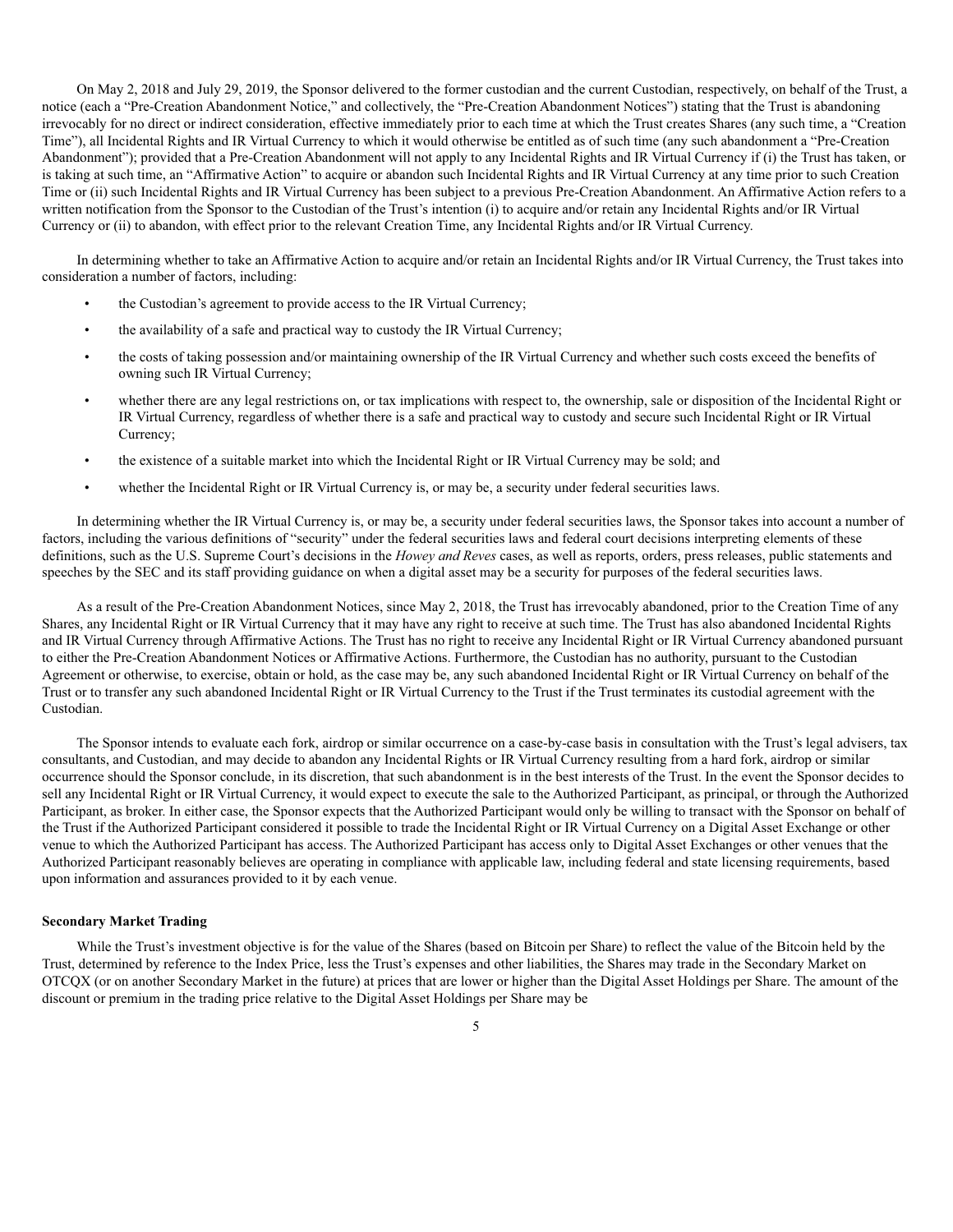influenced by non-concurrent trading hours and liquidity between OTCQX and larger Digital Asset Exchanges. While the Shares are listed and trade on OTCQX from 6:00 a.m. until 5:00 p.m., New York time, liquidity in the Digital Asset Markets may fluctuate depending upon the volume and availability of larger Digital Asset Exchanges. As a result, during periods in which Digital Asset Market liquidity is limited or a major Digital Asset Exchange is off-line, trading spreads, and the resulting premium or discount, on the Shares may widen.

# **Overview of the Bitcoin Industry and Market**

Bitcoin is a digital asset that is created and transmitted through the operations of the peer-to-peer Bitcoin Network, a decentralized network of computers that operates on cryptographic protocols. No single entity owns or operates the Bitcoin Network, the infrastructure of which is collectively maintained by a decentralized user base. The Bitcoin Network allows people to exchange tokens of value, called Bitcoin, which are recorded on a public transaction ledger known as a Blockchain. Bitcoin can be used to pay for goods and services, or it can be converted to fiat currencies, such as the U.S. dollar, at rates determined on Digital Asset Markets that trade Bitcoin or in individual end-user-to-end-user transactions under a barter system.

The Bitcoin Network is decentralized and does not require governmental authorities or financial institution intermediaries to create, transmit or determine the value of Bitcoin. Rather, Bitcoin is created and allocated by the Bitcoin Network protocol through a "mining" process. The value of Bitcoin is determined by the supply of and demand for Bitcoin on the Digital Asset Markets or in private end-user-to-end-user transactions.

New Bitcoin are created and rewarded to the miners of a block in the Blockchain for verifying transactions. The Blockchain is effectively a decentralized database that includes all blocks that have been mined by miners and it is updated to include new blocks as they are solved. Each Bitcoin transaction is broadcast to the Bitcoin Network and, when included in a block, recorded in the Blockchain. As each new block records outstanding Bitcoin transactions, and outstanding transactions are settled and validated through such recording, the Blockchain represents a complete, transparent and unbroken history of all transactions of the Bitcoin Network. For further details, see "—Creation of New Bitcoin" below.

# *History of Bitcoin*

The Bitcoin Network was initially contemplated in a white paper that also described Bitcoin and the operating software to govern the Bitcoin Network. The white paper was purportedly authored by Satoshi Nakamoto. However, no individual with that name has been reliably identified as Bitcoin's creator, and the general consensus is that the name is a pseudonym for the actual inventor or inventors. The first Bitcoins were created in 2009 after Nakamoto released the Bitcoin Network source code (the software and protocol that created and launched the Bitcoin Network). The Bitcoin Network has been under active development since that time by a group of engineers known as core developers.

# *Overview of the Bitcoin Network's Operations*

In order to own, transfer or use Bitcoin directly on the Bitcoin Network (as opposed to through an intermediary, such as a custodian), a person generally must have internet access to connect to the Bitcoin Network. Bitcoin transactions may be made directly between end-users without the need for a third-party intermediary. To prevent the possibility of double-spending Bitcoin, a user must notify the Bitcoin Network of the transaction by broadcasting the transaction data to its network peers. The Bitcoin Network provides confirmation against double-spending by memorializing every transaction in the Blockchain, which is publicly accessible and transparent. This memorialization and verification against double-spending is accomplished through the Bitcoin Network mining process, which adds "blocks" of data, including recent transaction information, to the Blockchain.

# *Brief Description of Bitcoin Transfers*

Prior to engaging in Bitcoin transactions directly on the Bitcoin Network, a user generally must first install on its computer or mobile device a Bitcoin Network software program that will allow the user to generate a private and public key pair associated with a Bitcoin address commonly referred to as a "wallet." The Bitcoin Network software program and the Bitcoin address also enable the user to connect to the Bitcoin Network and transfer Bitcoin to, and receive Bitcoin from, other users.

Each Bitcoin Network address, or wallet, is associated with a unique "public key" and "private key" pair. To receive Bitcoin, the Bitcoin recipient must provide its public key to the party initiating the transfer. This activity is analogous to a recipient for a transaction in U.S. dollars providing a routing address in wire instructions to the payor so that cash may be wired to the recipient's account. The payor approves the transfer to the address provided by the recipient by "signing" a transaction that consists of the recipient's public key with the private key of the address from where the payor is transferring the Bitcoin. The recipient, however, does not make public or provide to the sender its related private key.

6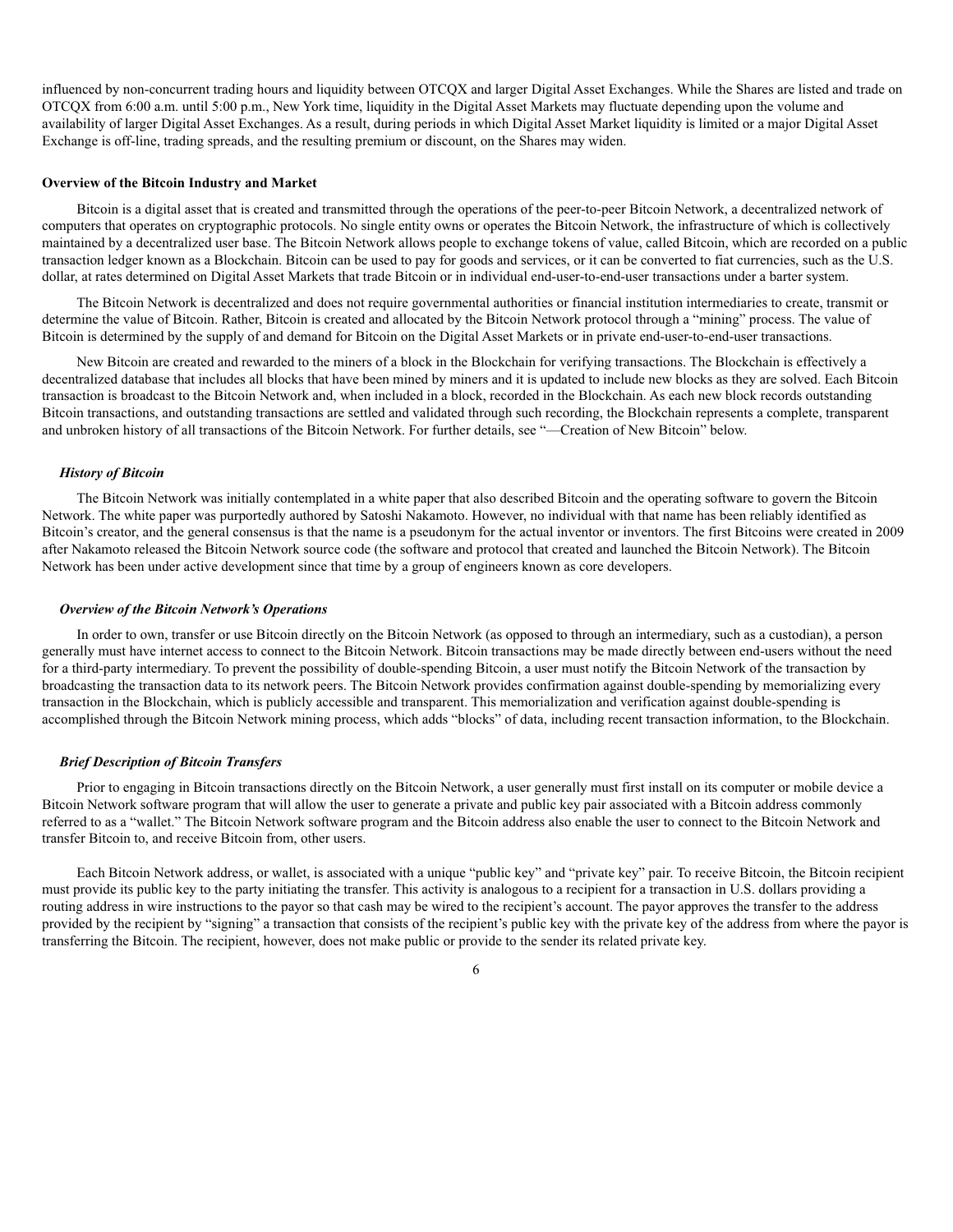Neither the recipient nor the sender reveal their private keys in a transaction, because the private key authorizes transfer of the funds in that address to other users. Therefore, if a user loses his private key, the user may permanently lose access to the Bitcoin contained in the associated address. Likewise, Bitcoin is irretrievably lost if the private key associated with them is deleted and no backup has been made. When sending Bitcoin, a user's Bitcoin Network software program must validate the transaction with the associated private key. The resulting digitally validated transaction is sent by the user's Bitcoin Network software program to the Bitcoin Network to allow transaction confirmation.

Some Bitcoin transactions are conducted "off-blockchain" and are therefore not recorded in the Blockchain. Some "off- blockchain transactions" involve the transfer of control over, or ownership of, a specific digital wallet holding Bitcoin or the reallocation of ownership of certain Bitcoin in a pooled-ownership digital wallet, such as a digital wallet owned by a Digital Asset Exchange. In contrast to on-blockchain transactions, which are publicly recorded on the Blockchain, information and data regarding off-blockchain transactions are generally not publicly available. Therefore, off-blockchain transactions are not truly Bitcoin transactions in that they do not involve the transfer of transaction data on the Bitcoin Network and do not reflect a movement of Bitcoin between addresses recorded in the Blockchain. For these reasons, off-blockchain transactions are subject to risks as any such transfer of Bitcoin ownership is not protected by the protocol behind the Bitcoin Network or recorded in, and validated through, the blockchain mechanism.

# *Summary of a Bitcoin Transaction*

In a Bitcoin transaction directly on the Bitcoin Network between two parties (as opposed to through an intermediary, such as a custodian), the following circumstances must initially be in place: (i) the party seeking to send Bitcoin must have a Bitcoin Network public key, and the Bitcoin Network must recognize that public key as having sufficient Bitcoin for the transaction; (ii) the receiving party must have a Bitcoin Network public key; and (iii) the spending party must have internet access with which to send its spending transaction.

The receiving party must provide the spending party with its public key and allow the Blockchain to record the sending of Bitcoin to that public key. After the provision of a recipient's Bitcoin Network public key, the spending party must enter the address into its Bitcoin Network software program along with the number of Bitcoin to be sent. The number of Bitcoin to be sent will typically be agreed upon between the two parties based on a set number of Bitcoin or an agreed upon conversion of the value of fiat currency to Bitcoin. Since every computation on the Bitcoin Network requires the payment of Bitcoin, including verification and memorialization of Bitcoin transfers, there is a transaction fee involved with the transfer, which is based on computation complexity and not on the value of the transfer and is paid by the payor with a fractional number of Bitcoin.

After the entry of the Bitcoin Network address, the number of Bitcoin to be sent and the transaction fees, if any, to be paid, will be transmitted by the spending party. The transmission of the spending transaction results in the creation of a data packet by the spending party's Bitcoin Network software program, which is transmitted onto the decentralized Bitcoin Network, resulting in the distribution of the information among the software programs of users across the Bitcoin Network for eventual inclusion in the Blockchain.

As discussed in greater detail below in "—Creation of New Bitcoin," Bitcoin Network miners record transactions when they solve for and add blocks of information to the Blockchain. When a miner solves for a block, it creates that block, which includes data relating to (i) the solution to the block, (ii) a reference to the prior block in the Blockchain to which the new block is being added and (iii) transactions that have occurred but have not yet been added to the Blockchain. The miner becomes aware of outstanding, unrecorded transactions through the data packet transmission and distribution discussed above.

Upon the addition of a block included in the Blockchain, the Bitcoin Network software program of both the spending party and the receiving party will show confirmation of the transaction on the Blockchain and reflect an adjustment to the Bitcoin balance in each party's Bitcoin Network public key, completing the Bitcoin transaction. Once a transaction is confirmed on the Blockchain, it is irreversible.

# *Creation of New Bitcoin*

New Bitcoins are created through the mining process as discussed below.

The Bitcoin Network is kept running by computers all over the world. In order to incentivize those who incur the computational costs of securing the network by validating transactions, there is a reward that is given to the computer that was able to create the latest block on the chain. Every 10 minutes, on average, a new block is added to the Blockchain with the latest transactions processed by the network, and the computer that generated this block is currently awarded 6.25 Bitcoin. Due to the nature of the algorithm for block generation, this process (generating a "proof-of-work") is guaranteed to be random. Over time, rewards are expected to be proportionate to the computational power of each machine.

The process by which Bitcoin is "mined" results in new blocks being added to the Blockchain and new Bitcoin tokens being issued to the miners. Computers on the Bitcoin Network engage in a set of prescribed complex mathematical calculations in order to add a block to the Blockchain and thereby confirm Bitcoin transactions included in that block's data.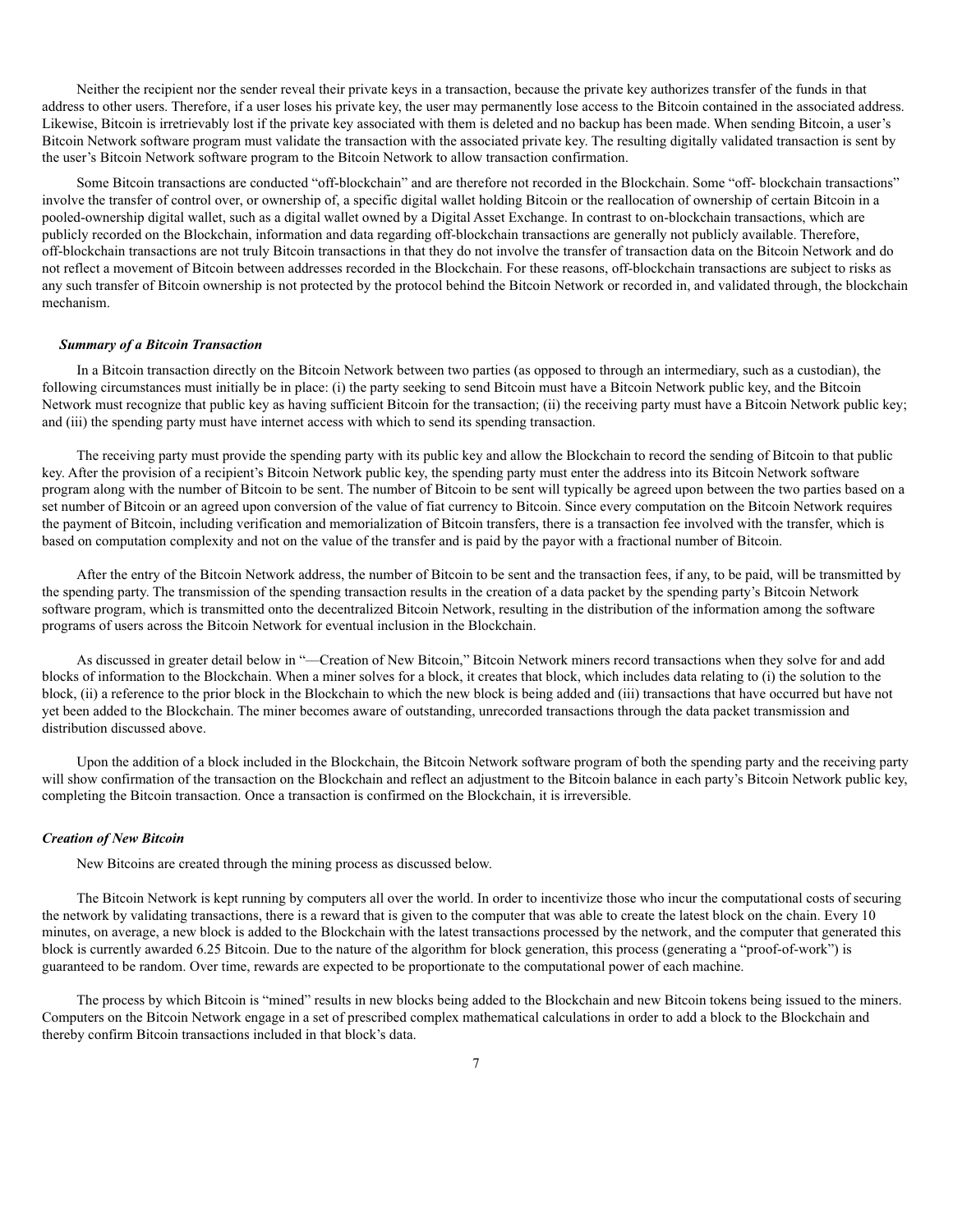To begin mining, a user can download and run Bitcoin Network mining software, which turns the user's computer into a "node" on the Bitcoin Network that validates blocks. Each block contains the details of some or all of the most recent transactions that are not memorialized in prior blocks, as well as a record of the award of Bitcoin to the miner who added the new block. Each unique block can be solved and added to the Blockchain by only one miner. Therefore, all individual miners and mining pools on the Bitcoin Network are engaged in a competitive process of constantly increasing their computing power to improve their likelihood of solving for new blocks. As more miners join the Bitcoin Network and its processing power increases, the Bitcoin Network adjusts the complexity of the block-solving equation to maintain a predetermined pace of adding a new block to the Blockchain approximately every ten minutes. A miner's proposed block is added to the Blockchain once a majority of the nodes on the Bitcoin Network confirms the miner's work. Miners that are successful in adding a block to the Blockchain are automatically awarded Bitcoin for their effort and may also receive transaction fees paid by transferors whose transactions are recorded in the block. This reward system is the method by which new Bitcoin enter into circulation to the public.

The Bitcoin Network is designed in such a way that the reward for adding new blocks to the Blockchain decreases over time. Once new Bitcoin tokens are no longer awarded for adding a new block, miners will only have transaction fees to incentivize them, and as a result, it is expected that miners will need to be better compensated with higher transaction fees to ensure that there is adequate incentive for them to continue mining.

# *Limits on Bitcoin Supply*

The supply of new Bitcoin is mathematically controlled so that the number of Bitcoin grows at a limited rate pursuant to a pre- set schedule. The number of Bitcoin awarded for solving a new block is automatically halved after every 210,000 blocks are added to the Blockchain. Currently, the fixed reward for solving a new block is 6.25 Bitcoin per block and this is expected to decrease by half to become 3.125 Bitcoin after the next 210,000 blocks have entered the Bitcoin Network, which is expected to be mid-2024. This deliberately controlled rate of Bitcoin creation means that the number of Bitcoin in existence will increase at a controlled rate until the number of Bitcoin in existence reaches the pre-determined 21 million Bitcoin. As of December 31, 2021, approximately 18.9 million Bitcoins were outstanding and the date when the 21 million Bitcoin limitation will be reached is estimated to be the year 2140.

#### *Modifications to the Bitcoin Protocol*

Bitcoin is an open source project with no official developer or group of developers that controls the Bitcoin Network. However, the Bitcoin Network's development is overseen by a core group of developers. The core developers are able to access, and can alter, the Bitcoin Network source code and, as a result, they are responsible for quasi-official releases of updates and other changes to the Bitcoin Network's source code. The release of updates to the Bitcoin Network's source code does not guarantee that the updates will be automatically adopted. Users and miners must accept any changes made to the Bitcoin source code by downloading the proposed modification of the Bitcoin Network's source code. A modification of the Bitcoin Network's source code is effective only with respect to the Bitcoin users and miners that download it. If a modification is accepted by only a percentage of users and miners, a division in the Bitcoin Network will occur such that one network will run the pre-modification source code and the other network will run the modified source code. Such a division is known as a "fork." See "Item 1A. Risk Factors—Risk Factors Related to Digital Assets—A temporary or permanent "fork" could adversely affect the value of the Shares." Consequently, as a practical matter, a modification to the source code becomes part of the Bitcoin Network only if accepted by participants collectively having most of the processing power on the Bitcoin Network. In the past, there have been several forks in the Bitcoin Network, including, but not limited to, forks resulting in the creation of Bitcoin Cash (August 1, 2017), Bitcoin Gold (October 24, 2017) and Bitcoin SegWit2X (December 28, 2017), among others.

Core development of the Bitcoin Network source code has increasingly focused on modifications of the Bitcoin Network protocol to increase speed and scalability and also allow for non-financial, next generation uses. For example, following the recent activation of Segregated Witness on the Bitcoin Network, an alpha version of the Lightning Network was released. The Lightning Network is an open-source decentralized network that enables instant off-Blockchain transfers of the ownership of Bitcoin without the need of a trusted third party. The system utilizes bidirectional payment channels that consist of multi-signature addresses. One on-Blockchain transaction is needed to open a channel and another on-Blockchain transaction can close the channel. Once a channel is open, value can be transferred instantly between counterparties, who are engaging in real Bitcoin transactions without broadcasting them to the Bitcoin Network. New transactions will replace previous transactions and the counterparties will store everything locally as long as the channel stays open to increase transaction throughput and reduce computational burden on the Bitcoin Network. Other efforts include increased use of smart contracts and distributed registers built into, built atop or pegged alongside the Blockchain. For example, the white paper for Blockstream, an organization that includes core developer Pieter Wuille, calls for the use of "pegged sidechains" to develop programming environments that are built within Blockchain ledgers that can interact with and rely on the security of the Bitcoin Network and Blockchain, while remaining independent from them. Open-source projects such as RSK are a manifestation of this concept and seek to create the first open-source, smart contract platform built on the Blockchain to enable automated, condition-based payments with increased speed and scalability. The Trust's activities will not directly relate to such projects, though such projects may utilize Bitcoin as tokens for the facilitation of their non-financial uses, thereby potentially increasing demand for Bitcoin and the utility of the Bitcoin Network as a whole. Conversely, projects that operate and are built within the Blockchain may increase the data flow on the Bitcoin Network and could either "bloat" the size of the Blockchain or slow confirmation times. At this time, such projects remain in early stages and have not been materially integrated into the Blockchain or the Bitcoin Network.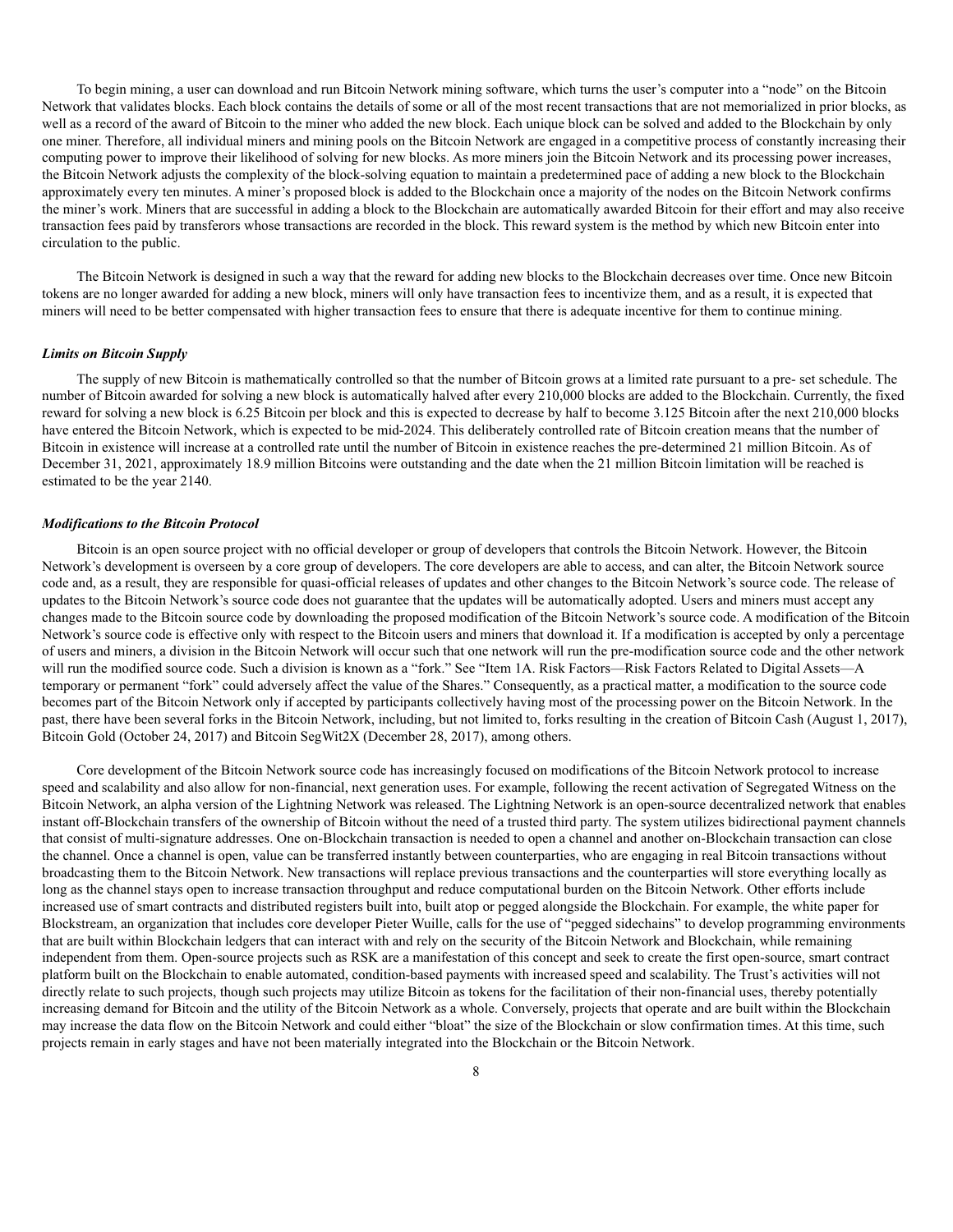In 2021, the Bitcoin protocol implemented the Taproot upgrade to add enhanced support for complex transactions on the network such as multisignature transactions, which require two or more parties to execute a transaction on the Bitcoin network. Prior to the upgrade, multi-signature transactions were historically slow, expensive, and easily identifiable. Taproot reduces the amount of data written to a block, speeding up the time to transaction finality, and makes multi-signature transactions indistinguishable from regular transactions, adding an enhanced layer of privacy.

# *Bitcoin Value*

# *Digital Asset Exchange Valuation*

The value of Bitcoin is determined by the value that various market participants place on Bitcoin through their transactions. The most common means of determining the value of a Bitcoin is by surveying one or more Digital Asset Exchanges where Bitcoin is traded publicly and transparently (e.g., Bitstamp, Coinbase, Kraken and LMAX Digital). Additionally, there are over-the-counter dealers or market makers that transact in Bitcoin.

# *Digital Asset Exchange Public Market Data*

On each online Digital Asset Exchange, Bitcoin is traded with publicly disclosed valuations for each executed trade, measured by one or more fiat currencies such as the U.S. dollar or euro. Over-the-counter dealers or market makers do not typically disclose their trade data.

As of December 31, 2021, the Digital Asset Exchanges included in the Index are Coinbase Pro, Bitstamp, Kraken and LMAX Digital. As further described below, each of these Digital Asset Exchanges are in compliance with applicable U.S. federal and state licensing requirements and practices regarding AML and KYC regulations.

*Coinbase Pro*: A U.S.-based exchange registered as a money services business ("MSB") with FinCen and licensed as a virtual currency business under the NYDFS BitLicense as well as money transmitter in various U.S. states.

*Bitstamp*: A U.K.-based exchange registered as an MSB with FinCen and licensed as a virtual currency business under the NYDFS BitLicense as well as money transmitter in various U.S. states.

*Kraken*: A U.S.-based exchange registered as an MSB with FinCen and licensed as money transmitter in various U.S. states. Kraken does not hold a BitLicense.

*LMAX Digital*: A U.K.-based exchange registered as a broker with FCA. LMAX Digital does not hold a BitLicense.

Currently, there are several Digital Asset Exchanges operating worldwide and online Digital Asset Exchanges represent a substantial percentage of Bitcoin buying and selling activity and provide the most data with respect to prevailing valuations of Bitcoins. These exchanges include established exchanges such as exchanges included in the Index which provide a number of options for buying and selling Bitcoins. The below table reflects the trading volume in Bitcoins and market share of the BTC-U.S. dollar trading pair of each of the Digital Asset Exchanges included in the Index as of December 31, 2021 using data reported by the Index Provider since the inception of the Trust:

| Digital Asset Exchanges included in the Index as of December 31, 2021(1) | Volume<br>(BTC) | Market<br>Share $(2)$ |
|--------------------------------------------------------------------------|-----------------|-----------------------|
| Coinbase Pro                                                             | 32,019.298      | 20.76%                |
| Bitstamp                                                                 | 22,030,291      | 14.28%                |
| Kraken                                                                   | 11,009,299      | $7.14\%$              |
| LMAX Digital                                                             | 6,329,133       | $4.10\%$              |
| Total BTC-U.S. Dollar trading pair                                       | 71.388.021      | 46.28%                |

(1) On January 19, 2020, the Index Provider removed Bittrex due to a lack of trading volume and added LMAX Digital due to the exchange meeting the liquidity thresholds. On April 6, 2020, the Index Provider removed itBit due to a lack of trading volume and did not add any constituents as part of its scheduled quarterly review.

# 9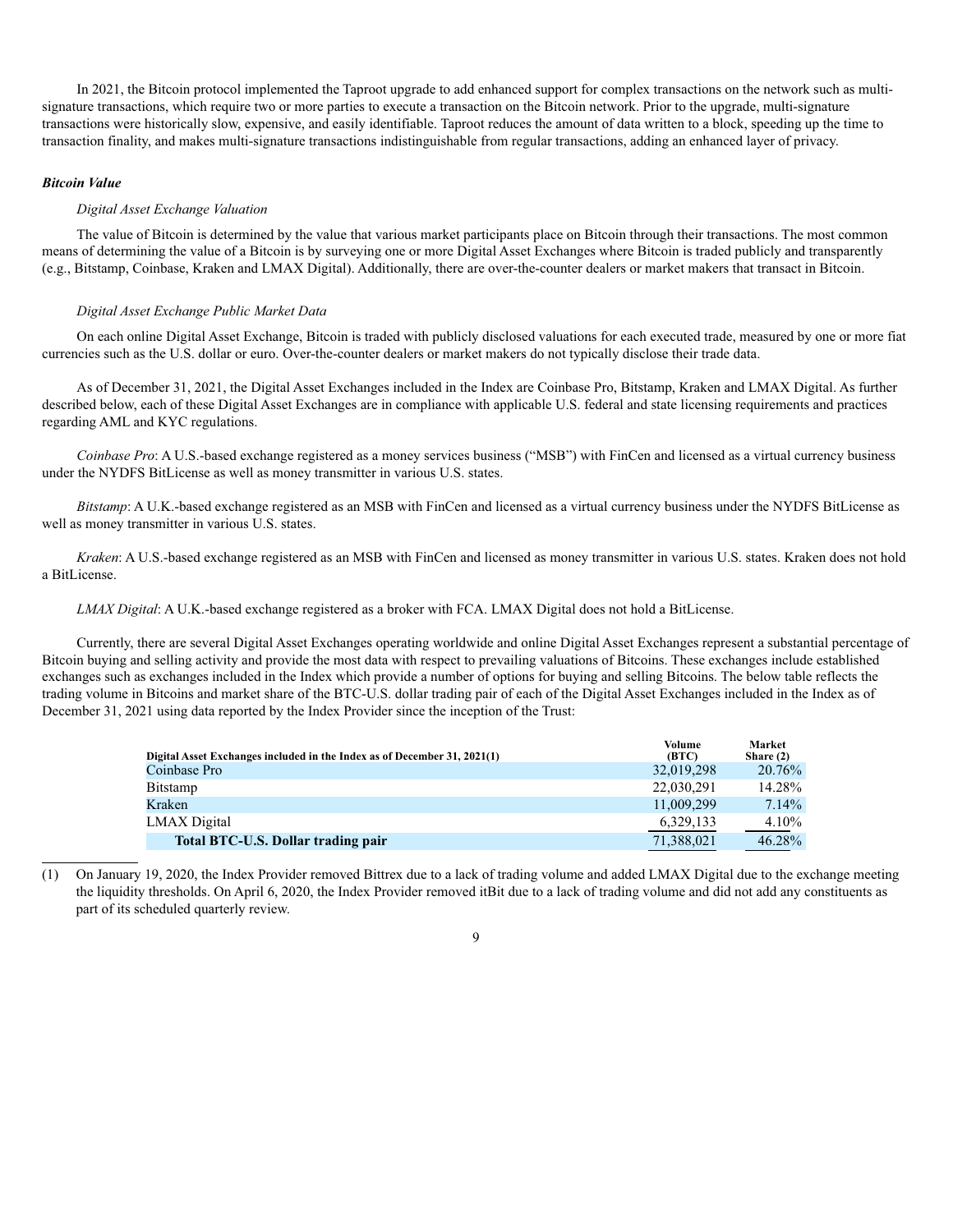(2) Market share is calculated using trading volume data (in Bitcoins) provided by the Index Provider for certain Digital Asset Exchanges, including Coinbase Pro, Bitstamp, Kraken, and LMAX Digital, as well as certain other large U.S.-dollar denominated Digital Asset Exchanges that are not currently included in the Index, including Binance.US (data included from April 1, 2020), Bitfinex, Bitflyer (data included from December 24, 2018), Bittrex (data included from July 31, 2018), ErisX (data included from October 1, 2020), Gemini, itBit, LakeBTC (data included from May 1, 2015 to June 1, 2018 and from January 27, 2019), HitBTC (data included from April 1, 2019 to March 31, 2020) and OKCoin.

The domicile, regulation and legal compliance of the Digital Asset Exchanges included in the Index varies. Information regarding each Digital Asset Exchange may be found, where available, on the websites for such Digital Asset Exchanges, among other places.

Although the Index is designed to accurately capture the market price of Bitcoin, third parties may be able to purchase and sell Bitcoin on public or private markets not included among the constituent Digital Asset Exchanges of the Index, and such transactions may take place at prices materially higher or lower than the Index Price. Moreover, there may be variances in the prices of Bitcoin on the various Digital Asset Exchanges, including as a result of differences in fee structures or administrative procedures on different Digital Asset Exchanges. For example, based on data provided by the Index Provider, on any given day during the year ended December 31, 2021, the maximum differential between the 4:00 p.m., New York time spot price of any single Digital Asset Exchange included in the Index and the Index Price was 0.64% (8.50% based on Old Index Price) and the average of the maximum differentials of the 4:00 p.m., New York time, spot price of each Digital Asset Exchange included in the Index and the Index Price was 0.32% (8.47% based on Old Index Price). During this same period, the average differential between the 4:00 p.m., New York time, spot prices of all the Digital Asset Exchanges included in the Index and the Index Price was 0.0003% (0.24% based on Old Index Price). All Digital Asset Exchanges that were included in the Index throughout the period were considered in this analysis. To the extent such prices differ materially from the Index Price, investors may lose confidence in the Shares' ability to track the market price of Bitcoin.

# *The Index and the Index Price*

The Index is a U.S. dollar-denominated composite reference rate for the price of Bitcoin. The Index is designed to (1) mitigate the effects of fraud, manipulation and other anomalous trading activity from impacting the Bitcoin reference rate, (2) provide a real-time, volume-weighted fair value of Bitcoin and (3) appropriately handle and adjust for non-market related events.

The Index Price is determined by the Index Provider through a process in which trade data is cleansed and compiled in such a manner as to algorithmically reduce the impact of anomalistic or manipulative trading. This is accomplished by adjusting the weight of each data input based on price deviation relative to the observable set, as well as recent and long-term trading volume at each venue relative to the observable set. The Index Price is calculated using non-GAAP methodology and is not used in the Trust's financial statements.

Prior to February 1, 2022, the Trust valued its Bitcoins for operational purposes by reference to the Old Index Price. The Old Index Price was calculated by applying a weighting algorithm to the price and trading volume data for the immediately preceding 24-hour period as of 4:00 p.m., New York time, derived from the Constituent Exchanges reflected in the Index on such trade date and overlaid an averaging mechanism to the price produced resulting in the Old Index Price reflecting an average price for the 24-hour period. In other words, the Index Price is the price of a Bitcoin at 4:00 p.m., New York time, calculated based on the price and trading volume data of the Digital Asset Exchanges included in the Index over the preceding 24-hour period whereas the Old Index Price was the price of a Bitcoin at 4:00 p.m., New York time, calculated by taking the average of each price of a Bitcoin produced by the Index over the preceding 24-hour period. The Index Price uses the same methodology without the additional averaging mechanism being applied to the Index Price. There was no change to the Index used to determine the Index Price or the criteria used to select the Constituent Exchanges.

# *Constituent Exchange Selection*

The Digital Asset Exchanges that are included in the Index are selected by the Index Provider utilizing a methodology that is guided by the International Organization of Securities Commissions ("IOSCO") principles for financial benchmarks. For an exchange to become a Constituent Exchange, it must satisfy the criteria listed below (the "Inclusion Criteria"):

- Compliance with applicable U.S. federal and state licensing requirements and practices regarding anti-money laundering ("AML") and know-your-customer ("KYC") regulations (i.e., a U.S.-Compliant Exchange), based on a review of the exchanges' publicly disclosed policies and guidelines
- Publicly known ownership
- No restrictions on deposits and/or withdrawals of Bitcoin
- No restrictions on deposits and/or withdrawals of U.S. dollars
- Reliably displays new trade prices and volumes on a real-time basis through APIs
- Programmatic trading of the indexed asset's spot price
- Liquid market in the indexed asset
- Trading volume must represent a minimum of total eligible trading volumes (5% for U.S. exchanges and 10% non-U.S. exchanges)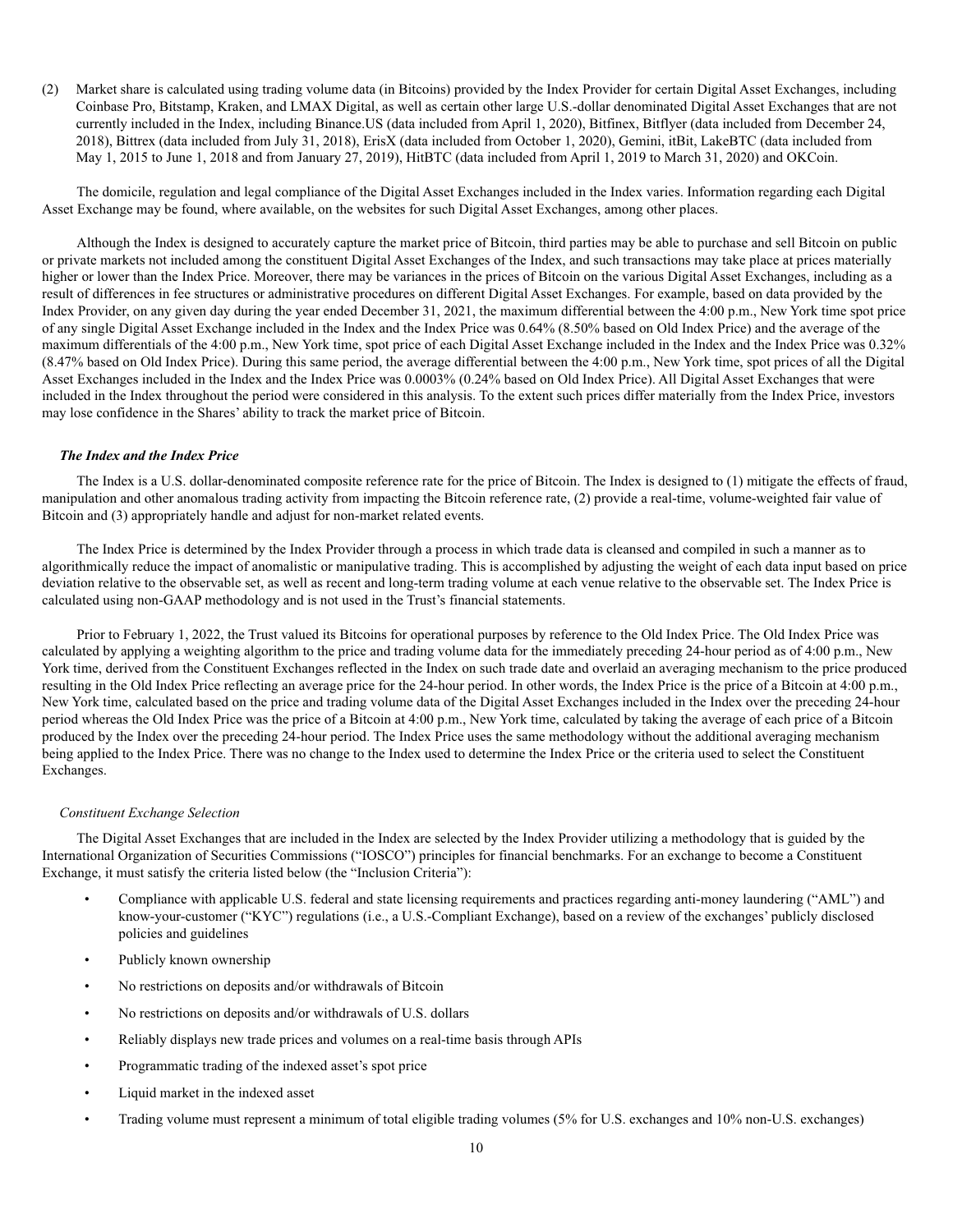• Discretion of the Index Provider's analysts, which applies to both the inclusion and exclusion of such exchanges. The Index Provider would only use this discretion to include or exclude an exchange in order to ensure the integrity of the Index; to date, the Index Provider has not exercised such discretion.

A Digital Asset Exchange is removed from the Constituent Exchanges when it no longer satisfies the Inclusion Criteria. The Index Provider does not currently include data from over-the-counter markets or derivatives platforms among the Constituent Exchanges. Over-the-counter data is not currently included because of the potential for trades to include a significant premium or discount paid for larger liquidity, which creates an uneven comparison relative to more active markets. There is also a higher potential for over-the-counter transactions to not be arms-length, and thus not be representative of a true market price. Bitcoin derivative markets are also not currently included as the markets remain relatively thin. While the Index Provider has no plans to include data from over-the-counter markets or derivative platforms at this time, the Index Provider will consider IOSCO principles for financial benchmarks, the management of trading venues of Bitcoin derivatives and the aforementioned Inclusion Criteria when considering whether to include over-the-counter or derivative platform data in the future.

The Index Provider and the Sponsor have entered into an index license agreement, dated as of February 1, 2022 (the "Index License Agreement") governing the Sponsor's use of the Index Price. In connection with the entry into the Index License Agreement, the Sponsor and the Index Provider terminated that certain license agreement, dated as of February 28, 2019, between the Sponsor and the Index Provider that governed the Sponsor's use of the Old Index Provider. Pursuant to the terms of the Index License Agreement, the Index Provider may adjust the calculation methodology for the Index Price without notice to, or consent of, the Trust or its shareholders. The Index Provider may decide to change the calculation methodology to maintain the integrity of the Index Price calculation should it identify or become aware of previously unknown variables or issues with the existing methodology that it believes could materially impact its performance and/or reliability. The Index Provider has sole discretion over the determination of Index Price and may change the methodologies for determining the Index Price from time to time. Shareholders will be notified of any material changes to the calculation methodology or the Index Price in the Trust's current reports and will be notified of all other changes that the Sponsor considers significant in the Trust's periodic reports. The Trust will determine the materiality of any changes to the Index Price on a case-by-case basis, in consultation with external counsel.

The Index Provider may change the trading venues that are used to calculate the Index or otherwise change the way in which the Index is calculated at any time. For example, the Index Provider has scheduled quarterly reviews in which it may add or remove Constituent Exchanges that satisfy or fail the Inclusion Criteria. The Index Provider does not have any obligation to consider the interests of the Sponsor, the Trust, the shareholders, or anyone else in connection with such changes. While the Index Provider is not required to publicize or explain the changes or to alert the Sponsor to such changes, it has historically notified the Trust of any material changes to the Constituent Exchanges, including any additions or removals of the Constituent Exchanges, in addition to issuing press releases in connection with the same. The Sponsor will notify investors of any such material event by filing a current report on Form 8-K. Although the Index methodology is designed to operate without any manual intervention, rare events would justify manual intervention. Intervention of this kind would be in response to non-market-related events, such as the halting of deposits or withdrawals of funds on a Digital Asset Exchange, the unannounced closure of operations on a Digital Asset Exchange, insolvency or the compromise of user funds. In the event that such an intervention is necessary, the Index Provider would issue a public announcement through its website, API and other established communication channels with its clients.

# *Determination of the Index Price*

The Index applies an algorithm to the price of Bitcoin on the Constituent Exchanges calculated on a per second basis over a 24-hour period. The Index's algorithm is expected to reflect a four-pronged methodology to calculate the Index Price from the Constituent Exchanges:

- Volume Weighting: Constituent Exchanges with greater liquidity receive a higher weighting in the Index, increasing the ability to execute against (i.e., replicate) the Index in the underlying spot markets.
- Price-Variance Weighting: The Index Price reflects data points that are discretely weighted in proportion to their variance from the rest of the Constituent Exchanges. As the price at a particular exchange diverges from the prices at the rest of the Constituent Exchanges, its weight in the Index Price consequently decreases.
- Inactivity Adjustment: The Index Price algorithm penalizes stale activity from any given Constituent Exchange. When a Constituent Exchange does not have recent trading data, its weighting in the Index Price is gradually reduced until it is de- weighted entirely. Similarly, once trading activity at a Constituent Exchange resumes, the corresponding weighting for that Constituent Exchange is gradually increased until it reaches the appropriate level.
- Manipulation Resistance: In order to mitigate the effects of wash trading and order book spoofing, the Index only includes executed trades in its calculation. Additionally, the Index only includes Constituent Exchanges that charge trading fees to its users in order to attach a real, quantifiable cost to any manipulation attempts.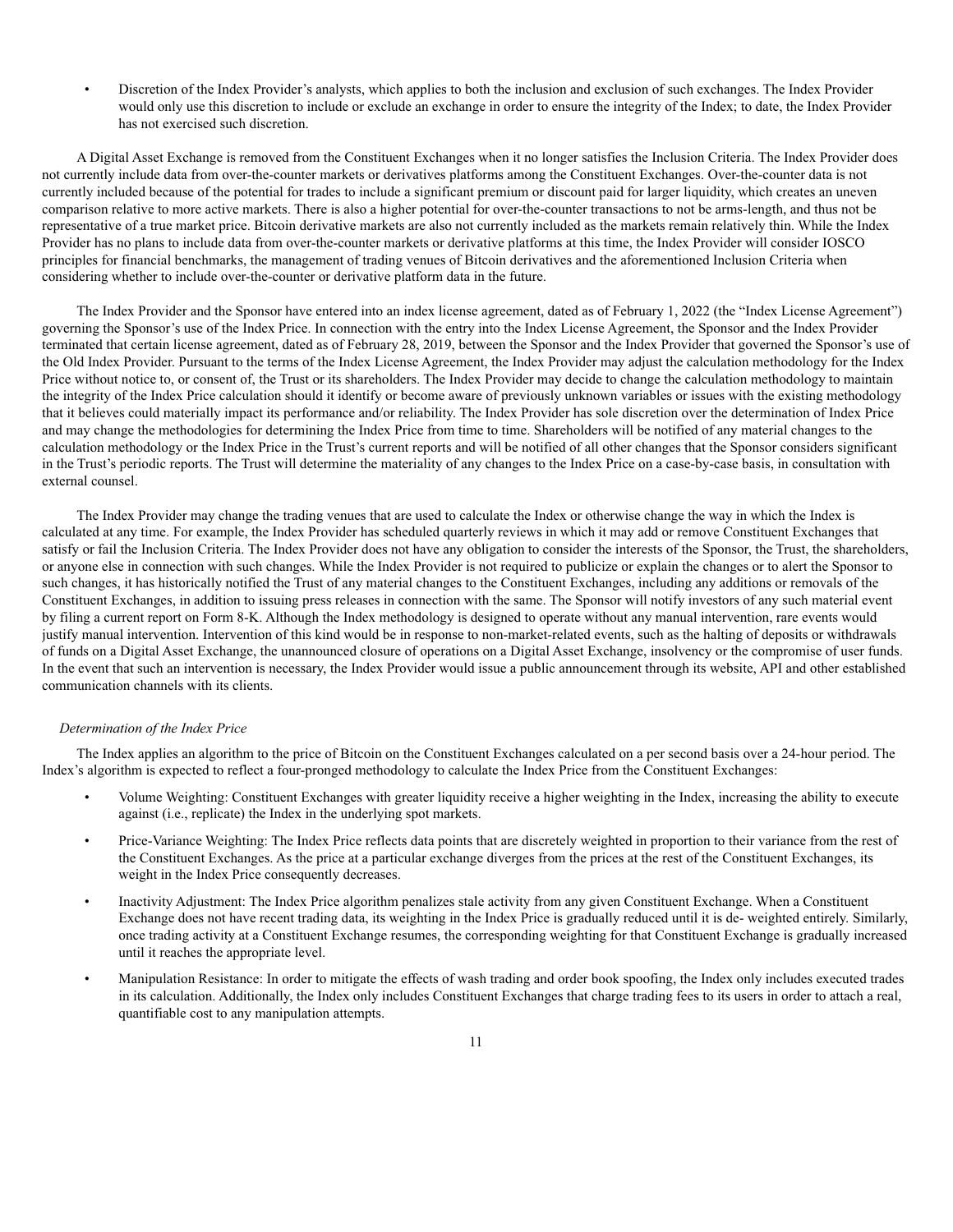The Index Provider formally re-evaluates the weighting algorithm quarterly, but maintains discretion to change the way in which an Index Price is calculated based on its periodic review or in extreme circumstances. The exact methodology to calculate the Index Price is not publicly available. Still, the Index is designed to limit exposure to trading or price distortion of any individual Digital Asset Exchange that experiences periods of unusual activity or limited liquidity by discounting, in real-time, anomalous price movements at individual Digital Asset Exchanges.

The Sponsor believes the Index Provider's selection process for Constituent Exchanges as well as the methodology of the Index Price's algorithm provides a more accurate picture of Bitcoin price movements than a simple average of Digital Asset Exchange spot prices, and that the weighting of Bitcoin prices on the Constituent Exchanges limits the inclusion of data that is influenced by temporary price dislocations that may result from technical problems, limited liquidity or fraudulent activity elsewhere in the Bitcoin spot market. By referencing multiple trading venues and weighting them based on trade activity, the Sponsor believes that the impact of any potential fraud, manipulation or anomalous trading activity occurring on any single venue is reduced.

If the Index Price becomes unavailable, or if the Sponsor determines in good faith that such Index Price does not reflect an accurate price for Bitcoin, then the Sponsor will, on a best efforts basis, contact the Index Provider to obtain the Index Price directly from the Index Provider. If after such contact such Index Price remains unavailable or the Sponsor continues to believe in good faith that such Index Price does not reflect an accurate price for the relevant digital asset, then the Sponsor will employ a cascading set of rules to determine the Index Price, as described below in "—Determination of the Index Price When Index Price is Unavailable."

The Trust values its Bitcoin for operational purposes by reference to the Index Price. The Index Price is the value of a Bitcoin as represented by the Index, calculated at 4:00 p.m., New York time, on each business day. The Index Provider develops, calculates and publishes the Index on a continuous basis using the price at the Digital Asset Benchmark Exchanges, as selected by the Index Provider.

# Illustrative Example

For the purposes of illustration, outlined below are examples of how the attributes that impact weighting and adjustments in the aforementioned methodology may be utilized to generate the Index Price for Bitcoin. For example, the Constituent Exchanges used to calculate the Index Price as of December 31, 2021 are Coinbase Pro, Kraken, LMAX Digital and Bitstamp.

- Volume Weighting: Each Constituent Exchange will be weighted to appropriately reflect the trading volume share of the Constituent Exchange relative to all the Constituent Exchanges during this same period. For example, an average hourly weighting of 67.07%, 11.88%, 14.57% and 6.49% for Coinbase Pro, Kraken, LMAX Digital and Bitstamp, respectively, would represent each Constituent Exchange's share of trading volume during the same period.
- Inactivity Adjustment: Assume that a Constituent Exchange represented a 14% weighting on the Index Price of Bitcoin, which is based on the per-second calculations of its trading volume and price-variance relative to the cohort of Constituent Exchanges included in such Index, and then went offline for approximately two hours. The index algorithm would automatically recognize inactivity and start de-weighting the Constituent Exchange at the 3-minute mark and continue to do so over a 7-minute period until its influence was effectively zero, 10-minutes after becoming inactive. As soon as trading activity resumed at the Constituent Exchange, the index algorithm would re-weight it to the appropriate weighting based on trading volume and price-variance relative to the cohort of Constituent Exchanges included in the Index. Due to the period of inactivity, it would re-weight the Constituent Exchange activity to a weight lower than its original weighting --for example, to 12%.
- Price-Variance Weighting: The price-variance weighting adjustment is a relative measure of each exchange versus the cohort of exchanges. The further the price at a constituent exchange is from the mean price of the cohort, the less influence that exchange's price will have on the algorithm that produces the Index Price, as the exchange data is discretely weighted in proportion to their variance from the rest of the exchanges on a per-second basis and there is no minimum threshold the variance must meet for this adjustment to take place. For example, assume that for a one-hour period, Bitcoin's execution prices on one Constituent Exchange were trading more than 7% higher than the average execution prices on another Constituent Exchange. The algorithm will automatically detect the anomaly (price variance) and reduce that specific Constituent Exchange's weighting during that one-hour period, ensuring a reliable spot reference price that is unaffected by the localized event and that is reflective of broader market activity.

# *Determination of the Index Price When Index Price is Unavailable*

On January 11, 2022, the Sponsor changed the cascading set of rules used to determine the Index Price. The Sponsor will use the following cascading set of rules to calculate the Index Price. For the avoidance of doubt, the Sponsor will employ the below rules sequentially and in the order as presented below, should one or more specific rule(s) fail:

1. Index Price = The price set by the Index as of 4:00 p.m., New York time, on the valuation date. If the Index becomes unavailable, or if the Sponsor determines in good faith that the Index does not reflect an accurate price, then the Sponsor will, on a best efforts basis, contact the Index Provider to obtain the Index Price directly from the Index Provider. If after such contact the Index remains unavailable or the Sponsor continues to believe in good faith that the Index does not reflect an accurate price, then the Sponsor will employ the next rule to determine the Index Price. There are no predefined criteria to make a good faith assessment and it will be made by the Sponsor in its sole discretion.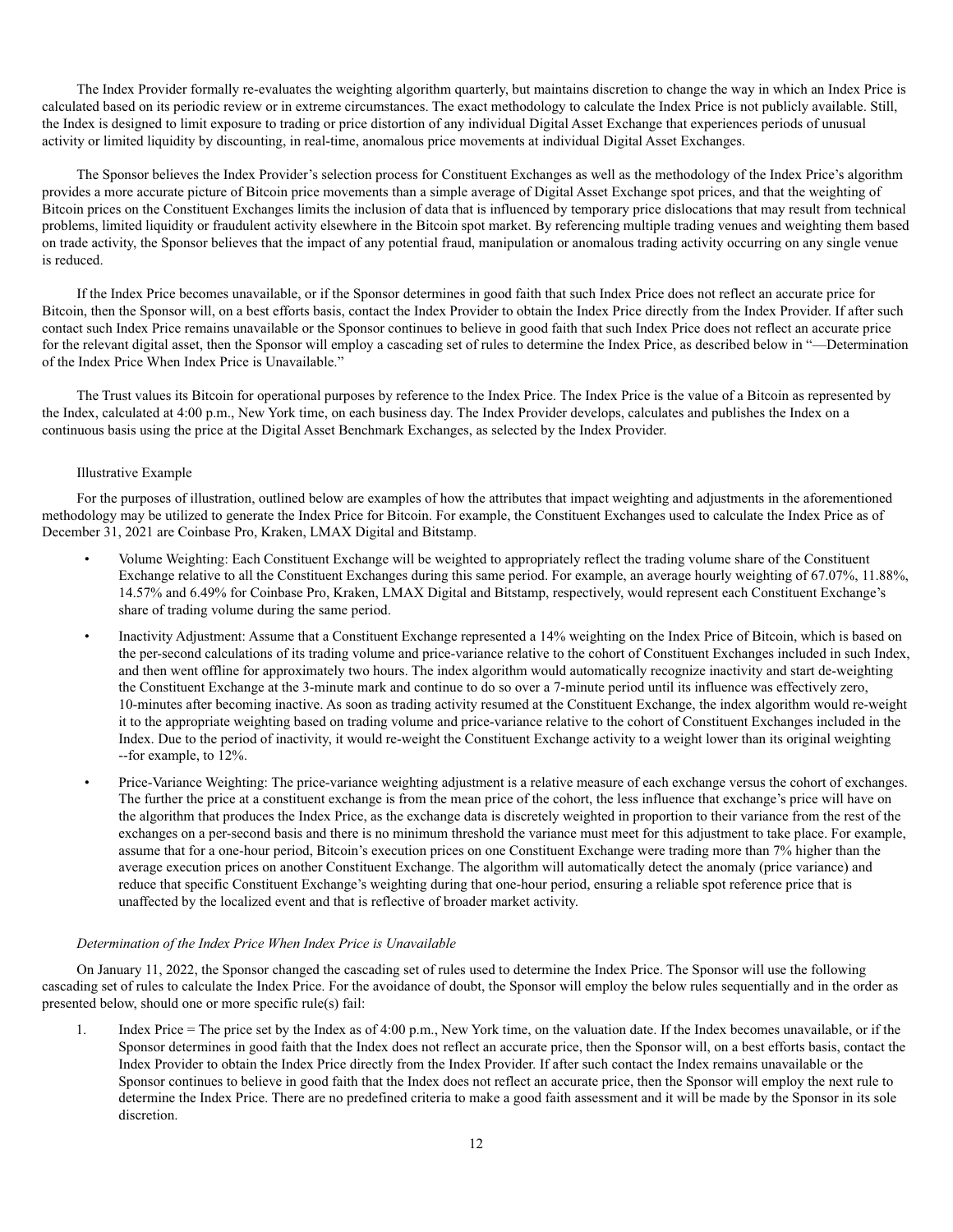- 2. Index Price = The price set by Coin Metrics Real-Time Rate (the "Secondary Index") as of 4:00 p.m., New York time, on the valuation date (the "Secondary Index Price"). The Secondary Index Price is a real-time reference rate price, calculated using trade data from constituent markets selected by Coin Metrics (the "Secondary Index Provider"). The Secondary Index Price is calculated by applying weightedmedian techniques to such trade data where half the weight is derived from the trading volume on each constituent market and half is derived from inverse price variance, where a constituent market with high price variance as a result of outliers or market anomalies compared to other constituent markets is assigned a smaller weight. If the Secondary Index becomes unavailable, or if the Sponsor determines in good faith that the Secondary Index does not reflect an accurate price, then the Sponsor will, on a best efforts basis, contact the Secondary Index Provider to obtain the Secondary Index Price directly from the Secondary Index Provider. If after such contact the Secondary Index remains unavailable or the Sponsor continues to believe in good faith that the Secondary Index does not reflect an accurate price, then the Sponsor will employ the next rule to determine the Index Price. There are no predefined criteria to make a good faith assessment and it will be made by the Sponsor in its sole discretion.
- 3. Index Price = The price set by the Trust's principal market (the "Tertiary Pricing Option") as of 4:00 p.m., New York time, on the valuation date. The Tertiary Pricing Option is a spot price derived from the principal market's public data feed that is believed to be consistently publishing pricing information as of 4:00 p.m., New York time, and is provided to the Sponsor via an application programming interface. If the Tertiary Pricing Option becomes unavailable, or if the Sponsor determines in good faith that the Tertiary Pricing Option does not reflect an accurate price, then the Sponsor will, on a best efforts basis, contact the Tertiary Pricing Provider to obtain the Tertiary Pricing Option directly from the Tertiary Pricing Provider. If after such contact the Tertiary Pricing Option remains unavailable after such contact or the Sponsor continues to believe in good faith that the Tertiary Pricing Option does not reflect an accurate price, then the Sponsor will employ the next rule to determine the Index Price. There are no predefined criteria to make a good faith assessment and it will be made by the Sponsor in its sole discretion.
- 4. Index Price = The Sponsor will use its best judgment to determine a good faith estimate of the Index Price. There are no predefined criteria to make a good faith assessment and it will be made by the Sponsor in its sole discretion.

In the event of a fork, the Index Provider may calculate the Index Price based on a virtual currency that the Sponsor does not believe to be the appropriate asset that is held by the Trust. In this event, the Sponsor has full discretion to use a different index provider or calculate the Index Price itself using its best judgment.

# *Forms of Attack Against the Bitcoin Network*

All networked systems are vulnerable to various kinds of attacks. As with any computer network, the Bitcoin Network contains certain flaws. For example, the Bitcoin Network is currently vulnerable to a "51% attack" where, if a mining pool were to gain control of more than 50% of the hash rate for a digital asset, a malicious actor would be able to gain full control of the network and the ability to manipulate the Blockchain.

In addition, many digital asset networks have been subjected to a number of denial of service attacks, which has led to temporary delays in block creation and in the transfer of Bitcoin. Any similar attacks on the Bitcoin Network that impact the ability to transfer Bitcoin could have a material adverse effect on the price of Bitcoin and the value of the Shares.

#### *Market Participants*

# *Miners*

Miners range from Bitcoin enthusiasts to professional mining operations that design and build dedicated machines and data centers, including mining pools, which are groups of miners that act cohesively and combine their processing power to solve blocks. When a pool mines a new block, the pool operator receives the Bitcoin and, after taking a nominal fee, splits the resulting reward among the pool participants based on the processing power each of them contributed to mine such block. Mining pools provide participants with access to smaller, but steadier and more frequent, Bitcoin payouts. See "—Creation of New Bitcoin" above.

# *Investment and Speculative Sector*

This sector includes the investment and trading activities of both private and professional investors and speculators. Historically, larger financial services institutions are publicly reported to have limited involvement in investment and trading in digital assets, although the participation landscape is beginning to change. Currently, there is relatively limited use of digital assets in the retail and commercial marketplace in comparison to relatively extensive use by speculators, and a significant portion of demand for digital assets is generated by speculators and investors seeking to profit from the short- or long-term holding of digital assets.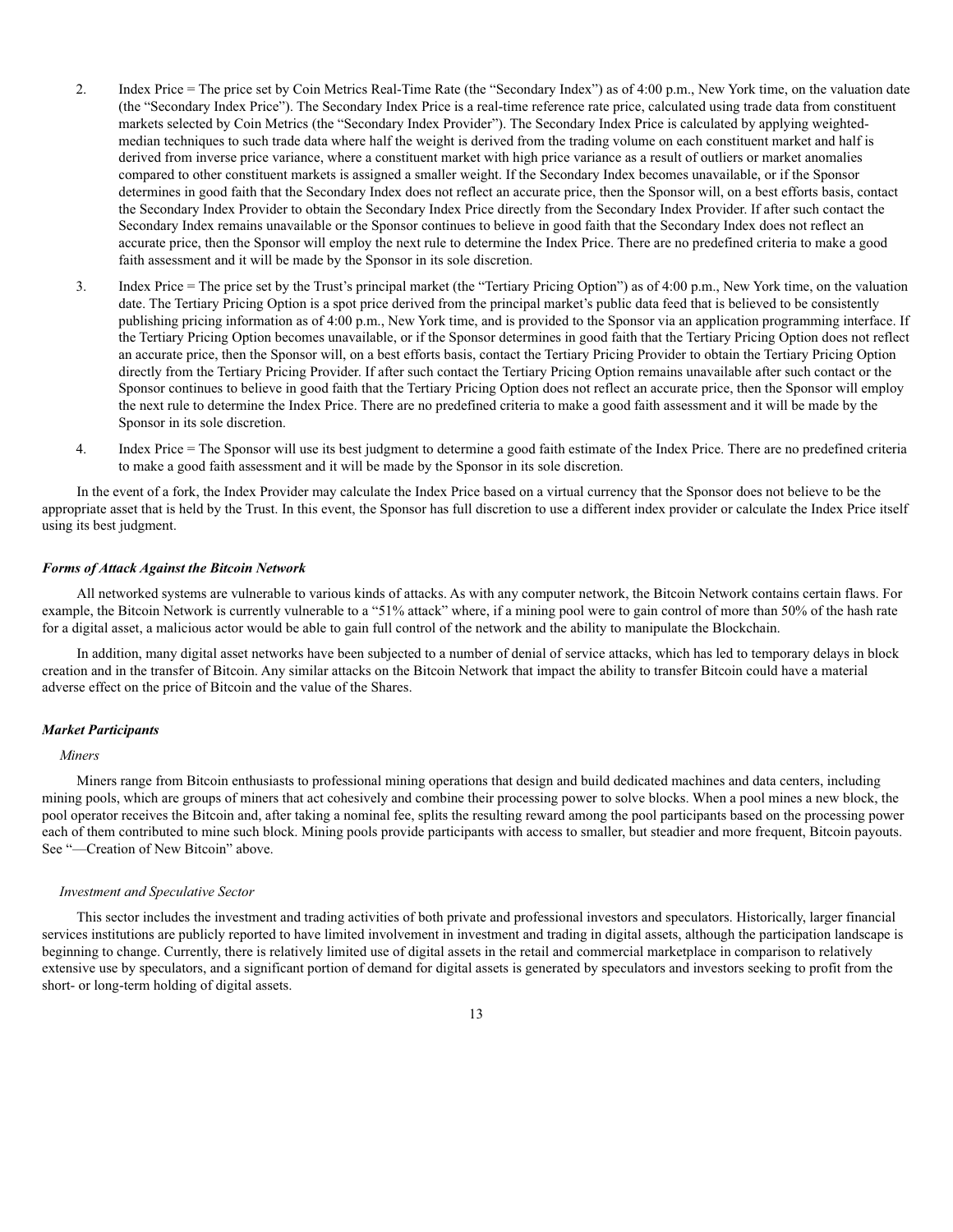#### *Retail Sector*

The retail sector includes users transacting in direct peer-to-peer Bitcoin transactions through the direct sending of Bitcoin over the Bitcoin Network. The retail sector also includes transactions in which consumers pay for goods or services from commercial or service businesses through direct transactions or third-party service providers.

# *Service Sector*

This sector includes companies that provide a variety of services including the buying, selling, payment processing and storing of Bitcoin. Bitstamp, Coinbase Pro, Kraken and LMAX Digital are some of the largest Digital Asset Exchanges by volume traded. Coinbase Custody Trust Company, LLC, the Custodian for the Trust, is a digital asset custodian that provides custodial accounts that store Bitcoin for users. As the Bitcoin Network continues to grow in acceptance, it is anticipated that service providers will expand the currently available range of services and that additional parties will enter the service sector for the Bitcoin Network.

#### *Competition*

More than 16,000 other digital assets, as tracked by CoinMarketCap.com, have been developed since the inception of Bitcoin, currently the most developed digital asset because of the length of time it has been in existence, the investment in the infrastructure that supports it, and the network of individuals and entities that are using Bitcoin in transactions. Some industry groups are also creating private, permissioned blockchain versions of digital assets. For example, J.P. Morgan and others are developing an open source platform called Quorum, which is described as a version of Ethereum designed for use by the financial services industry. Similar events may occur with Bitcoin.

# *Government Oversight*

As digital assets have grown in both popularity and market size, the U.S. Congress and a number of U.S. federal and state agencies (including FinCEN, SEC, CFTC, FINRA, the Consumer Financial Protection Bureau ("CFPB"), the Department of Justice, the Department of Homeland Security, the Federal Bureau of Investigation, the IRS and state financial institution regulators) have been examining the operations of digital asset networks, digital asset users and the Digital Asset Exchange Markets, with particular focus on the extent to which digital assets can be used to launder the proceeds of illegal activities or fund criminal or terrorist enterprises and the safety and soundness of exchanges or other service-providers that hold digital assets for users. Many of these state and federal agencies have issued consumer advisories regarding the risks posed by digital assets to investors. In addition, federal and state agencies, and other countries have issued rules or guidance about the treatment of digital asset transactions or requirements for businesses engaged in digital asset activity.

In addition, the SEC, U.S. state securities regulators and several foreign governments have issued warnings that digital assets sold in initial coin offerings may be classified as securities and that both those digital assets and initial coin offerings may be subject to securities regulations. Ongoing and future regulatory actions may alter, perhaps to a materially adverse extent, the nature of an investment in the Shares or the ability of the Trust to continue to operate. Additionally, U.S. state and federal, and foreign regulators and legislatures have taken action against virtual currency businesses or enacted restrictive regimes in response to adverse publicity arising from hacks, consumer harm, or criminal activity stemming from virtual currency activity.

In August 2021, the chair of the SEC stated that he believed investors using digital asset trading platforms are not adequately protected, and that activities on the platforms can implicate the securities laws, commodities laws and banking laws, raising a number of issues related to protecting investors and consumers, guarding against illicit activity, and ensuring financial stability. The chair expressed a need for the SEC to have additional authorities to prevent transactions, products, and platforms from "falling between regulatory cracks," as well as for more resources to protect investors in "this growing and volatile sector." The chair called for federal legislation centering on digital asset trading, lending, and decentralized finance platforms, seeking "additional plenary authority" to write rules for digital asset trading and lending. See "Item 1A. Risk Factors— Regulatory changes or actions by U.S. Congress or any U.S. federal or state agencies may affect the value of the Shares or restrict the use of Bitcoin, mining activity or the operation of the Bitcoin Network or the Digital Asset Exchange Market in a manner that adversely affects the value of the Shares," "—A determination that a digital asset is a "security" may adversely affect the value of Bitcoin and the value of the Shares" and "—Changes in SEC policy could adversely impact the value of the Shares."

Various foreign jurisdictions have, and may continue to, in the near future, adopt laws, regulations or directives that affect a digital asset network, the Digital Asset Markets, and their users, particularly Digital Asset Exchanges and service providers that fall within such jurisdictions' regulatory scope. For example:

• China has made transacting in cryptocurrencies illegal for Chinese citizens in mainland China, and additional restrictions may follow. China has banned initial coin offerings and there have been reports that Chinese regulators have taken action to shut down a number of China-based Digital Asset Exchanges. In May 2021, the Chinese government announced renewed efforts to restrict cryptocurrency trading and mining activities, citing concerns about high energy consumption and its desire to promote financial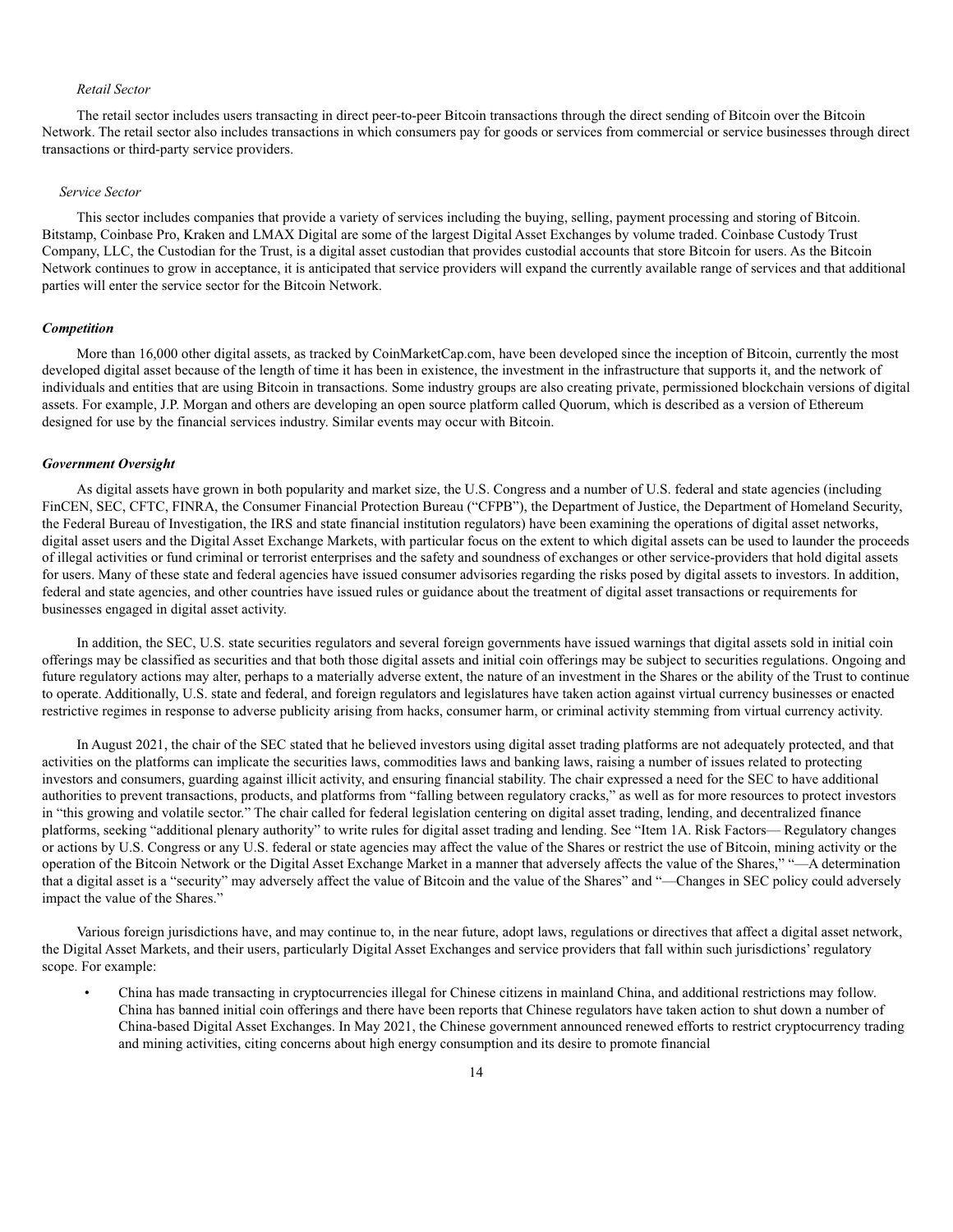stability. Regulators in the Inner Mongolia and other regions of China have proposed regulations that would create penalties for companies engaged in cryptocurrency mining activities and introduce heightened energy saving requirements on industrial parks, data centers and power plants providing electricity to cryptocurrency miners. In January 2018, a Chinese news organization reported that the People's Bank of China had ordered financial institutions to stop providing banking or funding to "any activity related to cryptocurrencies."

- South Korea determined to amend its Financial Information Act in March 2020 to require virtual asset service providers to register and comply with its AML and counter-terrorism funding framework. These measures also provide the government with the authority to close Digital Asset Exchanges that do not comply with specified processes. South Korea has also banned initial coin offerings.
- The Reserve Bank of India in April 2018 banned the entities it regulates from providing services to any individuals or business entities dealing with or settling digital assets. In March 2020, this ban was overturned in the Indian Supreme Court, although the Reserve Bank of India is currently challenging this ruling.
- The United Kingdom's Financial Conduct Authority published final rules in October 2020 banning the sale of derivatives and exchange traded notes that reference certain types of digital assets, contending that they are "ill-suited" to retail investors citing extreme volatility, valuation challenges and association with financial crime.

There remains significant uncertainty regarding foreign governments' future actions with respect to the regulation of digital assets and Digital Asset Exchanges. Such laws, regulations or directives may conflict with those of the United States and may negatively impact the acceptance of Bitcoin by users, merchants and service providers outside the United States and may therefore impede the growth or sustainability of the Bitcoin economy in the United States and globally, or otherwise negatively affect the value of Bitcoin held by the Trust. The effect of any future regulatory change on the Trust or the Bitcoin held by the Trust is impossible to predict, but such change could be substantial and adverse to the Trust and the value of the Shares.

See "Item 1A. Risk Factors—Risk Factors Related to the Regulation of the Trust and the Shares—Regulatory changes or actions by U.S. Congress or any U.S. federal or state agencies may affect the value of the Shares or restrict the use of Bitcoin, mining activity or the operation of the Bitcoin Network or the Digital Asset Markets in a manner that adversely affects the value of the Shares."

# **Description of the Trust**

The Trust is a Delaware Statutory Trust that was formed on September 13, 2013 by the filing of the Certificate of Trust with the Delaware Secretary of State in accordance with the provisions of the Delaware Statutory Trust Act ("DSTA"). On January 11, 2019, the Trust changed its name from Bitcoin Investment Trust to Grayscale Bitcoin Trust (BTC) by filing a Certificate of Amendment to the Certificate of Trust with the Delaware Secretary of State in accordance with the provisions of the DSTA. The Trust operates pursuant to the Trust Agreement.

The Shares represent units of fractional undivided beneficial interest in and ownership of the Trust. The Trust is passive and is not managed like a corporation or an active investment vehicle. The Trust's Bitcoins are held by the Custodian on behalf of the Trust. The Trust's Bitcoins will be transferred out of the Digital Asset Account only in the following circumstances: (i) transferred to pay the Sponsor's Fee or any Additional Trust Expenses, (ii) sold on an as-needed basis to pay Additional Trust Expenses or (iii) sold on behalf of the Trust in the event the Trust terminates and liquidates its assets or as otherwise required by law or regulation. Assuming that the Trust is treated as a grantor trust for U.S. federal income tax purposes, each delivery or sale of Bitcoins by the Trust to pay the Sponsor's Fee or any Additional Trust Expenses will be a taxable event for shareholders. See "—Certain U.S. Federal Income Tax Consequences—Tax Consequences to U.S. Holders."

The Trust is not a registered investment company under the Investment Company Act and the Sponsor believes that the Trust is not required to register under the Investment Company Act. The Trust will not trade, buy, sell or hold bitcoin derivatives, including Bitcoin futures contracts, on any futures exchange. The Trust is authorized solely to take immediate delivery of actual Bitcoin. The Sponsor does not believe the Trust's activities are required to be regulated by the CFTC under the CEA as a "commodity pool" under current law, regulation and interpretation. The Trust will not be operated by a CFTC-regulated commodity pool operator because it will not trade, buy, sell or hold Bitcoin derivatives, including Bitcoin futures contracts, on any futures exchange. Investors in the Trust will not receive the regulatory protections afforded to investors in regulated commodity pools, nor may the COMEX division of the New York Mercantile Exchange or any futures exchange enforce its rules with respect to the Trust's activities. In addition, investors in the Trust will not benefit from the protections afforded to investors in Bitcoin futures contracts on regulated futures exchanges.

The Trust creates Shares from time to time but only in Baskets. A Basket equals a block of 100 Shares. The number of outstanding Shares is expected to increase from time to time as a result of the creation of Baskets. The creation of Baskets will require the delivery to the Trust of the number of Bitcoins represented by the Baskets being created. The creation of a Basket will be made only in exchange for the delivery to the Trust of the number of whole and fractional Bitcoins represented by each Basket being created, the number of which is determined by dividing (x) the number of Bitcoins owned by the Trust at 4:00 p.m., New York time, on the relevant trade date,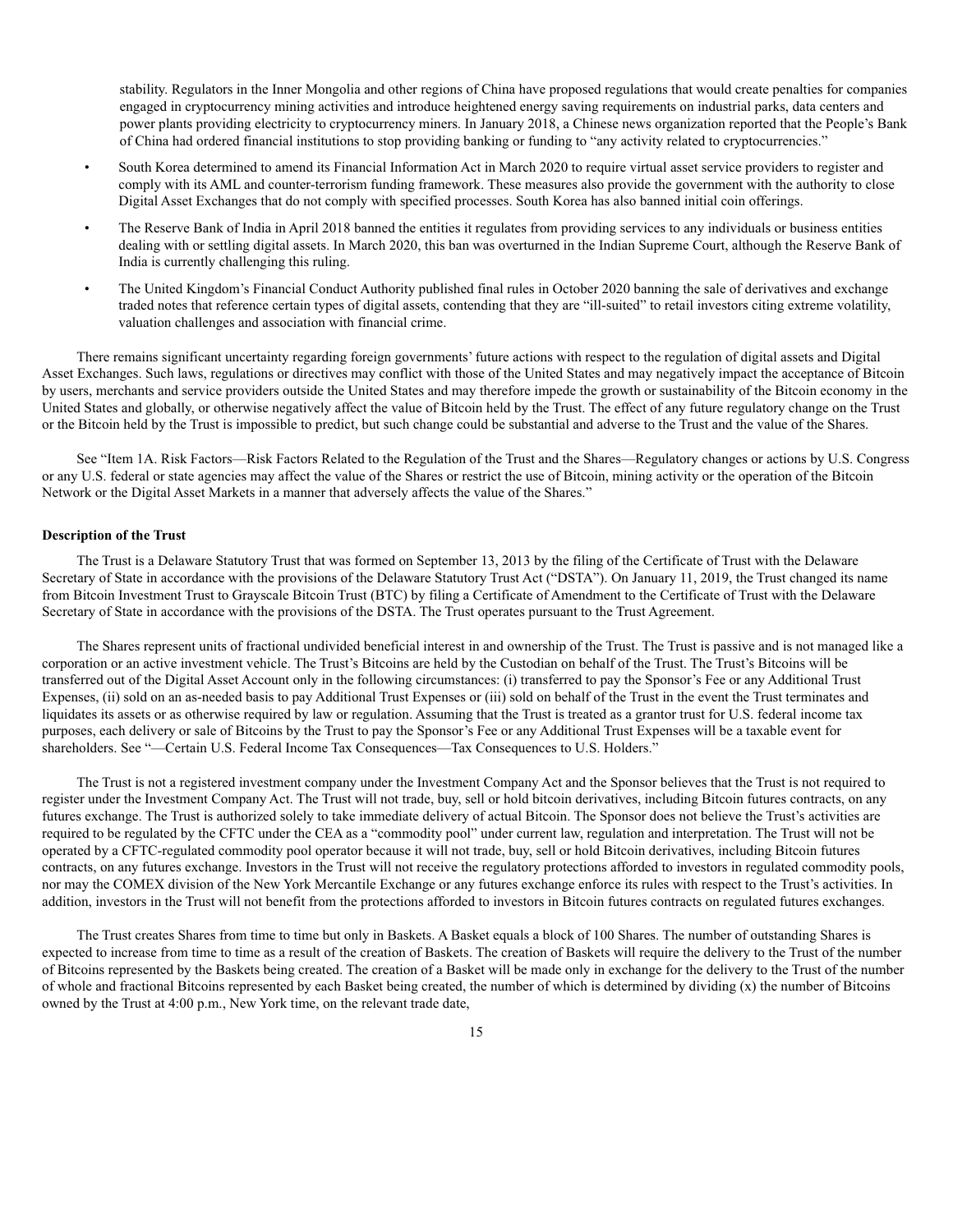after deducting the number of Bitcoins representing the U.S. dollar value of accrued but unpaid fees and expenses of the Trust (converted using the Index Price at such time, and carried to the eighth decimal place) by (y) the number of Shares outstanding at such time (with the quotient so obtained calculated to one one-hundred-millionth of one Bitcoin (*i.e.*, carried to the eighth decimal place)), and multiplying such quotient by 100.

Although the redemption of Shares is provided for in the Trust Agreement, the redemption of Shares is not currently permitted and the Trust does not currently operate a redemption program. Subject to receipt of regulatory approval from the SEC and approval by the Sponsor in its sole discretion, the Trust may in the future operate a redemption program. The Trust has not sought such relief as of the date of this Annual Report. Even if such relief is sought in the future, no assurance can be given as to the timing of such relief or that such relief will be granted. If such relief is granted and the Sponsor approves a redemption program, the Shares will be redeemable in accordance with the provisions of the Trust Agreement and the relevant Participant Agreement. Although the Sponsor cannot predict with certainty what effect, if any, the operation of a redemption program would have on the trading price of the Shares, this will allow Authorized Participants to take advantage of arbitrage opportunities created when the market value of the Shares deviates from the value of the Trust's Bitcoins, less the Trust's expenses and other liabilities, which may have the effect of reducing any premium at which the Shares trade on OTCQX over such value or cause the Shares to trade at a discount to such value from time to time.

Each Share represented approximately 0.0009 of one Bitcoin as of December 31, 2021. Each Share in the initial Baskets represented approximately one-tenth (0.1) of a Bitcoin. The decrease in the number of Bitcoin represented by each Share since inception is primarily a result of the Share Split and, to a lesser degree, the periodic withdrawal of Bitcoin to pay the Sponsor's Fee and any Additional Trust Expenses. The number of Bitcoins required to create a Basket is expected to continue to gradually decrease over time due to the transfer or sale of the Trust's Bitcoins to pay the Sponsor's Fee and any Additional Trust Expenses. The Trust will not accept or distribute cash in exchange for Baskets other than upon its dissolution. Authorized Participants may sell to other investors the Shares they purchase from the Trust only in transactions exempt from registration under the Securities Act. For a discussion of risks relating to the unavailability of a redemption program, see "Item 1A. Risk Factors—Risk Factors Related to the Trust and the Shares— Because of the holding period under Rule 144, the lack of an ongoing redemption program and the Trust's ability to halt creations from time to time, there is no arbitrage mechanism to keep the price of the Shares closely linked to the Index Price and the Shares have historically traded at a substantial premium, or substantial discount to, the Digital Asset Holdings per Share" and "Item 1A. Risk Factors—Risk Factors Related to the Trust and the Shares—The restrictions on transfer and redemption may result in losses on the value of the Shares."

The Sponsor will determine the Trust's Digital Asset Holdings on each business day as of 4:00 p.m., New York time, or as soon thereafter as practicable. The Sponsor will also determine the Digital Asset Holdings per Share, which equals the Digital Asset Holdings divided by the number of outstanding Shares. Each business day, the Sponsor will publish the Trust's Digital Asset Holdings and Digital Asset Holdings per Share on the Trust's website, www.grayscale.com/products/grayscale-bitcoin-trust/, as soon as practicable after the Trust's Digital Asset Holdings and Digital Asset Holdings per Share have been determined by the Sponsor. See "—Valuation of Bitcoin and Determination of the Trust's Digital Asset Holdings."

The Trust's assets consist solely of Bitcoins, Incidental Rights, IR Virtual Currency, proceeds from the sale of Bitcoins, Incidental Rights and IR Virtual Currency pending use of such cash for payment of Additional Trust Expenses or distribution to the shareholders and any rights of the Trust pursuant to any agreements, other than the Trust Agreement, to which the Trust is a party. Each Share represents a proportional interest, based on the total number of Shares outstanding, in each of the Trust's assets as determined in the case of Bitcoin by reference to the Index Price, less the Trust's expenses and other liabilities (which include accrued but unpaid fees and expenses). The Sponsor expects that the market price of the Shares will fluctuate over time in response to the market prices of Bitcoins. In addition, because the Shares reflect the estimated accrued but unpaid expenses of the Trust, the number of Bitcoins represented by a Share will gradually decrease over time as the Trust's Bitcoins are used to pay the Trust's expenses. The Trust does not expect to take any Incidental Rights or IR Virtual Currency it may hold into account for purposes of determining the Trust's Digital Asset Holdings or the Digital Asset Holdings per Share.

Bitcoin pricing information is available on a 24-hour basis from various financial information service providers or Bitcoin Network information sites such as Tradeblock.com or Bitcoincharts.com. The spot price and bid/ask spreads may also be available directly from Digital Asset Exchanges. As of December 31, 2021, the constituent Digital Asset Exchanges of the Index were Coinbase Pro, Bitstamp, Kraken and LMAX Digital. On January 19, 2020, as part of a scheduled quarterly review, the Index Provider delisted the Bittrex constituent and added the LMAX Digital constituent. On April 6, 2020, the Index Provider removed itBit and did not add any constituents as part of its scheduled quarterly review. The Index Provider may remove or add Digital Asset Exchanges to the Index in the future at its discretion. Market prices for the Shares will be available from a variety of sources, including brokerage firms, information websites and other information service providers. In addition, on each business day the Trust's website will provide pricing information for the Shares.

The Trust has no fixed termination date.

16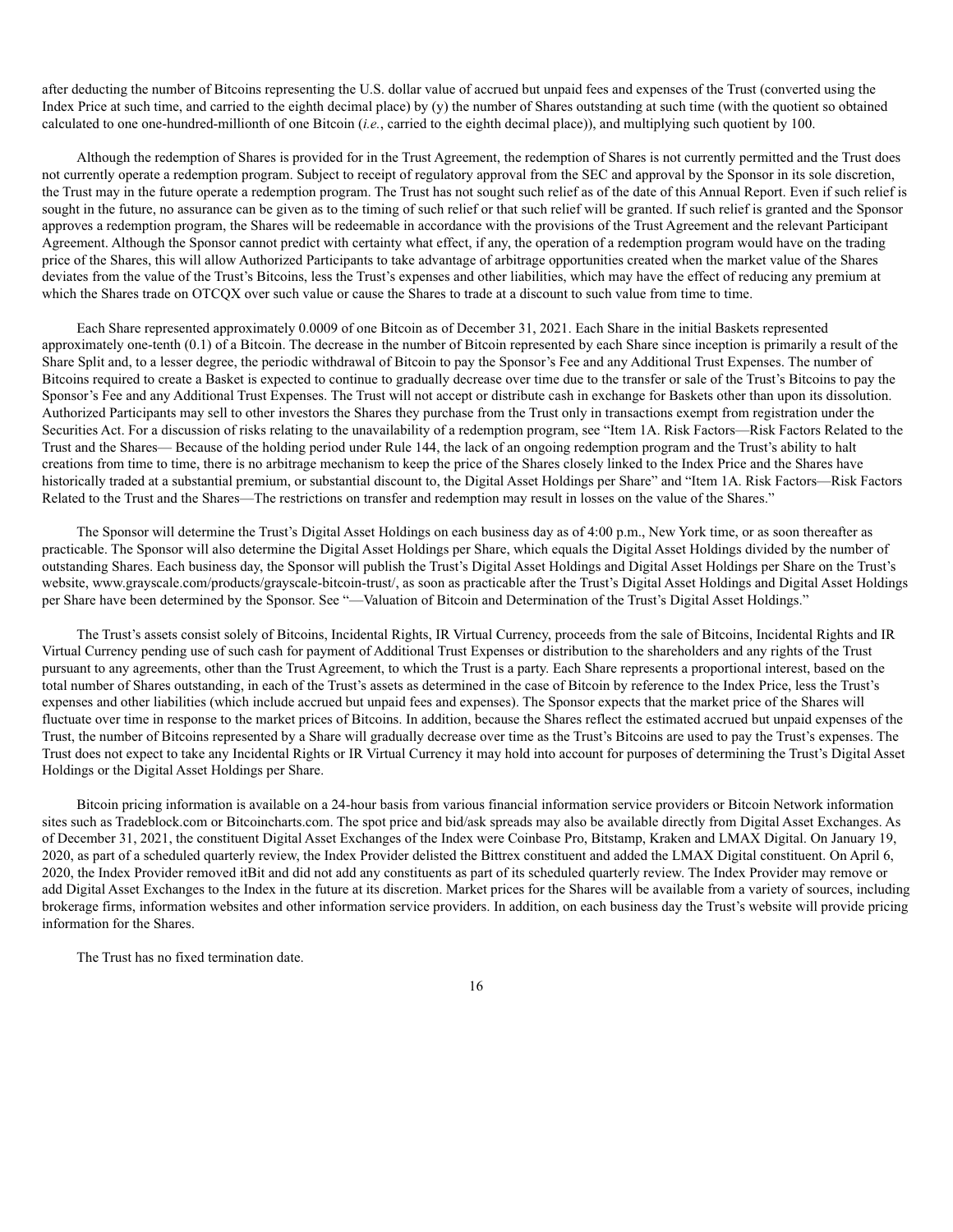#### **Service Providers of the Trust**

#### *The Sponsor*

The Trust's Sponsor is Grayscale Investments, LLC, a Delaware limited liability company formed on May 29, 2013 and a wholly owned subsidiary of Digital Currency Group, Inc. ("DCG"). The Sponsor's principal place of business is 290 Harbor Drive, 4th Floor, Stamford, Connecticut 06902, and its telephone number is (212) 668-1427. Under the Delaware Limited Liability Company Act and the governing documents of the Sponsor, DCG, the sole member of the Sponsor, is not responsible for the debts, obligations and liabilities of the Sponsor solely by reason of being the sole member of the Sponsor.

The Sponsor is neither an investment adviser registered with the SEC nor a commodity pool operator registered with the CFTC, and will not be acting in either such capacity with respect to the Trust, and the Sponsor's provision of services to the Trust will not be governed by the Investment Advisers Act or the CEA.

The Sponsor arranged for the creation of the Trust and quotation of the Shares on OTCQX. As partial consideration for its receipt of the Sponsor's Fee from the Trust, the Sponsor is obligated to pay the Sponsor-paid Expenses. The Sponsor also paid the costs of the Trust's organization and the costs of the initial sale of the Shares.

The Sponsor is generally responsible for the day-to-day administration of the Trust under the provisions of the Trust Agreement. This includes (i) preparing and providing periodic reports and financial statements on behalf of the Trust for investors, (ii) processing orders to create Baskets and coordinating the processing of such orders with the Custodian and the Transfer Agent, (iii) calculating and publishing the Digital Asset Holdings and the Digital Asset Holdings per Share of the Trust each business day as of 4:00 p.m., New York time, or as soon thereafter as practicable, (iv) selecting and monitoring the Trust's service providers and from time to time engaging additional, successor or replacement service providers, (v) instructing the Custodian to transfer the Trust's Bitcoin as needed to pay the Sponsor's Fee and any Additional Trust Expenses, (vi) upon dissolution of the Trust, distributing the Trust's remaining Bitcoin, Incidental Rights and IR Virtual Currency or the cash proceeds of the sale thereof to the owners of record of the Shares and (vii) establishing the principal market for GAAP valuation. In addition, if there is a fork in the Bitcoin Network after which there is a dispute as to which network resulting from the fork is the Bitcoin Network, the Sponsor has the authority to select the network that it believes in good faith is the Bitcoin Network, unless such selection or authority would otherwise conflict with the Trust Agreement.

The Sponsor does not store, hold, or maintain custody or control of the Trust's Bitcoin but instead has entered into the Custodian Agreement with the Custodian to facilitate the security of the Trust's Bitcoin.

The Sponsor may transfer all or substantially all of its assets to an entity that carries on the business of the Sponsor if at the time of the transfer the successor assumes all of the obligations of the Sponsor under the Trust Agreement. In such an event, the Sponsor will be relieved of all further liability under the Trust Agreement.

The Sponsor's Fee is paid by the Trust to the Sponsor as compensation for services performed under the Trust Agreement and as partial consideration for the Sponsor's agreement to pay the Sponsor-paid Expenses. See "—Expenses; Sales of Bitcoins."

The Sponsor may, in its sole discretion, select a different index provider, select a different reference rate provided by the Index Provider or calculate the Index Price by using the cascading set of rules set forth under "Overview of the Bitcoin Industry and Market—Bitcoin Value—The Index and the Index Price—Determination of the Index Price When Index Price is Unavailable".

# *Distribution and Marketing Agreement*

The Sponsor has entered into a Distribution and Marketing Agreement with Genesis Global Trading, Inc. ("Genesis"), a related party of the Trust, to assist the Sponsor in distributing the Shares, developing an ongoing marketing plan for the Trust, preparing marketing materials regarding the Shares, including the content on the Trust's website, www.grayscale.com/products/grayscale-bitcoin-trust/, executing the marketing plan for the Trust and providing strategic and tactical research on the Digital Asset Markets.

# *Index License Agreement*

The Index Provider and the Sponsor have entered into the Index License Agreement governing the Sponsor's use of the Index for calculation of the Index Price. The Index Provider may adjust the calculation methodology for the Index without notice to, or consent of, the Trust or its shareholders. Under the Index License Agreement, the Sponsor pays a monthly fee and a fee based on the Digital Asset Holdings of the Trust to the Index Provider in consideration of its license to the Sponsor of Index-related intellectual property. The Index License Agreement will automatically renew on an annual basis. The Index License Agreement is terminable by either party upon written notice in the event of a material breach that remains uncured for thirty days after initial written notice of such breach. Further, either party may terminate the Index License Agreement immediately upon notice under certain circumstances, including with respect to the other party's (i) insolvency, bankruptcy or analogous event or (ii) violation of money transmission, taxation or trading regulations that materially adversely affect either party's ability to perform under the Index License Agreement.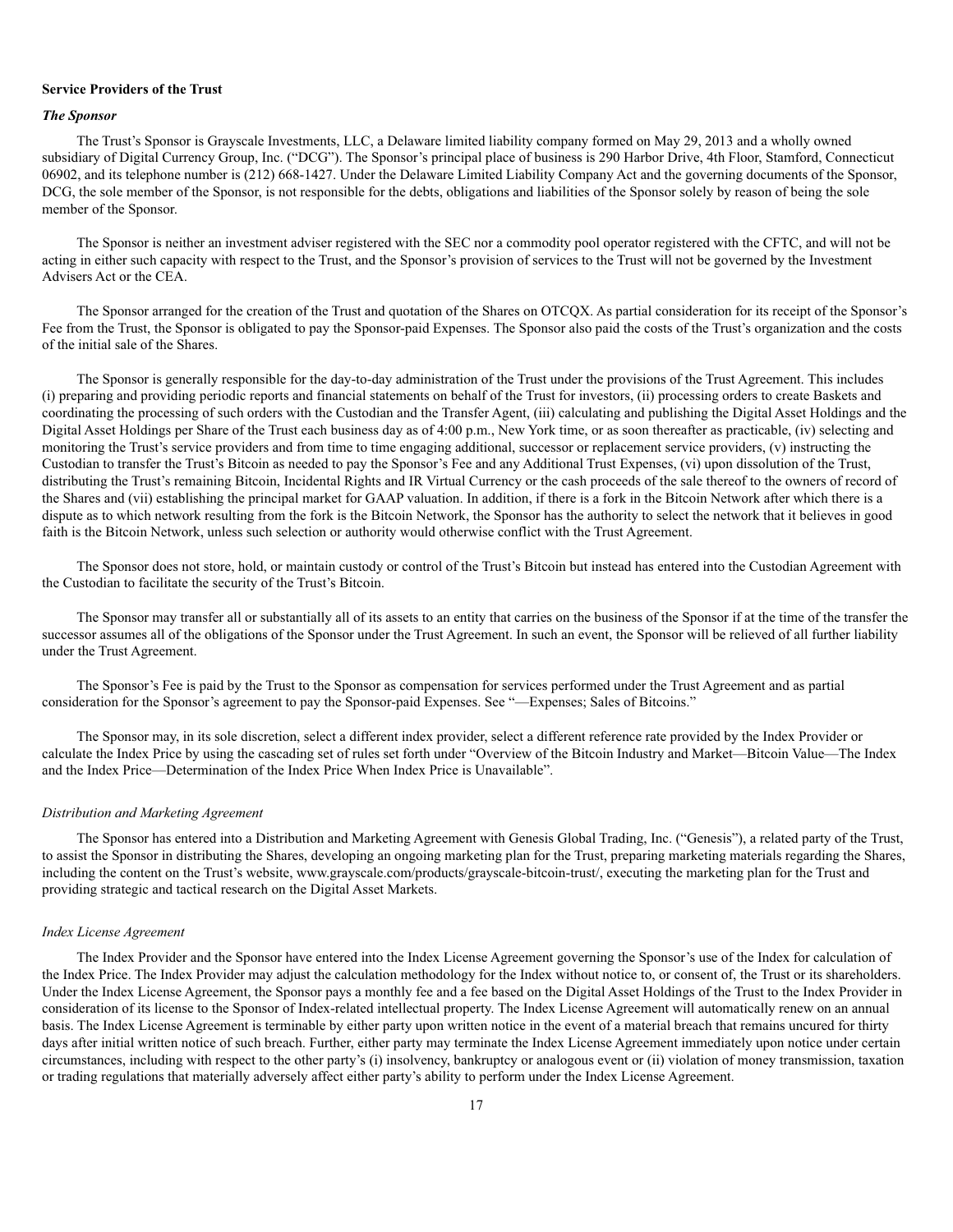#### *Administration and Accounting Agreement*

The Sponsor has entered into a Fund Administration and Accounting Agreement with BNY Mellon Asset Servicing, a division of The Bank of New York Mellon, to provide administration and accounting services to the Trust. Pursuant to the terms of the Agreement and under the supervision and direction of the Sponsor and the Trust, BNY Mellon Asset Servicing prepares and files certain regulatory filings on behalf of the Trust. BNY Mellon Asset Servicing may also perform other services for the Trust pursuant to the Agreement as mutually agreed upon by the Sponsor, the Trust and BNY Mellon Asset Servicing from time to time. The Administrator's fees are paid on behalf of the Trust by the Sponsor.

# *The Trustee*

Delaware Trust Company serves as Delaware trustee of the Trust under the Trust Agreement. The Trustee has its principal office at 251 Little Falls Drive, Wilmington, Delaware 19808. The Trustee is unaffiliated with the Sponsor. A copy of the Trust Agreement is available for inspection at the Sponsor's principal office identified above.

The Trustee is appointed to serve as the trustee of the Trust in the State of Delaware for the sole purpose of satisfying the requirement of Section 3807(a) of the DSTA that the Trust have at least one trustee with a principal place of business in the State of Delaware. The duties of the Trustee will be limited to (i) accepting legal process served on the Trust in the State of Delaware and (ii) the execution of any certificates required to be filed with the Delaware Secretary of State which the Delaware Trustee is required to execute under the DSTA. To the extent that, at law or in equity, the Trustee has duties (including fiduciary duties) and liabilities relating thereto to the Trust or the shareholders, such duties and liabilities will be replaced by the duties and liabilities of the Trustee expressly set forth in the Trust Agreement. The Trustee will have no obligation to supervise, nor will it be liable for, the acts or omissions of the Sponsor, Transfer Agent, Custodian or any other person.

Neither the Trustee, either in its capacity as trustee or in its individual capacity, nor any director, officer or controlling person of the Trustee is, or has any liability as, the issuer, director, officer or controlling person of the issuer of Shares. The Trustee's liability in connection with the issuance and sale of Shares is limited solely to the express obligations of the Trustee as set forth in the Trust Agreement.

The Trustee has not prepared or verified, and will not be responsible or liable for, any information, disclosure or other statement in this Annual Report or in any other document issued or delivered in connection with the sale or transfer of the Shares. The Trust Agreement provides that the Trustee will not be responsible or liable for the genuineness, enforceability, collectability, value, sufficiency, location or existence of any of the Bitcoins or other assets of the Trust. See "—Description of the Trust Agreement."

The Trustee is permitted to resign upon at least 180 days' notice to the Trust. The Trustee will be compensated by the Sponsor and indemnified by the Sponsor and the Trust against any expenses it incurs relating to or arising out of the formation, operation or termination of the Trust, or the performance of its duties pursuant to the Trust Agreement except to the extent that such expenses result from gross negligence, willful misconduct or bad faith of the Trustee. The Sponsor has the discretion to replace the Trustee.

Fees paid to the Trustee are a Sponsor-paid Expense.

# *The Transfer Agent*

Continental Stock Transfer & Trust Company, a Delaware corporation, serves as the Transfer Agent of the Trust pursuant to the terms and provisions of the Transfer Agency and Service Agreement. The Transfer Agent has its principal office at 1 State Street, 30th Floor, New York, New York 10004. A copy of the Transfer Agency and Service Agreement is available for inspection at the Sponsor's principal office identified herein.

The Transfer Agent holds the Shares primarily in book-entry form. The Sponsor directs the Transfer Agent to credit the number of Creation Baskets to the investor on behalf of which an Authorized Participant submitted a creation order. The Transfer Agent will issue Creation Baskets. The Transfer Agent will also assist with the preparation of shareholders' account and tax statements.

The Sponsor will indemnify and hold harmless the Transfer Agent, and the Transfer Agent will incur no liability for the refusal, in good faith, to make transfers which it, in its judgment, deems improper or unauthorized.

Fees paid to the Transfer Agent are a Sponsor-paid Expense.

#### *Authorized Participants*

An Authorized Participant must enter into a "Participant Agreement" with the Sponsor and the Trust to govern its placement of orders to create Baskets. The Participant Agreement sets forth the procedures for the creation of Baskets and for the delivery of Bitcoins required for creations. A copy of the form of Participant Agreement is available for inspection at the Sponsor's principal office identified herein.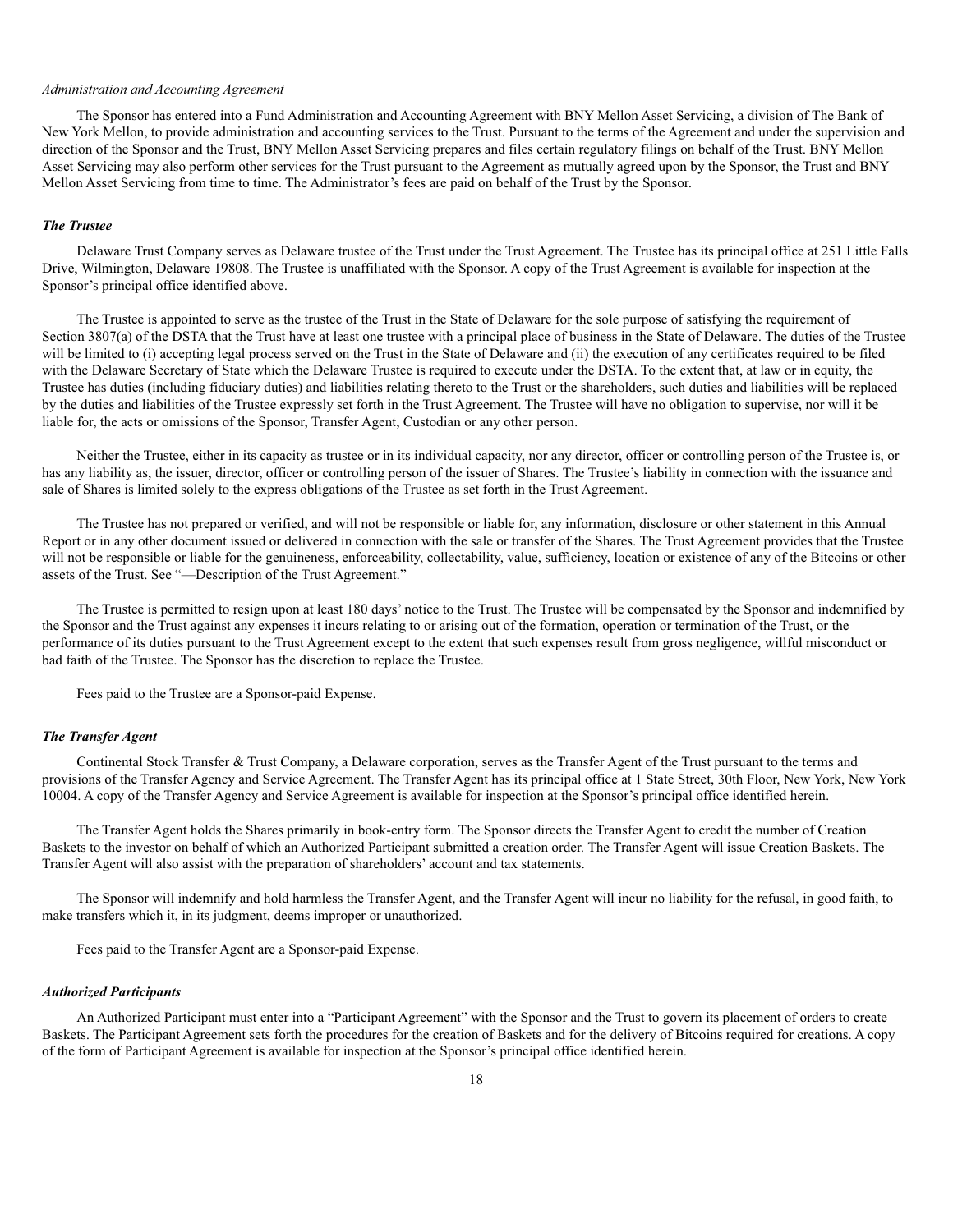Each Authorized Participant must (i) be a registered broker-dealer, (ii) enter into a Participant Agreement with the Sponsor and (iii) own a Bitcoin wallet address that is known to the Custodian as belonging to the Authorized Participant. A list of the current Authorized Participants can be obtained from the Sponsor. As of the date of this Annual Report, Genesis is the only acting Authorized Participant. The Sponsor intends to engage additional Authorized Participants that are unaffiliated with the Trust in the future.

No Authorized Participant has any obligation or responsibility to the Sponsor or the Trust to effect any sale or resale of Shares.

#### *The Custodian*

Coinbase Custody Trust Company, LLC is a fiduciary under § 100 of the New York Banking Law and a qualified custodian for purposes of Rule 206(4)-2(d)(6) under the Investment Advisers Act of 1940, as amended. The Custodian is authorized to serve as the Trust's custodian under the Trust Agreement and pursuant to the terms and provisions of the Custodian Agreement. The Custodian has its principal office at 200 Park Avenue South, Suite 1208, New York, NY 10003. A copy of the Custodian Agreement is available for inspection at the Sponsor's principal office identified herein.

Under the Custodian Agreement, the Custodian controls and secures the Trust's "Digital Asset Account," a segregated custody account to store private keys, which allow for the transfer of ownership or control of the Trust's Bitcoins, on the Trust's behalf. The Custodian's services (i) allow Bitcoins to be deposited from a public blockchain address to the Trust's Digital Asset Account and (ii) allow the Trust or Sponsor to withdraw Bitcoins from the Trust's Digital Asset Account to a public blockchain address the Trust or Sponsor controls (the "Custodial Services"). The Digital Asset Account uses offline storage, or "cold" storage, mechanisms to secure the Trust's private keys. The term cold storage refers to a safeguarding method by which the private keys corresponding to digital assets are disconnected and/or deleted entirely from the internet.

The Custodian will withdraw from the Trust's Digital Asset Account the number of Bitcoins necessary to pay the Trust's expenses.

Fees paid to the Custodian are a Sponsor-paid Expense.

Under the Custodian Agreement, each of the Custodian and the Trust has agreed to indemnify and hold harmless the other party from any thirdparty claim or third-party demand (including reasonable and documented attorneys' fees and any fines, fees or penalties imposed by any regulatory authority) arising out of or related to the Custodian's or the Trust's, as the case may be, breach of the Custodian Agreement, inaccuracy in any of the Custodian's or the Trust's, as the case may be, representations or warranties in the Custodian Agreement, or the Trust's violation, or the Custodian's knowing violation, of any law, rule or regulation, or the rights of any third party, except where such claim directly results from the gross negligence, fraud or willful misconduct of the other such party.

The Custodian and its affiliates may from time to time purchase or sell Bitcoins for their own accounts and as agent for their customers or Shares for their own accounts. The foregoing notwithstanding, Bitcoin in the Digital Asset Account are not treated as general assets of the Custodian and cannot be commingled with any other digital assets held by the Custodian. The Custodian serves as a fiduciary and custodian on the Trust's behalf, and the Bitcoin in the Digital Asset Account are considered fiduciary assets that remain the Trust's property at all times.

Once each calendar year, the Sponsor or the Trust may request that the Custodian deliver a certificate signed by a duly authorized officer to certify that the Custodian has complied and is currently in compliance with the Custodian Agreement and that all representations and warranties made by the Custodian in the Custodian Agreement are true and correct on and as of the date of such certificate, and have been true and correct throughout the preceding year. In addition, the Custodian has agreed to allow the Trust and the Sponsor to take any necessary steps to verify that satisfactory internal control system and procedures are in place, and to visit and inspect the systems on which the Custodian's coins are held.

If the Custodian resigns in its capacity as custodian, the Sponsor may appoint an additional or replacement custodian and enter into a custodian agreement on behalf of the Trust with such custodian. Furthermore, the Sponsor and the Trust may use Bitcoin custody services or similar services provided by entities other than Coinbase Custody Trust Company, LLC at any time without prior notice to Coinbase Custody Trust Company, LLC.

# **Custody of the Trust's Bitcoins**

Digital assets and digital asset transactions are recorded and validated on blockchains, the public transaction ledgers of a digital asset network. Each digital asset blockchain serves as a record of ownership for all of the units of such digital asset, even in the case of certain privacy-preserving digital assets, where the transactions themselves are not publicly viewable. All digital assets recorded on a blockchain are associated with a public blockchain address, also referred to as a digital wallet. Digital assets held at a particular public blockchain address may be accessed and transferred using a corresponding private key.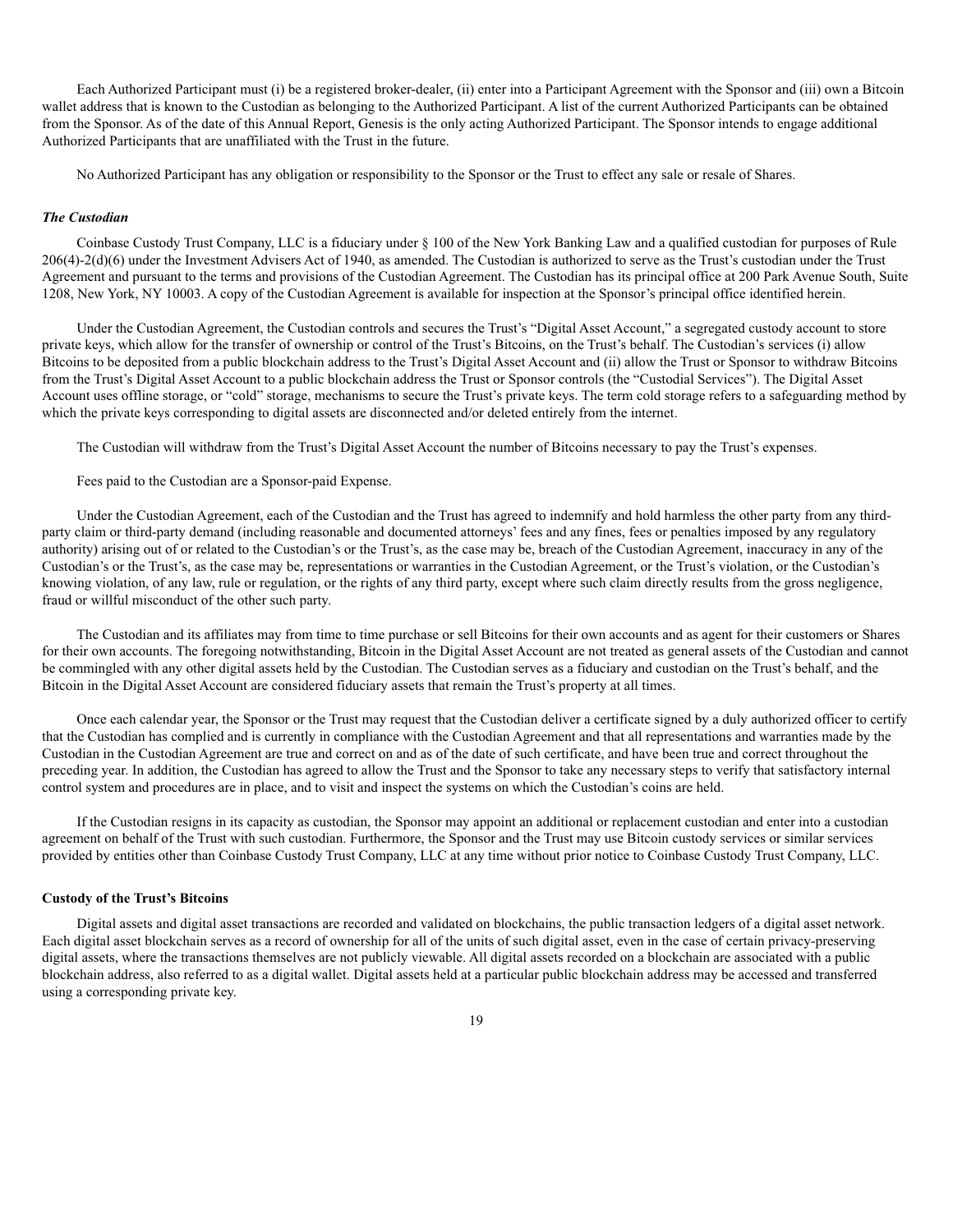#### *Key Generation*

Public addresses and their corresponding private keys are generated by the Custodian in secret key generation ceremonies at secure locations inside faraday cages, which are enclosures used to block electromagnetic fields and thus mitigate against attacks. The Custodian uses quantum random number generators to generate the public and private key pairs.

Once generated, private keys are encrypted, separated into "shards", and then further encrypted. After the key generation ceremony, all materials used to generate private keys, including computers, are destroyed. All key generation ceremonies are performed offline. No party other than the Custodian has access to the private key shards of the Trust.

#### *Key Storage*

Private key shards are distributed geographically in secure vaults around the world, including in the United States. The locations of the secure vaults may change regularly and are kept confidential by the Custodian for security purposes.

The Digital Asset Account uses offline storage, or "cold" storage, mechanisms to secure the Trust's private keys. The term cold storage refers to a safeguarding method by which the private keys corresponding to digital assets are disconnected and/or deleted entirely from the internet. Cold storage of private keys may involve keeping such keys on a non-networked (or "air-gapped") computer or electronic device or storing the private keys on a storage device (for example, a USB thumb drive) or printed medium (for example, papyrus, paper or a metallic object). A digital wallet may receive deposits of digital assets but may not send digital assets without use of the digital assets' corresponding private keys. In order to send digital assets from a digital wallet in which the private keys are kept in cold storage, either the private keys must be retrieved from cold storage and entered into an online, or "hot", digital asset software program to sign the transaction, or the unsigned transaction must be transferred to the cold server in which the private keys are held for signature by the private keys and then transferred back to the online digital asset software program. At that point, the user of the digital wallet can transfer its digital assets.

# *Security Procedures*

The Custodian is the custodian of the Trust's private keys in accordance with the terms and provisions of the Custodian Agreement. Transfers from the Digital Asset Account requires certain security procedures, including but not limited to, multiple encrypted private key shards, usernames, passwords and 2-step verification. Multiple private key shards held by the Custodian must be combined to reconstitute the private key to sign any transaction in order to transfer the Trust's assets. Private key shards are distributed geographically in secure vaults around the world, including in the United States.

As a result, if any one secure vault is ever compromised, this event will have no impact on the ability of the Trust to access its assets, other than a possible delay in operations, while one or more of the other secure vaults is used instead. These security procedures are intended to remove single points of failure in the protection of the Trust's assets.

Transfers of Bitcoins to the Digital Asset Account will be available to the Trust once processed on the Blockchain.

Subject to obtaining regulatory approval to operate a redemption program and authorization of the Sponsor, the process of accessing and withdrawing Bitcoins from the Trust to redeem a Basket by an Authorized Participant will follow the same general procedure as transferring Bitcoins to the Trust to create a Basket by an Authorized Participant, only in reverse. See "—Description of Creation of Shares."

# *The Distributor and Marketer*

Genesis Global Trading, Inc., a Delaware corporation, is the distributor and marketer of the Shares. Genesis is a registered broker-dealer with the SEC and is a member of FINRA.

In its capacity as distributor and marketer, Genesis assists the Sponsor in developing an ongoing marketing plan for the Trust; preparing marketing materials regarding the Shares, including the content on the Trust's website, www.grayscale.com/products/grayscale-bitcoin-trust/; executing the marketing plan for the Trust; and providing strategic and tactical research to the Trust on the Digital Asset Markets. Genesis and the Sponsor are affiliates of one another.

The Sponsor has entered into a Distribution and Marketing Agreement with Genesis. The Sponsor may engage additional or successor distributors and marketers in the future.

# **Description of the Shares**

The Trust is authorized under the Trust Agreement to create and issue an unlimited number of Shares. Shares will be issued only in Baskets (a Basket equals a block of 100 Shares) in connection with creations. The Shares represent units of fractional undivided beneficial interest in and ownership of the Trust and have no par value. On January 26, 2018, the Trust completed a 91-for-1 Share split of the Trust's issued and outstanding Shares. In connection with the Share Split, shareholders of record on January 22, 2018 received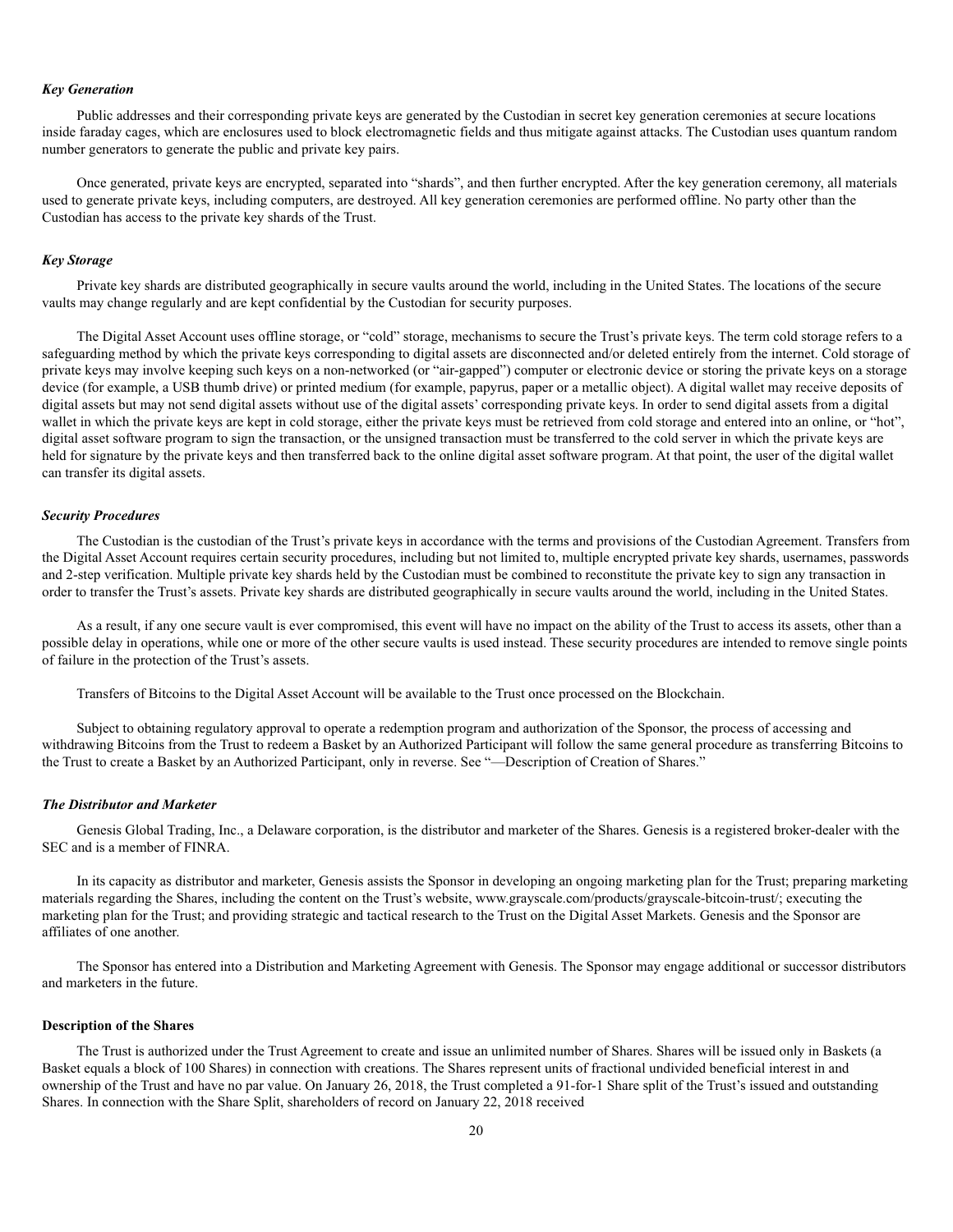ninety additional Shares of the Trust for each Share held. The number of outstanding Shares and per-Share amounts disclosed for periods prior to January 26, 2018 have been retroactively adjusted to reflect the effects of the Share Split, as applicable.

# *Description of Limited Rights*

The Shares do not represent a traditional investment and should not be viewed as similar to "shares" of a corporation operating a business enterprise with management and a board of directors. A shareholder will not have the statutory rights normally associated with the ownership of shares of a corporation. Each Share is transferable, is fully paid and non-assessable and entitles the holder to vote on the limited matters upon which shareholders may vote under the Trust Agreement. For example, shareholders do not have the right to elect or remove directors and will not receive dividends. The Shares do not entitle their holders to any conversion or pre-emptive rights or, except as discussed below, any redemption rights or rights to distributions.

#### *Voting and Approvals*

The shareholders take no part in the management or control of the Trust. Under the Trust Agreement, shareholders have limited voting rights. For example, in the event that the Sponsor withdraws, a majority of the shareholders may elect and appoint a successor sponsor to carry out the affairs of the Trust. In addition, no amendments to the Trust Agreement that materially adversely affect the interests of shareholders may be made without the vote of at least a majority (over 50%) of the Shares (not including any Shares held by the Sponsor or its affiliates). However, the Sponsor may make any other amendments to the Trust Agreement in its sole discretion without shareholder consent provided that the Sponsor provides 20 days' notice of any such amendment.

#### *Distributions*

Pursuant to the terms of the Trust Agreement, the Trust may make distributions on the Shares in-cash or in-kind, including in such form as is necessary or permissible for the Trust to facilitate shareholders' access to any Incidental Rights or to IR Virtual Currency.

In addition, if the Trust is terminated and liquidated, the Sponsor will distribute to the shareholders any amounts of the cash proceeds of the liquidation remaining after the satisfaction of all outstanding liabilities of the Trust and the establishment of reserves for applicable taxes, other governmental charges and contingent or future liabilities as the Sponsor will determine. See "—Description of the Trust Agreement—The Trustee— Termination of the Trust." Shareholders of record on the record date fixed by the Transfer Agent for a distribution will be entitled to receive their pro rata portions of any distribution.

# *Appointment of Agent*

Pursuant to the terms of the Trust Agreement, by holding the Shares, shareholders will be deemed to agree that the Sponsor may cause the Trust to appoint an agent (any person appointed in such capacity, an "Agent") to act on their behalf in connection with any distribution of Incidental Rights and/or IR Virtual Currency if the Sponsor has determined in good faith that such appointment is reasonably necessary or in the best interests of the Trust and the shareholders in order to facilitate the distribution of any Incidental Rights and/or IR Virtual Currency. The Sponsor may cause the Trust to appoint Grayscale Investments, LLC (acting other than in its capacity as Sponsor) or any of its affiliates to act in such capacity.

Any Agent appointed to facilitate a distribution of Incidental Rights and/or IR Virtual Currency will receive an in-kind distribution of Incidental Rights and/or IR Virtual Currency on behalf of the shareholders of record with respect to such distribution, and following receipt of such distribution, will determine, in its sole discretion and without any direction from the Trust, or the Sponsor, in its capacity as Sponsor of the Trust, whether and when to sell the distributed Incidental Rights and/or IR Virtual Currency on behalf of the record date shareholders. If the Agent is able to do so, it will remit the cash proceeds to the record date shareholders. There can be no assurance as to the price or prices for any Incidental Rights and/or IR Virtual Currency that the Agent may realize, and the value of the Incidental Rights and/or IR Virtual Currency may increase or decrease after any sale by the Agent.

Any Agent appointed pursuant to the Trust Agreement will not receive any compensation in connection with its role as agent. However, any Agent will be entitled to receive from the record-date shareholders, out of the distributed Incidental Rights and/or IR Virtual Currency, an amount of Incidental Rights and/or IR Virtual Currency with an aggregate fair market value equal to the amount of administrative and other reasonable expenses incurred by the Agent in connection with its activities as agent of the record-date shareholders, including expenses incurred by the Agent in connection with any post-distribution sale of such Incidental Rights and/or IR Virtual Currency.

The Sponsor currently expects to cause the Trust to appoint Grayscale Investments, LLC, acting other than in its capacity as Sponsor, as Agent to facilitate any distribution of Incidental Rights and/or IR Virtual Currency to shareholders. The Trust has no right to receive any information about any distributed Incidental Rights and/or IR Virtual Currency or the disposition thereof from the record date shareholders, their Agent or any other person.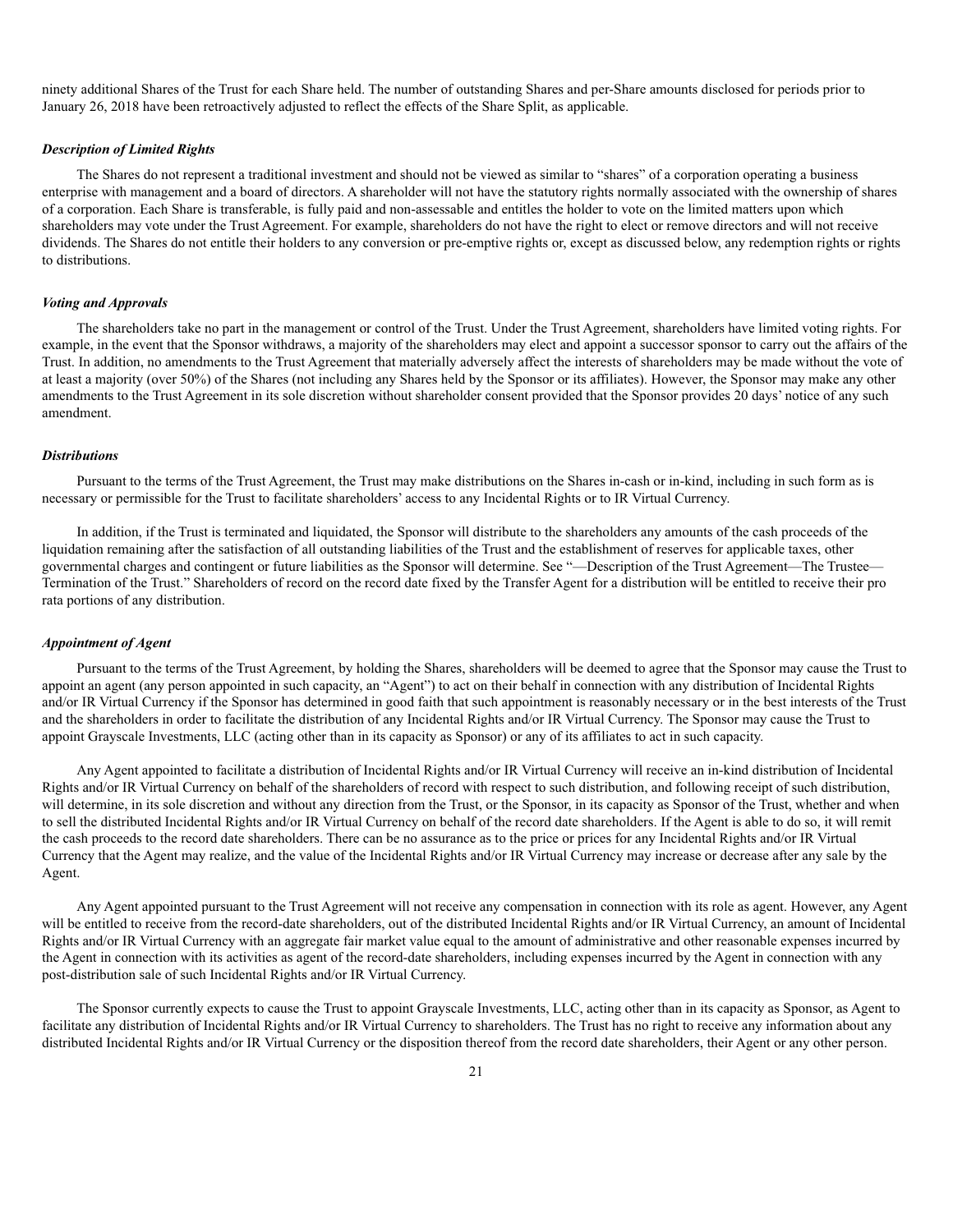#### *Creation of Shares*

The Trust creates Shares at such times and for such periods as determined by the Sponsor, but only in one or more whole Baskets. A Basket equals 100 Shares. As of December 31, 2021, each Share represented approximately 0.0009 of one Bitcoin. See "— Description of Creation of Shares." The creation of a Basket requires the delivery to the Trust of the number of Bitcoins represented by one Share immediately prior to such creation multiplied by 100. The Trust may from time to time halt creations for a variety of reasons, including in connection forks, airdrops and other similar occurrences.

# *Redemption of Shares*

Effective October 28, 2014, the Trust suspended its redemption program, in which shareholders were permitted to request the redemption of their Shares through Genesis, the sole Authorized Participant at that time, out of concern that the redemption program was in violation of Regulation M under the Exchange Act. On July 11, 2016, Genesis and the Trust entered into a settlement agreement with the SEC whereby they agreed to a cease-and-desist order against future violations of Rules 101 and 102 of Regulation M under the Exchange Act. Genesis also agreed to pay disgorgement of \$51,650.11 in redemption fees it collected, plus prejudgment interest of \$2,105.68, for a total of \$53,755.79.

Redemptions of Shares are currently not permitted and the Trust is unable to redeem Shares. Subject to receipt of regulatory approval from the SEC and approval by the Sponsor in its sole discretion, the Trust may in the future operate a redemption program. The Trust has not sought such relief as of the date of this Annual Report.

Even if such relief is sought in the future, no assurance can be given as to the timing of such relief or that such relief will be granted. If such relief is granted and the Sponsor approves a redemption program, the Shares will be redeemable only in accordance with the provisions of the Trust Agreement and the relevant Participant Agreement. See "Item 1A. Risk Factors—Risk Factors Related to the Trust and the Shares—Because of the holding period under Rule 144, the lack of an ongoing redemption program and the Trust's ability to halt creations from time to time, there is no arbitrage mechanism to keep the price of the Shares closely linked to the Index Price and the Shares have historically traded at a substantial premium over, or substantial discount to, the Digital Asset Holdings per Share," "Item 1A. Risk Factors—Risk Factors Related to the Trust and the Shares—The Shares may trade at a price that is at, above or below the Trust's Digital Asset Holdings per Share as a result of the non-current trading hours between OTCQX and the Digital Asset Exchange Market" and "Item 1A. Risk Factors—Risk Factors Related to the Trust and the Shares—The restrictions on transfer and redemption may result in losses on the value of the Shares."

# *Transfer Restrictions*

Shares purchased in the private placement are restricted securities that may not be resold except in transactions exempt from registration under the Securities Act and state securities laws and any such transaction must be approved by the Sponsor. In determining whether to grant approval, the Sponsor will specifically look at whether the conditions of Rule 144 under the Securities Act and any other applicable laws have been met. Any attempt to sell Shares without the approval of the Sponsor in its sole discretion will be void *ab initio*.

Pursuant to Rule 144, a minimum six-month holding period applies to all Shares purchased from the Trust.

On a bi-weekly basis, the Trust aggregates the Shares that have been held for the requisite holding period under Rule 144 by non-affiliates of the Trust to assess whether the Rule 144 transfer restriction legends may be removed. Any Shares that qualify for the removal of the Rule 144 transfer restriction legends are presented to outside counsel, who may instruct the Transfer Agent to remove the transfer restriction legends from the Shares, allowing the Shares to then be resold without restriction, including on OTCQX U.S. Premier marketplace. The outside counsel requires that certain representations be made, providing that:

- the Shares subject to each sale have been held for the requisite holding period under Rule 144 by the selling shareholder;
- the shareholder is the sole beneficial owner of the Shares;
- the Sponsor is aware of no circumstances in which the shareholder would be considered an underwriter or engaged in the distribution of securities for the Trust;
- none of the Shares are subject to any agreement granting any pledge, lien, mortgage, hypothecation, security interest, charge, option or encumbrance;
- none of the identified selling shareholders is an affiliate of the Sponsor;
- the Sponsor consents to the transfer of the Shares; and
- outside counsel and the Transfer Agent can rely on the representations.

In addition, because the Trust Agreement prohibits the transfer or sale of Shares without the prior written consent of the Sponsor, the Sponsor must provide a written consent that explicitly states that it irrevocably consents to the transfer and resale of the Shares. Once the transfer restriction legends have been removed from a Share and the Sponsor has provided its written consent to the transfer of that Share, no consent of the Sponsor is required for future transfers of that particular Share.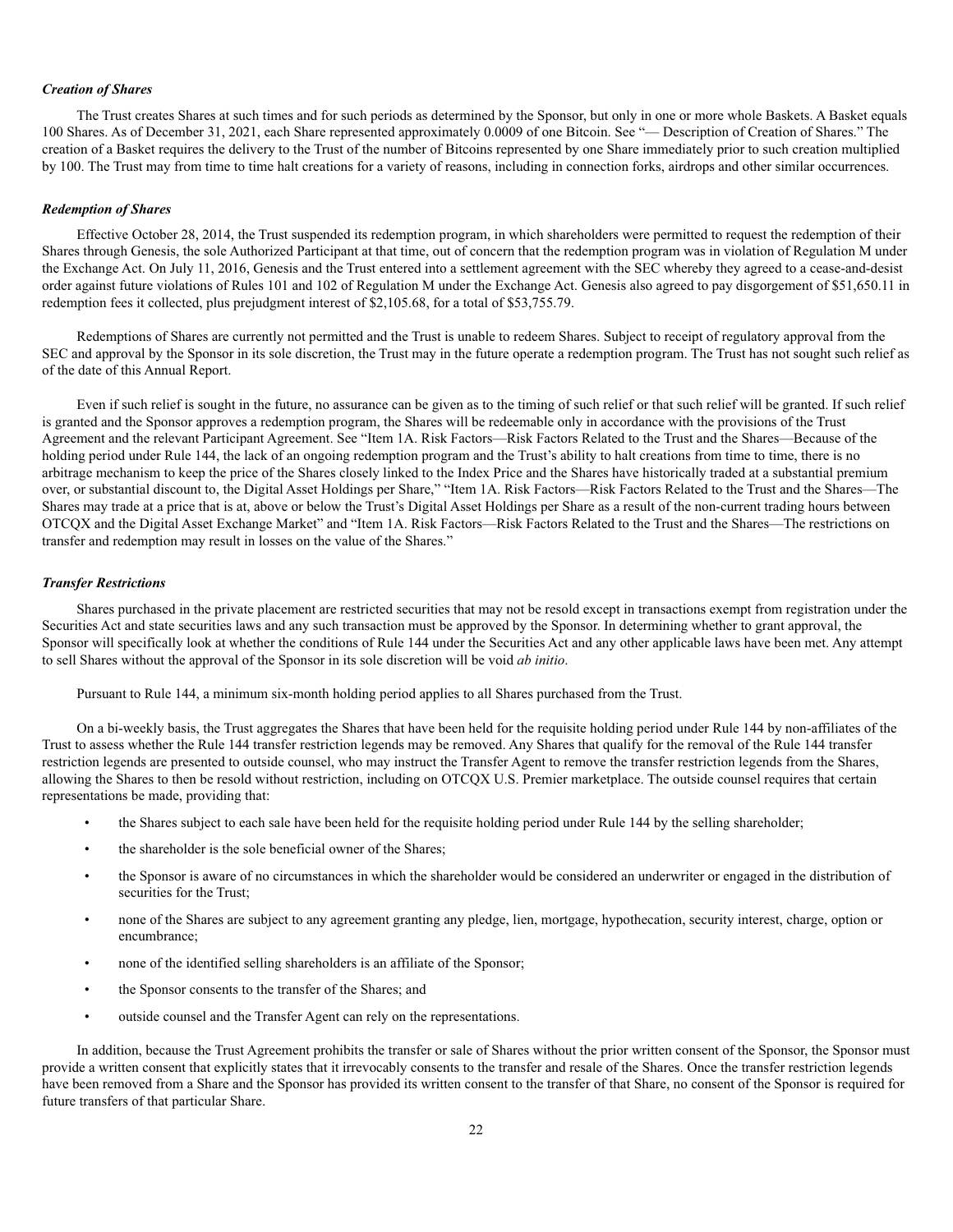#### *Book-Entry Form*

Shares are held primarily in book-entry form by the Transfer Agent. The Sponsor or its delegate will direct the Transfer Agent to credit the number of Creation Baskets to the applicable Authorized Participant. The Transfer Agent will issue Creation Baskets. Transfers will be made in accordance with standard securities industry practice. The Sponsor may cause the Trust to issue Shares in certificated form in limited circumstances in its sole discretion.

# *Share Splits*

In its discretion, the Sponsor may direct the Transfer Agent to declare a split or reverse split in the number of Shares outstanding and to make a corresponding change in the number of Shares constituting a Basket. For example, if the Sponsor believes that the per Share price in the secondary market for Shares has risen or fallen outside a desirable trading price range, it may declare such a split or reverse split.

# **Description of Creation of Shares**

The following is a description of the material terms of the Trust Documents as they relate to the creation of the Trust's Shares on a periodic basis from time to time through sales in private placement transactions exempt from the registration requirements of the Securities Act.

The Trust Documents also provide procedures for the redemption of Shares. However, the Trust does not currently operate a redemption program and the Shares are not currently redeemable. Subject to receipt of regulatory approval from the SEC and approval by the Sponsor in its sole discretion, the Trust may in the future operate a redemption program. The Trust has not sought such relief as of the date of this Annual Report. Even if such relief is sought in the future, no assurance can be given as to the timing of such relief or that such relief will be granted.

The Trust will issue Shares to Authorized Participants from time to time, but only in one or more Baskets (with a Basket being a block of 100 Shares). The Trust will not issue fractions of a Basket. The creation of Baskets will be made only in exchange for the delivery to the Trust, or the distribution by the Trust, of the number of whole and fractional Bitcoins represented by each Basket being created, which is determined by dividing (x) the number of Bitcoins owned by the Trust at 4:00 p.m., New York time, on the trade date of a creation order, after deducting the number of Bitcoins representing the U.S. dollar value of accrued but unpaid fees and expenses of the Trust (converted using the Index Price at such time, and carried to the eighth decimal place), by (y) the number of Shares outstanding at such time (with the quotient so obtained calculated to one one-hundred-millionth of one Bitcoin (*i.e.*, carried to the eighth decimal place)), and multiplying such quotient by 100 (the "Basket Amount"). All questions as to the calculation of the Basket Amount will be conclusively determined by the Sponsor and will be final and binding on all persons interested in the Trust. The Basket Amount multiplied by the number of Baskets being created is the "Total Basket Amount." The number of Bitcoins represented by a Share will gradually decrease over time as the Trust's Bitcoins are used to pay the Trust's expenses. As of December 31, 2021, each Share represented approximately 0.0009 of one Bitcoin. Information regarding the number of Bitcoin represented by each Share is posted to the Trust's website daily at www.grayscale.com/products/grayscale-bitcoin- trust/.

Authorized Participants are the only persons that may place orders to create Baskets. Each Authorized Participant must (i) be a registered brokerdealer, (ii) enter into a Participant Agreement with the Sponsor and (iii) own a Bitcoin wallet address that is recognized by the Custodian as belonging to the Authorized Participant. An Authorized Participant may act for its own account or as agent for investors who have entered into a subscription agreement with the Authorized Participant (each such investor, an "Investor"). An Investor that enters into a subscription agreement with an Authorized Participant subscribes for Shares by submitting a purchase order and paying a subscription amount, either in U.S. dollars or in Bitcoins, to the Authorized Participant.

An Investor may pay the subscription amount in cash or Bitcoins. In the event that the Investor pays the subscription amount in cash, the Authorized Participant purchases Bitcoin in a Digital Asset Market or, to the extent the Authorized Participant already holds Bitcoin, the Authorized Participant may contribute such Bitcoin to the Trust. The Authorized Participant will receive Shares of the Trust and the Shares will then be registered in the name of the Investor. Depending on whether the Investor wires cash to the Authorized Participant before or after 4:00 p.m. New York time, the Investor's Shares will be created based on the same or next Business Day's Digital Asset Holdings and the risk of any price volatility in Bitcoin during this time will be borne by the Authorized Participant. The Authorized Participant will receive Shares of the Trust on behalf of the Investor, and the Shares will then be registered in the name of the Investor. In the event that the Investor pays the subscription amount in Bitcoins, the Investor will transfer such Bitcoins to the Authorized Participant, which will contribute such Bitcoins in kind to the Trust, and receive Shares of the Trust, on behalf of the Investor, and the Shares will then be registered in the name of the Investor. For the avoidance of doubt, in either case, the Authorized Participant will act as the agent of the Investor with respect to the contribution of cash or Bitcoins to the Trust in exchange for Shares.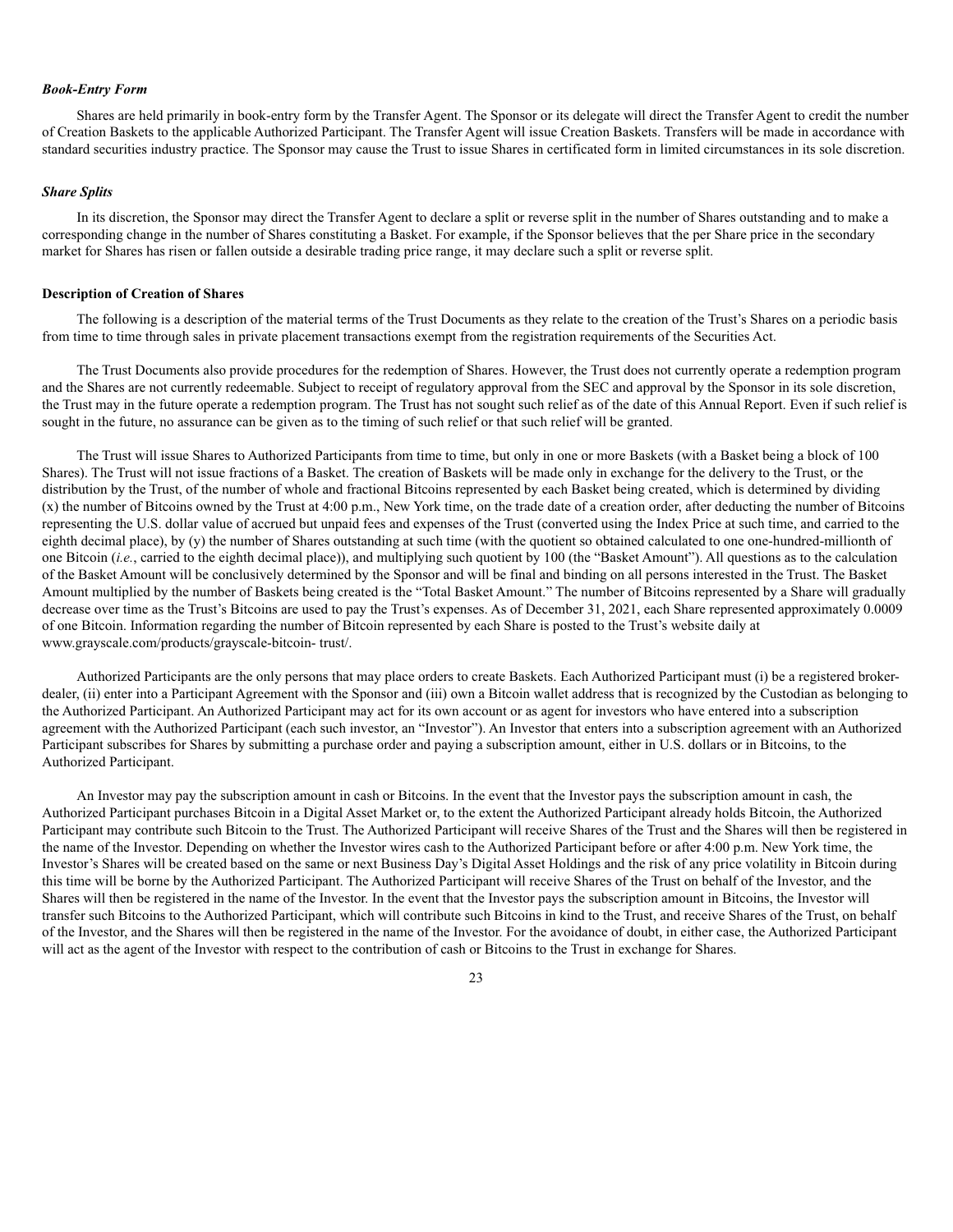The creation of Baskets requires the delivery to the Trust of the Total Basket Amount.

The Participant Agreement provides the procedures for the creation of Baskets and for the delivery of the whole and fractional Bitcoins required for such creations. The Participant Agreement and the related procedures attached thereto may be amended by the Sponsor and the relevant Authorized Participant. Under the Participant Agreement, the Sponsor has agreed to indemnify each Authorized Participant against certain liabilities, including liabilities under the Securities Act.

Authorized Participants do not pay a transaction fee to the Trust in connection with the creation of Baskets, but there may be transaction fees associated with the validation of the transfer of Bitcoins by the Bitcoin Network. Authorized Participants who deposit Bitcoins with the Trust in exchange for Baskets will receive no fees, commissions or other form of compensation or inducement of any kind from either the Sponsor or the Trust, and no such person has any obligation or responsibility to the Sponsor or the Trust to effect any sale or resale of Shares.

The following description of the procedures for the creation of Baskets is only a summary and shareholders should refer to the relevant provisions of the Trust Agreement and the form of Participant Agreement for more detail.

#### *Creation Procedures*

On any business day, an Authorized Participant may order one or more Creation Baskets from the Trust by placing a creation order with the Sponsor no later than 4:00 p.m., New York time, which the Sponsor will accept or reject. By placing a creation order, an Authorized Participant agrees to transfer the Total Basket Amount from the Bitcoin wallet address that is known to the Custodian as belonging to the Authorized Participant to the Digital Asset Account.

All creation orders are accepted (or rejected) by the Sponsor on the business day on which the relevant creation order is placed. If a creation order is accepted, the Sponsor will calculate the Total Basket Amount on the same business day, which will be the trade date, and will communicate the Total Basket Amount to the Authorized Participant. The Authorized Participant must transfer the Total Basket Amount to the Trust no later than 6:00 p.m., New York time, on the trade date. The expense and risk of delivery, ownership and safekeeping of Bitcoins will be borne solely by the Authorized Participant until such Bitcoin have been received by the Trust.

Following receipt of the Total Basket Amount by the Custodian, the Transfer Agent will credit the number of Shares to the account of the Investor on behalf of which the Authorized Participant placed the creation order by no later than 6:00 p.m., New York time, on the trade date. The Authorized Participant may then transfer the Shares directly to the relevant Investor.

# *Suspension or Rejection of Orders and Total Basket Amount*

The creation of Shares may be suspended generally, or refused with respect to particular requested creations, during any period when the transfer books of the Transfer Agent are closed or if circumstances outside the control of the Sponsor or its delegates make it for all practical purposes not feasible to process such creation orders. The Sponsor may reject an order or, after accepting an order, may cancel such order by rejecting the Total Basket Amount if (i) such order is not presented in proper form as described in the Participant Agreement, (ii) the transfer of the Total Basket Amount comes from an account other than a Bitcoin wallet address that is known to the Custodian as belonging to the Authorized Participant or (iii) the fulfillment of the order, in the opinion of counsel, might be unlawful, among other reasons. None of the Sponsor or its delegates will be liable for the suspension, rejection or acceptance of any creation order or Total Basket Amount.

In particular, upon the Trust's receipt of any Incidental Rights and/or IR Virtual Currency in connection with a fork, airdrop or similar event, the Sponsor will suspend creations until it is able to cause the Trust to sell or distribute such Incidental Rights and/or IR Virtual Currency.

None of the Sponsor or its delegates will be liable for the suspension, rejection or acceptance of any creation order or Total Basket Amount.

# *Tax Responsibility*

Authorized Participants are responsible for any transfer tax, sales or use tax, stamp tax, recording tax, value-added tax or similar tax or governmental charge applicable to the creation of Baskets, regardless of whether such tax or charge is imposed directly on the Authorized Participant, and agree to indemnify the Sponsor and the Trust if the Sponsor or the Trust is required by law to pay any such tax, together with any applicable penalties, additions to tax or interest thereon.

# **Valuation of Bitcoin and Determination of Digital Asset Holdings**

The Sponsor will evaluate the Bitcoins held by the Trust and determine the Digital Asset Holdings of the Trust in accordance with the relevant provisions of the Trust Documents. The following is a description of the material terms of the Trust Documents as they relate to valuation of the Trust's Bitcoins and the Digital Asset Holdings calculations.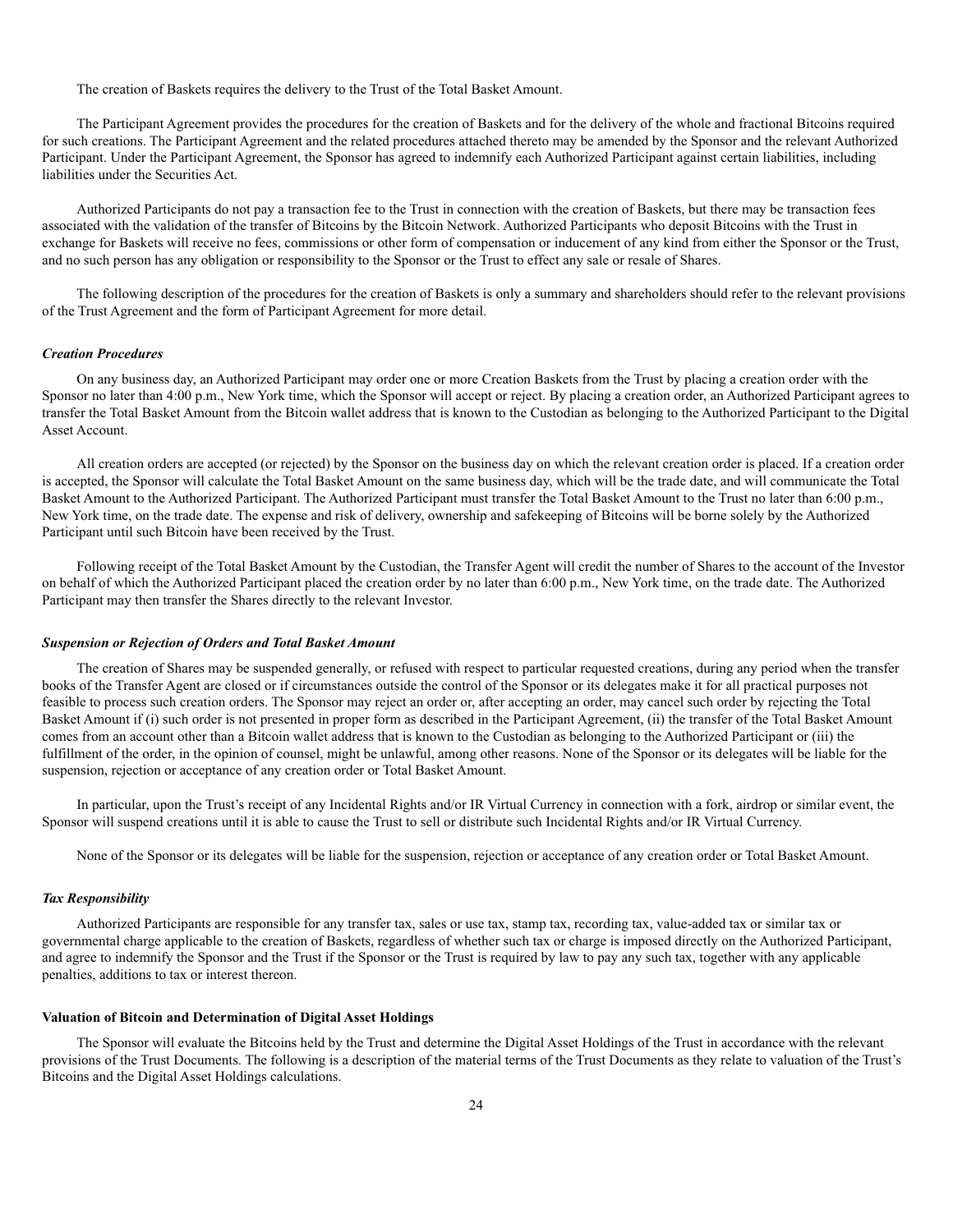On each business day at 4:00 p.m., New York time, or as soon thereafter as practicable (the "Evaluation Time"), the Sponsor will evaluate the Bitcoins held by the Trust and calculate and publish the Digital Asset Holdings of the Trust. To calculate the Digital Asset Holdings, the Sponsor will:

- 1. Determine the Index Price as of such business day.
- 2. Multiply the Index Price by the Trust's aggregate number of Bitcoins owned by the Trust as of 4:00 p.m., New York time, on the immediately preceding day, less the aggregate number of Bitcoins payable as the accrued and unpaid Sponsor's Fee as of 4:00 p.m., New York time, on the immediately preceding day.
- 3. Add the U.S. dollar value of Bitcoins, calculated using the Index Price, receivable under pending creation orders, if any, determined by multiplying the number of the Creation Baskets represented by such creation orders by the Basket Amount and then multiplying such product by the Index Price.
- 4. Subtract the U.S. dollar amount of accrued and unpaid Additional Trust Expenses, if any.
- 5. Subtract the U.S. dollar value of the Bitcoins, calculated using the Index Price, to be distributed under pending redemption orders, if any, determined by multiplying the number of Baskets to be redeemed represented by such redemption orders by the Basket Amount and then multiplying such product by the Index Price (the amount derived from steps 1 through 5 above, the "Digital Asset Holdings Fee Basis Amount").
- 6. Subtract the U.S. dollar amount of the Sponsor's Fee that accrues for such business day, as calculated based on the Digital Asset Holdings Fee Basis Amount for such business day.

In the event that the Sponsor determines that the primary methodology used to determine the Index Price is not an appropriate basis for valuation of the Trust's Bitcoins, the Sponsor will utilize the cascading set of rules as described in "—Overview of the Bitcoin Industry Market—Bitcoin Value— The Index and the Index Price." In addition, in the event that the Trust holds any Incidental Rights and/or IR Virtual Currency, the Sponsor may, at its discretion, include the value of such Incidental Rights and/or IR Virtual Currency in the determination of the Digital Asset Holdings, provided that the Sponsor has determined in good faith a method for assigning an objective value to such Incidental Rights and/or IR Virtual Currency. At this time, the Trust does not expect to take any Incidental Rights or IR Virtual Currency it may hold into account for the purposes of determining the Digital Asset Holdings or the Digital Asset Holdings per Share.

The Sponsor will publish the Index Price, the Trust's Digital Asset Holdings and the Digital Asset Holdings per Share on the Trust's website as soon as practicable after its determination. If the Digital Asset Holdings and Digital Asset Holdings per Share have been calculated using a price per Bitcoin other than the Index Price for such Evaluation Time, the publication on the Trust's website will note the valuation methodology used and the price per Bitcoin resulting from such calculation.

In the event of a hard fork of the Bitcoin Network, the Sponsor will, if permitted by the terms of the Trust Agreement, use its discretion to determine, in good faith, which peer-to-peer network, among a group of incompatible forks of the Bitcoin Network, is generally accepted as the network for Bitcoin and should therefore be considered the appropriate network for the Trust's purposes. The Sponsor will base its determination on a variety of then relevant factors, including (but not limited to) the following: (i) the Sponsor's beliefs regarding expectations of the core developers of Bitcoin, users, services, businesses, miners and other constituencies and (ii) the actual continued acceptance of, mining power on, and community engagement with the Bitcoin Network.

The shareholders may rely on any evaluation furnished by the Sponsor. The determinations that the Sponsor makes will be made in good faith upon the basis of, and the Sponsor will not be liable for any errors contained in, information reasonably available to it. The Sponsor will not be liable to the Authorized Participants, the shareholders or any other person for errors in judgment. However, the preceding liability exclusion will not protect the Sponsor against any liability resulting from gross negligence, willful misconduct or bad faith in the performance of its duties.

# **Expenses; Sales of Bitcoins**

The Trust's only ordinary recurring expense is expected to be the Sponsor's Fee. The Sponsor's Fee will accrue daily in U.S. dollars at an annual rate of 2.0% of the Digital Asset Holdings Fee Basis Amount of the Trust as of 4:00 p.m., New York time, on each day; provided that for a day that is not a business day, the calculation will be based on the Digital Asset Holdings Fee Basis Amount from the most recent business day, reduced by the accrued and unpaid Sponsor's Fee for such most recent business day and for each day after such most recent business day and prior to the relevant calculation date. This dollar amount for each daily accrual will then be converted into Bitcoins by reference to the same Index Price used to determine such accrual. The Sponsor's Fee is payable in Bitcoins to the Sponsor monthly in arrears.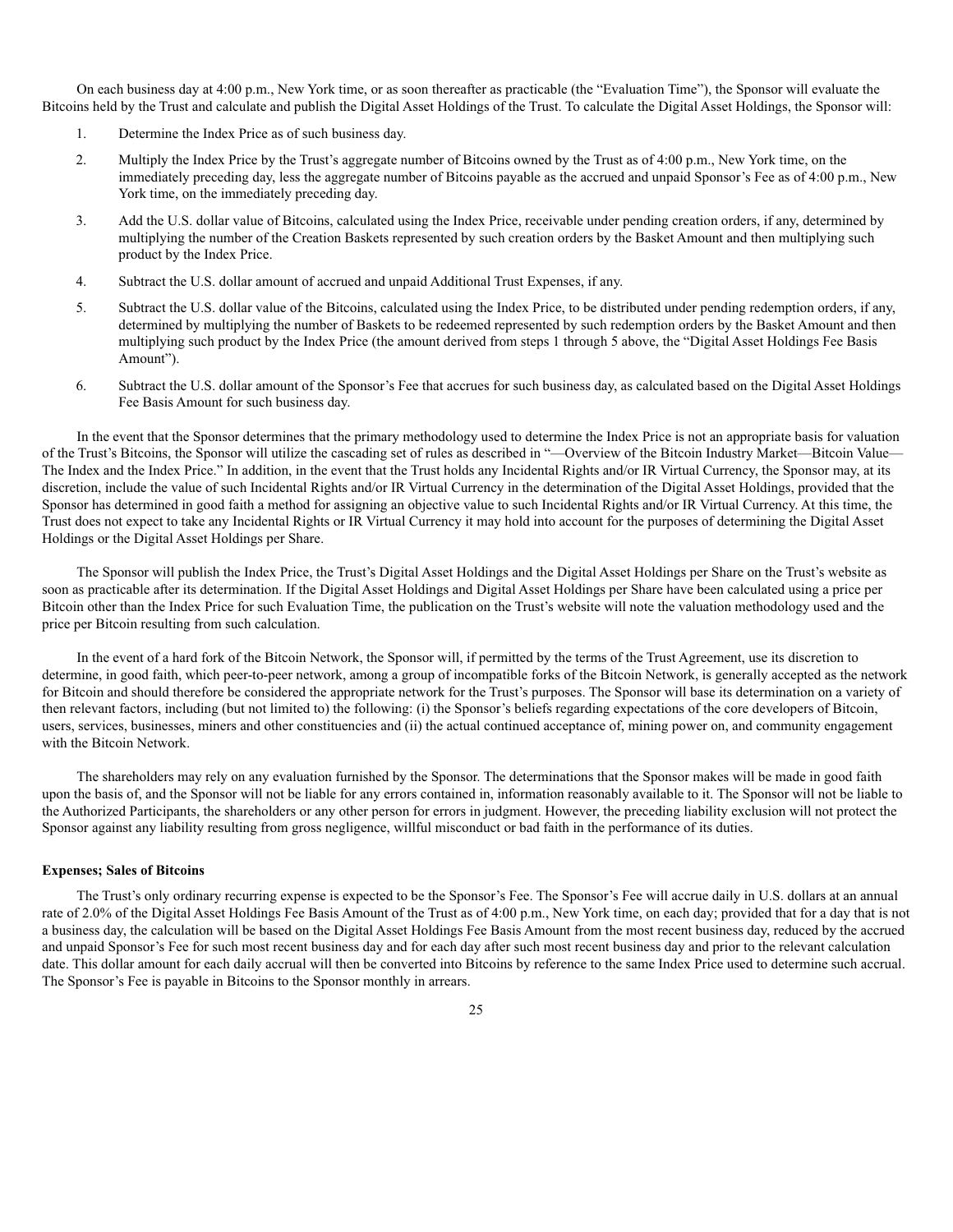#### **Expenses to Be Paid by the Sponsor**

The Trust pays the Sponsor's Fee to the Sponsor. As partial consideration for its receipt of the Sponsor's Fee from the Trust, the Sponsor is obligated under the Trust Agreement to assume and pay all fees and other expenses incurred by the Trust in the ordinary course of its affairs, excluding taxes, but including: (i) the Marketing Fee; (ii) the Administrator Fee, if any; (iii) the Custodian Fee and fees for any other security vendor engaged by the Trust; (iv) the Transfer Agent Fee; (v) the Trustee fee; (vi) fees and expenses related to the listing, quotation or trading of the Shares on any Secondary Market (including customary legal, marketing and audit fees and expenses) in an amount up to \$600,000 in any given fiscal year; (vii) ordinary course legal fees and expenses; (viii) audit fees; (ix) regulatory fees, including, if applicable, any fees relating to registration of the Shares under the Securities Act or the Exchange Act; (x) printing and mailing costs; (xi) the costs of maintaining the Trust's website; and (xii) applicable license fees (each a "Sponsor-paid Expense"), provided that any expense that qualifies as an Additional Trust Expense will be deemed to be an Additional Trust Expense and not a Sponsor-paid Expense. The Sponsor, from time to time, may temporarily waive all or a portion of the Sponsor's Fee of the Trust in its discretion for stated periods of time. Presently, the Sponsor does not intend to waive any of the Sponsor's Fee for the Trust and there are no circumstances under which the Sponsor has determined it will definitely waive the fee.

The Sponsor's Fee will generally be paid in Bitcoins. However, if the Trust holds any Incidental Rights and/or IR Virtual Currency at any time, the Trust may also pay the Sponsor's Fee, in whole or in part, with such Incidental Rights and/or IR Virtual Currency by entering into an agreement with the Sponsor and transferring such Incidental Rights and/or IR Virtual Currency to the Sponsor at a value to be determined pursuant to such agreement. However, the Trust may use Incidental Rights and/or IR Virtual Currency to pay the Sponsor's Fee only if such agreement and transfer do not otherwise conflict with the terms of the Trust Agreement. The value of any such Incidental Rights and/or IR Virtual Currency will be determined on an arm's-length basis. The Trust currently expects that the value of any such Incidental Rights and/or IR Virtual Currency would be determined by reference to an index provided by the Index Provider or, in the absence of such an index, by reference to the cascading set of rules described in "Overview of the Bitcoin Industry and Market—Bitcoin Value—The Index and the Index Price." If the Trust pays the Sponsor's Fee in Incidental Rights and/or IR Virtual Currency, in whole or in part, the amount of the relevant digital asset that would otherwise have been used to satisfy such payment will be correspondingly reduced.

After the Trust's payment of the Sponsor's Fee to the Sponsor, the Sponsor may elect to convert the Bitcoin, Incidental Rights and/or IR Virtual Currency received as payment of the Sponsor's Fee into U.S. dollars. The rate at which the Sponsor converts such Bitcoin, Incidental Rights and/or IR Virtual Currency to U.S. dollars may differ from the rate at which the relevant Sponsor's Fee was determined. The Trust will not be responsible for any fees and expenses incurred by the Sponsor to convert Bitcoin, Incidental Rights and/or IR Virtual Currency received in payment of the Sponsor's Fee into U.S. dollars.

# *Extraordinary and Other Expenses*

In certain extraordinary circumstances, the Trust may incur certain extraordinary, non-recurring expenses that are not Sponsor- paid Expenses, including, but not limited to: taxes and governmental charges; expenses and costs of any extraordinary services performed by the Sponsor (or any other service provider) on behalf of the Trust to protect the Trust or the interests of shareholders (including in connection with any Incidental Rights and any IR Virtual Currency); any indemnification of the Custodian or other agents, service providers or counterparties of the Trust; the fees and expenses related to the listing, quotation or trading of the Shares on any Secondary Market (including legal, marketing and audit fees and expenses) to the extent exceeding \$600,000 in any given fiscal year; and extraordinary legal fees and expenses, including any legal fees and expenses incurred in connection with litigation, regulatory enforcement or investigation matters (collectively, "Additional Trust Expenses"). If Additional Trust Expenses are incurred, the Trust will be required to pay these Additional Trust Expenses by selling or delivering Bitcoins, Incidental Rights and/or IR Virtual Currency. The value of any such Incidental Rights and/or IR Virtual Currency will be determined on an arm's-length basis. The Trust currently expects that the value of any such Incidental Rights and/or IR Virtual Currency would be determined by reference to an index provided by the Index Provider or, in the absence of such an index, by reference to the cascading set of rules described in "Overview of the Bitcoin Industry and Market—Bitcoin Value—The Index and the Index Price." If the Trust pays Additional Trust Expenses in Incidental Rights and/or IR Virtual Currency, in whole or in part, the amount of Bitcoin that would otherwise have been used to satisfy such payment will be correspondingly reduced. See "—Disposition of Bitcoins, Incidental Rights and/or IR Virtual Currency" for further information on sales or other dispositions of Bitcoins, Incidental Rights and/or IR Virtual Currency. Although the Sponsor cannot definitively state the frequency or magnitude of Additional Trust Expenses, the Sponsor expects that they may occur infrequently.

The Sponsor or any of its affiliates may be reimbursed only for the actual cost to the Sponsor or such affiliate of any expenses that it advances on behalf of the Trust for payment of which the Trust is responsible. In addition, the Trust Agreement prohibits the Trust from paying to the Sponsor or such affiliate for indirect expenses incurred in performing services for the Trust in its capacity as the Sponsor (or an affiliate of the Sponsor) of the Trust, such as salaries and fringe benefits of officers and directors, rent or depreciation, utilities and other administrative items generally falling within the category of the Sponsor's "overhead."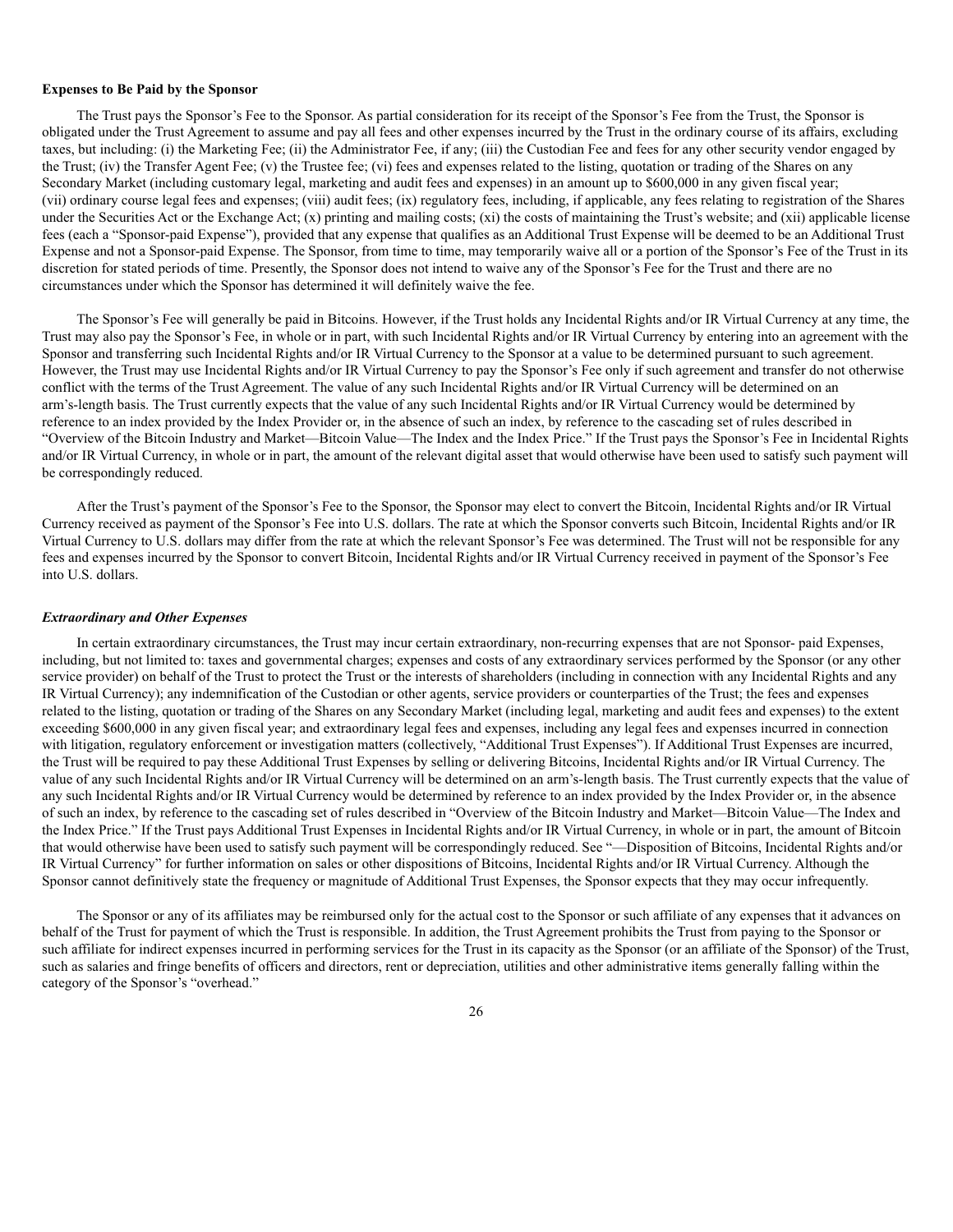#### *Disposition of Bitcoins, Incidental Rights and/or IR Virtual Currency*

To cause the Trust to pay the Sponsor's Fee, the Sponsor will instruct the Custodian to (i) withdraw from the Digital Asset Account the number of Bitcoins, Incidental Rights and/or IR Virtual Currency, determined as described above in "—Expenses; Sales of Bitcoins," equal to the accrued but unpaid Sponsor's Fee and (ii) transfer such Bitcoins, Incidental Rights and/or IR Virtual Currency to an account maintained by the Custodian for the Sponsor at such times as the Sponsor determines in its absolute discretion. In addition, if the Trust incurs any Additional Trust Expenses, the Sponsor or its delegates (i) will instruct the Custodian to withdraw from the Digital Asset Account Bitcoins, Incidental Rights and/or IR Virtual Currency in such quantity as may be necessary to permit payment of such Additional Trust Expenses and (ii) may either (x) cause the Trust to convert such Bitcoins, Incidental Rights and/or IR Virtual Currency into U.S. dollars or other fiat currencies at the Actual Exchange Rate or (y) cause the Trust (or its delegate) to deliver such Bitcoins, Incidental Rights and/or IR Virtual Currency in kind, in each case in such quantity as may be necessary to permit payment of such Additional Trust Expenses. The Sponsor's Fee and Additional Trust Expenses payable by the Trust will generally be paid in Bitcoin. Shareholders do not have the option of choosing to pay their proportionate shares of Additional Trust Expenses in lieu of having their shares of Additional Trust Expenses paid by the Trust's delivery or disposition of Bitcoins, Incidental Rights and/or IR Virtual Currency. Assuming that the Trust is a grantor trust for U.S. federal income tax purposes, the transfer or sale of Bitcoins, Incidental Rights and/or IR Virtual Currency to pay the Trust's expenses will be a taxable event for shareholders. See "Certain U.S. Federal Income Tax Consequences—Tax Consequences to U.S. Holders."

Because the number of Bitcoins held by the Trust will decrease as a consequence of the payment of the Sponsor's Fee in Bitcoins or the sale of Bitcoins to pay Additional Trust Expenses (and the Trust will incur additional fees associated with converting Bitcoins into U.S. dollars), the number of Bitcoins represented by a Share will decline at such time and the Trust's Digital Asset Holdings may also decrease. Similarly, the number (if any) of Incidental Rights and IR Virtual Currency represented by a Share will decrease as a consequence of the use of Incidental Rights and IR Virtual Currency to pay the Sponsor's Fee and Additional Trust Expenses. Accordingly, the shareholders will bear the cost of the Sponsor's Fee and any Additional Trust Expenses. New Bitcoins deposited into the Digital Asset Account in exchange for additional new Baskets issued by the Trust will not reverse this trend.

The Sponsor will also cause the sale of the Trust's Bitcoins, Incidental Rights and/or IR Virtual Currency if the Sponsor determines that sale is required by applicable law or regulation or in connection with the termination and liquidation of the Trust. The Sponsor will not be liable or responsible in any way for depreciation or loss incurred by reason of any sale of Bitcoins, Incidental Rights and/or IR Virtual Currency.

The quantity of Bitcoins, Incidental Rights or IR Virtual Currency to be delivered to the Sponsor or other relevant payee in payment of the Sponsor's Fee or any Additional Trust Expenses, or sold to permit payment of Additional Trust Expenses, will vary from time to time depending on the level of the Trust's expenses and the value of Bitcoins, Incidental Rights or IR Virtual Currency held by the Trust. Assuming that the Trust is a grantor trust for U.S. federal income tax purposes, each delivery or sale of Bitcoins, Incidental Rights and IR Virtual Currency by the Trust for the payment of expenses will be a taxable event to shareholders. See "— Certain U.S. Federal Income Tax Consequences—Tax Consequences to U.S. Holders."

# *Hypothetical Expense Example*

The following table illustrates the anticipated impact of the payment of the Trust's expenses on the number of Bitcoins represented by each outstanding Share for three years, assuming that the Trust does not make any payments using any Incidental Rights and/or IR Virtual Currency. It assumes that the only transfers of Bitcoins will be those needed to pay the Sponsor's Fee and that the price of Bitcoins and the number of Shares remain constant during the three-year period covered. The table does not show the impact of any Additional Trust Expenses. Any Additional Trust Expenses, if and when incurred, will accelerate the decrease in the fractional number of Bitcoins represented by each Share. In addition, the table does not show the effect of any waivers of the Sponsor's Fee that may be in effect from time to time.

|                                                     | Year |                |    |              |               |              |
|-----------------------------------------------------|------|----------------|----|--------------|---------------|--------------|
|                                                     |      |                |    |              |               |              |
| Hypothetical price per Bitcoin                      | S    | 100.00         | S  | 100.00       | \$            | 100.00       |
| Sponsor's Fee                                       |      | $2.00\%$       |    | $2.00\%$     |               | $2.00\%$     |
| Shares of Trust, beginning                          |      | 100,000.00     |    | 100,000.00   |               | 100,000.00   |
| Bitcoins in Trust, beginning                        |      | 10,000.00      |    | 9,800.00     |               | 9,604.00     |
| Hypothetical value of Bitcoins in Trust             |      | \$1,000,000.00 |    | \$980,000.00 |               | \$960,400.00 |
| Beginning Digital Asset Holdings of the Trust       |      | \$1,000,000.00 |    | \$980,000.00 |               | \$960,400.00 |
| Bitcoins to be delivered to cover the Sponsor's Fee |      | 200            |    | 196.00       |               | 192.08       |
| Bitcoins in Trust, ending                           |      | 9,800.00       |    | 9,604.00     |               | 9,411.92     |
| Ending Digital Asset Holdings of the Trust          | \$   | 980,000.00     |    | \$960,400.00 |               | \$941,192.00 |
| Ending Digital Asset Holdings per share             | \$   | 9.80           | \$ | 9.60         | \$            | 9.41         |
| Hypothetical price per Bitcoin                      | \$   | 100.00         | \$ | 100.00       | $\mathcal{S}$ | 100.00       |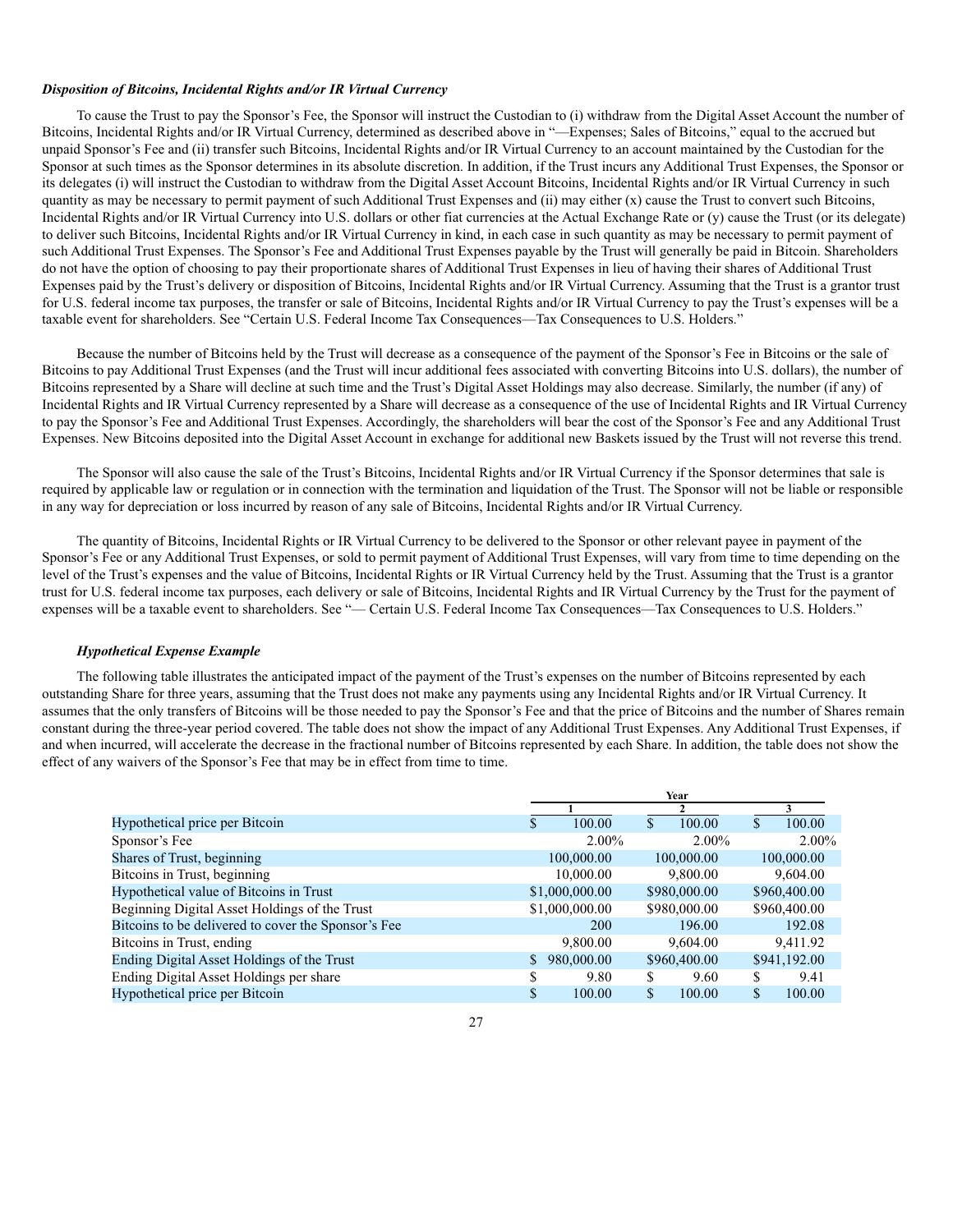#### **Discretion of the Index Provider**

The Index Provider has sole discretion over the determination of Index Price and may change the methodologies for determining the Index Price from time to time.

#### **Description of the Trust Agreement**

The following is a description of the material terms of the Trust Agreement. The Trust Agreement establishes the roles, rights and duties of the Sponsor and the Trustee.

#### *The Sponsor*

#### *Liability of the Sponsor and Indemnification*

Neither the Sponsor nor the Trust insure the Trust's Bitcoins. The Sponsor and its affiliates (each a "Covered Person") will not be liable to the Trust or any shareholder for any loss suffered by the Trust which arises out of any action or inaction of such Covered Person if such Covered Person determined in good faith that such course of conduct was in the best interests of the Trust. However, the preceding liability exclusion will not protect any Covered Person against any liability resulting from its own willful misconduct, bad faith or gross negligence in the performance of its duties.

Each Covered Person will be indemnified by the Trust against any loss, judgment, liability, expense incurred or amount paid in settlement of any claim sustained by it in connection with the Covered Person's activities for the Trust, provided that (i) the Covered Person was acting on behalf of, or performing services for, the Trust and had determined, in good faith, that such course of conduct was in the best interests of the Trust and such liability or loss was not the result of fraud, gross negligence, bad faith, willful misconduct or a material breach of the Trust Agreement on the part of such Covered Person and (ii) any such indemnification will be recoverable only from the property of the Trust. Any amounts payable to an indemnified party will be payable in advance under certain circumstances.

# *Fiduciary and Regulatory Duties of the Sponsor*

The Sponsor is not effectively subject to the duties and restrictions imposed on "fiduciaries" under both statutory and common law. Rather, the general fiduciary duties that would apply to the Sponsor are defined and limited in scope by the Trust Agreement.

Under Delaware law, a shareholder may bring a derivative action if the shareholder is a shareholder at the time the action is brought and either (i) was a shareholder at the time of the transaction at issue or (ii) acquired the status of shareholder by operation of law or the Trust's governing instrument from a person who was a shareholder at the time of the transaction at issue. Additionally, Section 3816(e) of the Delaware Statutory Trust Act specifically provides that "a beneficial owner's right to bring a derivative action may be subject to such additional standards and restrictions, if any, as are set forth in the governing instrument of the statutory trust, including, without limitation, the requirement that beneficial owners owning a specified beneficial interest in the statutory trust join in the bringing of the derivative action." In addition to the requirements of applicable law, the Trust Agreement provides that no shareholder will have the right, power or authority to bring or maintain a derivative action, suit or other proceeding on behalf of the Trust unless two or more shareholders who (i) are not "Affiliates" (as defined in the Trust Agreement and below) of one another and (ii) collectively hold at least 10.0% of the outstanding Shares join in the bringing or maintaining of such action, suit or other proceeding. The Trust selected the 10.0% ownership threshold because the Trust believed that this was a threshold that investors would be comfortable with based on market precedent.

This provision applies to any derivative action brought in the name of the Trust other than claims brought under the federal securities laws or the rules and regulations thereunder, to which Section 7.4 does not apply. Due to this additional requirement, a shareholder attempting to bring a derivative action in the name of the Trust will be required to locate other shareholders with which it is not affiliated and that have sufficient Shares to meet the 10.0% threshold based on the number of Shares outstanding on the date the claim is brought and thereafter throughout the duration of the action, suit or proceeding.

"Affiliate" is defined in the Trust Agreement to mean any natural person, partnership, limited liability company, statutory trust, corporation, association or other legal entity (each, a "Person") directly or indirectly owning, controlling or holding with power to vote 10% or more of the outstanding voting securities of such Person, (ii) any Person 10% or more of whose outstanding voting securities are directly or indirectly owned, controlled or held with power to vote by such Person, (iii) any Person, directly or indirectly, controlling, controlled by or under common control of such Person, (iv) any employee, officer, director, member, manager or partner of such Person, or (v) if such Person is an employee, officer, director, member, manager or partner, any Person for which such Person acts in any such capacity.

Any shareholders seeking to bring a derivative action may determine whether the 10.0% ownership threshold required to bring a derivative action has been met by dividing the number Shares owned by such shareholders by the total number of Shares outstanding. shareholders may determine the total number of Shares outstanding by reviewing the Trust's annual filings on Form 10-K, quarterly filings on Form 10-Q and periodic reports on Form 8-K reporting sales of unregistered securities pursuant to Item 3.02 thereof, or by requesting the number of Shares outstanding at any time from the Sponsor pursuant to Sections 7.2 and 8.1 of the Trust Agreement and Section 3819(a) of the DSTA. Because the Trust is a grantor trust, it may only issue one class of securities, the Shares.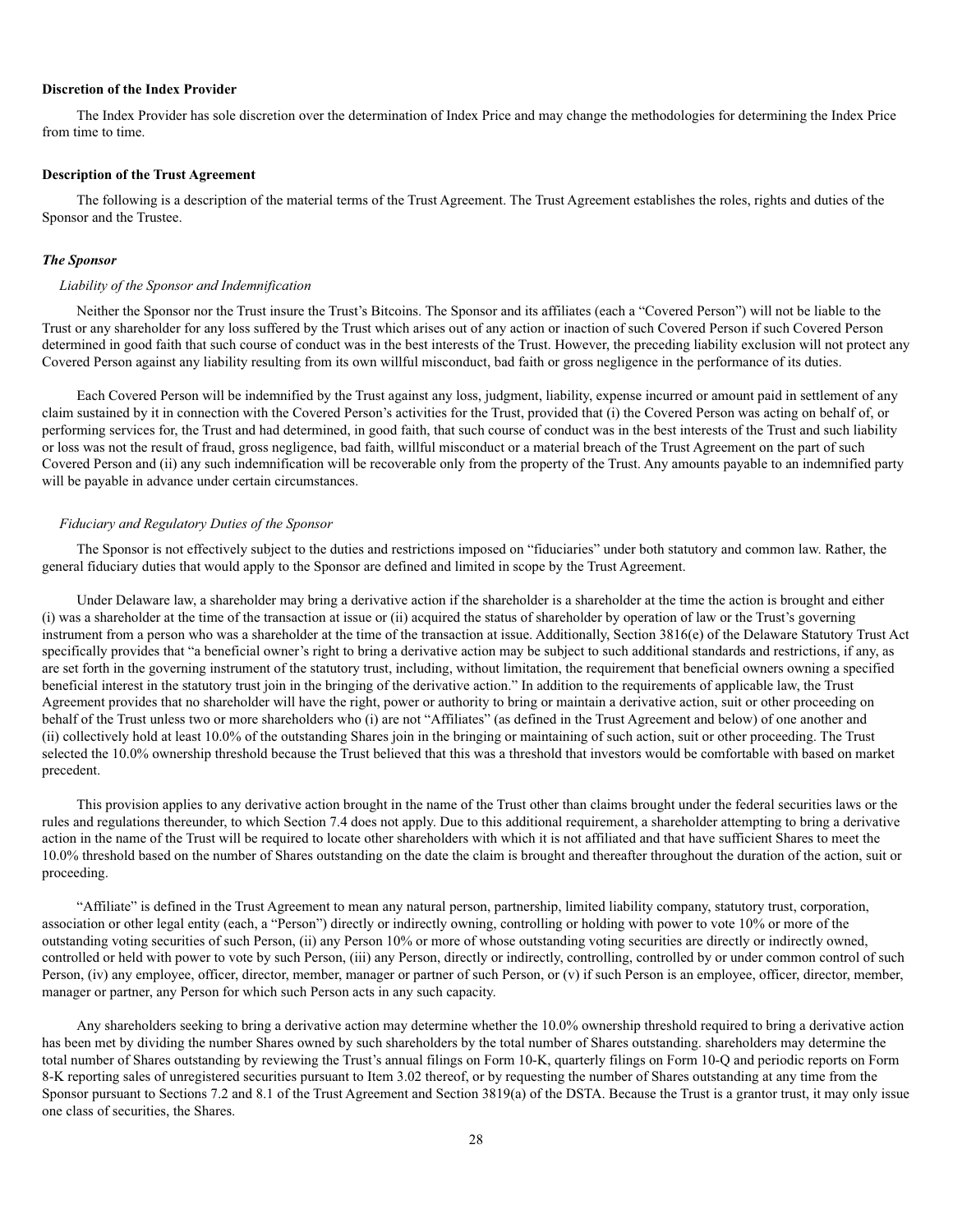The Trust offers Shares on a periodic basis at such times and for such periods as the Sponsor determines in its sole discretion. As a result, in order to maintain the 10.0% ownership threshold required to maintain a derivative action, shareholders may need to increase their holdings or locate additional shareholders during the pendency of a claim. The Trust posts the number of Shares outstanding as of the end of each month on its website and as of the end of each quarter in its annual and quarterly filings with the SEC. The Trust additionally reports sales of unregistered securities on Form 8-K pursuant to Item 3.02 thereof. Shareholders may monitor the number of Shares outstanding at any time for purposes of calculating their ownership threshold by reviewing the Trust's website and SEC filings and by requesting the number of Shares outstanding on any date from the Sponsor at any time pursuant to Sections 7.2 and 8.1 of the Trust Agreement. Shareholders have the opportunity at any time to increase their holdings or locate other shareholders to maintain the 10.0% threshold throughout the duration of a derivative claim. Shareholders may do so by contacting shareholders that are required to file Schedule 13Ds or Schedule 13Gs with the SEC or by requesting from the Sponsor the list of the names and last known address of all shareholders pursuant to Sections 7.2 and 8.1 of the Trust Agreement and Section 3819(a) of the DSTA.

The Sponsor is not aware of any reason to believe that Section 7.4 of the Trust Agreement is not enforceable under state or federal law. The Court of Chancery of Delaware has stated that "[t]he DSTA is enabling in nature and, as such, permits a trust through its declarations of trust to delineate additional standards and requirements with which a stockholder-plaintiff must comply to proceed derivatively in the name of the trust." Hartsel v. Vanguard Group., Inc., Del. Ch. June 15, 2011. However, there is limited case law addressing the enforceability of provisions like Section 7.4 under state and federal law and it is possible that this provision would not be enforced by a court in another jurisdiction or under other circumstances.

Beneficial owners may have the right, subject to certain legal requirements, to bring class actions in federal court to enforce their rights under the federal securities laws and the rules and regulations promulgated thereunder by the SEC. Beneficial owners who have suffered losses in connection with the purchase or sale of their beneficial interests may be able to recover such losses from the Sponsor where the losses result from a violation by the Sponsor of the anti-fraud provisions of the federal securities laws.

# *Actions Taken to Protect the Trust*

The Sponsor may prosecute, defend, settle or compromise actions or claims at law or in equity that it considers necessary or proper to protect the Trust or the interests of the shareholders. The expenses incurred by the Sponsor in connection therewith (including the fees and disbursements of legal counsel) will be expenses of the Trust and are deemed to be Additional Trust Expenses. The Sponsor will be entitled to be reimbursed for the Additional Trust Expenses it pays on behalf of the Trust.

# *Successor Sponsors*

If the Sponsor is adjudged bankrupt or insolvent, the Trust may dissolve and a Liquidating Trustee may be appointed to terminate and liquidate the Trust and distribute its remaining assets. The Trustee will have no obligation to appoint a successor sponsor or to assume the duties of the Sponsor, and will have no liability to any person because the Trust is or is not terminated. However, if a certificate of dissolution or revocation of the Sponsor's charter is filed (and ninety (90) days have passed after the date of notice to the Sponsor of revocation without a reinstatement of the Sponsor's charter) or the withdrawal, removal, adjudication or admission of bankruptcy or insolvency of the Sponsor has occurred, shareholders holding at least a majority (over 50%) of the Shares may agree in writing to continue the affairs of the Trust and to select, effective as of the date of such event, one or more successor Sponsors within ninety (90) days of any such event.

# *The Trustee*

The Trustee is a fiduciary under the Trust Agreement and must satisfy the requirements of Section 3807 of the Delaware Trust Statute. However, the fiduciary duties, responsibilities and liabilities of the Trustee are limited by, and are only those specifically set forth in, the Trust Agreement.

# *Limitation on Trustee's Liability*

Under the Trust Agreement, the Sponsor has exclusive control of the management of all aspects of the activities of the Trust and the Trustee has only nominal duties and liabilities to the Trust. The Trustee is appointed to serve as the trustee for the sole purpose of satisfying Section 3807(a) of the DSTA which requires that the Trust have at least one trustee with a principal place of business in the State of Delaware. The duties of the Trustee are limited to (i) accepting legal process served on the Trust in the State of Delaware and (ii) the execution of any certificates required to be filed with the Delaware Secretary of State which the Trustee is required to execute under the DSTA.

To the extent the Trustee has duties (including fiduciary duties) and liabilities to the Trust or the shareholders under the DSTA, such duties and liabilities will be replaced by the duties and liabilities of the Trustee expressly set forth in the Trust Agreement. The Trustee will have no obligation to supervise, nor will it be liable for, the acts or omissions of the Sponsor, Transfer Agent, Custodian or any other person. Neither the Trustee, either in its capacity as trustee or in its individual capacity, nor any director, officer or controlling person of the Trustee is, or has any liability as, the issuer, director, officer or controlling person of the issuer of Shares. The Trustee's liability is limited solely to the express obligations of the Trustee as set forth in the Trust Agreement.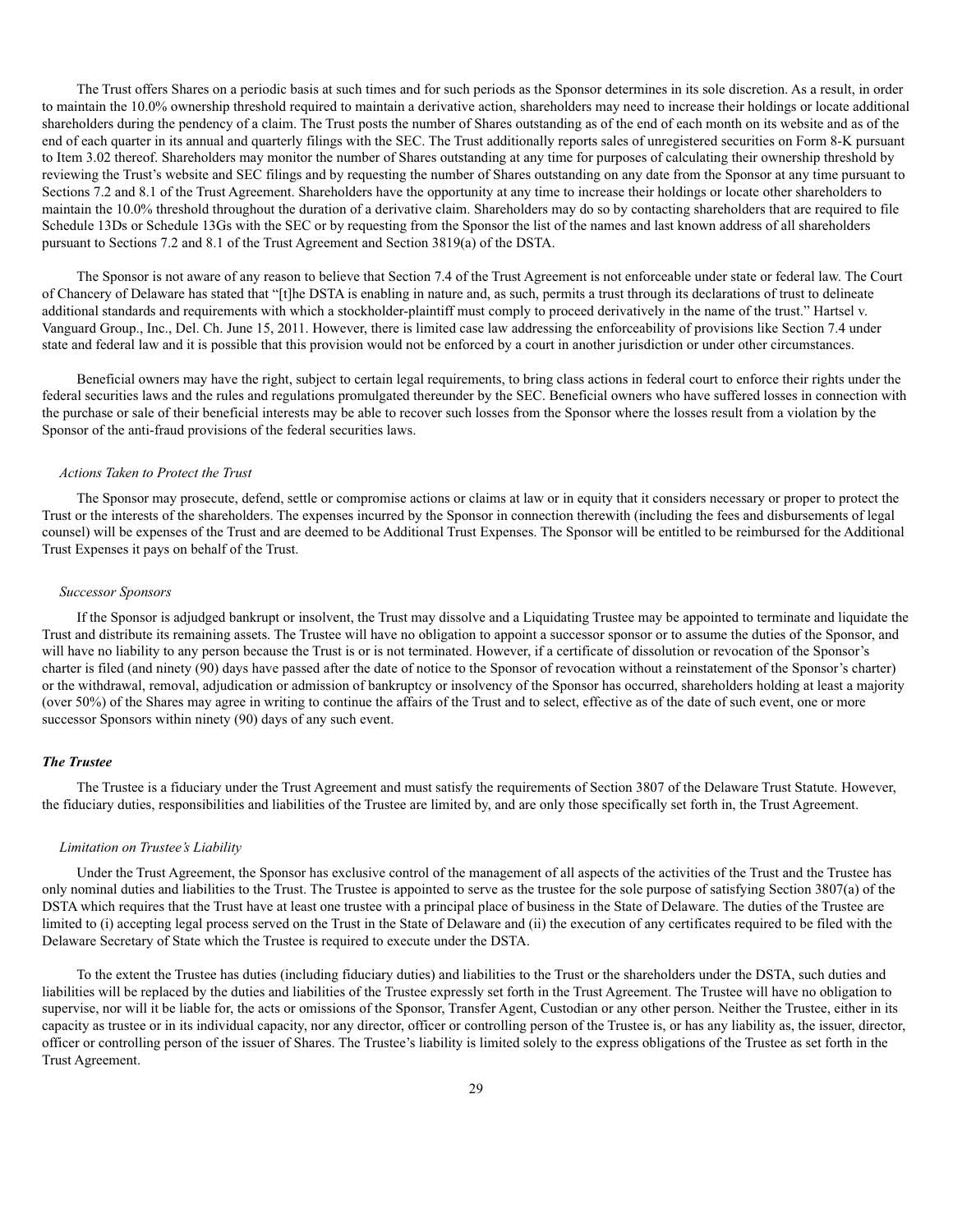Under the Trust Agreement, the Sponsor has the exclusive management, authority and control of all aspects of the activities of the Trust. The Trustee has no duty or liability to supervise or monitor the performance of the Sponsor, nor does the Trustee have any liability for the acts or omissions of the Sponsor. The existence of a trustee should not be taken as an indication of any additional level of management or supervision over the Trust. The Trust Agreement provides that the management authority with respect to the Trust is vested directly in the Sponsor and that the Trustee is not responsible or liable for the genuineness, enforceability, collectability, value, sufficiency, location or existence of any of the Bitcoins or other assets of the Trust.

# *Possible Repayment of Distributions Received by Shareholders; Indemnification by Shareholders*

The Shares are limited liability investments. Investors may not lose more than the amount that they invest plus any profits recognized on their investment. Although it is unlikely, the Sponsor may, from time to time, make distributions to the shareholders. However, shareholders could be required, as a matter of bankruptcy law, to return to the estate of the Trust any distribution they received at a time when the Trust was in fact insolvent or in violation of its Trust Agreement. In addition, the Trust Agreement provides that shareholders will indemnify the Trust for any harm suffered by it as a result of shareholders' actions unrelated to the activities of the Trust.

The foregoing repayment of distributions and indemnity provisions (other than the provision for shareholders indemnifying the Trust for taxes imposed upon it by a state, local or foreign taxing authority, which is included only as a formality due to the fact that many states do not have statutory trust statutes therefore the tax status of the Trust in such states might, theoretically, be challenged) are commonplace in statutory trusts and limited partnerships.

# *Indemnification of the Trustee*

The Trustee and any of the officers, directors, employees and agents of the Trustee will be indemnified by the Trust as primary obligor and Digital Currency Group, Inc. as secondary obligor and held harmless against any loss, damage, liability, claim, action, suit, cost, expense, disbursement (including the reasonable fees and expenses of counsel), tax or penalty of any kind and nature whatsoever, arising out of, imposed upon or asserted at any time against such indemnified person in connection with the performance of its obligations under the Trust Agreement, the creation, operation or termination of the Trust or the transactions contemplated therein; provided, however, that neither the Trust nor Digital Currency Group, Inc. will be required to indemnify any such indemnified person for any such expenses which are a result of the willful misconduct, bad faith or gross negligence of such indemnified person. If the Trust has insufficient assets or improperly refuses to pay such an indemnified person within 60 days of a request for payment owed under the Trust Agreement, Digital Currency Group, Inc. will, as secondary obligor, compensate or reimburse the Trustee or indemnify, defend and hold harmless such an indemnified person as if it were the primary obligor under the Trust Agreement. Any amount payable to such an indemnified person under the Trust Agreement may be payable in advance under certain circumstances and will be secured by a lien on the Trust property. The obligations of Digital Currency Group, Inc. and the Trust to indemnify such indemnified persons under the Trust Agreement will survive the termination of the Trust Agreement.

#### *Holding of Trust Property*

The Trust will hold and record the ownership of the Trust's assets in a manner such that it will be owned for the benefit of the shareholders for the purposes of, and subject to and limited by the terms and conditions set forth in, the Trust Agreement. The Trust will not create, incur or assume any indebtedness or borrow money from or loan money to any person. The Trustee may not commingle its assets with those of any other person.

The Trustee may employ agents, attorneys, accountants, auditors and nominees and will not be answerable for the conduct or misconduct of any such custodians, agents, attorneys or nominees if such custodians, agents, attorneys and nominees have been selected with reasonable care.

# *Resignation, Discharge or Removal of Trustee; Successor Trustees*

The Trustee may resign as Trustee by written notice of its election so to do, delivered to the Sponsor with at least 180 days' notice. The Sponsor may remove the Trustee in its discretion. If the Trustee resigns or is removed, the Sponsor, acting on behalf of the shareholders, will appoint a successor trustee. The successor Trustee will become fully vested with all of the rights, powers, duties and obligations of the outgoing Trustee.

If the Trustee resigns and no successor trustee is appointed within 180 days after the Trustee notifies the Sponsor of its resignation, the Trustee will terminate and liquidate the Trust and distribute its remaining assets.

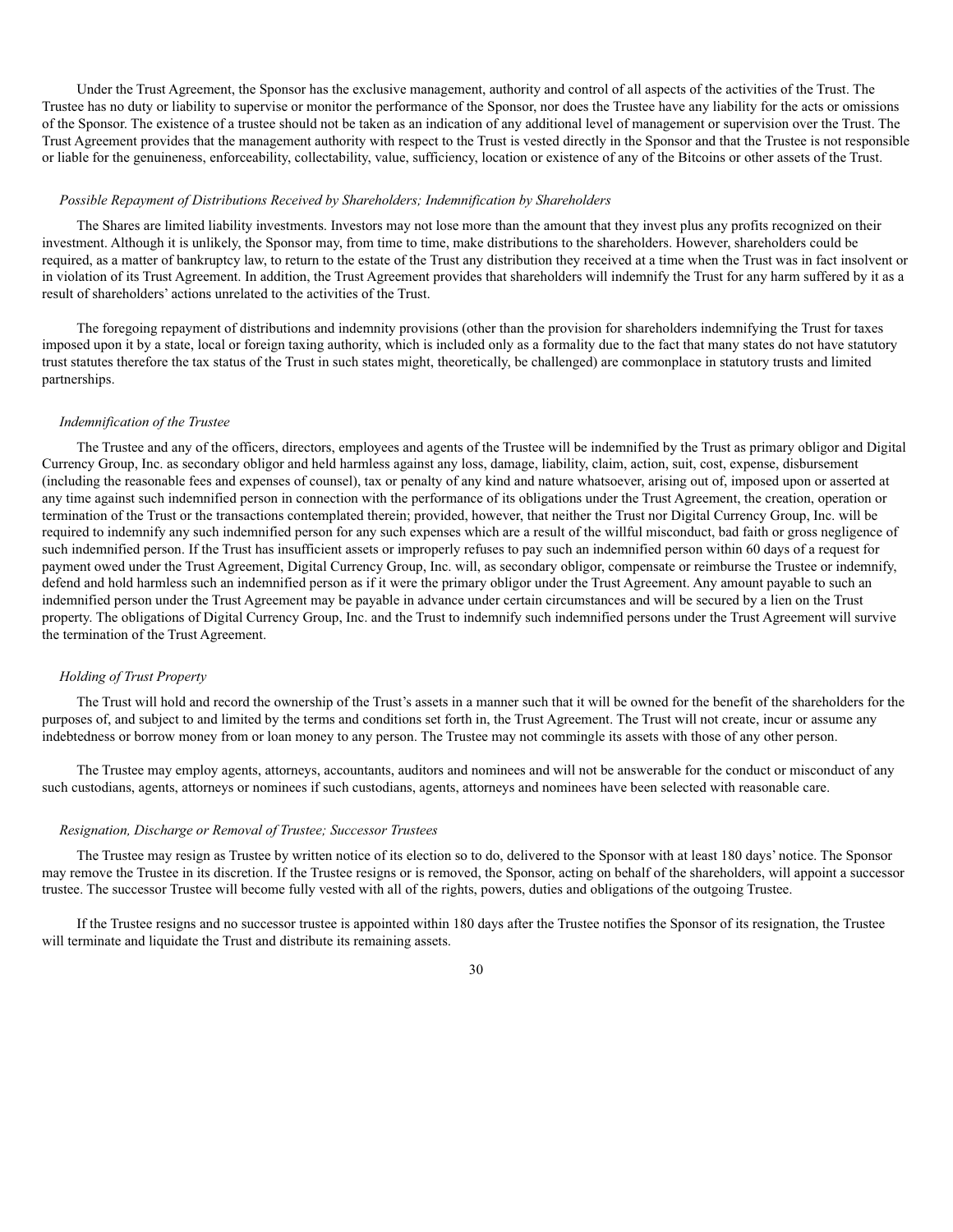#### *Amendments to the Trust Agreement*

In general, the Sponsor may amend the Trust Agreement without the consent of any shareholder. In particular, the Sponsor may, without the approval of the shareholders, amend the Trust Agreement if the Trust is advised at any time by the Trust's accountants or legal counsel that the amendments are necessary to permit the Trust to take the position that it is a grantor trust for U.S. federal income tax purposes. However, the Sponsor may not make an amendment, or otherwise supplement the Trust Agreement, if such amendment or supplement would permit the Sponsor, the Trustee or any other person to vary the investment of the shareholders (within the meaning of applicable Treasury Regulations) or would otherwise adversely affect the status of the Trust as a grantor trust for U.S. federal income tax purposes. In addition, no amendments to the Trust Agreement that materially adversely affect the interests of shareholders may be made without the vote of at least a majority (over 50%) of the Shares (not including any Shares held by the Sponsor or its affiliates). A shareholder will be deemed to have consented to a modification or amendment of the Trust Agreement if the Sponsor has notified the shareholders in writing of the proposed modification or amendment and the shareholder has not, within 20 calendar days of such notice, notified the Sponsor in writing the shareholder objects to such modification or amendment.

#### *Termination of the Trust*

The Trust will dissolve if any of the following events occur:

- a U.S. federal or state regulator requires the Trust to shut down or forces the Trust to liquidate its Bitcoins or seizes, impounds or otherwise restricts access to Trust assets;
- any ongoing event exists that either prevents the Trust from making or makes impractical the Trust's reasonable efforts to make a fair determination of the Index Price;
- any ongoing event exists that either prevents the Trust from converting or makes impractical the Trust's reasonable efforts to convert Bitcoins to U.S. dollars; or
- a certificate of dissolution or revocation of the Sponsor's charter is filed (and 90 days have passed since the date of notice to the Sponsor of revocation without a reinstatement of its charter) or the withdrawal, removal, adjudication or admission of bankruptcy or insolvency of the Sponsor has occurred, unless (i) at the time there is at least one remaining Sponsor and that remaining Sponsor carries on the Trust or (ii) within 90 days of any such event shareholders holding at least a majority (over 50%) of Shares, not including Shares held by the Sponsor and its affiliates, agree in writing to continue the activities of the Trust and to select, effective as of the date of such event, one or more successor Sponsors.

The Sponsor may, in its sole discretion, dissolve the Trust if any of the following events occur:

- the SEC determines that the Trust is an investment company required to be registered under the Investment Company Act of 1940;
- the CFTC determines that the Trust is a commodity pool under the CEA;
- the Trust is determined to be a "money service business" under the regulations promulgated by FinCEN under the authority of the U.S. Bank Secrecy Act and is required to comply with certain FinCEN regulations thereunder;
- the Trust is required to obtain a license or make a registration under any state law regulating money transmitters, money services businesses, providers of prepaid or stored value or similar entities, or virtual currency businesses;
- the Trust becomes insolvent or bankrupt;
- the Custodian resigns or is removed without replacement;
- all of the Trust's assets are sold;
- the Sponsor determines that the aggregate net assets of the Trust in relation to the expenses of the Trust make it unreasonable or imprudent to continue the affairs of the Trust;
- the Sponsor receives notice from the IRS or from counsel for the Trust or the Sponsor that the Trust fails to qualify for treatment, or will not be treated, as a grantor trust under the Code;
- if the Trustee notifies the Sponsor of the Trustee's election to resign and the Sponsor does not appoint a successor trustee within 180 days; or
- the Sponsor determines, in its sole discretion, that it is desirable or advisable for any reason to discontinue the affairs of the Trust.

The Sponsor may determine that it is desirable or advisable to discontinue the affairs of the Trust for a variety of reasons. For example, the Sponsor may terminate the Trust if the digital asset held by such Trust were asserted, or ultimately determined, to be a security under the federal securities laws by the SEC or a federal court.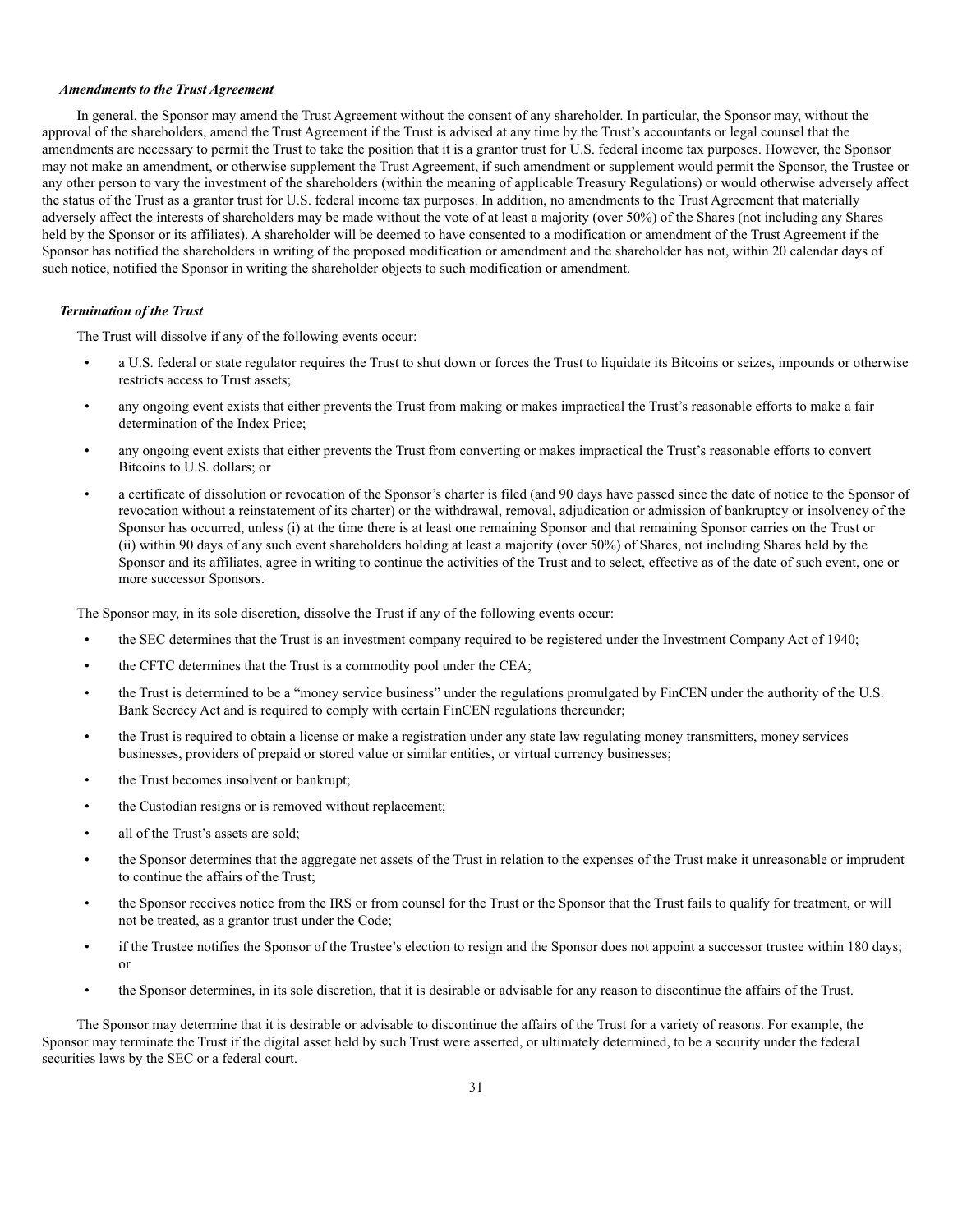The death, legal disability, bankruptcy, insolvency, dissolution, or withdrawal of any shareholder (as long as such shareholder is not the sole shareholder of the Trust) will not result in the termination of the Trust, and such shareholder, his or her estate, custodian or personal representative will have no right to a redemption or value such shareholder's Shares. Each shareholder (and any assignee thereof) expressly agrees that in the event of his or her death, he or she waives on behalf of himself or herself and his or her estate, and he or she directs the legal representative of his or her estate and any person interested therein to waive the furnishing of any inventory, accounting or appraisal of the assets of the Trust and any right to an audit or examination of the books of account for the Trust, except for such rights as are set forth in Article VIII of the Trust Agreement relating to the books of account and reports of the Trust.

Upon dissolution of the Trust and surrender of Shares by the shareholders, shareholders will receive a distribution in U.S. dollars or Bitcoin, Incidental Rights and/or IR Virtual Currency, at the sole discretion of the Sponsor, after the Sponsor has sold the Trust's Bitcoin, Incidental Rights and IR Virtual Currency, if applicable, and has paid or made provision for the Trust's claims and obligations.

If the Trust is forced to liquidate, the Trust will be liquidated under the Sponsor's direction. The Sponsor, on behalf of the Trust, will engage directly with Digital Asset Markets to liquidate the Trust's Bitcoin as promptly as possible while obtaining the best fair value possible. The proceeds therefrom will be applied and distributed in the following order of priority: (a) to the expenses of liquidation and termination and to creditors, including shareholders who are creditors, to the extent otherwise permitted by law, in satisfaction of liabilities of the Trust other than liabilities for distributions to shareholders and (b) to the holders of Shares pro rata in accordance with the respective percentage of percentages of Shares that they hold. It is expected that the Sponsor would be subject to the same regulatory requirements as the Trust, and therefore, the markets available to the Sponsor will be the same markets available to the Trust.

#### *Governing Law*

The Trust Agreement and the rights of the Sponsor, Trustee and shareholders under the Trust Agreement are governed by the laws of the State of Delaware.

### **Description of the Custodian Agreement**

The Custodian Agreement establishes the rights and responsibilities of the Custodian, Sponsor, Trust and Authorized Participants with respect to the Trust's Bitcoin in the Digital Asset Account, which is maintained and operated by the Custodian on behalf of the Trust. For a general description of the Custodian's obligations, see "—Service Providers of the Trust—The Custodian."

### *Account; Location of Bitcoins*

The Trust's Digital Asset Account is a segregated custody account controlled and secured by the Custodian to store private keys, which allow for the transfer of ownership or control of the Trust's Bitcoin, on the Trust's behalf. Private key shards associated with the Trust's Bitcoin are distributed geographically by the Custodian in secure vaults around the world, including in the United States. The locations of the secure vaults may change regularly and are kept confidential by the Custodian for security purposes. The Custodian requires written approval of the Trust prior to changing the location of the private key shards, and therefore the Trust's Bitcoin, including to a different state. The Digital Asset Account uses offline storage, or cold storage, mechanisms to secure the Trust's private keys. The term cold storage refers to a safeguarding method by which the private keys corresponding to digital assets are disconnected and/or deleted entirely from the internet.

Bitcoin in the Digital Asset Account are not treated as general assets of the Custodian. Rather, the Custodian serves as a fiduciary and custodian on the Trust's behalf, and the Bitcoin in the Digital Asset Account are considered fiduciary assets that remain the Trust's property at all times.

## *Safekeeping of Bitcoins*

The Custodian will use best efforts to keep in safe custody on behalf of the Trust all Bitcoin received by the Custodian. All Bitcoin credited to the Digital Asset Account will (i) be held in the Digital Asset Account at all times, and the Digital Asset Account will be controlled by the Custodian; (ii) be labeled or otherwise appropriately identified as being held for the Trust; (iii) be held in the Digital Asset Account on a non-fungible basis; (iv) not be commingled with other digital assets held by the Custodian, whether held for the Custodian's own account or the account of other clients other than the Trust; (v) not without the prior written consent of the Trust be deposited or held with any third-party depositary, custodian, clearance system or wallet; and (vi) for any Digital Asset Account maintained by the Custodian on behalf of the Trust, the Custodian will use best efforts to keep the private key or keys secure, and will not disclose such keys to the Trust, the Sponsor or to any other individual or entity except to the extent that any keys are disclosed consistent with a standard of best efforts and as part of a multiple signature solution that would not result in the Trust or the Sponsor "storing, holding, or maintaining custody or control of" the Bitcoin "on behalf of others" within the meaning of the New York BitLicense Rule (23 NYCRR Part 200) as in effect as of June 24, 2015 such that it would require the Trust or the Sponsor to become licensed under such law.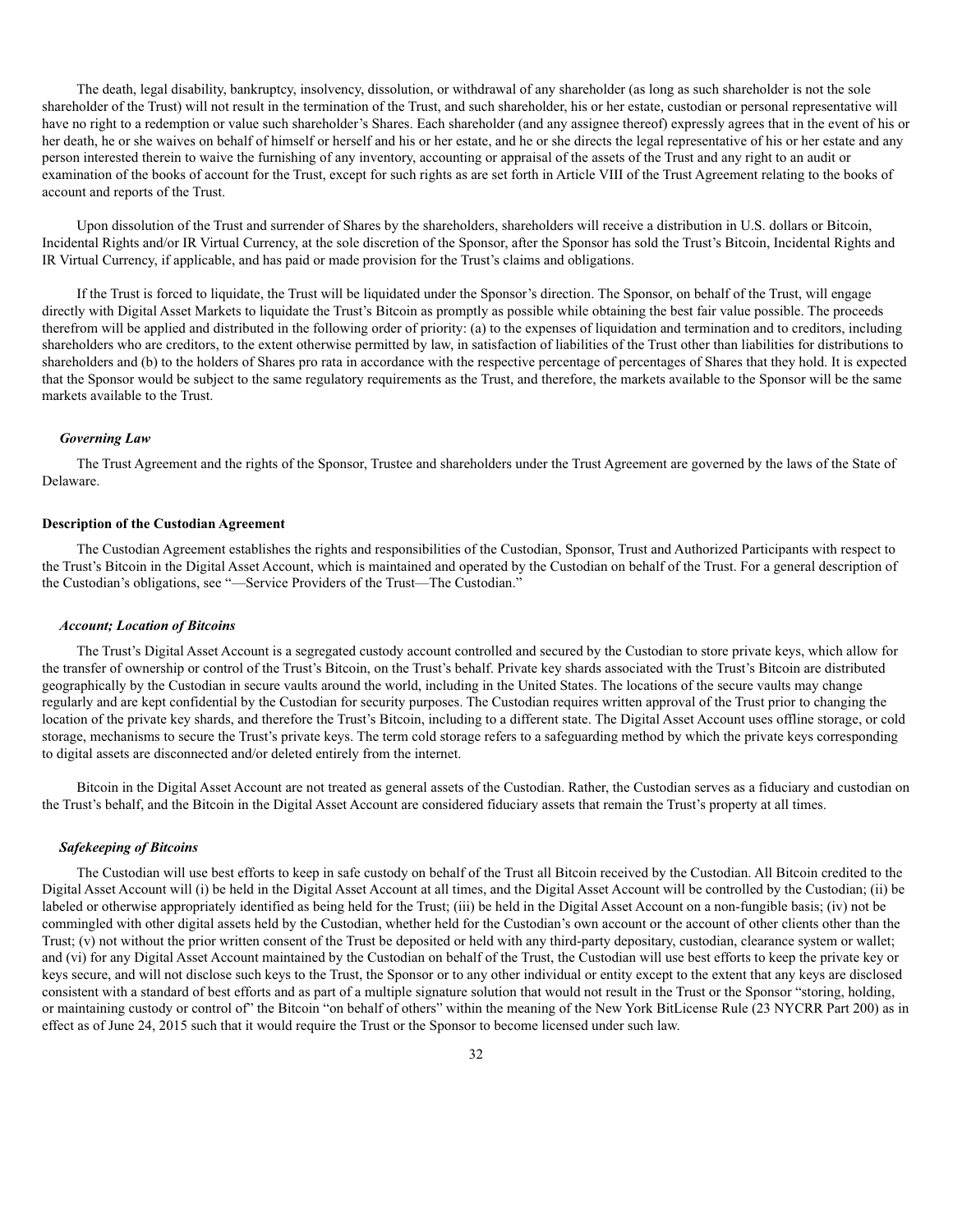#### *Insurance*

Pursuant to the terms of the Custodian Agreement, the Custodian is required to have insurance coverage to protect against risks such as theft of funds. The Custodian has advised the Sponsor that it has insurance coverage pursuant to policies held by Coinbase Global, Inc. ("Coinbase"), which procures fidelity (or crime) insurance coverage of up to \$320 million. This insurance coverage is limited to losses of the digital assets the Custodian custodies on behalf of its clients, including the Trust's Bitcoin, resulting from theft, including internal theft by employees of Coinbase and its subsidiaries and theft or fraud by a director of Coinbase if the director is acting in the capacity of an employee of Coinbase or its subsidiaries.

### *Deposits, Withdrawals and Storage; Access to the Digital Asset Account*

The Custodial Services (i) allow Bitcoin to be deposited from a public blockchain address to the Digital Asset Account and (ii) allow the Trust or Sponsor to withdraw Bitcoin from the Digital Asset Account to a public blockchain address the Trust or the Sponsor controls (each such transaction is a "Custody Transaction").

The Custodian reserves the right to refuse to process or to cancel any pending Custody Transaction as required by law or in response to a subpoena, court order, or other binding government order or to enforce transaction, threshold, and condition limits, in each case as communicated to the Trust and the Sponsor as soon as reasonably practicable where the Custodian is permitted to do so, or if the Custodian reasonably believes that the Custody Transaction may violate or facilitate the violation of an applicable law, regulation or applicable rule of a governmental authority or selfregulatory organization. The Custodian may suspend or restrict the Trust's and Sponsor's access to the Custodial Services, and/or deactivate, terminate or cancel the Digital Asset Account if the Trust or Sponsor has taken certain actions, including any Prohibited Use or Prohibited Business as set forth in the Custodian Agreement.

From the time the Custodian has verified the authorization of a complete set of instructions to withdraw Bitcoins from the Digital Asset Account, the Custodian will have up to forty-eight (48) hours to process and complete such withdrawal. The Custodian will ensure that initiated deposits are processed in a timely manner but the Custodian makes no representations or warranties regarding the amount of time needed to complete processing which is dependent upon many factors outside of the Custodian's control.

Subject to certain exceptions in the Custodian Agreement, the Trust, the Sponsor and their authorized representatives will be able to access the Digital Asset Account via the Custodian's website 99.9% of the time (excluding scheduled maintenance) in order to check information about the Digital Asset Account, deposit Bitcoin to the Digital Asset Account or initiate a Custody Transaction (subject to the timing described above).

The Custodian makes no other representations or warranties with respect to the availability and/or accessibility of Bitcoin or the availability and/or accessibility of the Digital Asset Account or Custodial Services.

Subject to any legal and regulatory requirements, in order to support the Trust's ordinary course of deposits and withdrawals, which involves, or will in the future involve, deposits from and withdrawals to Digital Asset accounts owned by any Authorized Participant, the Custodian will use commercially reasonable efforts to cooperate with the Trust and Sponsor to design and put in place via the Custodial Services a secure procedure to allow Authorized Participants to receive a Bitcoin address for deposits by Authorized Participants, and to initiate withdrawals to Bitcoin addresses controlled by Authorized Participants.

The Custodian Agreement further provides that the Trust's and the Sponsor's auditors or third-party accountants upon reasonable notice, have inspection rights to visit and inspect the Digital Asset Account. Such auditors or third-party accountants are not obligated under the Custodian Agreement to exercise their inspection rights.

## *Security of the Account*

The Custodian securely stores all digital asset private keys held by the Custodian in offline storage. Under the Custodian Agreement, the Custodian must use best efforts to keep private and public keys secure, and may not disclose private keys to the Sponsor, Trust or any other individual or entity.

The Custodian has implemented and will maintain a reasonable information security program that includes policies and procedures that are reasonably designed to safeguard the Custodian's electronic systems and the Trust's and the Sponsor's confidential information from, among other things, unauthorized access or misuse. In the event of a Data Security Event (as defined below), the Custodian will promptly (subject to any legal or regulatory requirements) notify the Trust and the Sponsor. "Data Security Event" is defined as any event whereby (a) an unauthorized person (whether within the Custodian or a third party) acquired or accessed the Trust's or the Sponsor's information, (b) the Trust's or the Sponsor's information is otherwise lost, stolen or compromised or (c) the Custodian's Chief Information Security Officer, or other senior security officer of a similar title, is no longer employed by the Custodian.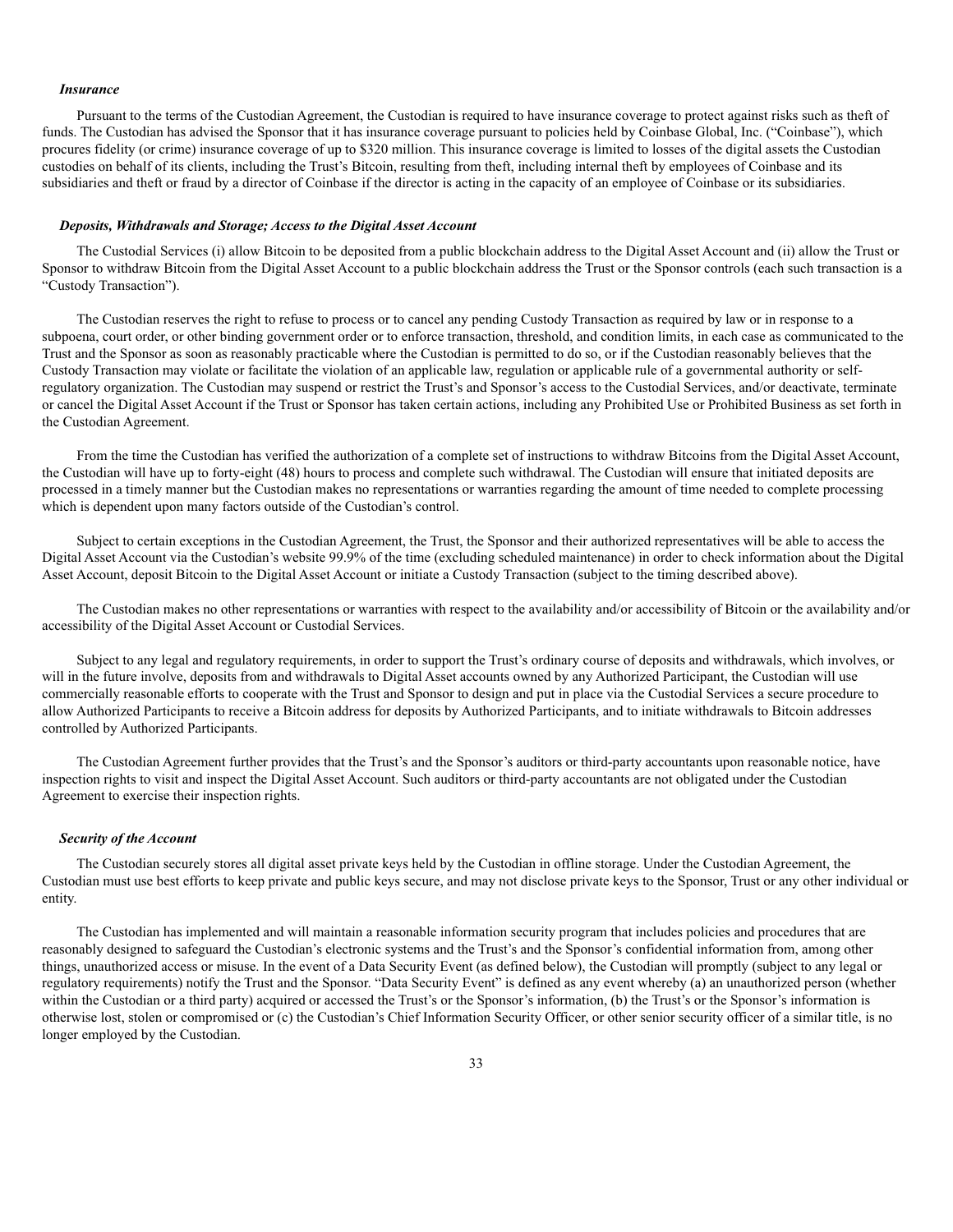#### *Record Keeping; Inspection and Auditing*

The Custodian will keep timely and accurate records of its services pursuant to the Custodian Agreement, and such records must be retained by the Custodian for no less than seven years. The Custodian Agreement also provides that the Custodian will permit, to the extent it may legally do so, the Trust's or the Sponsor's auditors or third-party accountants, upon reasonable notice, to inspect, take extracts from and audit the records that it maintains, take such steps as necessary to verify that satisfactory internal control system and procedures are in place, and visit and inspect the systems on which the Bitcoins are held, all at such times as the Trust or the Sponsor may reasonably request. The Custodian is obligated to provide a copy of any audit report prepared by its internal or independent auditors to the Trust or the Sponsor.

The Trust and the Sponsor obtain and perform a comprehensive review of the Services Organization Controls ("SOC") 1 report and SOC 2 each year. For additional information, see "—Description of Trust Documents—Description of the Custodian Agreement—Annual Certificate and Report." In addition to the review of SOC 1 and SOC 2 reports, the Trust, the Sponsor and/or their respective auditors may inspect or audit the Custodian's records in a variety of manners if considered necessary. Such processes, may include validating the existence balances as reflected on the Custodian's user interface to nodes of the underlying blockchain and confirming that such digital assets are associated with its public keys to validate the existence and exclusive ownership of the digital assets. To validate software functionality of the private keys, the Trust may transfer a portion of its digital assets from one public key to another public key of the Trust.

The Trust, the Sponsor and their independent auditors may evaluate the Custodian's protection of private keys and other customer information, including review of supporting documentation related to the processes surrounding key lifecycle management, the key generation process (hardware, software, and algorithms associated with generation) the infrastructure used to generate and store private keys, how private keys are stored (for example, cold wallets), the segregation of duties in the authorization of digital asset transactions, and the number of users required to process a transaction and the monitoring of addresses for any unauthorized activity. For additional information, see "—Custody of the Trust's Bitcoins."

### *Annual Certificate and Report*

Once each calendar year, the Sponsor or Trust may request that the Custodian deliver a certificate signed by a duly authorized officer to certify that the Custodian has complied and is currently in compliance with the Custodian Agreement and that all representations and warranties made by the Custodian in the Custodian Agreement are true and correct on and as of the date of such certificate, and have been true and correct throughout the preceding year.

Once each calendar year, the Trust and the Sponsor will be entitled to request that the Custodian produce or commission a new Services Organization Controls ("SOC") 1 report and SOC 2 report, and promptly deliver to the Trust and the Sponsor a copy thereof by December 31 of each year. The Custodian reserves the right to combine the SOC 1 and SOC 2 reports into a comprehensive report. In the event that the Custodian does not deliver a SOC 1 Report or SOC 2 Report, as applicable, the Sponsor and the Trust will be entitled to terminate the Agreement.

### *Standard of Care; Limitations of Liability*

The Custodian will use best efforts to keep in safe custody on behalf of the Trust all Bitcoin received by the Custodian. The Custodian is liable to the Sponsor and the Trust for the loss of any Bitcoin to the extent that the Custodian directly caused such loss (including if the Trust or the Sponsor is not able to timely withdraw Bitcoin from the Digital Asset Account according to the Custodian Agreement or as a result of the Custodian's errors in executing a transaction on behalf of the Trust), even if the Custodian meets its duty of exercising best efforts, and the Custodian is required to return to the Trust a quantity equal to the quantity of any such lost Bitcoin.

The Custodian's or Trust's total liability under the Custodian Agreement will never exceed the value of the Bitcoin on deposit in the Digital Asset Account at the time of, and directly relating to, the events giving rise to the liability occurred, the value of which will be determined in accordance with the Custodian Agreement. In addition, for as long as a cold storage address holds Bitcoin with a value in excess of \$100 million (the "Cold Storage Threshold") for a period of five consecutive business days or more without being reduced to the Cold Storage Threshold or lower, the Custodian's maximum liability for such cold storage address shall be limited to the Cold Storage Threshold. The Sponsor monitors the value of Bitcoins deposited in cold storage addresses for whether the Cold Storage Threshold has been met by determining the U.S. dollar value of Bitcoins deposited in each cold storage address on business days. Although the Cold Storage Threshold has never been met for a given cold storage address, to the extent it is met and not reduced within five business days, the Trust would not have a claim against the Custodian with respect to the digital assets held in such address to the extent the value exceeds the Cold Storage Threshold.

The Custodian or Trust are not liable to each other for any lost profits or any special, incidental, indirect, intangible, or consequential damages, whether based in contract, tort, negligence, strict liability or otherwise, and whether or not the Custodian has been advised of such losses or the Custodian knew or should have known of the possibility of such damages.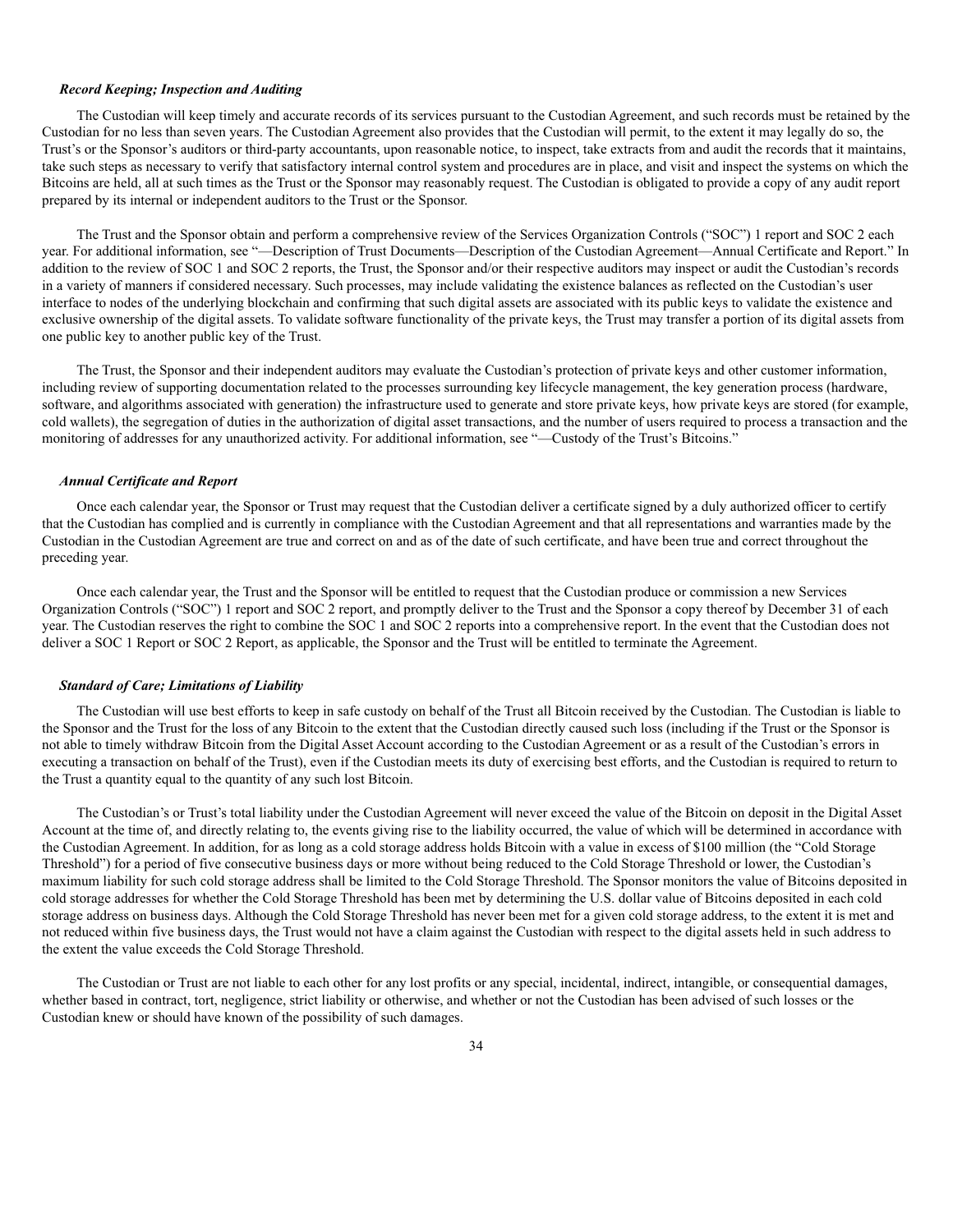Furthermore, the Custodian is not liable for delays, suspension of operations, whether temporary or permanent, failure in performance, or interruption of service which result directly or indirectly from any cause or condition beyond the reasonable control of the Custodian, including but not limited to, any delay or failure due to any act of God, natural disasters, act of civil or military authorities, act of terrorists, including but not limited to cyber-related terrorist acts, hacking, government restrictions, exchange or market rulings, civil disturbance, war, strike or other labor dispute, fire, interruption in telecommunications or Internet services or network provider services, failure of equipment and/or software, other catastrophe or any other occurrence which is beyond the reasonable control of the Custodian and will not affect the validity and enforceability of any remaining provisions. For the avoidance of doubt, a cybersecurity attack, hack or other intrusion by a third party or by someone associated with the Custodian is not a circumstance that is beyond the Custodian's reasonable control, to the extent due to the Custodian's failure to comply with its obligations under the Custodian Agreement.

The Custodian does not bear any liability, whatsoever, for any damage or interruptions caused by any computer viruses, spyware, scareware, Trojan horses, worms or other malware that may affect the Sponsor's or the Trust's computer or other equipment, or any phishing, spoofing or other attack, unless such damage or interruption originated from the Custodian due to its gross negligence, fraud, willful misconduct or breach of the Custodian Agreement.

### *Indemnity*

Each of the Custodian and the Trust has agreed to indemnify and hold harmless the other such parties from any third-party claim or third-party demand (including reasonable and documented attorneys' fees and any fines, fees or penalties imposed by any regulatory authority) arising out of the Custodian's or the Trust's, as the case may be, breach of the Custodian Agreement, inaccuracy in any of the Custodian's or the Trust's, as the case may be, representations or warranties in the Custodian Agreement, or the Custodian's or the Trust's, as the case may be, knowing, in the case of the Custodian, violation of any law, rule or regulation, or the rights of any third party, except where such claim directly results from the gross negligence, fraud or willful misconduct of the other such party.

### *Fees and Expenses*

The Custodian Fee is an annualized fee charged monthly that is a percentage of the Trust's monthly assets under custody. Following the third anniversary of the Custodian Agreement, the fee may be adjusted by the Custodian with at least six months' advance notice. Any changes to the fee will be agreed to by the Trust and the Sponsor and the Custodian in writing. To the extent the parties cannot reach an agreement regarding any modifications in pricing, either party may elect to terminate the Custodian Agreement. It is the Trust's and the Sponsor's sole responsibility to determine whether, and to what extent, any taxes apply to any deposits or withdrawals conducted through the Custodial Services.

### *Term; Renewal*

Subject to each party's termination rights, the Custodian Agreement is for a term of three years. Thereafter, the Custodian Agreement automatically renews for successive terms of one year, unless either party elects not to renew, by providing no less than thirty days' written notice to the other party prior to the expiration of the then-current term, or unless terminated earlier as provided herein.

#### *Termination*

During the Initial Term, either party may terminate the Custodian Agreement for Cause (as defined below) at any time by written notice to the other party, effective immediately, or on such later date as may be specified in the notice. "Cause" is defined as if: (i) such other party commits any material breach of any of its obligations under the Custodian Agreement; (ii) such other party is adjudged bankrupt or insolvent, or there is commenced against such party a case under any applicable bankruptcy, insolvency or other similar law now or hereafter in effect, or such party files an application for an arrangement with its creditors, seeks or consents to the appointment of a receiver, administrator or other similar official for all or any substantial part of its property, admits in writing its inability to pay its debts as they mature, or takes any corporate action in furtherance of any of the foregoing, or fails to meet applicable legal minimum capital requirements; or (iii) with respect to the Trust's and the Sponsor's right to terminate, any applicable law, rule or regulation or any change therein or in the interpretation or administration thereof has or may have a material adverse effect on the rights of the Trust, the Sponsor or any of their respective beneficiaries with respect to any services covered by the Custodian Agreement.

After the initial term, either party may terminate the Custodian Agreement (i) upon ninety (90) days' prior written notice to the other party and (ii) for Cause at any time by written notice to the other party, effective immediately, or on such later date as may be specified in the notice.

Notwithstanding the foregoing, the Sponsor and the Trust may cancel the Digital Asset Account at any time by withdrawing all balances and contacting the Custodian. Upon termination of the Custodian Agreement, the Custodian will promptly upon the Sponsor's or the Trust's order deliver or cause to be delivered all digital assets held or controlled by the Custodian as of the effective date of termination, together with such copies of the records maintained pursuant to the Custodian Agreement and as the Sponsor and the Trust requests in writing.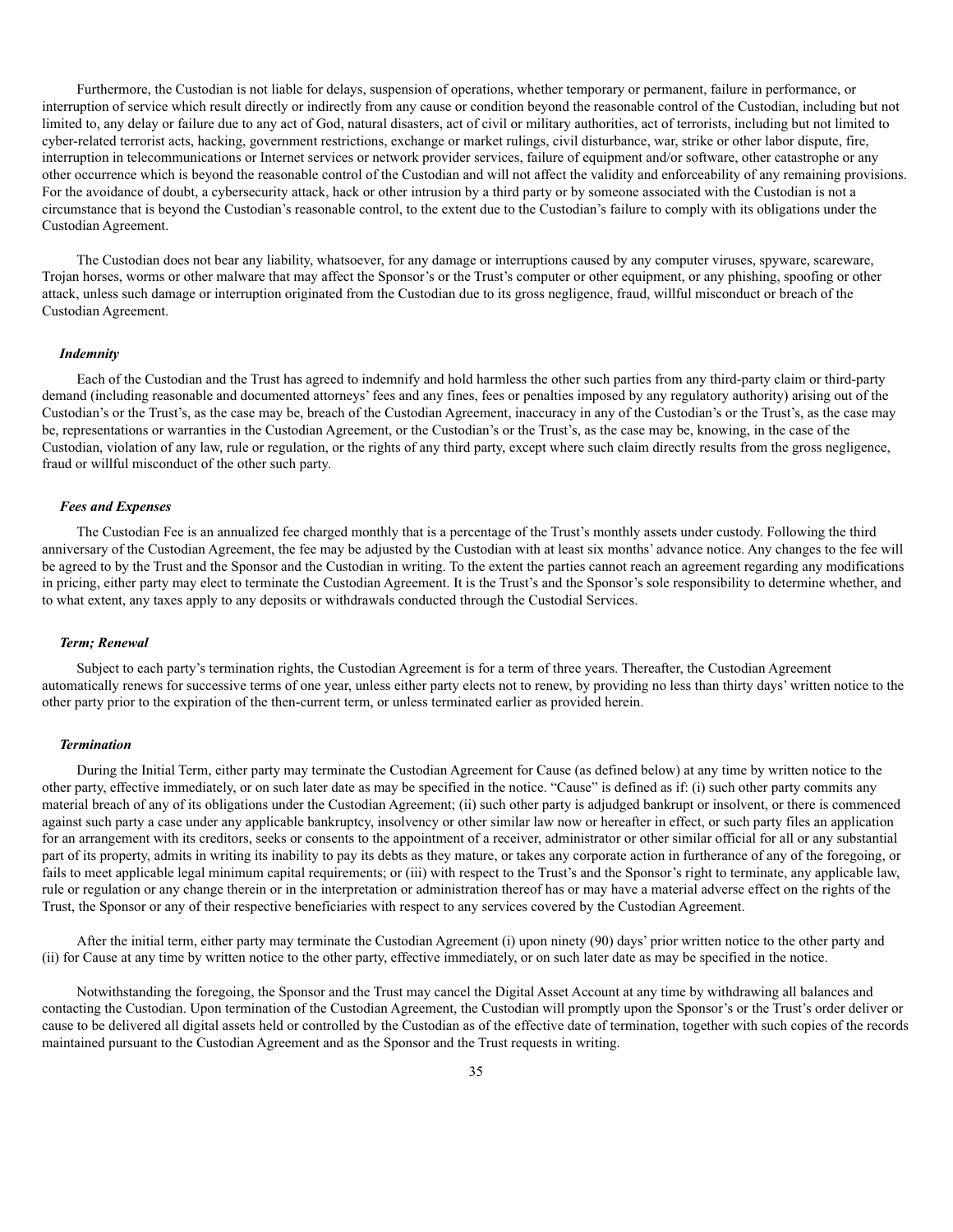### *Governing Law*

The Custodian Agreement is governed by New York law.

# **CERTAIN U.S. FEDERAL INCOME TAX CONSEQUENCES**

The following discussion addresses the material U.S. federal income tax consequences of the ownership of Shares. This discussion does not describe all of the tax consequences that may be relevant to a beneficial owner of Shares in light of the beneficial owner's particular circumstances, including tax consequences applicable to beneficial owners subject to special rules, such as:

- financial institutions;
- dealers in securities or commodities;
- traders in securities or commodities that have elected to apply a mark-to-market method of tax accounting in respect thereof;
- persons holding Shares as part of a hedge, "straddle," integrated transaction or similar transaction;
- Authorized Participants (as defined below);
- U.S. Holders (as defined below) whose functional currency is not the U.S. dollar;
- entities or arrangements classified as partnerships for U.S. federal income tax purposes;
- real estate investment trusts;
- regulated investment companies; and
- tax-exempt entities, including individual retirement accounts.

This discussion applies only to Shares that are held as capital assets and does not address alternative minimum tax consequences or consequences of the Medicare contribution tax on net investment income.

If an entity or arrangement that is classified as a partnership for U.S. federal income tax purposes holds Shares, the U.S. federal income tax treatment of a partner will generally depend on the status of the partner and the activities of the partnership. Partnerships holding Shares and partners in those partnerships are urged to consult their tax advisers about the particular U.S. federal income tax consequences of owning Shares.

This discussion is based on the Code, administrative pronouncements, judicial decisions and final, temporary and proposed Treasury regulations as of the date hereof, changes to any of which subsequent to the date hereof may affect the tax consequences described herein. For the avoidance of doubt, this summary does not discuss any tax consequences arising under the laws of any state, local or foreign taxing jurisdiction. Shareholders are urged to consult their tax advisers about the application of the U.S. federal income tax laws to their particular situations, as well as any tax consequences arising under the laws of any state, local or foreign taxing jurisdiction.

### **Tax Treatment of the Trust**

The Sponsor intends to take the position that the Trust is properly treated as a grantor trust for U.S. federal income tax purposes. Assuming that the Trust is a grantor trust, the Trust will not be subject to U.S. federal income tax. Rather, if the Trust is a grantor trust, each beneficial owner of Shares will be treated as directly owning its *pro rata* share of the Trust's assets and a *pro rata* portion of the Trust's income, gain, losses and deductions will "flow through" to each beneficial owner of Shares.

The Trust has taken certain positions with respect to the tax consequences of Incidental Rights and its receipt of IR Virtual Currency. If the IRS were to disagree with, and successfully challenge, any of these positions, the Trust might not qualify as a grantor trust. In addition, the Sponsor has delivered the Pre-Creation Abandonment Notices to the former custodian and the Custodian, stating that the Trust is irrevocably abandoning, effective immediately prior to each Creation Time, all Incidental Rights or IR Virtual Currency to which it would otherwise be entitled as of such time and with respect to which it has not taken any Affirmative Action at or prior to such time. The Trust has also abandoned Incidental Rights and IR Virtual Currency through Affirmative Actions. There can be no complete assurance that these abandonments will be treated as effective for U.S. federal income tax purposes. If the Trust were treated as owning any asset other than Bitcoins as of any date on which it creates Shares, it would likely cease to qualify as a grantor trust for U.S. federal income tax purposes.

Because of the evolving nature of digital currencies, it is not possible to predict potential future developments that may arise with respect to digital currencies, including forks, airdrops and other similar occurrences. Assuming that the Trust is currently a grantor trust for U.S. federal income tax purposes, certain future developments could render it impossible, or impracticable, for the Trust to continue to be treated as a grantor trust for such purposes.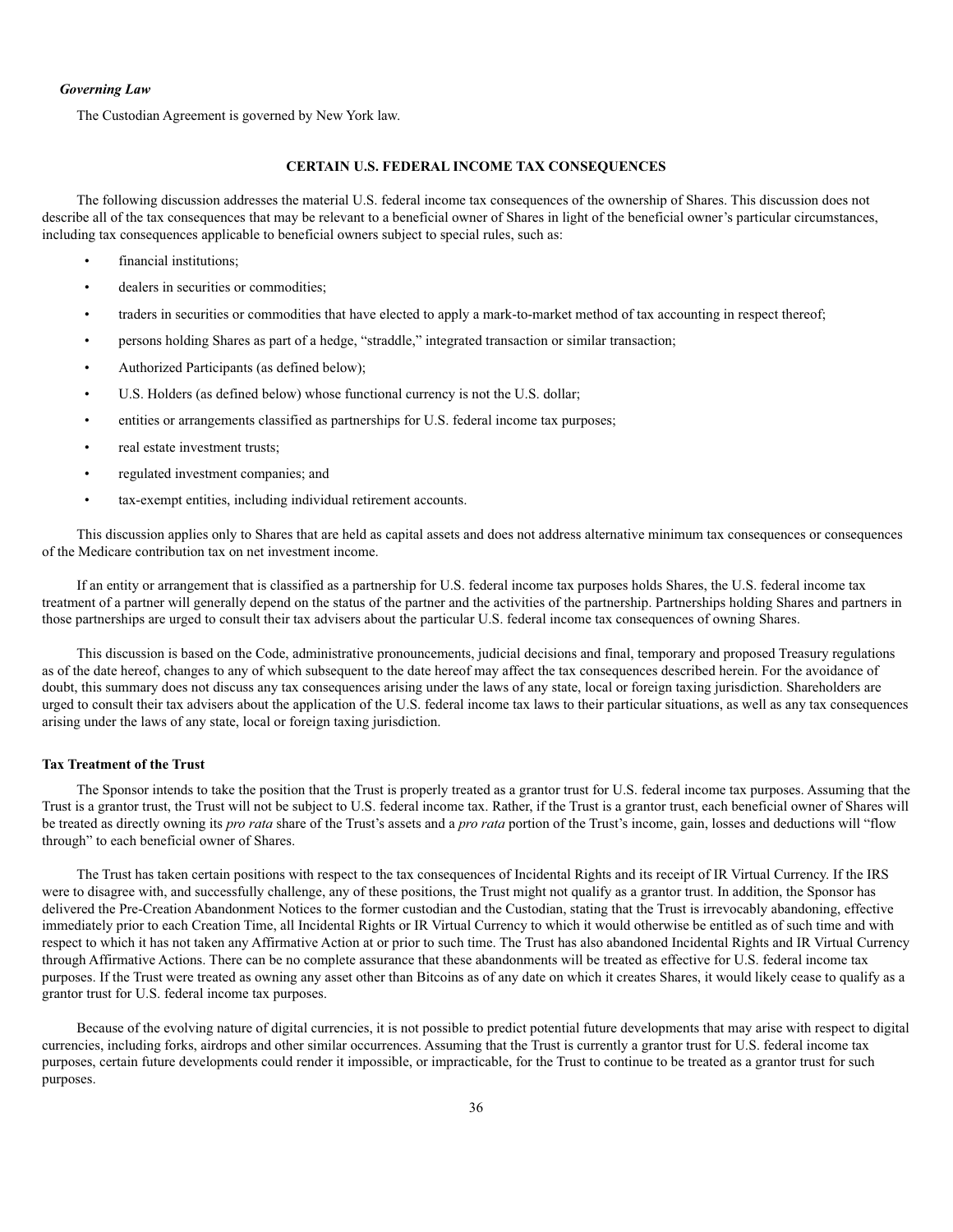If the Trust is not properly classified as a grantor trust, the Trust might be classified as a partnership for U.S. federal income tax purposes. However, due to the uncertain treatment of digital currency for U.S. federal income tax purposes, there can be no assurance in this regard. If the Trust were classified as a partnership for U.S. federal income tax purposes, the tax consequences of owning Shares generally would not be materially different from the tax consequences described herein, although there might be certain differences, including with respect to timing of the recognition of taxable income or loss. In addition, tax information reports provided to beneficial owners of Shares would be made in a different form. If the Trust were not classified as either a grantor trust or a partnership for U.S. federal income tax purposes, it would be classified as a corporation for such purposes. In that event, the Trust would be subject to entity-level U.S. federal income tax (currently at the rate of 21%) on its net taxable income and certain distributions made by the Trust to shareholders would be treated as taxable dividends to the extent of the Trust's current and accumulated earnings and profits. Any such dividend distributed to a beneficial owner of Shares that is a non-U.S. person for U.S. federal income tax purposes would be subject to U.S. federal withholding tax at a rate of 30% (or such lower rate as provided in an applicable tax treaty).

The remainder of this discussion is based on the assumption that the Trust will be treated as a grantor trust for U.S. federal income tax purposes.

### **Uncertainty Regarding the U.S. Federal Income Tax Treatment of Digital Currency**

Each beneficial owner of Shares will be treated for U.S. federal income tax purposes as the owner of an undivided interest in the Bitcoins (and any Incidental Rights and/or IR Virtual Currency) held in the Trust. Due to the new and evolving nature of digital currencies and the absence of comprehensive guidance with respect to digital currencies, many significant aspects of the U.S. federal income tax treatment of digital currency are uncertain.

In 2014, the Internal Revenue Service ("IRS") released a notice (the "Notice") discussing certain aspects of the treatment of "convertible virtual currency" (that is, digital currency that has an equivalent value in fiat currency or that acts as a substitute for fiat currency) for U.S. federal income tax purposes. In the Notice, the IRS stated that, for U.S. federal income tax purposes, such digital currency (i) is "property," (ii) is not "currency" for purposes of the provisions of the Code relating to foreign currency gain or loss and (iii) may be held as a capital asset. In 2019, the IRS released a revenue ruling and a set of "Frequently Asked Questions" (the "Ruling & FAQs") that provide some additional guidance, including guidance to the effect that, under certain circumstances, hard forks of digital currencies are taxable events giving rise to ordinary income and guidance with respect to the determination of the tax basis of digital currency. However, the Notice and the Ruling & FAQs do not address other significant aspects of the U.S. federal income tax treatment of digital currencies. Moreover, although the Ruling & FAQs address the treatment of hard forks, there continues to be significant uncertainty with respect to the timing and amount of the income inclusions. While the Ruling & FAQs do not address most situations in which airdrops occur, it is clear from the reasoning of the Ruling & FAQs that the IRS generally would treat an airdrop as a taxable event giving rise to ordinary income.

There can be no assurance that the IRS will not alter its position with respect to digital currencies in the future or that a court would uphold the treatment set forth in the Notice and the Ruling & FAQs. It is also unclear what additional guidance on the treatment of digital currencies for U.S. federal income tax purposes may be issued in the future. Any such alteration of the current IRS positions or additional guidance could result in adverse tax consequences for shareholders and could have an adverse effect on the prices of digital currencies, including the price of Bitcoin in the Digital Asset Market, and therefore could have an adverse effect on the value of Shares. Future developments that may arise with respect to digital currencies may increase the uncertainty with respect to the treatment of digital currencies for U.S. federal income tax purposes. For example, the Notice addresses only digital currency that is "convertible virtual currency", and it is conceivable that, as a result of a fork, airdrop or similar occurrence, a Trust will hold certain types of digital currency that are not within the scope of the Notice.

The remainder of this discussion assumes that Bitcoin, and any Incidental Rights or IR Virtual Currency that the Trust may hold, is properly treated for U.S. federal income tax purposes as property that may be held as a capital asset and that is not currency for purposes of the provisions of the Code relating to foreign currency gain and loss.

Shareholders are urged to consult their tax advisers regarding the tax consequences of an investment in the Trust and in digital currencies in general, including, in the case of shareholders that are generally exempt from U.S. federal income taxation, whether such shareholders may recognize "unrelated business taxable income" ("UBTI") as a consequence of a fork, airdrop or similar occurrence.

## **Incidental Rights and IR Virtual Currency**

It is possible that, in the future, the Trust will hold Incidental Rights and/or IR Virtual Currency that it receives in connection with its investment in Bitcoins. The uncertainties with respect to the treatment of digital currency for U.S. federal income tax purposes, described above, apply to Incidental Rights and IR Virtual Currency, as well as to Bitcoins. As described above, the Notice addressed only digital currency that is "convertible virtual currency," defined as digital currency that has an equivalent value in fiat currency or that acts as a substitute for fiat currency. It is conceivable that certain IR Virtual Currency the Trust may receive in the future would not be within the scope of the Notice.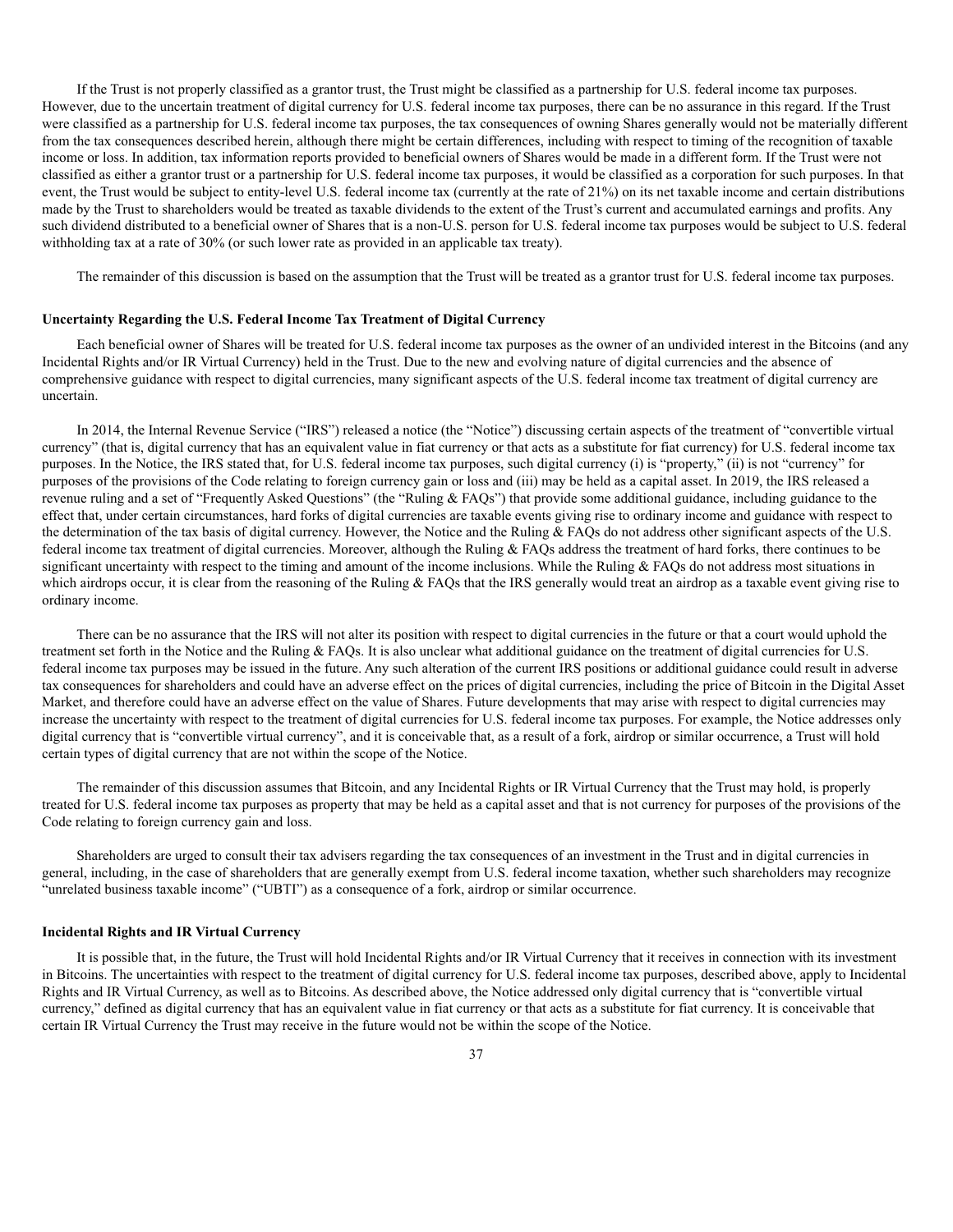In general, it is expected that the Trust would receive Incidental Rights and IR Virtual Currency as a consequence of a fork, an airdrop or a similar occurrence related to its ownership of Bitcoins. As described above, the Ruling & FAQs include guidance to the effect that, under certain circumstances, forks (and, presumably, airdrops) of digital currencies are taxable events giving rise to ordinary income, but there continues to be uncertainty with respect to the timing and amount of the income inclusions. The Trust's receipt of Incidental Rights or IR Virtual Currency may give rise to other tax issues. The possibility that the Trust will receive Incidental Rights and/or IR Virtual Currency thus increases the uncertainties and risks with respect to the U.S. federal income tax consequences of an investment in Shares.

The Trust may distribute Incidental Rights or IR Virtual Currency, or cash from the sale of Incidental Rights or IR Virtual Currency, to the shareholders. Alternatively, the Trust may form a liquidating trust to which it contributes Incidental Rights or IR Virtual Currency and distribute interests in the liquidating trust to the shareholders. Any such distribution will not be a taxable event for a U.S. Holder (as defined below). A U.S. Holder's tax basis in the Incidental Rights or IR Virtual Currency distributed, whether directly or through the medium of a liquidating trust, will be the same as the U.S. Holder's tax basis in the distributed assets immediately prior to the distribution, and the U.S. Holder's tax basis in its *pro rata* share of the Trust's remaining assets will not include the amount of such basis. Immediately after any such distribution, the U.S. Holder's holding period with respect to the distributed Incidental Rights or IR Virtual Currency will be the same as the U.S. Holder's holding period with respect to the distributed assets immediately prior to the distribution. A subsequent sale of the distributed Incidental Rights or IR Virtual Currency will generally be a taxable event for a U.S. Holder.

For simplicity of presentation, the remainder of this discussion assumes that the Trust will hold only Bitcoins. However, the principles set forth in the discussion below apply to all of the assets that the Trust may hold at any time, including Incidental Rights and IR Virtual Currency, as well as Bitcoins. Without limiting the generality of the foregoing, each beneficial owner of Shares generally will be treated for U.S. federal income tax purposes as owning an undivided interest in any Incidental Rights and/or IR Virtual Currency held in the Trust, and any transfers or sales of Incidental Rights and/or IR Virtual Currency by the Trust (other than distributions by the Trust, as described in the preceding paragraph) will be taxable events to shareholders with respect to which shareholders will generally recognize gain or loss in a manner similar to the recognition of gain or loss on a taxable disposition of Bitcoins, as described below.

### **Tax Consequences to U.S. Holders**

As used herein, the term "U.S. Holder" means a beneficial owner of a Share for U.S. federal income tax purposes that is:

- an individual who is a citizen or resident of the United States for U.S. federal income tax purposes;
- a corporation, or other entity treated as a corporation for U.S. federal income tax purposes, created or organized in or under the laws of the United States or of any political subdivision thereof; or
- an estate or trust the income of which is subject to U.S. federal income taxation regardless of its source.

Except as specifically noted, the discussion below assumes that each U.S. Holder will acquire all of its Shares on the same date for the same price per Share and either solely for cash or solely for Bitcoins that were originally acquired by the U.S. Holder for cash on the same date.

As discussed in the section entitled "Description of Creation of Shares," a U.S. Holder may be able to acquire Shares of the Trust by contributing Bitcoins in-kind to the Trust (either directly or through an Authorized Participant acting as agent of the U.S. Holder). Assuming that the Trust is properly treated as a grantor trust for U.S. federal income tax purposes, such a contribution should not be a taxable event to the U.S. Holder.

For U.S. federal income tax purposes, each U.S. Holder will be treated as owning an undivided interest in the Bitcoins held in the Trust and will be treated as directly realizing its pro rata share of the Trust's income, gains, losses and deductions. When a U.S. Holder purchases Shares solely for cash, (i) the U.S. Holder's initial tax basis in its pro rata share of the Bitcoins held in the Trust will be equal to the amount paid for the Shares and (ii) the U.S. Holder's holding period for its pro rata share of such Bitcoins will begin on the date of such purchase. When a U.S. Holder acquires Shares in exchange for Bitcoins, (i) the U.S. Holder's initial tax basis in its pro rata share of the Bitcoins held in the Trust will be equal to the U.S. Holder's tax basis in the Bitcoins that the U.S. Holder transferred to the Trust and (ii) the U.S. Holder's holding period for its pro rata share of such Bitcoins generally will include the period during which the U.S. Holder held the Bitcoins that the U.S. Holder transferred to the Trust. The Ruling & FAQs confirm that if a taxpayer acquires tokens of a digital currency at different times and for different prices, the taxpayer has a separate tax basis in each lot of such tokens. Under the Ruling & FAQs, if a U.S. Holder that owns more than one lot of Bitcoins contributes a portion of its Bitcoins to the Trust in exchange for Shares, the U.S. Holder may designate the lot(s) from which such contribution will be made, provided that the U.S. Holder is able to identify specifically which Bitcoins it is contributing and to substantiate its tax basis in those Bitcoins. In general, if a U.S. Holder acquires Shares (i) solely for cash at different prices, (ii) partly for cash and partly in exchange for a contribution of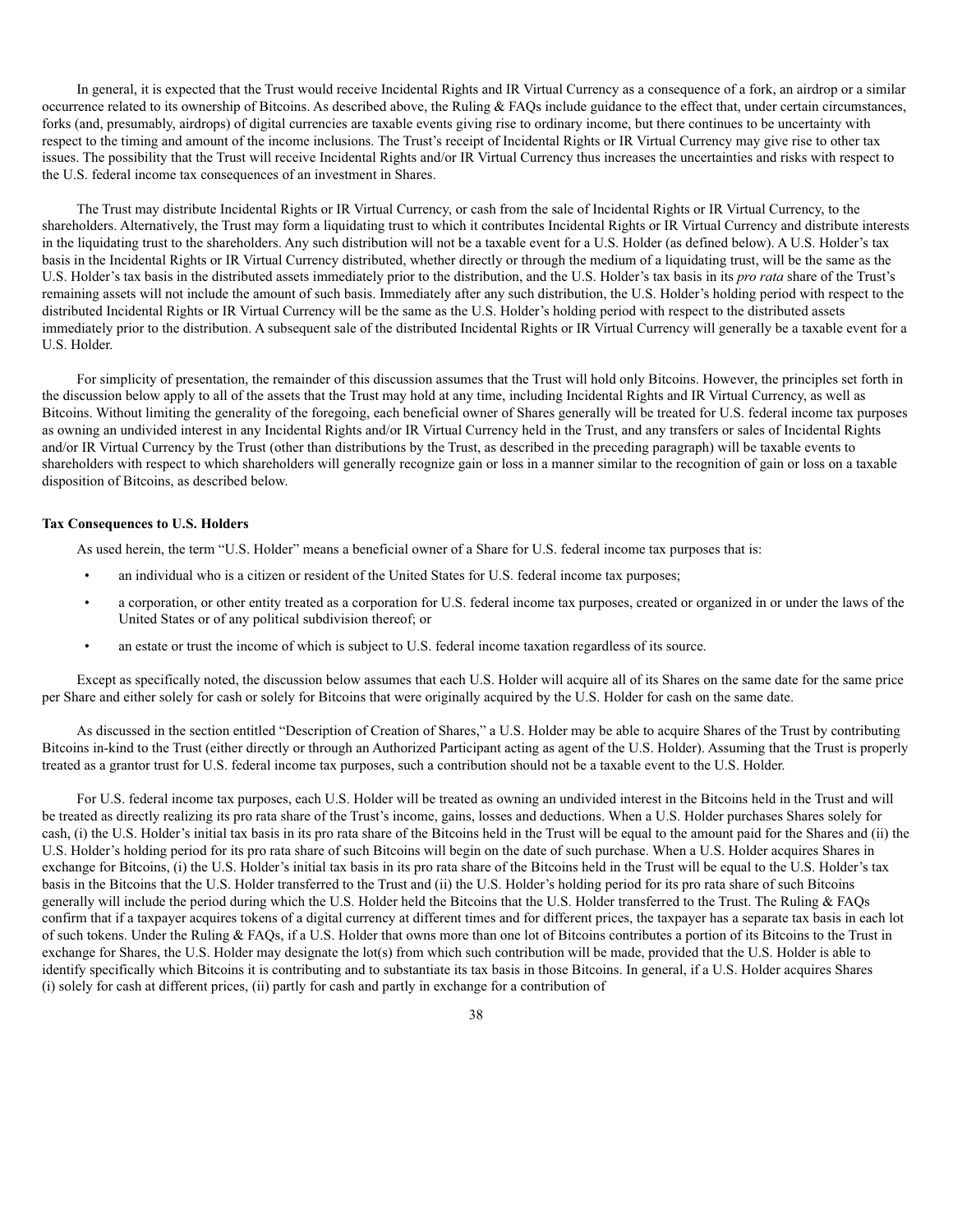Bitcoins or (iii) in exchange for a contribution of Bitcoins with different tax bases, the U.S. Holder's share of the Trust's Bitcoins will consist of separate lots with separate tax bases. In addition, in this situation, the U.S. Holder's holding period for the separate lots may be different. In addition, the IR Virtual Currency that the Trust acquires in a hard fork or airdrop that is treated as a taxable event will constitute a separate lot with a separate tax basis and holding period.

When the Trust transfers Bitcoins to the Sponsor as payment of the Sponsor's Fee, or sells Bitcoins to fund payment of any Additional Trust Expenses, each U.S. Holder will be treated as having sold its *pro rata* share of those Bitcoins for their fair market value at that time (which, in the case of Bitcoins sold by the Trust, generally will be equal to the cash proceeds received by the Trust in respect thereof). As a result, each U.S. Holder will recognize gain or loss in an amount equal to the difference between (i) the fair market value of the U.S. Holder's *pro rata* share of the Bitcoins transferred and (ii) the U.S. Holder's tax basis for its *pro rata* share of the Bitcoins transferred. Any such gain or loss will be short-term capital gain or loss if the U.S. Holder's holding period for its pro rata share of the Bitcoins is one year or less and long-term capital gain or loss if the U.S. Holder's holding period for its *pro rata* share of the Bitcoins is more than one year. A U.S. Holder's tax basis in its pro rata share of any Bitcoins transferred by the Trust generally will be determined by multiplying the tax basis of the U.S. Holder's pro rata share of all of the Bitcoins held in the Trust immediately prior to the transfer by a fraction the numerator of which is the amount of Bitcoins transferred and the denominator of which is the total amount of Bitcoins held in the Trust immediately prior to the transfer. Immediately after the transfer, the U.S. Holder's tax basis in its pro rata share of the Bitcoins remaining in the Trust will be equal to the tax basis of its pro rata share of the Bitcoins held in the Trust immediately prior to the transfer, less the portion of that tax basis allocable to its pro rata share of the Bitcoins transferred.

As noted above, the IRS has taken the position in the Ruling & FAQs that, under certain circumstances, a hard fork of a digital currency constitutes a taxable event giving rise to ordinary income, and it is clear from the reasoning of the Ruling & FAQs that the IRS generally would treat an airdrop as a taxable event giving rise to ordinary income. Under the Ruling & FAQs, a U.S. Holder will have a basis in any IR Virtual Currency received in a fork or airdrop equal to the amount of income the U.S. Holder recognizes as a result of such fork or airdrop and the U.S. Holder's holding period for such IR Virtual Currency will begin as of the time it recognizes such income.

U.S. Holders' *pro rata* shares of the expenses incurred by the Trust will be treated as "miscellaneous itemized deductions" for U.S. federal income tax purposes. As a result, for taxable years beginning after December 31, 2017 and before January 1, 2026, a non- corporate U.S. Holder's share of these expenses will not be deductible for U.S. federal income tax purposes. For taxable years beginning on or after January 1, 2026, a non-corporate U.S. Holder's share of these expenses will be deductible for regular U.S. federal income tax purposes only to the extent that the U.S. Holder's share of the expenses, when combined with other "miscellaneous itemized deductions," exceeds 2% of the U.S. Holder's adjusted gross income for the particular year, will not be deductible for U.S. federal alternative minimum tax purposes and will be subject to certain other limitations on deductibility.

On a sale or other disposition of Shares, a U.S. Holder will be treated as having sold the Bitcoins underlying such Shares. Accordingly, the U.S. Holder generally will recognize gain or loss in an amount equal to the difference between (i) the amount realized on the sale of the Shares and (ii) the portion of the U.S. Holder's tax basis in its pro rata share of the Bitcoins held in the Trust that is attributable to the Shares that were sold or otherwise subject to a disposition. Such tax basis generally will be determined by multiplying the tax basis of the U.S. Holder's *pro rata* share of all of the Bitcoins held in the Trust immediately prior to such sale or other disposition by a fraction the numerator of which is the number of Shares disposed of and the denominator of which is the total number of Shares held by such U.S. Holder immediately prior to such sale or other disposition (such fraction, expressed as a percentage, the "Share Percentage"). If the U.S. Holder's share of the Trust's Bitcoins consists of separate lots with separate tax bases and/or holding periods, the U.S. Holder will be treated as having sold the Share Percentage of each such lot. Gain or loss recognized by a U.S. Holder on a sale or other disposition of Shares will generally be short-term capital gain or loss if the U.S. Holder's holding period for the Bitcoins underlying such Shares is one year or less and long-term capital gain or loss if the U.S. Holder's holding period for the Bitcoins underlying such Shares is more than one year. The deductibility of capital losses is subject to significant limitations.

After any sale or other disposition of fewer than all of a U.S. Holder's Shares, the U.S. Holder's tax basis in its *pro rata* share of the Bitcoins held in the Trust immediately after the disposition will equal the tax basis in its *pro rata* share of the total amount of the Bitcoins held in the Trust immediately prior to the disposition, less the portion of that tax basis that is taken into account in determining the amount of gain or loss recognized by the U.S. Holder on the disposition.

Any brokerage or other transaction fee incurred by a U.S. Holder in purchasing Shares generally will be added to the U.S. Holder's tax basis in the underlying assets of the Trust. Similarly, any brokerage fee or other transaction fee incurred by a U.S. Holder in selling Shares generally will reduce the amount realized by the U.S. Holder with respect to the sale.

In the absence of guidance to the contrary, it is possible that any income recognized by a U.S. tax-exempt shareholder as a consequence of a hard fork, airdrop or similar occurrence would constitute UBTI. A tax-exempt shareholder should consult its tax adviser regarding whether such shareholder may recognize some UBTI as a consequence of an investment in Shares.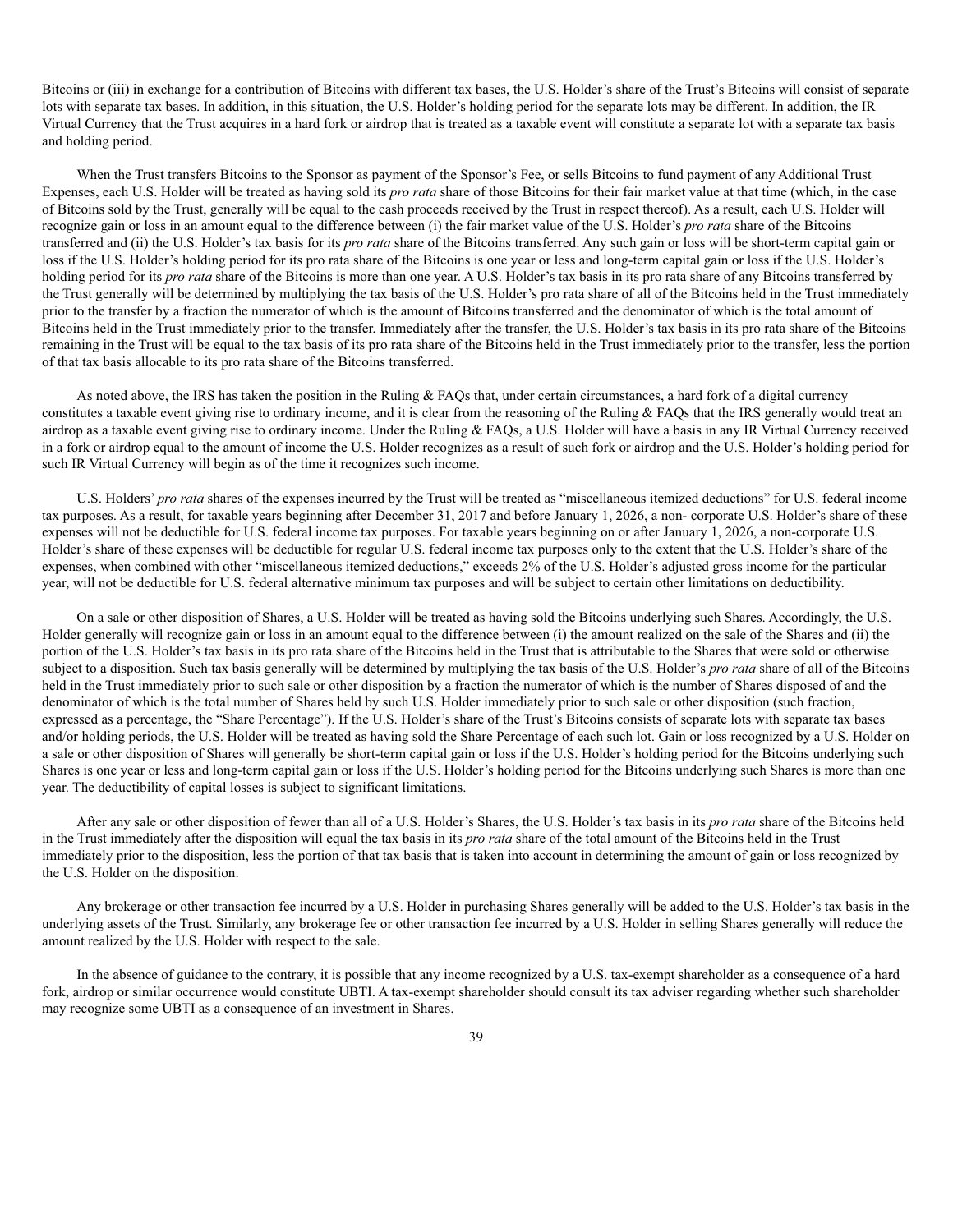#### **Tax Consequences to Non-U.S. Holders**

As used herein, the term "non-U.S. Holder" means a beneficial owner of a Share for U.S. federal income tax purposes that is not a U.S. Holder. The term "non-U.S. Holder" does not include (i) a nonresident alien individual who is present in the United States for 183 days or more in a taxable year, (ii) a former U.S. citizen or U.S. resident or an entity that has expatriated from the United States; (iii) a person whose income in respect of Shares is effectively connected with the conduct of a trade or business in the United States; or (iv) an entity that is treated as a partnership for U.S. federal income tax purposes. Shareholders described in the preceding sentence should consult their tax advisers regarding the U.S. federal income tax consequences of owning Shares.

A non-U.S. Holder generally will not be subject to U.S. federal income or withholding tax with respect to its share of any gain recognized on the Trust's transfer of Bitcoins in payment of the Sponsor's Fee or any Additional Trust Expense or on the Trust's sale or other disposition of Bitcoins. In addition, assuming that the Trust holds no asset other than Bitcoin, a non-U.S. Holder generally will not be subject to U.S. federal income or withholding tax with respect to any gain it recognizes on a sale or other disposition of Shares. A non-U.S. Holder also will generally not be subject to U.S. federal income or withholding tax with respect to any distribution received from the Trust, whether in cash or in-kind.

Provided that it does not constitute income that is treated as "effectively connected" with the conduct of a trade or business in the United States, U.S.-source "fixed or determinable annual or periodical" ("FDAP") income received, or treated as received, by a non-U.S. Holder will generally be subject to U.S. withholding tax at the rate of 30% (subject to possible reduction or elimination pursuant to an applicable tax treaty and to statutory exemptions such as the portfolio interest exemption). Although there is no guidance on point, it is likely that any ordinary income recognized by a non-U.S. Holder as a result of a fork, airdrop or similar occurrence would constitute FDAP income. It is unclear, however, whether any such FDAP income would be properly treated as U.S.- source or foreign-source FDAP income. Non-U.S. Holders should assume that, in the absence of guidance, a withholding agent (including the Sponsor) is likely to withhold 30% from a non-U.S. Holder's *pro rata* share of any such income, including by deducting such withheld amounts from proceeds that such non-U.S. Holder would otherwise be entitled to receive in connection with a distribution of Incidental Rights, IR Virtual Currency or proceeds from the disposition of Incidental Rights or IR Virtual Currency. A non-U.S. Holder that is a resident of a country that maintains an income tax treaty with the United States may be eligible to claim the benefits of that treaty to reduce or eliminate, or to obtain a partial or full refund of, the 30% U.S. withholding tax on its share of any such income, but only if the non-U.S. Holder's home country treats the Trust as "fiscally transparent," as defined in applicable Treasury regulations.

Although the nature of the Incidental Rights and IR Virtual Currency that the Trust may hold in the future is uncertain, it is unlikely that any such asset would give rise to income that is treated as "effectively connected" with the conduct of a trade or business in the United States or that any income derived by a non-U.S. Holder from any such asset would otherwise be subject to U.S. income or withholding tax, except as discussed above in connection with the fork, airdrop or similar occurrence giving rise to Incidental Rights or IR Virtual Currency. There can, however, be no complete assurance in this regard.

In order to prevent the possible imposition of U.S. "backup" withholding and (if applicable) to qualify for a reduced rate of withholding tax at source under a treaty, a non-U.S. Holder must comply with certain certification requirements (generally, by delivering a properly executed IRS Form W-8BEN or W-8BEN-E to the relevant withholding agent).

### **U.S. Information Reporting and Backup Withholding**

The Trust or the appropriate broker will file certain information returns with the IRS and provide shareholders with information regarding their annual income (if any) and expenses with respect to the Trust in accordance with applicable Treasury regulations.

A U.S. Holder will generally be subject to information reporting requirements and backup withholding unless (i) the U.S. Holder is a corporation or other exempt recipient or (ii) in the case of backup withholding, the U.S. Holder provides a correct taxpayer identification number and certifies that it is not subject to backup withholding. In order to avoid the information reporting and backup withholding requirements, a non-U.S. Holder may have to comply with certification procedures to establish that it is not a U.S. person. The amount of any backup withholding will be allowed as a credit against the shareholder's U.S. federal income tax liability and may entitle the holder to a refund, provided that the required information is furnished to the IRS.

## **FATCA**

As discussed above, it is unclear whether any ordinary income recognized by a non-U.S. Holder as a result of a fork, airdrop or similar occurrence would constitute U.S.-source FDAP income. Provisions of the Code commonly referred to as "FATCA" require withholding of 30% on payments of U.S.-source FDAP income and, subject to the discussion of proposed U.S. Treasury regulations below, of gross proceeds of dispositions of certain types of property that produce U.S.-source FDAP income to, "foreign financial institutions" (which is broadly defined for this purpose and in general includes investment vehicles) and certain other non-U.S. entities unless various U.S. information reporting and due diligence requirements (generally relating to ownership by U.S. persons of interests in or accounts with those entities) have been satisfied, or an exemption applies. An intergovernmental agreement between the United States and an applicable foreign country may modify these requirements. In addition, regulations proposed by the U.S. Treasury Department (the preamble to which indicates that taxpayers may rely on the regulations pending their finalization) would eliminate the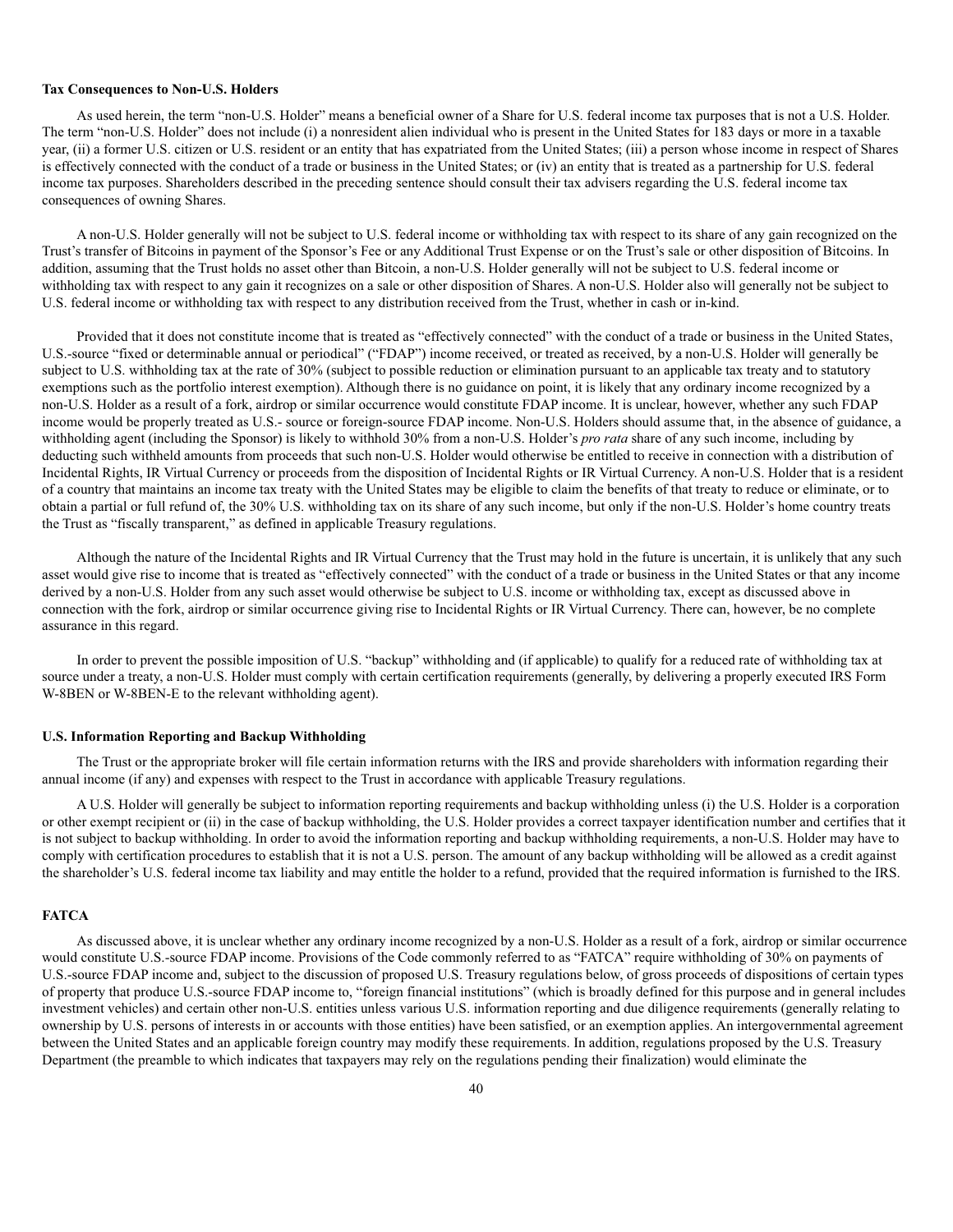requirement under FATCA of withholding on gross proceeds. If FATCA withholding is imposed, a beneficial owner that is not a foreign financial institution generally may obtain a refund of any amounts withheld by filing a U.S. federal income tax return (which may entail significant administrative burden). Shareholders should consult their tax advisers regarding the effects of FATCA on an investment in the Trust.

## **ERISA AND RELATED CONSIDERATIONS**

The following section sets forth certain consequences under ERISA and the Code which a fiduciary of an "employee benefit plan" as defined in and subject to the fiduciary responsibility provisions of ERISA, or of a "plan" as defined in and subject to Section 4975 of the Code, who has investment discretion should consider before deciding to acquire Shares with plan assets (such "employee benefit plans" and "plans" being referred to herein as "Plans," and such fiduciaries with investment discretion being referred to herein as "Plan Fiduciaries"). The following summary is not intended to be complete, but only to address certain questions under ERISA and the Code that are likely to be raised by the Plan Fiduciary's own counsel.

\* \* \*

In general, the terms "employee benefit plan" as defined in ERISA and "plan" as defined in Section 4975 of the Code together refer to any plan or account of various types which provides retirement benefits or welfare benefits to an individual or to an employer's employees and their beneficiaries. Such plans and accounts include, but are not limited to, corporate pension and profit sharing plans, "simplified employee pension plans," Keogh plans for self-employed individuals (including partners), individual retirement accounts described in Section 408 of the Code and medical benefit plans.

Each Plan Fiduciary must give appropriate consideration to the facts and circumstances that are relevant to an investment in the Trust, including the role an investment in the Trust plays in the Plan's investment portfolio. Each Plan Fiduciary must be satisfied that investment in the Trust is a prudent investment for the Plan, that the investments of the Plan, including the investment in the Trust, are diversified so as to minimize the risks of large losses and that an investment in the Trust complies with the documents of the Plan and related trust and that an investment in the Trust does not give rise to a transaction prohibited by Section 406 of ERISA or Section 4975 of the Code.

Governmental plans, non-U.S. plans and certain church plans, while generally not subject to the fiduciary responsibility or prohibited transaction provisions of ERISA or Section 4975 of the Code, may be subject to provisions under other U.S. or non-U.S federal, state, local or other laws or regulations that are similar to such provisions of ERISA or the Code. Fiduciaries of such plans should consider the consequences of an investment in the Trust under any such applicable similar laws or regulations before acquiring any Shares.

EACH PLAN FIDUCIARY CONSIDERING ACQUIRING SHARES MUST CONSULT ITS OWN LEGAL AND TAX ADVISERS BEFORE DOING SO.

## **Restrictions on Investments by Benefit Plan Investors**

ERISA and a regulation issued thereunder contain rules for determining when an investment by a Plan in an entity will result in the underlying assets of the entity being deemed assets of the Plan for purposes of ERISA and Section 4975 of the Code (*i.e.*, "plan assets"). Those rules provide that the assets of an entity will not be deemed "plan assets" of a Plan that purchases an interest therein if the investment in the entity by all "benefit plan investors" is not "significant" or certain other exceptions apply. The term "benefit plan investors" includes all Plans (*i.e.*, all "employee benefit plans" as defined in and subject to the fiduciary responsibility provisions of ERISA and all "plans" as defined in and subject to Section 4975 of the Code) and all entities that hold "plan assets" (each, a "Plan Assets Entity") due to investments made in such entities by already described benefit plan investors. ERISA provides that a Plan Assets Entity is considered to hold plan assets only to the extent of the percentage of the Plan Assets Entity's equity interests held by benefit plan investors. In addition, all or part of an investment made by an insurance company using assets from its general account may be treated as a benefit plan investor. Investments by benefit plan investors will be deemed not significant if benefit plan investors own, in the aggregate, less than 25% of the total value of each class of equity interests of the entity (determined by not including the investments of persons with discretionary authority or control over the assets of such entity, of any person who provides investment advice for a fee (direct or indirect) with respect to such assets, and "affiliates" (as defined in the regulations issued under ERISA) of such persons; provided, however, that under no circumstances are investments by benefit plan investors excluded from such calculation).

In order to avoid causing assets of the Trust to be "plan assets," the Sponsor intends to restrict the aggregate investment by "benefit plan investors" to under 25% of the total value of the Shares of the Trust (not including the investments of the Trustee, the Sponsor, the distributor, any other person who provides investment advice for a fee (direct or indirect) with respect to the assets of the Trust, any other person who has discretionary authority or control over the assets of the Trust, and any entity (other than a benefit plan investor) that is directly or indirectly through one or more intermediaries controlling, controlled by or under common control with any of such entities (including a partnership or other entity for which the Sponsor is the general partner, managing member, investment adviser or provides investment advice), and each of the principals, officers, and employees of any of the foregoing entities who has the power to exercise a controlling influence over the management or policies of such entity or the Trust). Furthermore, because the 25% test is ongoing, it not only restricts additional investments by benefit plan investors, but also can cause the Sponsor to require that existing benefit plan investors redeem from the Trust in the event that other investors redeem their Shares. If rejection of subscriptions or such compulsory redemptions are necessary, as determined by the Sponsor, to avoid causing the assets of the Trust to be "plan assets," the Sponsor will effect such rejections or redemptions in such manner as the Sponsor, in its sole discretion, determines.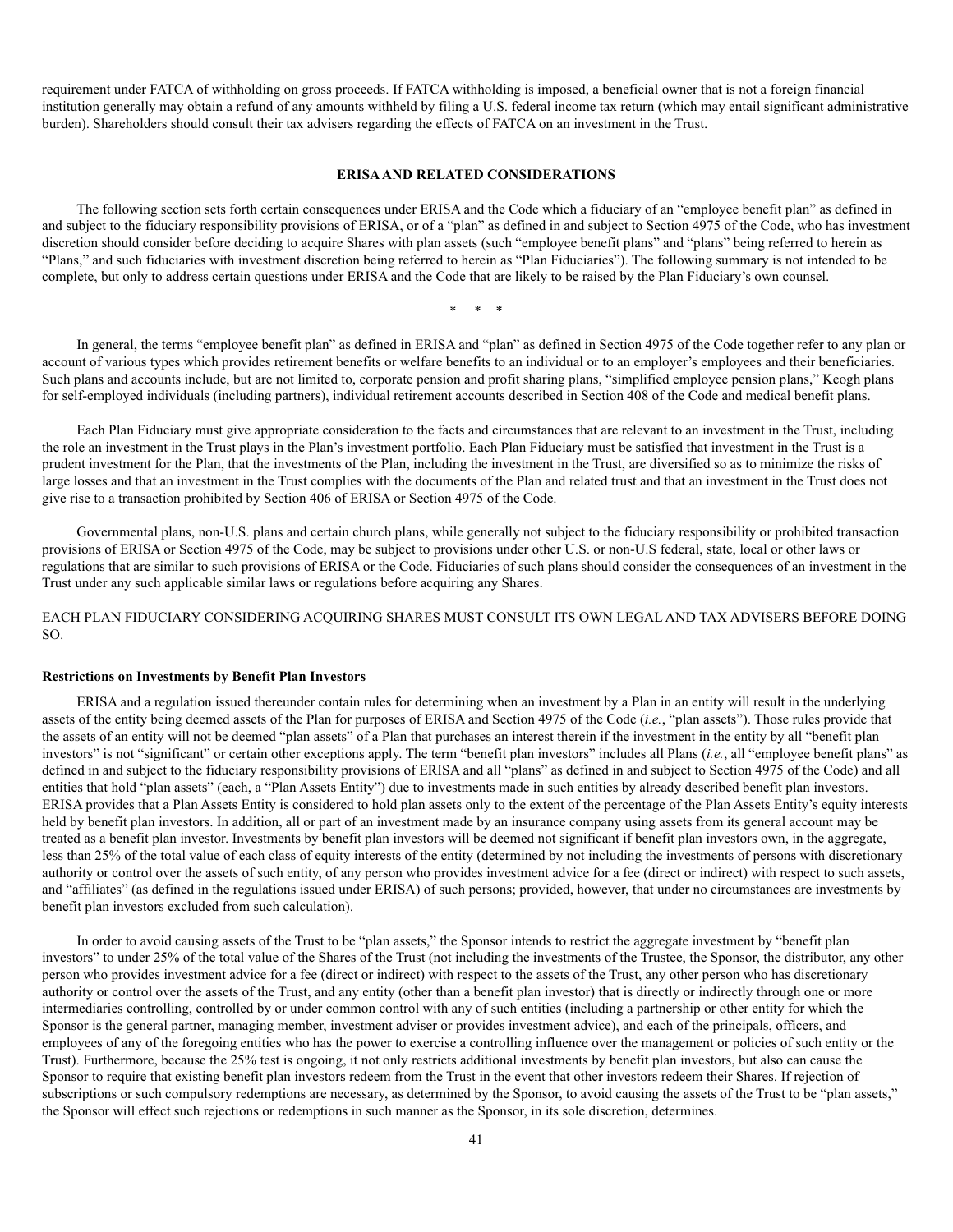#### **Ineligible Purchasers**

In general, Shares may not be purchased with the assets of a Plan if the Trustee, the Sponsor, the distributor, any placement agent, any of their respective affiliates or any of their respective employees either: (i) has investment discretion with respect to the investment of such Plan assets; (ii) has authority or responsibility to give or regularly gives investment advice with respect to such Plan assets, for a fee, and pursuant to an agreement or understanding that such advice will serve as a primary basis for investment decisions with respect to such Plan assets and that such advice will be based on the particular investment needs of the Plan; or (iii) is an employer maintaining or contributing to such Plan. A party that is described in clause (i) or (ii) of the preceding sentence is a fiduciary under ERISA and the Code with respect to the Plan, and any such purchase (as described in clause (i), (ii) or (iii)) could result in a "prohibited transaction" under ERISA and the Code.

Except as otherwise set forth, the foregoing statements regarding the consequences under ERISA and the Code of an investment in the Trust are based on the provisions of the ERISA and the Code as currently in effect, and the existing administrative and judicial interpretations thereunder. No assurance can be given that administrative, judicial or legislative changes will not occur that may make the foregoing statements incorrect or incomplete.

ACCEPTANCE OF SUBSCRIPTIONS ON BEHALF OF PLANS IS IN NO RESPECT A REPRESENTATION BY THE SPONSOR OR ANY OTHER PARTY RELATED TO THE TRUST THAT THIS INVESTMENT MEETS THE RELEVANT LEGAL REQUIREMENTS WITH RESPECT TO INVESTMENTS BY ANY PARTICULAR PLAN OR PLANS GENERALLY OR THAT THIS INVESTMENT IS APPROPRIATE FOR ANY PARTICULAR PLAN. THE PERSON WITH INVESTMENT DISCRETION FOR ANY PLAN SHOULD CONSULT WITH HIS OR HER OWN COUNSEL AND ADVISERS AS TO THE PROPRIETY OF AN INVESTMENT IN THE TRUST, IN LIGHT OF THE CIRCUMSTANCES OF THE PARTICULAR PLAN.

## **Item 1A. Risk Factors**

# **Summary of Risk Factors**

*Below is a summary of the principal factors that make an investment in the Shares speculative or risky. This summary does not address all of the risks that we face. Additional discussion of the risks summarized in this risk factor summary, and other risks that we face, can be found below and should be read in conjunction with the other information included in this Annual Report on Form 10-K, including the Trust's financial statements and related notes thereto, and our other filings with the SEC, before making an investment decision regarding the Shares. See "Glossary of Defined Terms" for the definition of certain capitalized terms used in this Annual Report. All other capitalized terms used, but not defined, herein have the meanings given to them in the Trust Agreement.*

- Extreme volatility of trading prices that many digital assets, including Bitcoin, have experienced in recent periods and may continue to experience, could have a material adverse effect on the value of the Shares;
- The medium-to-long term value of the Shares is subject to a number of factors relating to the capabilities and development of blockchain technologies and to the fundamental investment characteristics of digital assets;
- The value of the Shares is dependent on the acceptance of Bitcoin, a new and rapidly evolving industry;
- The value of the Shares relates directly to the value of Bitcoin held by the Trust, the value of which may be highly volatile and subject to fluctuations;
- The unregulated nature and lack of transparency surrounding the operations of Digital Asset Exchanges may adversely affect the value of digital assets and, consequently, the value of the Shares;
- Risks related to the COVID-19 outbreak could negatively impact the value of the Trust's holdings and significantly disrupt its operations;
- The lack of an ongoing redemption program due to the holding period under Rule 144, and the Trust's ability to halt creations from time to time, results in the lack of an arbitrage mechanism to keep the value of the Shares closely linked to the Index Price;
- The Shares may trade at a price that is at, above or below the Trust's Digital Asset Holdings per Share as a result of the non-current trading hours between OTCQX and the Digital Asset Exchange Market;
- Regulatory changes or actions by the U.S. Congress or any U.S. federal or state agencies may affect the value of the Shares or restrict the use of one or more digital assets, mining activity or the operation of their networks or the Digital Asset Exchange Market in a manner that adversely affects the value of the Shares;
- Changes in the policies of the U.S. Securities and Exchange Commission (the "SEC") could adversely impact the value of the Shares;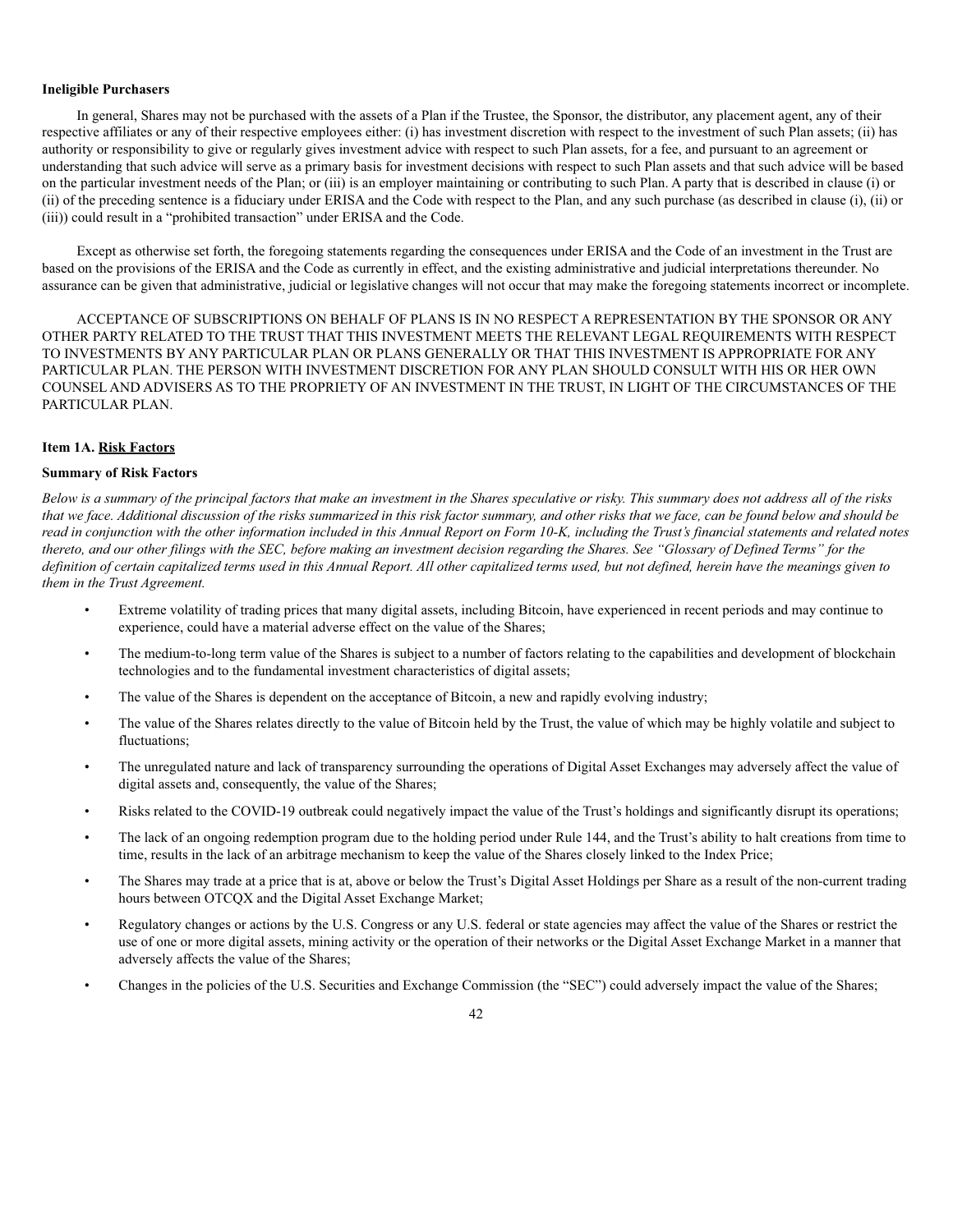- Regulatory changes or actions in foreign jurisdictions may affect the value of the Shares or restrict the use of one or more digital assets, mining activity or the operation of their networks or the Digital Asset Exchange Market in a manner that adversely affects the value of the Shares;
- An Authorized Participant, the Trust or the Sponsor could be subject to regulation as a money service business or money transmitter, which could result in extraordinary expenses to the Authorized Participant, the Trust or the Sponsor and also result in decreased liquidity for the Shares;
- Regulatory changes or interpretations could obligate the Trust or the Sponsor to register and comply with new regulations, resulting in potentially extraordinary, nonrecurring expenses to the Trust;
- The Trust may be required to disclose information, including information relating to investors, to regulators;
- Conflicts of interest may arise among the Sponsor or its affiliates and the Trust;
- The Sponsor's services may be discontinued, which could be detrimental to the Trust; and
- The Custodian may resign or be removed by the Sponsor, which would trigger early termination of the Trust; and;

The following risks, some of which have occurred and any of which may occur in the future, can have a material adverse effect on our business or financial performance, which in turn can affect the price of the Shares. These are not the only risks we face. There may be other risks we are not currently aware of or that we currently deem not to be material but may become material in the future.

### **Risk Factors Related to Digital Assets**

# *The trading prices of many digital assets, including Bitcoin, have experienced extreme volatility in recent periods and may continue to do so. Extreme volatility in the future, including further declines in the trading prices of Bitcoin, could have a material adverse effect on the value of the Shares and the Shares could lose all or substantially all of their value.*

The trading prices of many digital assets, including Bitcoin, have experienced extreme volatility in recent periods and may continue to do so. For instance, there were steep increases in the value of certain digital assets, including Bitcoin, over the course of 2017, and multiple market observers asserted that digital assets were experiencing a "bubble." These increases were followed by steep drawdowns throughout 2018 in digital asset trading prices, including for Bitcoin. These drawdowns notwithstanding, digital asset prices, including Bitcoin, increased significantly again during 2019, decreased significantly again in the first quarter of 2020 amidst broader market declines as a result of the novel coronavirus outbreak and increased significantly again over the remainder of 2020 and the first quarter of 2021. Digital asset prices continued to experience significant and sudden changes throughout 2021 followed by steep drawdowns in the fourth quarter of 2021 and to date in 2022. Extreme volatility may persist and the value of the Shares may significantly decline in the future without recovery. The Digital Asset Markets may still be experiencing a bubble or may experience a bubble again in the future. Extreme volatility in the future, including further declines in the trading prices of Bitcoin, could have a material adverse effect on the value of the Shares and the Shares could lose all or substantially all of their value. The Trust is not actively managed and will not take any actions to take advantage, or mitigate the impacts, of volatility in the price of Bitcoin. For additional information that quantifies the volatility of Bitcoin prices, see "Item 7. Management's Discussion and Analysis of Financial Condition and Results of Operations—Historical Digital Asset Holdings and Bitcoin Prices."

# *Digital assets such as Bitcoin were only introduced within the past decade, and the medium-to-long term value of the Shares is subject to a number of factors relating to the capabilities and development of blockchain technologies and to the fundamental investment characteristics of digital assets.*

Digital assets such as Bitcoin were only introduced within the past decade, and the medium-to-long term value of the Shares is subject to a number of factors relating to the capabilities and development of blockchain technologies, such as the recentness of their development, their dependence on the internet and other technologies, their dependence on the role played by users, developers and miners and the potential for malicious activity. For example, the realization of one or more of the following risks could materially adversely affect the value of the Shares:

Digital asset networks and the software used to operate them are in the early stages of development. Given the recentness of the development of digital asset networks, digital assets may not function as intended and parties may be unwilling to use digital assets, which would dampen the growth, if any, of digital asset networks.

- The loss or destruction of a private key required to access a digital asset may be irreversible. If a private key is lost, destroyed or otherwise compromised and no backup of the private key is accessible, the owner would be unable to access the digital asset corresponding to that private key and the private key will not be capable of being restored by the digital asset network.
- Digital asset networks are dependent upon the internet. A disruption of the internet or a digital asset network, such as the Bitcoin Network, would affect the ability to transfer digital assets, including Bitcoin, and, consequently, their value.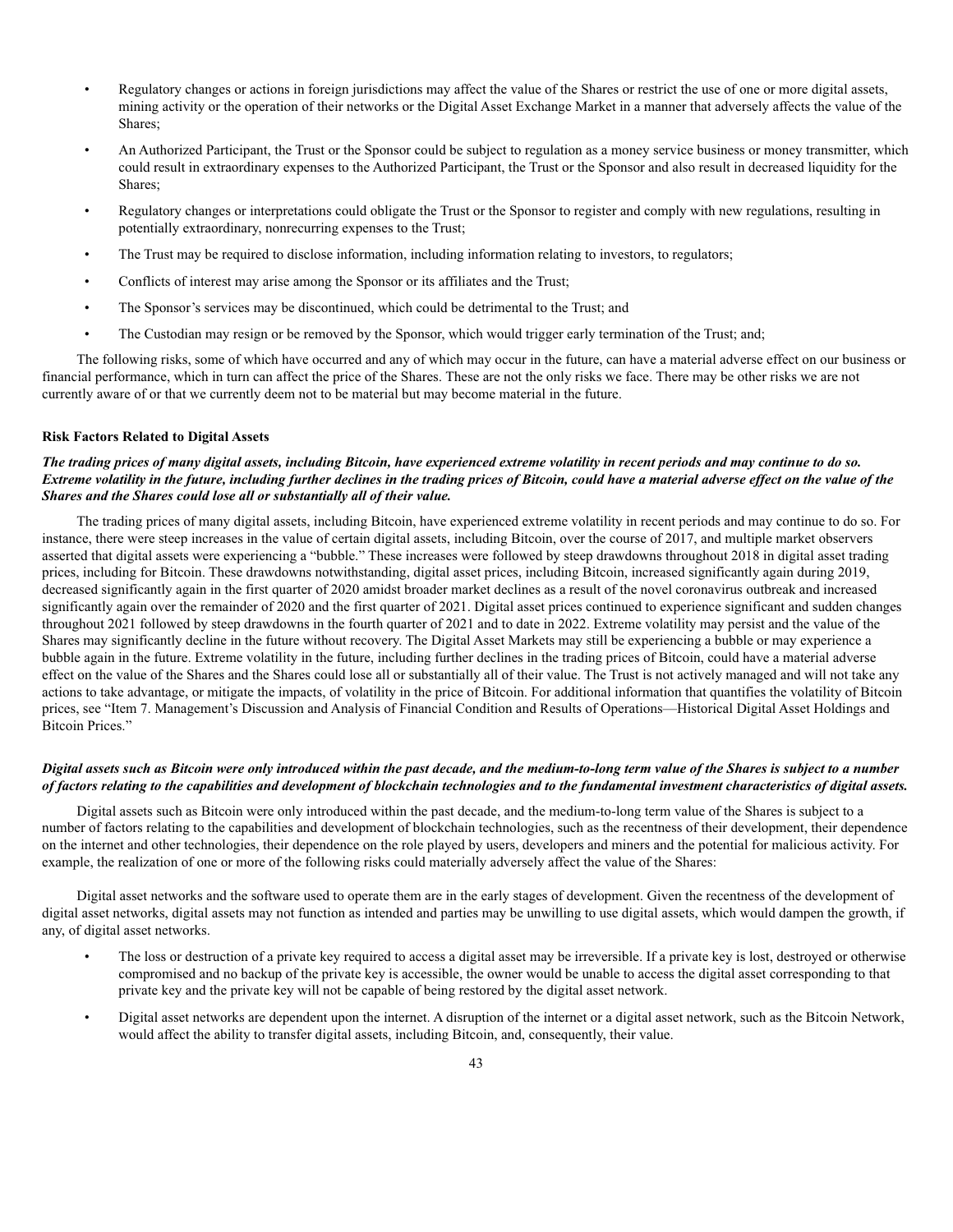- The acceptance of software patches or upgrades by a significant, but not overwhelming, percentage of the users and miners in a digital asset network, such as the Bitcoin Network, could result in a "fork" in such network's blockchain, resulting in the operation of multiple separate networks.
- Governance of the Bitcoin Network is by voluntary consensus and open competition. As a result, there may be a lack of consensus or clarity on the governance of the Bitcoin Network, which may stymie the Bitcoin Network's utility and ability to grow and face challenges. In particular, it may be difficult to find solutions or martial sufficient effort to overcome any future problems on the Bitcoin Network, especially long-term problems.
- The foregoing notwithstanding, the Bitcoin Network's protocol is informally managed by a group of core developers that propose amendments to the Bitcoin Network's source code. The core developers evolve over time, largely based on self- determined participation. To the extent that a significant majority of users and miners adopt amendments to the Bitcoin Network, the Bitcoin Network will be subject to new protocols that may adversely affect the value of Bitcoin.
- Over the past several years, digital asset mining operations have evolved from individual users mining with computer processors, graphics processing units and first generation application specific integrated circuit machines to "professionalized" mining operations using proprietary hardware or sophisticated machines. If the profit margins of digital asset mining operations are not sufficiently high, including due to an increase in electricity costs, digital asset miners are more likely to immediately sell tokens earned by mining, resulting in an increase in liquid supply of that digital asset, which would generally tend to reduce that digital asset's market price.
- To the extent that any miners cease to record transactions that do not include the payment of a transaction fee in solved blocks or do not record a transaction because the transaction fee is too low, such transactions will not be recorded on the Blockchain until a block is mined by a miner who does not require the payment of transaction fees or is willing to accept a lower fee. Any widespread delays in the recording of transactions could result in a loss of confidence in a digital asset network.
- Digital asset mining operations can consume significant amounts of electricity, which may have a negative environmental impact and give rise to public opinion against allowing, or government regulations restricting, the use of electricity for mining operations. Additionally, miners may be forced to cease operations during an electricity shortage or power outage.
- Many digital asset networks face significant scaling challenges and are being upgraded with various features to increase the speed and throughput of digital asset transactions. These attempts to increase the volume of transactions may not be effective.
- The open-source structure of many digital asset network protocols, such as the protocol for the Bitcoin Network, means that developers and other contributors are generally not directly compensated for their contributions in maintaining and developing such protocols. As a result, the developers and other contributors of a particular digital asset may lack a financial incentive to maintain or develop the network, or may lack the resources to adequately address emerging issues. Alternatively, some developers may be funded by companies whose interests are at odds with other participants in a particular digital asset network. A failure to properly monitor and upgrade the protocol of the Bitcoin Network could damage that network.
- Moreover, in the past, flaws in the source code for digital assets have been exposed and exploited, including flaws that disabled some functionality for users, exposed users' personal information and/or resulted in the theft of users' digital assets. The cryptography underlying Bitcoin could prove to be flawed or ineffective, or developments in mathematics and/or technology, including advances in digital computing, algebraic geometry and quantum computing, could result in such cryptography becoming ineffective. In any of these circumstances, a malicious actor may be able to take the Trust's Bitcoin, which would adversely affect the value of the Shares. Moreover, functionality of the Bitcoin Network may be negatively affected such that it is no longer attractive to users, thereby dampening demand for Bitcoin. Even if another digital asset other than Bitcoin were affected by similar circumstances, any reduction in confidence in the source code or cryptography underlying digital assets generally could negatively affect the demand for digital assets and therefore adversely affect the value of the Shares.

Moreover, because digital assets, including Bitcoin, have been in existence for a short period of time and are continuing to develop, there may be additional risks in the future that are impossible to predict as of the date of this Annual Report.

## *Digital assets represent a new and rapidly evolving industry, and the value of the Shares depends on the acceptance of Bitcoin.*

The Bitcoin Network was first launched in 2009 and Bitcoins were the first cryptographic digital assets created to gain global adoption and critical mass. Although the Bitcoin Network is the most established digital asset network, the Bitcoin Network and other cryptographic and algorithmic protocols governing the issuance of digital assets represent a new and rapidly evolving industry that is subject to a variety of factors that are difficult to evaluate. For example, the realization of one or more of the following risks could materially adversely affect the value of the Shares:

• Bitcoins have only recently become selectively accepted as a means of payment by retail and commercial outlets, and use of Bitcoins by consumers to pay such retail and commercial outlets remains limited. Banks and other established financial institutions may refuse to process funds for Bitcoin transactions; process wire transfers to or from Digital Asset Exchanges, Bitcoin-related companies or service providers; or maintain accounts for persons or entities transacting in Bitcoin. As a result, the prices of Bitcoins are largely determined by speculators and miners, thus contributing to price volatility that makes retailers less likely to accept it as a form of payment in the future.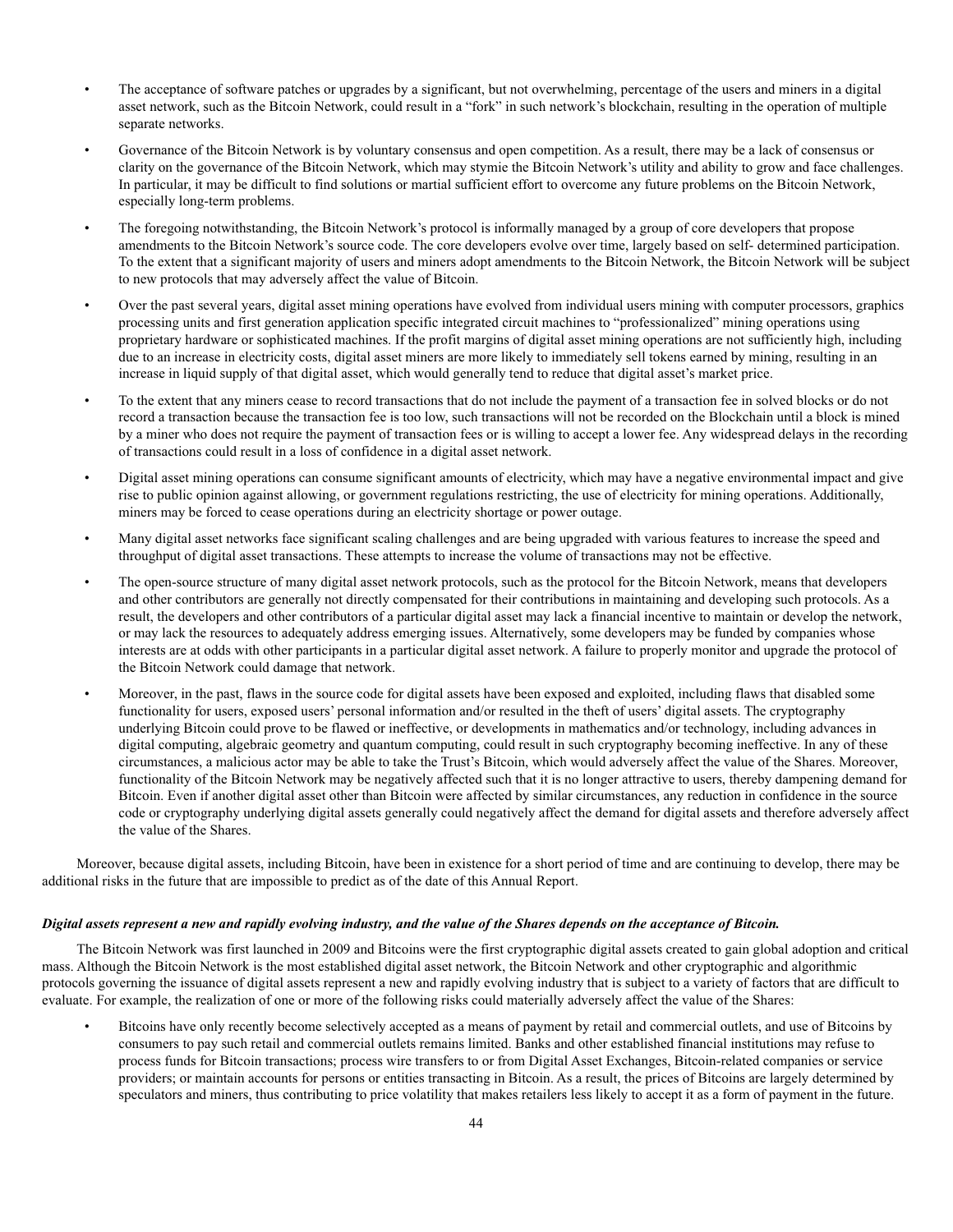- Banks may not provide banking services, or may cut off banking services, to businesses that provide digital asset-related services or that accept digital assets as payment, which could dampen liquidity in the market and damage the public perception of digital assets generally or any one digital asset in particular, such as Bitcoin, and their or its utility as a payment system, which could decrease the price of digital assets generally or individually.
- Certain privacy-preserving features have been or are expected to be introduced to digital asset networks, such as the Bitcoin Network, and exchanges or businesses that facilitate transactions in Bitcoin may be at an increased risk of having banking services cut off if there is a concern that these features interfere with the performance of anti-money laundering duties and economic sanctions checks.
- Users, developers and miners may otherwise switch to or adopt certain digital assets at the expense of their engagement with other digital asset networks, which may negatively impact those networks, including the Bitcoin Network.
- In August 2017, the Bitcoin Network underwent a hard fork that resulted in the creation of a new digital asset network called Bitcoin Cash. This hard fork was contentious, and as a result some users of the Bitcoin Cash network may harbor ill will toward the Bitcoin Network. These users may attempt to negatively impact the use or adoption of the Bitcoin Network.
- Also in August 2017, the Bitcoin Network was upgraded with a technical feature known as "Segregated Witness" that, among other things, potentially doubles the transactions per second that can be handled on-chain and enables so-called second layer solutions, such as the Lightning Network or payment channels, that have the potential to substantially increase transaction throughput (i.e., millions of transactions per second). As of the date of this Annual Report, wallets and intermediaries that support Segregated Witness or Lightning Network-like technologies do not yet have material adoption. This upgrade may fail to work as expected leading to a decline in support and price of Bitcoin.

The Trust is not actively managed and will not have any formal strategy relating to the development of the Bitcoin Network.

# *Changes in the governance of a digital asset network may not receive sufficient support from users and miners, which may negatively affect that digital asset network's ability to grow and respond to challenges.*

The governance of decentralized networks, such as the Bitcoin and Ethereum networks, is by voluntary consensus and open competition. As a result, there may be a lack of consensus or clarity on the governance of any particular decentralized digital asset network, which may stymie such network's utility and ability to grow and face challenges. The foregoing notwithstanding, the protocols for some decentralized networks, such as the Bitcoin network, are informally managed by a group of core developers that propose amendments to the relevant network's source code. Core developers' roles evolve over time, largely based on self-determined participation. If a significant majority of users and miners adopt amendments to a decentralized network based on the proposals of such core developers, such network will be subject to new protocols that may adversely affect the value of the relevant digital asset.

As a result of the foregoing, it may be difficult to find solutions or marshal sufficient effort to overcome any future problems, especially long-term problems, on digital asset networks.

#### *Digital asset networks face significant scaling challenges and efforts to increase the volume and speed of transactions may not be successful.*

Many digital asset networks face significant scaling challenges due to the fact that public blockchains generally face a tradeoff between security and scalability. One means through which public blockchains achieve security is decentralization, meaning that no intermediary is responsible for securing and maintaining these systems. For example, a greater degree of decentralization generally means a given digital asset network is less susceptible to manipulation or capture. In practice, this typically means that every single node on a given digital asset network is responsible for securing the system by processing every transaction and maintaining a copy of the entire state of the network. As a result, a digital asset network may be limited in the number of transactions it can process by the capabilities of each single fully participating node. Many developers are actively researching and testing scalability solutions for public blockchains that do not necessarily result in lower levels of security or decentralization, such as off-chain payment channels and sharding. Off-chain payment channels would allow parties to transact without requiring the full processing power of a blockchain. Sharding can increase the scalability of a database, such as a blockchain, by splitting the data processing responsibility among many nodes, allowing for parallel processing and validating of transactions.

As of December 31, 2021, the Bitcoin Network could handle a maximum of three transactions per second. In an effort to increase the volume of transactions that can be processed on a given digital asset network, many digital assets are being upgraded with various features to increase the speed and throughput of digital asset transactions. For example, in August 2017, the Bitcoin network was upgraded with a technical feature known as "Segregated Witness" that potentially doubles the transactions per second that can be handled on-chain. More importantly, Segregated Witness also enables so-called second layer solutions, such as the Lightning Network, or payment channels that greatly increase transaction throughput (i.e., millions of transactions per second). Wallets and "intermediaries," or connecting nodes that facilitate payment channels, that support Segregated Witness or Lightning Network-like technologies have not seen wide-scale use as of December 31, 2021. Additionally, questions remain regarding Lightning Network services, such as its cost and who will serve as intermediaries.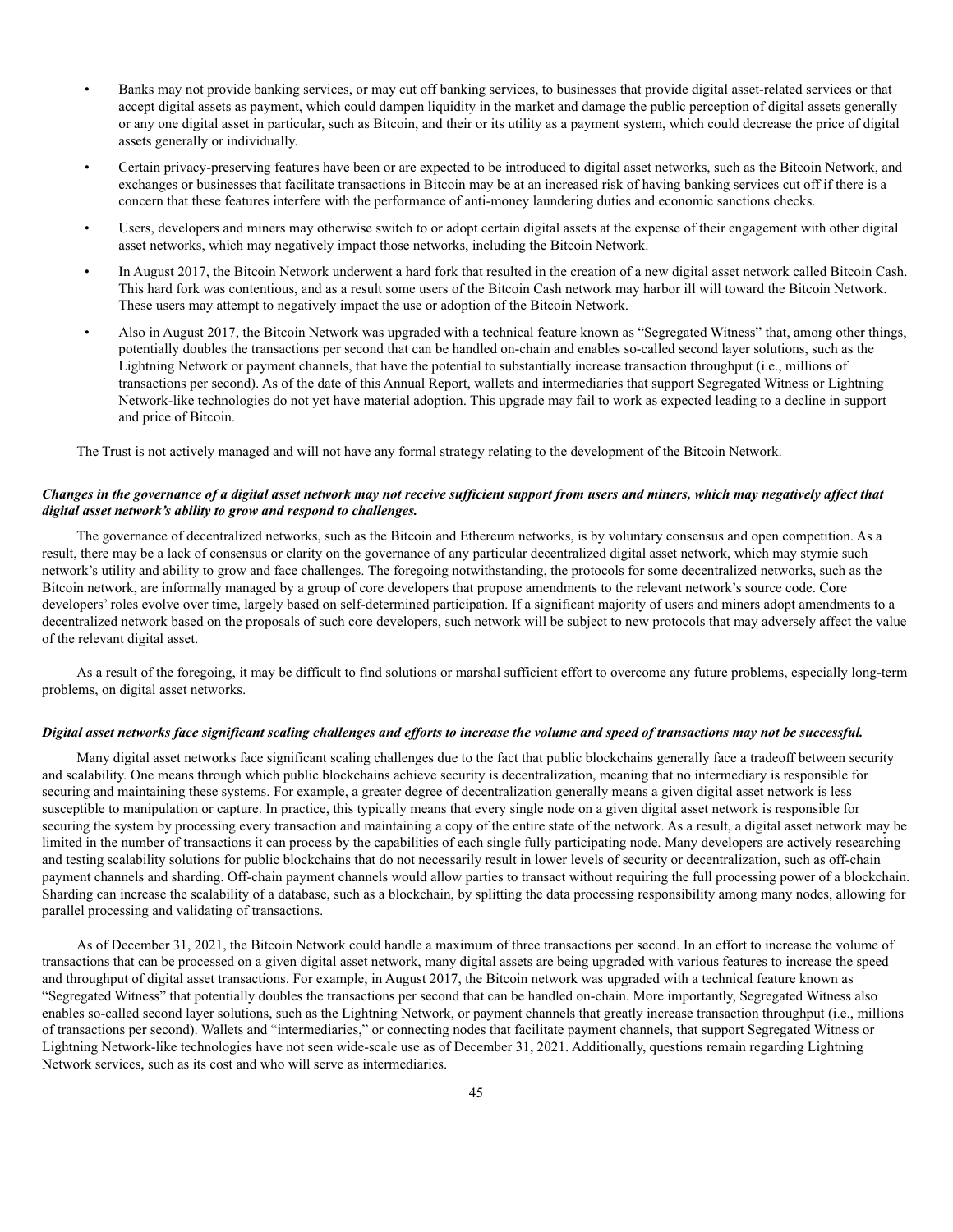As corresponding increases in throughput lag behind growth in the use of digital asset networks, average fees and settlement times may increase considerably. For example, the Bitcoin Network has been, at times, at capacity, which has led to increased transaction fees. Since January 1, 2019, Bitcoin transaction fees have increased from \$0.18 per Bitcoin transaction, on average, to a high of \$60.95 per transaction, on average, on April 20, 2021. As of December 31, 2021, Bitcoin transaction fees stood at \$3.10 per transaction, on average. Increased fees and decreased settlement speeds could preclude certain uses for Bitcoin (e.g., micropayments), and could reduce demand for, and the price of, Bitcoin, which could adversely impact the value of the Shares.

There is no guarantee that any of the mechanisms in place or being explored for increasing the scale of settlement of the Bitcoin Network transactions will be effective, or how long these mechanisms will take to become effective, which could adversely impact the value of the Shares.

# *Digital assets may have concentrated ownership and large sales or distributions by holders of such digital assets could have an adverse effect on the market price of such digital asset.*

As of December 31, 2021, the largest 100 Bitcoin wallets held approximately 15% of the Bitcoins in circulation. Moreover, it is possible that other persons or entities control multiple wallets that collectively hold a significant number of Bitcoins, even if they individually only hold a small amount, and it is possible that some of these wallets are controlled by the same person or entity. As a result of this concentration of ownership, large sales or distributions by such holders could have an adverse effect on the market price of Bitcoin.

# *If the digital asset award for mining blocks and transaction fees for recording transactions on the Bitcoin Network are not sufficiently high to incentivize miners, or if certain jurisdictions continue to limit mining activities, miners may cease expanding processing power or demand high transaction fees, which could negatively impact the value of Bitcoin and the value of the Shares.*

If the digital asset awards for mining blocks or the transaction fees for recording transactions on the Bitcoin Network are not sufficiently high to incentivize miners, or if certain jurisdictions continue to limit mining activities, miners may cease expending processing power to mine blocks and confirmations of transactions on the Bitcoin Blockchain could be slowed. For example, the realization of one or more of the following risks could materially adversely affect the value of the Shares:

- Over the past several years, digital asset mining operations have evolved from individual users mining with computer processors, graphics processing units and first-generation application specific integrated circuit machines to "professionalized" mining operations using proprietary hardware or sophisticated machines. If the profit margins of digital asset mining operations are not sufficiently high, including due to an increase in electricity costs, digital asset miners are more likely to immediately sell tokens earned by mining, resulting in an increase in liquid supply of that digital asset, which would generally tend to reduce that digital asset's market price.
- A reduction in the processing power expended by miners on the Bitcoin Network could increase the likelihood of a malicious actor or botnet obtaining control. See "If a malicious actor or botnet obtains control of more than 50% of the processing power on the Bitcoin Network, or otherwise obtains control over the Bitcoin Network through its influence over core developers or otherwise, such actor or botnet could manipulate the Blockchain to adversely affect the value of the Shares or the ability of the Trust to operate."
- Miners have historically accepted relatively low transaction confirmation fees on most digital asset networks. If miners demand higher transaction fees for recording transactions in the Bitcoin Blockchain or a software upgrade automatically charges fees for all transactions on the Bitcoin Network, the cost of using Bitcoin may increase and the marketplace may be reluctant to accept Bitcoin as a means of payment. Alternatively, miners could collude in an anti-competitive manner to reject low transaction fees on the Bitcoin Network and force users to pay higher fees, thus reducing the attractiveness of the Bitcoin Network. Higher transaction confirmation fees resulting through collusion or otherwise may adversely affect the attractiveness of the Bitcoin Network, the value of Bitcoin and the value of the Shares.
- To the extent that any miners cease to record transactions that do not include the payment of a transaction fee in mined blocks or do not record a transaction because the transaction fee is too low, such transactions will not be recorded on the Bitcoin Blockchain until a block is mined by a miner who does not require the payment of transaction fees or is willing to accept a lower fee. Any widespread delays in the recording of transactions could result in a loss of confidence in the digital asset network.
- Digital asset mining operations can consume significant amounts of electricity, which may have a negative environmental impact and give rise to public opinion against allowing, or government regulations restricting, the use of electricity for mining operations. Additionally, miners may be forced to cease operations during an electricity shortage or power outage.

*If a malicious actor or botnet obtains control of more than 50% of the processing power on the Bitcoin Network, or otherwise obtains control over the Bitcoin Network through its influence over core developers or otherwise, such actor or botnet could manipulate the Blockchain to adversely affect the value of the Shares or the ability of the Trust to operate.*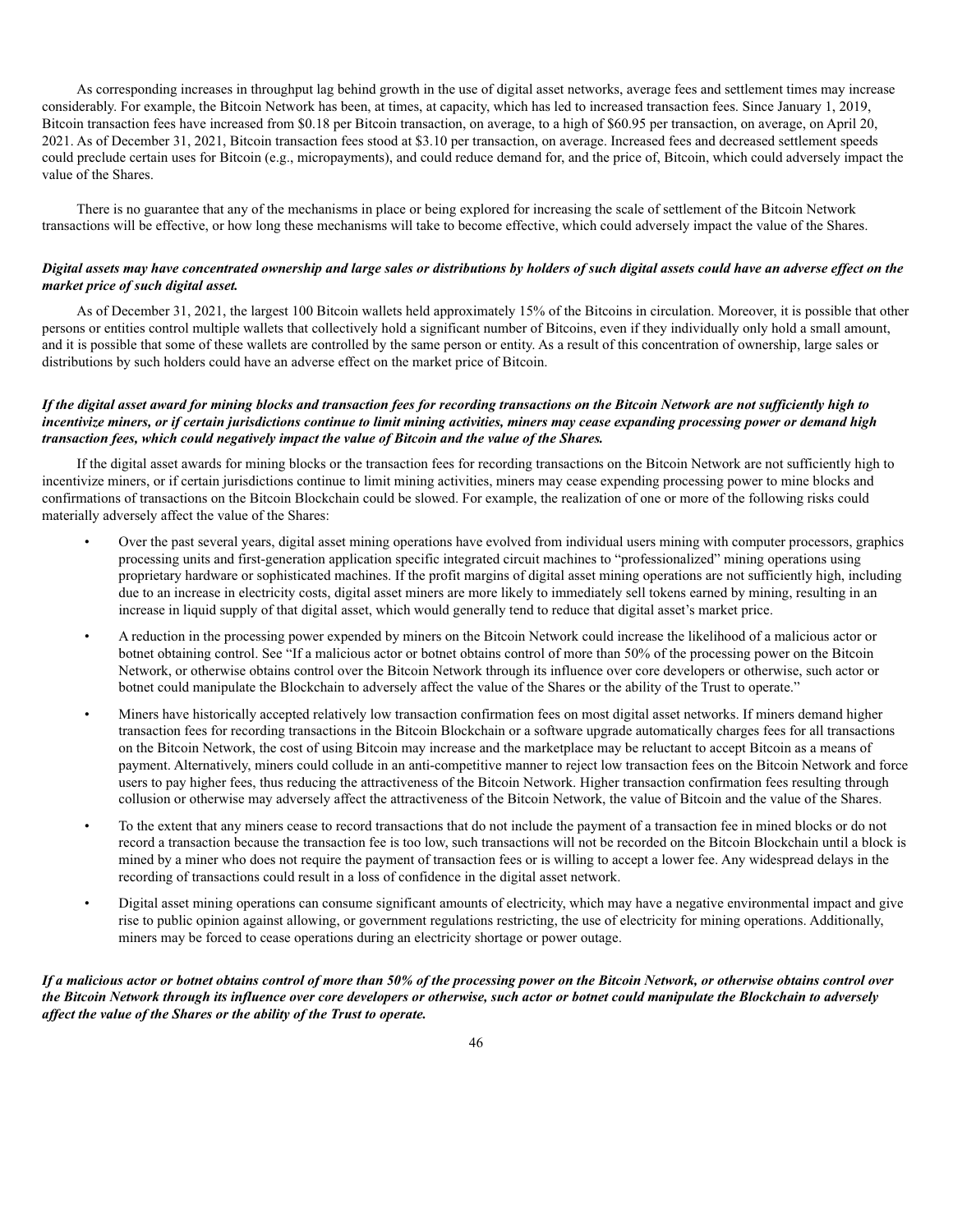If a malicious actor or botnet (a volunteer or hacked collection of computers controlled by networked software coordinating the actions of the computers) obtains a majority of the processing power dedicated to mining on the Bitcoin Network, it may be able to alter the Blockchain on which transactions in Bitcoin rely by constructing fraudulent blocks or preventing certain transactions from completing in a timely manner, or at all. The malicious actor or botnet could also control, exclude or modify the ordering of transactions. Although the malicious actor or botnet would not be able to generate new tokens or transactions using such control, it could "double-spend" its own tokens (i.e., spend the same tokens in more than one transaction) and prevent the confirmation of other users' transactions for so long as it maintained control. To the extent that such malicious actor or botnet did not yield its control of the processing power on the Bitcoin Network or the Bitcoin community did not reject the fraudulent blocks as malicious, reversing any changes made to the Blockchain may not be possible. Further, a malicious actor or botnet could create a flood of transactions in order to slow down the Bitcoin Network.

For example, in August 2020, the Ethereum Classic Network was the target of two double-spend attacks by an unknown actor or actors that gained more than 50% of the processing power of the Ethereum Classic Network. The attack resulted in reorganizations of the Ethereum Classic Blockchain that allowed the attacker or attackers to reverse previously recorded transactions in excess of over \$5.0 million and \$1.0 million. Any similar attacks on the Bitcoin Network could negatively impact the value of Bitcoin and the value of the Shares.

In addition, in May 2019, the Bitcoin Cash network experienced a 51% attack when two large mining pools reversed a series of transactions in order to stop an unknown miner from taking advantage of a flaw in a recent Bitcoin Cash protocol upgrade. Although this particular attack was arguably benevolent, the fact that such coordinated activity was able to occur may negatively impact perceptions of the Bitcoin Cash Network. Any similar attacks on the Bitcoin Network could negatively impact the value of Bitcoin and the value of the Shares.

Although there are no known reports of malicious activity on, or control of, the Bitcoin Network, it is believed that certain mining pools may have exceeded the 50% threshold on the Bitcoin Network. The possible crossing of the 50% threshold indicates a greater risk that a single mining pool could exert authority over the validation of Bitcoin transactions, and this risk is heightened if over 50% of the processing power on the network falls within the jurisdiction of a single governmental authority. For example, it is believed that a significant amount of the processing power on the Bitcoin Network is located in China. Because the Chinese government has subjected digital assets to heightened levels of scrutiny recently, reportedly forcing several digital asset exchanges to shut down, there is a risk that the Chinese government could also achieve control over a significant amount of the processing power on the Bitcoin Network. If network participants, including the core developers and the administrators of mining pools, do not act to ensure greater decentralization of Bitcoin mining processing power, the feasibility of a malicious actor obtaining control of the processing power on the Bitcoin Network will increase, which may adversely affect the value of the Shares.

A malicious actor may also obtain control over the Bitcoin Network through its influence over core developers by gaining direct control over a core developer or an otherwise influential programmer. To the extent that the Bitcoin ecosystem does not grow, the possibility that a malicious actor may be able to obtain control of the processing power on the Bitcoin Network in this manner will remain heightened.

### *A temporary or permanent "fork" could adversely affect the value of the Shares.*

The Bitcoin Network operates using open-source protocols, meaning that any user can download the software, modify it and then propose that the users and miners of Bitcoin adopt the modification. When a modification is introduced and a substantial majority of users and miners consent to the modification, the change is implemented and the network remains uninterrupted. However, if less than a substantial majority of users and miners consent to the proposed modification, and the modification is not compatible with the software prior to its modification, the consequence would be what is known as a "hard fork" of the Bitcoin Network, with one group running the pre-modified software and the other running the modified software. The effect of such a fork would be the existence of two versions of Bitcoin running in parallel, yet lacking interchangeability. For example, in August 2017, Bitcoin "forked" into Bitcoin and a new digital asset, Bitcoin Cash, as a result of a several-year dispute over how to increase the rate of transactions that the Bitcoin Network can process.

Forks may also occur as a network community's response to a significant security breach. For example, in July 2016, Ethereum "forked" into Ethereum and a new digital asset, Ethereum Classic, as a result of the Ethereum network community's response to a significant security breach in which an anonymous hacker exploited a smart contract running on the Ethereum network to syphon approximately \$60 million of ETH held by The DAO, a distributed autonomous organization, into a segregated account. In response to the hack, most participants in the Ethereum community elected to adopt a "fork" that effectively reversed the hack. However, a minority of users continued to develop the original blockchain, now referred to as "Ethereum Classic" with the digital asset on that blockchain now referred to as Ethereum Classic, or ETC. ETC now trades on several Digital Asset Exchanges. A fork may also occur as a result of an unintentional or unanticipated software flaw in the various versions of otherwise compatible software that users run. Such a fork could lead to users and miners abandoning the digital asset with the flawed software. It is possible, however, that a substantial number of users and miners could adopt an incompatible version of the digital asset while resisting community-led efforts to merge the two chains. This could result in a permanent fork, as in the case of Ethereum and Ethereum Classic.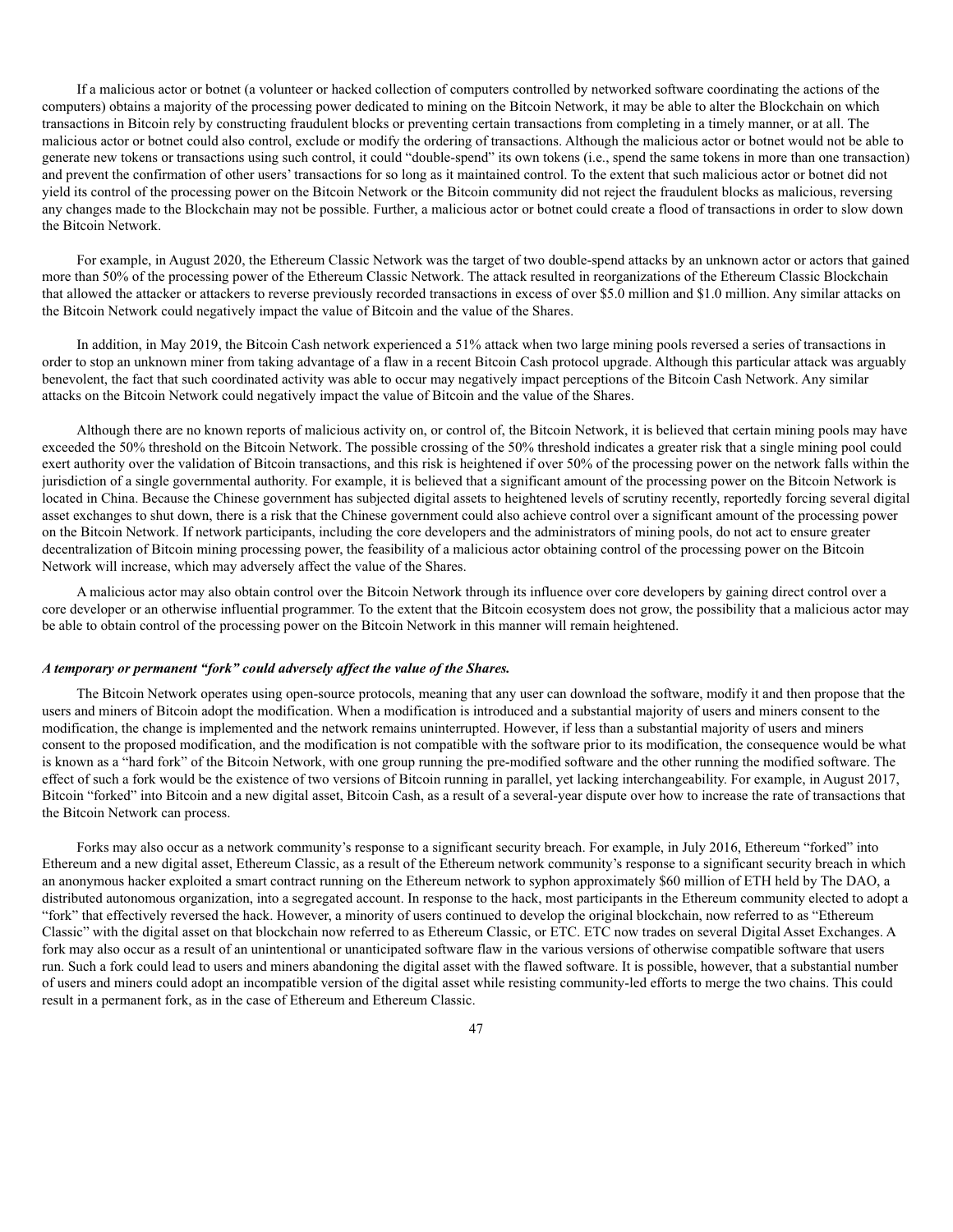In addition, many developers have previously initiated hard forks in the Blockchain to launch new digital assets, such as Bitcoin Gold and Bitcoin Diamond. To the extent such digital assets compete with Bitcoin, such competition could impact demand for Bitcoin and could adversely impact the value of the Shares.

Furthermore, a hard fork can lead to new security concerns. For example, when the Ethereum and Ethereum Classic networks, two other digital asset networks, split in July 2016, replay attacks, in which transactions from one network were rebroadcast to nefarious effect on the other network, plagued Ethereum exchanges through at least October 2016. An Ethereum exchange announced in July 2016 that it had lost 40,000 Ethereum Classic, worth about \$100,000 at that time, as a result of replay attacks. Similar replay attack concerns occurred in connection with the Bitcoin Cash and Bitcoin SV networks split in November 2018. Another possible result of a hard fork is an inherent decrease in the level of security due to significant amounts of mining power remaining on one network or migrating instead to the new forked network. After a hard fork, it may become easier for an individual miner or mining pool's hashing power to exceed 50% of the processing power of a digital asset network that retained or attracted less mining power, thereby making digital assets that rely on proof-of-work more susceptible to attack.

A hard fork may adversely affect the price of Bitcoin at the time of announcement or adoption. For example, the announcement of a hard fork could lead to increased demand for the pre-fork digital asset, in anticipation that ownership of the pre-fork digital asset would entitle holders to a new digital asset following the fork. The increased demand for the pre-fork digital asset may cause the price of the digital asset to rise. After the hard fork, it is possible the aggregate price of the two versions of the digital asset running in parallel would be less than the price of the digital asset immediately prior to the fork. Furthermore, while the Trust would be entitled to both versions of the digital asset running in parallel, the Sponsor will, as permitted by the terms of the Trust Agreement, determine which version of the digital asset is generally accepted as the Bitcoin Network and should therefore be considered the appropriate network for the Trust's purposes, and there is no guarantee that the Sponsor will choose the digital asset that is ultimately the most valuable fork. Either of these events could therefore adversely impact the value of the Shares. As an illustrative example of a digital asset hard fork, on November 15, 2020, certain Bitcoin Cash developers enacted a proposed update to the Bitcoin Cash Network requiring 8% of mined tokens to be redistributed to the developer pool causing a hard fork and created a network with a token labeled BCHA. For the days following the fork, the price of BCH fluctuated from \$246.15 on November 15, 2020 to \$256.55 on November 20, 2020.

A future fork in the Bitcoin Network could adversely affect the value of the Shares or the ability of the Trust to operate.

## *Shareholders may not receive the benefits of any forks or "airdrops."*

In addition to forks, a digital asset may become subject to a similar occurrence known as an "airdrop." In an airdrop, the promotors of a new digital asset announce to holders of another digital asset that such holders will be entitled to claim a certain amount of the new digital asset for free, based on the fact that they hold such other digital asset. For example, in March 2017 the promoters of Stellar Lumens announced that anyone that owned Bitcoin as of June 26, 2017 could claim, until August 27, 2017, a certain amount of Stellar Lumens. The Trust did not participate in the 2017 Stellar Lumen airdrop.

On December 1, 2017, the Trust announced that it had irrevocably abandoned (i) all of the rights to Bitcoin Diamond tokens then held by the Trust as a result of the fork in the Blockchain on November 24, 2017 and (ii) all of the rights to Bytether tokens then held by the Trust as a result of the fork in the Blockchain on August 1, 2017. The Trust did not receive any direct or indirect consideration for the abandonment of these rights. As a consequence of the abandonment, the Trust has no right to receive any Bitcoin Diamond tokens or Bytether tokens at any point in the future, the Trust will not accept any Bitcoin Diamond tokens or Bytether tokens, or any payment in respect thereof, at any point in the future and the Trust will not otherwise take any action in the future inconsistent with such abandonment. On December 29, 2017 the Sponsor of the Trust announced that it had declared a distribution and established a record date for the distribution, to shareholders of record as of the close of business on January 8, 2018, of the Incidental Right to the Bitcoin SegWit2X held by the Trust. On April 2, 2018, Grayscale Investments, LLC, as agent of the shareholders of record on the record date of the distribution of rights to Bitcoin SegWit2X tokens, announced that it had, on behalf of such shareholders, abandoned the rights to the Bitcoin SegWit2X tokens because it determined that the costs that would be incurred by it in connection with exercising those rights and selling the Bitcoin SegWit2X tokens would exceed the gross proceeds that would be generated by such sales.

Shareholders may not receive the benefits of any forks, the Trust may not choose, or be able, to participate in an airdrop, and the timing of receiving any benefits from a fork, airdrop or similar event is uncertain. We refer to the right to receive any such benefit as an "Incidental Right" and any such virtual currency acquired through an Incidental Right as "IR Virtual Currency." There are likely to be operational, tax, securities law, regulatory, legal and practical issues that significantly limit, or prevent entirely, shareholders' ability to realize a benefit, through their Shares in the Trust, from any such Incidental Rights or IR Virtual Currency. For instance, the Custodian may not agree to provide access to the IR Virtual Currency. In addition, the Sponsor may determine that there is no safe or practical way to custody the IR Virtual Currency, or that trying to do so may pose an unacceptable risk to the Trust's holdings in Bitcoin, or that the costs of taking possession and/or maintaining ownership of the IR Virtual Currency exceed the benefits of owning the IR Virtual Currency. Additionally, laws, regulation or other factors may prevent shareholders from benefitting from the Incidental Right or IR Virtual Currency even if there is a safe and practical way to custody and secure the IR Virtual Currency. For example, it may be illegal to sell or otherwise dispose of the Incidental Right or IR Virtual Currency, or there may not be a suitable market into which the Incidental Right or IR Virtual Currency can be sold (immediately after the fork or airdrop, or ever). The Sponsor may also determine, in consultation with its legal advisers, that the Incidental Right or IR Virtual Currency is, or is likely to be deemed, a security under federal or state securities laws. In such a case, the Sponsor would irrevocably abandon, as of any date on which the Trust creates Shares, such Incidental Right or IR Virtual Currency if holding it would have an adverse effect on the Trust and it would not be practicable to avoid such effect by disposing of the Incidental Right or IR Virtual Currency in a manner that would result in shareholders receiving more than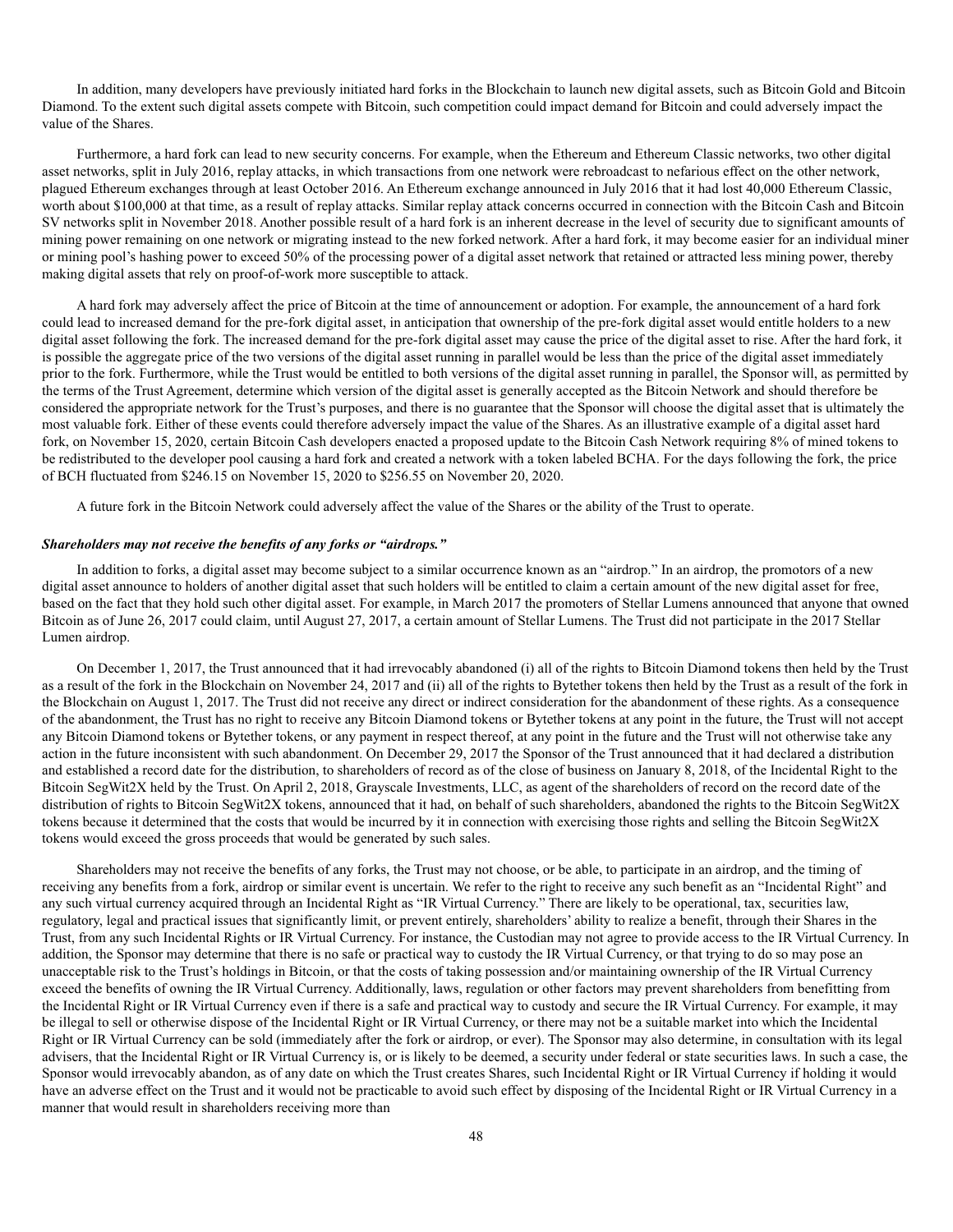insignificant value thereof. In making such a determination, the Sponsor expects to take into account a number of factors, including the various definitions of a "security" under the federal securities law and federal court decisions interpreting elements of these definitions, such as the U.S. Supreme Court's decisions in the *Howey* and *Reves* cases, as well as reports, orders, press releases, public statements and speeches by the SEC and its staff providing guidance on when a digital asset may be a security for purposes of the federal securities laws.

The Trust has informed the Custodian that it is irrevocably abandoning, as of any date on which the Trust creates Shares, any Incidental Rights or IR Virtual Currency to which it would otherwise be entitled as of such date and with respect to which it has not taken any Affirmative Action at or prior to such date. In order to avert abandonment of an Incidental Right or IR Virtual Currency, the Trust will send a notice to the Custodian of its intention to retain such Incidental Right or IR Virtual Currency. The Sponsor intends to evaluate each future fork or airdrop on a case-by-case basis in consultation with the Trust's legal advisers, tax consultants and Custodian. Any inability to recognize the economic benefit of a hard fork or airdrop could adversely affect the value of the Shares. See "Item 1. Business—Incidental Rights and IR Virtual Currency."

# *In the event of a hard fork of the Bitcoin Network, the Sponsor will, if permitted by the terms of the Trust Agreement, use its discretion to determine which network should be considered the appropriate network for the Trust's purposes, and in doing so may adversely affect the value of the Shares.*

In the event of a hard fork of the Bitcoin Network, the Sponsor will, as permitted by the terms of the Trust Agreement, use its discretion to determine, in good faith, which peer-to-peer network, among a group of incompatible forks of the Bitcoin Network, is generally accepted as the Bitcoin Network and should therefore be considered the appropriate network for the Trust's purposes. The Sponsor will base its determination on a variety of then relevant factors, including, but not limited to, the Sponsor's beliefs regarding expectations of the core developers of Bitcoin, users, services, businesses, miners and other constituencies, as well as the actual continued acceptance of, mining power on, and community engagement with, the Bitcoin Network. There is no guarantee that the Sponsor will choose the digital asset that is ultimately the most valuable fork, and the Sponsor's decision may adversely affect the value of the Shares as a result. The Sponsor may also disagree with shareholders, security vendors and the Index Provider on what is generally accepted as Bitcoin and should therefore be considered "Bitcoin" for the Trust's purposes, which may also adversely affect the value of the Shares as a result.

# *Any name change and any associated rebranding initiative by the core developers of Bitcoin may not be favorably received by the digital asset community, which could negatively impact the value of Bitcoin and the value of the Shares.*

From time to time, digital assets may undergo name changes and associated rebranding initiatives. For example, Bitcoin Cash may sometimes be referred to as Bitcoin ABC in an effort to differentiate itself from any Bitcoin Cash hard forks, such as Bitcoin Satoshi's Vision, and in the third quarter of 2018, the team behind Zen rebranded and changed the name of ZenCash to "Horizen." We cannot predict the impact of any name change and any associated rebranding initiative on Bitcoin. After a name change and an associated rebranding initiative, a digital asset may not be able to achieve or maintain brand name recognition or status that is comparable to the recognition and status previously enjoyed by such digital asset. The failure of any name change and any associated rebranding initiative by a digital asset may result in such digital asset not realizing some or all of the anticipated benefits contemplated by the name change and associated rebranding initiative, and could negatively impact the value of Bitcoin and the value of the Shares.

## **Risk Factors Related to the Digital Asset Markets**

# *The value of the Shares relates directly to the value of Bitcoins, the value of which may be highly volatile and subject to fluctuations due to a number of factors.*

The value of the Shares relates directly to the value of the Bitcoins held by the Trust and fluctuations in the price of Bitcoin could adversely affect the value of the Shares. The market price of Bitcoin may be highly volatile, and subject to a number of factors, including:

- An increase in the global Bitcoin supply;
- Manipulative trading activity on Digital Asset Exchanges, which, in many cases, are largely unregulated;
- The adoption of Bitcoin as a medium of exchange, store-of-value or other consumptive asset and the maintenance and development of the open-source software protocol of the Bitcoin Network;
- Forks in the Bitcoin Network;
- Investors' expectations with respect to interest rates, the rates of inflation of fiat currencies or Bitcoin, and digital asset exchange rates;
- Consumer preferences and perceptions of Bitcoin specifically and digital assets generally;
- Fiat currency withdrawal and deposit policies on Digital Asset Exchanges;
- The liquidity of Digital Asset Markets and any increase or decrease in trading volume on Digital Asset Markets;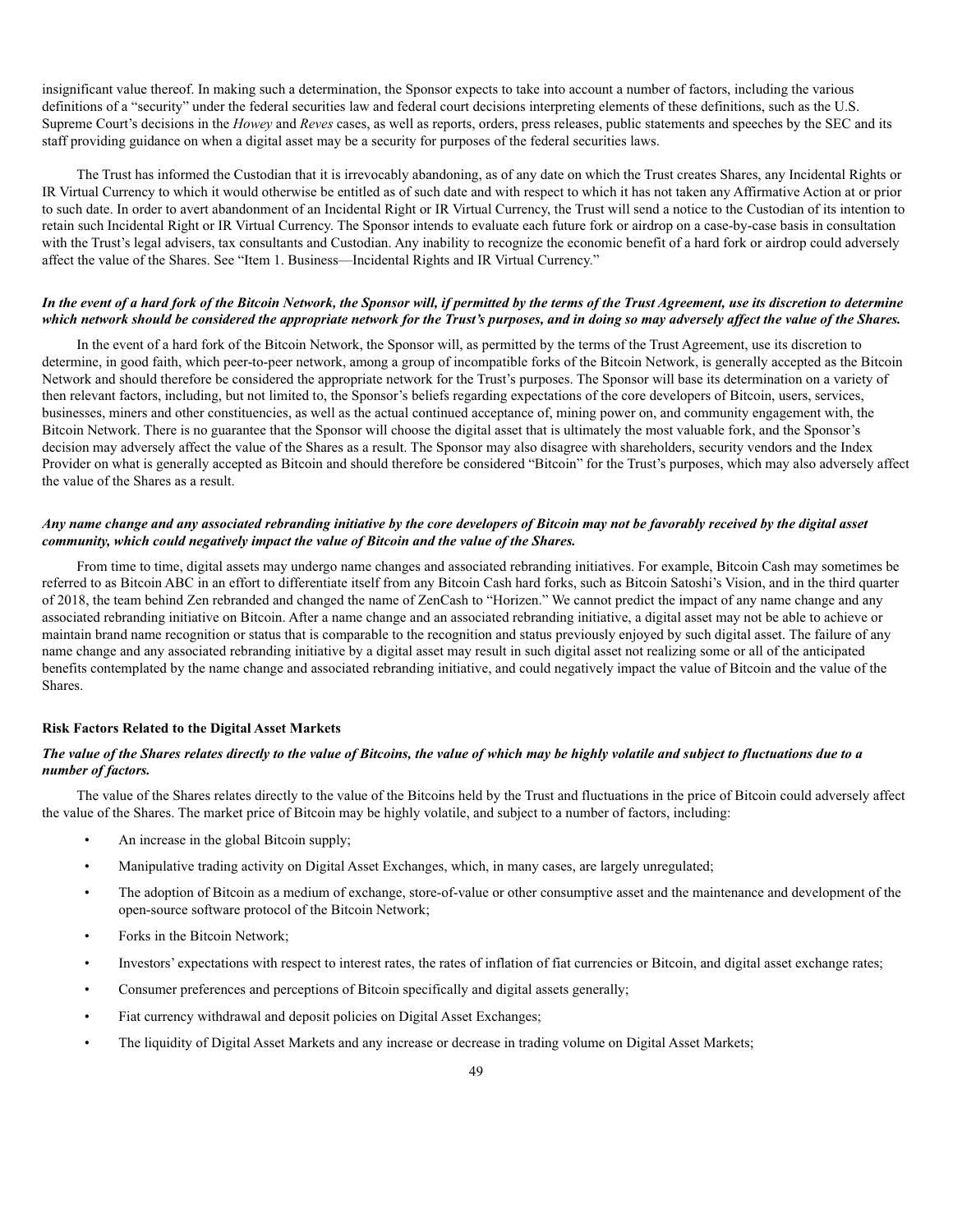- Investment and trading activities of large investors that invest directly or indirectly in Bitcoin;
- A "short squeeze" resulting from speculation on the price of Bitcoin, if aggregate short exposure exceeds the number of Shares available for purchase;
- An active derivatives market for Bitcoin or for digital assets generally;
- Monetary policies of governments, trade restrictions, currency devaluations and revaluations and regulatory measures or enforcement actions, if any, that restrict the use of Bitcoin as a form of payment or the purchase of Bitcoin on the Digital Asset Markets;
- Global or regional political, economic or financial conditions, events and situations, such as the novel coronavirus outbreak;
- Fees associated with processing a Bitcoin transaction and the speed at which Bitcoin transactions are settled;
- Interruptions in service from or closures or failures of major Digital Asset Exchanges;
- Decreased confidence in Digital Asset Exchanges due to the unregulated nature and lack of transparency surrounding the operations of Digital Asset Exchanges;
- Increased competition from other forms of digital assets or payment services; and
- The Trust's own acquisitions or dispositions of Bitcoin, since there is no limit on the number of Bitcoin that the Trust may acquire.

In addition, there is no assurance that Bitcoin will maintain its value in the long or intermediate term. In the event that the price of Bitcoin declines, the Sponsor expects the value of the Shares to decline proportionately.

The value of a Bitcoin as represented by the Index Price or by the Trust's principal market may also be subject to momentum pricing due to speculation regarding future appreciation in value, leading to greater volatility that could adversely affect the value of the Shares. Momentum pricing typically is associated with growth stocks and other assets whose valuation, as determined by the investing public, accounts for future appreciation in value, if any. The Sponsor believes that momentum pricing of Bitcoins has resulted, and may continue to result, in speculation regarding future appreciation in the value of Bitcoin, inflating and making the Index Price more volatile. As a result, Bitcoin may be more likely to fluctuate in value due to changing investor confidence, which could impact future appreciation or depreciation in the Index Price and could adversely affect the value of the Shares.

# *Due to the unregulated nature and lack of transparency surrounding the operations of Digital Asset Exchanges, they may experience fraud, security failures or operational problems, which may adversely affect the value of Bitcoin and, consequently, the value of the Shares.*

Digital Asset Exchanges are relatively new and, in some cases, unregulated. Furthermore, while many prominent Digital Asset Exchanges provide the public with significant information regarding their ownership structure, management teams, corporate practices and regulatory compliance, many Digital Asset Exchanges do not provide this information. Digital Asset Exchanges do not appear to be subject to regulation in a similar manner as other regulated trading platforms, such as national securities exchanges or designated contract markets. As a result, the marketplace may lose confidence in Digital Asset Exchanges, including prominent exchanges that handle a significant volume of Bitcoin trading.

Many Digital Asset Exchanges are unlicensed, unregulated, operate without extensive supervision by governmental authorities, and do not provide the public with significant information regarding their ownership structure, management team, corporate practices, cybersecurity, and regulatory compliance. In particular, those located outside the United States may be subject to significantly less stringent regulatory and compliance requirements in their local jurisdictions. As a result, trading activity on or reported by these Digital Asset Exchanges is generally significantly less regulated than trading in regulated U.S. securities and commodities markets, and may reflect behavior that would be prohibited in regulated U.S. trading venues. For example, in 2019 there were reports claiming that 80-95% of Bitcoin trading volume on Digital Asset Exchanges was false or non-economic in nature, with specific focus on unregulated exchanges located outside of the United States. Such reports may indicate that the Digital Asset Exchange Market is significantly smaller than expected and that the U.S. makes up a significantly larger percentage of the Digital Asset Exchange Market than is commonly understood. Nonetheless, any actual or perceived false trading in the Digital Asset Exchange Market, and any other fraudulent or manipulative acts and practices, could adversely affect the value of Bitcoin and/or negatively affect the market perception of Bitcoin.

In addition, over the past several years, some Digital Asset Exchanges have been closed due to fraud and manipulative activity, business failure or security breaches. In many of these instances, the customers of such Digital Asset Exchanges were not compensated or made whole for the partial or complete losses of their account balances in such Digital Asset Exchanges. While smaller Digital Asset Exchanges are less likely to have the infrastructure and capitalization that make larger Digital Asset Exchanges more stable, larger Digital Asset Exchanges are more likely to be appealing targets for hackers and malware and may be more likely to be targets of regulatory enforcement action. For example, the collapse of Mt. Gox, which filed for bankruptcy protection in Japan in late February 2014, demonstrated that even the largest Digital Asset Exchanges could be subject to abrupt failure with consequences for both users of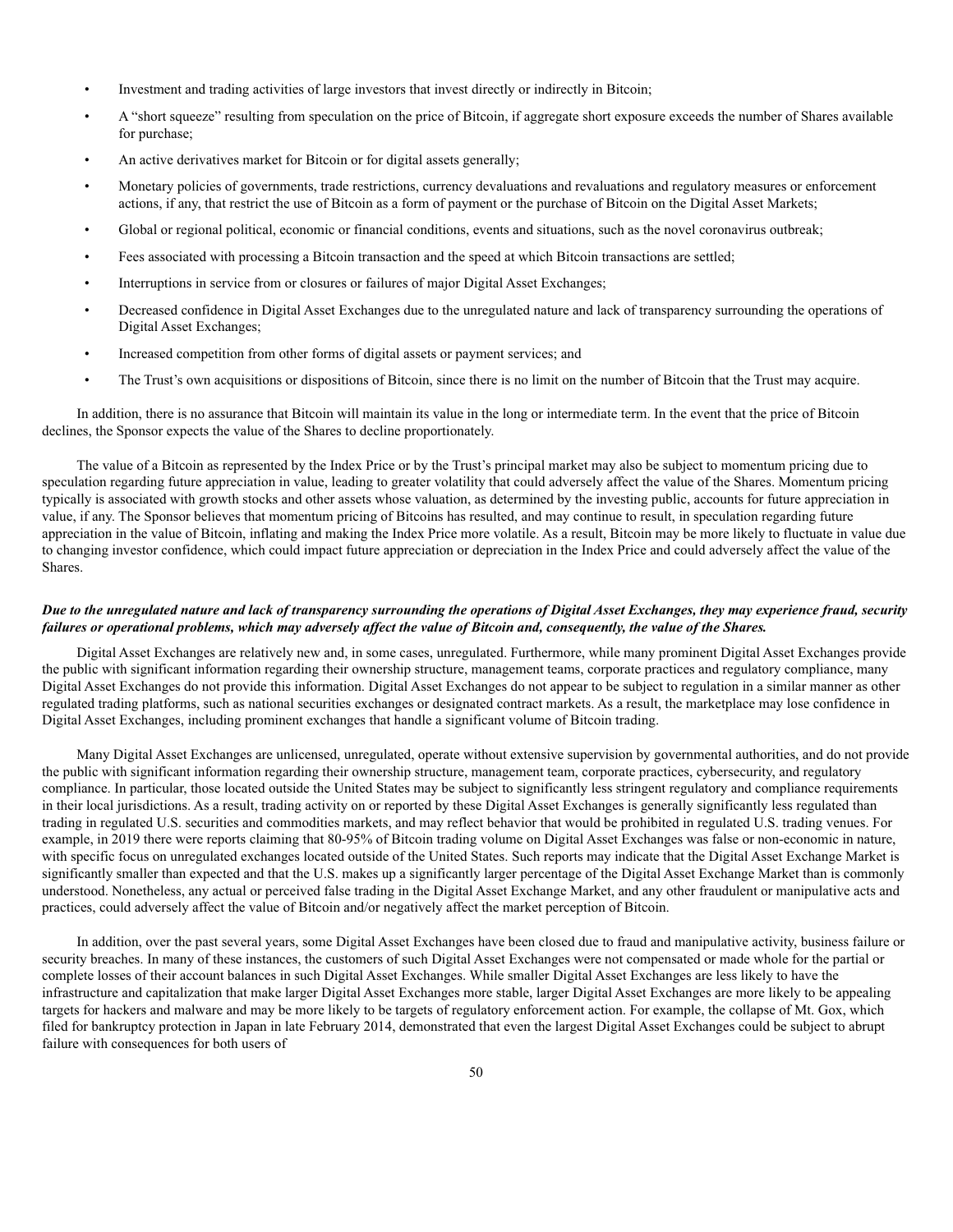Digital Asset Exchanges and the digital asset industry as a whole. In particular, in the two weeks that followed the February 7, 2014 halt of Bitcoin withdrawals from Mt. Gox, the value of one Bitcoin fell on other exchanges from around \$795 on February 6, 2014 to \$578 on February 20, 2014. Additionally, in January 2015, Bitstamp announced that approximately 19,000 Bitcoin had been stolen from its operational or "hot" wallets. Further, in August 2016, it was reported that almost 120,000 Bitcoins worth around \$78 million were stolen from Bitfinex, a large Digital Asset Exchange. The value of Bitcoin and other digital assets immediately decreased over 10% following reports of the theft at Bitfinex and the Shares suffered a corresponding decrease in value. In July 2017, the Financial Crimes Enforcement Network ("FinCEN") assessed a \$110 million fine against BTC-E, a now defunct Digital Asset Exchange, for facilitating crimes such as drug sales and ransomware attacks. In addition, in December 2017, Yapian, the operator of Seoul-based cryptocurrency exchange Youbit, suspended digital asset trading and filed for bankruptcy following a hack that resulted in a loss of 17% of Yapian's assets. Following the hack, Youbit users were allowed to withdraw approximately 75% of the digital assets in their exchange accounts, with any potential further distributions to be made following Yapian's pending bankruptcy proceedings. In addition, in January 2018, the Japanese digital asset exchange, Coincheck, was hacked, resulting in losses of approximately \$535 million, and in February 2018, the Italian Digital Asset Exchange, Bitgrail, was hacked, resulting in approximately \$170 million in losses. Most recently in May 2019, one of the world's largest Digital Asset Exchanges, Binance, was hacked, resulting in losses of approximately \$40 million.

Negative perception, a lack of stability in the Digital Asset Markets and the closure or temporary shutdown of Digital Asset Exchanges due to fraud, failure or security breaches may reduce confidence in the Bitcoin Network and result in greater volatility in the prices of Bitcoin. Furthermore, the closure or temporary shutdown of a Digital Asset Exchange used in calculating the Index Price may result in a loss of confidence in the Trust's ability to determine its Digital Asset Holdings on a daily basis. These potential consequences of such a Digital Asset Exchange's failure could adversely affect the value of the Shares.

## *The Index has a limited history and a failure of the Index Price could adversely affect the value of the Shares.*

The Index has a limited history and the Index Price is a composite reference rate calculated using volume-weighted trading price data from various Digital Asset Exchanges chosen by the Index Provider. The Digital Asset Exchanges chosen by the Index Provider have also changed over time. For example, effective January 19, 2020, the Index Provider removed Bittrex and added LMAX Digital as part of its scheduled quarterly review. On April 6, 2020, the Index Provider removed itBit and did not add any constituents as part of its scheduled quarterly review. The Index Provider may remove or add Digital Asset Exchanges to the Index in the future at its discretion. For more information on the inclusion criteria for Digital Asset Exchanges in the Index, see "Item 1. Business—Overview of the Bitcoin Industry and Market— Bitcoin Value—The Index and the Index Price."

Although the Index is designed to accurately capture the market price of Bitcoin, third parties may be able to purchase and sell Bitcoin on public or private markets not included among the constituent Digital Asset Exchanges of the Index, and such transactions may take place at prices materially higher or lower than the Index Price. Moreover, there may be variances in the prices of Bitcoin on the various Digital Asset Exchanges, including as a result of differences in fee structures or administrative procedures on different Digital Asset Exchanges. For example, based on data provided by the Index Provider, on any given day during the year ended December 31, 2021, the maximum differential between the 4:00 p.m., New York time spot price of any single Digital Asset Exchange included in the Index and the Index Price was 0.64% (8.50% based on Old Index Price) and the average of the maximum differentials of the 4:00 p.m., New York time, spot price of each Digital Asset Exchange included in the Index and the Index Price was 0.32% (8.47% based on Old Index Price). During this same period, the average differential between the 4:00 p.m., New York time, spot prices of all the Digital Asset Exchanges included in the Index and the Index Price was 0.0003% (0.24% based on Old Index Price). During this same period, the average differential between the 4:00 p.m., New York time spot prices of all the Digital Asset Exchanges included in the Index and the Index Price was 0.0003%. All Digital Asset Exchanges that were included in the Index throughout the period were considered in this analysis. To the extent such prices differ materially from the Index Price, investors may lose confidence in the Shares' ability to track the market price of Bitcoins, which could adversely affect the value of the Shares.

# *The Index Price used to calculate the value of the Trust's Bitcoin may be volatile, and purchasing activity in the Digital Asset Markets associated with Basket creations may affect the Index Price and Share trading prices, adversely affecting the value of the Shares.*

The price of Bitcoin on public Digital Asset Exchanges has a very limited history, and during this history, Bitcoin prices on the Digital Asset Markets more generally, and on Digital Asset Exchanges individually, have been volatile and subject to influence by many factors, including operational interruptions. While the Index is designed to limit exposure to the interruption of individual Digital Asset Exchanges, the Index Price, and the price of Bitcoin generally, remains subject to volatility experienced by Digital Asset Exchanges, and such volatility could adversely affect the value of the Shares. For example, since the beginning of the Trust's operations, the Index Price ranged from \$117.03 to \$67,352.59 (\$117.03 to \$67,397.98 based on Old Index Price), with the straight average being \$9,535.36 (\$9,508.58 based on Old Index Price) through December 31, 2021. In addition, in the twelve months from January 1, 2021 to December 31, 2021, the Index Price ranged from \$29,311.80 to \$67,352.59 (\$29,235.54 to \$67,397.98 based on Old Index Price). The Sponsor has not observed a material difference between the Index Price and average prices from the constituent Digital Asset Exchanges individually or as a group. The price of Bitcoin more generally has experienced volatility similar to the Index Price during these periods. For additional information on movement of the Index Price and the price of Bitcoin, see "Item 7. Management's Discussion and Analysis of Financial Condition and Results of Operations—Historical Digital Asset Holdings and Bitcoin Prices."

Furthermore, because the number of Digital Asset Exchanges is limited, the Index will necessarily be composed of a limited number of Digital Asset Exchanges. If a Digital Asset Exchange were subjected to regulatory, volatility or other pricing issues, the Index Provider would have limited ability to remove such Digital Asset Exchange from the Index, which could skew the price of Bitcoin as represented by the Index. Trading on a limited number of Digital Asset Exchanges may result in less favorable prices and decreased liquidity of Bitcoin and, therefore, could have an adverse effect on the value of the Shares.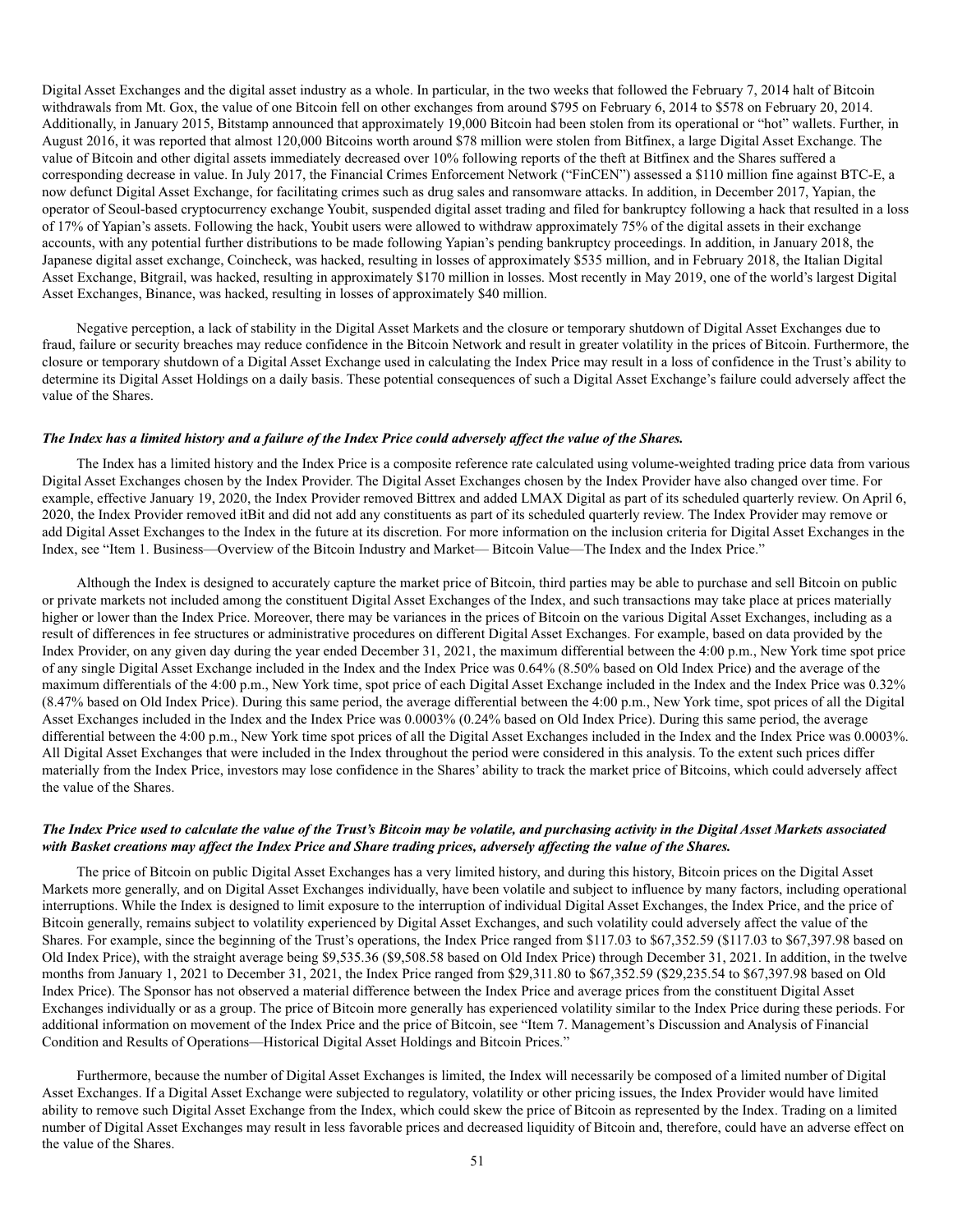Purchasing activity associated with acquiring Bitcoin required for the creation of Baskets may increase the market price of Bitcoin on the Digital Asset Markets, which will result in higher prices for the Shares. Increases in the market price of Bitcoin may also occur as a result of the purchasing activity of other market participants. Other market participants may attempt to benefit from an increase in the market price of Bitcoin that may result from increased purchasing activity of Bitcoin connected with the issuance of Baskets. Consequently, the market price of Bitcoin may decline immediately after Baskets are created. Decreases in the market price of Bitcoin may also occur as a result of sales in Secondary Markets by other market participants. If the Index Price declines, the trading price of the Shares will generally also decline.

# *Competition from the emergence or growth of other digital assets or methods of investing in Bitcoin could have a negative impact on the price of Bitcoin and adversely affect the value of the Shares.*

Bitcoin was the first digital asset to gain global adoption and critical mass, and as a result, it has a "first to market" advantage over other digital assets. As of December 31, 2021, Bitcoin was the largest digital asset by market capitalization and had the largest user base and largest combined mining power. Despite this first to market advantage, as of December 31, 2021, there were over 16,000 alternative digital assets tracked by CoinMarketCap.com, having a total market-capitalization of approximately \$2,066.4 billion (including the approximately \$875.9 billion market cap of Bitcoin), as calculated using market prices and total available supply of each digital asset, excluding tokens pegged to other assets. In addition, many consortiums and financial institutions are also researching and investing resources into private or permissioned smart contract platforms rather than open platforms like the Bitcoin Network. Competition from the emergence or growth of alternative digital assets and smart contracts platforms, such as Solana, Avalanche, Terra or Cardano, could have a negative impact on the demand for, and price of, Bitcoin and thereby adversely affect the value of the Shares.

In addition, some digital asset networks, including the Bitcoin Network, may be the target of ill will from users of other digital asset networks. For example, Litecoin is the result of a hard fork of Bitcoin. Some users of the Bitcoin Network may harbor ill will toward the Litecoin Network, and vice versa. These users may attempt to negatively impact the use or adoption of the Bitcoin Network.

Investors may invest in Bitcoin through means other than the Shares, including through direct investments in Bitcoin and other potential financial vehicles, possibly including securities backed by or linked to Bitcoin and digital asset financial vehicles similar to the Trust. Market and financial conditions, and other conditions beyond the Sponsor's control, may make it more attractive to invest in other financial vehicles or to invest in Bitcoin directly, which could limit the market for, and reduce the liquidity of, the Shares. In addition, to the extent digital asset financial vehicles other than the Trust tracking the price of Bitcoin are formed and represent a significant proportion of the demand for Bitcoin, large purchases or redemptions of the securities of these digital asset financial vehicles, or private funds holding Bitcoin, could negatively affect the Index Price, the Digital Asset Holdings, the price of the Shares, the NAV and the NAV per Share. Moreover, any reduced demand for Shares of the Trust may cause the Shares of the Trust to trade at a discount to the Digital Asset Holdings per Share.

## *Failure of funds that hold digital assets or that have exposure to digital assets through derivatives to receive SEC approval to list their shares on exchanges could adversely affect the value of the Shares.*

There have been a growing a number of attempts to list on national securities exchanges the shares of funds that hold digital assets or that have exposures to digital assets through derivatives. These investment vehicles attempt to provide institutional and retail investors exposure to markets for digital assets and related products. The SEC has repeatedly denied such requests. In January 2018, the SEC's Division of Investment Management outlined several questions that sponsors would be expected to address before the SEC will consider granting approval for funds holding "substantial amounts" of cryptocurrencies or "cryptocurrency-related products." The questions, which focus on specific requirements of the Investment Company Act of 1940 (the "Investment Company Act"), generally fall into one of five key areas: valuation, liquidity, custody, arbitrage and potential manipulation. The SEC has not explicitly stated whether each of the questions set forth would also need to be addressed by entities with similar products and investment strategies that instead pursue registered offerings under the Securities Act, although such entities would need to comply with the registration and prospectus disclosure requirements of the Securities Act. Furthermore, NYSE Arca previously withdrew the Sponsor's application with the SEC to list the Trust on a national security exchange. Requests to list the shares of other funds on national securities exchanges have also been submitted to the SEC. Although the SEC approved several futures-based Bitcoin ETFs in October 2021, it has not approved any requests to list the shares of digital asset funds like the Trust to date. The requests to list the shares of digital asset funds submitted by the Chicago Board Options Exchange ("CBOE") and the NYSE Arca in 2019 were withdrawn or received disapprovals. Subsequently, NYSE Arca and CBOE filed several new requests to list shares of various digital asset funds in 2021. Several of those requests were recently denied by the SEC in 2021 and to date in 2022. On October 19, 2021, NYSE Arca filed an application with the SEC pursuant to Rule 19b-4 under the Exchange Act to list the Shares of the Trust on NYSE Arca. As of the date of this Annual Report, the NYSE Arca 19b-4 application has not been approved by the SEC and the Trust has not sought relief from the SEC under Regulation M to operate an ongoing redemption program, and neither the Sponsor nor the Trust makes any representation as to if or when such approval and relief will be obtained. The exchange listing of shares of digital asset funds would create more opportunities for institutional and retail investors to invest in the digital asset market. If exchange-listing requests are not approved by the SEC and further requests are ultimately denied by the SEC, increased investment interest by institutional or retail investors could fail to materialize, which could reduce the demand for digital assets generally and therefore adversely affect the value of the Shares.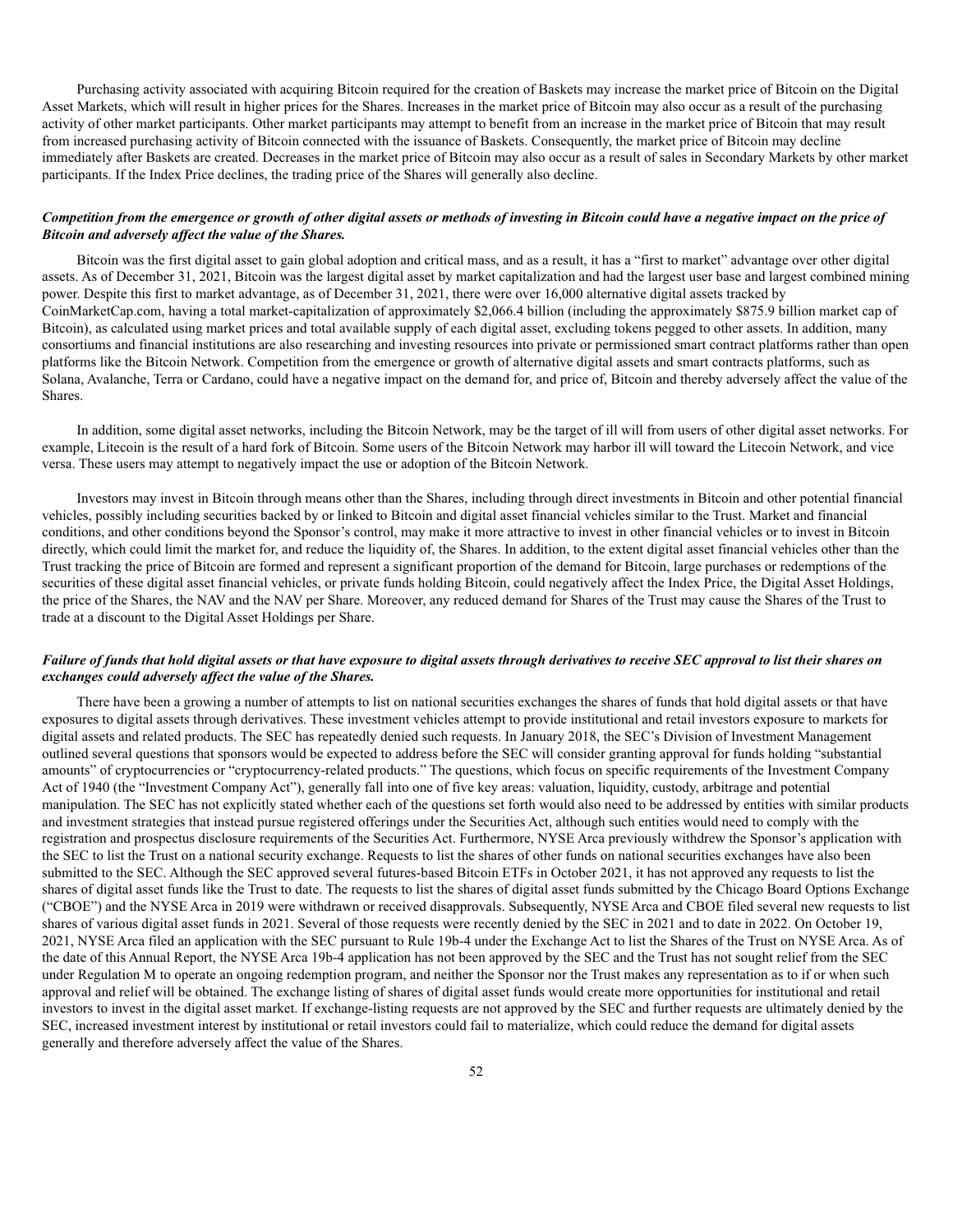#### **Risk Factors Related to the Trust and the Shares**

# *The Trust faces risks related to the COVID-19 outbreak, which could negatively impact the value of the Trust's holdings and significantly disrupt its affairs.*

An outbreak of infectious respiratory illness caused by a novel coronavirus known as SARS-CoV-19 ("COVID-19") was first detected in China in December 2019 and has now been spread globally. This outbreak has resulted in travel restrictions, closed international borders, enhanced health screenings at ports of entry and elsewhere, disruption of and delays in healthcare service preparation and delivery, prolonged quarantines, cancellations, lower consumer demand, layoffs, defaults and other significant economic impacts, as well as general concern and uncertainty. COVID-19 has had and will likely continue to have serious adverse effects on the economies and financial markets of many countries, resulting in an economic downturn that may adversely affect demand for digital assets generally and impact the value of, and demand for, the digital assets held by the Trust. Although the duration and magnitude of the impact of the COVID-19 outbreak or the occurrence of other epidemics or pandemics on the digital assets held by the Trust remains uncertain, the continued spread of COVID-19 and the imposition of related public health measures and travel and business restrictions have resulted in, and will continue to result in, increased volatility and uncertainty in economies and financial markets of many countries, which may include the Digital Asset Markets. For example, digital asset prices, including BTC, decreased significantly in the first quarter of 2020 amidst broader market declines as a result of the COVID-19 outbreak. Governmental authorities and regulators throughout the world have, in the past, responded to major economic disruptions with a variety of fiscal and monetary policy changes, such as quantitative easing, new monetary programs and lower interest rates. An unexpected or quick reversal of these policies, or the ineffectiveness of these policies, is likely to increase volatility in economies and financial market generally, and could specifically increase volatility in the Digital Asset Markets, which could adversely affect the value of Bitcoin and the value of the Shares.

In addition, the COVID-19 pandemic has disrupted the operations of many businesses. In response to the COVID-19 pandemic, the Sponsor has made certain adjustments to its operations, including moving all of its employees to a remote working situation as of March 31, 2020. While the operations of the Sponsor and the Trust have not been materially impacted as of the date hereof, there can be no assurance that further developments with respect to the COVID-19 pandemic will not have such an impact. Moreover, the Trust relies on third party service providers to perform certain functions essential to managing the affairs of the Trust. Any disruptions to the Trust's service providers' business operations resulting from business restrictions, quarantines or restrictions on the ability of personnel to perform their jobs could have an adverse impact on the Trust's ability to access critical services and would be disruptive to the affairs of the Trust. The COVID-19 outbreak or a similar pandemic could also cause disruption to Digital Asset Markets, including the closure of Digital Asset Exchanges, which could impact the price of Bitcoin and impact the Index or the Index Provider's operations, all of which could have a negative impact on the Trust.

# *Because of the holding period under Rule 144, the lack of an ongoing redemption program and the Trust's ability to halt creations from time to time, there is no arbitrage mechanism to keep the value of the Shares closely linked to the Index Price and the Shares have historically traded at a substantial premium over, or a substantial discount to, the Digital Asset Holdings per Share.*

Shares purchased in the private placement are subject to a holding period under Rule 144. Pursuant to Rule 144, the minimum holding period for Shares purchased in the private placement is six months. In addition, the Trust does not currently operate an ongoing redemption program and may halt creations from time to time. As a result, the Trust cannot rely on arbitrage opportunities resulting from differences between the value of the Shares and the price of Bitcoin to keep the value of the Shares closely linked to the Index Price. As a result, the value of the Shares of the Trust may not approximate the value of the Trust's Digital Asset Holdings per Share or meet the Trust's investment objective, and may trade at a substantial premium over, or substantial discount to, the value of the Trust's Digital Asset Holdings per Share. For example, in the past, the price of the Shares as quoted on OTCQX varied significantly from the Digital Asset Holdings per Share due to these factors, among others, and has historically traded at a substantial premium over, or a substantial discount to, the Digital Asset Holdings per Share.

# *The Shares may trade at a price that is at, above or below the Trust's Digital Asset Holdings per Share as a result of the non- current trading hours between OTCQX and the Digital Asset Exchange Market.*

The Trust's Digital Asset Holdings per Share will fluctuate with changes in the market value of Bitcoin, and the Sponsor expects the trading price of the Shares to fluctuate in accordance with changes in the Trust's Digital Asset Holdings per Share, as well as market supply and demand. However, the Shares may trade on OTCQX at, above or below the Trust's Digital Asset Holdings per Share for a variety of reasons. For example, OTCQX is open for trading in the Shares for a limited period each day, but the Digital Asset Exchange Market is a 24-hour marketplace. During periods when OTCQX is closed but Digital Asset Exchanges are open, significant changes in the price of Bitcoin on the Digital Asset Exchange Market could result in a difference in performance between the value of Bitcoin as measured by the Index and the most recent Digital Asset Holdings per Share or closing trading price. For example, if the price of Bitcoin on the Digital Asset Exchange Market, and the value of Bitcoin as measured by the Index, moves significantly in a negative direction after the close of OTCQX, the trading price of the Shares may "gap" down to the full extent of such negative price shift when OTCQX reopens. If the price of Bitcoin on the Digital Asset Exchange Market drops significantly during hours OTCQX is closed, shareholders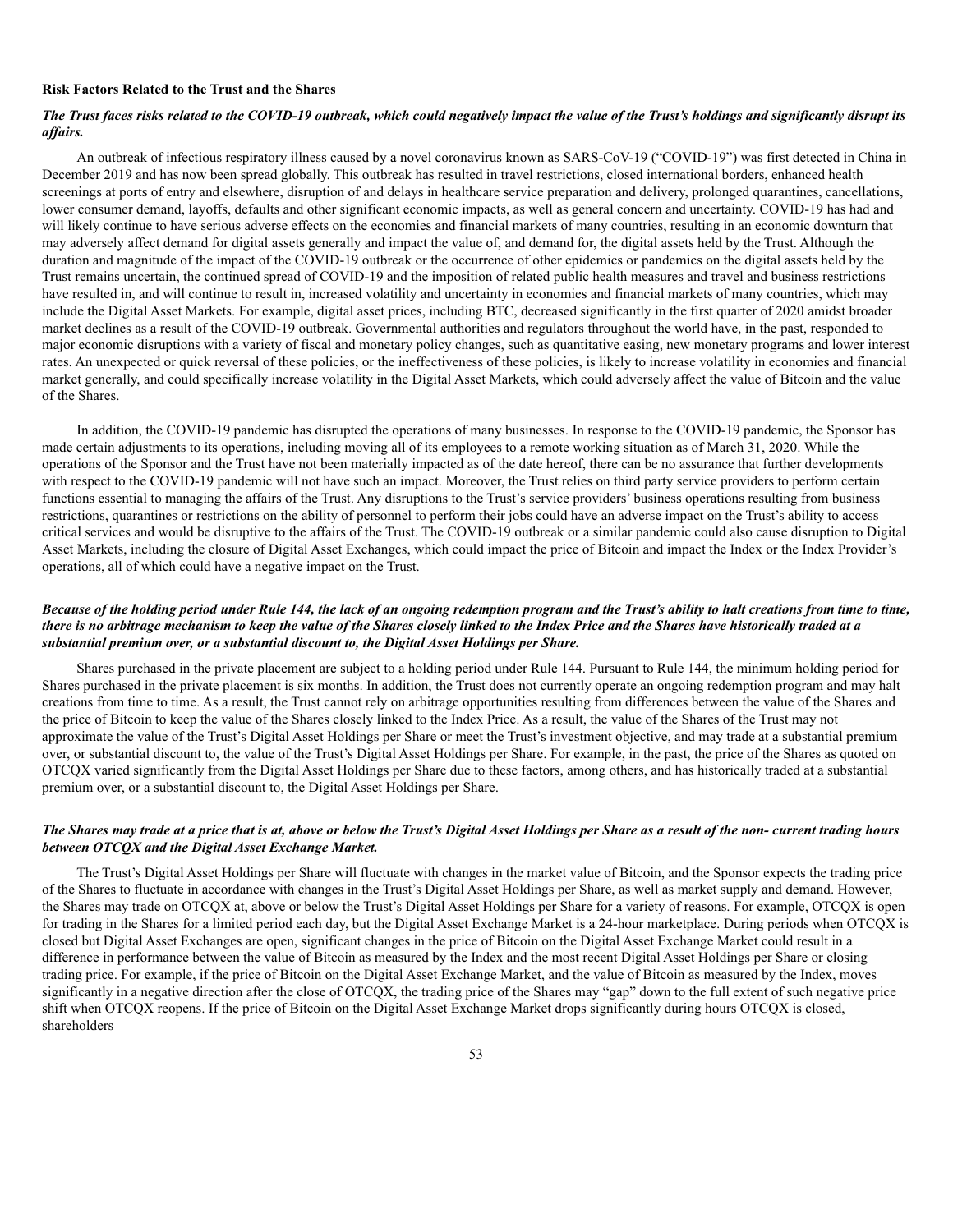may not be able to sell their Shares until after the "gap" down has been fully realized, resulting in an inability to mitigate losses in a rapidly negative market. Even during periods when OTCQX is open, large Digital Asset Exchanges (or a substantial number of smaller Digital Asset Exchanges) may be lightly traded or closed for any number of reasons, which could increase trading spreads and widen any premium or discount on the Shares.

#### *Shareholders may suffer a loss on their investment if the Shares trade above or below the Trust's Digital Asset Holdings per Share.*

Historically, the Shares have traded at a substantial premium over the Digital Asset Holdings per Share. More recently, the Shares have traded at a substantial discount to the Digital Asset Holdings per Share. If the Shares trade at a premium, investors who purchase Shares on OTCQX will pay more for their Shares than investors who purchase Shares directly from Authorized Participants. In contrast, if the Shares trade on OTCQX at a discount, investors who purchase Shares directly from Authorized Participants will pay more for their Shares than investors who purchase Shares on OTCQX. The premium at which the Shares have traded has fluctuated over time. From May 5, 2015 to December 31, 2021, the maximum premium of the closing price of the Shares quoted on OTCQX over the value of the Trust's Digital Asset Holdings per Share was 142% (142% based on Old Index Price) and the average premium was 37% (37% based on Old Index Price). Moreover, the closing price of the Shares as quoted on OTCQX at 4:00 p.m., New York time, on each business day, has been quoted at a discount on 217 days (217 days based on Old Index Price). From May 5, 2015 to December 31, 2021, the maximum discount of the closing price of the Shares quoted on OTCQX below the value of the Trust's Digital Asset Holdings per Share was 21% (22% based on Old Index Price) and the average discount was 13% (13% based on Old Index Price). As of December 31, 2021, the Trust's Shares were quoted on OTCQX at a discount of 20% (22% based on Old Index Price) to the Trust's Digital Asset Holdings per Share. As a result, shareholders who purchase Shares on OTCQX may suffer a loss on their investment if they sell their Shares at a time when the premium has decreased from the premium at which they purchased the Shares even if the Digital Asset Holdings per Share remains the same. Likewise, shareholders that purchase Shares directly from the Trust may suffer a loss on their investment if they sell their Shares at a time when the Shares are trading at a discount on OTCQX. Furthermore, shareholders may suffer a loss on their investment even if the Digital Asset Holdings per Share increases because the decrease in any premium or increase in any discount may offset any increase in the Digital Asset Holdings per Share.

## *The amount of the Trust's assets represented by each Share will decline over time as the Trust pays the Sponsor's Fee and Additional Trust Expenses, and as a result, the value of the Shares may decrease over time.*

The Sponsor's Fee accrues daily in U.S. dollars at an annual rate based on the Digital Asset Holdings Fee Basis Amount, which is based on the Digital Asset Holdings of the Trust, and is paid to the Sponsor in Bitcoin. See "Item 1. Business—Activities of the Trust—Disposition of Bitcoins, Incidental Rights and/or IR Virtual Currency" and "Item 1. Business—Activities of the Trust—Hypothetical Expense Example." As a result, the amount of Trust's assets represented by each Share declines as the Trust pays the Sponsor's Fee (or sells Bitcoin in order to raise cash to pay any Additional Trust Expenses), which may cause the Shares to decrease in value over time or dampen any increase in value.

### *The value of the Shares may be influenced by a variety of factors unrelated to the value of Bitcoin.*

The value of the Shares may be influenced by a variety of factors unrelated to the price of Bitcoin and the Digital Asset Exchanges included in the Index that may have an adverse effect on the value of the Shares. These factors include the following factors:

- Unanticipated problems or issues with respect to the mechanics of the Trust's operations and the trading of the Shares may arise, in particular due to the fact that the mechanisms and procedures governing the creation and offering of the Shares and storage of Bitcoin have been developed specifically for this product;
- The Trust could experience difficulties in operating and maintaining its technical infrastructure, including in connection with expansions or updates to such infrastructure, which are likely to be complex and could lead to unanticipated delays, unforeseen expenses and security vulnerabilities;
- The Trust could experience unforeseen issues relating to the performance and effectiveness of the security procedures used to protect the Digital Asset Account, or the security procedures may not protect against all errors, software flaws or other vulnerabilities in the Trust's technical infrastructure, which could result in theft, loss or damage of its assets; or
- Service providers may decide to terminate their relationships with the Trust due to concerns that the introduction of privacy enhancing features to the Bitcoin Network may increase the potential for Bitcoin to be used to facilitate crime, exposing such service providers to potential reputational harm.

Any of these factors could affect the value of the Shares, either directly or indirectly through their effect on the Trust's assets.

### *Shareholders do not have the protections associated with ownership of shares in an investment company registered under the Investment Company Act or the protections afforded by the CEA.*

The Investment Company Act is designed to protect investors by preventing insiders from managing investment companies to their benefit and to the detriment of public investors, such as: the issuance of securities having inequitable or discriminatory provisions; the management of investment companies by irresponsible persons; the use of unsound or misleading methods of computing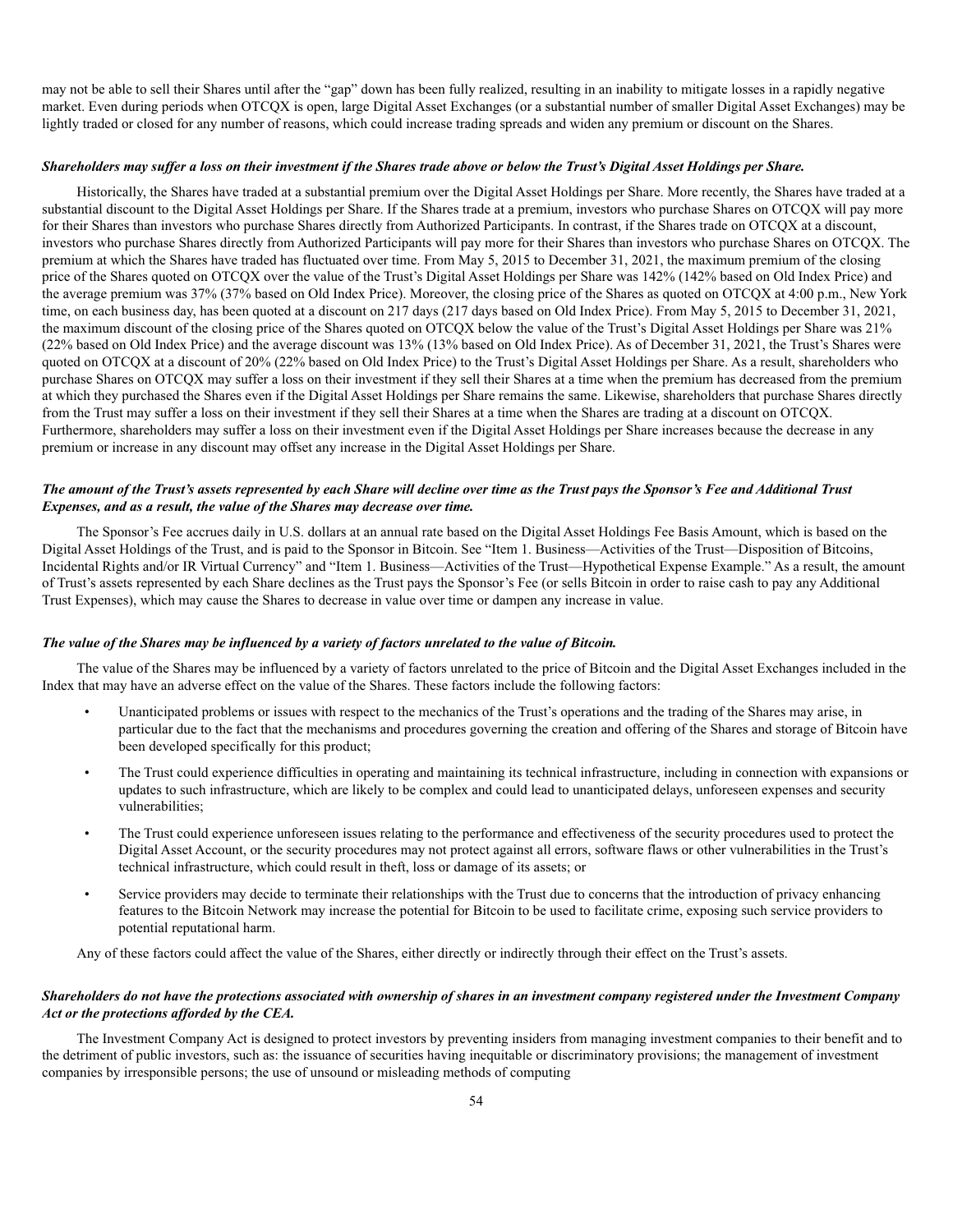earnings and asset value; changes in the character of investment companies without the consent of investors; and investment companies from engaging in excessive leveraging. To accomplish these ends, the Investment Company Act requires the safekeeping and proper valuation of fund assets, restricts greatly transactions with affiliates, limits leveraging, and imposes governance requirements as a check on fund management.

The Trust is not a registered investment company under the Investment Company Act, and the Sponsor believes that the Trust is not required to register under such act. Consequently, shareholders do not have the regulatory protections provided to investors in investment companies.

The Trust will not hold or trade in commodity interests regulated by the CEA, as administered by the CFTC. Furthermore, the Sponsor believes that the Trust is not a commodity pool for purposes of the CEA, and that neither the Sponsor nor the Trustee is subject to regulation by the CFTC as a commodity pool operator or a commodity trading adviser in connection with the operation of the Trust. Consequently, shareholders will not have the regulatory protections provided to investors in CEA-regulated instruments or commodity pools.

## *The restrictions on transfer and redemption may result in losses on an investment in the Shares.*

Shares purchased in the private placement may not be resold except in transactions exempt from registration under the Securities Act and state securities laws, and any such transaction must be approved in advance by the Sponsor. In determining whether to grant approval, the Sponsor will specifically look at whether the conditions of Rule 144 under the Securities Act and any other applicable laws have been met. Any attempt to sell Shares without the approval of the Sponsor in its sole discretion will be void *ab initio*. See "Item 1. Business—Description of the Shares—Transfer Restrictions" for more information.

At this time the Sponsor is not accepting redemption requests from shareholders. Therefore, unless the Trust is permitted to, and does, establish a Share redemption program, shareholders will be unable to (or could be significantly impeded in attempting to) sell or otherwise liquidate investments in the Shares, which could have a material adverse impact on demand for the Shares and their value.

# *The Trust and an affiliate of the Trust previously entered into a settlement agreement with the SEC concerning the operation of the Trust's former redemption program.*

On April 1, 2014, a program was launched pursuant to which shareholders could request redemptions from Genesis, an affiliate of the Trust and the sole Authorized Participant at that time. On September 23, 2014, Genesis received a letter from the staff of the SEC's Office of Compliance Inspections and Examinations summarizing the staff's findings from an onsite review of Genesis's broker-dealer activities conducted in June 2014. In its exit report, the staff stated that it had concluded that the Trust's redemption program, in which shareholders were permitted to request the redemption of their Shares through Genesis, appeared to violate Regulation M under the Exchange Act because such redemptions of Shares took place at the same time the Trust was in the process of creating Shares. On July 11, 2016, Genesis and the Trust entered into a settlement agreement with the SEC whereby they agreed to a cease-and-desist order against future violations of Rules 101 and 102 of Regulation M under the Exchange Act. Genesis also agreed to pay disgorgement of \$51,650.11 in redemption fees it collected, plus prejudgment interest of \$2,105.68, for a total of \$53,755.79. The Trust currently has no intention of seeking an exemption from the SEC under Regulation M in order to reinstate its redemption program.

# *There is no guarantee that an active trading market for the Shares will continue to develop.*

The Shares are qualified for public trading on OTCQX and an active trading market for the Shares has developed. However, there can be no assurance that such trading market will be maintained or continue to develop. In addition, OTCQX can halt the trading of the Shares for a variety of reasons. To the extent that OTCQX halts trading in the Shares, whether on a temporary or permanent basis, investors may not be able to buy or sell Shares, which could adversely affect the value of the Shares. If an active trading market for the Shares does not continue to exist, the market prices and liquidity of the Shares may be adversely affected.

On October 19, 2021, NYSE Arca filed an application with the SEC pursuant to Rule 19b-4 under the Exchange Act to list the Shares of the Trust on NYSE Arca. NYSE Arca must receive approval from the SEC in order to list the Shares. During 2016 and 2017, NYSE Arca and other exchanges filed several requests with the SEC to list the shares of digital asset funds, including the Shares. After the SEC issued disapprovals for a number of these requests, NYSE Arca withdrew its request relating to the Shares. Although the SEC approved several futures-based Bitcoin ETFs in October 2021, it has not approved any requests to list the shares of digital asset funds like the Trust to date. The requests to list the shares of digital asset funds submitted by the Chicago Board Options Exchange ("CBOE") and the NYSE Arca in 2019 were withdrawn or received disapprovals. Subsequently, NYSE Arca and CBOE filed several new requests to list shares of various digital asset funds in 2021. Several of those requests were recently denied by the SEC in 2021 and to date in 2022. As of the date of this Annual Report, the NYSE Arca 19b-4 application has not been approved by the SEC and the Trust has not sought relief from the SEC under Regulation M to operate an ongoing redemption program, and neither the Sponsor nor the Trust makes any representation as to if or when such approval and relief will be obtained. As such, there is no guarantee that we will be successful in listing the Shares on NYSE Arca even once we decide to do so.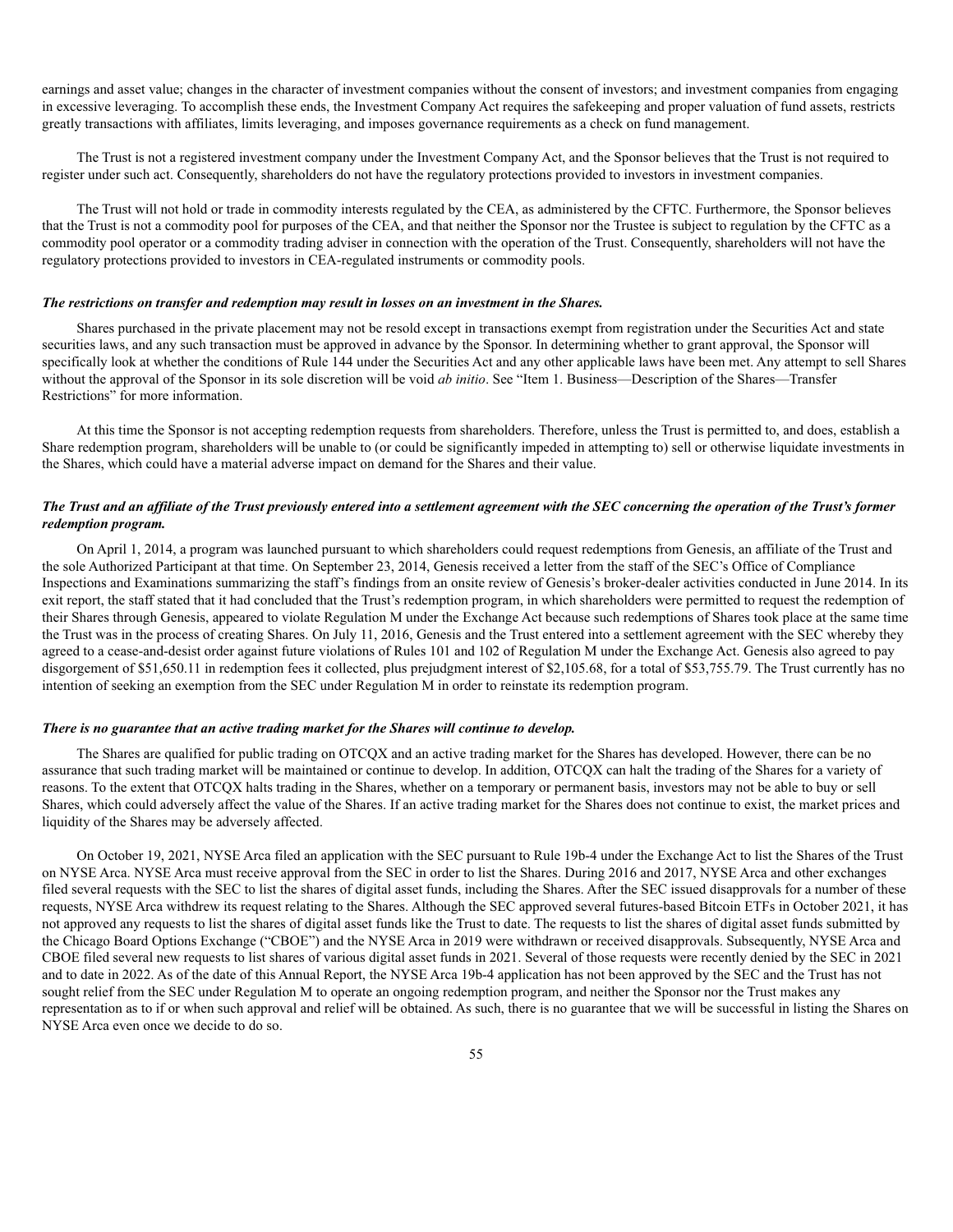## *As the Sponsor and its management have limited history of operating investment vehicles like the Trust, their experience may be inadequate or unsuitable to manage the Trust.*

The past performances of the Sponsor's management in other investment vehicles, including their experiences in the digital asset and venture capital industries, are no indication of their ability to manage an investment vehicle such as the Trust. If the experience of the Sponsor and its management is inadequate or unsuitable to manage an investment vehicle such as the Trust, the operations of the Trust may be adversely affected.

Furthermore, the Sponsor is currently engaged in the management of other investment vehicles which could divert their attention and resources. If the Sponsor were to experience difficulties in the management of such other investment vehicles that damaged the Sponsor or its reputation, it could have an adverse impact on the Sponsor's ability to continue to serve as Sponsor for the Trust.

# *Security threats to the Digital Asset Account could result in the halting of Trust operations and a loss of Trust assets or damage to the reputation of the Trust, each of which could result in a reduction in the value of the Shares.*

Security breaches, computer malware and computer hacking attacks have been a prevalent concern in relation to digital assets. The Sponsor believes that the Trust's Bitcoins held in the Digital Asset Account will be an appealing target to hackers or malware distributors seeking to destroy, damage or steal the Trust's Bitcoins and will only become more appealing as the Trust's assets grow. To the extent that the Trust, the Sponsor or the Custodian is unable to identify and mitigate or stop new security threats or otherwise adapt to technological changes in the digital asset industry, the Trust's Bitcoins may be subject to theft, loss, destruction or other attack.

The Sponsor believes that the security procedures in place for the Trust, including, but not limited to, offline storage, or cold storage, multiple encrypted private key "shards", usernames, passwords and 2-step verification, are reasonably designed to safeguard the Trust's Bitcoins. Nevertheless, the security procedures cannot guarantee the prevention of any loss due to a security breach, software defect or act of God that may be borne by the Trust.

The security procedures and operational infrastructure may be breached due to the actions of outside parties, error or malfeasance of an employee of the Sponsor, the Custodian, or otherwise, and, as a result, an unauthorized party may obtain access to a Digital Asset Account, the relevant private keys (and therefore Bitcoin) or other data of the Trust. Additionally, outside parties may attempt to fraudulently induce employees of the Sponsor or the Custodian to disclose sensitive information in order to gain access to the Trust's infrastructure. As the techniques used to obtain unauthorized access, disable or degrade service, or sabotage systems change frequently, or may be designed to remain dormant until a predetermined event and often are not recognized until launched against a target, the Sponsor and the Custodian may be unable to anticipate these techniques or implement adequate preventative measures.

An actual or perceived breach of a Digital Asset Account could harm the Trust's operations, result in loss of the Trust's assets, damage the Trust's reputation and negatively affect the market perception of the effectiveness of the Trust, all of which could in turn reduce demand for the Shares, resulting in a reduction in the value of the Shares. The Trust may also cease operations, the occurrence of which could similarly result in a reduction in the value of the Shares.

# *Bitcoin transactions are irrevocable and stolen or incorrectly transferred Bitcoins may be irretrievable. As a result, any incorrectly executed Bitcoin transactions could adversely affect the value of the Shares.*

Bitcoin transactions are typically not reversible without the consent and active participation of the recipient of the transaction. Once a transaction has been verified and recorded in a block that is added to the Blockchain, an incorrect transfer or theft of Bitcoin generally will not be reversible and the Trust may not be capable of seeking compensation for any such transfer or theft. Although the Trust's transfers of Bitcoin will regularly be made to or from the Digital Asset Account, it is possible that, through computer or human error, or through theft or criminal action, the Trust's Bitcoin could be transferred from the Trust's Digital Asset Account in incorrect amounts or to unauthorized third parties, or to uncontrolled accounts.

Such events have occurred in connection with digital assets in the past. For example, in September 2014, the Chinese Digital Asset Exchange Huobi announced that it had sent approximately 900 Bitcoins and 8,000 Litecoins (worth approximately \$400,000 at the prevailing market prices at the time) to the wrong customers. To the extent that the Trust is unable to seek a corrective transaction with such third party or is incapable of identifying the third party which has received the Trust's Bitcoins through error or theft, the Trust will be unable to revert or otherwise recover incorrectly transferred Bitcoins. The Trust will also be unable to convert or recover its Bitcoins transferred to uncontrolled accounts. To the extent that the Trust is unable to seek redress for such error or theft, such loss could adversely affect the value of the Shares.

## *The Sponsor may need to find and appoint a replacement custodian, which could pose a challenge to the safekeeping of the Trust's Bitcoins.*

The Sponsor could decide to replace Coinbase Custody Trust Company, LLC as the custodian of the Trust's Bitcoins. Transferring maintenance responsibilities of the Digital Asset Account to another party will likely be complex and could subject the Trust's Bitcoin to the risk of loss during the transfer, which could have a negative impact on the performance of the Shares or result in loss of the Trust's assets.

The Sponsor may not be able to find a party willing to serve as the custodian under the same terms as the current Custodian Agreement. To the extent that Sponsor is not able to find a suitable party willing to serve as the custodian, the Sponsor may be required to terminate the Trust and liquidate the Trust's Bitcoin. In addition, to the extent that the Sponsor finds a suitable party but must enter into a modified Custodian Agreement that is less favorable for the Trust or Sponsor, the value of the Shares could be adversely affected.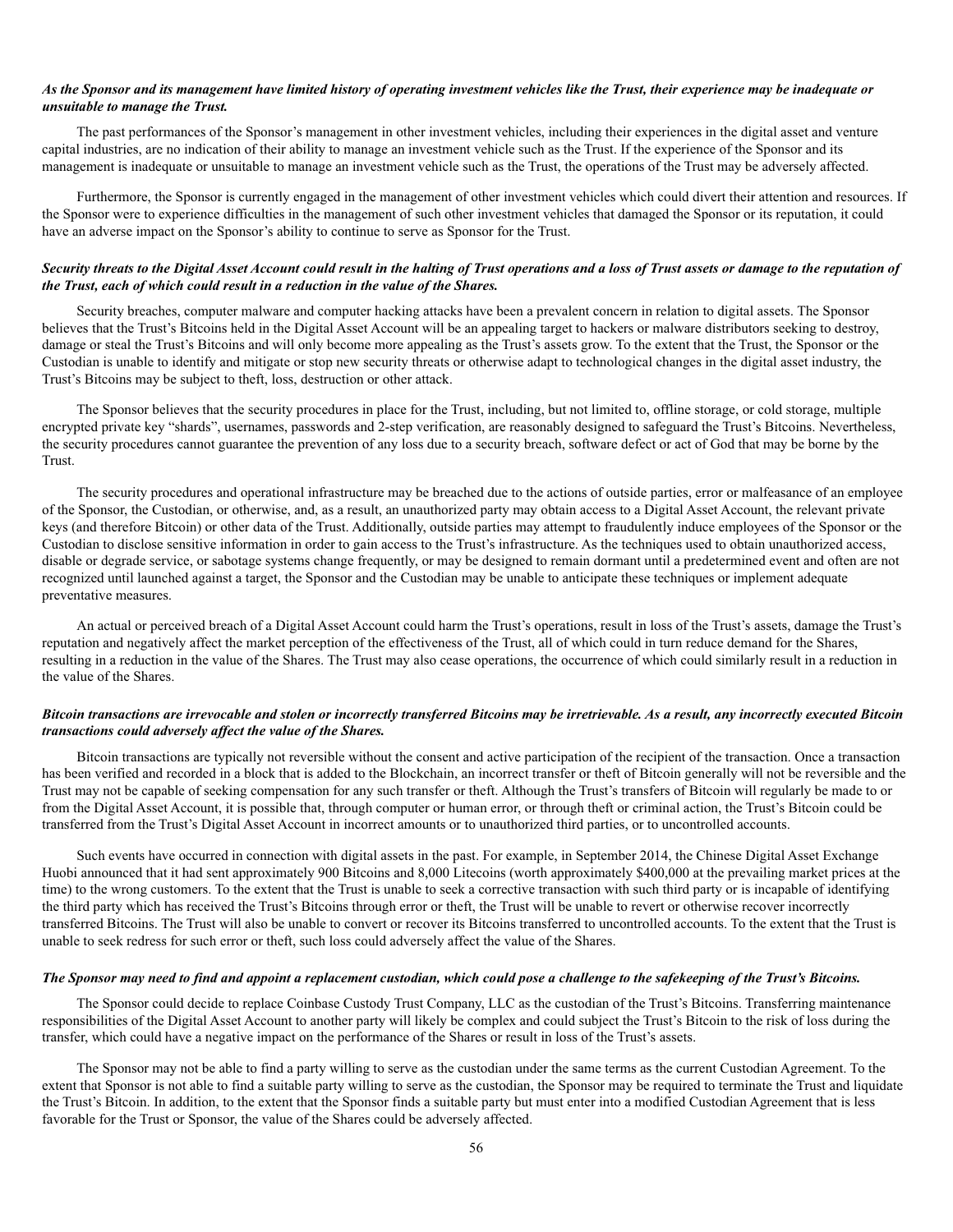## *The lack of full insurance and shareholders' limited rights of legal recourse against the Trust, Trustee, Sponsor, Transfer Agent and Custodian expose the Trust and its shareholders to the risk of loss of the Trust's Bitcoins for which no person or entity is liable.*

The Trust is not a banking institution or otherwise a member of the Federal Deposit Insurance Corporation ("FDIC") or Securities Investor Protection Corporation ("SIPC") and, therefore, deposits held with or assets held by the Trust are not subject to the protections enjoyed by depositors with FDIC or SIPC member institutions. In addition, neither the Trust nor the Sponsor insure the Trust's Bitcoins. While the Custodian has advised the Sponsor that it has insurance coverage of up to \$320 million that covers losses of the digital assets it custodies on behalf of its clients, including the Trust's Bitcoin, resulting from theft, shareholders cannot be assured that the Custodian will maintain adequate insurance or that such coverage will cover losses with respect to the Trust's Bitcoins. While the Custodian maintains certain capital reserve requirements depending on the assets under custody, and such capital reserves may provide additional means to cover client asset losses, the Sponsor does not know the amount of such capital reserves, and neither the Trust nor the Sponsor have access to such information. The Trust cannot be assured that the Custodian will maintain capital reserves sufficient to cover losses with respect to the Trust's digital assets.

Furthermore, under the Custodian Agreement, the Custodian's liability with respect to the Trust will never exceed the value of the Bitcoins on deposit in the Digital Asset Account at the time of, and directly relating to, the events giving rise to the liability occurred, as determined in accordance with the Custodian Agreement. In addition, for as long as a cold storage address holds Bitcoin with a value in excess of \$100 million (the "Cold Storage Threshold") for a period of five consecutive business days or more without being reduced to the Cold Storage Threshold or lower, the Custodian's maximum liability for such cold storage address shall be limited to the Cold Storage Threshold. The Sponsor monitors the value of Bitcoins deposited in cold storage addresses for whether the Cold Storage Threshold has been met by determining the U.S. dollar value of Bitcoins deposited in each cold storage address on business days. The Custodian is not liable for any lost profits or any special, incidental, indirect, intangible, or consequential damages, whether based in contract, tort, negligence, strict liability or otherwise, and whether or not the Custodian has been advised of such losses or the Custodian knew or should have known of the possibility of such damages. Notwithstanding the foregoing, the Custodian is liable to the Sponsor and the Trust for the loss of any Bitcoins to the extent that the Custodian directly caused such loss (including if the Trust or the Sponsor is not able to timely withdraw Bitcoin from the Digital Asset Account according to the Custodian Agreement), even if the Custodian meets its duty of exercising best efforts, and the Custodian is required to return to the Trust a quantity equal to the quantity of any such lost Bitcoin. Although the Cold Storage Threshold has never been met for a given cold storage address, to the extent it is met and not reduced within five business days, the Trust would not have a claim against the Custodian with respect to the digital assets held in such address to the extent the value exceeds the Cold Storage Threshold.

The shareholders' recourse against the Sponsor and the Trust's other service providers for the services they provide to the Trust, including those relating to the provision of instructions relating to the movement of Bitcoin, is limited. Consequently, a loss may be suffered with respect to the Trust's Bitcoin that is not covered by insurance and for which no person is liable in damages. As a result, the recourse of the Trust or the shareholders, under New York law, is limited.

### *The Trust may be required, or the Sponsor may deem it appropriate, to terminate and liquidate at a time that is disadvantageous to shareholders.*

Pursuant to the terms of the Trust Agreement, the Trust is required to dissolve under certain circumstances. In addition, the Sponsor may, in its sole discretion, dissolve the Trust for a number of reasons, including if the Sponsor determines, in its sole discretion, that it is desirable or advisable for any reason to discontinue the affairs of the Trust. For example, the Sponsor expects that it may be advisable to discontinue the affairs of the Trust if the SEC or a federal court were to determine that Bitcoin is a security under the federal securities laws, among other reasons. See "Description of the Trust Documents—The Trustee—Termination of the Trust."

If the Trust is required to terminate and liquidate, or the Sponsor determines in accordance with the terms of the Trust Agreement that it is appropriate to terminate and liquidate the Trust, such termination and liquidation could occur at a time that is disadvantageous to shareholders, such as when the Actual Exchange Rate of Bitcoin is lower than the Index Price was at the time when shareholders purchased their Shares. In such a case, when the Trust's Bitcoins are sold as part of its liquidation, the resulting proceeds distributed to shareholders will be less than if the Actual Exchange Rate were higher at the time of sale. See "Item 1. Business—Description of the Trust Agreement—The Trustee—Termination of the Trust" for more information about the termination of the Trust, including when the termination of the Trust may be triggered by events outside the direct control of the Sponsor, the Trustee or the shareholders.

### *The Trust Agreement includes provisions that limit shareholders' voting rights and restrict shareholders' right to bring a derivative action.*

Under the Trust Agreement, shareholders have limited voting rights and the Trust will not have regular shareholder meetings. Shareholders take no part in the management or control of the Trust. Accordingly, shareholders do not have the right to authorize actions, appoint service providers or take other actions as may be taken by shareholders of other trusts or companies where shares carry such rights. The shareholders' limited voting rights give almost all control under the Trust Agreement to the Sponsor and the Trustee. The Sponsor may take actions in the operation of the Trust that may be adverse to the interests of shareholders and may adversely affect the value of the Shares.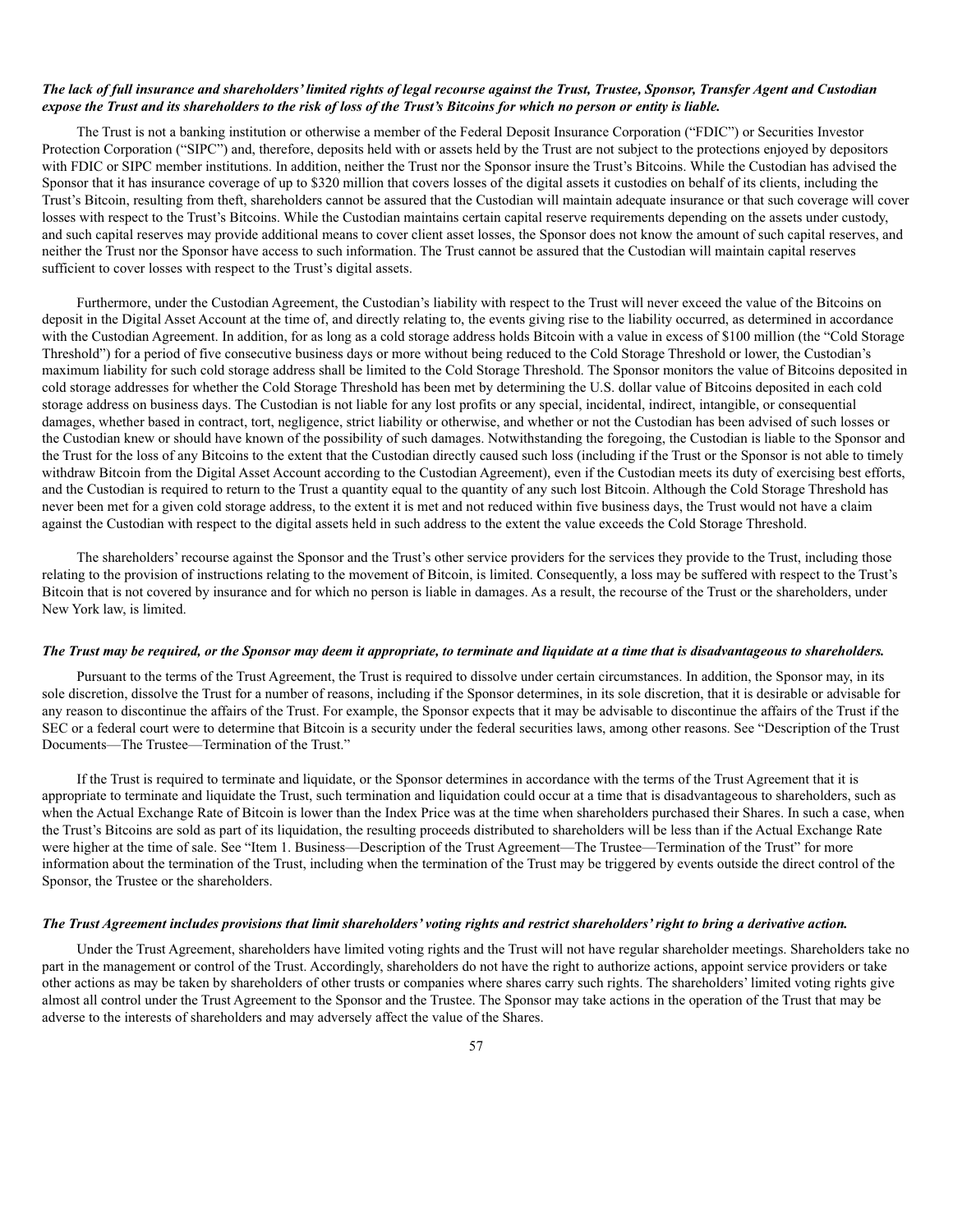Moreover, pursuant to the terms of the Trust Agreement, shareholders' statutory right under Delaware law to bring a derivative action (i.e., to initiate a lawsuit in the name of the Trust in order to assert a claim belonging to the Trust against a fiduciary of the Trust or against a third-party when the Trust's management has refused to do so) is restricted. Under Delaware law, a shareholder may bring a derivative action if the shareholder is a shareholder at the time the action is brought and either (i) was a shareholder at the time of the transaction at issue or (ii) acquired the status of shareholder by operation of law or the Trust's governing instrument from a person who was a shareholder at the time of the transaction at issue. Additionally, Section 3816(e) of the Delaware Statutory Trust Act specifically provides that a "beneficial owner's right to bring a derivative action may be subject to such additional standards and restrictions, if any, as are set forth in the governing instrument of the statutory trust, including, without limitation, the requirement that beneficial owners owning a specified beneficial interest in the statutory trust join in the bringing of the derivative action." In addition to the requirements of applicable law and in accordance with Section 3816(e), the Trust Agreement provides that no shareholder will have the right, power or authority to bring or maintain a derivative action, suit or other proceeding on behalf of the Trust unless two or more shareholders who (i) are not "Affiliates" (as defined in the Trust Agreement and below) of one another and (ii) collectively hold at least 10.0% of the outstanding Shares join in the bringing or maintaining of such action, suit or other proceeding. This provision applies to any derivative actions brought in the name of the Trust other than claims under the federal securities laws and the rules and regulations thereunder.

Due to this additional requirement, a shareholder attempting to bring or maintain a derivative action in the name of the Trust will be required to locate other shareholders with which it is not affiliated and that have sufficient Shares to meet the 10.0% threshold based on the number of Shares outstanding on the date the claim is brought and thereafter throughout the duration of the action, suit or proceeding. This may be difficult and may result in increased costs to a shareholder attempting to seek redress in the name of the Trust in court. Moreover, if shareholders bringing a derivative action, suit or proceeding pursuant to this provision of the Trust Agreement do not hold 10.0% of the outstanding Shares on the date such an action, suit or proceeding is brought, or such shareholders are unable to maintain Share ownership meeting the 10.0% threshold throughout the duration of the action, suit or proceeding, such shareholders' derivative action may be subject to dismissal. As a result, the Trust Agreement limits the likelihood that a shareholder will be able to successfully assert a derivative action in the name of the Trust, even if such shareholder believes that he or she has a valid derivative action, suit or other proceeding to bring on behalf of the Trust. See "Item 1. Business—Description of the Trust Agreement—The Sponsor— The Fiduciary and Regulatory Duties of the Sponsor" for more detail.

# *The Sponsor is solely responsible for determining the value of the Digital Asset Holdings and Digital Asset Holdings per Share and any errors, discontinuance or changes in such valuation calculations may have an adverse effect on the value of the Shares.*

The Sponsor will determine the Trust's Digital Asset Holdings and Digital Asset Holdings per Share on a daily basis as soon as practicable after 4:00 p.m., New York time, on each business day. The Sponsor's determination is made utilizing data from the operations of the Trust and the Index Price, calculated at 4:00 p.m., New York time, on such day. If the Sponsor determines in good faith that the Index does not reflect an accurate Bitcoin price, then the Sponsor will employ an alternative method to determine the Index Price under the cascading set of rules set forth in "Item 1. Business— Overview of the Bitcoin Industry and Market—Bitcoin Value—The Index and the Index Price— Determination of the Index Price When Index Price is Unavailable." There are no predefined criteria to make a good faith assessment as to which of the rules the Sponsor will apply and the Sponsor may make this determination in its sole discretion. The Sponsor may calculate the Index Price in a manner that ultimately inaccurately reflects the price of Bitcoin. To the extent that the Digital Asset Holdings, Digital Asset Holdings per Share or the Index Price are incorrectly calculated, the Sponsor may not be liable for any error and such misreporting of valuation data could adversely affect the value of the Shares and investors could suffer a substantial loss on their investment in the Trust. Moreover, the terms of the Trust Agreement do not prohibit the Sponsor from changing the Index Price used to calculate the Digital Asset Holdings and Digital Asset Holdings per Share of the Trust. Any such change in the Index Price could affect the value of the Shares and investors could suffer a substantial loss on their investment in the Trust.

## *Extraordinary expenses resulting from unanticipated events may become payable by the Trust, adversely affecting the value of the Shares.*

In consideration for the Sponsor's Fee, the Sponsor has contractually assumed all ordinary-course operational and periodic expenses of the Trust. See "Item 1. Business—Expenses; Sales of Bitcoin." Extraordinary expenses incurred by the Trust, such as taxes and governmental charges; expenses and costs of any extraordinary services performed by the Sponsor (or any other service provider) on behalf of the Trust to protect the Trust or the interests of shareholders (including in connection with any Incidental Rights and any IR Virtual Currency); or extraordinary legal fees and expenses are not assumed by the Sponsor and are borne by the Trust. The Sponsor will cause the Trust to either (i) sell Bitcoin, Incidental Rights and/or IR Virtual Currency held by the Trust or (ii) deliver Bitcoin, Incidental Rights and/or IR Virtual Currency in-kind to pay Trust expenses not assumed by the Sponsor on an as-needed basis. Accordingly, the Trust may be required to sell or otherwise dispose of Bitcoin, Incidental Rights or IR Virtual Currency at a time when the trading prices for those assets are depressed.

58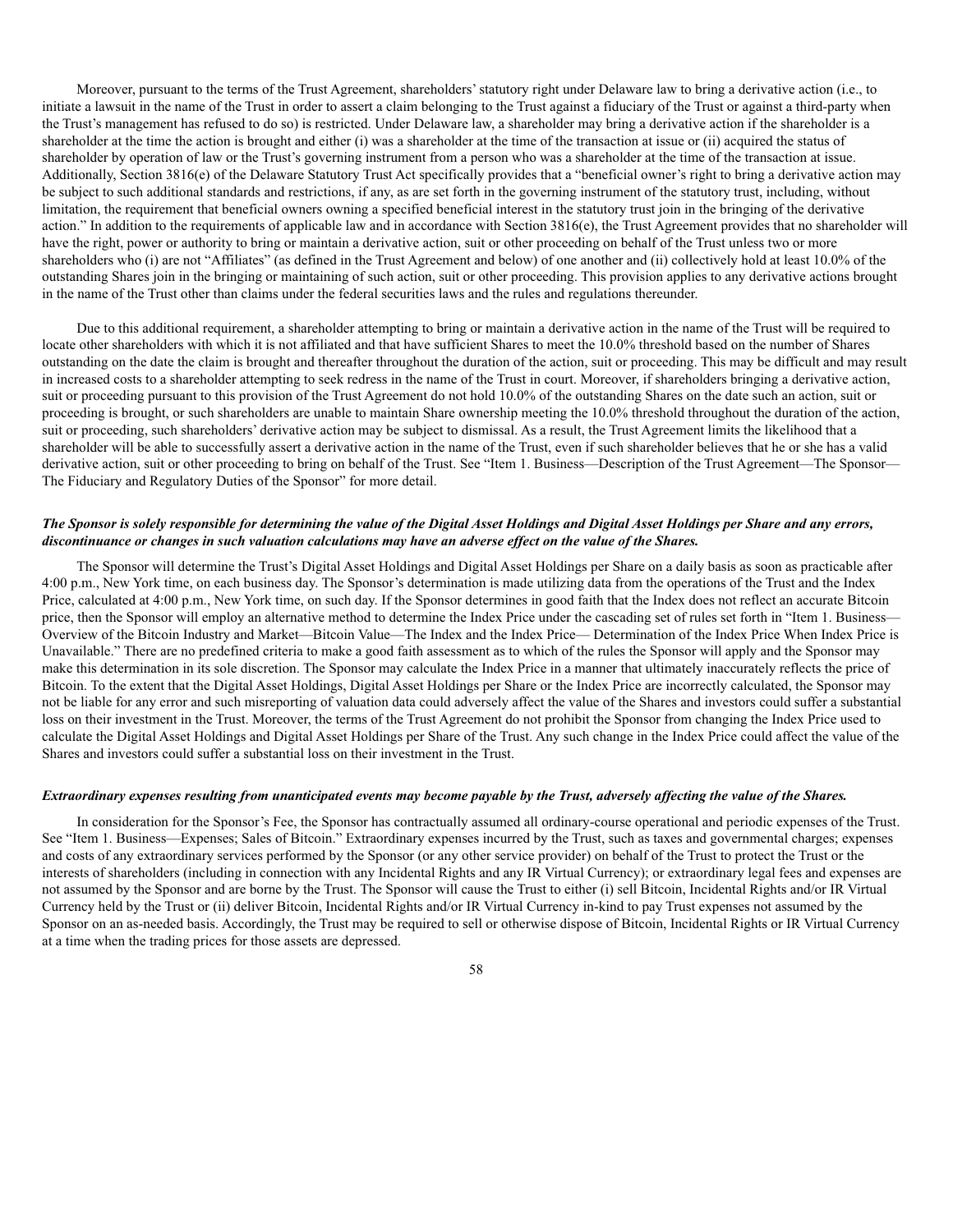The sale or other disposition of assets of the Trust in order to pay extraordinary expenses could have a negative impact on the value of the Shares for several reasons. These include the following factors:

- The Trust is not actively managed and no attempt will be made to protect against or to take advantage of fluctuations in the prices of Bitcoin, Incidental Rights or IR Virtual Currency. Consequently, if the Trust incurs expenses in U.S. dollars, the Trust's Bitcoins, Incidental Rights or IR Virtual Currency may be sold at a time when the values of the disposed assets are low, resulting in a negative impact on the value of the Shares.
- Because the Trust does not generate any income, every time that the Trust pays expenses, it will deliver Bitcoin, Incidental Rights or IR Virtual Currency to the Sponsor or sell Bitcoin, Incidental Rights or IR Virtual Currency. Any sales of the Trust's assets in connection with the payment of expenses will decrease the amount of the Trust's assets represented by each Share each time its assets are sold or transferred to the Sponsor.
- Assuming that the Trust is a grantor trust for U.S. federal income tax purposes, each delivery or sale of Bitcoin, Incidental Rights or IR Virtual Currency by the Trust to pay the Sponsor's Fee and/or Additional Trust Expenses will be a taxable event to beneficial owners of Shares. Thus, the Trust's payment of expenses could result in beneficial owners of Shares incurring tax liability without an associated distribution from the Trust. Any such tax liability could adversely affect an investment in the Shares. See "Item 1. Business—Certain U.S. Federal Income Tax Consequences."

# *The Trust's delivery or sale of Bitcoin to pay expenses or other operations of the Trust could result in shareholders' incurring tax liability without an associated distribution from the Trust.*

Assuming that the Trust is treated as a grantor trust for U.S. federal income tax purposes, each delivery of Bitcoin by the Trust to pay the Sponsor's Fee or other expenses and each sale of Bitcoin by the Trust to pay Additional Trust Expenses will be a taxable event to beneficial owners of Shares. Thus, the Trust's payment of expenses could result in beneficial owners of Shares incurring tax liability without an associated distribution from the Trust. Any such tax liability could adversely affect an investment in the Shares. See "Item 1. Business—Certain U.S. Federal Income Tax Consequences."

# *The value of the Shares will be adversely affected if the Trust is required to indemnify the Sponsor, the Trustee, the Transfer Agent or the Custodian under the Trust Documents.*

Under the Trust Documents, each of the Sponsor, the Trustee, the Transfer Agent and the Custodian has a right to be indemnified by the Trust for certain liabilities or expenses that it incurs without gross negligence, bad faith or willful misconduct on its part. Therefore, the Sponsor, Trustee, Transfer Agent or the Custodian may require that the assets of the Trust be sold in order to cover losses or liability suffered by it. Any sale of that kind would reduce the Digital Asset Holdings of the Trust and the value of the Shares.

## *Intellectual property rights claims may adversely affect the Trust and the value of the Shares.*

The Sponsor is not aware of any intellectual property rights claims that may prevent the Trust from operating and holding Bitcoin, Incidental Rights or IR Virtual Currency. However, third parties may assert intellectual property rights claims relating to the operation of the Trust and the mechanics instituted for the investment in, holding of and transfer of Bitcoin, Incidental Rights or IR Virtual Currency. Regardless of the merit of an intellectual property or other legal action, any legal expenses to defend or payments to settle such claims would be extraordinary expenses that would be borne by the Trust through the sale or transfer of its Bitcoin, Incidental Rights or IR Virtual Currency. Additionally, a meritorious intellectual property rights claim could prevent the Trust from operating and force the Sponsor to terminate the Trust and liquidate its Bitcoin, Incidental Rights or IR Virtual Currency. As a result, an intellectual property rights claim against the Trust could adversely affect the value of the Shares.

# **Risk Factors Related to the Regulation of the Trust and the Shares**

# *Regulatory changes or actions by the U.S. Congress or any U.S. federal or state agencies may affect the value of the Shares or restrict the use of Bitcoins, mining activity or the operation of the Bitcoin Network or the Digital Asset Markets in a manner that adversely affects the value of the Shares.*

As digital assets have grown in both popularity and market size, the U.S. Congress and a number of U.S. federal and state agencies (including FinCEN, SEC, CFTC, FINRA, the Consumer Financial Protection Bureau, the Department of Justice, The Department of Homeland Security, the Federal Bureau of Investigation, the IRS and state financial institution regulators) have been examining the operations of digital asset networks, digital asset users and the Digital Asset Markets, with particular focus on the extent to which digital assets can be used to launder the proceeds of illegal activities or fund criminal or terrorist enterprises and the safety and soundness of exchanges and other service providers that hold digital assets for users. Many of these state and federal agencies have issued consumer advisories regarding the risks posed by digital assets to investors. Ongoing and future regulatory actions with respect to digital assets generally or Bitcoin in particular may alter, perhaps to a materially adverse extent, the nature of an investment in the Shares or the ability of the Trust to continue to operate.

In August 2021, the chair of the SEC stated that he believed investors using digital asset trading platforms are not adequately protected, and that activities on the platforms can implicate the securities laws, commodities laws and banking laws, raising a number of issues related to protecting investors and consumers, guarding against illicit activity, and ensuring financial stability. The chair expressed a need for the SEC to have additional authorities to prevent transactions, products, and platforms from "falling between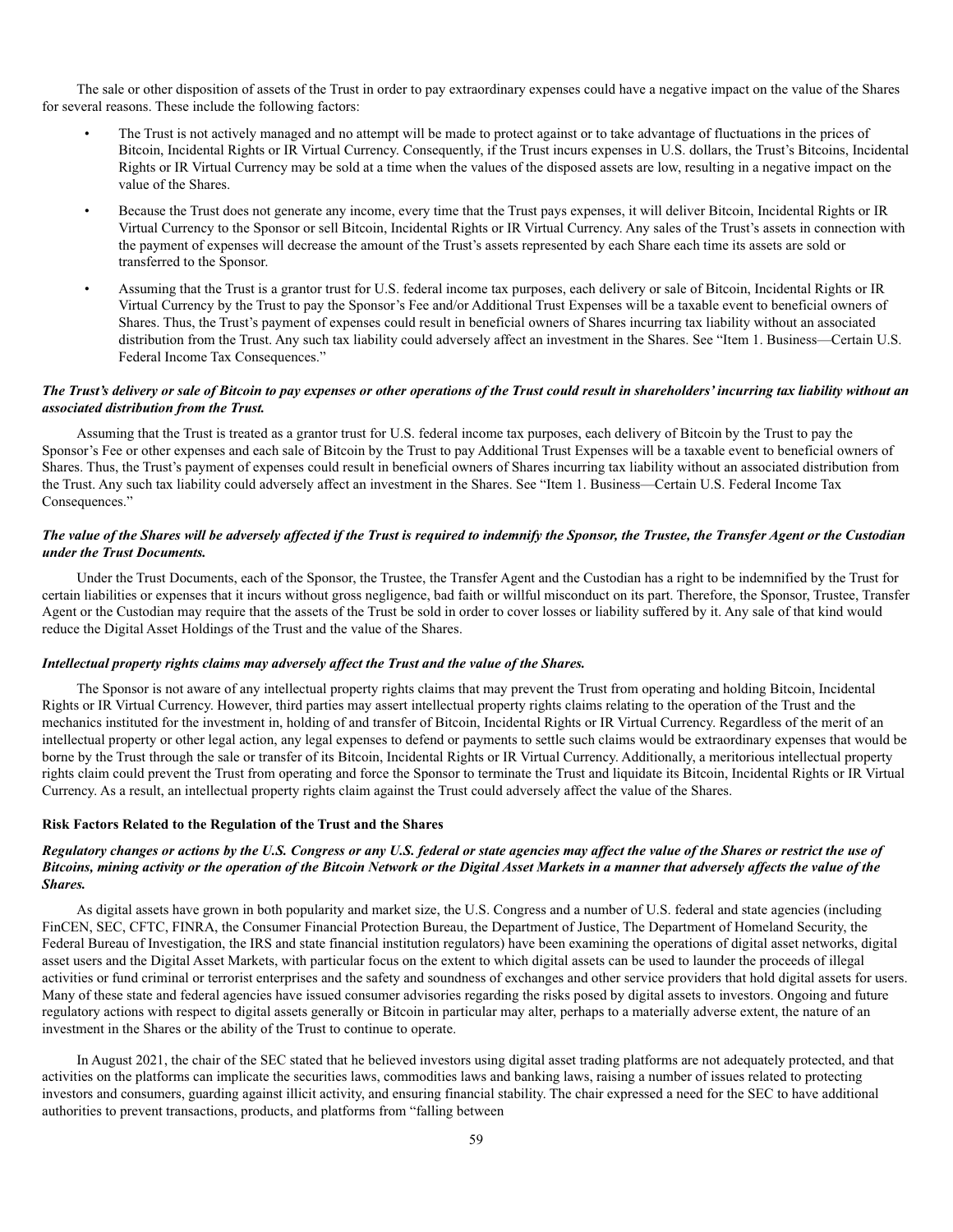regulatory cracks," as well as for more resources to protect investors in "this growing and volatile sector." The chair called for federal legislation centering on digital asset trading, lending, and decentralized finance platforms, seeking "additional plenary authority" to write rules for digital asset trading and lending. It is not possible to predict whether Congress will grant additional authorities to the SEC or other regulators, what the nature of such additional authorities might be, how they might impact the ability of Digital Asset Markets to function or how any new regulations that may flow from such authorities might impact the value of digital assets generally and Bitcoin held by the Trust specifically. The consequences of increased federal regulation of digital assets and digital asset activities could have a material adverse effect on the Trust and the Shares.

Law enforcement agencies have often relied on the transparency of blockchains to facilitate investigations. However, certain privacy-enhancing features have been, or are expected to be, introduced to a number of digital asset networks. If the Bitcoin Network were to adopt any of these features, these features may provide law enforcement agencies with less visibility into transaction-level data. Europol, the European Union's law enforcement agency, released a report in October 2017 noting the increased use of privacy- enhancing digital assets like Zcash and Monero in criminal activity on the internet. Although no regulatory action has been taken to treat privacy-enhancing digital assets differently, this may change in the future.

# *A determination that Bitcoin or any other digital asset is a "security" may adversely affect the value of Bitcoin and the value of the Shares, and result in potentially extraordinary, nonrecurring expenses to, or termination of, the Trust.*

Depending on its characteristics, a digital asset may be considered a "security" under the federal securities laws. The test for determining whether a particular digital asset is a "security" is complex and difficult to apply, and the outcome is difficult to predict. Public, though non-binding, statements by senior officials at the SEC indicate that the SEC does not consider Bitcoin or Ethereum to be securities, at least currently, and the staff has provided informal assurances to a handful of promoters that their digital assets are not securities. On the other hand, the SEC has brought enforcement actions against the promoters of several other digital assets on the basis that the digital assets in question are securities.

Whether a digital asset is a security under the federal securities laws depends on whether it is included in the lists of instruments making up the definition of "security" in the Securities Act, the Exchange Act and the Investment Company Act. Digital assets as such do not appear in any of these lists, although each list includes the terms "investment contract" and "note," and the SEC has typically analyzed whether a particular digital asset is a security by reference to whether it meets the tests developed by the federal courts interpreting these terms, known as the *Howey* and *Reves* tests, respectively. For many digital assets, whether or not the *Howey* or *Reves* tests are met is difficult to resolve definitively, and substantial legal arguments can often be made both in favor of and against a particular digital asset qualifying as a security under one or both of the *Howey* and *Reves* tests. Adding to the complexity, the SEC staff has indicated that the security status of a particular digital asset can change over time as the relevant facts evolve.

As part of determining whether Bitcoin is a security for purposes of the federal securities laws, the Sponsor takes into account a number of factors, including the various definitions of "security" under the federal securities laws and federal court decisions interpreting elements of these definitions, such as the U.S. Supreme Court's decisions in the *Howey* and *Reves* cases, as well as reports, orders, press releases, public statements and speeches by the SEC and its staff providing guidance on when a digital asset may be a security for purposes of the federal securities laws. Finally, the Sponsor discusses the security status of Bitcoin with its external securities lawyers. Through this process the Sponsor believes that it is applying the proper legal standards in determining that Bitcoin is not a security in light of the uncertainties inherent in the *Howey* and *Reves* tests. However, because of these uncertainties, the Sponsor acknowledges that Bitcoin may in the future be found by the SEC or a federal court to be a security notwithstanding the Sponsor's prior conclusion; and the Sponsor's prior conclusion, even if reasonable under the circumstances, would not preclude legal or regulatory action based on the presence of a security.

As is the case with Bitcoin, analyses from counsel typically review the often-complex facts surrounding a particular digital asset's underlying technology, creation, use case and usage, distribution and secondary-market trading characteristics as well as contributions of the individuals or organizations who appear to be involved in these activities, among other relevant facts, usually drawing on publicly available information. This information, usually found on the Internet, often includes both information that originated with or is attributed to such individuals or organizations, as well as information from third party sources and databases that may or may not have a connection to such individuals or organizations, and the availability and nature of such information can change over time. The Sponsor and counsel often have no independent means of verifying the accuracy or completeness of such information, and therefore of necessity usually must assume that such information is materially accurate and complete for purposes of the *Howey* and *Reves* analyses. After having gathered this information, counsel typically analyzes it in light of the *Howey* and *Reves* tests, in order to inform a judgment as to whether or not a federal court would conclude that the digital asset in question is or is not a security for purposes of the federal securities laws. Often, certain factors appear to support a conclusion that the digital asset in question is a security, while other factors appear to support the opposite conclusion, and in such a case counsel endeavors to weigh the importance and relevance of the competing factors. This analytical process is further complicated by the fact that, at present, federal judicial case law applying the relevant tests to digital assets is scant, with no federal appellate court having considered the question on the merits, as well as the fact that because each digital asset presents its own unique set of relevant facts, it is not always possible to directly analogize the analysis of one digital asset to another. Because of this factual complexity and the current lack of a well-developed body of federal case law applying the relevant tests to a variety of different fact patterns, the Sponsor has not in the past received, and currently does not expect that it would be able to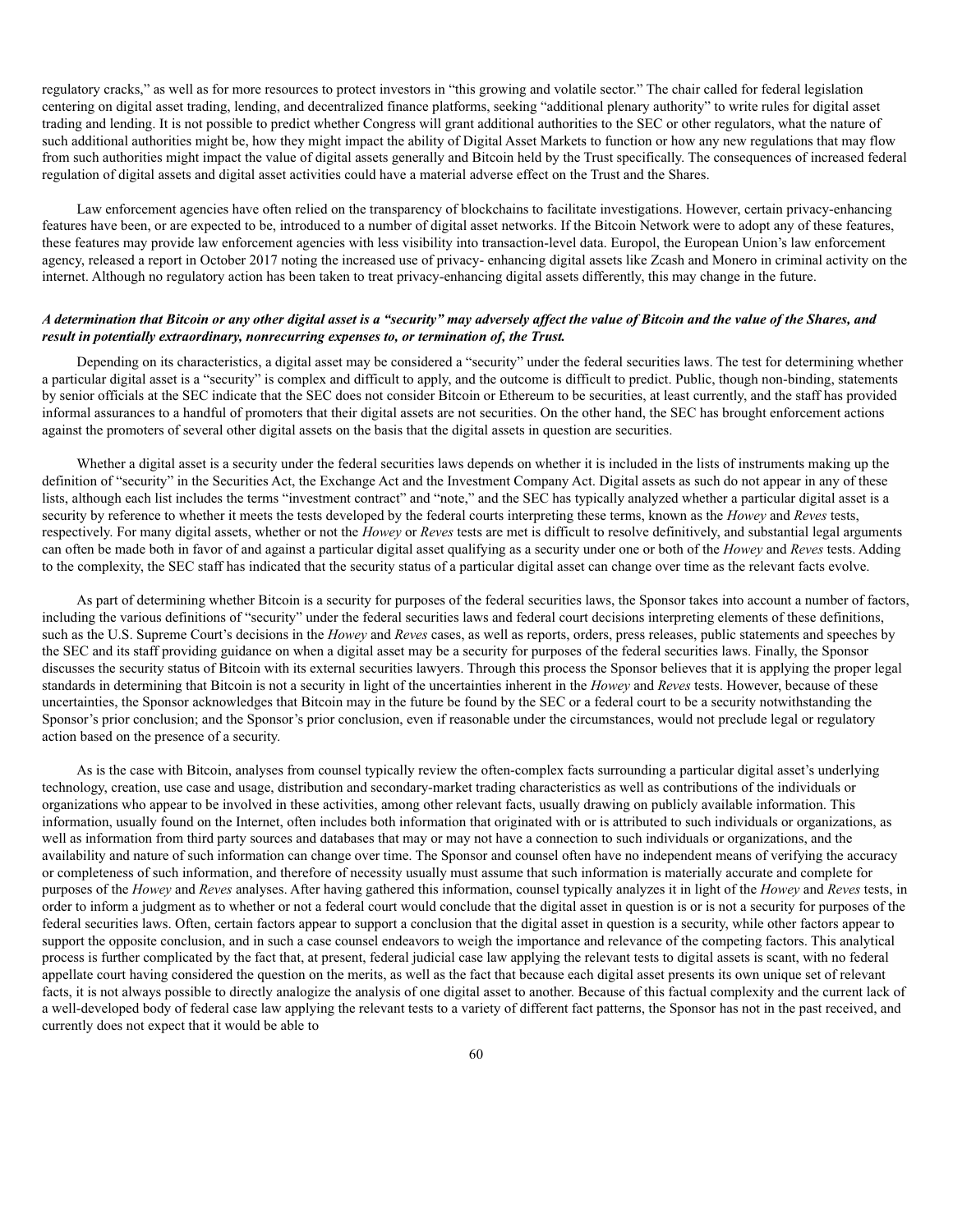receive, "opinions" of counsel stating that a particular digital asset is or is not a security for federal securities law purposes. The Sponsor understands that as a matter of practice, counsel is generally able to render a legal "opinion" only when the relevant facts are substantially ascertainable and the applicable law is both well-developed and settled. As a result, given the relative novelty of digital assets, the challenges inherent in fact-gathering for particular digital assets, and the fact that federal courts have only recently been tasked with adjudicating the applicability of federal securities law to digital assets, the Sponsor understands that at present counsel is generally not in a position to render a legal "opinion" on the securities-law status of Bitcoin or any other particular digital asset.

The Sponsor does not intend to permit the Trust to continue holding Bitcoin (and therefore would dissolve the Trust) if the Sponsor determines it is a security under the federal securities laws, whether that determination is initially made by the Sponsor itself, or because the SEC or a federal court subsequently makes that determination. Because the legal tests for determining whether a digital asset is or is not a security often leave room for interpretation, for so long as the Sponsor believes there to be good faith grounds to conclude that the Trust's Bitcoin is not a security, the Sponsor does not intend to dissolve the Trust on the basis that Bitcoin could at some future point be determined to be a security.

Any enforcement action by the SEC or a state securities regulator asserting that Bitcoin is a security, or a court decision, to that effect would be expected to have an immediate material adverse impact on the trading value of Bitcoin, as well as the Shares. This is because the business models behind most digital assets are incompatible with regulations applying to transactions in securities. If a digital asset is determined or asserted to be a security, it is likely to become difficult or impossible for the digital asset to be traded, cleared or custodied in the United States through the same channels used by non-security digital assets, which in addition to materially and adversely affecting the trading value of the digital asset is likely to significantly impact its liquidity and market participants' ability to convert the digital asset into U.S. dollars.

For example, in 2020 the SEC filed a complaint against the promoters of XRP alleging that they raised more than \$1.3 billion through XRP sales that should have been registered under the federal securities laws, but were not. In the years prior to the SEC's action, XRP's market capitalization at times reached over \$140 billion. However, in the weeks following the SEC's complaint, XRP's market capitalization fell to less than \$10 billion, which was less than half of its market capitalization in the days prior to the complaint. The SEC's action against XRP's promoters underscores the continuing uncertainty around which digital assets are securities, and demonstrates that such factors as how long a digital asset has been in existence, how widely held it is, how large its market capitalization is and that it has actual usefulness in commercial transactions, ultimately may have no bearing on whether the SEC or a court will find it to be a security.

In addition, if Bitcoin is determined to be a security, the Trust could be considered an unregistered "investment company" under SEC rules, which could necessitate the Trust's liquidation. In this case, the Trust and the Sponsor may be deemed to have participated in an illegal offering of securities and there is no guarantee that the Sponsor will be able to register the Trust under the Investment Company Act at such time or take such other actions as may be necessary to ensure the Trust's activities comply with applicable law, which could force the Sponsor to liquidate the Trust.

Moreover, whether or not the Sponsor or the Trust were subject to additional regulatory requirements as a result of any SEC or federal court determination that its assets include securities, the Sponsor may nevertheless decide to terminate the Trust, in order, if possible, to liquidate the Trust's assets while a liquid market still exists. As a result, if the SEC or a federal court were to determine that Bitcoin is a security, it is likely that the value of the Shares of the Trust would decline significantly, and that the Trust itself would be terminated and, if practical, its assets liquidated.

### *Changes in SEC policy could adversely impact the value of the Shares.*

The effect of any future regulatory change on the Trust or the digital assets held by the Trust is impossible to predict, but such change could be substantial and adverse to the Trust and the value of the Shares. In particular, the SEC has not yet approved the listing on a national securities exchange of any digital-asset focused exchange- traded fund ("ETF"). If the SEC were to approve any such ETF in the future, such an ETF may be perceived to be a superior investment product offering exposure to digital assets compared to the Trust because the value of the shares issued by such an ETF would be expected to more closely track the ETF's net asset value than do Shares of the Trust, and investors may therefore favor investments in such ETFs over investments in the Trust. Any weakening in demand for the Shares compared to digital asset ETF shares could cause the value of the Shares to decline.

## *Competing industries may have more influence with policymakers than the digital asset industry, which could lead to the adoption of laws and regulations that are harmful to the digital asset industry.*

The digital asset industry is relatively new and does not have the same access to policymakers and lobbying organizations in many jurisdictions compared to industries with which digital assets may be seen to compete, such as banking, payments and consumer finance. Competitors from other, more established industries may have greater access to and influence with governmental officials and regulators and may be successful in persuading these policymakers that digital assets require heightened levels of regulation compared to the regulation of traditional financial services. As a result, new laws and regulations may be proposed and adopted in the United States and elsewhere, or existing laws and regulations may be interpreted in new ways, that disfavor or impose compliance burdens on the digital asset industry or crypto asset platforms, which could adversely impact the value of Bitcoin and therefore the value of the Shares.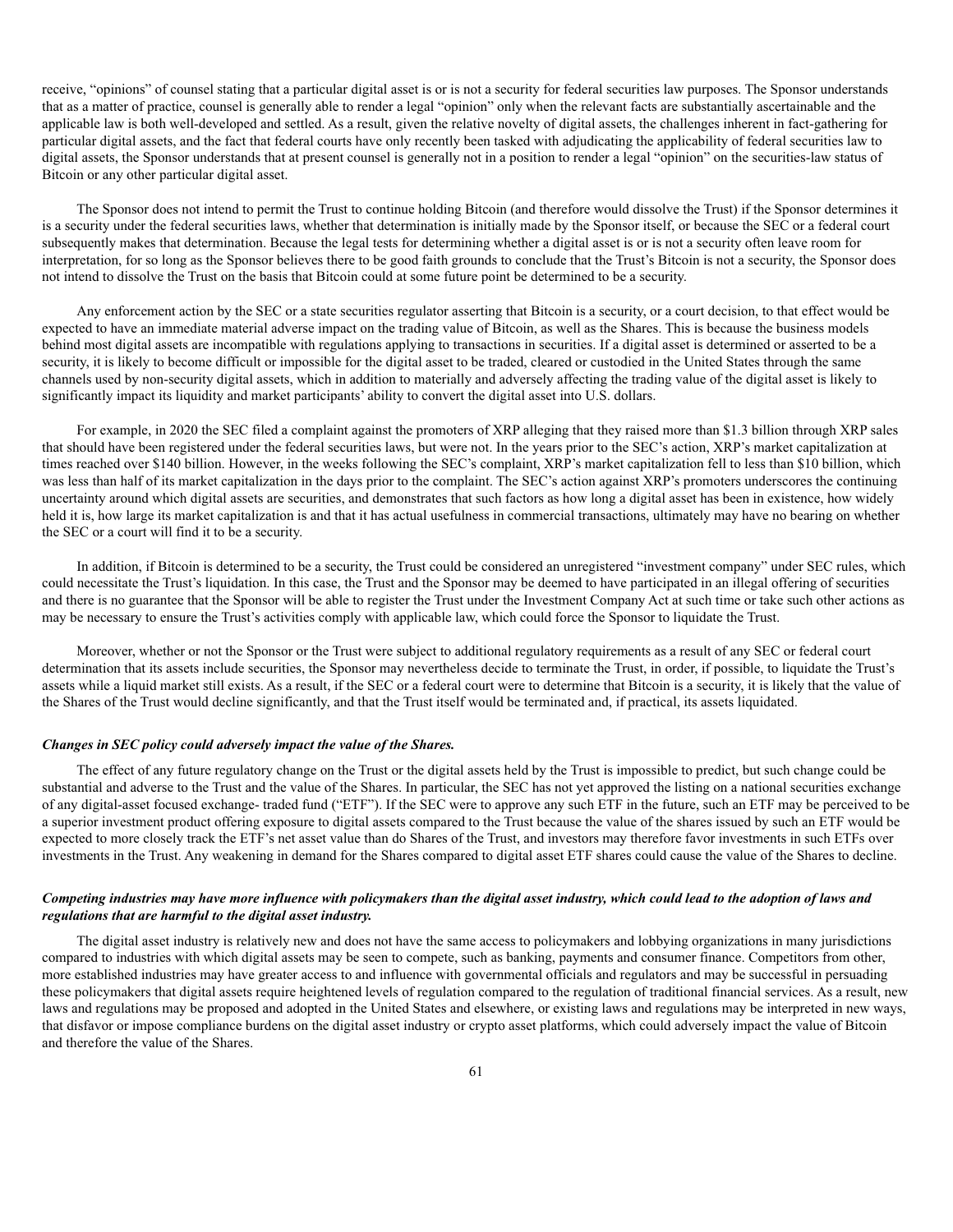### *Regulatory changes or actions in foreign jurisdictions may affect the value of the Shares or restrict the use of one or more digital assets, mining activity or the operation of their networks or the Digital Asset Exchange Market in a manner that adversely affects the value of the Shares.*

Various foreign jurisdictions have, and may continue to adopt laws, regulations or directives that affect the digital asset network, the Digital Asset Markets, and their users, particularly Digital Asset Exchanges and service providers that fall within such jurisdictions' regulatory scope. For example, if China or other foreign jurisdictions were to ban or otherwise restrict mining activity, including by regulating or limiting manufacturers' ability to produce or sell semiconductors or hard drives in connection with mining, it would have a material adverse effect on digital asset networks (including the Bitcoin Network), the Digital Asset Market, and as a result, impact the value of the Shares.

A number of foreign jurisdictions have recently taken regulatory action aimed at digital asset activities. China has made transacting in cryptocurrencies illegal for Chinese citizens in mainland China, and additional restrictions may follow. Both China and South Korea have banned initial coin offerings entirely and regulators in other jurisdictions, including Canada, Singapore and Hong Kong, have opined that initial coin offerings may constitute securities offerings subject to local securities regulations. In May 2021, the Chinese government announced renewed efforts to restrict cryptocurrency trading and mining activities, citing concerns about high energy consumption and its desire to promote financial stability. Regulators in the Inner Mongolia and other regions of China have proposed regulations that would create penalties for companies engaged in cryptocurrency mining activities and introduce heightened energy saving requirements on industrial parks, data centers and power plants providing electricity to cryptocurrency miners. The United Kingdom's Financial Conduct Authority published final rules in October 2020 banning the sale of derivatives and exchange traded notes that reference certain types of digital assets, contending that they are "ill-suited" to retail investors citing extreme volatility, valuation challenges and association with financial crime. See "Item 1. Business—Overview of the Bitcoin Industry and Market—Government Oversight."

Foreign laws, regulations or directives may conflict with those of the United States and may negatively impact the acceptance of one or more digital assets by users, merchants and service providers outside the United States and may therefore impede the growth or sustainability of the digital asset economy in the European Union, China, Japan, Russia and the United States and globally, or otherwise negatively affect the value of Bitcoin. The effect of any future regulatory change on the Trust or Bitcoin is impossible to predict, but such change could be substantial and adverse to the Trust and the value of the Shares.

# *If regulators or public utilities take actions that restrict or otherwise impact mining activities, there may be a significant decline in such activities, which could adversely affect the Bitcoin Network and the value of the Shares.*

Concerns have been raised about the electricity required to secure and maintain digital asset networks. For example, as of December 31, 2021, over 179 million tera hashes are performed every second in connection with mining on the Bitcoin Network. Although measuring the electricity consumed by this process is difficult because these operations are performed by various machines with varying levels of efficiency, the process consumes a significant amount of energy. The operations of the Bitcoin Network and other digital asset networks may also consume significant amounts of energy. Further, in addition to the direct energy costs of performing calculations on any given digital asset network, there are indirect costs that impact a network's total energy consumption, including the costs of cooling the machines that perform these calculations.

Driven by concerns around energy consumption and the impact on public utility companies, various states and cities have implemented, or are considering implementing, moratoriums on mining activity in their jurisdictions. A significant reduction in mining activity as a result of such actions could adversely affect the security of the Bitcoin Network by making it easier for a malicious actor or botnet to manipulate the relevant blockchain. See "—If a malicious actor or botnet obtains control of more than 50% of the processing power on the Bitcoin Network, or otherwise obtains control over the Bitcoin Network through its influence over core developers or otherwise, such actor or botnet could manipulate the relevant blockchain to adversely affect the value of the Shares or the ability of the Trust to operate." If regulators or public utilities take action that restricts or otherwise impacts mining activities, such actions could result in decreased security of a digital asset network, including the Bitcoin Network, and consequently adversely impact the value of the Shares.

# *If regulators subject an Authorized Participant, the Trust or the Sponsor to regulation as a money service business or money transmitter, this could result in extraordinary expenses to the Authorized Participant, the Trust or the Sponsor and also result in decreased liquidity for the Shares.*

To the extent that the activities of any Authorized Participant, the Trust or the Sponsor cause it to be deemed a "money services business" under the regulations promulgated by FinCEN, such Authorized Participant, the Trust or the Sponsor may be required to comply with FinCEN regulations, including those that would mandate the Authorized Participant to implement anti-money laundering programs, make certain reports to FinCEN and maintain certain records. Similarly, the activities of an Authorized Participant, the Trust or the Sponsor may require it to be licensed as a money transmitter or as a digital asset business, such as under the New York State Department of Financial Services' BitLicense regulation.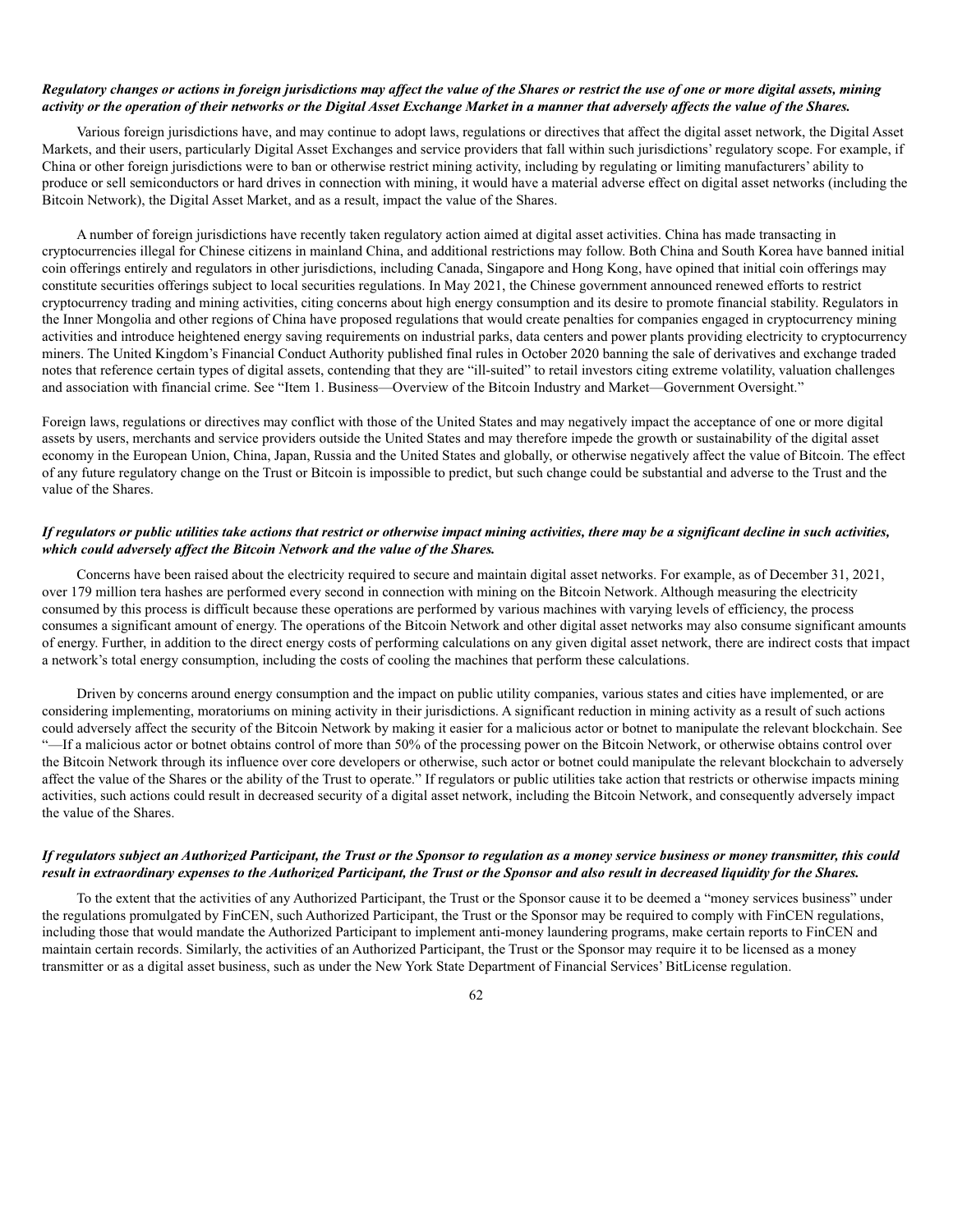Such additional regulatory obligations may cause the Authorized Participant, the Trust or the Sponsor to incur extraordinary expenses. If the Authorized Participant, the Trust or the Sponsor decided to seek the required licenses, there is no guarantee that they will timely receive them. An Authorized Participant may instead decide to terminate its role as Authorized Participant of the Trust, or the Sponsor may decide to discontinue and wind up the Trust. An Authorized Participant's decision to cease acting as such may decrease the liquidity of the Shares, which could adversely affect the value of the Shares, and termination of the Trust in response to the changed regulatory circumstances may be at a time that is disadvantageous to the shareholders.

Additionally, to the extent an Authorized Participant, the Trust or the Sponsor is found to have operated without appropriate state or federal licenses, it may be subject to investigation, administrative or court proceedings, and civil or criminal monetary fines and penalties, all of which would harm the reputation of the Trust or the Sponsor, decrease the liquidity, and have a material adverse effect on the price of, the Shares.

## *Regulatory changes or interpretations could obligate the Trust or the Sponsor to register and comply with new regulations, resulting in potentially extraordinary, nonrecurring expenses to the Trust.*

Current and future legislation, CFTC and SEC rulemaking and other regulatory developments may impact the manner in which Bitcoins are treated. In particular, Bitcoin may be classified by the CFTC as a "commodity interest" under the CEA or may be classified by the SEC as a "security" under U.S. federal securities laws. The Sponsor and the Trust cannot be certain as to how future regulatory developments will impact the treatment of Bitcoins under the law. In the face of such developments, the required registrations and compliance steps may result in extraordinary, nonrecurring expenses to the Trust. If the Sponsor decides to terminate the Trust in response to the changed regulatory circumstances, the Trust may be dissolved or liquidated at a time that is disadvantageous to shareholders.

To the extent that Bitcoin is deemed to fall within the definition of a "commodity interest" under the CEA, the Trust and the Sponsor may be subject to additional regulation under the CEA and CFTC regulations. The Sponsor may be required to register as a commodity pool operator or commodity trading adviser with the CFTC and become a member of the National Futures Association and may be subject to additional regulatory requirements with respect to the Trust, including disclosure and reporting requirements. These additional requirements may result in extraordinary, recurring and/or nonrecurring expenses of the Trust, thereby materially and adversely impacting the Shares. If the Sponsor determines not to comply with such additional regulatory and registration requirements, the Sponsor will terminate the Trust. Any such termination could result in the liquidation of the Trust's Bitcoins at a time that is disadvantageous to shareholders.

To the extent that Bitcoin is deemed to fall within the definition of a security under U.S. federal securities laws, the Trust and the Sponsor may be subject to additional requirements under the Investment Company Act and the Sponsor may be required to register as an investment adviser under the Investment Advisers Act. Such additional registration may result in extraordinary, recurring and/or non-recurring expenses of the Trust, thereby materially and adversely impacting the Shares. If the Sponsor determines not to comply with such additional regulatory and registration requirements, the Sponsor will terminate the Trust. Any such termination could result in the liquidation of the Trust's Bitcoins at a time that is disadvantageous to shareholders.

# *The treatment of the Trust for U.S. federal income tax purposes is uncertain.*

The Sponsor intends to take the position that the Trust is properly treated as a grantor trust for U.S. federal income tax purposes. Assuming that the Trust is a grantor trust, the Trust will not be subject to U.S. federal income tax. Rather, if the Trust is a grantor trust, each beneficial owner of Shares will be treated as directly owning its pro rata share of the Trust's assets and a pro rata portion of the Trust's income, gain, losses and deductions will "flow through" to each beneficial owner of Shares.

The Trust has taken certain positions with respect to the tax consequences of Incidental Rights and its receipt of IR Virtual Currency. If the IRS were to disagree with, and successfully challenge any of these positions the Trust might not qualify as a grantor trust. In addition, the Sponsor has delivered the Pre-Creation Abandonment Notices to the former custodian and the Custodian stating that the Trust is irrevocably abandoning, effective immediately prior to each Creation Time, all Incidental Rights or IR Virtual Currency to which it would otherwise be entitled as of such time and with respect to which it has not taken any Affirmative Action at or prior to such time. The Trust has also abandoned Incidental Rights and IR Virtual Currency through Affirmative Actions. There can be no complete assurance that these abandonments will be treated as effective for U.S. federal income tax purposes. If the Trust were treated as owning any asset other than Bitcoins as of any date on which it creates Shares, it would likely cease to qualify as a grantor trust for U.S. federal income tax purposes.

Because of the evolving nature of digital currencies, it is not possible to predict potential future developments that may arise with respect to digital currencies, including forks, airdrops and other similar occurrences. Assuming that the Trust is currently a grantor trust for U.S. federal income tax purposes, certain future developments could render it impossible, or impracticable, for the Trust to continue to be treated as a grantor trust for such purposes.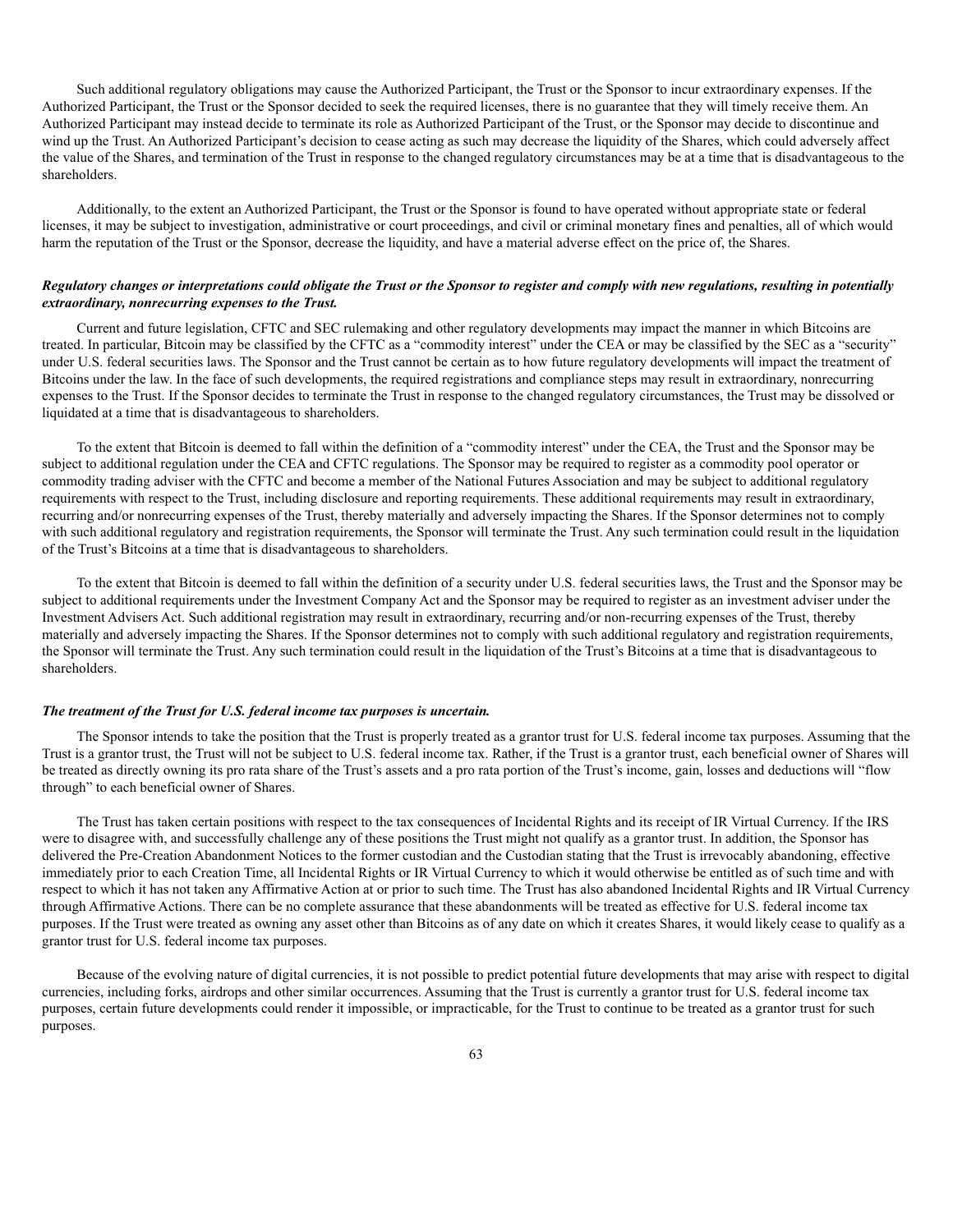If the Trust is not properly classified as a grantor trust, the Trust might be classified as a partnership for U.S. federal income tax purposes. However, due to the uncertain treatment of digital currency for U.S. federal income tax purposes (as discussed below in "Certain U.S. Federal Income Tax Consequences—Uncertainty Regarding the U.S. Federal Income Tax Treatment of Digital Currency"), there can be no assurance in this regard. If the Trust were classified as a partnership for U.S. federal income tax purposes, the tax consequences of owning Shares generally would not be materially different from the tax consequences described herein, although there might be certain differences, including with respect to timing of the recognition of taxable income or loss. In addition, tax information reports provided to beneficial owners of Shares would be made in a different form. If the Trust were not classified as either a grantor trust or a partnership for U.S. federal income tax purposes, it would be classified as a corporation for such purposes. In that event, the Trust would be subject to entity-level U.S. federal income tax (currently at the rate of 21%) on its net taxable income and certain distributions made by the Trust to shareholders would be treated as taxable dividends to the extent of the Trust's current and accumulated earnings and profits. Any such dividend distributed to a beneficial owner of Shares that is a non-U.S. person for U.S. federal income tax purposes would be subject to U.S. federal withholding tax at a rate of 30% (or such lower rate as provided in an applicable tax treaty).

### *The treatment of digital currency for U.S. federal income tax purposes is uncertain.*

As discussed in the section entitled "Certain U.S. Federal Income Tax Consequences—Uncertainty Regarding the U.S. Federal Income Tax Treatment of Digital Currency" below, assuming that the Trust is properly treated as a grantor trust for U.S. federal income tax purposes, each beneficial owner of Shares will be treated for U.S. federal income tax purposes as the owner of an undivided interest in the Bitcoin (and, if applicable, any Incidental Rights and/or IR Virtual Currency) held in the Trust. Due to the new and evolving nature of digital currencies and the absence of comprehensive guidance with respect to digital currencies, many significant aspects of the U.S. federal income tax treatment of digital currency are uncertain.

In 2014, the Internal Revenue Service ("IRS") released a notice (the "Notice") discussing certain aspects of "convertible virtual currency" (that is, digital currency that has an equivalent value in fiat currency or that acts as a substitute for fiat currency) for U.S. federal income tax purposes and, in particular, stating that such digital currency (i) is "property" (ii) is not currency" for purposes of the rules relating to foreign currency gain or loss and (iii) may be held as a capital asset. In 2019, the IRS released a revenue ruling and a set of "Frequently Asked Questions" (the "Ruling & FAQs") that provide some additional guidance, including guidance to the effect that, under certain circumstances, hard forks of digital currencies are taxable events giving rise to ordinary income and guidance with respect to the determination of the tax basis of digital currency. However, the Notice and the Ruling  $\&$ FAQs do not address other significant aspects of the U.S. federal income tax treatment of digital currencies. Moreover, although the Ruling & FAQs address the treatment of hard forks, there continues to be uncertainty with respect to the timing and amount of the income inclusions.

There can be no assurance that the IRS will not alter its position with respect to digital currencies in the future or that a court would uphold the treatment set forth in the Notice and the Ruling & FAQs. It is also unclear what additional guidance on the treatment of digital currencies for U.S. federal income tax purposes may be issued in the future. Any such alteration of the current IRS positions or additional guidance could result in adverse tax consequences for shareholders and could have an adverse effect on the value of Bitcoin. Future developments that may arise with respect to digital currencies may increase the uncertainty with respect to the treatment of digital currencies for U.S. federal income tax purposes. For example, the Notice addresses only digital currency that is "convertible virtual currency," and it is conceivable that, as a result of a fork, airdrop or similar occurrence, the Trust will hold certain types of digital currency that are not within the scope of the Notice.

Shareholders are urged to consult their tax advisers regarding the tax consequences of owning and disposing of Shares and digital currencies in general.

### *Future developments regarding the treatment of digital currency for U.S. federal income tax purposes could adversely affect the value of the Shares.*

As discussed above, many significant aspects of the U.S. federal income tax treatment of digital currency, such as Bitcoin, are uncertain, and it is unclear what guidance on the treatment of digital currency for U.S. federal income tax purposes may be issued in the future. It is possible that any such guidance would have an adverse effect on the prices of digital currency, including on the price of Bitcoin in the Digital Asset Markets, and therefore may have an adverse effect on the value of the Shares.

Because of the evolving nature of digital currencies, it is not possible to predict potential future developments that may arise with respect to digital currencies, including forks, airdrops and similar occurrences. Such developments may increase the uncertainty with respect to the treatment of digital currencies for U.S. federal income tax purposes. Moreover, certain future developments could render it impossible, or impracticable, for the Trust to continue to be treated as a grantor trust for U.S. federal income tax purposes.

# *Future developments in the treatment of digital currency for tax purposes other than U.S. federal income tax purposes could adversely affect the value of the Shares.*

The taxing authorities of certain states, including New York, (i) have announced that they will follow the Notice with respect to the treatment of digital currencies for state income tax purposes and/or (ii) have issued guidance exempting the purchase and/or sale of digital currencies for fiat currency from state sales tax. However, it is unclear what further guidance on the treatment of digital currencies for state tax purposes may be issued in the future.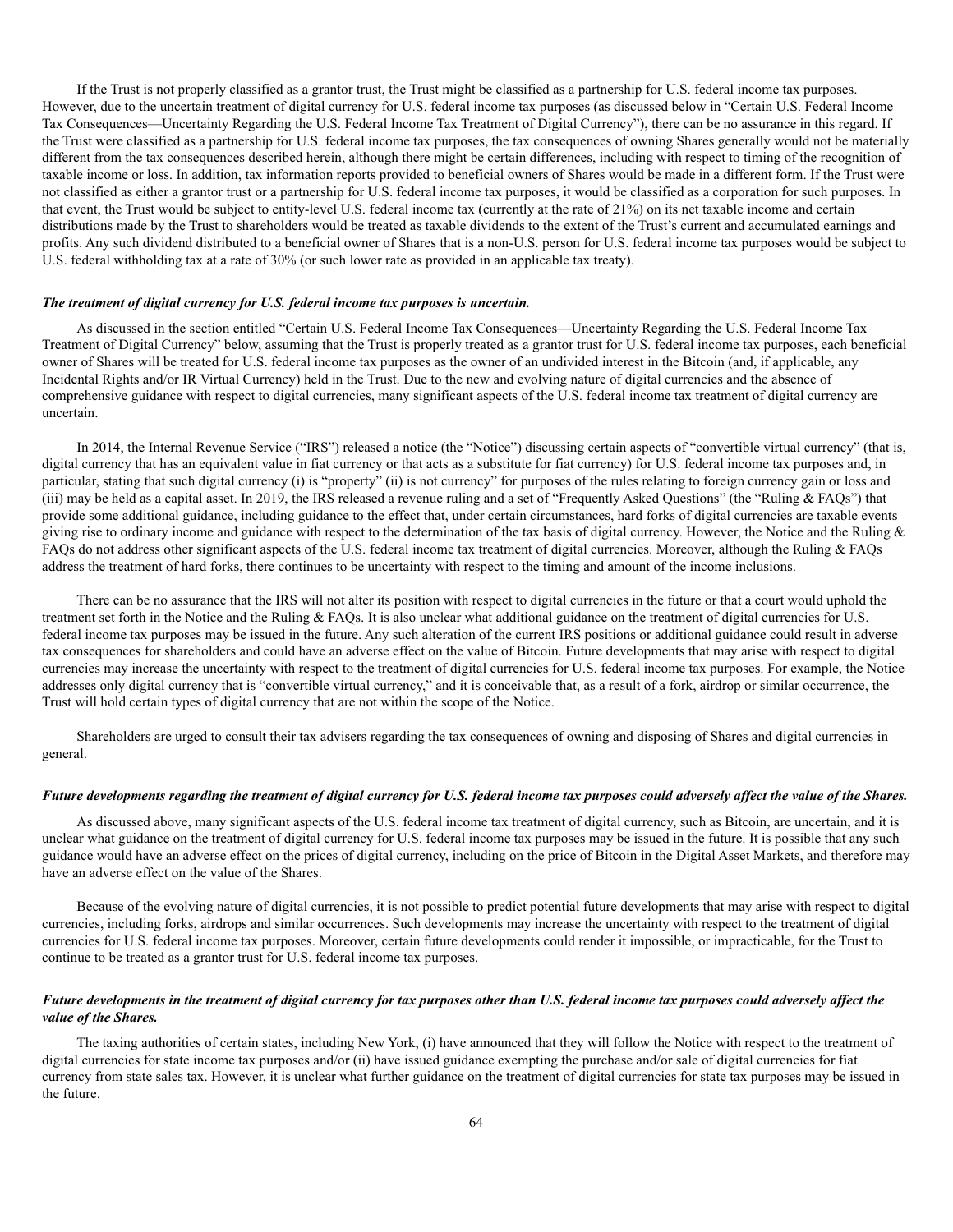The treatment of digital currencies for tax purposes by non-U.S. jurisdictions may differ from the treatment of digital currencies for U.S. federal, state or local tax purposes. It is possible, for example, that a non-U.S. jurisdiction would impose sales tax or value- added tax on purchases and sales of digital currencies for fiat currency. If a foreign jurisdiction with a significant share of the market of Bitcoin users imposes onerous tax burdens on digital currency users, or imposes sales or value-added tax on purchases and sales of digital currency for fiat currency, such actions could result in decreased demand for Bitcoin in such jurisdiction.

Any future guidance on the treatment of digital currencies for state, local or non-U.S. tax purposes could increase the expenses of the Trust and could have an adverse effect on the prices of digital currencies, including on the price of Bitcoin in the Digital Asset Markets. As a result, any such future guidance could have an adverse effect on the value of the Shares.

### *A U.S. tax-exempt shareholder may recognize "unrelated business taxable income" a consequence of an investment in Shares.*

Under the guidance provided in the Ruling & FAQs, hard forks, airdrops and similar occurrences with respect to digital currencies will under certain circumstances be treated as taxable events giving rise to ordinary income. In the absence of guidance to the contrary, it is possible that any such income recognized by a U.S. tax-exempt shareholder would constitute "unrelated business taxable income" ("UBTI"). A tax-exempt shareholder should consult its tax adviser regarding whether such shareholder may recognize UBTI as a consequence of an investment in Shares.

## *Non-U.S. Holders may be subject to U.S. federal withholding tax on income derived from forks, airdrops and similar occurrences.*

The Ruling & FAQs do not address whether income recognized by a non-U.S. person as a result of a fork, airdrop or similar occurrence could be subject to the 30% withholding tax imposed on U.S.-source "fixed or determinable annual or periodical" income. Non-U.S. Holders (as defined under "Certain U.S. Federal Income Tax Consequences --Tax Consequences to Non-U.S. Holders" below) should assume that, in the absence of guidance, a withholding agent (including the Sponsor) is likely to withhold 30% of any such income recognized by a non-U.S. Holder in respect of its Shares, including by deducting such withheld amounts from proceeds that such non-U.S. Holder would otherwise be entitled to receive in connection with a distribution of Incidental Rights or IR Virtual Currency.

### **Risk Factors Related to Potential Conflicts of Interest**

# *Potential conflicts of interest may arise among the Sponsor or its affiliates and the Trust. The Sponsor and its affiliates have no fiduciary duties to the Trust and its shareholders other than as provided in the Trust Agreement, which may permit them to favor their own interests to the detriment of the Trust and its shareholders.*

The Sponsor will manage the affairs of the Trust. Conflicts of interest may arise among the Sponsor and its affiliates, including the Index Provider and the Authorized Participants, on the one hand, and the Trust and its shareholders, on the other hand. As a result of these conflicts, the Sponsor may favor its own interests and the interests of its affiliates over the Trust and its shareholders. These potential conflicts include, among others, the following:

- The Sponsor has no fiduciary duties to, and is allowed to take into account the interests of parties other than, the Trust and its shareholders in resolving conflicts of interest, provided the Sponsor does not act in bad faith;
- The Trust has agreed to indemnify the Sponsor and its affiliates pursuant to the Trust Agreement;
- The Sponsor is responsible for allocating its own limited resources among different clients and potential future business ventures, to each of which it owes fiduciary duties;
- The Sponsor and its staff also service affiliates of the Sponsor, including several other digital asset investment vehicles, and their respective clients and cannot devote all of its, or their, respective time or resources to the management of the affairs of the Trust;
- The Sponsor, its affiliates and their officers and employees are not prohibited from engaging in other businesses or activities, including those that might be in direct competition with the Trust;
- Affiliates of the Sponsor have substantial direct investments in Bitcoin that they are permitted to manage taking into account their own interests without regard to the interests of the Trust or its shareholders, and any increases, decreases or other changes in such investments could affect the Index Price and, in turn, the value of the Shares;
- There is an absence of arm's-length negotiation with respect to certain terms of the Trust, and, where applicable, there has been no independent due diligence conducted with respect to the Trust;
- Several employees of the Sponsor and the Sponsor's parent company, Digital Currency Group, Inc. ("DCG"), are FINRA-registered representatives who maintain their licenses through Genesis;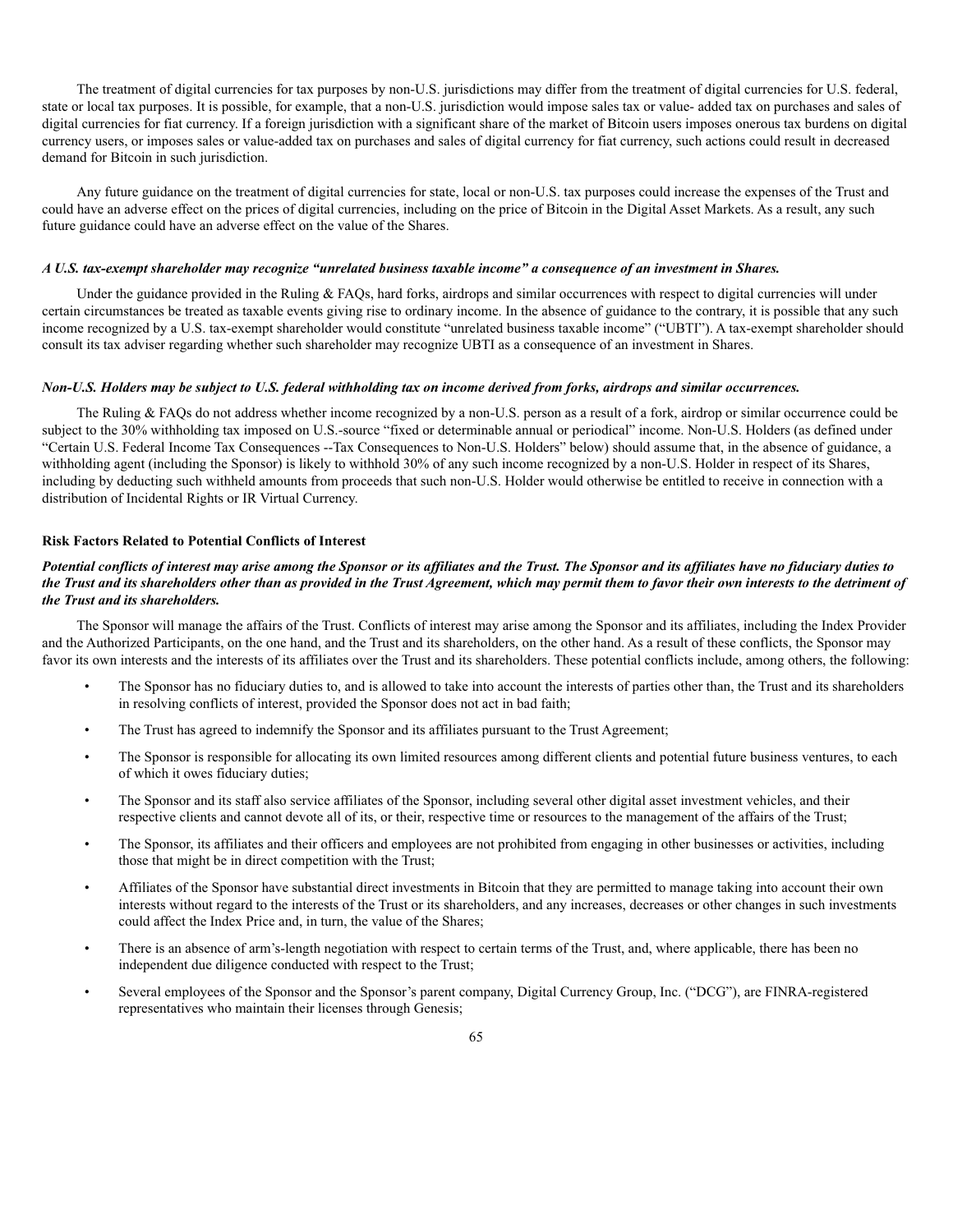- DCG is (i) the sole member and parent company of the Sponsor and Genesis, the only acting Authorized Participant as of the date of this Annual Report, (ii) the indirect parent company of the Index Provider, (iii) a minority interest holder in Coinbase, which operates Coinbase Pro, one of the Digital Asset Exchanges included in the Index, and which is also the parent company of the Custodian, representing less than 1.0% of its equity and (iv) a minority interest holder in Kraken, one of the Digital Asset Exchanges included in the Index, representing less than 1.0% of its equity;
- DCG has investments in a large number of digital assets and companies involved in the digital asset ecosystem, including exchanges and custodians. DCG's positions on changes that should be adopted in the Bitcoin Network could be adverse to positions that would benefit the Trust or its shareholders. Additionally, before or after a hard fork on the Bitcoin Network, DCG's position regarding which fork among a group of incompatible forks of the Bitcoin Network should be considered the "true" Bitcoin Network could be adverse to positions that would most benefit the Trust;
- DCG has been vocal in the past about its support for digital assets other than Bitcoin. Any investments in, or public positions taken on, digital assets other than Bitcoin by DCG, could have an adverse impact on the price of Bitcoin;
- The Sponsor decides whether to retain separate counsel, accountants or others to perform services for the Trust;
- The Sponsor and Genesis, which acts as Authorized Participant and distributor and marketer for the Shares, are affiliated parties that share a common parent company, DCG;
- While the Index Provider does not currently utilize data from over-the-counter markets or derivatives platforms, it may decide to include pricing from such markets or platforms in the future, which could include Genesis; and
- The Sponsor may appoint an agent to act on behalf of the shareholders, including in connection with the distribution of any Incidental Rights and/or IR Virtual Currency, which agent may be the Sponsor or an affiliate of the Sponsor.

By purchasing the Shares, shareholders agree and consent to the provisions set forth in the Trust Agreement. See "Item 1. Business - Description of the Trust Agreement."

For a further discussion of the conflicts of interest among the Sponsor, the distributor, the marketer, the Authorized Participant, the Index Provider, the Trust and others, see "Item 13. Certain Relationships and Related Transactions and Director Independence."

# *Because the Sponsor and the Trust's sole Authorized Participant are affiliated with each other, the Trust's Baskets will not be exchanged for Bitcoin in arm's-length transactions.*

The Sponsor's parent company, DCG, is also the parent company of Genesis Global Trading, Inc., a registered broker dealer currently acting as the sole Authorized Participant, distributor and marketer for the Shares. The Trust issues Creation Baskets in exchange for deposits of Bitcoin. See "Item 1. Business - Description of Creation of Shares." As the sole Authorized Participant, Genesis is currently the only entity that may place orders to create Creation Baskets. As a result, the issuance of Creation Baskets does not occur on an arm's-length basis.

While additional Authorized Participants may be added at any time, subject to the discretion of the Sponsor, the Sponsor may be disincentivized from replacing affiliated service providers due to its affiliated status. In connection with this conflict of interest, shareholders should understand that affiliated service providers will receive fees for providing services to the Trust. Clients of the affiliated service providers may pay commissions at negotiated rates that are greater or less than the rate paid by the Trust. The Sponsor may have an incentive to resolve questions between Genesis, on the one hand, and the Trust and shareholders, on the other hand, in favor of Genesis (including, but not limited to, questions as to the calculation of the Basket Amount).

## *The Index Provider is an affiliate of the Sponsor and the Trust.*

On December 31, 2020, CoinDesk, Inc., an affiliate of the Sponsor and a wholly owned subsidiary of DCG, acquired CoinDesk Indices, Inc., formerly known as TradeBlock, Inc., the Index Provider. As a result of this acquisition, the Index Provider is a wholly owned subsidiary of CoinDesk, Inc., which is a wholly owned subsidiary of DCG. The Index Provider publishes the Index and the Index Price, which are used by the Sponsor to calculate the Digital Asset Holdings of the Trust. The Sponsor's Fee accrues daily in U.S. dollars at an annual rate based on the Digital Asset Holdings Fee Basis Amount, which is based on the Digital Asset Holdings of the Trust, and is paid in Bitcoin. The number of Bitcoin that accrues each day as the Sponsor's Fee is determined by reference to the Index Price published by the Index Provider.

The Index Provider selects the exchanges that are included in the Index and also developed the methodology and algorithm that provide the Index Price based on the exchanges included in the Index. The Index Provider formally re-evaluates the weighting algorithm used by the Index quarterly and may decide to change the way in which the Index is calculated based on this periodic review or in other extreme circumstances.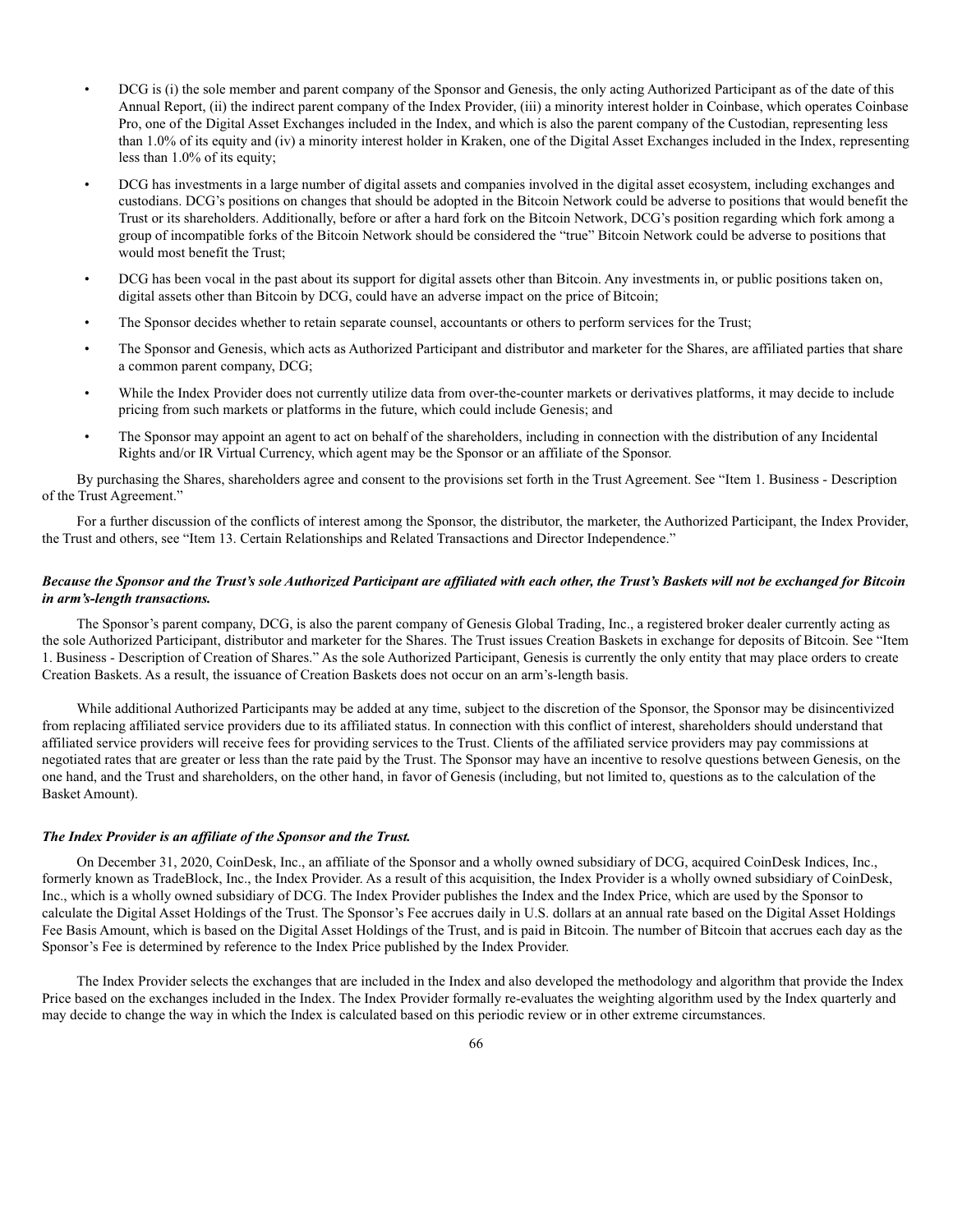If the Sponsor determines in good faith that the Index does not reflect an accurate Bitcoin price, then the Sponsor will employ an alternative method to determine the Index Price under the cascading set of rules set forth in "Item 1. Business—Overview of the Bitcoin Industry and Market— Bitcoin Value—The Index and the Index Price—Determination of the Index Price When Index Price is Unavailable." There are no predefined criteria to make a good faith assessment as to which of the rules the Sponsor will apply and the Sponsor may make this determination in its sole discretion. Because such a determination could reflect negatively upon the Index Provider, lead to a decrease in the Index Provider's revenue or otherwise adversely affect the Index Provider, and because of their affiliation, the Index Provider may be incentivized to resolve any questions regarding, or changes to, the manner in which the Index is constructed and in which the Index Price is calculated in a way that favors the Sponsor.

In addition, although the Index does not currently include data from over-the-counter markets or derivatives platforms, the Index Provider may decide to include pricing from such markets or platforms in the future, which could include data from Genesis. Any impact on the accuracy or perceived accuracy of the Index Price could have a negative impact on the value of the Shares.

### *DCG is a minority interest holder in both Coinbase, Inc. and Kraken, which operate two of the Digital Asset Exchanges included in the Index Price.*

DCG, the sole member and parent company of the Sponsor, holds minority interests of less than 1.0% in each of Coinbase, Inc., which operates Coinbase Pro, and Kraken. The Sponsor values its digital assets by reference to the Index Price. The Index Price is the price in U.S. dollars of a Bitcoin derived from the Digital Asset Exchanges that are reflected in the Index developed by CoinDesk Indices, Inc. as of 4:00 p.m., New York time, on each business day. Coinbase Pro and Kraken are two of such Digital Asset Exchanges included in the Index.

Although DCG does not exercise control over Coinbase Pro or Kraken, it is possible that investors could have concerns that DCG could influence market data provided by these Digital Asset Exchanges in a way that benefits DCG, for example by artificially inflating the values of Bitcoin in order to increase the Sponsor's fees. This could make the Trust's Shares less attractive to investors than the shares of similar vehicles that do not present these concerns, adversely affect investor sentiment about the Trust and negatively affect Share trading prices.

# *DCG holds a minority interest in the parent company of the Custodian, which could lead DCG to cause the Sponsor to take actions that favor the Custodian's interests over the Trust's interests.*

Coinbase, Inc. is also the parent company of the Custodian, Coinbase Custody Trust Company, LLC. The Custodian serves as a fiduciary and custodian on the Trust's behalf, and is responsible for safeguarding the Bitcoin and Incidental Rights and/or IR Virtual Currency held by the Trust, and holding the private keys that provide access to the Trust's digital wallets and vaults. DCG's minority interest of less than 1.0% in the parent company of the Custodian may present risks to shareholders to the extent DCG causes the Sponsor to favor the Custodian's interests over the interests of the Trust or its shareholders with respect to, for example, fees charged and the quality of service provided by the Custodian. Similarly, it is possible that investors could have concerns that DCG's interest in Coinbase, Inc. could cause it to refrain from taking actions that are in the best interests of the Trust but that could harm the Custodian. This could make the Trust's Shares less attractive to investors than the shares of similar vehicles that do not present these concerns, adversely affect investor sentiment about the Trust and negatively affect Share trading prices.

### *Shareholders cannot be assured of the Sponsor's continued services, the discontinuance of which may be detrimental to the Trust.*

Shareholders cannot be assured that the Sponsor will be willing or able to continue to serve as sponsor to the Trust for any length of time. If the Sponsor discontinues its activities on behalf of the Trust and a substitute sponsor is not appointed, the Trust will terminate and liquidate its Bitcoins.

Appointment of a substitute sponsor will not guarantee the Trust's continued operation, successful or otherwise. Because a substitute sponsor may have no experience managing a digital asset financial vehicle, a substitute sponsor may not have the experience, knowledge or expertise required to ensure that the Trust will operate successfully or continue to operate at all. Therefore, the appointment of a substitute sponsor may not necessarily be beneficial to the Trust and the Trust may terminate. See "Item 13. Certain Relationships and Related Transactions and Director Independence—The Sponsor."

## *Although the Custodian is a fiduciary with respect to the Trust's assets, it could resign or be removed by the Sponsor, which would trigger early termination of the Trust.*

The Custodian is a fiduciary under § 100 of the New York Banking Law and a qualified custodian for purposes of Rule 206(4)- 2(d)(6) under the Investment Advisers Act of 1940, as amended, and is licensed to custody the Trust's Bitcoins in trust on the Trust's behalf. However, during the initial term, the Custodian may terminate the Custodian Agreement for Cause (as defined in "Description of the Custodian Agreement—Termination") at any time, and after the initial term, the Custodian can terminate the Agreement for any reason upon the notice period provided under the Custodian Agreement. If the Custodian resigns or is removed without replacement, the Trust will dissolve in accordance with the terms of the Trust Agreement.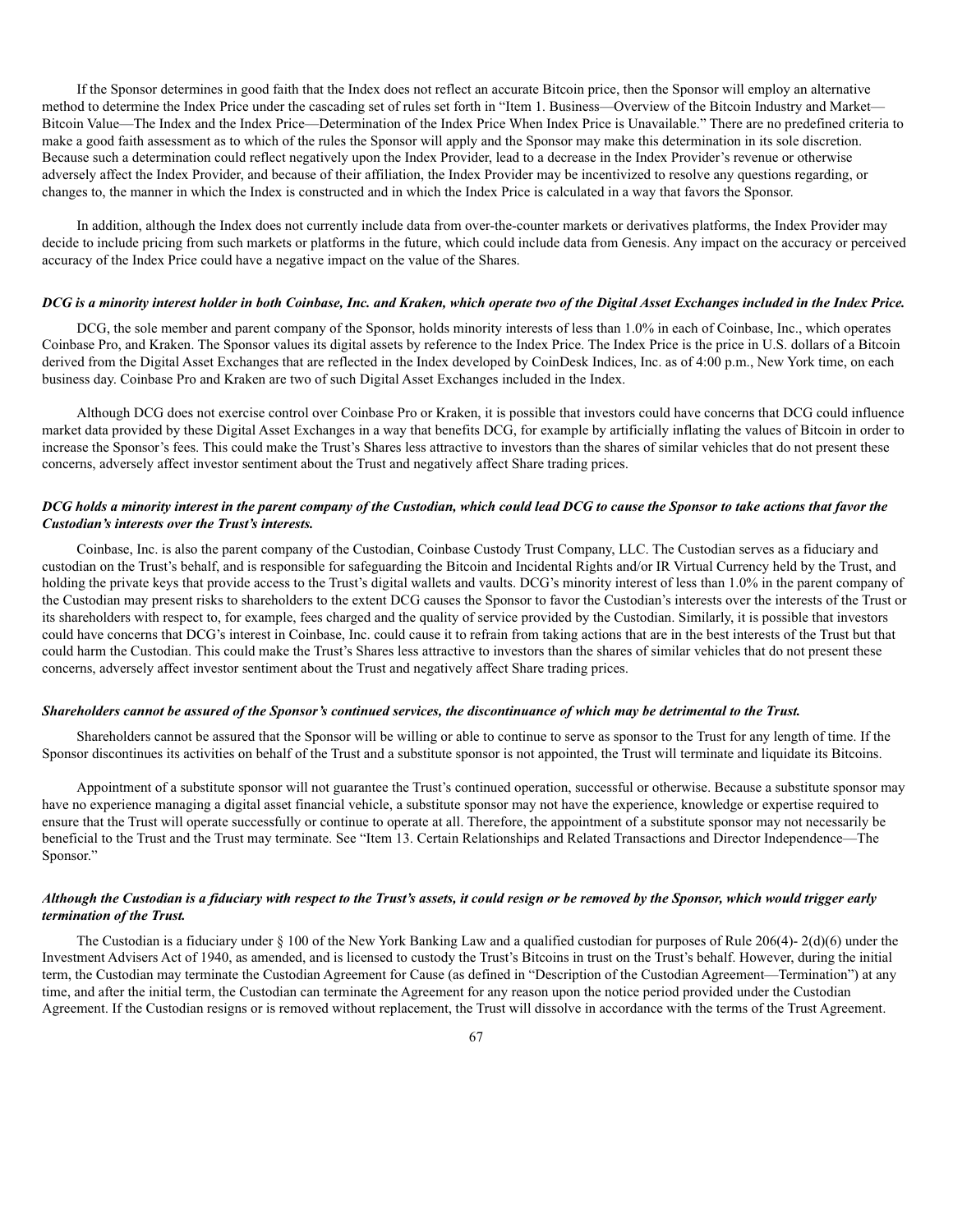## *Shareholders may be adversely affected by the lack of independent advisers representing investors in the Trust.*

The Sponsor has consulted with counsel, accountants and other advisers regarding the formation and operation of the Trust. No counsel was appointed to represent investors in connection with the formation of the Trust or the establishment of the terms of the Trust Agreement and the Shares. Moreover, no counsel has been appointed to represent an investor in connection with the offering of the Shares. Accordingly, an investor should consult his, her or its own legal, tax and financial advisers regarding the desirability of the value of the Shares. Lack of such consultation may lead to an undesirable investment decision with respect to investment in the Shares.

## *An affiliate of the Sponsor is a leading online news publication and data provider in the digital asset industry whose publications could influence trading prices and demand for Bitcoins.*

Both the Sponsor and CoinDesk are subsidiaries of DCG. CoinDesk is a leading news publication and data provider, which plays a large role in aggregating, creating and disseminating news and other editorial content across the global digital asset industry. Although CoinDesk's policy is to shield its editorial operations from DCG's control, it is possible that CoinDesk's news coverage could influence trading prices and demand for digital assets, including Bitcoin, and it is also possible that consumers of CoinDesk content may not appreciate that CoinDesk's owner has substantial financial interests in digital assets, despite information to that effect on CoinDesk's website. As a result, some consumers of CoinDesk's content may place greater weight on such content than they would if they were aware of DCG's ownership stake, and this could cause the trading prices of digital assets, including Bitcoin, to be higher than they would be otherwise.

# **Item 1B. Unresolved Staff Comments**

Not applicable.

## **Item 2. Properties**

None.

# **Item 3. Legal Proceedings**

None.

# **Item 4. Mine Safety Disclosures**

Not applicable.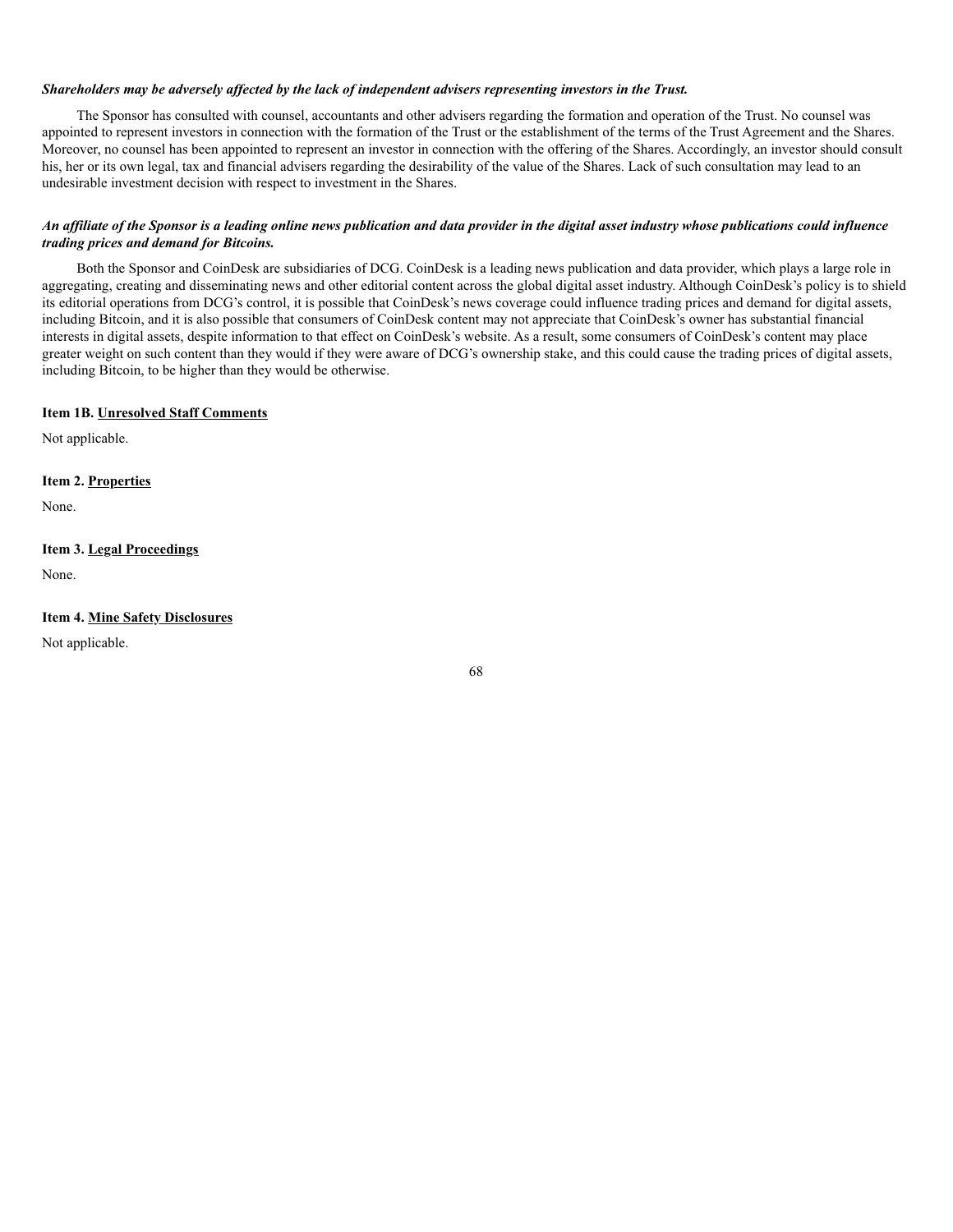#### **PART II**

#### **Item 5. Market for Registrant's Common Equity, Related Stockholder Matters and Issuer Purchases of Equity Securities**

#### *Market Information*

Shares are distributed by Genesis, acting as the sole Authorized Participant, through sales in private placement transactions exempt from the registration requirements of the Securities Act pursuant to Rule 506(c) thereunder. The Shares are quoted on OTCQX under the ticker symbol "GBTC." Over-the-counter market quotations reflect inter-dealer prices, without retail mark-up, mark-down or commission and may not necessarily represent actual transactions.

#### *Holders of Record*

As of December 31, 2021, there were approximately 94 holders of record. This includes Cede & Co. as nominee for DTC for the Shares traded on OTCQX. Therefore, this number does not include the individual holders who have bought Shares on OTCQX or transferred their eligible Shares to their brokerage accounts. Because most of the Trust's Shares are held by brokers and other institutions on behalf of shareholders, we are unable to estimate the total number of shareholders represented by these record holders.

### *Recent Sales of Unregistered Shares*

As of December 31, 2021, the Registrant has distributed 692,370,100 Shares at varying prices determined by reference to the Digital Asset Holdings per Share to selected "accredited investors," within the meaning of Rule 501 of Regulation D under the Securities Act. The Shares were sold in connection with an ongoing offering pursuant to Rule 506(c) of Regulation D under the Securities Act. Genesis acted as the Authorized Participant with respect to these distributions. In exchange for these sales, the Trust received an aggregate of 694,811.86692579 Bitcoins. During the year ended December 31, 2021, the Registrant has distributed 53,463,500 Shares; in exchange for these sales, the Trust received an aggregate of 50,738.88950472 Bitcoins. Because Shares have been, and continue to be, created and issued on a periodic basis, a "distribution," as such term is used in the Securities Act, may be occurring from time to time. As a result, Genesis, as Authorized Participant facilitating the creation of Shares and as distributor and marketer, may be deemed an "underwriter" under Section 2(a)(11) of the Securities Act. No underwriting discounts or commissions were paid to Genesis with respect to such sales.

#### *Purchases of Equity Securities*

Purchases of equity securities by the issuer and affiliated purchasers —The table below sets forth information regarding Digital Currency Group, Inc.'s ("DCG"), the parent company of the Sponsor, open market purchases of Shares of Grayscale Bitcoin Trust (OTCQX: GBTC) on a monthly basis during the three months ended December 31, 2021:

| (a) Total<br><b>Number of</b><br><b>Shares</b> of<br><b>GBTC</b><br>Purchased | (b) Average<br><b>Price Paid</b><br>per Share of<br>GBTC | (c) Total<br>Number of<br><b>Shares</b><br>Purchased as<br><b>Part of Publicly</b><br>Announced<br>Plans or<br>Programs1 | (d) Approximate<br>Dollar Value of<br><b>Shares that May</b><br><b>Yet Be Purchased</b><br><b>Under the Plans</b><br>or Programs<br>(in millions) |
|-------------------------------------------------------------------------------|----------------------------------------------------------|--------------------------------------------------------------------------------------------------------------------------|---------------------------------------------------------------------------------------------------------------------------------------------------|
| 7,002,075                                                                     | 46.69<br>\$                                              | 7,002,075                                                                                                                | 461.3<br>S                                                                                                                                        |
| 1.600.000                                                                     | 50.32                                                    | 1.600.000                                                                                                                | 380.8                                                                                                                                             |
|                                                                               |                                                          |                                                                                                                          | 380.8                                                                                                                                             |
| 8,602,075                                                                     | 47.37                                                    | 8,602,075                                                                                                                | 380.8                                                                                                                                             |
|                                                                               |                                                          |                                                                                                                          |                                                                                                                                                   |

(1) On March 10, 2021, the Board of the Sponsor ("the Board") approved the purchase by DCG, the parent company of the Sponsor, of up to \$250 million worth of Shares of the Trust. Subsequently, DCG authorized such purchase. On April 30, 2021, the Board approved the purchase by DCG of up to \$750 million worth of Shares of the Trust. This increased DCG's prior authorization to purchase up to \$250 million worth of Shares by \$500 million. On October 20, 2021, the Board approved the purchase by DCG of up to \$1 billion worth of Shares of the Trust. This increased DCG's prior authorization to purchase up to \$750 million worth of Shares by \$250 million. The share purchase authorization does not obligate DCG to acquire any specific number of Shares in any period, and may be expanded, extended, modified, or discontinued at any time. From March 10, 2021 through February 22, 2022, DCG has purchased a total of \$698 million worth of Shares of the Trust.

## **Item 6. [Reserved]**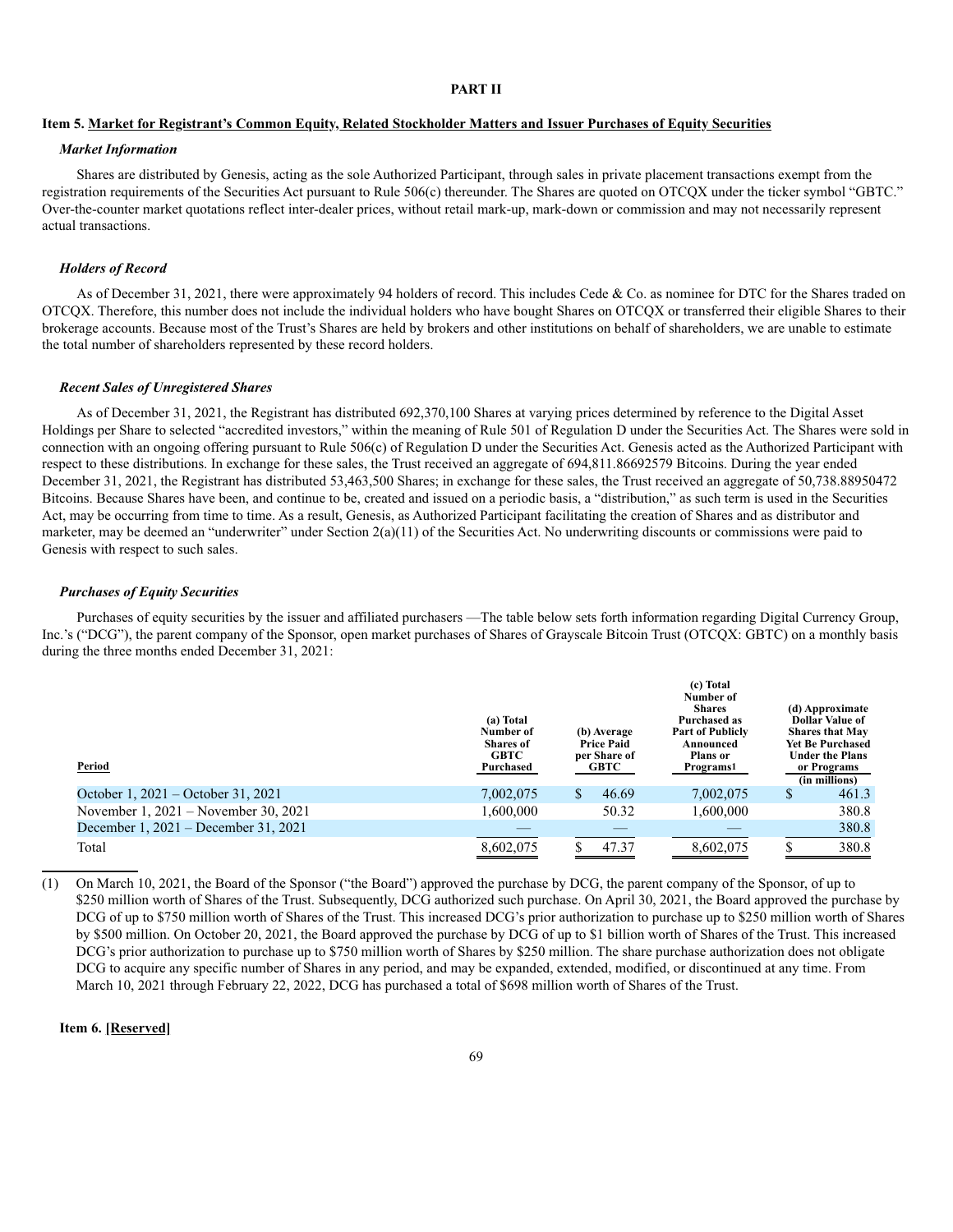#### **Item 7. Management's Discussion and Analysis of Financial Condition and Results of Operations**

*The following discussion and analysis of our financial condition and results of operations should be read together with, and is qualified in its entirety by reference to, our audited financial statements and related notes included elsewhere in this Annual Report, which have been prepared in accordance with generally accepted accounting principles in the United States ("U.S. GAAP"). The following discussion may contain forward-looking statements based on assumptions we believe to be reasonable. Our actual results could differ materially from those discussed in these forward-looking statements. Factors that could cause or contribute to these differences include, but are not limited to, those discussed below and elsewhere in this Annual Report, particularly in "Item 1A. Risk Factors" and "Forward-Looking Statements."*

## **Trust Overview**

The Trust is a passive entity that is managed and administered by the Sponsor and does not have any officers, directors or employees. The Trust holds Bitcoins and, from time to time on a periodic basis, issues Creation Baskets in exchange for deposits of Bitcoins. As a passive investment vehicle, the Trust's investment objective is for the value of the Shares (based on Bitcoin per Share) to reflect the value of Bitcoins held by the Trust, determined by reference to the Index Price, less the Trust's expenses and other liabilities. While an investment in the Shares is not a direct investment in Bitcoin, the Shares are designed to provide investors with a cost-effective and convenient way to gain investment exposure to Bitcoin. The Trust is not managed like a business corporation or an active investment vehicle.

|                                                            | As of December 31, |             |             |  |
|------------------------------------------------------------|--------------------|-------------|-------------|--|
|                                                            | 2021               | 2020        | 2019        |  |
| Number of Shares authorized                                | Unlimited          | Unlimited   | Unlimited   |  |
| Number of Shares outstanding                               | 692.370.100        | 638,906,600 | 269,445,300 |  |
| Number of Shares freely tradable(1)                        | 645, 203, 448      | 400,095,116 | 204,546,060 |  |
| Number of beneficial holders owning at least 100 Shares(2) | 94                 | 415         | 145         |  |
| Number of holders of record $(2)$                          | 94                 | 415         | 145         |  |

(1) Includes the total number of Shares that are not restricted securities as such term is defined under Rule 144.

(2) Includes Cede & Co. as nominee for DTC for the Shares traded on OTCQX. Therefore, this number does not include the individual holders who have bought/sold Shares on OTCQX or transferred their eligible Shares to their brokerage accounts.

### **Critical Accounting Policies and Estimates**

#### *Investment Transactions and Revenue Recognition*

The Trust considers investment transactions to be the receipt of Bitcoin for Share creations and the delivery of Bitcoin for Share redemptions or for payment of expenses in Bitcoin. At this time, the Trust is not accepting redemption requests from shareholders. The Trust records its investment transactions on a trade date basis and changes in fair value are reflected as net change in unrealized appreciation or depreciation on investments. Realized gains and losses are calculated using the specific identification method. Realized gains and losses are recognized in connection with transactions including settling obligations for the Sponsor's Fee in Bitcoin.

#### *Principal Market and Fair Value Determination*

To determine which market is the Trust's principal market (or in the absence of a principal market, the most advantageous market) for purposes of calculating the Trust's NAV, the Trust follows Financial Accounting Standards Board ("FASB") Accounting Standards Codification ("ASC") 820-10, which outlines the application of fair value accounting. ASC 820-10 determines fair value to be the price that would be received for Bitcoin in a current sale, which assumes an orderly transaction between market participants on the measurement date. ASC 820-10 requires the Trust to assume that Bitcoin is sold in its principal market to market participants or, in the absence of a principal market, the most advantageous market. Market participants are defined as buyers and sellers in the principal or most advantageous market that are independent, knowledgeable, and willing and able to transact.

The Trust only receives Bitcoin from the Authorized Participant and does not itself transact on any Digital Asset Markets.

70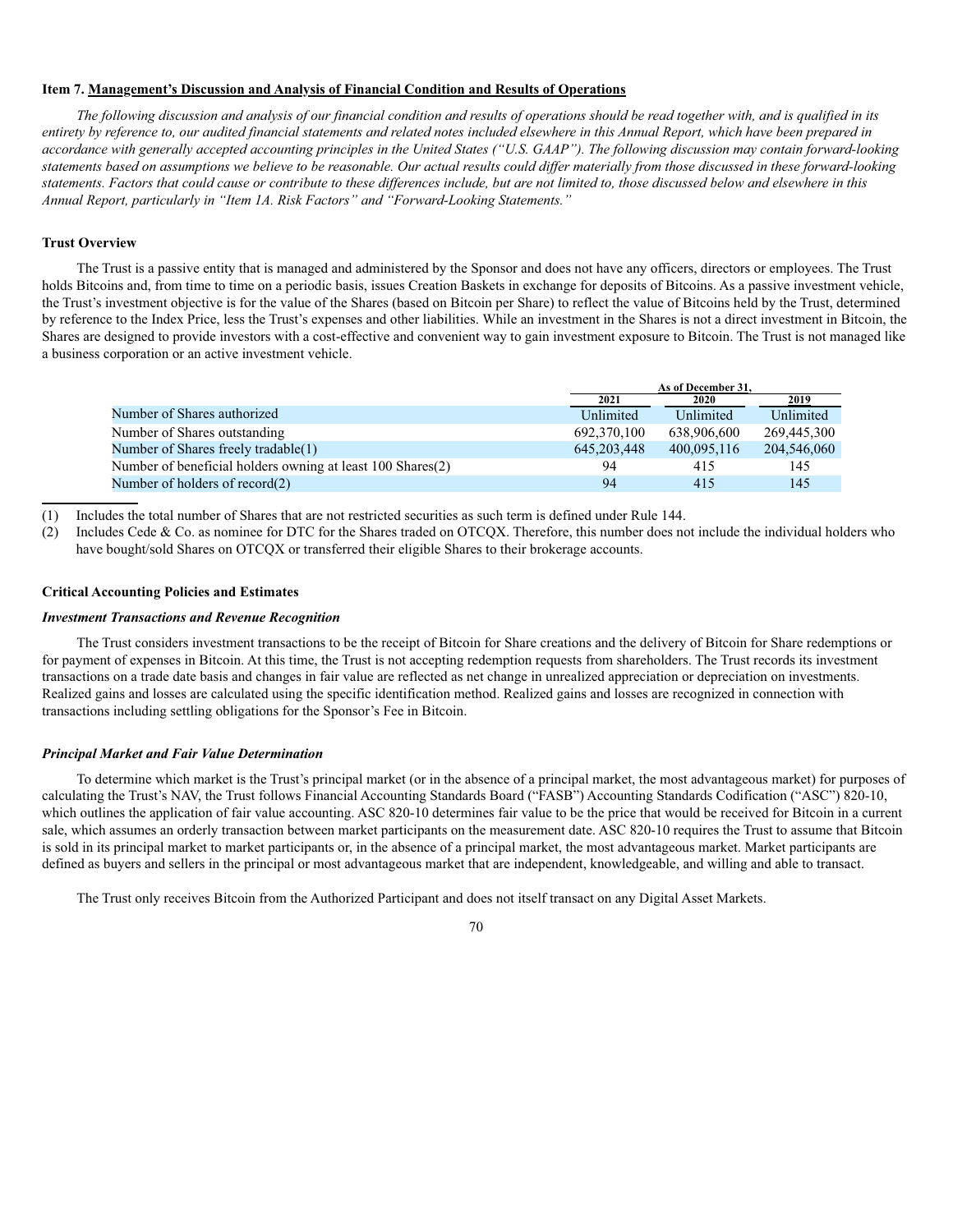Therefore, the Trust looks to the Authorized Participant when assessing entity-specific and market-based volume and level of activity for Digital Asset Markets. The Authorized Participant transacts in a Brokered Market, a Dealer Market, Principal-to-Principal Markets and Exchange Markets, each as defined in the FASB ASC Master Glossary. The Authorized Participant, as a related party of the Sponsor, provides information about the Digital Asset Markets on which it transacts to the Trust. In determining which of the eligible Digital Asset Markets is the Trust's principal market, the Trust reviews these criteria in the following order:

First, the Trust reviews a list of Digital Asset Markets and excludes any Digital Asset Markets that are non-accessible to the Trust and the Authorized Participant(s). The Trust or the Authorized Participant does not have access to Digital Asset Exchanges that do not have a BitLicense and has access only to non-Digital Asset Exchange Markets that the Authorized Participant reasonably believes are operating in compliance with applicable law, including federal and state licensing requirements, based upon information and assurances provided to it by each market.

- Second, the Trust sorts the remaining Digital Asset Markets from high to low by entity-specific and market-based volume and activity of Bitcoin traded on each Digital Asset Market in the trailing twelve months.
- Third, the Trust then reviews intra-day pricing fluctuations and the degree of variances in price on Digital Asset Markets to identify any material notable variances that may impact the volume or price information of a particular Digital Asset Market.
- Fourth, the Trust then selects a Digital Asset Market as its principal market based on the highest market volume, activity and price stability in comparison to the other Digital Asset Markets on the list. Based on information reasonably available to the Trust, Exchange Markets have the greatest volume and level of activity for the asset. The Trust therefore looks to accessible Exchange Markets as opposed to the Brokered Market, Dealer Market and Principal-to-Principal Markets to determine its principal market. As a result of the aforementioned analysis, an Exchange Market has been selected as the Trust's principal market.

The Trust determines its principal market (or in the absence of a principal market the most advantageous market) annually and conducts a quarterly analysis to determine (i) if there have been recent changes to each Digital Asset Market's trading volume and level of activity in the trailing twelve months, (ii) if any Digital Asset Markets have developed that the Trust has access to, or (iii) if recent changes to each Digital Asset Market's price stability have occurred that would materially impact the selection of the principal market and necessitate a change in the Trust's determination of its principal market.

The cost basis of the investment in Bitcoin recorded by the Trust for financial reporting purposes is the fair value of Bitcoin at the time of transfer. The cost basis recorded by the Trust may differ from proceeds collected by the Authorized Participant from the sale of the corresponding Shares to investors.

#### *Investment Company Considerations*

The Trust is an investment company for GAAP purposes and follows accounting and reporting guidance in accordance with the FASB ASC Topic 946, *Financial Services – Investment Companies*. The Trust uses fair value as its method of accounting for Bitcoin in accordance with its classification as an investment company for accounting purposes. The Trust is not a registered investment company under the Investment Company Act of 1940. GAAP requires management to make estimates and assumptions that affect the reported amounts in the financial statements and accompanying notes. Actual results could differ from those estimates and these differences could be material.

## **Review of Financial Results**

#### *Financial Highlights for the Years ended December 31, 2021, 2020 and 2019*

**(All amounts in the following table and the subsequent paragraphs, except Share, per Share, Bitcoin and price of Bitcoin amounts, are in thousands)**

|                                                           | 2021         | 2020         | 2019                                                    |
|-----------------------------------------------------------|--------------|--------------|---------------------------------------------------------|
| Net realized and unrealized gain on investment in Bitcoin | \$10,569,768 | \$11,196,384 | \$686,551<br>and the state of the state of the state of |
| Net increase in net assets resulting from operations      | \$9.954.348  | \$11.102.880 | \$ 651.821                                              |
| Net assets                                                | \$29.576.053 | \$17.716.478 | \$1,866,218                                             |

Net realized and unrealized gain on investment in Bitcoin for the year ended December 31, 2021 was \$10,569,768 which includes a realized gain of \$470,168 on the transfer of Bitcoins to pay the Sponsor's Fee and net change in unrealized appreciation on investment in Bitcoin of \$10,099,600. Net realized and unrealized gain on investment in Bitcoin for the period was driven by Bitcoin price appreciation from \$29,185.05 per Bitcoin as of December 31, 2020 to \$45,867.86 per Bitcoin as of December 31, 2021. Net increase in net assets resulting from operations was \$9,954,348 for the year ended December 31, 2021, which consisted of the net realized and unrealized gain on investment in Bitcoin, less the Sponsor's Fee of \$615,420. Net assets increased to \$29,576,053 at December 31, 2021, a 67% increase for the period. The increase in net assets resulted from the aforementioned Bitcoin price appreciation and the contribution of approximately 50,739 Bitcoin with a value of \$1,905,227 to the Trust in connection with Share creations during the period, partially offset by the withdrawal of approximately 12,968 Bitcoin to pay the foregoing Sponsor's Fee.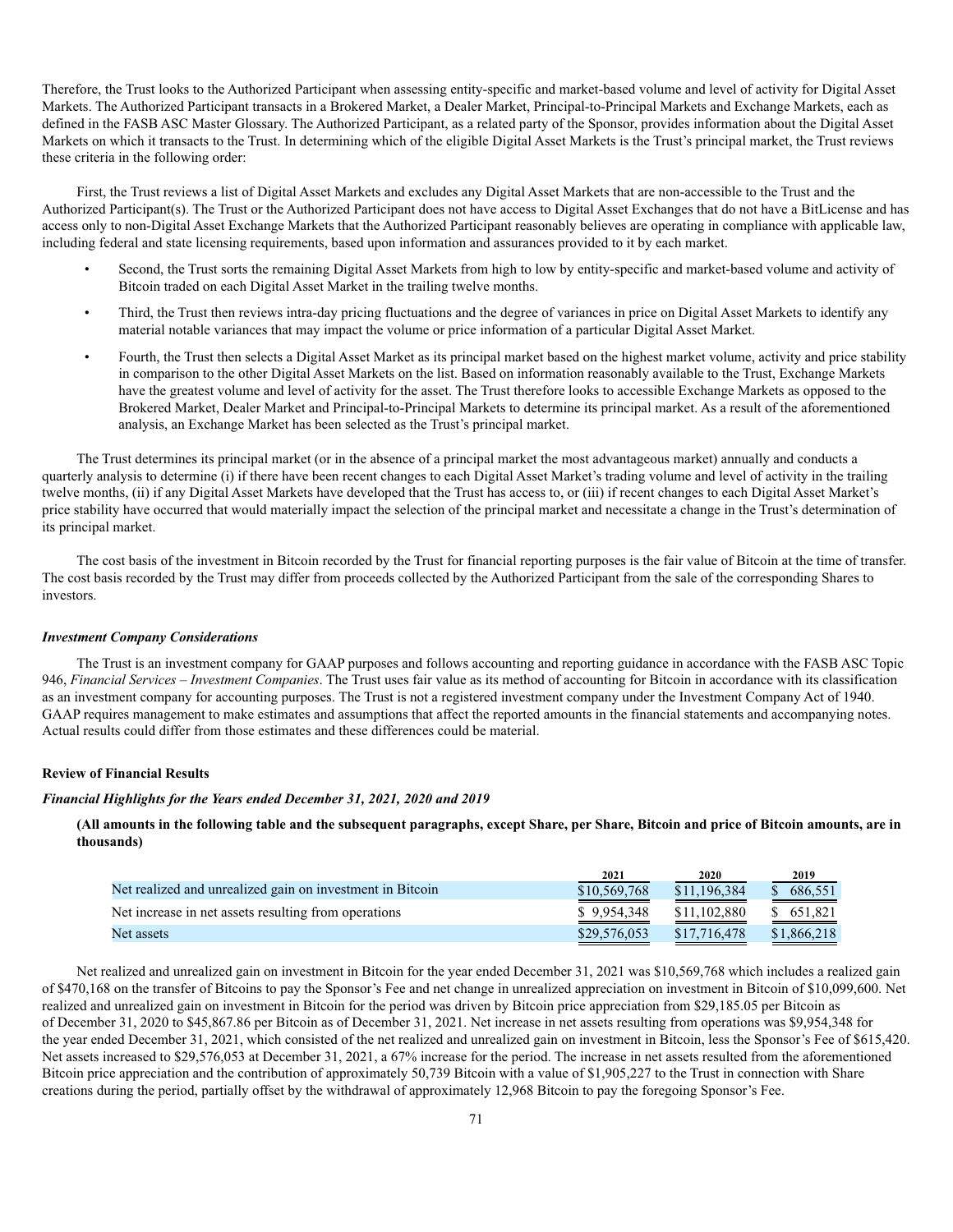Net realized and unrealized gain on investment in Bitcoin for the year ended December 31, 2020 was \$11,196,384 which includes a realized gain of \$50,335 on the transfer of Bitcoins to pay the Sponsor's Fee and net change in unrealized appreciation on investment in Bitcoin of \$11,146,049. Net realized and unrealized gain on investment in Bitcoin for the period was driven by Bitcoin price appreciation from \$7,145.00 per Bitcoin as of December 31, 2019 to \$29,185.05 per Bitcoin as of December 31, 2020. Net increase in net assets resulting from operations was \$11,102,880 for the year ended December 31, 2020, which consisted of the net realized and unrealized gain on investment in Bitcoin, less the Sponsor's Fee of \$93,504. Net assets increased to \$17,716,478 at December 31, 2020, a 849% increase for the period. The increase in net assets resulted from the aforementioned Bitcoin price appreciation and the contribution of approximately 353,646 Bitcoin with a value of \$4,747,380 to the Trust in connection with Share creations during the period, partially offset by the withdrawal of approximately 7,799 Bitcoin to pay the foregoing Sponsor's Fee.

Net realized and unrealized gain on investment in Bitcoin for the year ended December 31, 2019 was \$686,551 which includes a realized gain of \$23,305 on the transfer of Bitcoins to pay the Sponsor's Fee and net change in unrealized appreciation on investment in Bitcoin of \$663,246. Net realized and unrealized gain on investment in Bitcoin for the period was driven by Bitcoin price appreciation from \$3,679.42 per Bitcoin as of December 31, 2018 to \$7,145.00 per Bitcoin as of December 31, 2019. Net increase in net assets resulting from operations was \$651,821 for the year ended December 31, 2019, which consisted of the net realized and unrealized gain on investment in Bitcoin, less the Sponsor's Fee of \$34,730. Net assets increased to \$1,866,218 at December 31, 2019, a 148% increase for the period. The increase in net assets resulted from the aforementioned Bitcoin price appreciation and the contribution of approximately 61,556 Bitcoin with a value of \$462,775 to the Trust in connection with Share creations during the year, partially offset by the withdrawal of approximately 4,641 Bitcoin to pay the foregoing Sponsor's Fee.

#### *Cash Resources and Liquidity*

The Trust has not had a cash balance at any time since inception. When selling Bitcoins, Incidental Rights and/or IR Virtual Currency in the Digital Asset Market to pay Additional Trust Expenses, the Sponsor endeavors to sell the exact number of Bitcoins, Incidental Rights and/or IR Virtual Currency needed to pay expenses in order to minimize the Trust's holdings of assets other than Bitcoin. As a consequence, the Sponsor expects that the Trust will not record any cash flow from its operations and that its cash balance will be zero at the end of each reporting period. Furthermore, the Trust is not a party to any off-balance sheet arrangements.

In exchange for the Sponsor's Fee, the Sponsor has agreed to assume most of the expenses incurred by the Trust. As a result, the only ordinary expense of the Trust during the periods covered by this Annual Report was the Sponsor's Fee. The Trust is not aware of any trends, demands, conditions or events that are reasonably likely to result in material changes to its liquidity needs.

## **Selected Operating Data**

|                                                                 | For the year ended December 31, |             |             |  |
|-----------------------------------------------------------------|---------------------------------|-------------|-------------|--|
|                                                                 | 2021                            | 2020        | 2019        |  |
| (All Bitcoin balances are rounded to the nearest whole Bitcoin) |                                 |             |             |  |
| <b>Bitcoins:</b>                                                |                                 |             |             |  |
| <b>Opening Balance</b>                                          | 607,039                         | 261,192     | 204,277     |  |
| Creations                                                       | 50.739                          | 353.646     | 61,556      |  |
| Sponsor's Fee, related party                                    | (12,968)                        | (7,799)     | (4,641)     |  |
| Closing balance                                                 | 644.810                         | 607,039     | 261,192     |  |
| Accrued but unpaid Sponsor's Fee, related party                 |                                 |             |             |  |
| Net closing balance                                             | 644.810                         | 607,039     | 261,192     |  |
| <b>Number of Shares:</b>                                        |                                 |             |             |  |
| Opening balance                                                 | 638,906,600                     | 269,445,300 | 206,559,100 |  |
| Creations                                                       | 53,463,500                      | 369,461,300 | 62,886,200  |  |
| Closing Balance                                                 | 692,370,100                     | 638,906,600 | 269,445,300 |  |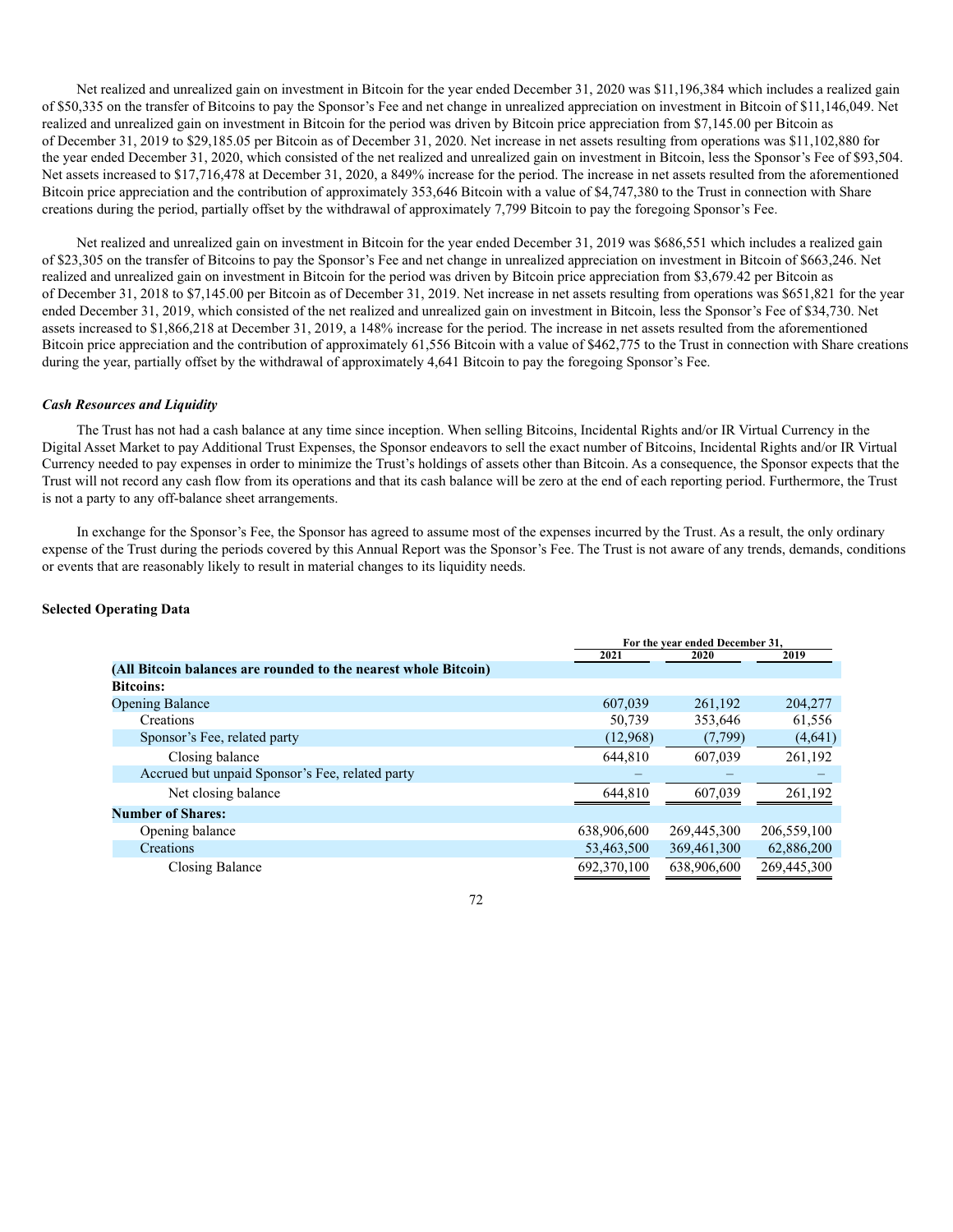|                                                            |             | For the year ended December 31. |            |  |  |  |
|------------------------------------------------------------|-------------|---------------------------------|------------|--|--|--|
|                                                            | 2021        | 2020                            | 2019       |  |  |  |
| Price of Bitcoin on principal market (1)                   | \$45,867.86 | \$29,185.05                     | \$7,145.00 |  |  |  |
| NAV per Share (2)                                          | 42.72       | 27.73                           | 6.93       |  |  |  |
| Old Index Price (3)                                        | \$47,172.21 | \$28,788.57                     | \$7,200.71 |  |  |  |
| Digital Asset Holdings per Share using Old Index Price (3) | 43.93       | 27.35                           | 6.98       |  |  |  |

<sup>(1)</sup> The Trust performed an assessment of the principal market at December 31, 2021, 2020 and 2019, respectively, and identified the principal market as Coinbase Pro.

- (2) As of December 31, 2021, 2020 and 2019, respectively, the NAV per Share was calculated using the fair value of Bitcoin based on the price provided by Coinbase Pro, the Digital Asset Exchange that the Trust currently considers its principal market, as of 4:00 p.m., New York time, on the valuation date.
- (3) Prior to February 1, 2022, the Trust calculated its Digital Asset Holdings and Digital Asset Holdings per Share by reference to the Old Index Price as of 4:00 p.m., New York time, on the valuation date. The Old Index Price was calculated using non-GAAP methodology and is not used in the Trust's financial statements. Effective February 1, 2022, the Trust began using the Index Price to calculate its Digital Asset Holdings and Digital Asset Holdings per Share as of 4:00 p.m., New York time, on the valuation date. See "Item 7. Management's Discussion and Analysis of Financial Condition and Results of Operations—Historical Digital Asset Holdings and Bitcoin Prices" for further information on the Trust's Digital Asset Holdings and Digital Asset Holdings per Share calculated using the Index Price. The Digital Asset Exchanges included in the Index as of December 31, 2021 and 2020 were Coinbase Pro, LMAX Digital, Kraken and Bitstamp. As of December 31, 2019 the Digital Asset Exchanges included in the Index consisted of Coinbase Pro, Bitstamp, Kraken, Bittrex and itBit.

For accounting purposes, the Trust reflects creations and the Bitcoins receivable with respect to such creations on the date of receipt of a notification of a creation but does not issue Shares until the requisite number of Bitcoins is received. At this time, the Trust is not accepting redemption requests from shareholders. Subject to receipt of regulatory approval from the SEC and approval by the Sponsor in its sole discretion, the Trust may in the future operate a redemption program. The Trust has not sought such relief as of the date of this Annual Report.

As of December 31, 2021, the Trust had a net closing balance of 644,809.96863835 Bitcoins with a total value of \$30,417,111,251, based on the Old Index Price of \$47,172.21 on December 31, 2021 (non-GAAP methodology). As of December 31, 2021, the total market value of the Trust's Bitcoin based on the principal market (Coinbase Pro) of \$45,867.86 on December 31, 2021 was \$29,576,053,368.

As of December 31, 2020, the Trust had a net closing balance of 607,039.48515191 Bitcoins with a total value of \$17,475,798,711, based on the Old Index Price of \$28,788.57 on December 31, 2020 (non-GAAP methodology). As of December 31, 2020, the total market value of the Trust's Bitcoin based on the principal market (Coinbase Pro) of \$29,185.05 on December 31, 2020 was \$17,716,477,727.

As of December 31, 2019, the Trust had a net closing balance of 261,192.14022299 Bitcoins with a total value of \$1,880,768,856, based on the Old Index Price of \$7,200.71 on December 31, 2019 (non-GAAP methodology). As of December 31, 2019, the total market value of the Trust's Bitcoin based on the principal market (Coinbase Pro) of \$7,145.00 on December 31, 2019 was \$1,866,217,842.

## **Historical Digital Asset Holdings and Bitcoin Prices**

As movements in the price of Bitcoin will directly affect the price of the Shares, investors should understand recent movements in the price of Bitcoin. Investors, however, should also be aware that past movements in the Bitcoin price are not indicators of future movements. Movements may be influenced by various factors, including, but not limited to, government regulation, security breaches experienced by service providers, as well as political and economic uncertainties around the world.

The following chart illustrates the movement in the Index Price, the Old Index Price, the Trust's Digital Asset Holdings per Share based on the Old Index Price and the Index Price and the Trust's net asset value per share as calculated in accordance with GAAP from September 25, 2013 to December 31, 2021. For more information on the determination of the Trust's Digital Asset Holdings, see "Item 1. Business—Overview of the Bitcoin Industry and Market—Bitcoin Value—The Index and the Index Price."

73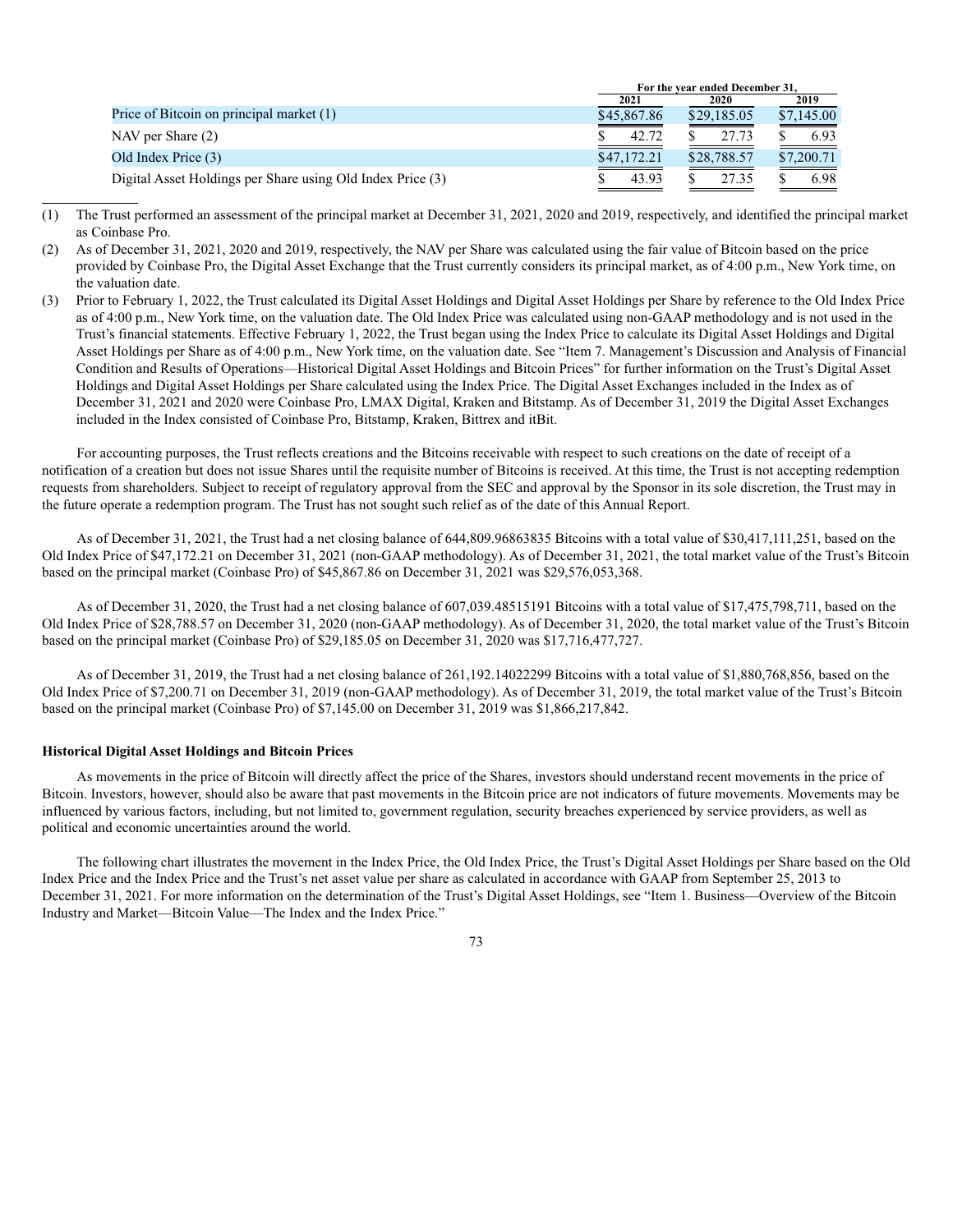

The following table illustrates the movements in the Old Index Price from the beginning of the Trust's operations on September 25, 2013 to December 31, 2021. Since the beginning of the Trust's operations, the Old Index Price has ranged from \$117.03 to \$67,397.98, with the straight average being \$9,508.58. The Sponsor has not observed a material difference between the Old Index Price and average prices from the constituent Digital Asset Exchanges individually or as a group.

|                                          |             | High               |            | Low                |            |                  |                                      |
|------------------------------------------|-------------|--------------------|------------|--------------------|------------|------------------|--------------------------------------|
| Period                                   | Average     | Old Index<br>Price | Date       | Old Index<br>Price | Date       | End of<br>period | Last<br>business<br>$\frac{day}{xy}$ |
| Twelve months ended December 31, 2017    | \$3,942,40  | \$18,756.45        | 12/18/2017 | 780.71             | 1/12/2017  | \$13,340.23      | \$14,517.67                          |
| Twelve months ended December 31, 2018    | \$7,497.29  | \$15,736.96        | 1/5/2018   | \$3,228.07         | 12/14/2018 | \$3,760.46       | \$3,760.46                           |
| Twelve months ended December 31, 2019    | \$7,319.77  | \$12,681.53        | 7/10/2019  | \$3,365.98         | 2/7/2019   | \$7,200.71       | \$7,200.71                           |
| Twelve months ended December 31, 2020    | \$11,074.72 | \$28,788.57        | 12/31/2020 | \$5.050.07         | 3/16/2020  | \$28,788.57      | \$28,788.57                          |
| Twelve months ended December 31, 2021    | \$47,316.42 | \$67,397.98        | 11/9/2021  | \$29,235.54        | 1/1/2021   | \$47,172.21      | \$47,172.21                          |
| September 25, 2013 (the inception of the |             |                    |            |                    |            |                  |                                      |
| Trust's operations) to December 31, 2021 | \$9,508.58  | \$67,397.98        | 11/9/2021  | 117.03             | 10/3/2013  | \$47,172.21      | \$47,172.21                          |

The following table illustrates the movements in the Index Price from the beginning of the Trust's operations on September 25, 2013 to December 31, 2021. Since the beginning of the Trust's operations, the Index Price has ranged from \$117.03 to \$67,352.59, with the straight average being \$9,535.36. The Sponsor has not observed a material difference between the Index Price and average prices from the constituent Digital Asset Exchanges individually or as a group.

|                                          |             | High               |            |                    | Low        |             |             |
|------------------------------------------|-------------|--------------------|------------|--------------------|------------|-------------|-------------|
|                                          |             |                    |            |                    |            |             | Last        |
|                                          |             |                    |            |                    |            | End of      | business    |
| Period                                   | Average     | <b>Index Price</b> | Date       | <b>Index Price</b> | Date       | period      | day         |
| Twelve months ended December 31, 2017    | \$3,971.47  | \$19,209.14        | 12/16/2017 | 783.38<br>S.       | 1/11/2017  | \$14,131.50 | \$14,415.36 |
| Twelve months ended December 31, 2018    | \$7,518.87  | \$16,847.15        | 1/6/2018   | \$ 3.164.99        | 12/14/2018 | \$3,679.42  | \$3,679.42  |
| Twelve months ended December 31, 2019    | \$7,355.63  | \$13,838.57        | 6/26/2019  | \$3,358.99         | 2/7/2019   | \$7,144.93  | \$7,144.93  |
| Twelve months ended December 31, 2020    | \$11,103.62 | \$29,185.50        | 12/31/2020 | \$4.941.00         | 3/16/2020  | \$29,185.50 | \$29,185.50 |
| Twelve months ended December 31, 2021    | \$47,420.39 | \$67,352.59        | 11/9/2021  | \$29,311.80        | 1/1/2021   | \$45,869.35 | \$45,869.35 |
| September 25, 2013 (the inception of the |             |                    |            |                    |            |             |             |
| Trust's operations) to December 31, 2021 | \$9,535.36  | \$67,352.59        | 11/9/2021  | 117.03             | 10/3/2013  | \$45,869.35 | \$45,869.35 |
|                                          |             |                    |            |                    |            |             |             |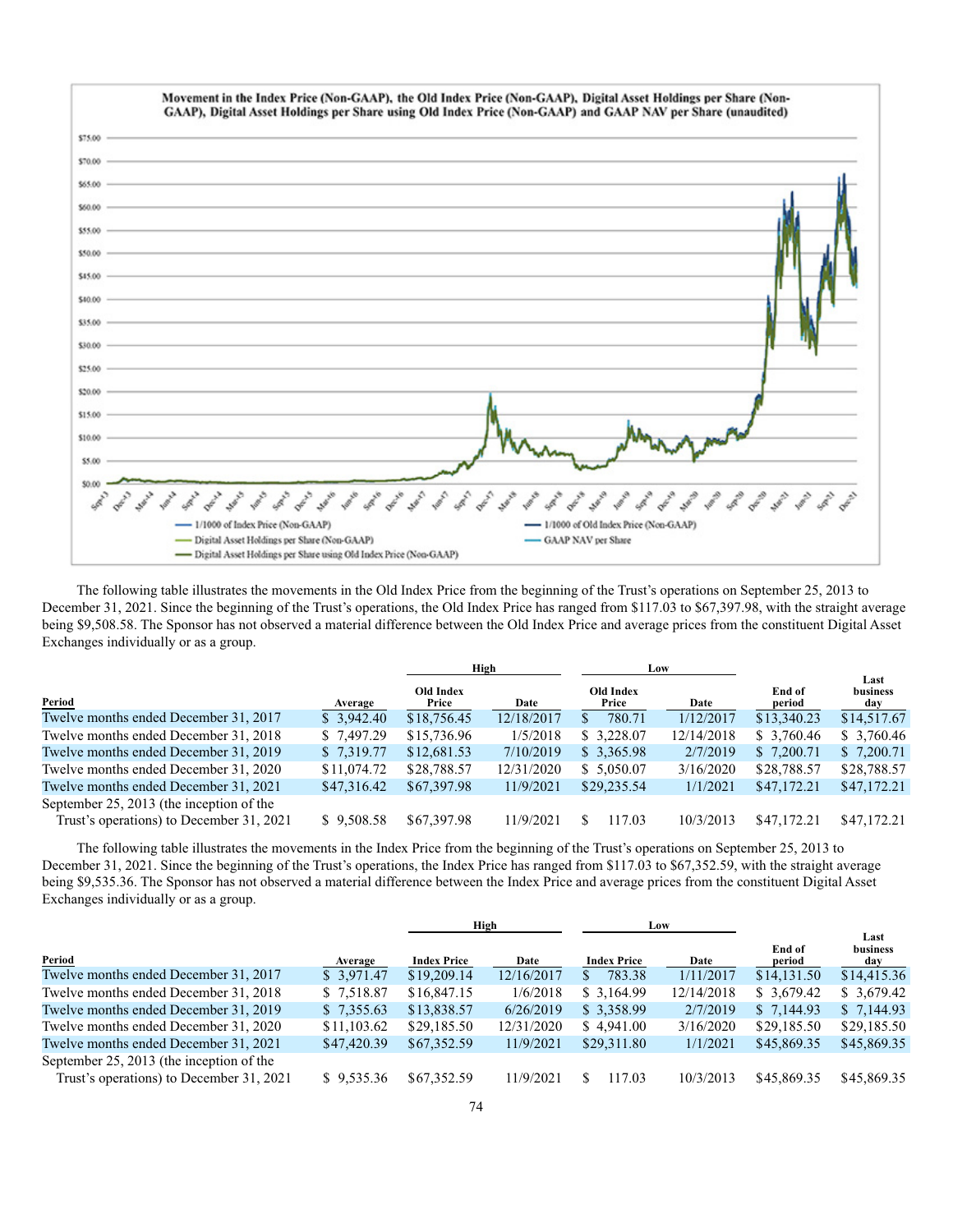The following table illustrates the movements in the Digital Asset Market price of Bitcoin, as reported on the Trust's principal market, from the beginning of the Trust's operations on September 25, 2013 to December 31, 2021. Since the beginning of the Trust's operations, the price of Bitcoin has ranged from \$110.83 to \$67,371.70, with the straight average being \$9,536.92:

|                                                                                      |             | High                                       |            | Low                                        |            |                  |                         |
|--------------------------------------------------------------------------------------|-------------|--------------------------------------------|------------|--------------------------------------------|------------|------------------|-------------------------|
| Period                                                                               | Average     | <b>Digital</b><br>Asset<br>Market<br>Price | Date       | <b>Digital</b><br>Asset<br>Market<br>Price | Date       | End of<br>period | Last<br>business<br>day |
| Twelve months ended December 31, 2017                                                | \$3,987.48  | \$19,433.21                                | 12/16/2017 | 793.04                                     | 1/11/2017  | \$14,168.54      | \$14,440.01             |
| Twelve months ended December 31, 2018                                                | \$7,517,17  | \$16,849.50                                | 1/6/2018   | \$3,164.61                                 | 12/14/2018 | \$3,779.42       | \$3,679.42              |
| Twelve months ended December 31, 2019                                                | \$7,356.06  | \$13,849.81                                | 6/26/2019  | \$3,358.79                                 | 2/7/2019   | \$7.145.00       | \$7,145.00              |
| Twelve months ended December 31, 2020                                                | \$11,103.80 | \$29,185.05                                | 12/31/2020 | \$4.950.39                                 | 3/16/2020  | \$29,185.05      | \$29,185.05             |
| Twelve months ended December 31, 2021                                                | \$47,420.71 | \$67,371.70                                | 11/9/2021  | \$29,295.98                                | 1/1/2021   | \$45,867.86      | \$45,867.86             |
| September 25, 2013 (the inception of the<br>Trust's operations) to December 31, 2021 | \$9,536.92  | \$67,371.70                                | 11/9/2021  | 110.83                                     | 10/2/2013  | \$45,867.86      | \$45,867.86             |

#### **Secondary Market Trading**

The Trust's Shares have been quoted on OTCQX under the symbol GBTC since March 26, 2015. The price of the Shares as quoted on OTCQX has varied significantly from the Bitcoins Holdings per Share. From May 5, 2015 to December 31, 2021, the maximum premium of the closing price of the Shares quoted on OTCQX over the value of the Trust's Digital Asset Holdings per Share was 142% (142% based on Old Index Price) and the average premium was 37% (37% based on Old Index Price), and the maximum discount of the closing price of the Shares quoted on OTCQX below the value of the Trust's Digital Asset Holdings per Share was 21% (22% based on Old Index Price) and the average discount was 13% (13% based on Old Index Price). As of December 31, 2021 the Trust's shares were quoted on OTCQX at a discount of 20% (22% based on Old Index Price) to the Trust's Digital Asset Holdings per Share. The closing price of the Shares, as quoted on OTCQX at 4:00 p.m., New York time, on each business day, has been quoted at a discount on 217 days (217 days based on Old Index Price).

The following table sets out the range of high and low closing prices for the Shares as reported by OTCQX, the Trust's NAV per Share and the Trust's Digital Asset Holdings per Share using both the Old Index Price and the Index Price for each of the quarters since January 1, 2019.

|                |              | High |                  |     |                                                         |              |                                                                                                | Low                    |    |                  |              |                                                         |              |                                                                                                |
|----------------|--------------|------|------------------|-----|---------------------------------------------------------|--------------|------------------------------------------------------------------------------------------------|------------------------|----|------------------|--------------|---------------------------------------------------------|--------------|------------------------------------------------------------------------------------------------|
|                | <b>OTCQX</b> |      | NAV per Share(1) |     | <b>Digital Asset</b><br><b>Holdings per</b><br>Share(2) |              | <b>Digital Asset</b><br><b>Holdings per</b><br><b>Share using Old</b><br><b>Index Price(2)</b> | <b>OTCQX</b>           |    | NAV per Share(1) |              | <b>Digital Asset</b><br><b>Holdings per</b><br>Share(2) |              | <b>Digital Asset</b><br><b>Holdings per</b><br><b>Share using Old</b><br><b>Index Price(2)</b> |
| 2019           |              |      |                  |     |                                                         |              |                                                                                                |                        |    |                  |              |                                                         |              |                                                                                                |
| First quarter  | S.<br>4.99   | \$.  | 4.08             | S.  | 4.08                                                    | \$           | 4.02                                                                                           | \$<br>3.84             | \$ | 3.31             | \$.          | 3.31                                                    | \$           | 3.32                                                                                           |
| Second quarter | \$17.08      | \$   | 13.56            | S.  | 13.55                                                   | \$           | 12.37                                                                                          | 4.97<br>$\mathbb{S}^-$ | \$ | 4.07             | \$           | 4.07                                                    | \$           | 4.05                                                                                           |
| Third quarter  | \$16.35      | \$   | 12.25            | \$. | 12.24                                                   | \$           | 12.41                                                                                          | \$.<br>9.83            | \$ | 7.75             | \$           | 7.75                                                    | \$           | 7.81                                                                                           |
| Fourth quarter | \$11.82      | \$   | 9.48             | \$. | 9.48                                                    | \$           | 9.30                                                                                           | 8.01<br>$\mathbb{S}^-$ | \$ | 6.39             | $\mathbb{S}$ | 6.39                                                    | \$           | 6.56                                                                                           |
| 2020           |              |      |                  |     |                                                         |              |                                                                                                |                        |    |                  |              |                                                         |              |                                                                                                |
| First quarter  | \$13.48      | \$   | 10.05            | \$. | 10.05                                                   | \$           | 10.00                                                                                          | 5.54<br>$\mathbf{s}$   | \$ | 4.78             | $\mathbb{S}$ | 4.77                                                    | $\mathbb{S}$ | 4.88                                                                                           |
| Second quarter | \$12.30      | \$   | 9.59             | \$. | 9.59                                                    | \$           | 9.55                                                                                           | \$.<br>6.50            | \$ | 5.99             | \$.          | 5.99                                                    | \$           | 6.07                                                                                           |
| Third quarter  | \$14.75      | \$   | 11.81            | S.  | 11.82                                                   | \$           | 11.63                                                                                          | 9.31<br>$\mathbf{s}$   | \$ | 8.67             | \$.          | 8.67                                                    | \$           | 8.73                                                                                           |
| Fourth quarter | \$32.90      | \$   | 27.73            | S.  | 27.73                                                   | \$           | 27.35                                                                                          | \$10.85                | \$ | 10.04            | \$           | 10.05                                                   | \$           | 10.04                                                                                          |
| 2021           |              |      |                  |     |                                                         |              |                                                                                                |                        |    |                  |              |                                                         |              |                                                                                                |
| First quarter  | \$56.70      | \$   | 58.30            | S.  | 58.29                                                   | \$           | 57.36                                                                                          | \$31.36                | \$ | 27.83            | \$           | 27.85                                                   | \$           | 27.78                                                                                          |
| Second quarter | \$54.93      | \$   | 59.96            | \$. | 59.96                                                   | $\mathbb{S}$ | 59.86                                                                                          | \$27.45                | \$ | 29.71            | \$.          | 29.70                                                   | \$           | 29.43                                                                                          |
| Third quarter  | \$40.73      | \$   | 48.50            | \$. | 48.50                                                   | \$           | 48.39                                                                                          | \$24.02                | \$ | 27.99            | \$           | 27.99                                                   | \$           | 28.08                                                                                          |
| Fourth quarter | \$53.49      | \$   | 62.92            | \$. | 62.91                                                   | $\mathbb{S}$ | 62.95                                                                                          | \$34.25                | \$ | 42.72            | \$           | 42.72                                                   | \$           | 43.24                                                                                          |
|                |              |      |                  |     |                                                         |              |                                                                                                |                        |    |                  |              |                                                         |              |                                                                                                |

(1) The NAV is calculated using the fair value of Bitcoins based on the price provided by the Digital Asset Market that the Trust considers its principal market, which since December 31, 2016 is Coinbase Pro.

(2) The Trust calculated its Digital Asset Holdings and Digital Asset Holdings per Share by reference to the Old Index Price as of 4:00 p.m., New York time, on the valuation date. Effective February 1, 2022, the Trust began using the Index Price to calculate its Digital Asset Holdings and Digital Asset Holdings per Share as of 4:00 p.m., New York time, on the valuation date. See "Item 1. Business—Overview of the Bitcoin Industry and Market—Bitcoin Value—The Index and the Index Price—Determination of the Index Price." The Trust's Digital Asset Holdings are derived from the Index Price as represented by the Index as of 4:00 p.m., New York time, on the valuation date. Prior to February 1, 2022, the Trust's Digital Asset Holdings per Share was derived from the Old Index Price. The Index Price is calculated using non-GAAP methodology and is not used in the Trust's financial statements. See "Item 1. Business —Trust Objective and Key Operating Metrics."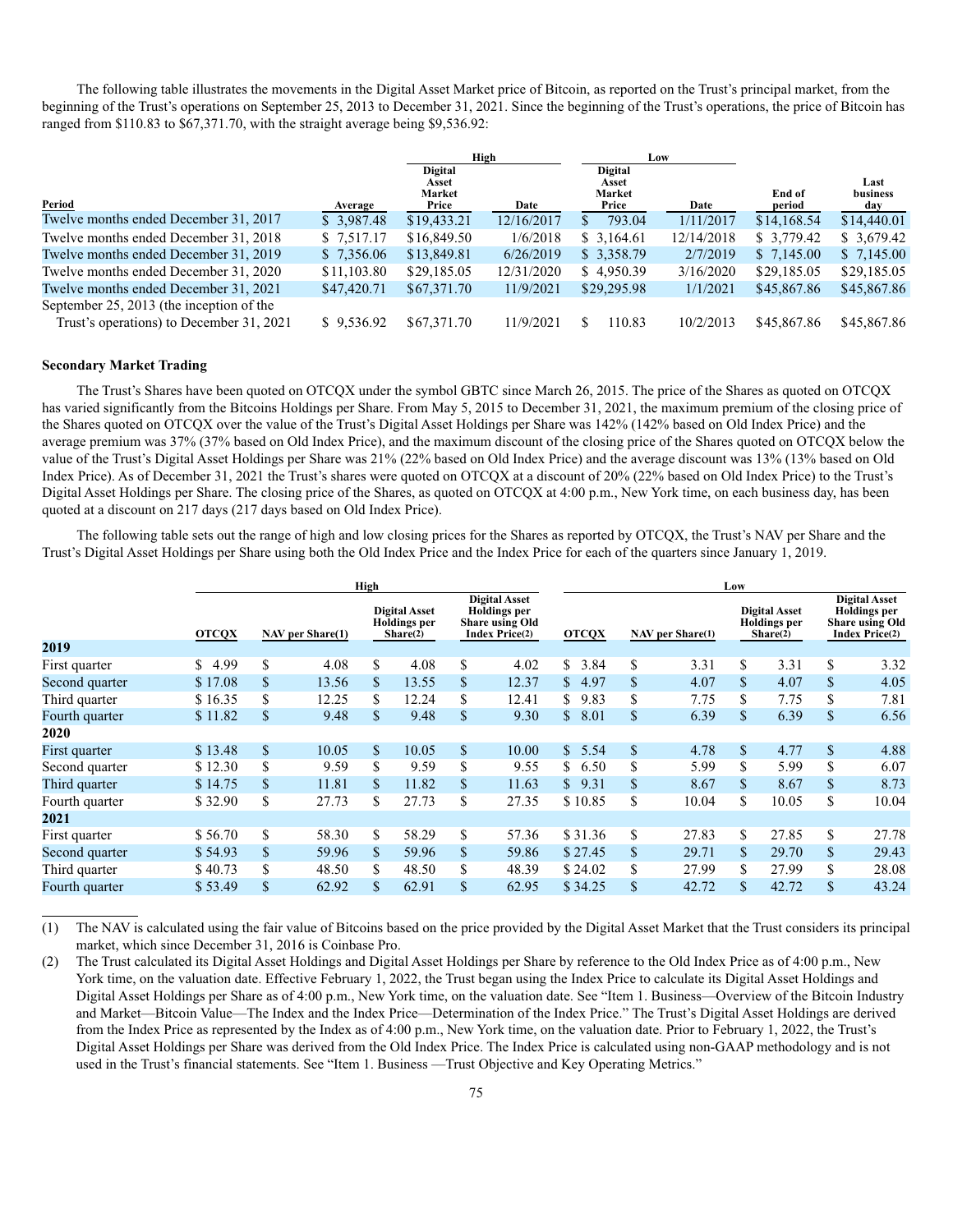The following chart sets out the historical closing prices for the Shares as reported by OTCQX and the Trust's Digital Asset Holdings per Share based on the Index Price and the Old Index Price.



## **GBTC Premium/(Discount): GBTC Share Price vs. Digital Asset Holdings per Share (\$)**

The following chart sets out the historical premium and discount for the Shares as reported by OTCQX and the Trust's Digital Asset Holdings per Share based on the Index Price and the Old Index Price.



## **GBTC Premium/(Discount): GBTC Share Price vs. Digital Asset Holdings per Share (%)**



The Trust Agreement does not authorize the Trustee to borrow for payment of the Trust's ordinary expenses. The Trust does not engage in transactions in foreign currencies which could expose the Trust or holders of Shares to any foreign currency related market risk. The Trust does not invest in derivative financial instruments and has no foreign operations or long-term debt instruments.

# **Item 8. Financial Statements and Supplementary Data**

1025 540% **sans** 100% 80% son

See Index to Financial Statements on page F-1 for a list of the financial statements being filed therein.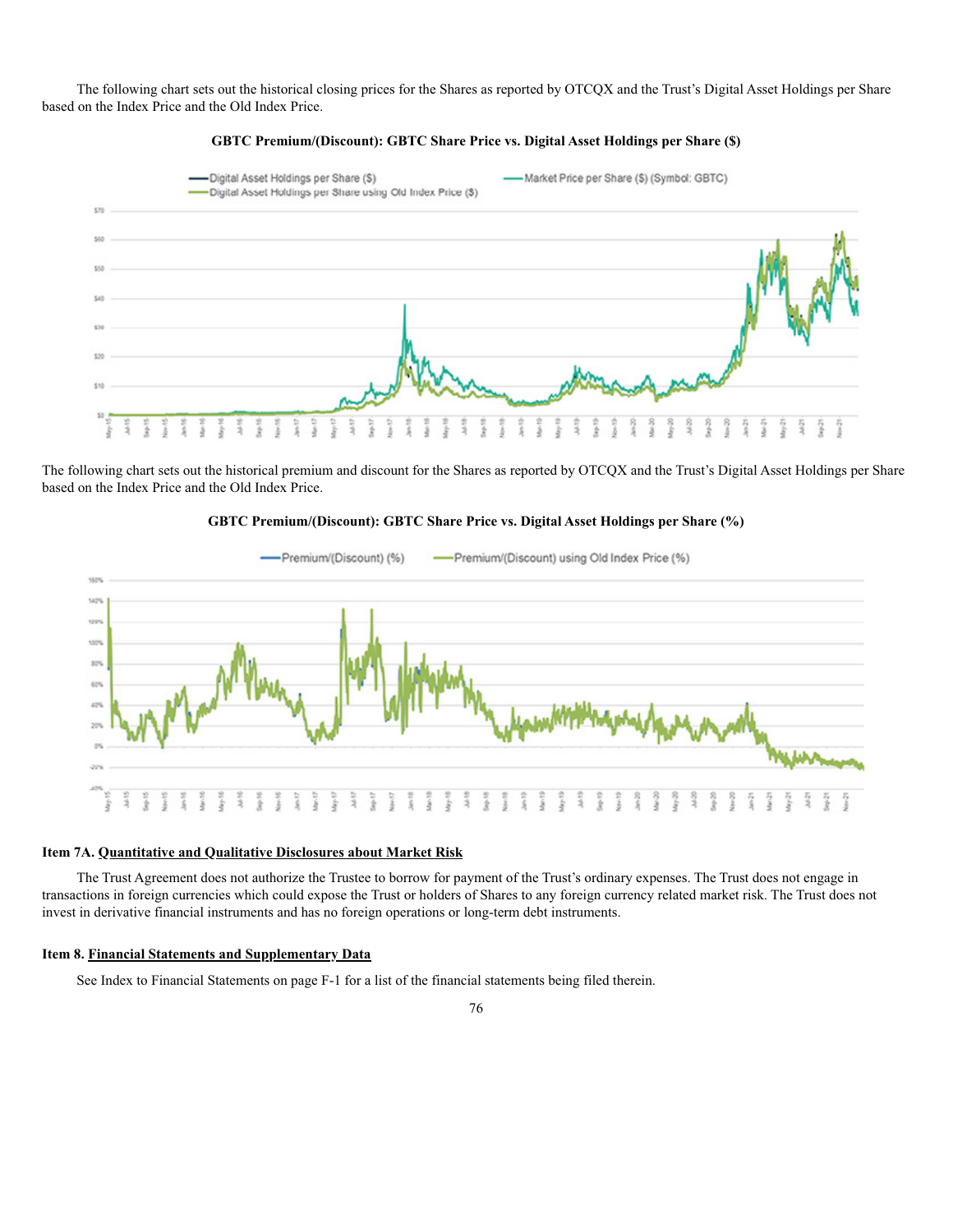#### **Item 9. Changes in and Disagreements with Accountants on Accounting and Financial Disclosure**

There have been no changes in accountants and no disagreements with accountants on any matter of accounting principles or practices or financial statement disclosures during the year ended December 31, 2021.

#### **Item 9A. Controls and Procedures**

### **Conclusion Regarding the Effectiveness of Disclosure Controls and Procedures**

The Trust maintains disclosure controls and procedures that are designed to ensure that information required to be disclosed in its Exchange Act reports is recorded, processed, summarized and reported within the time periods specified in the SEC's rules and forms, and that such information is accumulated and communicated to the Principal Executive Officer and Principal Financial and Accounting Officer of the Sponsor, and to the audit committee of the Board of Directors of the Sponsor, as appropriate, to allow timely decisions regarding required disclosure.

Under the supervision and with the participation of the Principal Executive Officer and the Principal Financial and Accounting Officer of the Sponsor, the Sponsor conducted an evaluation of the Trusts disclosure controls and procedures, as defined under Exchange Act Rule 13a-15(e). Based on this evaluation, the Principal Executive Officer and the Principal Financial and Accounting Officer of the Sponsor concluded that, as of December 31, 2021, the Trust's disclosure controls and procedures were effective.

#### **Management's Report on Internal Control over Financial Reporting**

The Sponsor's management is responsible for establishing and maintaining adequate internal control over financial reporting, as defined under Exchange Act Rules 13a-15(f) and 15d-15(f). The Trust's internal control over financial reporting is a process designed to provide reasonable assurance regarding the reliability of financial reporting and the preparation of financial statements for external purposes in accordance with accounting principles generally accepted in the United States. Internal control over financial reporting includes those policies and procedures that: (1) pertain to the maintenance of records that, in reasonable detail, accurately and fairly reflect the transactions and dispositions of the Trust's assets, (2) provide reasonable assurance that transactions are recorded as necessary to permit preparation of financial statements in accordance with generally accepted accounting principles, and that the Trust's receipts and expenditures are being made only in accordance with appropriate authorizations; and (3) provide reasonable assurance regarding prevention or timely detection of unauthorized acquisition, use, or disposition of the Trust's assets that could have a material effect on the financial statements.

Because of its inherent limitations, internal control over financial reporting may not prevent or detect misstatements. Also, projections of any evaluation of effectiveness to future periods are subject to the risk that controls may become ineffective because of changes in conditions, or that the degree of compliance with the policies or procedures may deteriorate.

The Principal Executive Officer and Principal Financial and Accounting Officer of the Sponsor assessed the effectiveness of the Trust's internal control over financial reporting as of December 31, 2021. In making this assessment, they used the criteria set forth by the Committee of Sponsoring Organizations of the Treadway Commission (COSO) in Internal Control—Integrated Framework (2013). Their assessment included an evaluation of the design of the Trust's internal control over financial reporting and testing of the operational effectiveness of its internal control over financial reporting. Based on their assessment and those criteria, the Principal Executive Officer and Principal Financial and Accounting Officer of the Sponsor concluded that the Trust maintained effective internal control over financial reporting as of December 31, 2021.

Friedman LLP, the independent registered public accounting firm that audited the financial statements as of and for the year ended December 31, 2021 included in this Annual Report on Form 10-K, as stated in their report which is included herein, issued an attestation report on the effectiveness of the Trust's internal control over financial reporting as of December 31, 2021 on page F-2.

## **Changes in Internal Control Over Financial Reporting**

There was no change in the Trust's internal controls over financial reporting that occurred during the Trust's most recently completed fiscal quarter ended December 31, 2021 that has materially affected, or is reasonably likely to materially affect, these internal controls.

#### **Item 9B. Other Information**

Not applicable.

## **Item 9C. Disclosure Regarding Jurisdictions that Prevent Inspections.**

Not applicable.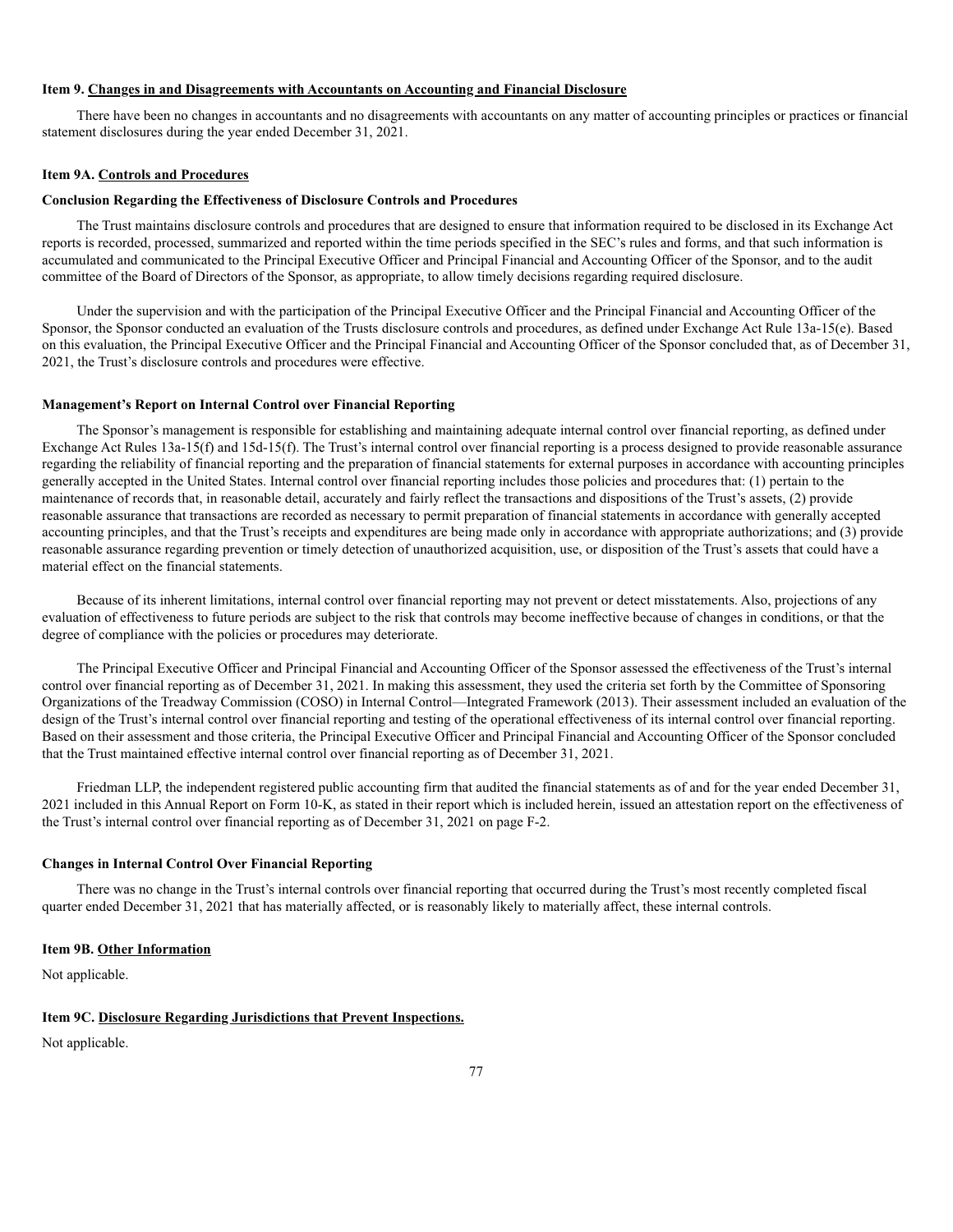### **PART III**

## **Item 10. Directors, Executive Officers and Corporate Governance**

# **Management of the Sponsor**

The Trust does not have any directors, officers or employees. Under the Trust Agreement, all management functions of the Trust have been delegated to and are conducted by the Sponsor, its agents and its affiliates, including without limitation, the Custodian and its agents. As officers of the Sponsor, Michael Sonnenshein, the principal executive officer of the Sponsor, and Edward McGee, the principal financial officer of the Sponsor, may take certain actions and execute certain agreements and certifications for the Trust, in their capacity as the principal officers of the Sponsor.

The Sponsor has a board of directors (the "Board") that is responsible for managing and directing the affairs of the Sponsor. The Board consists of Barry E. Silbert, Mark Murphy and Mr. Sonnenshein, who also retain the authority granted to them as officers under the limited liability company agreement of the Sponsor.

The Sponsor has an Audit Committee. The Audit Committee has the responsibility for overseeing the financial reporting process of the Trust, including the risks and controls of that process and such other oversight functions as are typically performed by an audit committee of a public company. The Audit Committee consists of Messrs. Silbert, Sonnenshein and McGee.

The Sponsor has a code of ethics (the "Code of Ethics") that applies to its executive officers and agents. The Code of Ethics is available by writing the Sponsor at 290 Harbor Drive, 4th Floor, Stamford, Connecticut 06902 or calling the Sponsor at (212) 668- 1427. The Sponsor's Code of Ethics is intended to be a codification of the business and ethical principles that guide the Sponsor, and to deter wrongdoing, to promote honest and ethical conduct, to avoid conflicts of interest, and to foster compliance with applicable governmental laws, rules and regulations, the prompt internal reporting of violations and accountability for adherence to this code.

### *Barry E. Silbert, Chairman of the Board*

Barry E. Silbert, 45, is the founder the Sponsor and was Chief Executive Officer of the Sponsor until January 2021. Mr. Silbert is also the founder and Chief Executive Officer of Digital Currency Group, Inc. ("DCG"), a global enterprise that builds, buys, and invests in blockchain companies all over the world. DCG is the parent company of the Sponsor, the Authorized Participant, as well as CoinDesk.

A pioneer in Bitcoin investing, Mr. Silbert began buying Bitcoin in 2012 and quickly established himself as one of the earliest and most active investors in the industry.

Mr. Silbert founded DCG in 2015 and today, DCG sits at the epicenter of the blockchain industry, backing more than 150 companies across 30 countries, including Coinbase, Ripple, and Chainalysis. DCG also invests directly in digital currencies and other digital assets.

Prior to leading DCG, Mr. Silbert was the founder and CEO of SecondMarket, a technology company that was acquired by Nasdaq. Mr. Silbert has received numerous accolades for his leadership including Entrepreneur of the Year by both EY and Crain's, and being selected to Fortune's "40 under 40" list.

Before becoming an entrepreneur, Mr. Silbert worked as an investment banker. He graduated with honors from the Goizueta Business School of Emory University.

#### *Mark Murphy, Board Member*

Mark Murphy, 46, is the Chief Operating Officer of DCG. In that role, he works closely with DCG's subsidiaries on strategy, execution, marketing, and all management matters. Mr. Murphy leads DCG's legal, communications, marketing, brand, and public policy efforts, and supports Mr. Silbert on day-to-day management of DCG. He also advises DCG portfolio companies on public relations, brand, and marketing efforts. Prior to serving as COO of DCG, Mr. Murphy served as Head of Public Affairs. Mr. Murphy is also President of the Board of Directors of Blockchain Association, the industry's leading trade association.

Prior to joining DCG, Mr. Murphy led communications teams at Bloomberg, First Data, and SecondMarket. Mr. Murphy worked as a commercial litigation attorney earlier in his career. He is a graduate of Miami University (B.A.) and St. John's University School of Law (J.D.).

#### *Michael Sonnenshein, Board Member and Chief Executive Officer*

Michael Sonnenshein, 35, is CEO of the Sponsor, having served as Managing Director of the Sponsor since 2018. In this role, Mr. Sonnenshein oversees the strategic direction and growth of the business and its \$20.2 billion in assets under management. Mr. Sonnenshein is also responsible for maintaining many of the firm's key relationships with clients, industry stakeholders, and regulators as well as managing the development of the Sponsor's single-asset and diversified digital currency products. From 2015 to 2017, Mr. Sonnenshein was Director of Sales & Business Development for the Sponsor, and prior to that served as an Account Executive from 2014 to 2015. Prior to joining the Sponsor, Mr. Sonnenshein was a financial adviser at JP Morgan Securities, covering HNW individuals and institutions, and an analyst at Barclays Wealth, providing coverage to middle-market hedge funds and institutions. Mr. Sonnenshein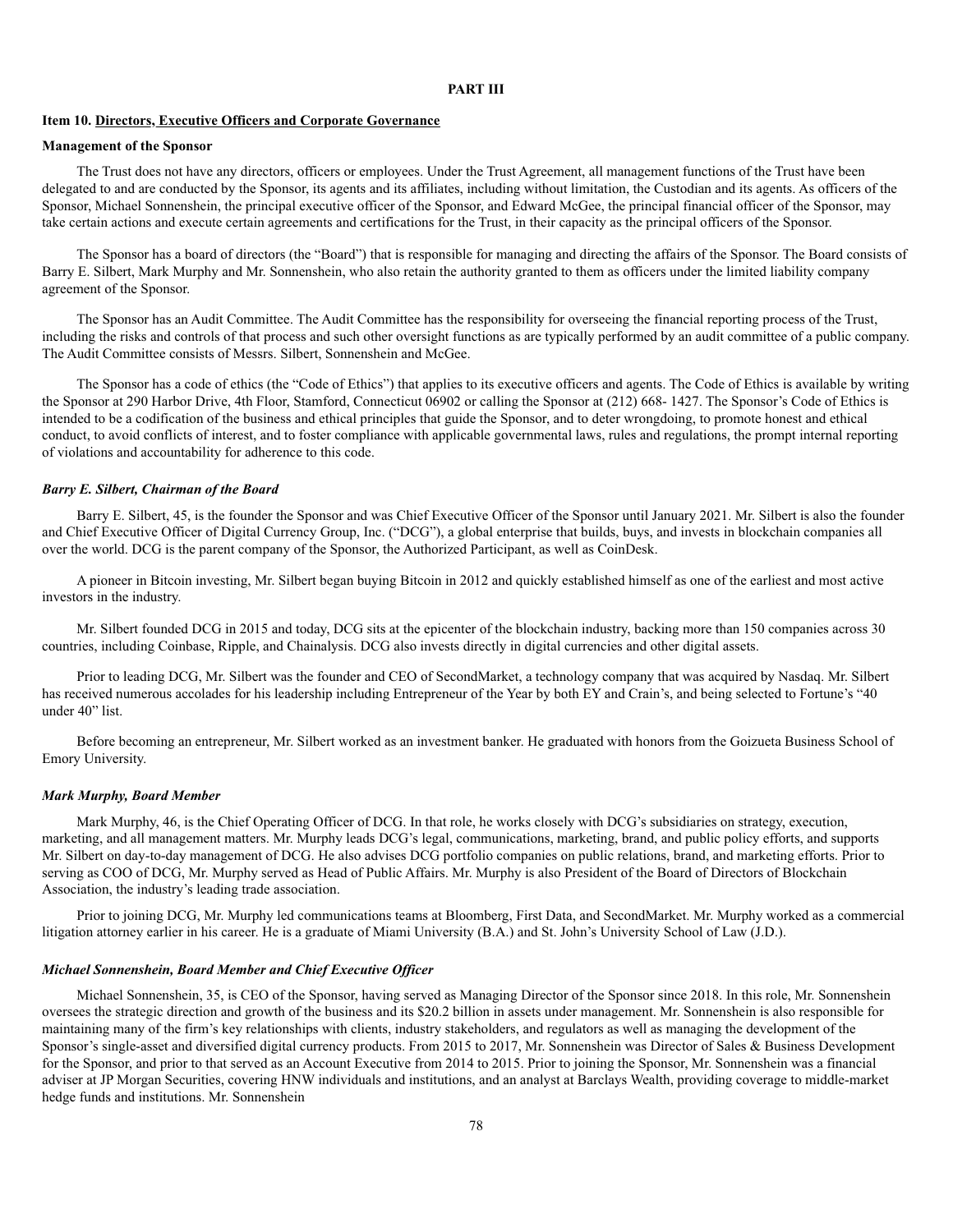earned his Bachelor of Business Administration from the Goizueta Business School at Emory University and his Master of Business Administration from the Leonard N. Stern School of Business at New York University. Mr. Sonnenshein was honored in 2018 as one of Business Insider's Rising Stars of Wall Street and serves as a member of the CME Group Bitcoin Futures Council and NYU Blockchain Association.

## *Edward McGee, Chief Financial Officer*

Edward McGee, 38, is the Chief Financial Officer of the Sponsor, having served as Vice President, Finance and Controller of the Sponsor since June 2019. Prior to taking on his role at the Sponsor, Mr. McGee served as a Vice President, Accounting Policy at Goldman, Sachs & Co. providing coverage to their SEC Financial Reporting team facilitating the preparation and review of their financial statements and provided U.S. GAAP interpretation, application and policy development while servicing their Special Situations Group, Merchant Banking Division and Urban Investments Group from 2014 to 2019. From 2011 to 2014, Mr. McGee was an auditor at Ernst & Young providing assurance services to publicly listed companies. Mr. McGee earned his Bachelor of Science degree in accounting from the John H. Sykes College of Business at the University of Tampa and graduated with honors while earning his Master of Accountancy in Financial Accounting from the Rutgers Business School at the State University of New Jersey. Mr. McGee is a Certified Public Accountant licensed in the state of New York.

## **Item 11. Executive Compensation**

Not applicable.

## **Item 12. Security Ownership of Certain Beneficial Owners and Management and Related Stockholder Matters**

*Securities Authorized for Issuance under Equity Compensation Plans and Related Stockholder Matters*

Not applicable.

### *Security Ownership of Certain Beneficial Owners and Management*

The Trust does not have any directors, officers or employees. The following table sets forth certain information with respect to the beneficial ownership of the Shares for (i) each person that, to the Sponsor's knowledge based solely on the records of the Transfer Agent, owns beneficially a significant portion of the Shares; (ii) each director and officer of the Sponsor individually; and (iii) all directors and officers of the Sponsor as a group.

The number of Shares beneficially owned and percentages of beneficial ownership set forth below are based on the number of Shares outstanding as of February 22, 2022 and do not take into account ownership of the Shares held through Cede & Co., a nominee of DTC, for which there is no publicly available information.

In accordance with the rules of the SEC, beneficial ownership includes voting or investment power with respect to securities.

| <b>Name and Address of Beneficial Owner</b>       | <b>Amount</b> and<br>Nature of<br><b>Beneficial</b><br>Ownership | Percentage of<br><b>Beneficial</b><br>Ownership |
|---------------------------------------------------|------------------------------------------------------------------|-------------------------------------------------|
| <b>Significant Shareholders:</b>                  |                                                                  |                                                 |
| Digital Currency Group, Inc. $(1)(2)$             | 28, 163, 302                                                     | $4.07\%$                                        |
| Directors & Officers of the Sponsor: (3)          |                                                                  |                                                 |
| Barry E. Silbert (4)                              | $\ast$                                                           | $*0/0$                                          |
| Mark Murphy                                       | $\star$                                                          | $*0/0$                                          |
| Michael Sonnenshein                               | $\star$                                                          | $*0/0$                                          |
| <b>Edward McGee</b>                               | $\ast$                                                           | $*9/0$                                          |
| Directors $\&$ officers of the Sponsor as a group | $\star$                                                          | $*0/0$                                          |

- (1) Includes 28,080,646 Shares held by DCG International Investments Ltd., a wholly owned subsidiary of Digital Currency Group, Inc.; 3,485 Shares held by Genesis Global Trading Inc., the Authorized Participant and a wholly owned subsidiary of Digital Currency Group, Inc.; and 79,171 Shares held by Genesis Global Capital LLC, an affiliate of Genesis Global Trading Inc. and a wholly owned subsidiary of Digital Currency Group Inc.
- (2) Barry E. Silbert is the Chief Executive Officer of Digital Currency Group, Inc. and in such capacity has voting and dispositive power over the securities held by such entity.
- (3) The Trust does not have any directors, officers or employees. Under the Trust Agreement, all management functions of the Trust have been delegated to and are conducted by the Sponsor, its agents and its affiliates.
- (4) Does not include Shares beneficially owned through Digital Currency Group, Inc.
- Represents beneficial ownership of less than 1%.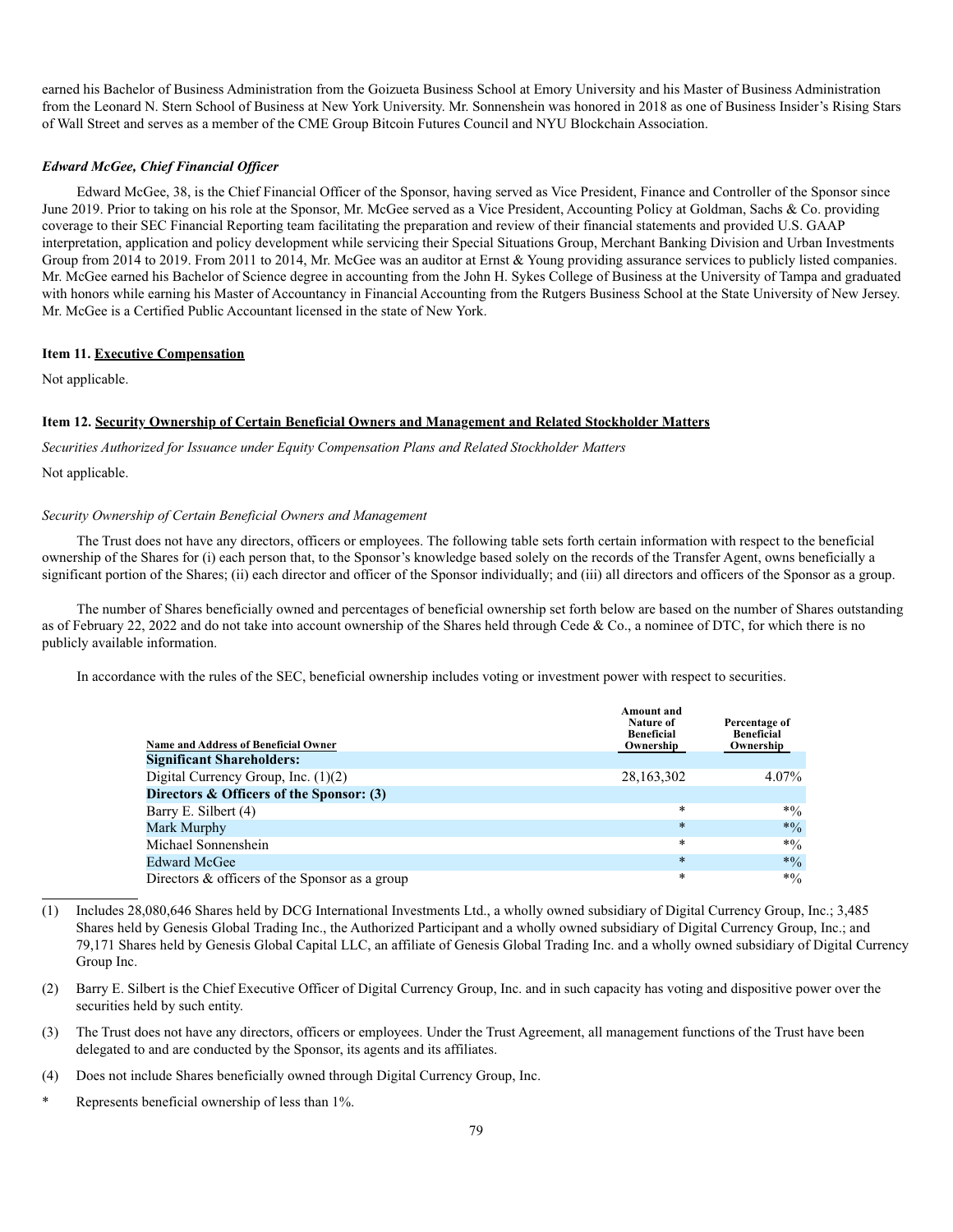Unless otherwise indicated, the address for each shareholder listed in the table above is c/o Grayscale Investments, LLC, 290 Harbor Drive, 4th Floor, Stamford, Connecticut 06902.

## **Item 13. Certain Relationships and Related Transactions and Director Independence**

## **General**

The Sponsor has not established formal procedures to resolve all potential conflicts of interest. Consequently, shareholders may be dependent on the good faith of the respective parties subject to such conflicts to resolve them equitably. Although the Sponsor attempts to monitor these conflicts, it is extremely difficult, if not impossible, for the Sponsor to ensure that these conflicts do not, in fact, result in adverse consequences to the Trust.

The Sponsor presently intends to assert that shareholders have, by subscribing for Shares of the Trust, consented to the following conflicts of interest in the event of any proceeding alleging that such conflicts violated any duty owed by the Sponsor to investors.

#### **Digital Currency Group, Inc.**

Digital Currency Group, Inc. is (i) the sole member and parent company of the Sponsor and Genesis, the only acting Authorized Participant as of the date of this Annual Report, (ii) the indirect parent company of the Index Provider, (iii) a minority interest holder in Coinbase, which operates Coinbase Pro, one of the Digital Asset Exchanges included in the Index, and which is also the parent company of the Custodian, representing less than 1.0% of its equity and (iv) a minority interest holder in Kraken, one of the Digital Asset Exchanges included in the Index, representing less than 1.0% of its equity.

Digital Currency Group, Inc. has investments in a large number of digital assets and companies involved in the digital asset ecosystem, including exchanges and custodians. Digital Currency Group, Inc.'s positions on changes that should be adopted in the Bitcoin Network could be adverse to positions that would benefit the Trust or its shareholders. Additionally, before or after a hard fork, Digital Currency Group, Inc.'s position regarding which fork among a group of incompatible forks of the Bitcoin Network should be considered the "true" Bitcoin, could be adverse to positions that would most benefit the Trust.

#### **The Sponsor**

The Sponsor has a conflict of interest in allocating its own limited resources among, when applicable, different clients and potential future business ventures, to each of which it owes fiduciary duties. Additionally, the professional staff of the Sponsor also services other affiliates of the Trust, including several other digital asset investment vehicles, and their respective clients. Although the Sponsor and its professional staff cannot and will not devote all of its or their respective time or resources to the management of the affairs of the Trust, the Sponsor intends to devote, and to cause its professional staff to devote, sufficient time and resources to manage properly the affairs of the Trust consistent with its or their respective fiduciary duties to the Trust and others.

The Sponsor and Genesis are affiliates of each other, and the Sponsor may engage other affiliated service providers in the future. Because of the Sponsor's affiliated status, it may be disincentivized from replacing affiliated service providers. In connection with this conflict of interest, shareholders should understand that affiliated service providers will receive fees for providing services to the Trust. Clients of the affiliated service providers may pay commissions at negotiated rates which are greater or less than the rate paid by the Trust.

The Sponsor and any affiliated service provider may, from time to time, have conflicting demands in respect of their obligations to the Trust and, in the future, to other clients. It is possible that future business ventures of the Sponsor and affiliated service providers may generate larger fees, resulting in increased payments to employees, and therefore, incentivizing the Sponsor and/or the affiliated service providers to allocate it/their limited resources accordingly to the potential detriment of the Trust.

There is an absence of arm's length negotiation with respect to some of the terms of the Trust, and, where applicable, there has been no independent due diligence conducted with respect to the Trust. The Sponsor will, however, not retain any affiliated service providers for the Trust which the Sponsor has reason to believe would knowingly or deliberately favor any other client over the Trust.

## **The Authorized Participant**

As of the date of this Annual Report, the only Authorized Participant is Genesis, an affiliate of the Trust and the Sponsor. As a result of this affiliation, the Sponsor has an incentive to resolve questions between Genesis, on the one hand, and the Trust and shareholders, on the other hand, in favor of Genesis (including, but not limited to, questions as to the calculation of the Basket Amount).

In addition, Genesis may engage in Bitcoin trading with the Trust's affiliated entities. For example, when the Sponsor receives the Sponsor's Fee in Bitcoins, it may sell the Bitcoins through Genesis. For this service, Genesis charges the Sponsor a transaction fee, which is not borne by the Trust. Additionally, the Sponsor's parent company, Digital Currency Group, Inc., is the sole shareholder and parent company of Genesis, in addition to a customer of Genesis, and may buy or sell Bitcoins through Genesis from time to time, independent of the Trust. Lastly, several employees of the Sponsor and Digital Currency Group, Inc. are FINRA-registered representatives who maintain their licenses through Genesis.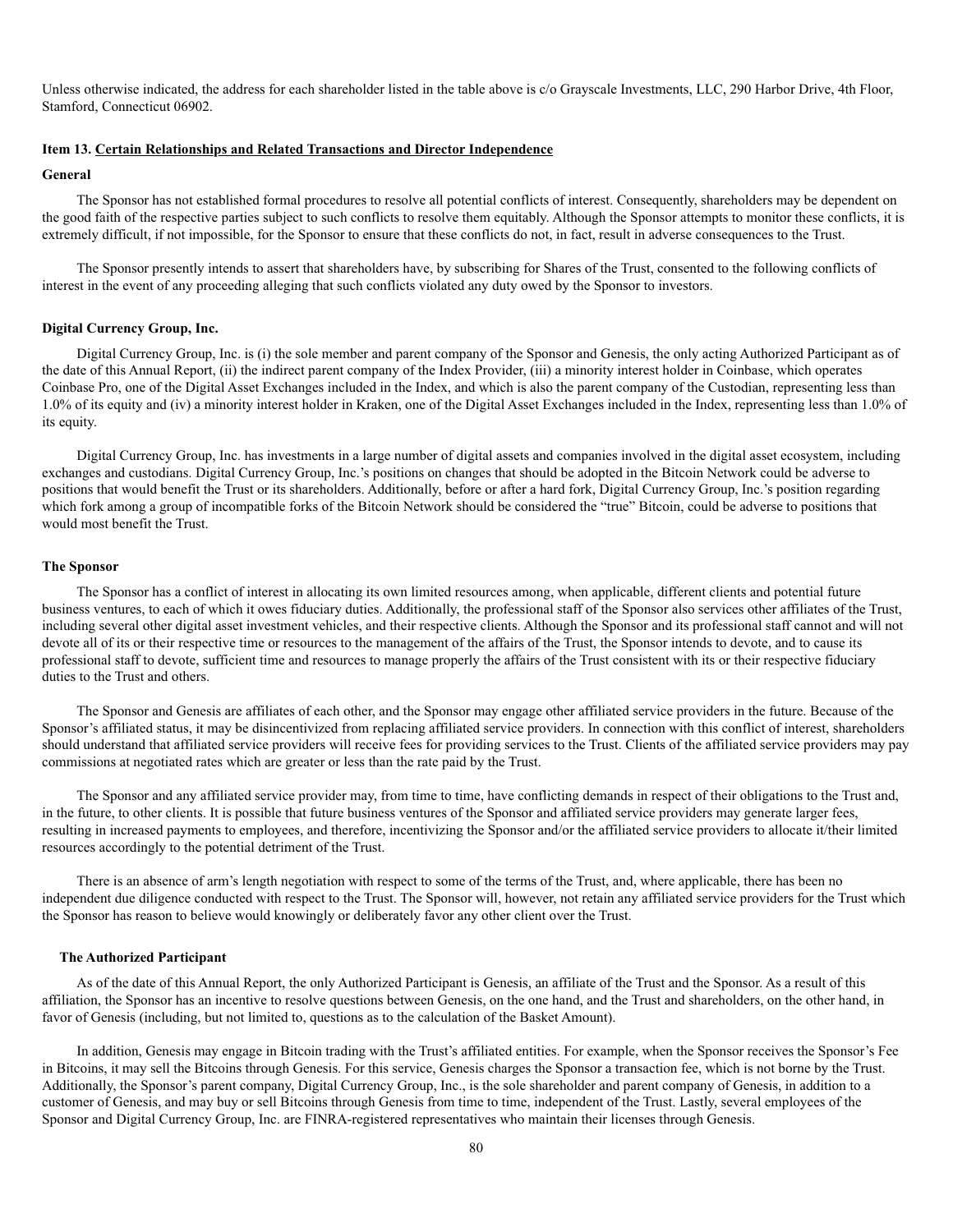#### **Proprietary Trading/Other Clients**

Because the officers of the Sponsor may trade Bitcoins for their own personal trading accounts (subject to certain internal trading policies and procedures) at the same time as they are managing the account of the Trust, the activities of the officers of the Sponsor, subject to their fiduciary duties, may, from time-to-time, result in their taking positions in their personal trading accounts which are opposite of the positions taken for the Trust. Records of the Sponsor's officers' personal trading accounts will not be available for inspection by shareholders.

#### **The Index Provider**

Digital Currency Group, Inc. is the indirect parent company of the Index Provider. As a result, the Index Provider is an affiliate of the Sponsor and the Trust and has an incentive to resolve questions regarding, or changes to, the manner in which the Index is constructed and in which the Index Price is calculated in a way that favors the Sponsor and the Trust.

In addition, Genesis, the only Authorized Participant as of the date hereof, licenses and uses a trading software platform provided by the Index Provider to operate its Bitcoin trading desk and to facilitate Genesis's actions as an Authorized Participant. Although the Index Provider does not currently utilize data from over-the-counter markets or derivative platforms, per the terms of the license, the Index Provider is entitled to use the over-the-counter trading data from Genesis in the Index.

## **Item 14. Principal Accountant Fees and Services**

Fees for services performed by Friedman LLP for the years ended December 31, 2021 and 2020 were:

|            | December 31. | <b>Years Ended</b> |
|------------|--------------|--------------------|
|            | 2021         | 2020               |
| Audit fees | \$239,200    | \$202,564          |
| Total      | \$239,200    | \$202,564          |
|            |              |                    |

In the table above, in accordance with the SEC's definitions and rules, Audit Fees are fees paid to Friedman LLP for professional services for the audit of the Trust's financial statements included in the annual report on Form 10-K and review of financial statements included in the quarterly reports on Form 10-Q, and for services that are normally provided by the accountants in connection with regulatory filings or engagements.

## *Pre-Approved Policies and Procedures*

The Trust has no board of directors, and as a result, has no audit committee or pre-approval policy with respect to fees paid to its principal accounting firm. Such determinations, including for the fiscal year ended December 31, 2021, are made by the Sponsor's Board of Directors and Audit Committee.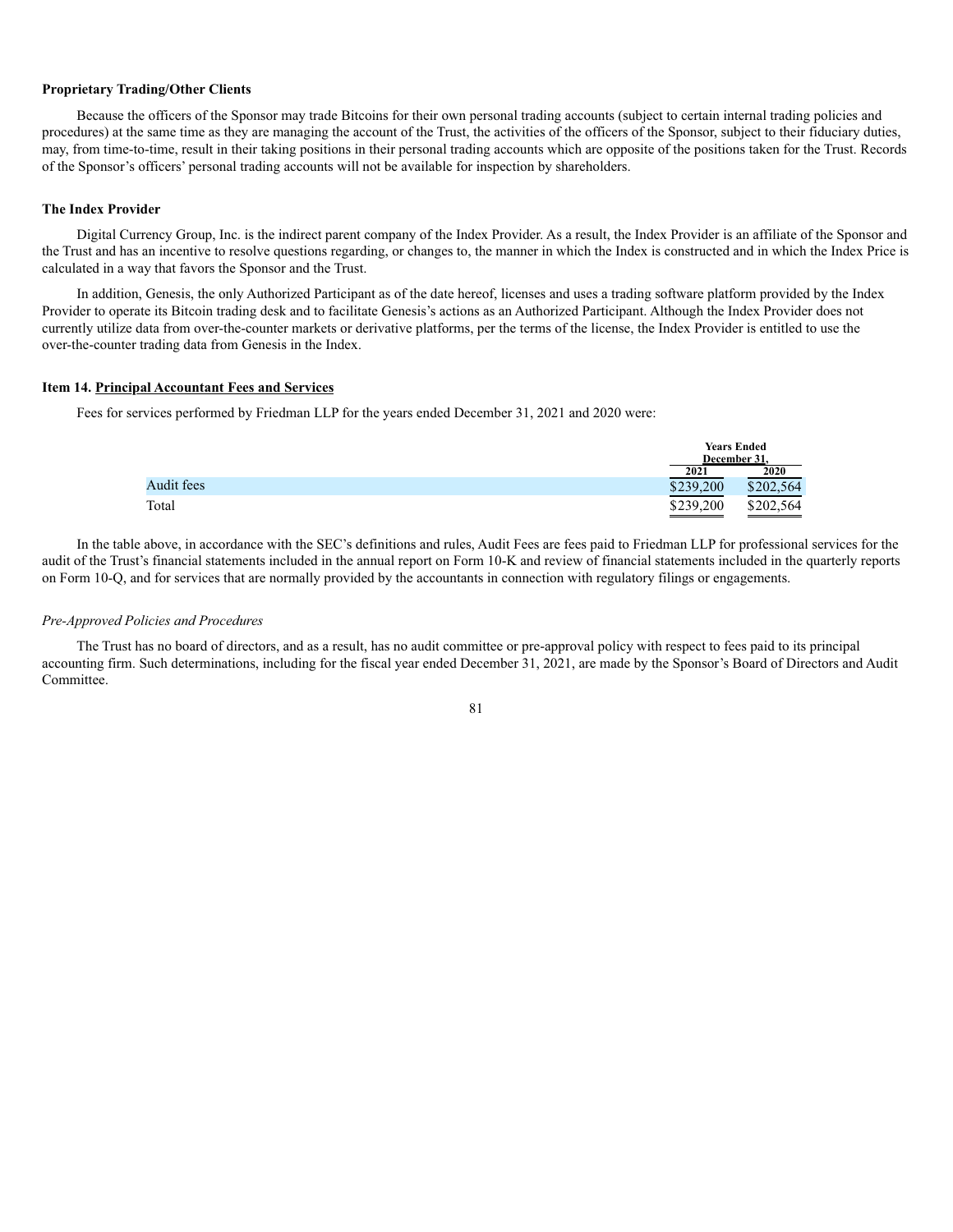# **PART IV**

# **Item 15. Exhibits and Financial Statements Schedules**

# **1. Financial Statements**

See Index to Financial Statements on Page F-1 for a list of the financial statements being filed herein.

# **2. Financial Statement Schedules**

Schedules have been omitted since they are either not required, not applicable, or the information has otherwise been included.

**3. Exhibits**

| Exhibit<br>Number | <b>Exhibit Description</b>                                                                                                                                                                                                      |
|-------------------|---------------------------------------------------------------------------------------------------------------------------------------------------------------------------------------------------------------------------------|
| 4.1               | Fifth Amended and Restated Declaration of Trust and Trust Agreement (incorporated by reference to Exhibit 4.1 of the Registration<br>Statement on Form 10 filed by the Registrant on November 19, 2019).                        |
| 4.2               | Amendment No. 1 to the Fifth Amended and Restated Declaration of Trust and Trust Agreement (incorporated by reference to Exhibit<br>4.2 of the Registration Statement on Form 10 filed by the Registrant on November 19, 2019). |
| 4.3               | Amendment No. 2 to the Fifth Amended and Restated Declaration of Trust and Trust Agreement (incorporated by reference to Exhibit<br>4.3 of the Annual Report on Form 10-K filed by the Registrant on March 20, 2020).           |
| 4.4               | Certificate of Amendment to Certificate of Trust (attached as Exhibit A to Amendment No. 1 to the Fifth Amended and Restated<br>Declaration of Trust and Trust Agreement).                                                      |
| 4.5               | Form of Participant Agreement (incorporated by reference to Exhibit 4.4 of the Registration Statement on Form 10 filed by the<br>Registrant on November 19, 2019).                                                              |
| 4.6               | Description of Registrant's Securities (incorporated by reference to Exhibit 4.6 of the Annual Report on Form 10-K filed by the<br>Registrant on March 20, 2020).                                                               |
| $10.1 \dagger$    | Custodian Agreement (incorporated by reference to Exhibit 10.1 of the Registration Statement on Form 10 filed by the Registrant on<br>November 19, 2019).                                                                       |
| 10.2              | Distribution and Marketing Agreement (incorporated by reference to Exhibit 10.2 of the Registration Statement on Form 10 filed by the<br>Registrant on November 19, 2019).                                                      |
| $10.3\dagger$     | <u>Index License Agreement (incorporated by reference to Exhibit 10.1 of the Report on Form 8-K filed by the Registrant on February 4,</u><br>$2022$ ).                                                                         |
| 10.4              | Transfer Agency and Service Agreement (incorporated by reference to Exhibit 10.4 of the Registration Statement on Form 10 filed by the<br>Registrant on November 19, 2019).                                                     |
| 10.5              | Fund Administrative and Accounting Agreement (incorporated by reference to Exhibit 10.5 of the Current Report on Form 8-K filed by<br>the Registrant on July 9, 2021).                                                          |
| $31.1*$           | Certification by Principal Executive Officer Pursuant to Section 302 of the Sarbanes-Oxley Act of 2002.                                                                                                                         |
| $31.2*$           | Certification by Principal Financial Officer Pursuant to Section 302 of the Sarbanes-Oxley Act of 2002.                                                                                                                         |
| $32.1*$           | Certification by Principal Executive Officer Pursuant to 18 U.S.C. Section 1350, as Adopted Pursuant to Section 906 of the Sarbanes-<br>Oxley Act of 2002.                                                                      |
| $32.2*$           | Certification by Principal Financial Officer Pursuant to 18 U.S.C. Section 1350, as Adopted Pursuant to Section 906 of the Sarbanes-<br>Oxley Act of 2002.                                                                      |
| 101.INS*          | Inline XBRL Instance Document - the instance document does not appear in the Interactive Data File because its XBRL tags are<br>embedded within the Inline XBRL document.                                                       |
| 101.SCH*          | Inline XBRL Taxonomy Extension Schema Document                                                                                                                                                                                  |
| $101.CAL*$        | Inline XBRL Taxonomy Extension Calculation Linkbase Document                                                                                                                                                                    |
| 101.DEF*          | Inline XBRL Taxonomy Extension Definition Linkbase Document                                                                                                                                                                     |
| $101.LAB*$        | Inline XBRL Taxonomy Extension Label Linkbase Document                                                                                                                                                                          |
| 101.PRE*          | Inline XBRL Taxonomy Extension Presentation Linkbase Document                                                                                                                                                                   |
|                   |                                                                                                                                                                                                                                 |

104 Cover Page Interactive Data File—The cover page interactive data file does not appear in the interactive data file because its XBRL tags are embedded within the inline XBRL document.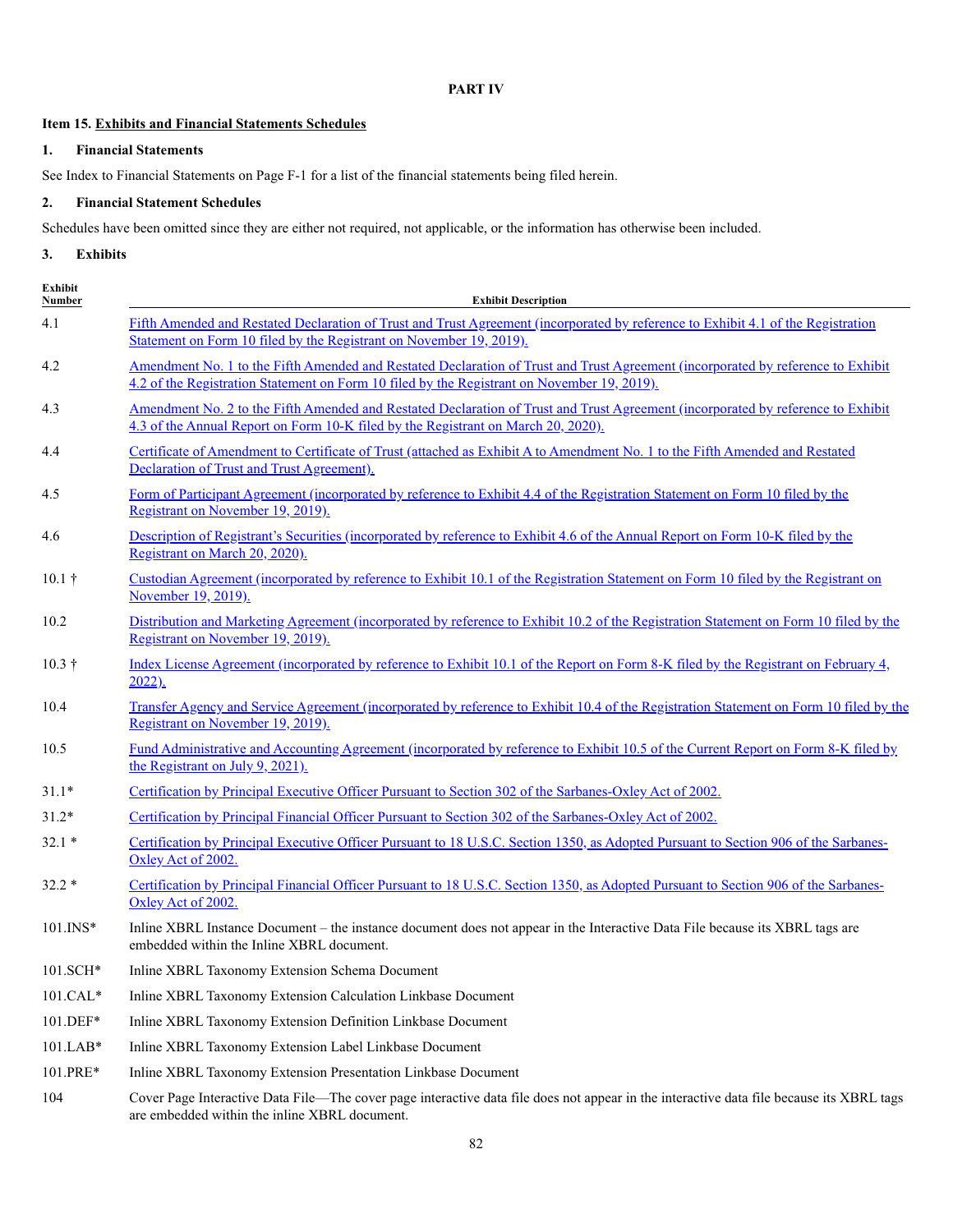- \* Filed herewith.
- † Portions of this exhibit (indicated by asterisks) have been omitted as the Registrant has determined that (i) the omitted information is not material and (ii) the omitted information would likely cause competitive harm to the Registrant if publicly disclosed.

# **Item 16. Form 10-K Summary**

Not applicable.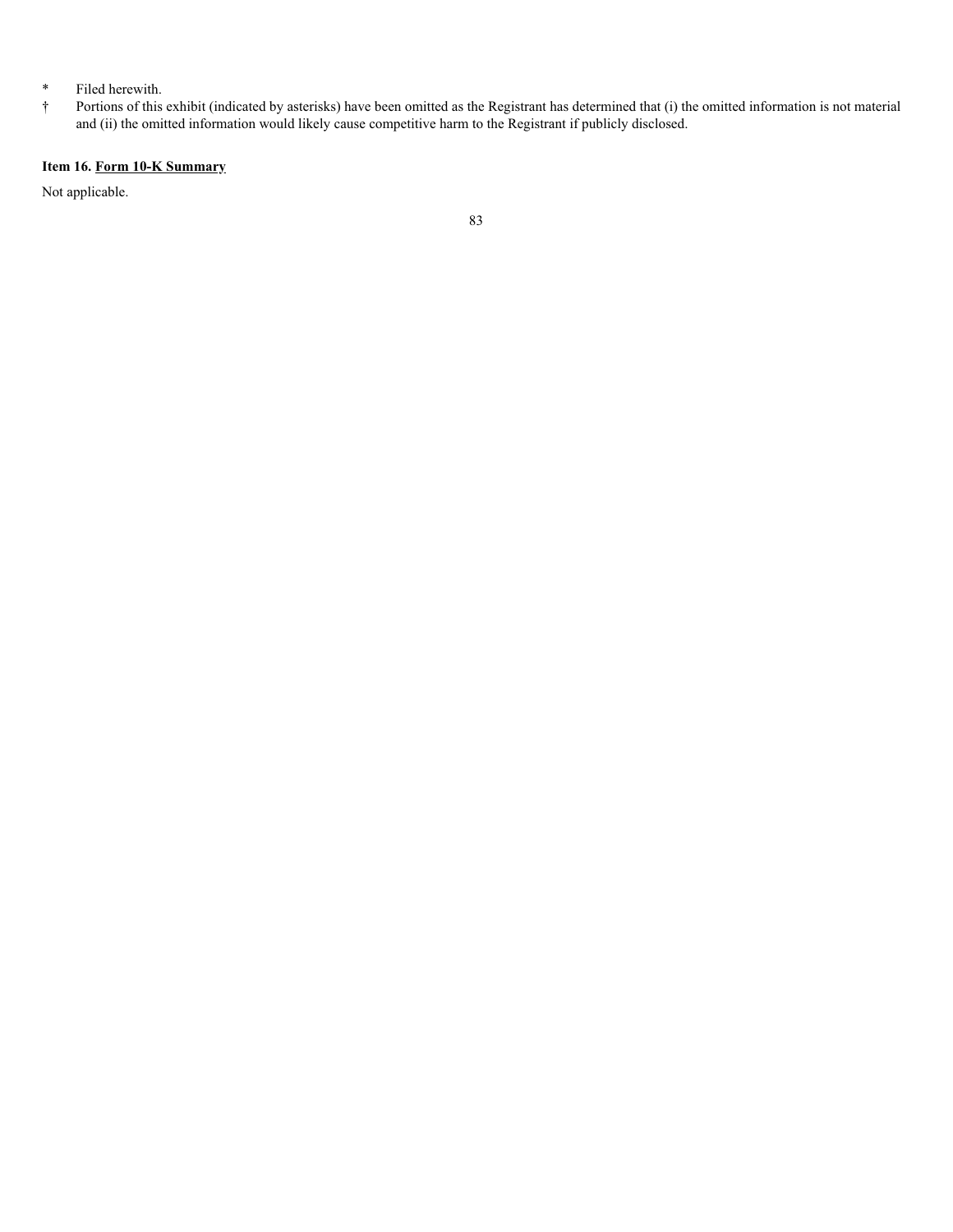### **GLOSSARY OF DEFINED TERMS**

In this Annual Report, each of the following quoted terms has the meanings set forth after such term:

"**Actual Exchange Rate**"—With respect to any particular asset, at any time, the price per single unit of such asset (determined net of any associated fees) at which the Trust is able to sell such asset for U.S. dollars (or other applicable fiat currency) at such time to enable the Trust to timely pay any Additional Trust Expenses, through use of the Sponsor's commercially reasonable efforts to obtain the highest such price.

"**Additional Trust Expenses**"—Together, any expenses incurred by the Trust in addition to the Sponsor's Fee that are not Sponsor-paid Expenses, including, but not limited to, (i) taxes and governmental charges, (ii) expenses and costs of any extraordinary services performed by the Sponsor (or any other service provider) on behalf of the Trust to protect the Trust or the interests of shareholders (including in connection with any Incidental Rights and any IR Virtual Currency), (iii) any indemnification of the Custodian or other agents, service providers or counterparties of the Trust, (iv) the fees and expenses related to the listing, quotation or trading of the Shares on any Secondary Market (including legal, marketing and audit fees and expenses) to the extent exceeding \$600,000 in any given fiscal year and (v) extraordinary legal fees and expenses, including any legal fees and expenses incurred in connection with litigation, regulatory enforcement or investigation matters.

"**Administrator**"—The Bank of New York Mellon, a New York corporation authorized to do a banking business.

"**Administrator Fee**"—The fee payable to any administrator of the Trust for services it provides to the Trust, which the Sponsor will pay such administrator as a Sponsor-paid Expense.

"**Affirmative Action**"—A decision by the Trust to acquire or abandon specific Incidental Rights and IR Virtual Currency at any time prior to the time of a creation of shares.

"**Agent**"—A Person appointed by the Trust to act on behalf of the shareholders in connection with any distribution of Incidental Rights and/or IR Virtual Currency.

"**Authorized Participant**"—Certain eligible financial institutions that have entered into an agreement with the Trust and the Sponsor concerning the creation of Shares. Each Authorized Participant (i) is a registered broker-dealer, (ii) has entered into a Participant Agreement with the Sponsor and (iii) owns a digital wallet address that is known to the Custodian as belonging to the Authorized Participant.

"**Basket**"—A block of 100 Shares.

"**Basket Amount**"—On any trade date, the number of Bitcoins required as of such trade date for each Creation Basket, as determined by dividing (x) the number of Bitcoins owned by the Trust at 4:00 p.m., New York time, on such trade date, after deducting the number of Bitcoins representing the U.S. dollar value of accrued but unpaid fees and expenses of the Trust (converted prior to February 1, 2022 using the Old Index Price and as of February 1, 2022 using the Index Price at such time, in each case carried to the eighth decimal place), by (y) the number of Shares outstanding at such time (with the quotient so obtained calculated to one one-hundred-millionth of one Bitcoin (*i.e.*, carried to the eighth decimal place)), and multiplying such quotient by 100.

"**Bitcoin**" or "**BTC**"—A type of digital asset based on an open-source cryptographic protocol existing on the Bitcoin Network, comprising units that constitute the assets underlying the Trust's Shares.

"**Bitcoin Cash**"—A type of digital asset based on an open source cryptographic protocol existing on the Bitcoin Cash Network, which came into existence following the Bitcoin hard fork on August 1, 2017.

"**Bitcoin Gold**"—A type of digital asset based on an open source cryptographic protocol existing on the Bitcoin Gold Network, which came into existence following the Bitcoin hard fork on October 24, 2017.

"**Bitcoin Network**"—The online, end-user-to-end-user network hosting the public transaction ledger, known as the Blockchain, and the source code comprising the basis for the cryptographic and algorithmic protocols governing the Bitcoin Network.

"**Bitcoin SegWit2X**"—A type of digital asset based on an open source cryptographic protocol existing on the Bitcoin SegWit2X Network, which came into existence following the Bitcoin hard fork on December 28, 2017.

"**Blockchain**" or "**Bitcoin Blockchain**"—The public transaction ledger of the Bitcoin Network on which transactions in Bitcoin are recorded.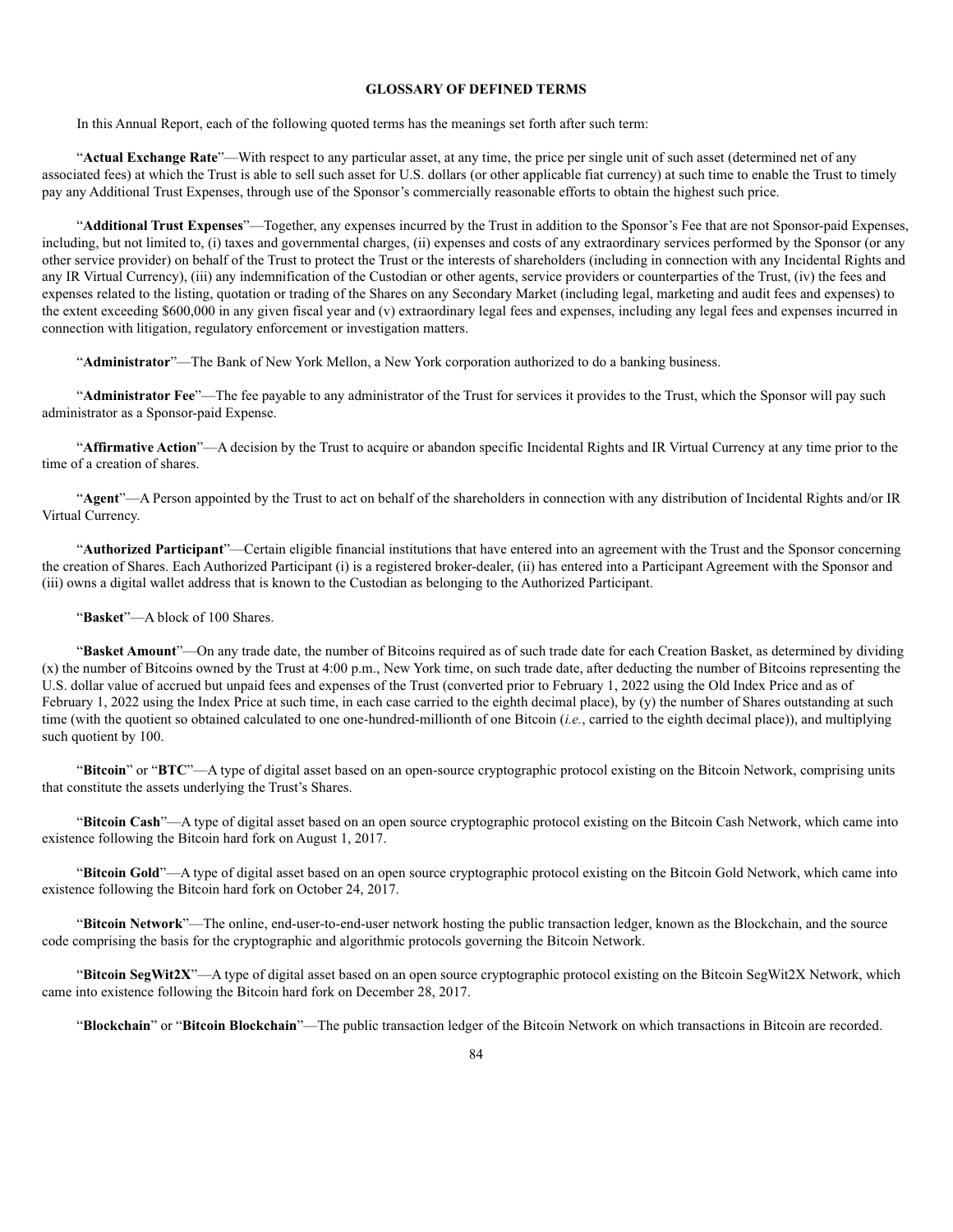"**CEA**"—Commodity Exchange Act of 1936, as amended.

"**CFTC**"—The U.S. Commodity Futures Trading Commission, an independent agency with the mandate to regulate commodity futures and option markets in the United States.

"**Code**"—The U.S. Internal Revenue Code of 1986, as amended.

"**Covered Person**"—The Sponsor and its affiliates.

"**Creation Basket**"—Basket of Shares issued by the Trust in exchange for deposits of the Basket Amount required for each such Creation Basket.

"**Creation Time**"—With respect to the creation of any Shares by the Trust, the time at which the Trust creates such Shares.

"**Custodial Services**"—the Custodian's services that (i) allow Bitcoins to be deposited from a public blockchain address to the Trust's Digital Asset Account and (ii) allow the Trust and the Sponsor to withdraw Bitcoin from the Trust's Digital Asset Account to a public blockchain address the Trust or the Sponsor controls pursuant to instructions the Trust or the Sponsor provides to the Custodian.

"**Custodian**"—Coinbase Custody Trust Company, LLC.

"**Custodian Agreement**"—The Custodial Services Agreement by and between the Trust and the Sponsor and Custodian that governs the Trust's and the Sponsor's use of the Custodial Services provided by the Custodian as a fiduciary with respect to the Trust's assets.

"**Custodian Fee**"—Fee payable to the Custodian for services it provides to the Trust, which the Sponsor shall pay to the Custodian as a Sponsorpaid Expense.

"**Digital Asset Account**"—A segregated custody account controlled and secured by the Custodian to store private keys, which allow for the transfer of ownership or control of the Trust's Bitcoins on the Trust's behalf.

"**Digital Asset Benchmark Exchange**"—A Digital Asset Exchange that represents at least 25% of the aggregate U.S. dollar- denominated trading volume of Bitcoin during the last 30 consecutive calendar days and that to the knowledge of the Sponsor is in substantial compliance with the laws, rules and regulations, including any anti-money laundering and know-your-customer procedures, of such Digital Asset Exchange's applicable jurisdiction. If there are fewer than three such Digital Asset Exchanges, then the Digital Asset Benchmark Exchanges will include such Digital Asset Exchange or Digital Asset Exchanges that meet the above-described requirements, as well as one or more additional Digital Asset Exchanges, selected by the Sponsor, that have had monthly trading volume of at least 50,000 Bitcoins during the last 30 consecutive calendar days and that to the knowledge of the Sponsor is in substantial compliance with the laws, rules and regulations, including any anti-money laundering and know-your-customer procedures, of such Digital Asset Exchange's applicable jurisdiction.

"**Digital Asset Exchange**"—An electronic marketplace where exchange participants may trade, buy and sell Bitcoins based on bid-ask trading. The largest Digital Asset Exchanges are online and typically trade on a 24-hour basis, publishing transaction price and volume data.

"**Digital Asset Exchange Market**"—The global exchange market for the trading of Bitcoins, which consists of transactions on electronic Digital Asset Exchanges.

"**Digital Asset Holdings**"—The aggregate value, expressed in U.S. dollars, of the Trust's assets (other than U.S. dollars or other fiat currency), less its liabilities (which include estimated accrued but unpaid fees and expenses) calculated in the manner set forth under "Valuation of Bitcoin and Determination of the Trust's Digital Asset Holdings." See also "Key Operating Metrics" for a description of the Trust's NAV, as calculated in accordance with GAAP.

"**Digital Asset Holdings Fee Basis Amount**"—The amount on which the Sponsor's Fee for the Trust is based, as calculated in the manner set forth under "Valuation of Bitcoin and Determination of Digital Asset Holdings".

"**Digital Asset Market**"— A "Brokered Market," "Dealer Market," "Principal-to-Principal Market" or "Exchange Market," as each such term is defined in the Financial Accounting Standards Board Accounting Standards Codification Master Glossary.

"**DSTA**"—The Delaware Statutory Trust Act, as amended.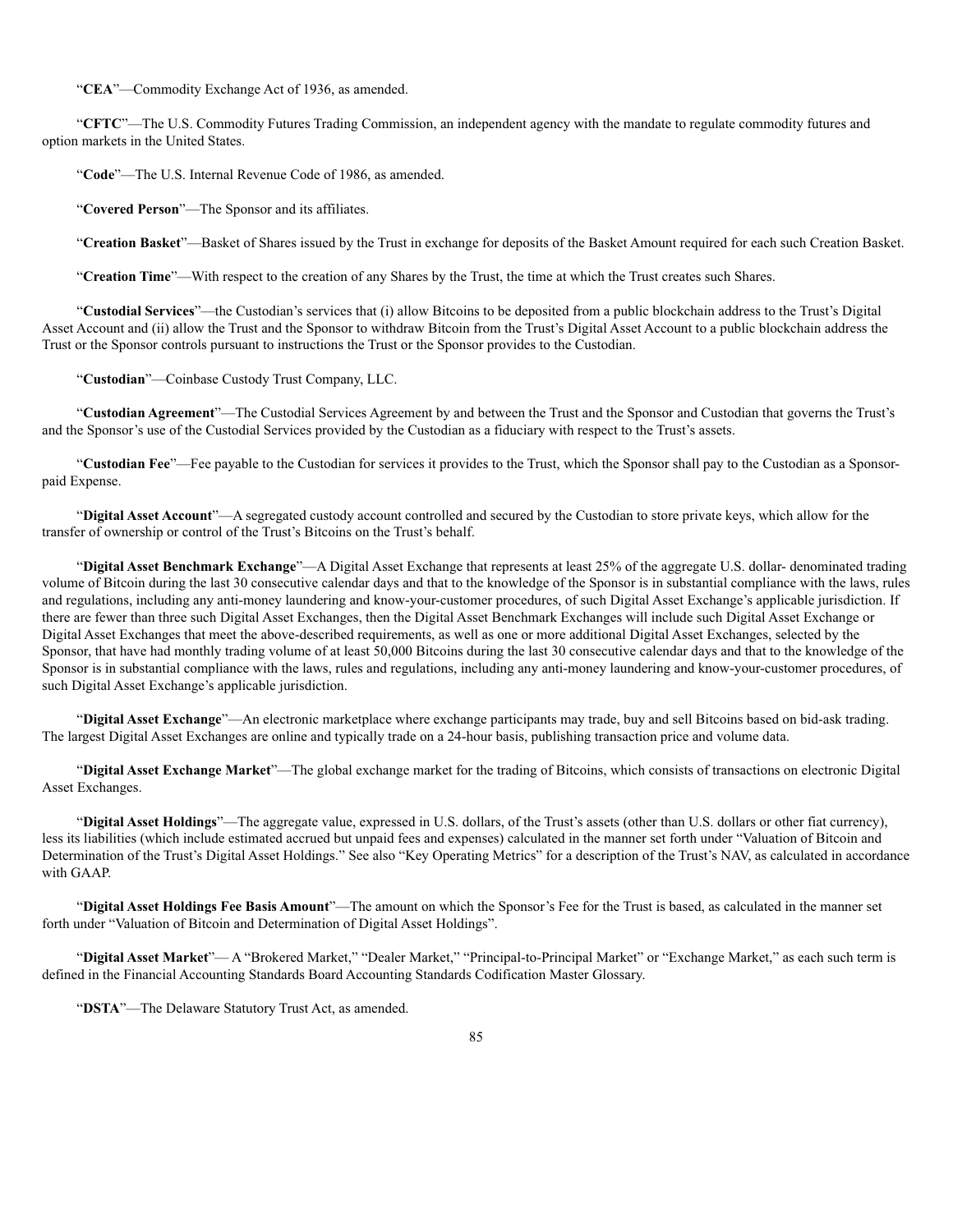"**DTC**"—The Depository Trust Company. DTC is a limited purpose trust company organized under New York law, a member of the U.S. Federal Reserve System and a clearing agency registered with the SEC. DTC will act as the securities depository for the Shares.

"**DTC Participant**"—A direct participant in DTC, such as a bank, broker, dealer or trust company.

"**ERISA**"—The Employee Retirement Income Security Act of 1974, as amended.

"**Exchange Act**"—The Securities Exchange Act of 1934, as amended.

"**FDIC**"—The Federal Deposit Insurance Corporation.

"**FinCEN**"—The Financial Crimes Enforcement Network, a bureau of the U.S. Department of the Treasury.

"**FINRA**"—The Financial Industry Regulatory Authority, Inc., which is the primary regulator in the United States for broker- dealers, including Authorized Participants.

"**GAAP**"—United States generally accepted accounting principles.

"**Genesis**"—Genesis Global Trading, Inc., a wholly owned subsidiary of Digital Currency Group, Inc., which as of the date of this Annual Report, is the only acting Authorized Participant.

"**Incidental Rights**"—Rights to acquire, or otherwise establish dominion and control over, any virtual currency or other asset or right, which rights are incident to the Trust's ownership of Bitcoins and arise without any action of the Trust, or of the Sponsor or Trustee on behalf of the Trust.

"**Index**"—The CoinDesk Bitcoin Price Index (XBX).

"**Index License Agreement**"—The license agreement, dated as of February 1, 2022, between the Index Provider and the Sponsor governing the Sponsor's use of the Index for calculation of the Index Price.

"**Index Price**"— The U.S. dollar value of a Bitcoin derived from the Digital Asset Exchanges that are reflected in the Index, calculated at 4:00 p.m., New York time, on each business day. See "Item 1. Business—Overview of the Bitcoin Industry and Market—Bitcoin Value—The Index and the Index Price" for a description of how the Index Price is calculated. For purposes of the Trust Agreement, the term Bitcoin Index Price shall mean the Index Price as defined herein.

**"Index Provider**"— CoinDesk Indices, Inc., formerly known as TradeBlock, Inc., a Delaware corporation that publishes the Index. DCG is the indirect parent company of CoinDesk Indices, Inc. As a result, CoinDesk Indices, Inc. is an affiliate of the Sponsor and the Trust and is considered a related party of the Trust.

"**Investment Advisers Act**"—Investment Advisers Act of 1940, as amended.

"**Investment Company Act**"—Investment Company Act of 1940, as amended.

"**Investor**"—Any investor that has entered into a subscription agreement with an Authorized Participant, pursuant to which such Authorized Participant will act as agent for the investor.

"**IR Virtual Currency**"—Any virtual currency tokens, or other asset or right, acquired by the Trust through the exercise (subject to the applicable provisions of the Trust Agreement) of any Incidental Right.

"IRA"—An individual retirement account provided for under Section 408(m) of the Code.

"**IRS**" — The U.S. Internal Revenue Service, a bureau of the U.S. Department of the Treasury.

"**Marketing Fee**"—Fee payable to the marketer for services it provides to the Trust, which the Sponsor will pay to the marketer as a Sponsor-paid Expense.

"**NAV**"—The net asset value of the Trust determined on a GAAP basis.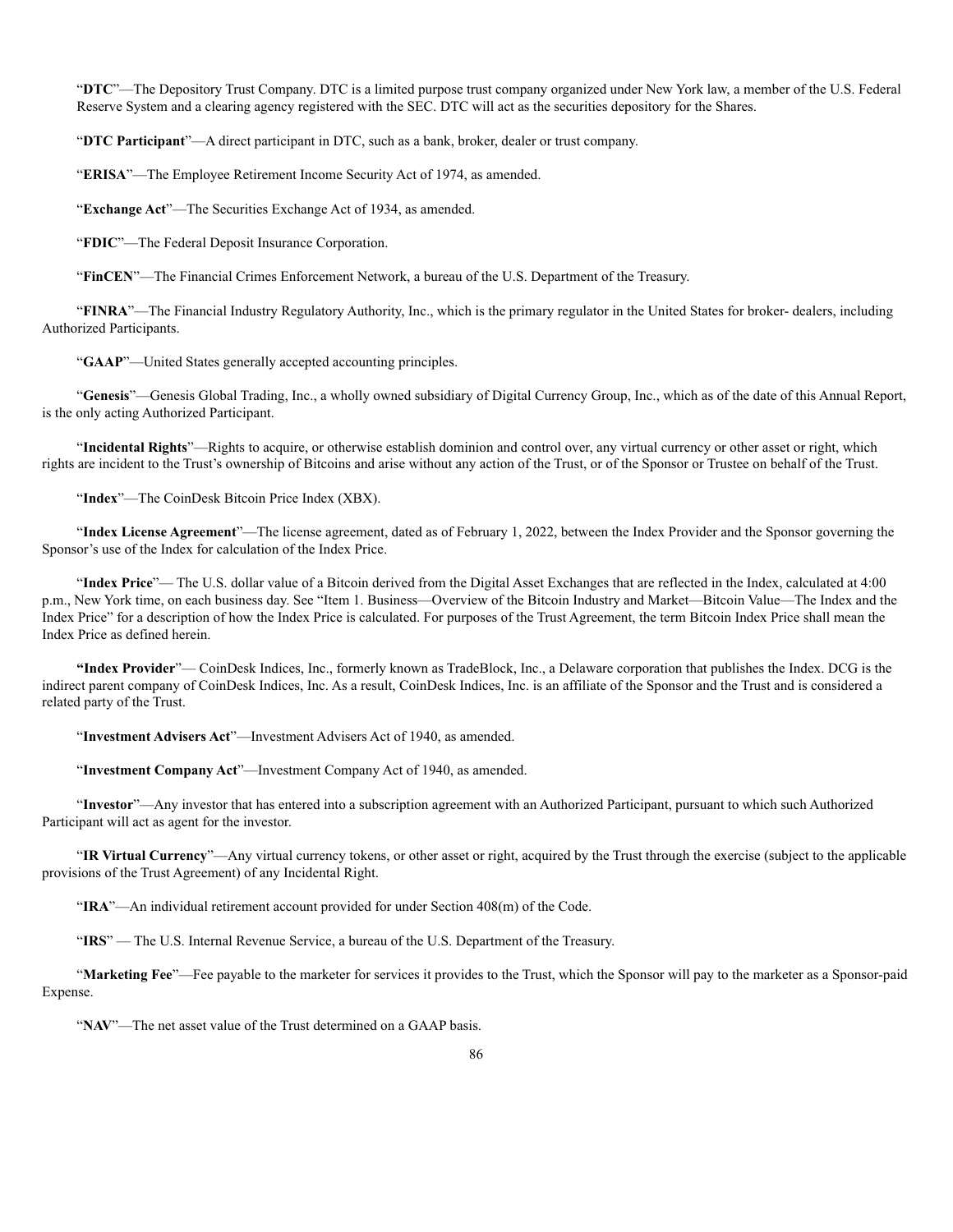"**Old Index Price**"—The volume-weighted average index price of a Bitcoin derived from the Digital Asset Exchanges that are reflected in the Index, calculated by applying a weighting algorithm to the price and trading volume data for the immediately preceding 24-hour period as of 4:00 p.m., New York time, on each business day, derived from the selected Digital Asset Exchanges that are reflected in the Index on such trade date.

"**OTCQX**"—The OTCQX tier of OTC Markets Group Inc.

"**Participant Agreement**"—An agreement entered into by an Authorized Participant with the Sponsor that provides the procedures for the creation of Baskets and for the delivery of Bitcoins required for Creation Baskets.

"**Pre-Creation Abandonment**"—The abandonment by the Trust, irrevocably for no direct or indirect consideration, all Incidental Rights and IR Virtual Currency to which the Trust would otherwise be entitled, effective immediately prior to a Creation Time for the Trust.

"**Pre-Creation Abandonment Notice**"—A notice delivered by the Sponsor to the former custodian and the current Custodian, on behalf of the Trust, stating that the Trust is abandoning irrevocably for no direct or indirect consideration, effective immediately prior to each Creation Time, all Incidental Rights and IR Virtual Currency to which it would otherwise be entitled as of such time and with respect to which the Trust has not taken any Affirmative Action at or prior to such time.

"**SEC**"—The U.S. Securities and Exchange Commission.

"**Secondary Market**"—Any marketplace or other alternative trading system, as determined by the Sponsor, on which the Shares may then be listed, quoted or traded, including but not limited to, the OTCQX tier of OTC Markets Group Inc.

"**Securities Act**"—The Securities Act of 1933, as amended.

"**Shares**"—Common units of fractional undivided beneficial interest in, and ownership of, the Trust.

"**Share Split**"—A 91-for-1 Share split of the Trust's issued and outstanding Shares, which was effected on January 26, 2018 to shareholders of record as of the close of business on January 22, 2018.

"**SIPC**"—The Securities Investor Protection Corporation.

"**Sponsor**"—Grayscale Investments, LLC.

"**Sponsor-paid Expenses**"—The fees and expenses incurred by the Trust in the ordinary course of its affairs that the Sponsor is obligated to assume and pay, excluding taxes, but including: (i) the Marketing Fee, (ii) the Administrator Fee, (iii) the Custodian Fee and fees for any other security vendor engaged by the Trust, (iv) the Transfer Agent fee, (v) the Trustee fee, (vi) the fees and expenses related to the listing, quotation or trading of the Shares on any Secondary Market (including customary legal, marketing and audit fees and expenses) in an amount up to \$600,000 in any given fiscal year, (vii) ordinary course, legal fees and expenses, (viii) audit fees, (ix) regulatory fees, including, if applicable, any fees relating to the registration of the Shares under the Securities Act or the Exchange Act,  $(x)$  printing and mailing costs,  $(xi)$  costs of maintaining the Trust's website and  $(xii)$  applicable license fees, provided that any expense that qualifies as an Additional Trust Expense will be deemed to be an Additional Trust Expense and not a Sponsor-paid Expense.

"**Sponsor's Fee**"—A fee, payable in Bitcoins, which accrues daily in U.S. dollars at an annual rate of 2.0% of the Digital Asset Holdings Fee Basis Amount of the Trust as of 4:00 p.m., New York time, on each day; *provided* that for a day that is not a business day, the calculation of the Sponsor's Fee will be based on the Digital Asset Holdings Fee Basis Amount from the most recent business day, reduced by the accrued and unpaid Sponsor's Fee for such most recent business day and for each day after such most recent business day and prior to the relevant calculation date.

"**Total Basket Amount**"—With respect to any creation order, the applicable Basket Amount multiplied by the number of Baskets being created.

"**Transfer Agency and Service Agreement**"—The agreement between the Sponsor and the Transfer Agent which sets forth the obligations and responsibilities of the Transfer Agent with respect to transfer agency services and related matters.

"**Transfer Agent**"—Continental Stock Transfer & Trust Company, a Delaware corporation.

"**Transfer Agent Fee**"—Fee payable to the Transfer Agent for services it provides to the Trust, which the Sponsor will pay to the Transfer Agent as a Sponsor-paid Expense.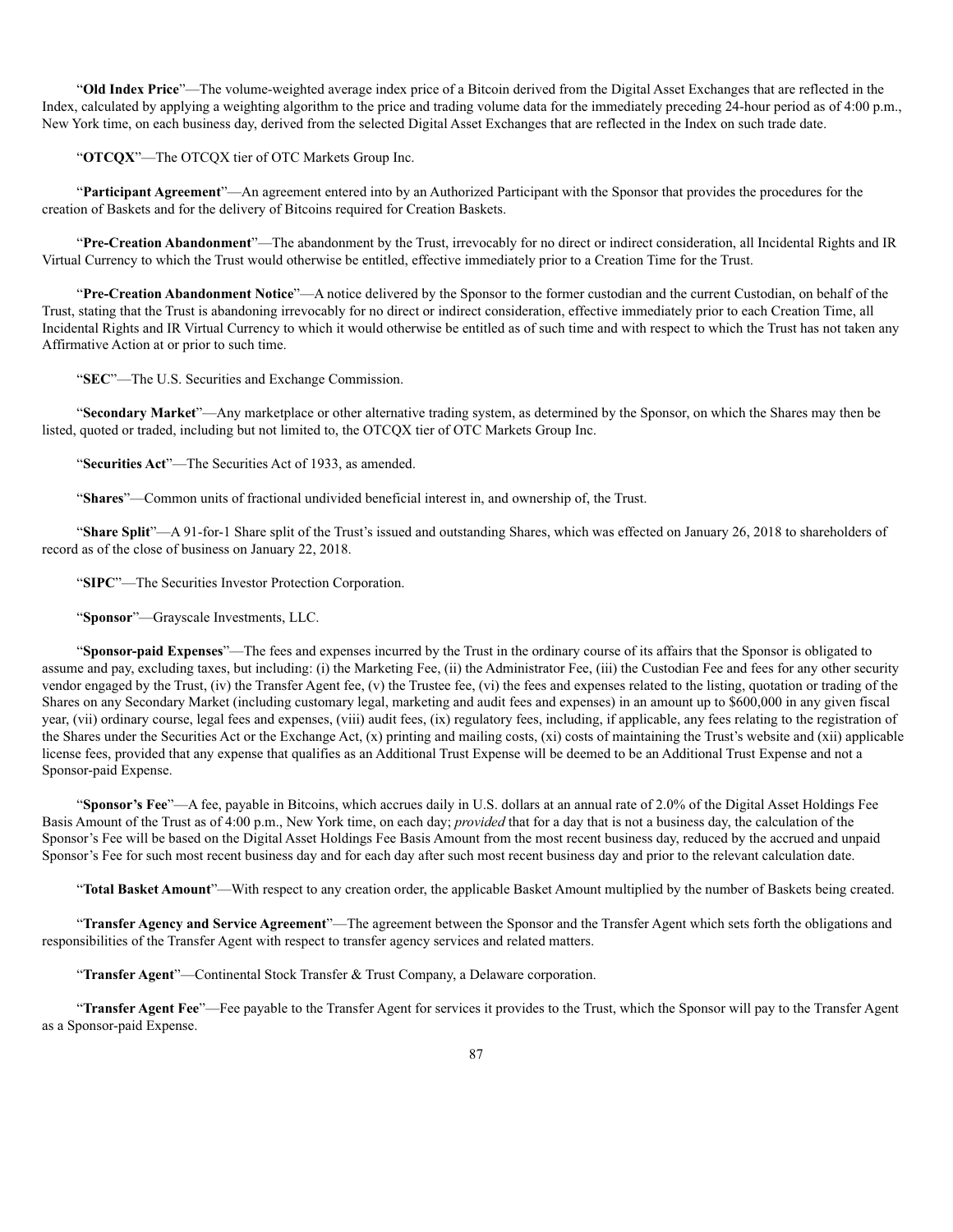"**Treasury Regulations**"—The regulations, including proposed or temporary regulations, promulgated under the Code.

"**Trust**"—Grayscale Bitcoin Trust (BTC), a Delaware statutory trust, formed on September 13, 2013 under the DSTA and pursuant to the Trust Agreement.

"**Trust Agreement**"—The Fifth Amended and Restated Declaration of Trust and Trust Agreement between the Trustee and the Sponsor establishing and governing the operations of the Trust, as amended by Amendment No. 1 thereto and as the same may be amended from time to time.

"**Trustee**"—Delaware Trust Company (formerly known as CSC Trust Company of Delaware), a Delaware trust company, is the Delaware trustee of the Trust.

"**U.S.**"—United States.

"**U.S. dollar**" or "**\$**"—United States dollar or dollars.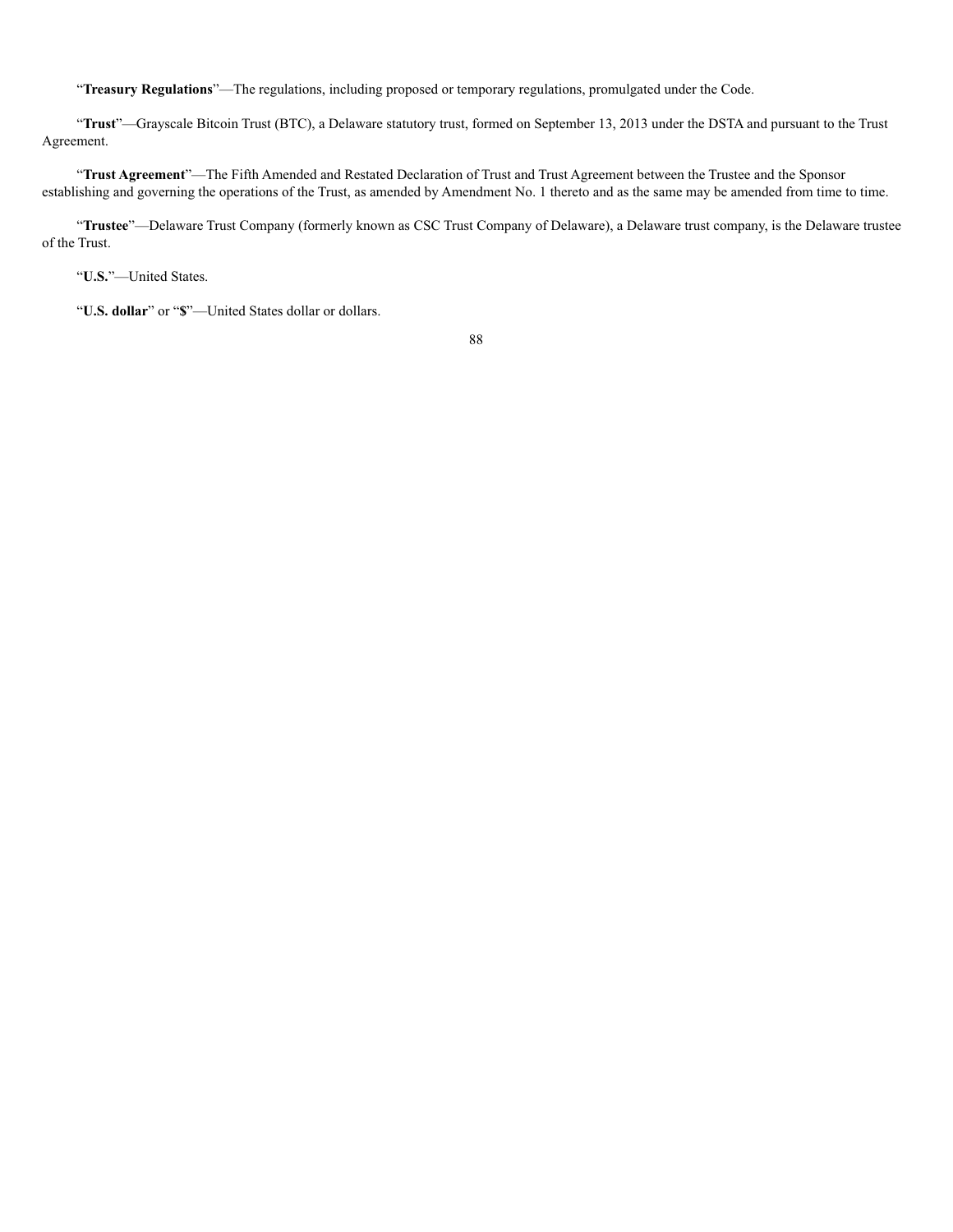#### **SIGNATURE**

Pursuant to the requirements of Section 13 or 15(d) of the Securities Exchange Act of 1934, the registrant has duly caused this registration statement to be signed on its behalf by the undersigned in the capacities\* indicated, thereunto duly authorized.

## **Grayscale Investments, LLC as Sponsor of Grayscale Bitcoin Trust (BTC)**

By: /s/ Michael Sonnenshein

 Name: Michael Sonnenshein Member of the Board of Directors and Chief Executive Officer Title: (Principal Executive Officer)\*

By: /s/ Edward McGee

 Name: Edward McGee Chief Financial Officer Title: (Principal Financial Officer and Principal Accounting Officer)\*

By: /s/ Barry E. Silbert

 Name: Barry E. Silbert Chairman of the Board of Directors Title: (Director)\*

By: /s/ Mark Murphy

 Name: Mark Murphy Member of the Board of Directors Title: (Director)\*

Date: February 25, 2022

89

<sup>\*</sup> The Registrant is a trust and the persons are signing in their capacities as officers or directors of Grayscale Investments, LLC, the Sponsor of the Registrant.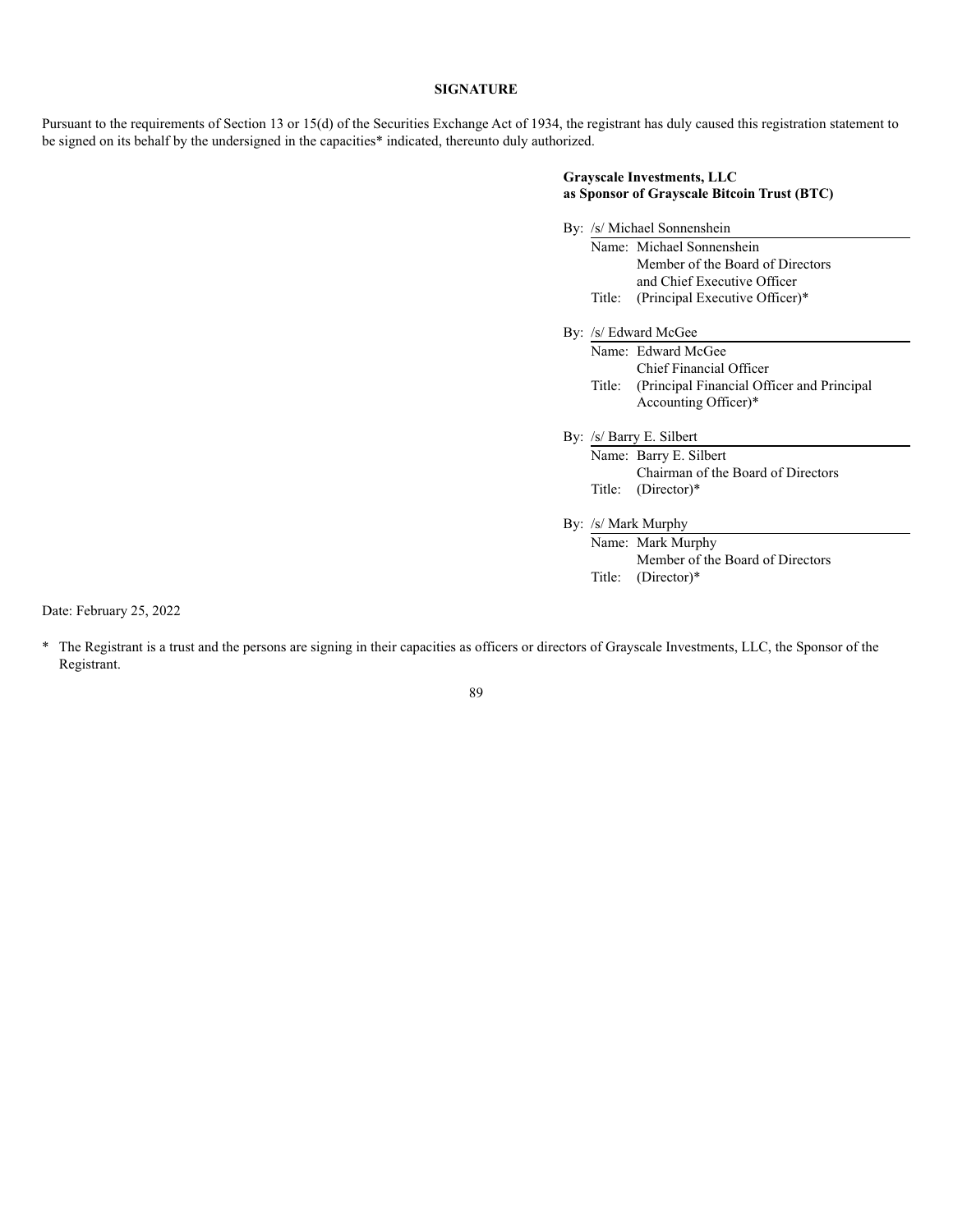# **INDEX TO FINANCIAL STATEMENTS**

| <b>Grayscale Bitcoin Trust (BTC) Annual Financial Statements</b>                         | Page  |
|------------------------------------------------------------------------------------------|-------|
| <u>Reports of Independent Registered Public Accounting Firm (PCAOB ID 711)</u>           | $F-2$ |
| Statements of Assets and Liabilities at December 31, 2021 and 2020                       | $F-5$ |
| Schedules of Investment at December 31, 2021 and 2020                                    | $F-6$ |
| Statements of Operations for the years ended December 31, 2021, 2020 and 2019            | $F-7$ |
| Statements of Changes in Net Assets for the years ended December 31, 2021, 2020 and 2019 | $F-8$ |
| <b>Notes to Financial Statements</b>                                                     | $F-9$ |
|                                                                                          |       |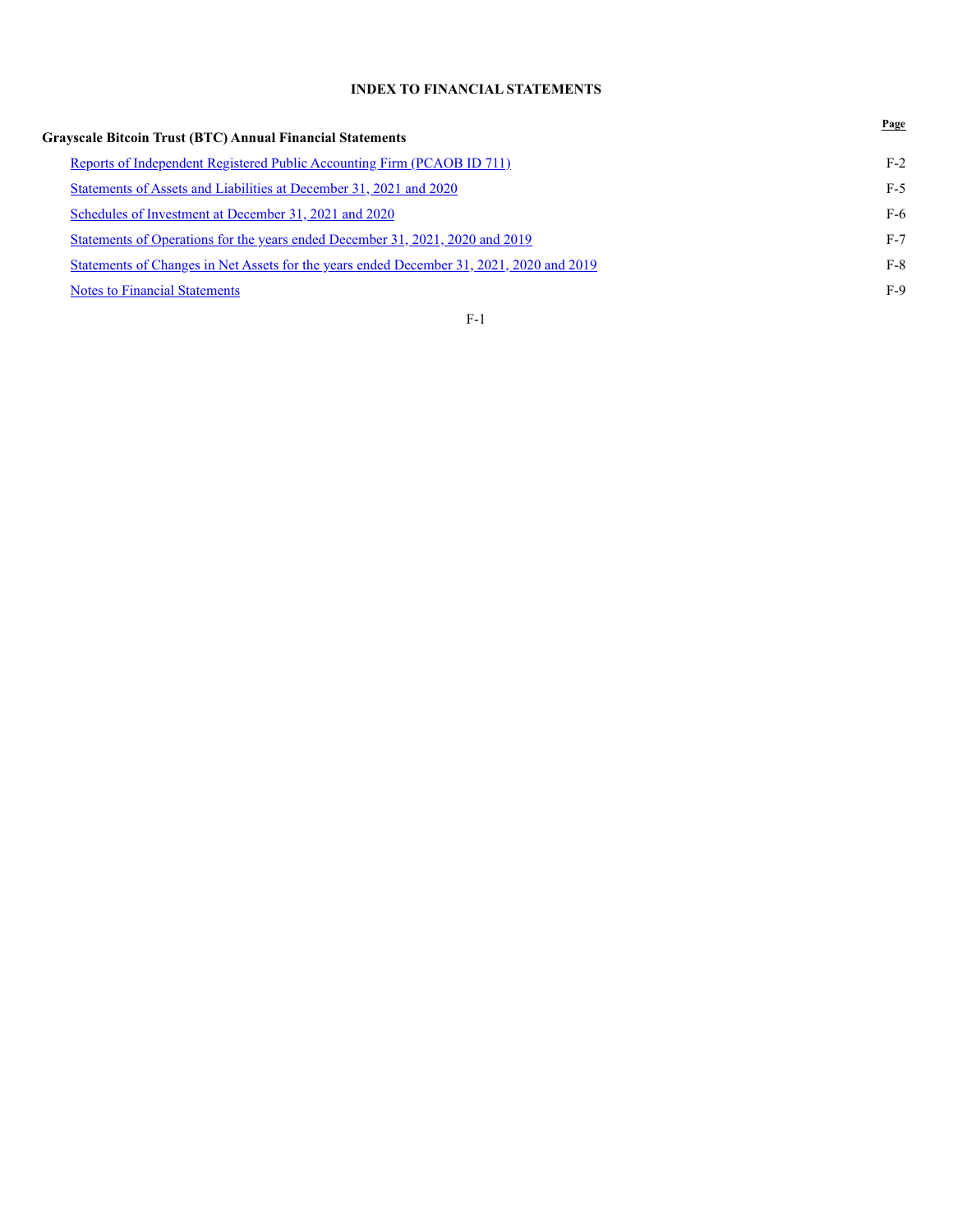## **REPORT OF INDEPENDENT REGISTERED PUBLIC ACCOUNTING FIRM**

To the Shareholders and Sponsor of Grayscale Bitcoin Trust (BTC)

#### Opinion on the Financial Statements

We have audited the accompanying statements of assets and liabilities, including the schedules of investment, of Grayscale Bitcoin Trust (BTC) (the "Trust") as of December 31, 2021 and 2020, and the related statements of operations and changes in net assets for each of the years in the three-year period ended December 31, 2021, and the related notes (collectively referred to as the "financial statements"). In our opinion, the financial statements present fairly, in all material respects, the financial position of the Trust as of December 31, 2021 and 2020, and the results of its operations for each of the years in the three-year period ended December 31, 2021, in conformity with accounting principles generally accepted in the United States of America.

We also have audited, in accordance with the standards of the Public Company Accounting Oversight Board (United States) ("PCAOB"), the Trust's internal control over financial reporting as of December 31, 2021, based on criteria established in Internal Control – Integrated Framework (2013) issued by the Committee of Sponsoring Organizations of the Treadway Commission, and our report dated February 25, 2022 expressed an unqualified opinion on the effectiveness of the Trust's internal control over financial reporting.

### Basis for Opinion

These financial statements are the responsibility of the management of the Trust's Sponsor, Grayscale Investments LLC. Our responsibility is to express an opinion on the Trust's financial statements based on our audits. We are a public accounting firm registered with the PCAOB and are required to be independent with respect to the Trust in accordance with the U.S. federal securities laws and the applicable rules and regulations of the Securities and Exchange Commission and the PCAOB.

We conducted our audits in accordance with the standards of the PCAOB. Those standards require that we plan and perform the audit to obtain reasonable assurance about whether the financial statements are free of material misstatement, whether due to error or fraud.

Our audits included performing procedures to assess the risks of material misstatement of the financial statements, whether due to error or fraud, and performing procedures that respond to those risks. Such procedures included examining, on a test basis, evidence regarding the amounts and disclosures in the financial statements. Our audits also included evaluating the accounting principles used and significant estimates made by management, as well as evaluating the overall presentation of the financial statements. We believe that our audits provide a reasonable basis for our opinion.

#### Critical Audit Matters

The critical audit matters communicated below are matters arising from the current period audit of the financial statements that were communicated or required to be communicated to the audit committee and that: (1) relate to accounts or disclosures that are material to the financial statements and (2) involved especially challenging, subjective, or complex judgments. The communication of critical audit matters does not alter in any way our opinion on the financial statements, taken as a whole, and we are not, by communicating the critical audit matters below, providing separate opinions on the critical audit matters or on the accounts or disclosures to which they relate.

#### *Evaluation of audit evidence pertaining to the existence and control of digital assets*

We identified the evaluation of audit evidence pertaining to the existence of digital assets and whether the Trust controls the digital assets as a critical audit matter. Subjective auditor judgment was involved in determining the nature and extent of evidence required to assess the existence of digital assets and whether the Trust controls the digital assets. Control over the digital assets is proven through access to private cryptographic keys stored using thirdparty custodial services.

The following are the primary procedures we performed to address this critical audit matter. We involved professionals with specialized skills and knowledge in blockchain technology and digital assets and applied auditor judgment in determining the nature and extent of audit evidence required. We evaluated and tested the design and operating effectiveness of certain internal controls over digital assets, including controls over the comparison of the

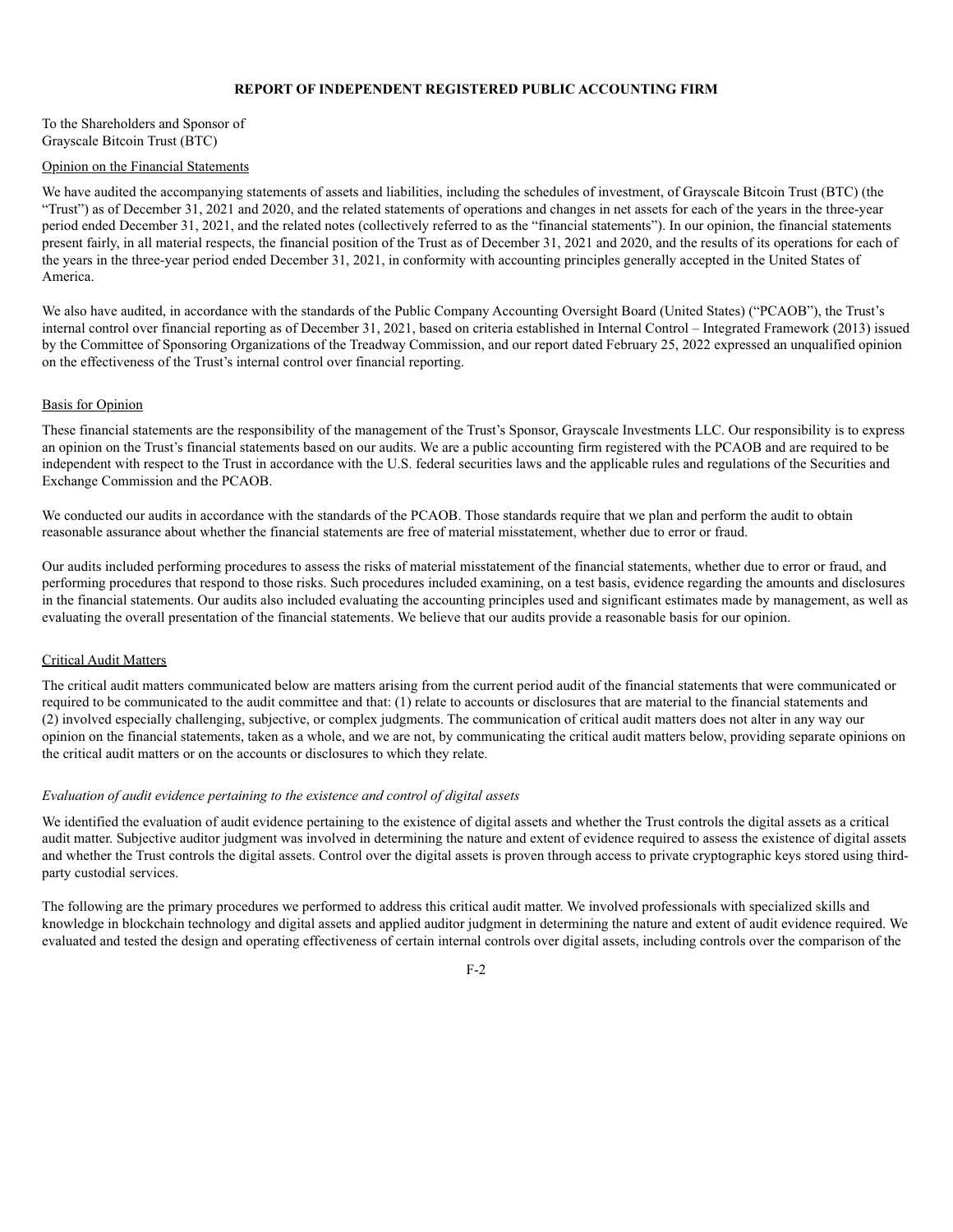Trust's records of digital assets held to the custodial records. We evaluated the sufficiency of the design and operating effectiveness of internal controls at the custodian, including the processes surrounding private key lifecycle management, the private key generation process, the storage of private keys and the authorization of digital asset transactions. We obtained confirmation from the custodian of the Trust's digital assets as of December 31, 2021 and compared the total digital assets confirmed to the Trust's record of digital asset holdings. We also compared the Trust's record of digital asset holdings to the records on the public blockchain using an audit software tool. We tested movements on the blockchain to evidence that the Trust controls the digital assets through the custodian account. We evaluated the sufficiency and appropriateness of audit evidence obtained by assessing the results of procedures performed over the digital assets.

## *Evaluation of audit evidence pertaining to the valuation of digital assets*

We identified the evaluation of audit evidence pertaining to the valuation of digital assets as a critical audit matter. Subjective auditor judgment was involved in determining the nature and extent of evidence required to assess the principal market for the Trust's investment in its digital asset holdings. Digital assets are transacted across many exchange, brokered, dealer, and principal-to-principal markets with no regulated central pricing mechanism. Many of these markets do not share trading volume or activity data publicly.

The following are the primary procedures we performed to address this critical audit matter. We obtained and evaluated the Trusts principal market analysis which identifies the Trust's ability to access markets in which its digital asset holdings trade, and considered the volume and level of activity of each market. We evaluated and tested the design and operating effectiveness of certain internal controls over digital asset valuation, including controls over the comparison of the price of digital assets from the principal market to public quotations from that market. We independently extracted transaction volume and activity over the relevant period, as well as last trade bids as of December 31, 2021 at 4:00 PM Eastern Standard Time, with independent application programming interfaces ("API") for accessible exchange markets, and compared for consistency of pricing between markets. We applied auditor judgment in determining the nature and extent of audit evidence required, especially related to assessing the accessibility of markets. We evaluated the sufficiency and appropriateness of audit evidence obtained by assessing the results of procedures performed over the identification of the principal market.

/s/ Friedman LLP

We have served as the Trust's auditor since 2015.

New York, New York February 25, 2022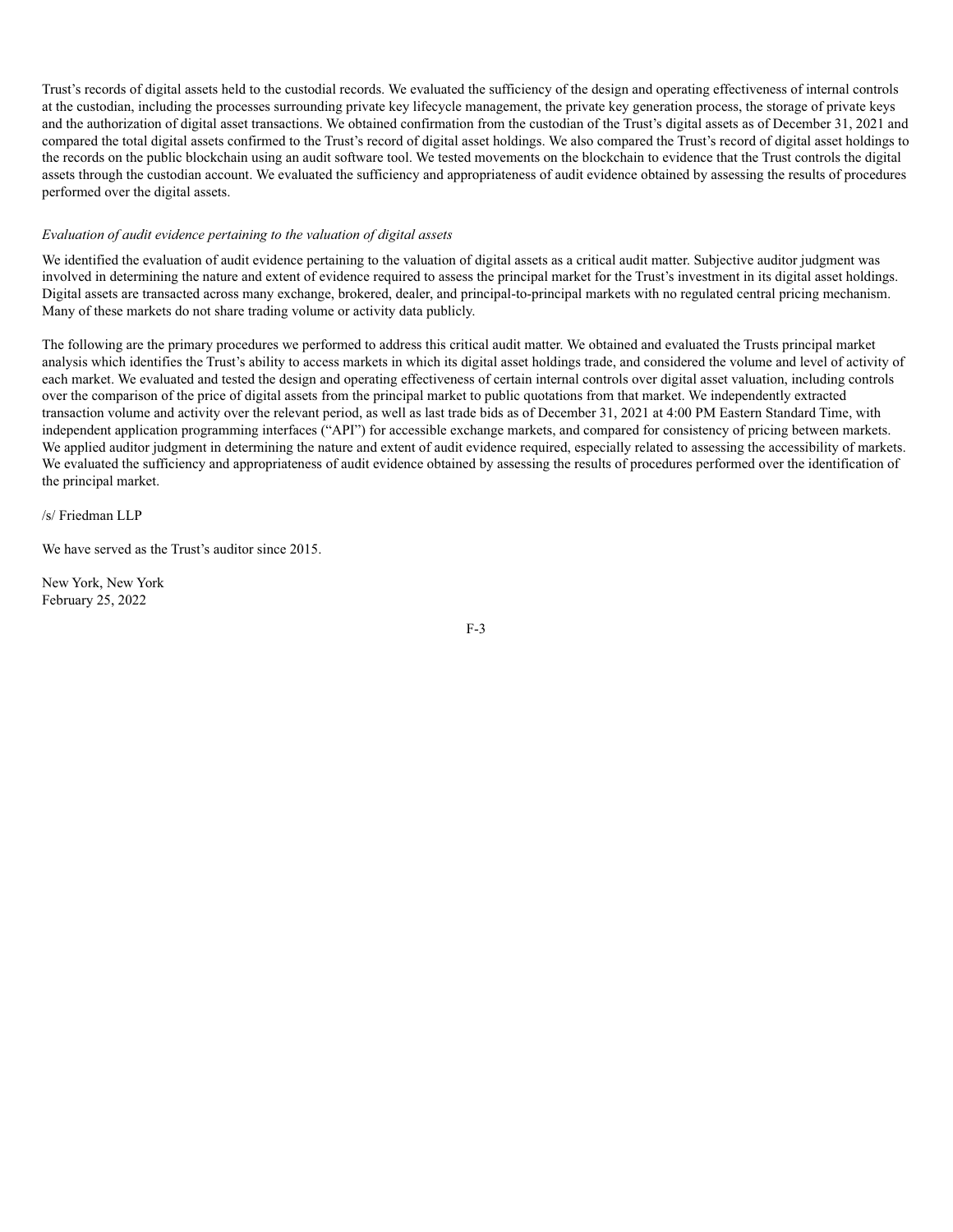## REPORT OF INDEPENDENT REGISTERED PUBLIC ACCOUNTING FIRM

To the Shareholders and Sponsor of Grayscale Bitcoin Trust (BTC)

### Opinion on Internal Control over Financial Reporting

We have audited Grayscale Bitcoin Trust (BTC)'s (the "Trust") internal control over financial reporting as of December 31, 2021, based on criteria established in Internal Control—Integrated Framework (2013) issued by the Committee of Sponsoring Organizations of the Treadway Commission ("COSO"). In our opinion, the Trust maintained, in all material respects, effective internal control over financial reporting as of December 31, 2021, based on criteria established in Internal Control—Integrated Framework (2013) issued by COSO.

We also have audited, in accordance with the standards of the Public Company Accounting Oversight Board (United States) ("PCAOB"), the statements of assets and liabilities, including the schedules of investment, of the Trust as of December 31, 2021 and 2020, and the related statements of operations and changes in net assets for each of the years in the three-year period ended December 31, 2021, and the related notes (collectively referred to as the "financial statements"), and our report dated February 25, 2022, expressed an unqualified opinion.

## Basis for Opinion

The management of Grayscale Investments LLC (the Trust's sponsor) is responsible for maintaining effective internal control over financial reporting, and for its assessment of the effectiveness of internal control over financial reporting, included in the accompanying Management's Report on Internal Control over Financial Reporting. Our responsibility is to express an opinion on the Trust's internal control over financial reporting based on our audit. We are a public accounting firm registered with the PCAOB and are required to be independent with respect to the Trust in accordance with the U.S. federal securities laws and the applicable rules and regulations of the Securities and Exchange Commission and the PCAOB.

We conducted our audit in accordance with the standards of the PCAOB. Those standards require that we plan and perform the audit to obtain reasonable assurance about whether effective internal control over financial reporting was maintained in all material respects. Our audit of internal control over financial reporting included obtaining an understanding of internal control over financial reporting, assessing the risk that a material weakness exists, and testing and evaluating the design and operating effectiveness of internal control based on the assessed risk. Our audit also included performing such other procedures as we considered necessary in the circumstances. We believe that our audit provides a reasonable basis for our opinion.

### Definition and Limitations of Internal Control Over Financial Reporting

An entity's internal control over financial reporting is a process designed to provide reasonable assurance regarding the reliability of financial reporting and the preparation of financial statements for external purposes in accordance with generally accepted accounting principles. An entity's internal control over financial reporting includes those policies and procedures that (1) pertain to the maintenance of records that, in reasonable detail, accurately and fairly reflect the transactions and dispositions of the assets of the entity; (2) provide reasonable assurance that transactions are recorded as necessary to permit preparation of financial statements in accordance with generally accepted accounting principles, and that receipts and expenditures of the entity are being made only in accordance with authorizations of management and directors of the entity; and (3) provide reasonable assurance regarding prevention or timely detection of unauthorized acquisition, use, or disposition of the entity's assets that could have a material effect on the financial statements.

Because of its inherent limitations, internal control over financial reporting may not prevent or detect misstatements. Also, projections of any evaluation of effectiveness to future periods are subject to the risk that controls may become inadequate because of changes in conditions, or that the degree of compliance with the policies or procedures may deteriorate.

/s/ Friedman LLP

New York, New York February 25, 2022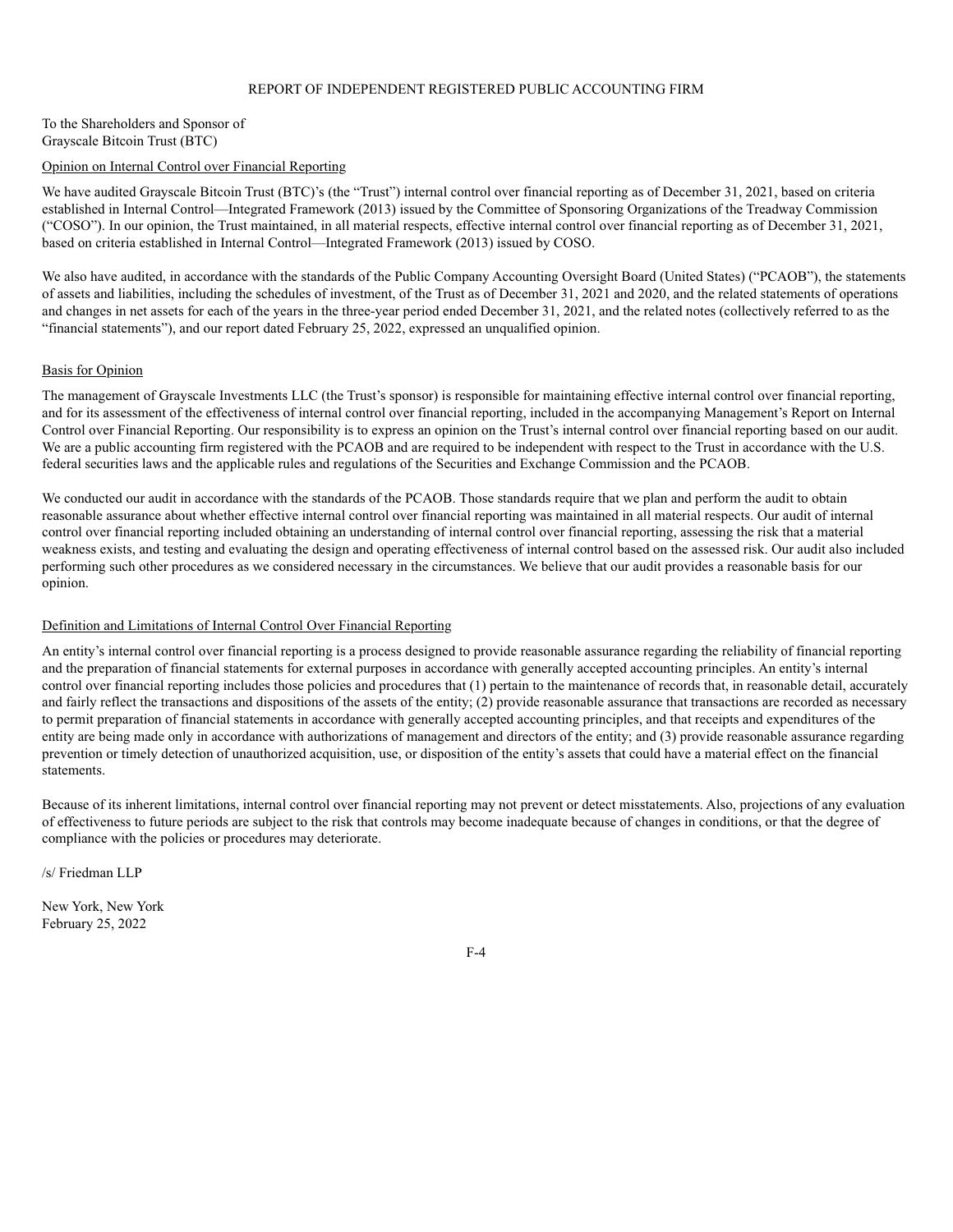# **GRAYSCALE BITCOIN TRUST (BTC) STATEMENTS OF ASSETS AND LIABILITIES (Amounts in thousands, except Share and per Share amounts)**

|                                                                                                    | December 31, 2021 | <b>December 31, 2020</b> |              |  |
|----------------------------------------------------------------------------------------------------|-------------------|--------------------------|--------------|--|
| <b>Assets:</b>                                                                                     |                   |                          |              |  |
| Investment in Bitcoin, at fair value (cost \$7,303,280 and \$5,543,305 as of December 31, 2021 and |                   |                          |              |  |
| 2020, respectively)                                                                                | 29,576,053        | S                        | 17,716,478   |  |
| <b>Total assets</b>                                                                                | 29,576,053        | \$                       | 17,716,478   |  |
| Liabilities:                                                                                       |                   |                          |              |  |
| Sponsor's Fee payable, related party                                                               |                   | \$                       |              |  |
| <b>Total liabilities</b>                                                                           |                   |                          |              |  |
| <b>Net Assets</b>                                                                                  | 29,576,053        | \$                       | 17,716,478   |  |
| Net Assets consist of:                                                                             |                   |                          |              |  |
| Paid-in-capital                                                                                    | \$<br>7,513,961   | $\mathbb{S}$             | 5,608,734    |  |
| Accumulated net investment loss                                                                    | (789,760)         |                          | (174, 340)   |  |
| Accumulated net realized gain on investment in Bitcoin                                             | 579,079           |                          | 108,911      |  |
| Accumulated net unrealized appreciation on investment in Bitcoin                                   | 22,272,773        |                          | 12, 173, 173 |  |
|                                                                                                    | 29,576,053        | \$                       | 17,716,478   |  |
| Shares issued and outstanding, no par (unlimited Shares authorized)                                | 692,370,100       |                          | 638,906,600  |  |
| Net asset value per Share                                                                          | 42.72             |                          | 27.73        |  |

*See accompanying notes to the financial statements.*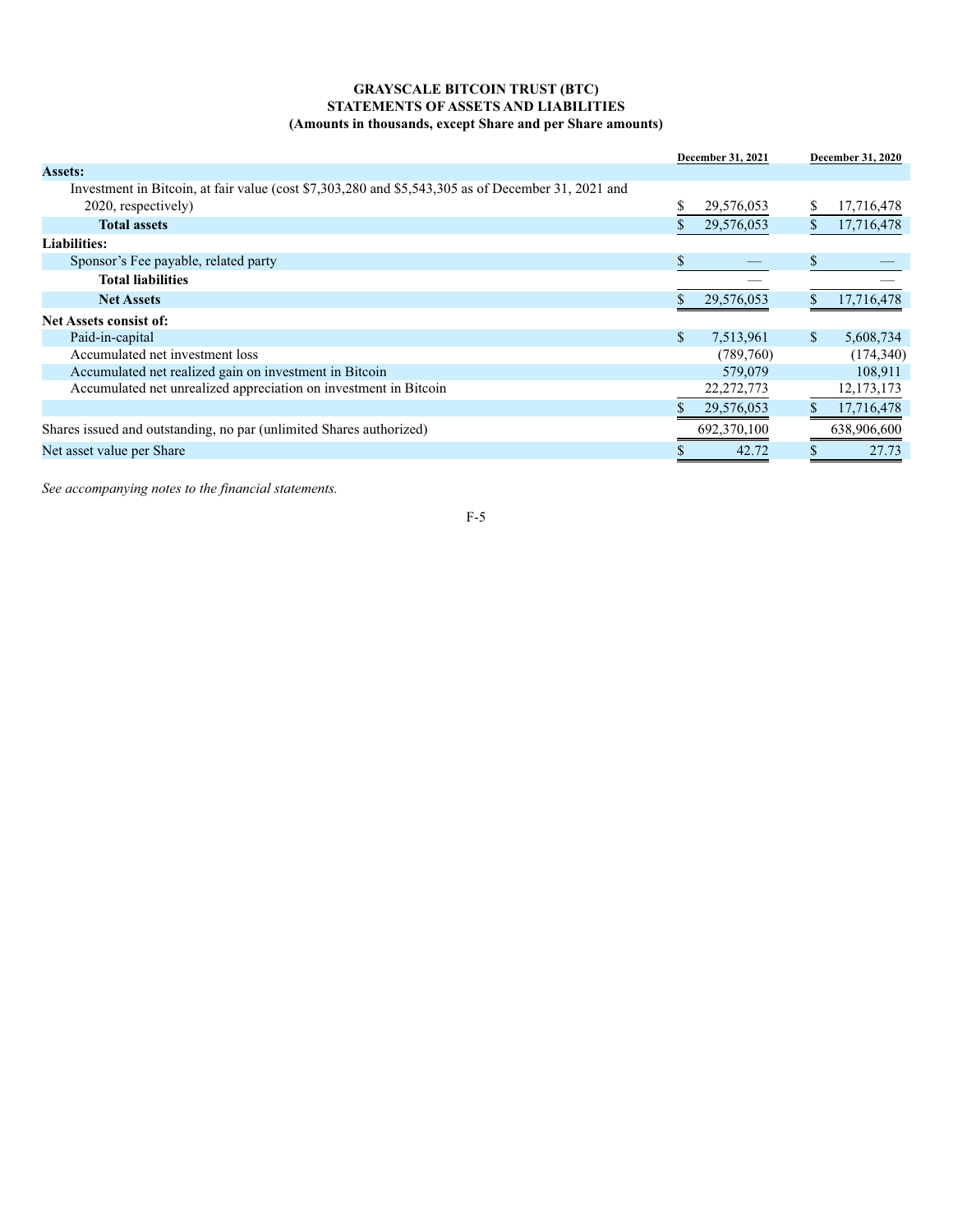# **GRAYSCALE BITCOIN TRUST (BTC) SCHEDULES OF INVESTMENT (Amounts in thousands, except quantity of Bitcoin and percentages)**

| December 31, 2021            | <b>Quantity of Bitcoin</b> | Cost        | <b>Fair Value</b> | % of Net Assets |
|------------------------------|----------------------------|-------------|-------------------|-----------------|
| Investment in Bitcoin        | 644,809.96863835           | \$7,303,280 | \$29,576,053      | $100\%$         |
| <b>Net Assets</b>            |                            | \$7,303,280 | \$29,576,053      | $100\%$         |
| <b>December 31, 2020</b>     | <b>Quantity of Bitcoin</b> | Cost        | <b>Fair Value</b> | % of Net Assets |
| <b>Investment</b> in Bitcoin | 607,039.48515191           | \$5,543,305 | \$17,716,478      | $100\%$         |
| <b>Net Assets</b>            |                            | \$5,543,305 | \$17,716,478      | $100\%$         |

*See accompanying notes to the financial statements.*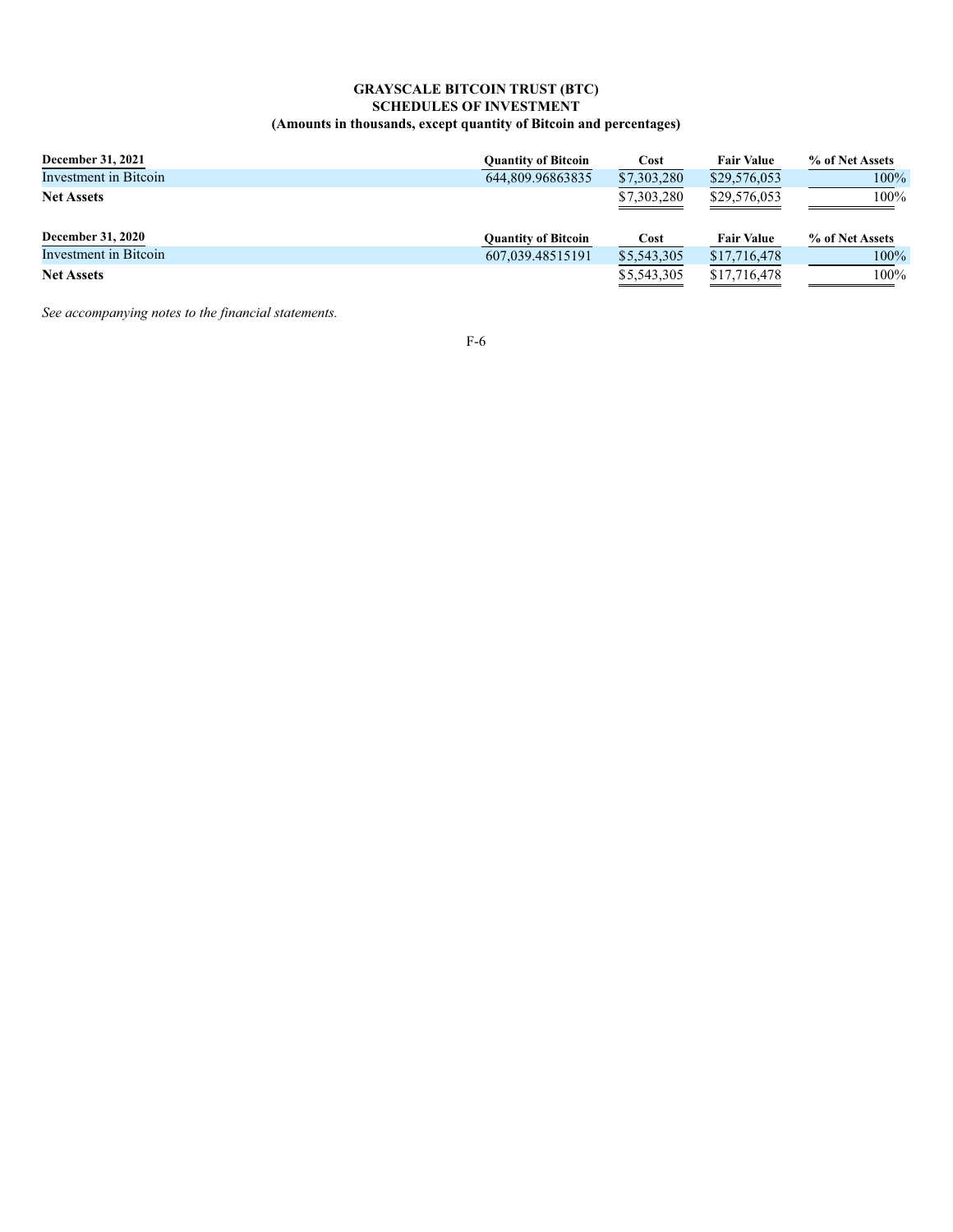# **GRAYSCALE BITCOIN TRUST (BTC) STATEMENTS OF OPERATIONS (Amounts in thousands)**

|                                                                | <b>Years Ended December 31.</b> |             |  |              |  |           |
|----------------------------------------------------------------|---------------------------------|-------------|--|--------------|--|-----------|
|                                                                |                                 | 2021        |  | 2020         |  | 2019      |
| <b>Investment income:</b>                                      |                                 |             |  |              |  |           |
| Investment income                                              | S                               |             |  |              |  |           |
| <b>Expenses:</b>                                               |                                 |             |  |              |  |           |
| Sponsor's fee, related party                                   |                                 | 615,420     |  | 93,504       |  | 34,730    |
| <b>Net investment loss</b>                                     |                                 | (615, 420)  |  | (93, 504)    |  | (34,730)  |
| Net realized and unrealized gain from:                         |                                 |             |  |              |  |           |
| Net realized gain on investment in Bitcoin                     |                                 | 470,168     |  | 50,335       |  | 23,305    |
| Net change in unrealized appreciation on investment in Bitcoin |                                 | 10,099,600  |  | 11,146,049   |  | 663,246   |
| Net realized and unrealized gain on investment                 |                                 | 10,569,768  |  | 11,196,384   |  | 686,551   |
| Net increase in net assets resulting from operations           |                                 | \$9,954,348 |  | \$11,102,880 |  | \$651,821 |
|                                                                |                                 |             |  |              |  |           |

*See accompanying notes to the financial statements.*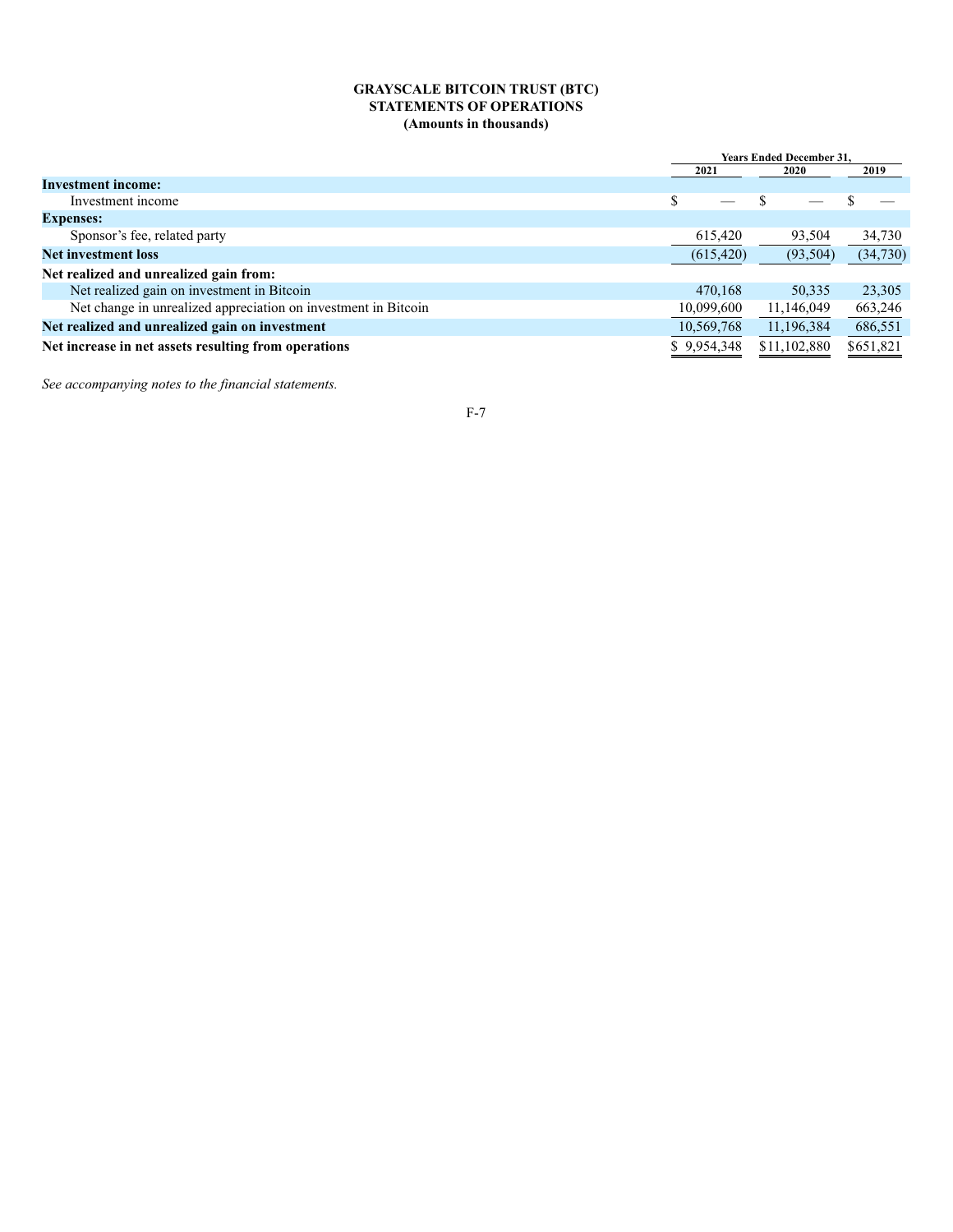# **GRAYSCALE BITCOIN TRUST (BTC) STATEMENTS OF CHANGES IN NET ASSETS (Amounts in thousands, except change in Shares outstanding)**

|                                                                             |   | <b>Years Ended December 31,</b> |    |              |      |             |
|-----------------------------------------------------------------------------|---|---------------------------------|----|--------------|------|-------------|
|                                                                             |   | 2021<br>2020                    |    |              | 2019 |             |
| Increase in net assets from operations:                                     |   |                                 |    |              |      |             |
| Net investment loss                                                         | S | (615, 420)                      | S. | (93, 504)    | S    | (34,730)    |
| Net realized gain on investment in Bitcoin                                  |   | 470,168                         |    | 50,335       |      | 23,305      |
| Net change in unrealized appreciation on investment in Bitcoin              |   | 10,099,600                      |    | 11,146,049   |      | 663,246     |
| Net increase in net assets resulting from operations                        |   | 9,954,348                       |    | 11,102,880   |      | 651,821     |
| Increase in net assets from capital share transactions:                     |   |                                 |    |              |      |             |
| Shares issued                                                               |   | 1,905,227                       |    | 4,747,380    |      | 462,775     |
| Net increase in net assets resulting from capital share transactions        |   | 1,905,227                       |    | 4,747,380    |      | 462,775     |
| Total increase in net assets from operations and capital share transactions |   | 11,859,575                      |    | 15,850,260   |      | 1,114,596   |
| Net assets:                                                                 |   |                                 |    |              |      |             |
| Beginning of year                                                           |   | 17,716,478                      |    | 1,866,218    |      | 751,622     |
| End of year                                                                 |   | \$29,576,053                    |    | \$17,716,478 |      | 1,866,218   |
| <b>Changes in Shares outstanding</b>                                        |   |                                 |    |              |      |             |
| Shares outstanding at beginning of year                                     |   | 638,906,600                     |    | 269,445,300  |      | 206,559,100 |
| Shares issued                                                               |   | 53,463,500                      |    | 369,461,300  |      | 62,886,200  |
| Net increase in Shares                                                      |   | 53,463,500                      |    | 369,461,300  |      | 62,886,200  |
| Shares outstanding at end of year                                           |   | 692,370,100                     |    | 638,906,600  |      | 269,445,300 |
|                                                                             |   |                                 |    |              |      |             |

*See accompanying notes to the financial statements.*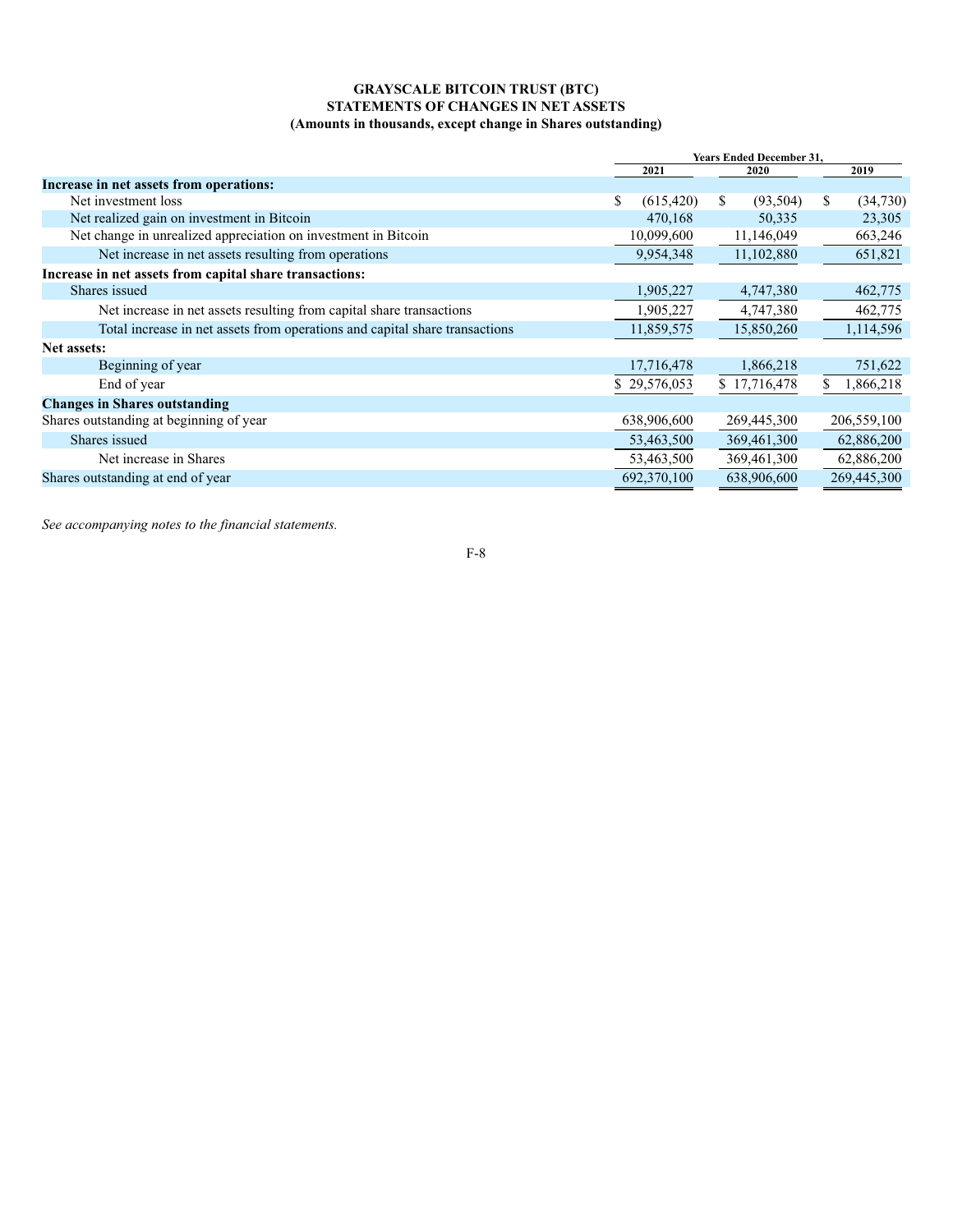# **GRAYSCALE BITCOIN TRUST (BTC) NOTES TO THE FINANCIAL STATEMENTS**

## **1. Organization**

Grayscale Bitcoin Trust (BTC) (the "Trust") is a Delaware Statutory Trust that was formed on September 13, 2013 and commenced operations on September 25, 2013. In general, the Trust holds Bitcoin ("BTC") and, from time to time, issues common units of fractional undivided beneficial interest ("Shares") (in minimum baskets of 100 Shares, referred to as "Baskets") in exchange for Bitcoin. The redemption of Shares is not currently contemplated and the Trust does not currently operate a redemption program. Subject to receipt of regulatory approval and approval by the Sponsor in its sole discretion, the Trust may in the future operate a redemption program. The Trust has not sought such relief as of the date of this Annual Report. The Trust's investment objective is for the value of the Shares (based on Bitcoin per Share) to reflect the value of Bitcoin held by the Trust, less the Trust's expenses and other liabilities. The Trust may also receive Incidental Rights and/or IR Virtual Currency as a result of the Trust's investment in Bitcoin, in accordance with the terms of the Trust Agreement.

Incidental Rights are rights to claim, or otherwise establish dominion and control over, any virtual currency or other asset or right, which rights are incident to the Trust's ownership of Bitcoin and arise without any action of the Trust, or of the Sponsor or Trustee on behalf of the Trust; IR Virtual Currency is any virtual currency tokens, or other asset or right, received by the Trust through the exercise (subject to the applicable provisions of the Trust Agreement) of any Incidental Right.

Grayscale Investments LLC ("Grayscale" or the "Sponsor") acts as the Sponsor of the Trust and is a wholly owned subsidiary of Digital Currency Group, Inc. ("DCG"). The Sponsor is responsible for the day-to-day administration of the Trust pursuant to the provisions of the Trust Agreement. Grayscale is responsible for preparing and providing annual and quarterly reports on behalf of the Trust to investors and is also responsible for selecting and monitoring the Trust's service providers. As partial consideration for the Sponsor's services, the Trust pays Grayscale a Sponsor's Fee as discussed in Note 6. The Sponsor also acts as the sponsor and manager of other investment products including Grayscale Basic Attention Token Trust (BAT), Grayscale Bitcoin Cash Trust (BCH) (OTCQX: BCHG), Grayscale Chainlink Trust (LINK), Grayscale Decentraland Trust (MANA), Grayscale Ethereum Trust (ETH) (OTCQX: ETHE), Grayscale Ethereum Classic Trust (ETC) (OTCQX: ETCG), Grayscale Filecoin Trust (FIL), Grayscale Horizen Trust (ZEN) (OTCQX: HZEN), Grayscale Litecoin Trust (LTC) (OTCQX: LTCN), Grayscale Livepeer Trust (LPT), Grayscale Solana Trust (SOL), Grayscale Stellar Lumens Trust (XLM) (OTCQX: GXLM), Grayscale Zcash Trust (ZEC) (OTCQX: ZCSH), Grayscale Decentralized Finance (DeFi) Fund LLC, and Grayscale Digital Large Cap Fund LLC (OTCQX: GDLC), each of which is an affiliate of the Trust. The following investment products sponsored or managed by the Sponsor are also SEC reporting companies with their shares registered pursuant to Section 12(g) of the Securities Exchange Act of 1934, as amended (the "Exchange Act"): Grayscale Bitcoin Cash Trust (BCH), Grayscale Ethereum Trust (ETH), Grayscale Ethereum Classic Trust (ETC), Grayscale Litecoin Trust (LTC), and Grayscale Digital Large Cap Fund LLC.

Authorized Participants of the Trust are the only entities who may place orders to create or, if permitted, redeem Baskets. Genesis Global Trading, Inc. ("Genesis" or the "Authorized Participant"), a registered broker-dealer and wholly owned subsidiary of DCG, is the only Authorized Participant and is party to a participant agreement with the Sponsor and the Trust. Additional Authorized Participants may be added at any time, subject to the discretion of the Sponsor.

The custodian of the Trust is Coinbase Custody Trust Company, LLC (the "Custodian"), a third-party service provider. The Custodian is responsible for safeguarding the Bitcoin, Incidental Rights, and IR Virtual Currency held by the Trust, and holding the private key(s) that provide access to the Trust's digital wallets and vaults.

The transfer agent for the Trust (the "Transfer Agent") is Continental Stock Transfer & Trust Company. The responsibilities of the Transfer Agent are to maintain creations, redemptions, transfers, and distributions of the Trust's Shares which are primarily held in book-entry form.

The administrator for the Trust ("the Administrator") is BNY Mellon Asset Servicing, a division of The Bank of New York Mellon. BNY Mellon Asset Servicing provides administration and accounting services to the Trust. The Administrator's fees are paid on behalf of the Trust by the Sponsor.

On March 25, 2015, the Trust received notice that its Shares were qualified for public trading on the OTCQX U.S. Marketplace of the OTC Markets Group Inc. ("OTCQX"). The Trust's trading symbol on OTCQX is "GBTC" and the CUSIP number for its Shares is 389637109.

On January 26, 2018, the Trust completed a 91-for-1 Share Split of the Trust's issued and outstanding Shares. Each beneficial owner of a Share (a "shareholder") of record as of the close of business on January 22, 2018 received 90 additional Shares of the Trust for each Share held.

### **2. Summary of Significant Accounting Policies**

The following is a summary of significant accounting policies followed by the Trust:

The financial statements have been prepared in accordance with generally accepted accounting principles in the United States ("GAAP"). The Trust qualifies as an investment company for accounting purposes pursuant to the accounting and reporting guidance under Financial Accounting Standards Board ("FASB") Accounting Standards Codification ("ASC") Topic 946, *Financial Services – Investment Companies*. The Trust uses fair value as its method of accounting for Bitcoin in accordance with its classification as an investment company for accounting purposes. The Trust is not a registered investment company under the Investment Company Act of 1940. GAAP requires management to make estimates and assumptions that affect the reported amounts in the financial statements and accompanying notes. Actual results could differ from those estimates and these differences could be material.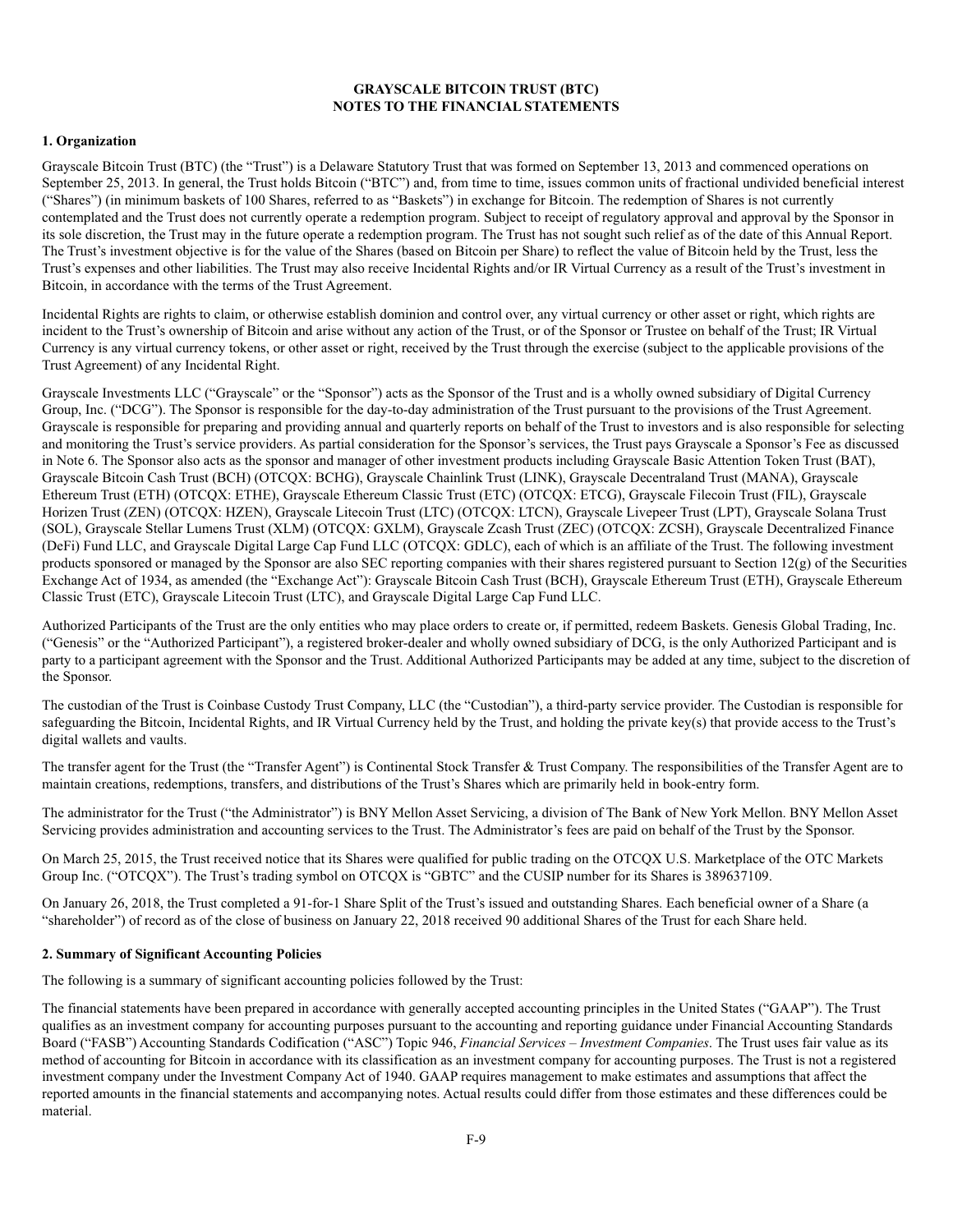The Trust conducts its transactions in Bitcoin, including receiving Bitcoin for the creation of Shares and delivering Bitcoin for the redemption of Shares and for the payment of the Sponsor's Fee. At this time, the Trust is not accepting redemption requests from shareholders. Since its inception, the Trust has not held cash or cash equivalents.

## **Principal Market and Fair Value Determination**

To determine which market is the Trust's principal market (or in the absence of a principal market, the most advantageous market) for purposes of calculating the Trust's net asset value ("NAV"), the Trust follows ASC 820-10, which outlines the application of fair value accounting. ASC 820-10 determines fair value to be the price that would be received for Bitcoin in a current sale, which assumes an orderly transaction between market participants on the measurement date. ASC 820-10 requires the Trust to assume that Bitcoin is sold in its principal market to market participants or, in the absence of a principal market, the most advantageous market. Market participants are defined as buyers and sellers in the principal or most advantageous market that are independent, knowledgeable, and willing and able to transact.

The Trust only receives Bitcoin from the Authorized Participant and does not itself transact on any Digital Asset Markets. Therefore, the Trust looks to the Authorized Participant when assessing entity-specific and market-based volume and level of activity for Digital Asset Markets. The Authorized Participant transacts in a Brokered Market, a Dealer Market, Principal-to-Principal Markets and Exchange Markets, each as defined in the FASB ASC Master Glossary (collectively, "Digital Asset Markets"). The Authorized Participant, as a related party of the Sponsor, provides information about the Digital Asset Markets on which it transacts to the Trust.

In determining which of the eligible Digital Asset Markets is the Trust's principal market, the Trust reviews these criteria in the following order:

First, the Trust reviews a list of Digital Asset Markets and excludes any Digital Asset Markets that are non-accessible to the Trust and the Authorized Participant. The Trust or the Authorized Participant does not have access to Digital Asset Exchange Markets that do not have a BitLicense and has access only to non-Digital Asset Exchange Markets that the Authorized Participant reasonably believes are operating in compliance with applicable law, including federal and state licensing requirements, based upon information and assurances provided to it by each market.

Second, the Trust sorts the remaining Digital Asset Markets from high to low by entity-specific and market-based volume and level of activity of Bitcoin traded on each Digital Asset Market in the trailing twelve months.

Third, the Trust then reviews intra-day pricing fluctuations and the degree of variances in price on Digital Asset Markets to identify any material notable variances that may impact the volume or price information of a particular Digital Asset Market.

Fourth, the Trust then selects a Digital Asset Market as its principal market based on the highest market-based volume, level of activity and price stability in comparison to the other Digital Asset Markets on the list. Based on information reasonably available to the Trust, Exchange Markets have the greatest volume and level of activity for the asset. The Trust therefore looks to accessible Exchange Markets as opposed to the Brokered Market, Dealer Market and Principal-to-Principal Markets to determine its principal market. As a result of the analysis, an Exchange Market has been selected as the Trust's principal market.

The Trust determines its principal market (or in the absence of a principal market the most advantageous market) annually and conducts a quarterly analysis to determine (i) if there have been recent changes to each Digital Asset Market's trading volume and level of activity in the trailing twelve months, (ii) if any Digital Asset Markets have developed that the Trust has access to, or (iii) if recent changes to each Digital Asset Market's price stability have occurred that would materially impact the selection of the principal market and necessitate a change in the Trust's determination of its principal market.

The cost basis of the investment in Bitcoin recorded by the Trust for financial reporting purposes is the fair value of Bitcoin at the time of transfer. The cost basis recorded by the Trust may differ from proceeds collected by the Authorized Participant from the sale of the corresponding Shares to investors.

### **Investment Transactions and Revenue Recognition**

The Trust considers investment transactions to be the receipt of Bitcoin for Share creations and the delivery of Bitcoin for Share redemptions or for payment of expenses in Bitcoin. At this time, the Trust is not accepting redemption requests from shareholders. The Trust records its investment transactions on a trade date basis and changes in fair value are reflected as net change in unrealized appreciation or depreciation on investments. Realized gains and losses are calculated using the specific identification method. Realized gains and losses are recognized in connection with transactions including settling obligations for the Sponsor's Fee in Bitcoin.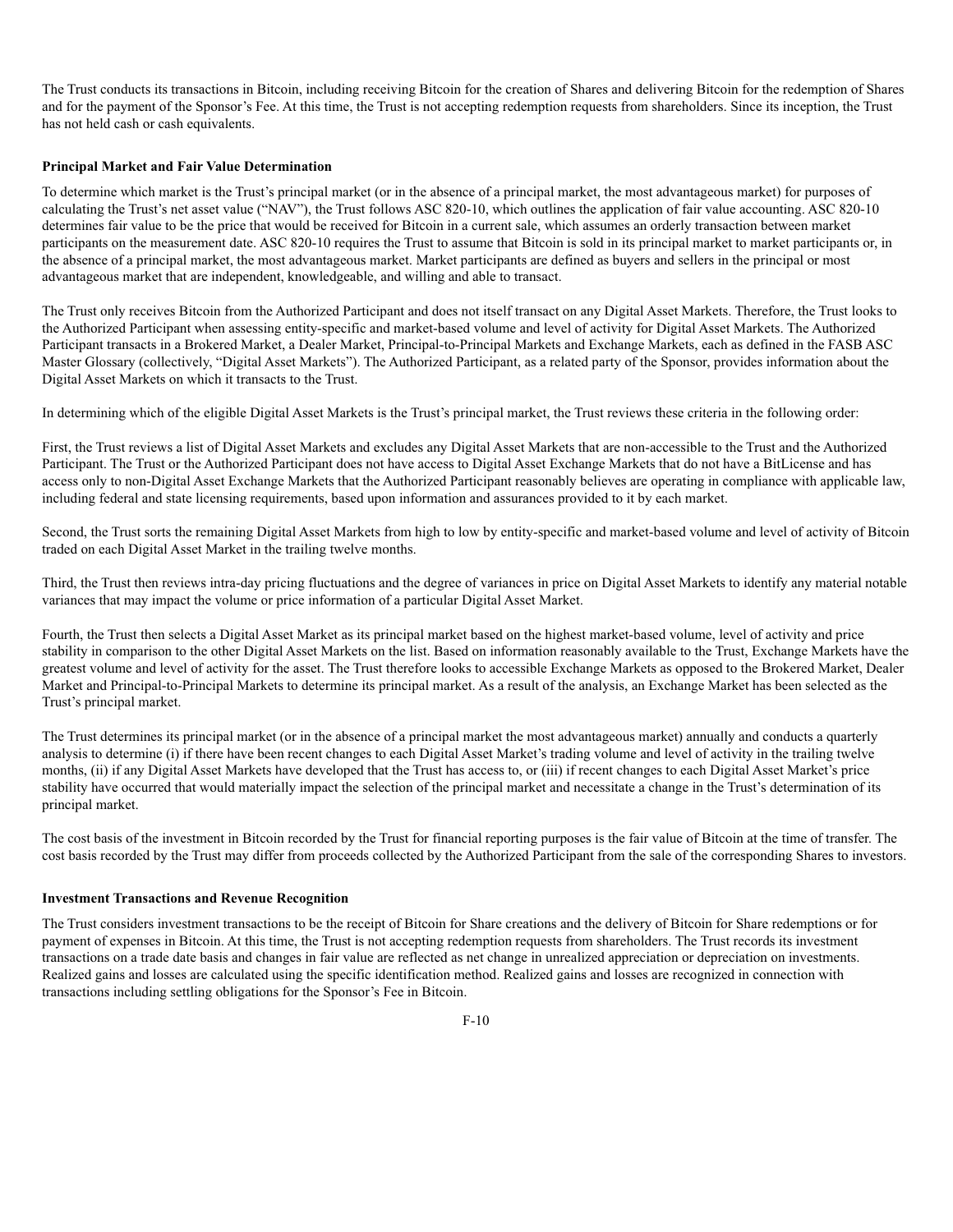#### **Fair Value Measurement**

Fair value is defined as the price that would be received to sell an asset or paid to transfer a liability (i.e., the 'exit price') in an orderly transaction between market participants at the measurement date.

GAAP utilizes a fair value hierarchy for inputs used in measuring fair value that maximizes the use of observable inputs and minimizes the use of unobservable inputs by requiring that the most observable inputs be used when available. Observable inputs are those that market participants would use in pricing the asset or liability based on market data obtained from sources independent of the Trust. Unobservable inputs reflect the Trust's assumptions about the inputs market participants would use in pricing the asset or liability developed based on the best information available in the circumstances.

The fair value hierarchy is categorized into three levels based on the inputs as follows:

- Level 1 Valuations based on unadjusted quoted prices in active markets for identical assets or liabilities that the Trust has the ability to access. Since valuations are based on quoted prices that are readily and regularly available in an active market, these valuations do not entail a significant degree of judgment.
- Level 2 Valuations based on quoted prices in markets that are not active or for which significant inputs are observable, either directly or indirectly.
- Level 3 Valuations based on inputs that are unobservable and significant to the overall fair value measurement.

The availability of valuation techniques and observable inputs can vary by investment. To the extent that valuations are based on sources that are less observable or unobservable in the market, the determination of fair value requires more judgment. Fair value estimates do not necessarily represent the amounts that may be ultimately realized by the Trust.

|                          |                                | <b>Fair Value Measurement Using</b> |                                     |         |  |
|--------------------------|--------------------------------|-------------------------------------|-------------------------------------|---------|--|
| (Amounts in thousands)   | <b>Amount at Fair</b><br>Value | Level 1                             | Level 2                             | Level 3 |  |
| <b>December 31, 2021</b> |                                |                                     |                                     |         |  |
| <b>Assets</b>            |                                |                                     |                                     |         |  |
| Investment in Bitcoin    | \$29,576,053                   | $S =$                               | \$29,576,053                        |         |  |
|                          |                                |                                     |                                     |         |  |
|                          |                                |                                     | <b>Fair Value Measurement Using</b> |         |  |
| (Amounts in thousands)   | <b>Amount at Fair</b><br>Value | Level 1                             | Level 2                             | Level 3 |  |
| <b>December 31, 2020</b> |                                |                                     |                                     |         |  |
| <b>Assets</b>            |                                |                                     |                                     |         |  |
| Investment in Bitcoin    | \$17,716,478                   |                                     | \$17,716,478                        |         |  |
|                          |                                |                                     |                                     |         |  |

## **3. Fair Value of Bitcoin**

Bitcoin is held by the Custodian on behalf of the Trust and is carried at fair value. As of December 31, 2021, 2020 and 2019 the Trust held 644,809.96863835, 607,039.48515191 and 261,192.14022299 Bitcoin, respectively.

The Trust determined the fair value per Bitcoin to be \$45,867.86, \$29,185.05 and \$7,145.00 on December 31, 2021, 2020 and 2019, respectively, using the price provided at 4:00 p.m., New York time, by the Digital Asset Exchange Market considered to be the Trust's principal market (Coinbase Pro).

The following represents the changes of Bitcoin and the respective fair value:

| (Amounts in thousands, except Bitcoin amounts)                 | <b>Bitcoin</b>     | <b>Fair Value</b> |
|----------------------------------------------------------------|--------------------|-------------------|
| Beginning balance as of December 31, 2018                      | 204, 277. 35165345 | 751,622<br>S.     |
| Bitcoin contributed                                            | 61,555.82798061    | 462,775           |
| Bitcoin distributed for Sponsor's Fee, related party           | (4,641.03941107)   | (34,730)          |
| Net change in unrealized appreciation on investment in Bitcoin |                    | 663,246           |
| Net realized gain on investment in Bitcoin                     |                    | 23,305            |
| Ending balance as of December 31, 2019                         | 261, 192, 14022299 | \$1,866,218       |
|                                                                |                    |                   |
|                                                                |                    |                   |
| (Amounts in thousands, except Bitcoin amounts)                 | <b>Bitcoin</b>     | <b>Fair Value</b> |
| Beginning balance as of December 31, 2019                      | 261,192.14022299   | \$1,866,218       |
| Bitcoin contributed                                            | 353,645.90363431   | 4,747,380         |
| Bitcoin distributed for Sponsor's Fee, related party           | (7,798.55870539)   | (93, 504)         |
| Net change in unrealized appreciation on investment in Bitcoin |                    | 11,146,049        |
| Net realized gain on investment in Bitcoin                     |                    | 50,335            |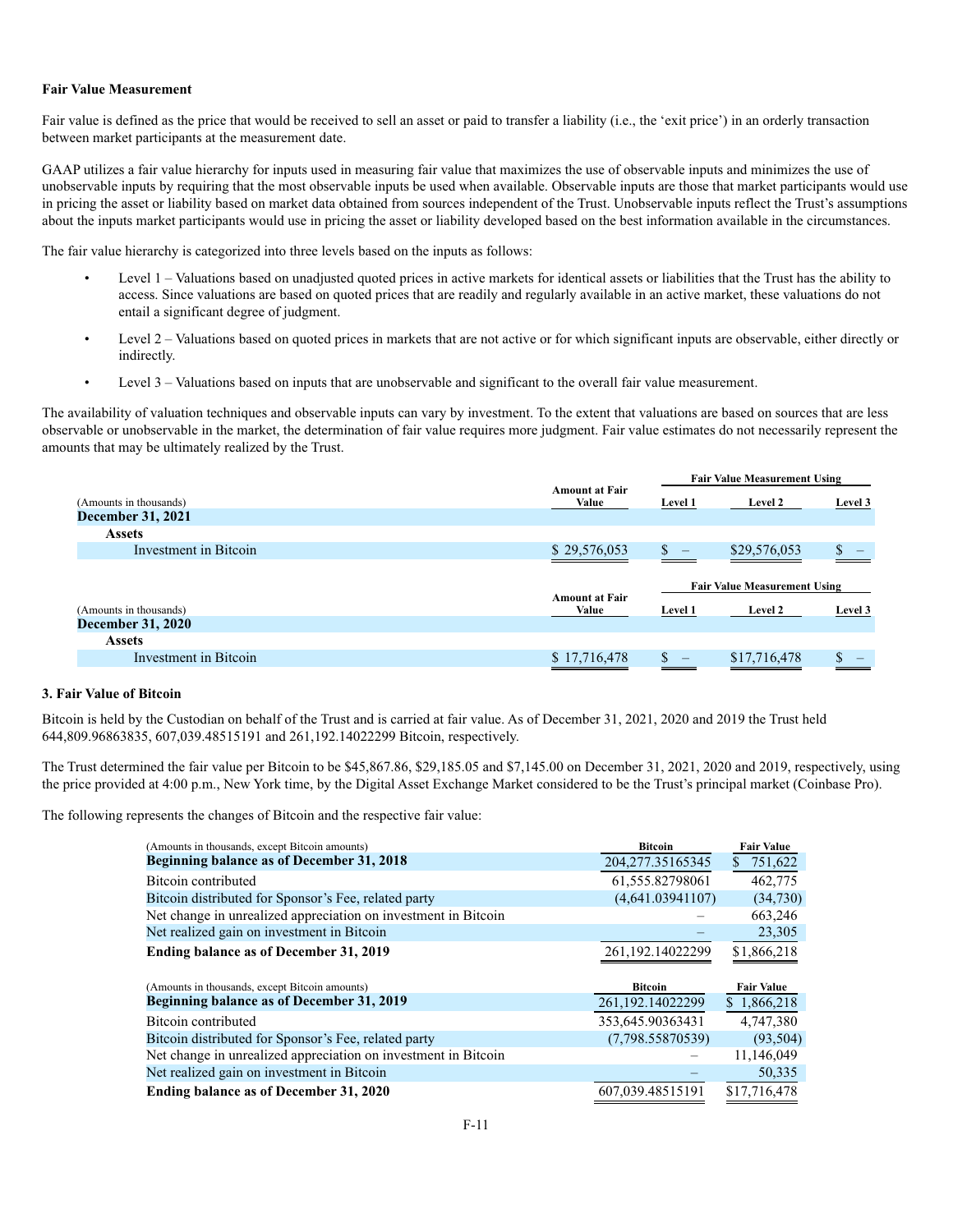| (Amounts in thousands, except Bitcoin amounts)                 | <b>Bitcoin</b>    | <b>Fair Value</b> |
|----------------------------------------------------------------|-------------------|-------------------|
| Beginning balance as of December 31, 2020                      | 607,039.48515191  | \$17,716,478      |
| Bitcoin contributed                                            | 50,738.88950472   | 1,905,227         |
| Bitcoin distributed for Sponsor's Fee, related party           | (12,968,40601828) | (615, 420)        |
| Net change in unrealized appreciation on investment in Bitcoin |                   | 10,099,600        |
| Net realized gain on investment in Bitcoin                     |                   | 470,168           |
| Ending balance as of December 31, 2021                         | 644,809.96863835  | \$29,576,053      |

#### **4**. **Creations and Redemptions of Shares**

At December 31, 2021 and December 31, 2020, there were an unlimited number of Shares authorized by the Trust. The Trust creates (and, should the Trust commence a redemption program, redeems) Shares from time to time, but only in one or more Baskets. The creation and redemption of Baskets on behalf of investors are made by the Authorized Participant in exchange for the delivery of Bitcoin to the Trust or the distribution of Bitcoin by the Trust. The number of Bitcoin required for each creation Basket or redemption Basket is determined by dividing (x) the number of Bitcoin owned by the Trust at 4:00 p.m., New York time, on such trade date of a creation or redemption order, after deducting the number of Bitcoin representing the U.S. dollar value of accrued but unpaid fees and expenses of the Trust, by (y) the number of Shares outstanding at such time and multiplying the quotient obtained by 100. Each Share represented approximately 0.0009 and 0.0010 of one Bitcoin at December 31, 2021 and December 31, 2020, respectively. The decrease in the number of Bitcoin represented by each Share is primarily a result of the periodic withdrawal of Bitcoin to pay the Sponsor's Fee.

The cost basis of investments in Bitcoin recorded by the Trust is the fair value of Bitcoin, as determined by the Trust, at 4:00 p.m., New York time, on the date of transfer to the Trust by the Authorized Participant based on the creation Baskets. The cost basis recorded by the Trust may differ from proceeds collected by the Authorized Participant from the sale of each Share to investors. The Authorized Participant may realize significant profits buying, selling, creating, and, if permitted, redeeming Shares as a result of changes in the value of Shares or Bitcoin.

Effective October 28, 2014, the Trust suspended its redemption program, in which shareholders were permitted to request the redemption of their Shares through Genesis, the sole Authorized Participant at the time out of concern that the redemption program was in violation of Regulation M under the Exchange Act, resulting in a settlement reached with the Securities Exchange Commission ("SEC"). At this time, the Trust is not operating a redemption program and is not accepting redemption requests. Subject to receipt of regulatory approval and approval by the Sponsor in its sole discretion, the Trust may in the future operate a redemption program. On October 19, 2021, NYSE Arca, Inc. ("NYSE Arca") filed an application with the SEC pursuant to Rule 19b-4 under the Exchange Act to list the Shares of the Trust on NYSE Arca. As of the date of this Annual Report, the NYSE Arca 19b-4 application has not been approved by the SEC and the Trust has not sought relief from the SEC under Regulation M to operate an ongoing redemption program, and neither the Sponsor nor the Trust makes any representation as to if or when such approval and relief will be obtained.

During the year ended December 31, 2019, the Trust amended its offering to offer Shares on a periodic basis at such times and for such periods as the Sponsor determines in its sole discretion (each such period, an "Offering Period").

### **5. Income Taxes**

As of January 1, 2016, an amendment to the Trust Agreement was made to ensure that the Trust Agreement was consistent with the treatment of the Trust as a grantor trust. On February 9, 2017, the Court of Chancery of the State of Delaware ordered that the Original Trust Agreement be reformed so that the amendments made are retroactive to the original date of execution of the Trust Agreement. On September 11, 2017, the Trust received a private letter ruling from the IRS in which the IRS concluded, based on the facts at that time, that the Trust qualified as a grantor trust for U.S. federal income tax purposes as of the date of the private letter ruling. Furthermore, as of October 24, 2017, amendments to the Trust Agreement were made to permit the Trust to hold rights to acquire, or otherwise establish, dominion and control over, Incidental Rights and IR Virtual Currency in a manner consistent with the Trust's continued treatment as a grantor trust for U.S. federal income tax purposes.

Accordingly, the Sponsor takes the position that the Trust is properly treated as a grantor trust for U.S. federal income tax purposes. Assuming that the Trust is a grantor trust, the Trust will not be subject to U.S. federal income tax. Rather, if the Trust is a grantor trust, each beneficial owner of Shares will be treated as directly owning its pro rata Share of the Trust's assets and a pro rata portion of the Trust's income, gain, losses and deductions will "flow through" to each beneficial owner of Shares.

If the Trust were not properly classified as a grantor trust, the Trust might be classified as a partnership for U.S. federal income tax purposes. However, due to the uncertain treatment of digital currencies, including forks, airdrops and similar occurrences for U.S. federal income tax purposes, there can be no assurance in this regard. If the Trust were classified as a partnership for U.S. federal income tax purposes, the tax consequences of owning Shares generally would not be materially different from the tax consequences described herein, although there might be certain differences, including with respect to timing. In addition, tax information reports provided to beneficial owners of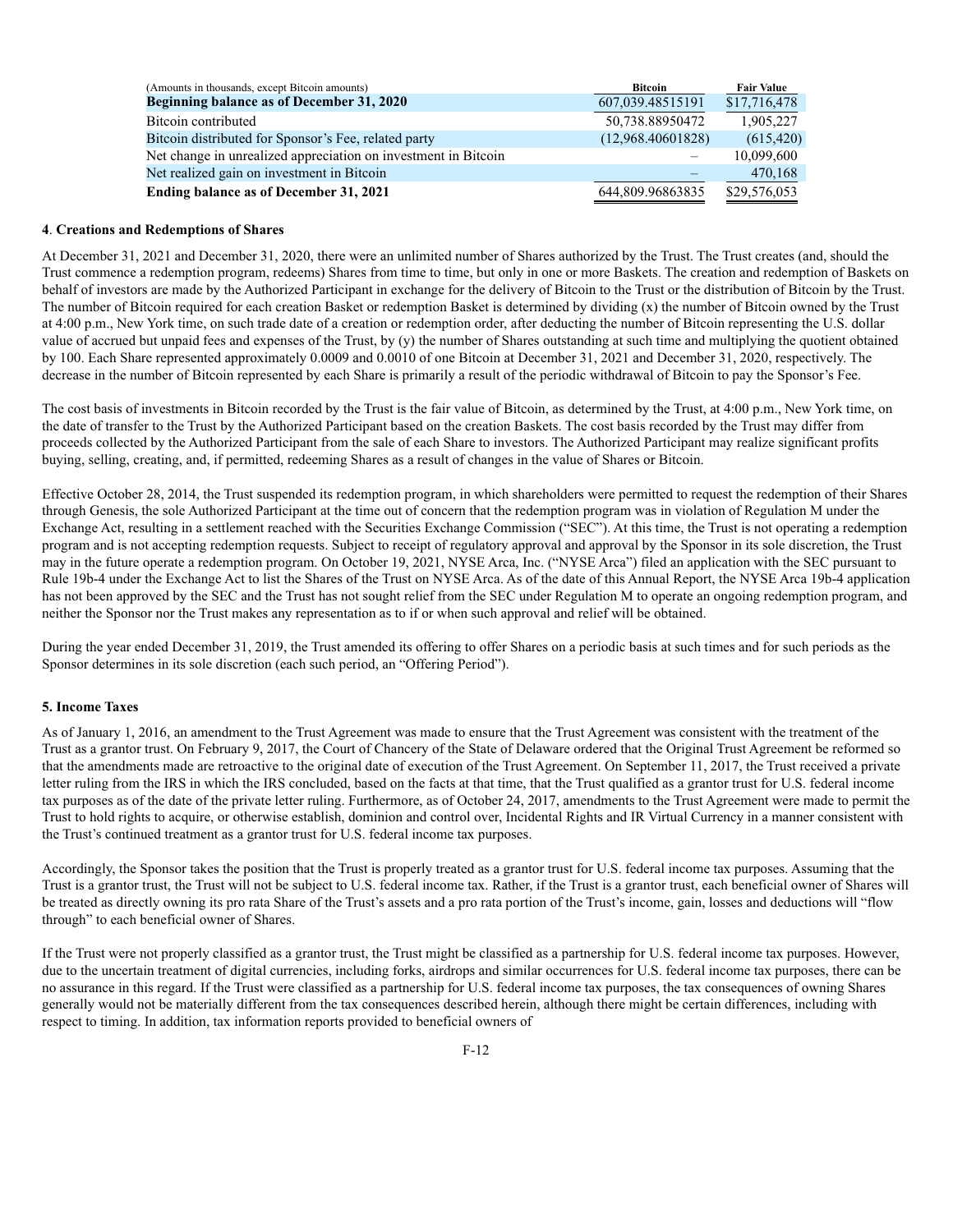Shares would be made in a different form. If the Trust were not classified as either a grantor trust or a partnership for U.S. federal income tax purposes, it would be classified as a corporation for such purposes. In that event, the Trust would be subject to entity-level U.S. federal income tax (currently at the rate of 21%) on its net taxable income and certain distributions made by the Trust to shareholders would be treated as taxable dividends to the extent of the Trust's current and accumulated earnings and profits.

In accordance with GAAP, the Trust has defined the threshold for recognizing the benefits of tax return positions in the financial statements as "more-likely-than-not" to be sustained by the applicable taxing authority and requires measurement of a tax position meeting the "more-likely-than-not" threshold, based on the largest benefit that is more than 50% likely to be realized. Tax positions not deemed to meet the "more-likely-than-not" threshold are recorded as a tax benefit or expense in the current period. As of, and during the years ended December 31, 2021, 2020 and 2019, the Trust did not have a liability for any unrecognized tax amounts. However, the Sponsor's conclusions concerning its determination of "more-likely-than-not" tax positions may be subject to review and adjustment at a later date based on factors including, but not limited to, further implementation guidance, and on-going analyses of and changes to tax laws, regulations and interpretations thereof.

The Sponsor of the Trust has evaluated whether or not there are uncertain tax positions that require financial statement recognition and has determined that no reserves for uncertain tax positions related to federal, state and local income taxes existed as of December 31, 2021 or December 31, 2020.

## **6. Related Parties**

The Trust considers the following entities, their directors, and employees to be related parties of the Trust: DCG, Genesis, Grayscale and CoinDesk Indices, Inc. As of December 31, 2021 and December 31, 2020, 25,327,433 and 14,512,320 Shares of the Trust were held by related parties of the Trust, respectively.

The Sponsor's parent, an affiliate of the Trust, holds a minority interest in Coinbase, Inc., the parent company of the Custodian, that represents less than 1.0% of Coinbase Inc.'s ownership.

In accordance with the Trust Agreement governing the Trust, the Trust pays a fee to the Sponsor, calculated as 2.0% of the aggregate value of the Trust's assets, less its liabilities (which include any accrued but unpaid expenses up to, but excluding, the date of calculation), as calculated and published by the Sponsor or its delegates in the manner set forth in the Trust Agreement (the "Sponsor's Fee"). The Sponsor's Fee accrues daily in U.S. dollars and is payable in Bitcoin, monthly in arrears. The amount of Bitcoin payable in respect of each daily U.S. dollar accrual will be determined by reference to the same U.S. dollar value of Bitcoin used to determine such accrual. For purposes of these financial statements, the U.S. dollar value of Bitcoin is determined by reference to the Digital Asset Exchange Market that the Trust considers its principal market as of 4:00 p.m., New York time, on each valuation date. The Trust held no Incidental Rights or IR Virtual Currency as of December 31, 2021 and December 31, 2020. No Incidental Rights or IR Virtual Currencies have been distributed in payment of the Sponsor's Fee during the years ended December 31, 2021, 2020 and 2019.

As partial consideration for receipt of the Sponsor's Fee, the Sponsor is obligated under the Trust Agreement to assume and pay all fees and other expenses incurred by the Trust in the ordinary course of its affairs, excluding taxes, but including marketing fees; administrator fees, if any; custodian fees; transfer agent fees; trustee fees; the fees and expenses related to the listing, quotation or trading of the Shares on any secondary market (including customary legal, marketing and audit fees and expenses) in an amount up to \$600,000 in any given fiscal year; ordinary course legal fees and expenses; audit fees; regulatory fees, including, if applicable, any fees relating to the registration of the Shares under the Securities Act or the Exchange Act; printing and mailing costs; the costs of maintaining the Trust's website and applicable license fees (the "Sponsor-paid Expenses"), provided that any expense that qualifies as an Additional Trust Expense will be deemed to be an Additional Trust Expense and not a Sponsor-paid Expense.

The Trust may incur certain extraordinary, non-recurring expenses that are not Sponsor-paid Expenses, including, but not limited to, taxes and governmental charges, expenses and costs of any extraordinary services performed by the Sponsor (or any other service provider) on behalf of the Trust to protect the Trust or the interests of shareholders (including in connection with any Incidental Rights and any IR Virtual Currency), any indemnification of the Custodian or other agents, service providers or counterparties of the Trust, the fees and expenses related to the listing, quotation or trading of the Shares on any secondary market (including legal, marketing and audit fees and expenses) to the extent exceeding \$600,000 in any given fiscal year and extraordinary legal fees and expenses, including any legal fees and expenses incurred in connection with litigation, regulatory enforcement or investigation matters (collectively "Additional Trust Expenses"). In such circumstances, the Sponsor or its delegate (i) will instruct the Custodian to withdraw from the Digital Asset Account Bitcoins, Incidental Rights and/or IR Virtual Currency in such quantity as may be necessary to permit payment of such Additional Trust Expenses and (ii) may either (x) cause the Trust (or its delegate) to convert such Bitcoins, Incidental Rights and/or IR Virtual Currency into U.S. dollars or other fiat currencies at the Actual Exchange Rate or (y) cause the Trust (or its delegate) to deliver such Bitcoins, Incidental Rights and/or IR Virtual Currency in kind in satisfaction of such Additional Trust Expenses.

For the years ended December 31, 2021, 2020 and 2019, the Trust incurred Sponsor's Fees of \$615,420,161, \$93,504,648 and \$34,730,355, respectively. As of December 31, 2021 and 2020, there were no accrued and unpaid Sponsor's Fees. In addition, the Sponsor may pay Additional Trust Expenses on behalf of the Trust, which are reimbursable by the Trust to the Sponsor. For the years ended December 31, 2021, 2020 and 2019, the Sponsor did not pay any Additional Trust Expenses on behalf of the Trust.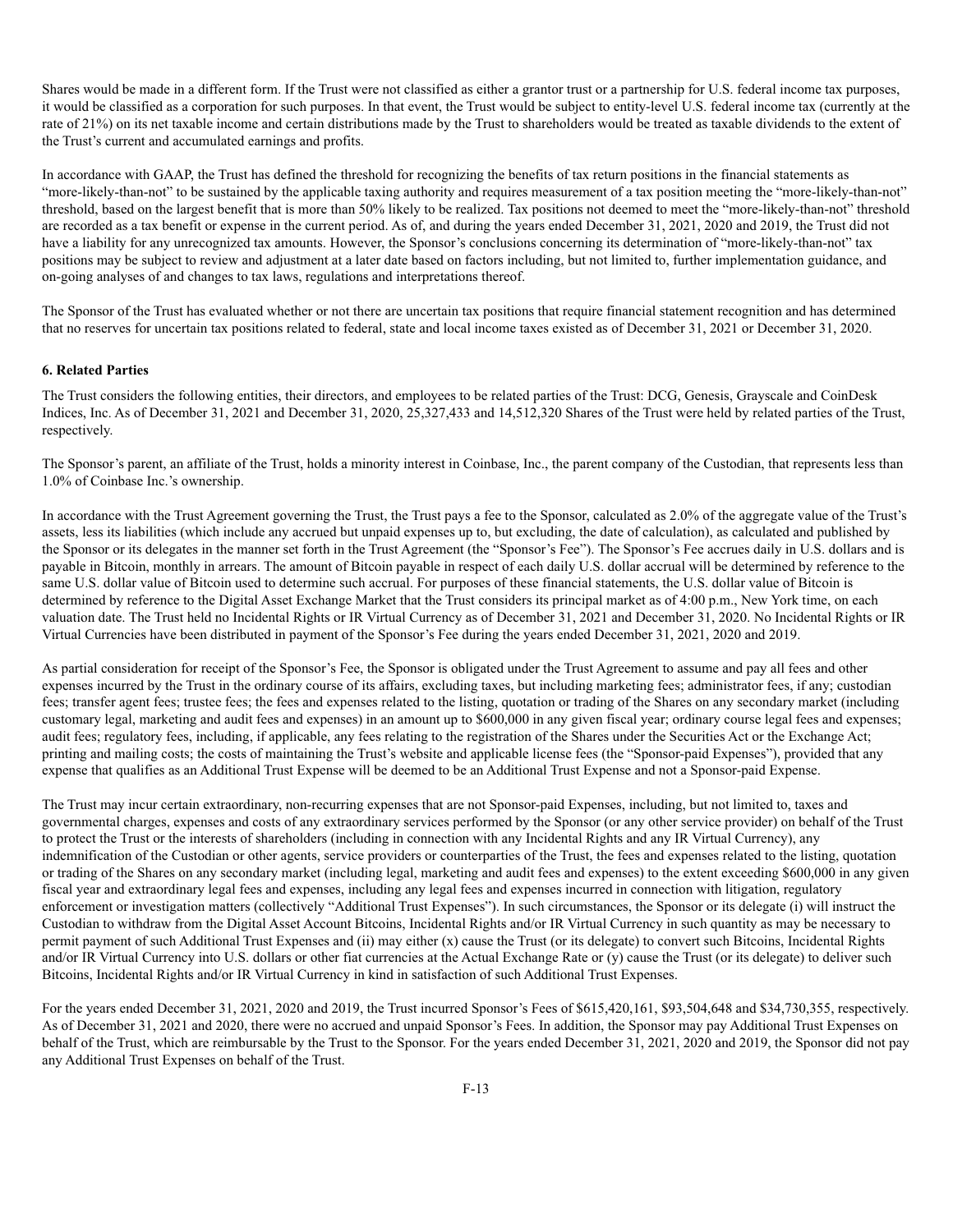On March 10, 2021, the Board of the Sponsor approved the purchase by DCG, the parent company of the Sponsor, of up to \$250 million worth of Shares of the Trust. Subsequently, DCG authorized such purchase. On April 30, 2021, the Board approved the purchase by DCG of up to \$750 million worth of Shares of the Trust. This increased DCG's prior authorization to purchase up to \$250 million worth of Shares by \$500 million. On October 20, 2021, the Board of the Sponsor approved the purchase by DCG, the parent company of the Sponsor, of up to \$1 billion worth of Shares of the Trust. Subsequently, DCG authorized such purchase. This increased DCG's prior authorization to purchase up to \$750 million worth of Shares by \$250 million. The share purchase authorization does not obligate DCG to acquire any specific number of Shares in any period, and may be expanded, extended, modified, or discontinued at any time. From March 10, 2021 through December 31, 2021, DCG has purchased a total of \$619 million worth of Shares of the Trust.

# **7. Risks and Uncertainties**

The Trust is subject to various risks including market risk, liquidity risk, and other risks related to its concentration in a single asset, Bitcoin. Investing in Bitcoin is currently highly speculative and volatile.

The net asset value of the Trust relates primarily to the value of Bitcoin held by the Trust, and fluctuations in the price of Bitcoin could materially and adversely affect an investment in the Shares of the Trust. The price of Bitcoin has a limited history. During such history, Bitcoin prices have been volatile and subject to influence by many factors, including the levels of liquidity. If Digital Asset Markets continue to experience significant price fluctuations, the Trust may experience losses. Several factors may affect the price of Bitcoin, including, but not limited to, global Bitcoin supply and demand, theft of Bitcoin from global exchanges or vaults, competition from other forms of digital currency or payment services, global or regional political, economic or financial conditions, and other unforeseen events and situations.

The Bitcoin held by the Trust are commingled and the Trust's shareholders have no specific rights to any specific Bitcoin. In the event of the insolvency of the Trust, its assets may be inadequate to satisfy a claim by its shareholders.

There is currently no clearing house for Bitcoin, nor is there a central or major depository for the custody of Bitcoin. There is a risk that some or all of the Trust's Bitcoin could be lost or stolen. There can be no assurance that the Custodian will maintain adequate insurance or that such coverage will cover losses with respect to the Trust's Bitcoin. Further, transactions in Bitcoin are irrevocable. Stolen or incorrectly transferred Bitcoin may be irretrievable. As a result, any incorrectly executed Bitcoin transactions could adversely affect an investment in the Shares.

The Securities and Exchange Commission (the "SEC") has stated that certain digital assets may be considered "securities" under the federal securities laws. The test for determining whether a particular digital asset is a "security" is complex and the outcome is difficult to predict. If Bitcoin is determined to be a "security" under federal or state securities laws by the SEC or any other agency, or in a proceeding in a court of law or otherwise, it may have material adverse consequences for Bitcoin. For example, it may become more difficult for Bitcoin to be traded, cleared and custodied as compared to other digital assets that are not considered to be securities, which could, in turn, negatively affect the liquidity and general acceptance of Bitcoin and cause users to migrate to other digital assets. As such, any determination that Bitcoin is a security under federal or state securities laws may adversely affect the value of Bitcoin and, as a result, an investment in the Shares.

To the extent that Bitcoin is determined to be a security, the Trust and the Sponsor may also be subject to additional regulatory requirements, including those under the Investment Company Act of 1940, and the Sponsor may be required to register as an investment adviser under the Investment Advisers Act of 1940. If the Sponsor determines not to comply with such additional regulatory and registration requirements, the Sponsor will terminate the Trust. Any such termination could result in the liquidation of the Trust's Bitcoin at a time that is disadvantageous to shareholders.

To the extent a private key required to access a Bitcoin address is lost, destroyed or otherwise compromised and no backup of the private keys are accessible, the Trust may be unable to access the Bitcoin controlled by the private key and the private key will not be capable of being restored by the Bitcoin Network. The processes by which Bitcoin transactions are settled are dependent on the peer-to-peer network, and as such, the Trust is subject to operational risk. A risk also exists with respect to previously unknown technical vulnerabilities, which may adversely affect the value of Bitcoin.

The Trust relies on third party service providers to perform certain functions essential to its operations. Any disruptions to the Trust's or the Trust's service providers' business operations resulting from business restrictions, quarantines or restrictions on the ability of personnel to perform their jobs as a result of the COVID-19 pandemic could have an adverse impact on the Trust's ability to access critical services and would be disruptive to the operation of the Trust.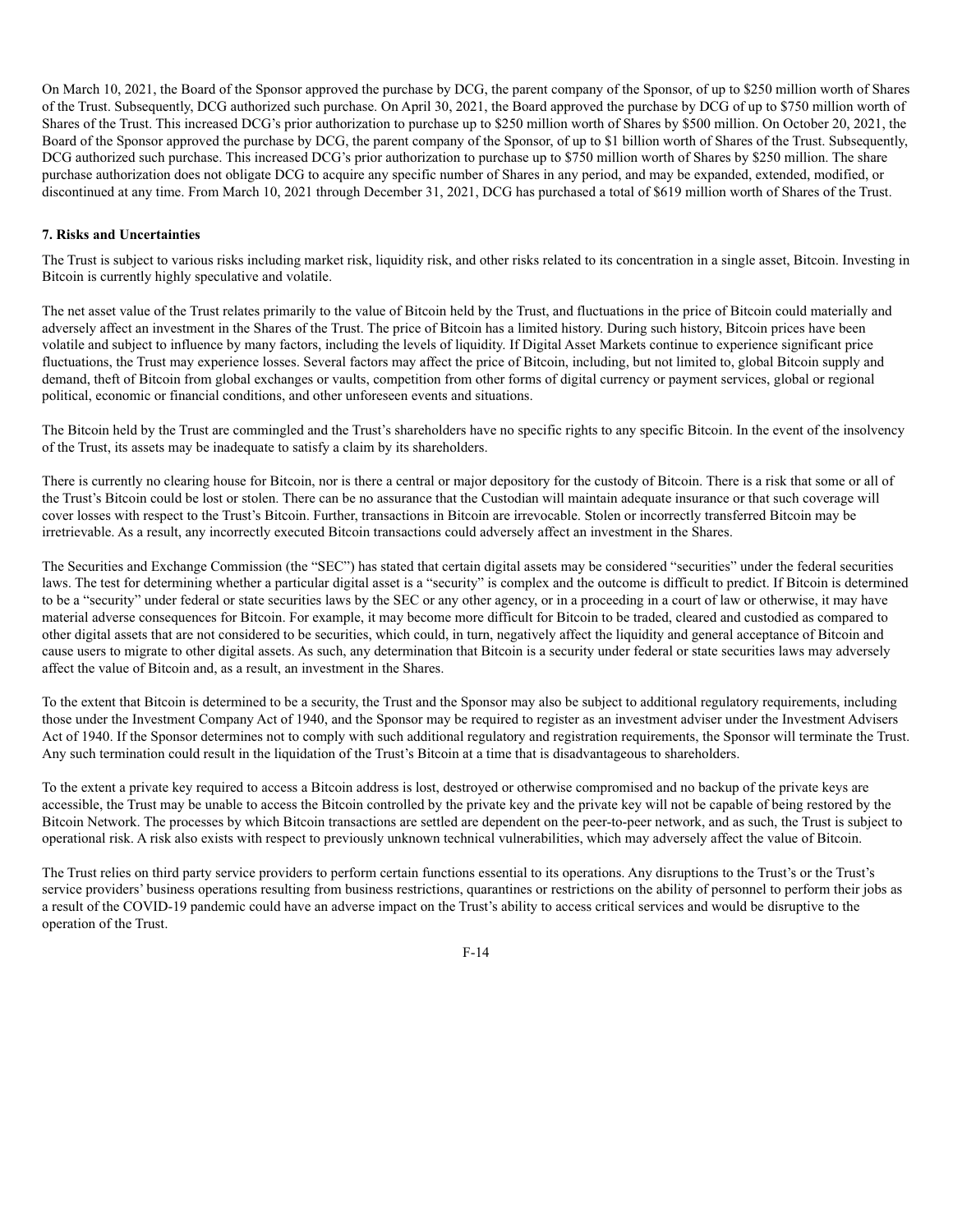### **8. Quarterly Statements of Operation**

### **Fiscal Year Ended December 31, 2021 (Amounts in thousands)**

| 2021        |
|-------------|
|             |
|             |
| 615,420     |
| (615, 420)  |
|             |
| 470,168     |
|             |
| 10,099,600  |
| 10,569,768  |
| \$9,954,348 |
|             |

# **Fiscal Year Ended December 31, 2020**

**(Amounts in thousands)**

|                                                                       | <b>Three Months Ended</b><br>(unaudited) |              |               | <b>Year Ended</b><br>December 31, |              |
|-----------------------------------------------------------------------|------------------------------------------|--------------|---------------|-----------------------------------|--------------|
|                                                                       | Mar-31, 2020                             | Jun-30, 2020 | Sept-30, 2020 | Dec-31, 2020                      | 2020         |
| <b>Expenses</b>                                                       |                                          |              |               |                                   |              |
| Sponsor Fee, related party                                            | 11,793                                   | 14,803       | S<br>22.081   | 44,827                            | \$<br>93,504 |
| Net investment income (loss)                                          | (11, 793)                                | (14, 803)    | (22,081)      | (44, 827)                         | (93, 504)    |
| Net realized and unrealized gain (loss) from:                         |                                          |              |               |                                   |              |
| Net realized gain in Bitcoin                                          | 6,480                                    | 7,101        | 10,694        | 26,060                            | 50,335       |
| Net change in unrealized appreciation (depreciation) on investment in |                                          |              |               |                                   |              |
| <b>Bitcoin</b>                                                        | (278, 190)                               | 810,432      | 571,749       | 10,042,058                        | 11,146,049   |
| Net realized and unrealized gain (loss) on investment                 | (271, 710)                               | 817,533      | 582,443       | 10,068,118                        | 11,196,384   |
| Net increase (decrease) in net assets resulting from operations       | \$(283,503)                              | \$ 802,730   | 560,362       | \$10,023,291                      | \$11,102,880 |

## **9. Financial Highlights Per Share Performance**

|                                                                   |            | <b>Years Ended December 31.</b> |            |  |  |
|-------------------------------------------------------------------|------------|---------------------------------|------------|--|--|
|                                                                   | 2021       | 2020                            | 2019       |  |  |
| Per Share Data                                                    |            |                                 |            |  |  |
| Net asset value, beginning of year                                | \$27.73    | 6.93                            | \$3.64     |  |  |
| Net increase (decrease) in net assets from investment operations: |            |                                 |            |  |  |
| Net investment loss                                               | (0.89)     | (0.23)                          | (0.15)     |  |  |
| Net realized and unrealized gain                                  | 15.88      | 21.03                           | 3.44       |  |  |
| Net increase in net assets resulting from operations              | 14.99      | 20.80                           | 3.29       |  |  |
| Net asset value, end of year                                      | \$42.72    | \$27.73                         | \$6.93     |  |  |
| Total return                                                      | 54.06%     | 308.47%                         | 94.19%     |  |  |
| Ratios to average net assets:                                     |            |                                 |            |  |  |
| Net investment loss                                               | $(2.00)\%$ | $(2.00)\%$                      | $(2.00)\%$ |  |  |
| Expenses                                                          | $(2.00)\%$ | $(2.00)\%$                      | $(2.00)\%$ |  |  |

An individual shareholder's return, ratios, and per Share performance may vary from those presented above based on the timing of Share transactions. The amount shown for a Share outstanding throughout the period may not correlate with the Statement of Operations for the period due to the number of Shares issued in Creations occurring at an operational value derived from an operating metric as defined in the Trust Agreement.

Total return is calculated assuming an initial investment made at the net asset value at the beginning of the year and assuming redemption on the last day of the year.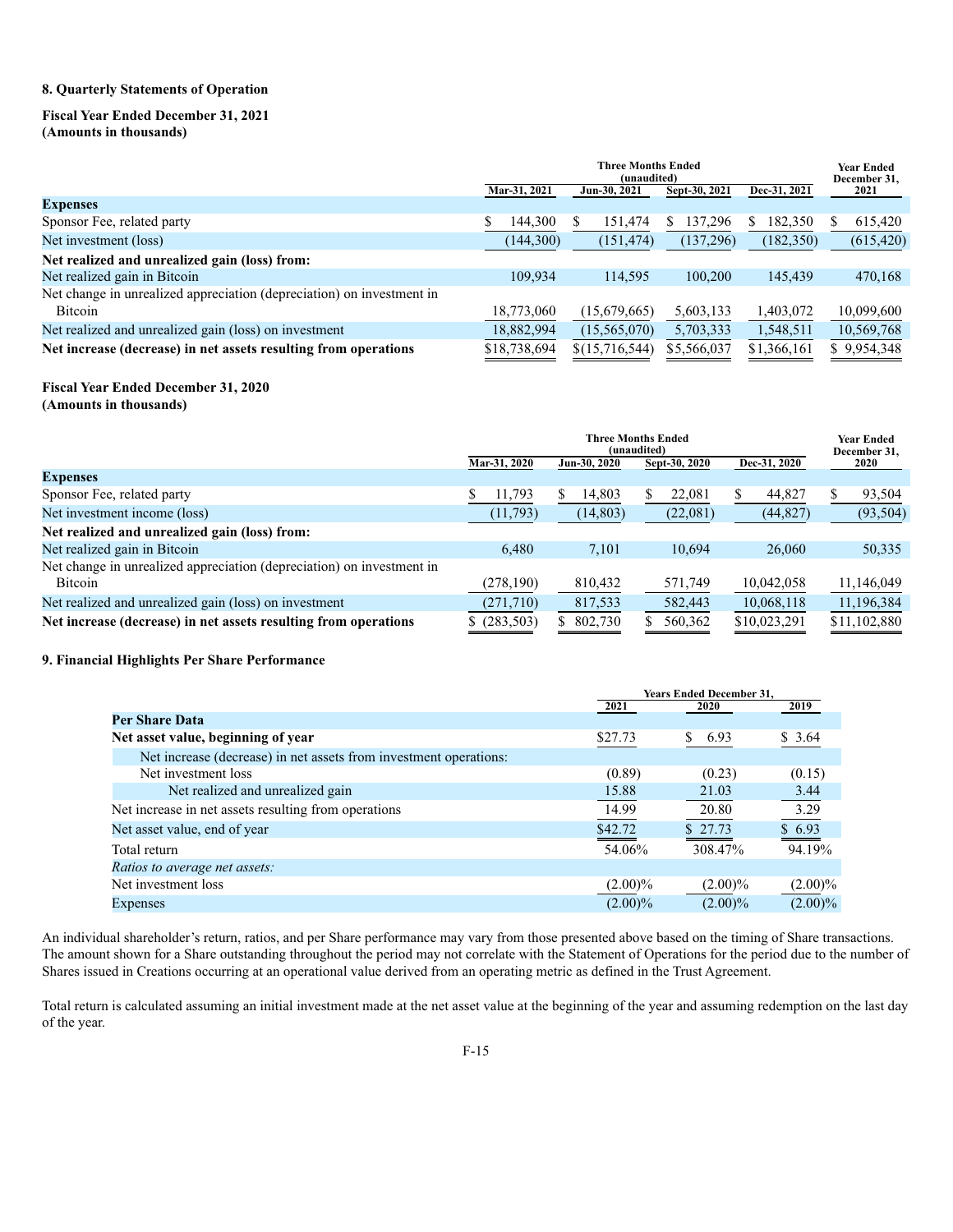### **10. Indemnifications**

In the normal course of business, the Trust enters into certain contracts that provide a variety of indemnities, including contracts with the Sponsor and affiliates of the Sponsor, DCG and its officers, directors, employees, subsidiaries and affiliates, and the Custodian as well as others relating to services provided to the Trust. The Trust's maximum exposure under these and its other indemnities is unknown. However, no liabilities have arisen under these indemnities in the past and, while there can be no assurances in this regard, there is no expectation that any will occur in the future. Therefore, the Sponsor does not consider it necessary to record a liability in this regard.

#### **11. Subsequent Events**

From January 1, 2022 through February 22, 2022, DCG purchased \$79 million worth of Shares of the Trust. From March 10, 2021, the date on which the Board approved the purchases by DCG, through February 22, 2022, DCG has purchased a total of \$698 million worth of Shares of the Trust.

As of the close of business on February 22, 2022 the fair value of Bitcoin determined in accordance with the Trust's accounting policy was \$37,925.63 per Bitcoin.

There are no known events that have occurred that require disclosure other than that which has already been disclosed in these notes to the financial statements.

F-16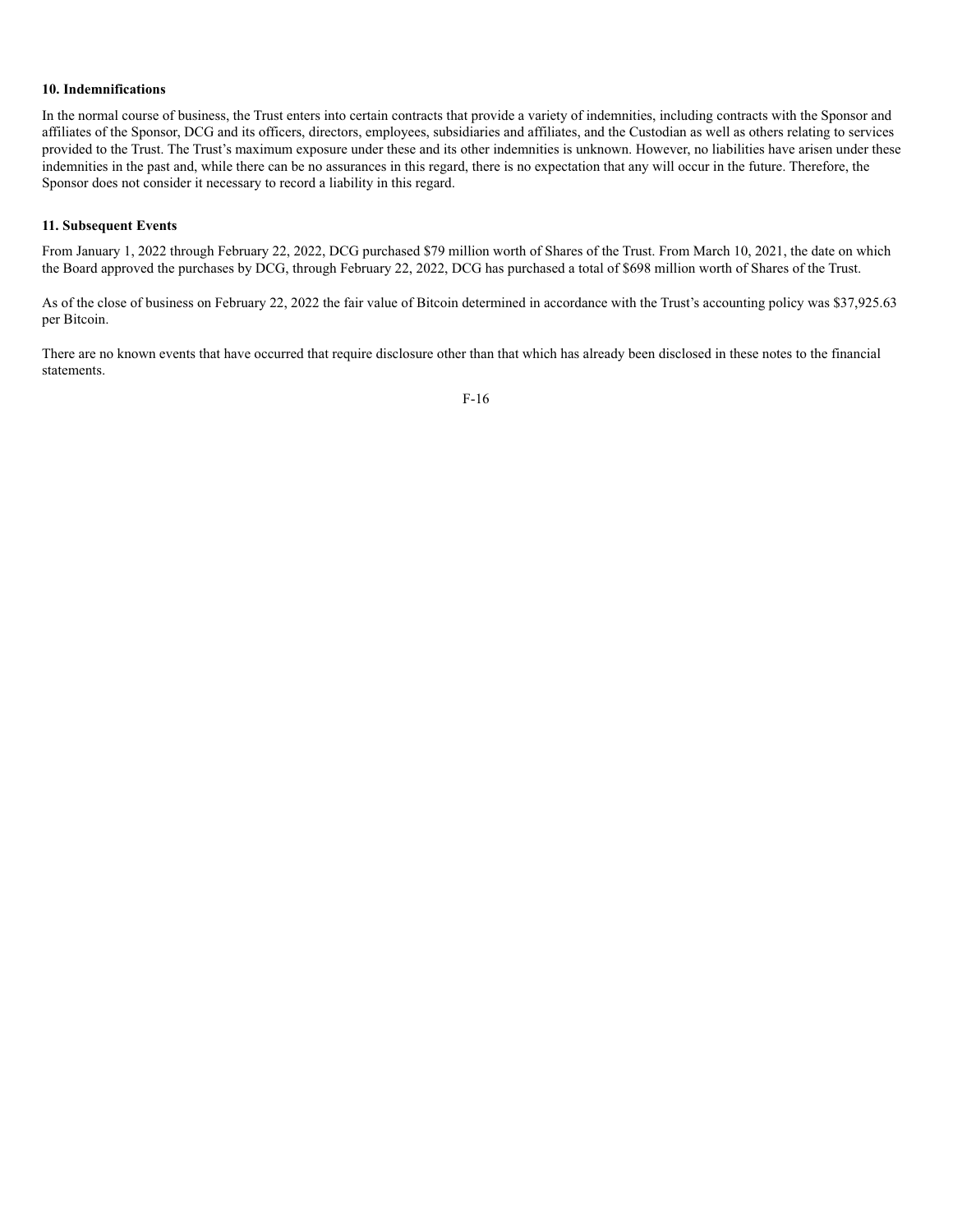## **CERTIFICATION OF PRINCIPAL EXECUTIVE OFFICER PURSUANT TO RULE 13a-14(a) AND 15d-14(a) UNDER THE SECURITIES EXCHANGE ACT OF 1934, AS AMENDED, AS ADOPTED PURSUANT TO SECTION 302 OF THE SARBANES-OXLEY ACT OF 2002**

I, Michael Sonnenshein, certify that:

- 1. I have reviewed this annual report of Grayscale Bitcoin Trust (BTC) ("Trust");
- 2. Based on my knowledge, this report does not contain any untrue statement of a material fact or omit to state a material fact necessary to make the statements made, in light of the circumstances under which such statements were made, not misleading with respect to the period covered by this report;
- 3. Based on my knowledge, the financial statements, and other financial information included in this report, fairly present in all material respects the financial condition, results of operations and cash flows of the registrant as of, and for, the periods presented in this report;
- 4. The registrant's other certifying officer and I are responsible for establishing and maintaining disclosure controls and procedures (as defined in Exchange Act Rules 13a-15(e) and 15d-15(e)) and internal control over financial reporting (as defined in Exchange Act Rules 13a-15(f) and 15d-15(f)) for the registrant and have:
	- a. Designed such disclosure controls and procedures, or caused such disclosure controls and procedures to be designed under our supervision, to ensure that material information relating to the registrant, including its consolidated subsidiaries, is made known to us by others within those entities, particularly during the period in which this report is being prepared;
	- b. Designed such internal control over financial reporting, or caused such internal control over financial reporting to be designed under our supervision, to provide reasonable assurance regarding the reliability of financial reporting and the preparation of financial statements for external purposes in accordance with generally accepted accounting principles;
	- c. Evaluated the effectiveness of the registrant's disclosure controls and procedures and presented in this report our conclusions about the effectiveness of the disclosure controls and procedures, as of the end of the period covered by this report based on such evaluation; and
	- d. Disclosed in this report any change in the registrant's internal control over financial reporting that occurred during the registrant's most recent fiscal quarter (the registrant's fourth fiscal quarter in the case of an annual report) that has materially affected, or is reasonably likely to materially affect, the registrant's internal control over financial reporting; and
- 5. The registrant's other certifying officer and I have disclosed, based on our most recent evaluation of internal control over financial reporting, to the auditors of the Registrant and the audit committee of the board of directors of Grayscale Investments, LLC (or persons performing the equivalent functions):
	- a. All significant deficiencies and material weaknesses in the design or operation of internal control over financial reporting which are reasonably likely to adversely affect the registrant's ability to record, process, summarize and report financial information; and
	- b. Any fraud, whether or not material, that involves management or other employees who have a significant role in the registrant's internal control over financial reporting.

Date: February 25, 2022

/s/ Michael Sonnenshein Michael Sonnenshein \* Chief Executive Officer (Principal Executive Officer)

\* The Registrant is a trust and Mr. Sonnenshein is signing in his capacity as Principal Executive Officer of Grayscale Investments, LLC, the Sponsor of the Registrant.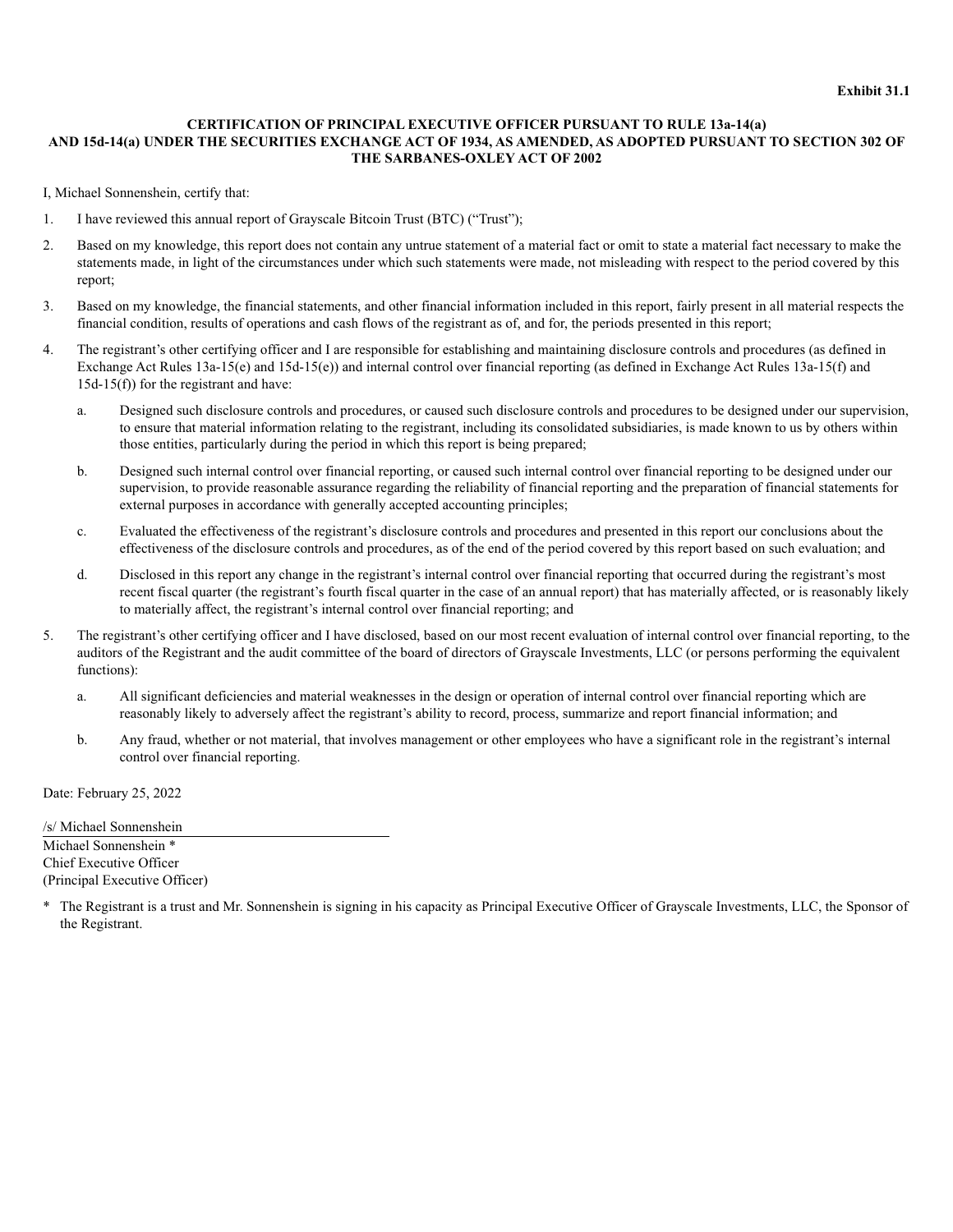## **CERTIFICATION OF PRINCIPAL FINANCIAL AND ACCOUNTING OFFICER PURSUANT TO RULE 13a-14(a) AND 15d-14(a) UNDER THE SECURITIES EXCHANGE ACT OF 1934, AS AMENDED, AS ADOPTED PURSUANT TO SECTION 302 OF THE SARBANES-OXLEY ACT OF 2002**

I, Edward McGee, certify that:

- 1. I have reviewed this annual report of Grayscale Bitcoin Trust (BTC) ("Trust");
- 2. Based on my knowledge, this report does not contain any untrue statement of a material fact or omit to state a material fact necessary to make the statements made, in light of the circumstances under which such statements were made, not misleading with respect to the period covered by this report;
- 3. Based on my knowledge, the financial statements, and other financial information included in this report, fairly present in all material respects the financial condition, results of operations and cash flows of the registrant as of, and for, the periods presented in this report;
- 4. The registrant's other certifying officer and I are responsible for establishing and maintaining disclosure controls and procedures (as defined in Exchange Act Rules 13a-15(e) and 15d-15(e)) and internal control over financial reporting (as defined in Exchange Act Rules 13a-15(f) and 15d-15 $(f)$ ) for the registrant and have:
	- a. Designed such disclosure controls and procedures, or caused such disclosure controls and procedures to be designed under our supervision, to ensure that material information relating to the registrant, including its consolidated subsidiaries, is made known to us by others within those entities, particularly during the period in which this report is being prepared;
	- b. Designed such internal control over financial reporting, or caused such internal control over financial reporting to be designed under our supervision, to provide reasonable assurance regarding the reliability of financial reporting and the preparation of financial statements for external purposes in accordance with generally accepted accounting principles;
	- c. Evaluated the effectiveness of the registrant's disclosure controls and procedures and presented in this report our conclusions about the effectiveness of the disclosure controls and procedures, as of the end of the period covered by this report based on such evaluation; and
	- d. Disclosed in this report any change in the registrant's internal control over financial reporting that occurred during the registrant's most recent fiscal quarter (the registrant's fourth fiscal quarter in the case of an annual report) that has materially affected, or is reasonably likely to materially affect, the registrant's internal control over financial reporting; and
- 5. The registrant's other certifying officer and I have disclosed, based on our most recent evaluation of internal control over financial reporting, to the auditors of the Registrant and the audit committee of the board of directors of Grayscale Investments, LLC (or persons performing the equivalent functions):
	- a. All significant deficiencies and material weaknesses in the design or operation of internal control over financial reporting which are reasonably likely to adversely affect the registrant's ability to record, process, summarize and report financial information; and
	- b. Any fraud, whether or not material, that involves management or other employees who have a significant role in the registrant's internal control over financial reporting.

Date: February 25, 2022

/s/ Edward McGee Edward McGee \* Chief Financial Officer (Principal Financial and Accounting Officer)

\* The Registrant is a trust and Mr. McGee is signing in his capacity as Principal Financial and Accounting Officer of Grayscale Investments, LLC, the Sponsor of the Registrant.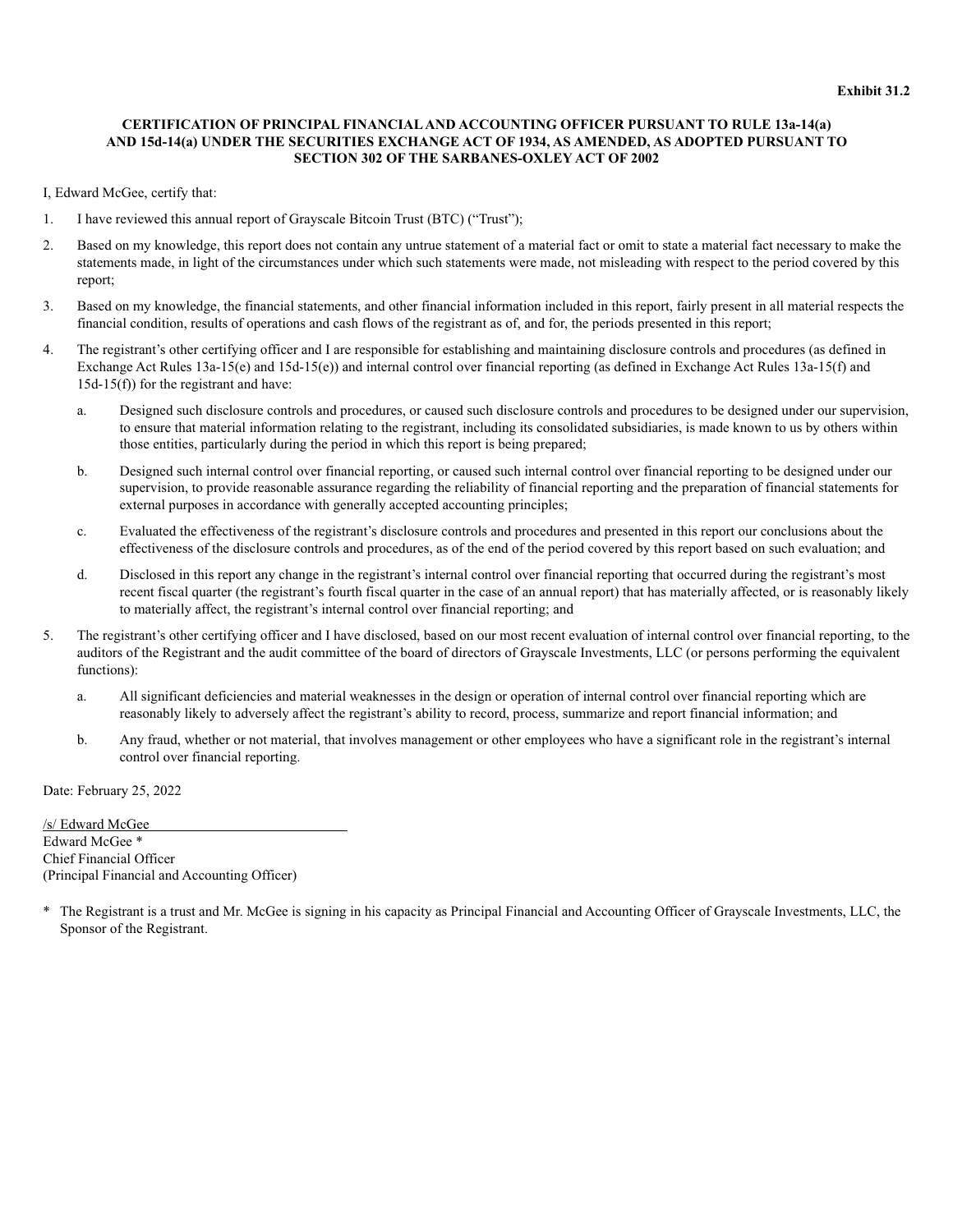## **CERTIFICATION PURSUANT TO 18 U.S.C. SECTION 1350 AS ADOPTED PURSUANT TO SECTION 906 OF THE SARBANES-OXLEY ACT OF 2002**

In connection with the Annual Report of Grayscale Bitcoin Trust (BTC) (the "Trust") on Form 10-K for the period ending December 31, 2021 as filed with the Securities and Exchange Commission on the date hereof (the "Report"), I, Michael Sonnenshein, Principal Executive Officer of Grayscale Investments, LLC, the Sponsor of the Trust, certify, pursuant to 18 U.S.C. § 1350, as adopted pursuant to § 906 of the Sarbanes-Oxley Act of 2002, that:

- (1) The Report fully complies with the requirements of section 13(a) or 15(d) of the Securities Exchange Act of 1934; and
- (2) The information contained in the Report fairly presents, in all material respects, the financial condition and result of operations of the Trust.

/s/ Michael Sonnenshein

Michael Sonnenshein \* Chief Executive Officer (Principal Executive Officer) February 25, 2022

\* The Registrant is a trust and Mr. Sonnenshein is signing in his capacity as Principal Executive Officer of Grayscale Investments, LLC, the sponsor of the Trust.